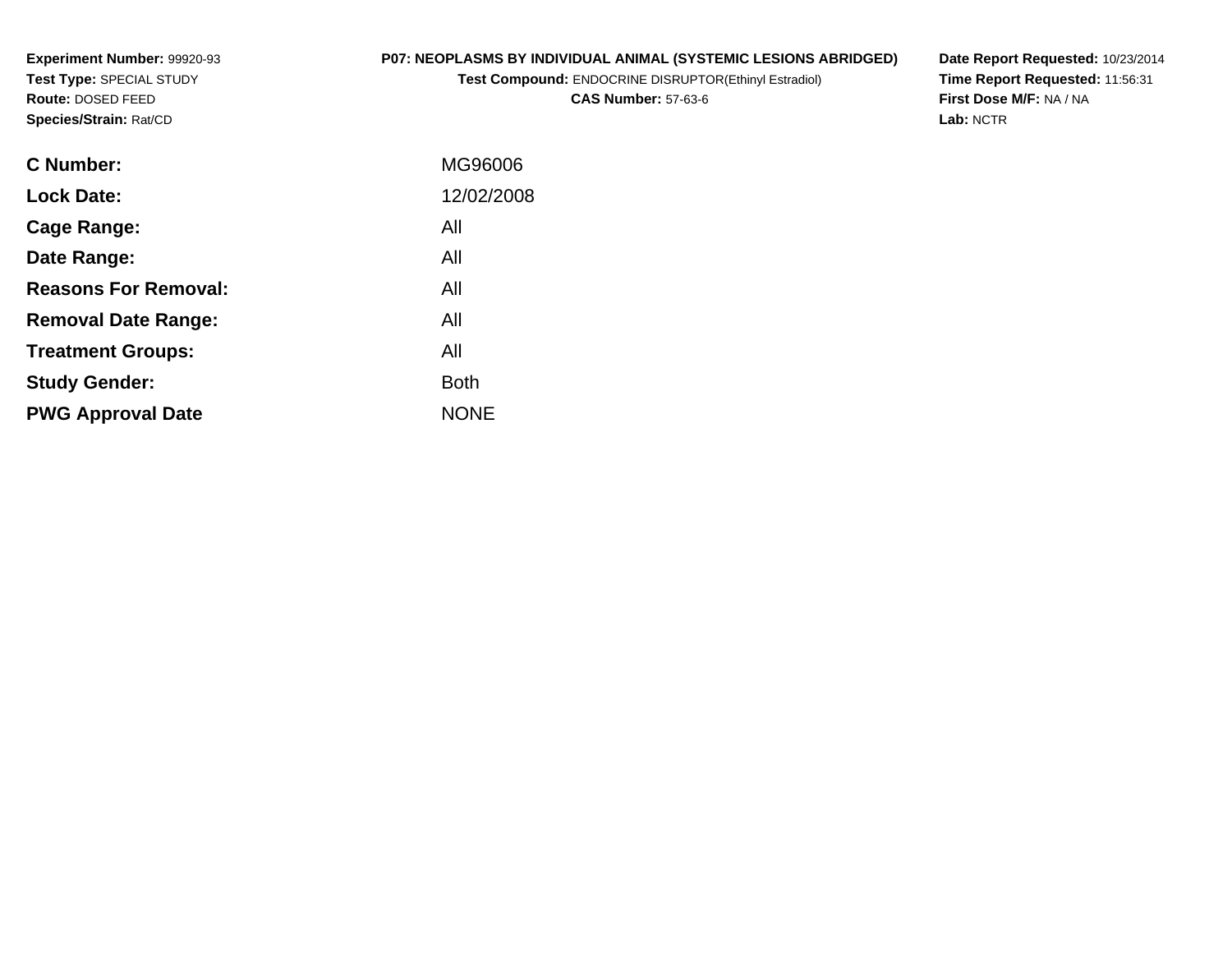**Test Compound:** ENDOCRINE DISRUPTOR(Ethinyl Estradiol)

# **CAS Number:** 57-63-6

**Date Report Requested:** 10/23/2014**Time Report Requested:** 11:56:31**First Dose M/F:** NA / NA**Lab:** NCTR

| <b>CD Rat Male</b><br>0PPB<br>F3 | DAY ON TEST<br><b>ANIMAL ID</b> | 0<br>1<br>5<br>$\boldsymbol{4}$<br>$\pmb{0}$<br>$\mathbf 0$ | $\boldsymbol{\theta}$<br>$\boldsymbol{4}$<br>$\overline{\mathbf{c}}$<br>$\overline{2}$<br>$\pmb{0}$<br>$\mathbf 0$ | 0<br>4<br>$\boldsymbol{2}$<br>9<br>$\Omega$<br>$\Omega$ | $\pmb{\theta}$<br>$\sqrt{5}$<br>$\boldsymbol{2}$<br>$\mathbf 0$ | $\pmb{\theta}$<br>$\mathfrak{s}$<br>$\boldsymbol{2}$<br>$\overline{7}$<br>$\pmb{0}$<br>$\pmb{0}$ | $\pmb{\theta}$<br>$\overline{5}$<br>6<br>$\boldsymbol{2}$<br>0 | 0<br>$\mathfrak{s}$<br>8<br>5<br>$\mathbf 0$<br>$\mathbf 0$ | 0<br>5<br>9<br>0<br>$\mathbf 0$ | $\pmb{\theta}$<br>$\mathfrak{z}$<br>9<br>9<br>$\pmb{0}$ | 0<br>6<br>$\boldsymbol{\theta}$<br>$\pmb{0}$<br>$\pmb{0}$ | $\pmb{\theta}$<br>6<br>$\boldsymbol{\beta}$<br>0<br>$\mathbf 0$ | $\boldsymbol{\theta}$<br>6<br>4<br>6<br>$\Omega$<br>$\mathbf 0$ | 0<br>6<br>4<br>9<br>$\Omega$<br>0 | $\pmb{\theta}$<br>6<br>6<br>0<br>0      | $\pmb{\theta}$<br>6<br>$\overline{7}$<br>$\mathfrak{z}$<br>$\mathsf 0$<br>$\pmb{0}$ | 0<br>$\overline{7}$<br>$\boldsymbol{\theta}$<br>0<br>$\mathbf 0$ | 0<br>$\overline{7}$<br>$\boldsymbol{\theta}$<br>$\boldsymbol{\beta}$<br>$\overline{0}$<br>$\mathbf 0$ | 0<br>$\overline{7}$<br>0<br>$\overline{c}$<br>0 | $\frac{\theta}{7}$<br>$\boldsymbol{4}$<br>$\,0\,$ | $\pmb{\theta}$<br>$\overline{7}$<br>$\boldsymbol{4}$<br>$\boldsymbol{\beta}$<br>$\pmb{0}$<br>$\pmb{0}$ | $\pmb{\theta}$<br>$\overline{7}$<br>$\boldsymbol{4}$<br>9<br>$\mathbf 0$ | 0<br>$\overline{7}$<br>9<br>$\Omega$<br>$\Omega$ | 0<br>$\overline{7}$<br>4<br>9<br>$\Omega$<br>$\Omega$ | $\pmb{\theta}$<br>$\boldsymbol{7}$<br>$\boldsymbol{4}$<br>9<br>$\mathbf 0$ | $\pmb{\theta}$<br>$\overline{7}$<br>5<br>0<br>$\mathbf 0$<br>$\mathbf 0$ | 0<br>$\overline{7}$<br>$5\overline{)}$<br>0<br>$\mathbf{0}$<br>0 | 0<br>$\overline{7}$<br>5<br>0<br>$\Omega$<br>$\Omega$ | $\frac{\boldsymbol{0}}{7}$<br>4<br>9<br>$\mathbf 0$<br>0 | $\pmb{\theta}$<br>$\boldsymbol{7}$<br>4<br>9<br>$\pmb{0}$ | 0<br>$\overline{7}$<br>9<br>$\pmb{0}$<br>$\mathbf 0$ |  |
|----------------------------------|---------------------------------|-------------------------------------------------------------|--------------------------------------------------------------------------------------------------------------------|---------------------------------------------------------|-----------------------------------------------------------------|--------------------------------------------------------------------------------------------------|----------------------------------------------------------------|-------------------------------------------------------------|---------------------------------|---------------------------------------------------------|-----------------------------------------------------------|-----------------------------------------------------------------|-----------------------------------------------------------------|-----------------------------------|-----------------------------------------|-------------------------------------------------------------------------------------|------------------------------------------------------------------|-------------------------------------------------------------------------------------------------------|-------------------------------------------------|---------------------------------------------------|--------------------------------------------------------------------------------------------------------|--------------------------------------------------------------------------|--------------------------------------------------|-------------------------------------------------------|----------------------------------------------------------------------------|--------------------------------------------------------------------------|------------------------------------------------------------------|-------------------------------------------------------|----------------------------------------------------------|-----------------------------------------------------------|------------------------------------------------------|--|
|                                  |                                 | $\mathbf 0$<br>$\overline{2}$                               | $\overline{1}$<br>-1                                                                                               | g                                                       | 0<br>$\boldsymbol{2}$<br>$\overline{\mathbf{4}}$<br>6           | $\boldsymbol{2}$<br>$\,$ 5 $\,$<br>8                                                             | $\pmb{0}$<br>$\sqrt{3}$<br>$\frac{2}{5}$                       | $\sqrt{3}$<br>$\overline{7}$<br>5                           | 0<br>3<br>8<br>5                | $\pmb{0}$<br>$\overline{\mathbf{4}}$<br>$\pmb{0}$<br>3  | $\overline{4}$<br>$\,$ 5 $\,$<br>$\overline{2}$           | $\mathbf 0$<br>$\,8\,$<br>$\mathbf{1}$                          | $\bf 8$<br>$\overline{2}$<br>$\Omega$                           | 8<br>3                            | $\pmb{0}$<br>$\bf 8$<br>$\sqrt{3}$<br>2 | $\,8\,$<br>4<br>5                                                                   | 0<br>$\,8\,$<br>$\,6$<br>6                                       | 8<br>$\,6$                                                                                            | 0<br>$\bf 8$<br>$\overline{7}$                  | $\pmb{0}$<br>$\boldsymbol{9}$<br>0<br>9           | $\boldsymbol{9}$<br>$\mathbf{1}$<br>$\Omega$                                                           | $\mathbf 0$<br>$\boldsymbol{9}$<br>1                                     | 9<br>ົ                                           | $9\,$<br>q                                            | $\,0\,$<br>$\boldsymbol{9}$<br>$\overline{c}$<br>$\Omega$                  | $\boldsymbol{9}$<br>4                                                    | $\boldsymbol{9}$<br>4<br>9                                       | $\boldsymbol{9}$<br>5                                 | 9<br>5                                                   | $\pmb{0}$<br>$\boldsymbol{9}$<br>$\sqrt{5}$               | $\boldsymbol{9}$<br>$\sqrt{5}$                       |  |
| <b>Alimentary System</b>         |                                 |                                                             |                                                                                                                    |                                                         |                                                                 |                                                                                                  |                                                                |                                                             |                                 |                                                         |                                                           |                                                                 |                                                                 |                                   |                                         |                                                                                     |                                                                  |                                                                                                       |                                                 |                                                   |                                                                                                        |                                                                          |                                                  |                                                       |                                                                            |                                                                          |                                                                  |                                                       |                                                          |                                                           |                                                      |  |
| Esophagus                        |                                 |                                                             |                                                                                                                    |                                                         |                                                                 |                                                                                                  |                                                                |                                                             |                                 |                                                         |                                                           |                                                                 |                                                                 |                                   |                                         |                                                                                     |                                                                  |                                                                                                       |                                                 |                                                   |                                                                                                        |                                                                          |                                                  |                                                       |                                                                            |                                                                          |                                                                  |                                                       |                                                          |                                                           |                                                      |  |
| Intestine Large, Cecum           |                                 |                                                             |                                                                                                                    |                                                         |                                                                 |                                                                                                  |                                                                |                                                             |                                 |                                                         |                                                           |                                                                 |                                                                 |                                   |                                         |                                                                                     |                                                                  |                                                                                                       |                                                 |                                                   |                                                                                                        |                                                                          |                                                  |                                                       |                                                                            |                                                                          |                                                                  |                                                       |                                                          |                                                           |                                                      |  |
| Intestine Large, Colon           |                                 | A                                                           |                                                                                                                    |                                                         |                                                                 |                                                                                                  |                                                                |                                                             |                                 |                                                         |                                                           |                                                                 |                                                                 |                                   |                                         |                                                                                     |                                                                  |                                                                                                       |                                                 |                                                   |                                                                                                        |                                                                          |                                                  |                                                       |                                                                            |                                                                          |                                                                  |                                                       |                                                          |                                                           |                                                      |  |
| Adenoma                          |                                 |                                                             |                                                                                                                    | X                                                       |                                                                 |                                                                                                  |                                                                |                                                             |                                 |                                                         |                                                           |                                                                 |                                                                 |                                   |                                         |                                                                                     |                                                                  |                                                                                                       |                                                 |                                                   |                                                                                                        |                                                                          | X                                                |                                                       |                                                                            |                                                                          |                                                                  |                                                       |                                                          |                                                           |                                                      |  |
| Intestine Large, Rectum          |                                 | A                                                           |                                                                                                                    |                                                         |                                                                 |                                                                                                  |                                                                |                                                             |                                 |                                                         |                                                           |                                                                 |                                                                 |                                   |                                         |                                                                                     |                                                                  |                                                                                                       |                                                 |                                                   |                                                                                                        |                                                                          |                                                  |                                                       |                                                                            |                                                                          |                                                                  |                                                       |                                                          |                                                           |                                                      |  |
| Intestine Small, Duodenum        |                                 | Α                                                           |                                                                                                                    | A                                                       |                                                                 |                                                                                                  |                                                                |                                                             |                                 |                                                         |                                                           |                                                                 |                                                                 |                                   |                                         |                                                                                     |                                                                  |                                                                                                       |                                                 |                                                   |                                                                                                        |                                                                          |                                                  |                                                       |                                                                            |                                                                          |                                                                  |                                                       |                                                          |                                                           |                                                      |  |
| Adenocarcinoma                   |                                 |                                                             |                                                                                                                    |                                                         |                                                                 |                                                                                                  |                                                                |                                                             | X                               |                                                         |                                                           |                                                                 |                                                                 |                                   |                                         | X                                                                                   |                                                                  |                                                                                                       |                                                 |                                                   |                                                                                                        |                                                                          |                                                  |                                                       |                                                                            |                                                                          |                                                                  |                                                       |                                                          |                                                           |                                                      |  |
| Intestine Small, Ileum           |                                 | Α                                                           |                                                                                                                    | A                                                       |                                                                 |                                                                                                  |                                                                |                                                             |                                 |                                                         |                                                           |                                                                 |                                                                 |                                   |                                         |                                                                                     |                                                                  |                                                                                                       |                                                 |                                                   |                                                                                                        |                                                                          |                                                  |                                                       |                                                                            |                                                                          |                                                                  |                                                       |                                                          |                                                           |                                                      |  |
| Intestine Small, Jejunum         |                                 | A                                                           |                                                                                                                    |                                                         |                                                                 |                                                                                                  |                                                                |                                                             |                                 |                                                         |                                                           |                                                                 |                                                                 |                                   |                                         |                                                                                     |                                                                  |                                                                                                       |                                                 |                                                   |                                                                                                        |                                                                          |                                                  |                                                       |                                                                            |                                                                          |                                                                  |                                                       |                                                          |                                                           |                                                      |  |
| Liver                            |                                 | A                                                           |                                                                                                                    |                                                         |                                                                 |                                                                                                  |                                                                |                                                             |                                 |                                                         |                                                           |                                                                 |                                                                 |                                   |                                         |                                                                                     |                                                                  |                                                                                                       |                                                 |                                                   |                                                                                                        |                                                                          |                                                  |                                                       |                                                                            |                                                                          |                                                                  |                                                       |                                                          |                                                           |                                                      |  |
| Cholangiocarcinoma               |                                 |                                                             |                                                                                                                    |                                                         | $\boldsymbol{\mathsf{X}}$                                       |                                                                                                  |                                                                |                                                             |                                 |                                                         |                                                           |                                                                 |                                                                 |                                   |                                         |                                                                                     |                                                                  |                                                                                                       |                                                 |                                                   |                                                                                                        |                                                                          |                                                  | X                                                     |                                                                            |                                                                          |                                                                  |                                                       |                                                          |                                                           |                                                      |  |
| Cholangioma                      |                                 |                                                             |                                                                                                                    |                                                         |                                                                 |                                                                                                  |                                                                |                                                             |                                 |                                                         |                                                           |                                                                 |                                                                 |                                   |                                         |                                                                                     |                                                                  |                                                                                                       |                                                 |                                                   |                                                                                                        |                                                                          |                                                  |                                                       |                                                                            |                                                                          |                                                                  |                                                       |                                                          |                                                           |                                                      |  |
| Hepatocellular Adenoma           |                                 |                                                             |                                                                                                                    |                                                         |                                                                 |                                                                                                  |                                                                |                                                             |                                 |                                                         |                                                           |                                                                 |                                                                 |                                   |                                         |                                                                                     |                                                                  |                                                                                                       |                                                 |                                                   |                                                                                                        |                                                                          | X                                                |                                                       |                                                                            |                                                                          |                                                                  |                                                       |                                                          |                                                           |                                                      |  |
| Mesentery                        |                                 |                                                             |                                                                                                                    |                                                         |                                                                 |                                                                                                  |                                                                | $\ddot{}$                                                   |                                 |                                                         |                                                           |                                                                 | $\ddot{}$                                                       |                                   |                                         |                                                                                     |                                                                  |                                                                                                       |                                                 |                                                   |                                                                                                        |                                                                          |                                                  |                                                       |                                                                            |                                                                          |                                                                  |                                                       |                                                          |                                                           |                                                      |  |
| Oral Mucosa                      |                                 |                                                             |                                                                                                                    |                                                         |                                                                 |                                                                                                  |                                                                |                                                             |                                 |                                                         |                                                           |                                                                 |                                                                 |                                   |                                         | $\ddot{}$                                                                           |                                                                  | $+$                                                                                                   | $+$                                             |                                                   |                                                                                                        |                                                                          |                                                  |                                                       |                                                                            |                                                                          |                                                                  |                                                       |                                                          |                                                           |                                                      |  |
| Squamous Cell Carcinoma          |                                 |                                                             |                                                                                                                    |                                                         |                                                                 |                                                                                                  |                                                                |                                                             |                                 |                                                         |                                                           |                                                                 |                                                                 |                                   |                                         | X                                                                                   |                                                                  | $\mathsf{X}$                                                                                          | $\times$                                        |                                                   |                                                                                                        |                                                                          |                                                  |                                                       |                                                                            |                                                                          |                                                                  |                                                       |                                                          |                                                           |                                                      |  |
| Pancreas                         |                                 | A                                                           |                                                                                                                    |                                                         |                                                                 |                                                                                                  |                                                                |                                                             |                                 |                                                         |                                                           |                                                                 |                                                                 |                                   |                                         |                                                                                     |                                                                  |                                                                                                       |                                                 |                                                   |                                                                                                        |                                                                          |                                                  |                                                       |                                                                            |                                                                          |                                                                  |                                                       |                                                          |                                                           |                                                      |  |
| Salivary Glands                  |                                 | A                                                           |                                                                                                                    |                                                         |                                                                 |                                                                                                  |                                                                |                                                             |                                 |                                                         |                                                           |                                                                 |                                                                 |                                   |                                         |                                                                                     |                                                                  |                                                                                                       |                                                 |                                                   |                                                                                                        |                                                                          |                                                  |                                                       |                                                                            |                                                                          |                                                                  |                                                       |                                                          |                                                           |                                                      |  |
| Stomach, Forestomach             |                                 | A                                                           |                                                                                                                    |                                                         |                                                                 |                                                                                                  |                                                                |                                                             |                                 |                                                         |                                                           |                                                                 |                                                                 |                                   |                                         |                                                                                     |                                                                  |                                                                                                       |                                                 |                                                   |                                                                                                        |                                                                          |                                                  |                                                       |                                                                            |                                                                          |                                                                  |                                                       |                                                          |                                                           |                                                      |  |
| Stomach, Glandular               |                                 | A                                                           |                                                                                                                    |                                                         |                                                                 |                                                                                                  |                                                                |                                                             |                                 |                                                         |                                                           |                                                                 |                                                                 |                                   |                                         |                                                                                     |                                                                  |                                                                                                       |                                                 |                                                   |                                                                                                        |                                                                          |                                                  |                                                       |                                                                            |                                                                          |                                                                  |                                                       |                                                          |                                                           |                                                      |  |
| <b>Cardiovascular System</b>     |                                 |                                                             |                                                                                                                    |                                                         |                                                                 |                                                                                                  |                                                                |                                                             |                                 |                                                         |                                                           |                                                                 |                                                                 |                                   |                                         |                                                                                     |                                                                  |                                                                                                       |                                                 |                                                   |                                                                                                        |                                                                          |                                                  |                                                       |                                                                            |                                                                          |                                                                  |                                                       |                                                          |                                                           |                                                      |  |

\* ..Total animals with tissue examined microscopically; Total animals with tumor **M** . Missing tissue M ..Missing tissue

+ ..Tissue examined microscopically

**Experiment Number:** 99920-93**Test Type:** SPECIAL STUDY**Route:** DOSED FEED**Species/Strain:** Rat/CD

I ..Insufficient tissue

A ..Autolysis precludes evaluation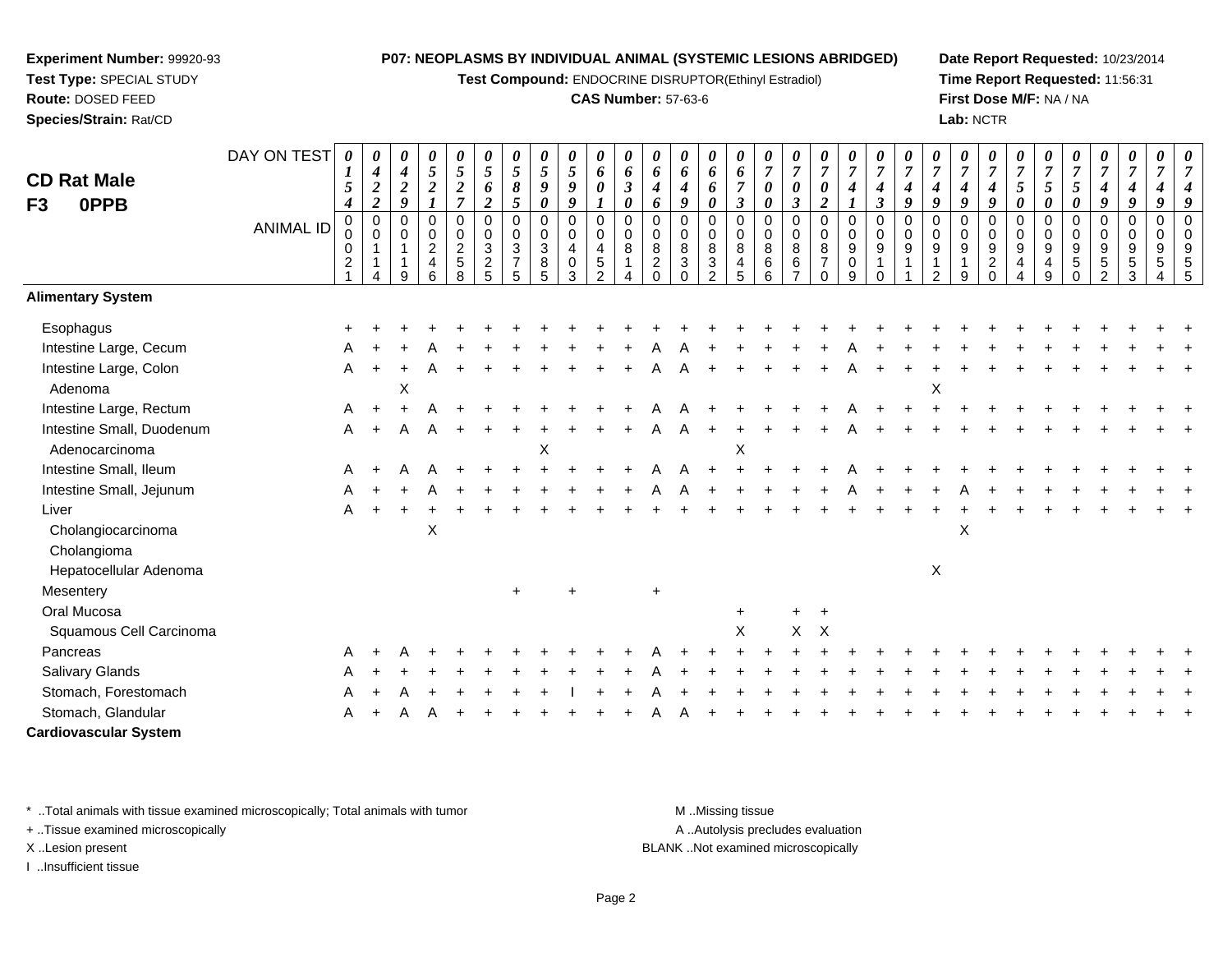**Test Compound:** ENDOCRINE DISRUPTOR(Ethinyl Estradiol)

### **CAS Number:** 57-63-6

**Date Report Requested:** 10/23/2014**Time Report Requested:** 11:56:31**First Dose M/F:** NA / NA**Lab:** NCTR

| <b>CD Rat Male</b>                               | DAY ON TEST      | 0<br>$\bm{l}$<br>5                      | 0<br>4<br>$\boldsymbol{2}$                                  | 0<br>4<br>$\boldsymbol{2}$ | 0<br>$\sqrt{5}$<br>$\boldsymbol{2}$                       | 0<br>$\sqrt{5}$<br>$\boldsymbol{2}$            | 0<br>$\overline{5}$<br>6                                                 | $\boldsymbol{\theta}$<br>5<br>$\pmb{8}$                           | 0<br>5<br>9                  | 0<br>$\sqrt{5}$<br>9                                 | 0<br>6<br>0                                                                  | 0<br>6<br>$\boldsymbol{\beta}$             | 0<br>6<br>$\boldsymbol{4}$                                 | 0<br>6<br>4                | 0<br>6<br>6                    | 0<br>6<br>$\overline{7}$                                     | 0<br>$\overline{7}$<br>0    | $\overline{7}$<br>0               | 0<br>$\overline{7}$<br>0      | 0<br>$\overline{7}$<br>4            | 0<br>$\overline{7}$<br>4                                                           | 0<br>$\overline{7}$<br>4                        | $\overline{7}$<br>4            | 0<br>$\overline{7}$<br>4 | 0<br>$\overline{7}$<br>4                                 | 0<br>$\overline{7}$<br>5                       | $\boldsymbol{\theta}$<br>$\overline{7}$<br>$\mathfrak{s}$ | 5                              | 0<br>$\overline{7}$<br>4 | 0<br>$\overline{7}$<br>4      | 0<br>$\overline{7}$<br>4             | $\boldsymbol{\theta}$<br>7 |
|--------------------------------------------------|------------------|-----------------------------------------|-------------------------------------------------------------|----------------------------|-----------------------------------------------------------|------------------------------------------------|--------------------------------------------------------------------------|-------------------------------------------------------------------|------------------------------|------------------------------------------------------|------------------------------------------------------------------------------|--------------------------------------------|------------------------------------------------------------|----------------------------|--------------------------------|--------------------------------------------------------------|-----------------------------|-----------------------------------|-------------------------------|-------------------------------------|------------------------------------------------------------------------------------|-------------------------------------------------|--------------------------------|--------------------------|----------------------------------------------------------|------------------------------------------------|-----------------------------------------------------------|--------------------------------|--------------------------|-------------------------------|--------------------------------------|----------------------------|
| F3<br>0PPB                                       |                  | $\boldsymbol{4}$                        | $\boldsymbol{2}$                                            | 9                          |                                                           | $\overline{7}$                                 | $\boldsymbol{2}$                                                         | 5                                                                 | 0                            | 9                                                    |                                                                              | 0                                          | 6                                                          | 9                          | 0                              | $\boldsymbol{\beta}$                                         | 0                           | $\boldsymbol{\beta}$              | $\boldsymbol{2}$              | 1                                   | $\boldsymbol{\beta}$                                                               | $\boldsymbol{9}$                                | 9                              | 9                        | 9                                                        | $\boldsymbol{\theta}$                          | 0                                                         | 0                              | 9                        | 9                             | 9                                    |                            |
|                                                  | <b>ANIMAL ID</b> | $\mathbf 0$<br>0<br>0<br>$\overline{c}$ | $\mathbf 0$<br>$\mathbf 0$<br>$\overline{1}$<br>$\mathbf 1$ | $\Omega$<br>0<br>9         | 0<br>$\mathbf 0$<br>$\overline{2}$<br>$\overline{4}$<br>6 | $\mathbf 0$<br>$\pmb{0}$<br>$\frac{2}{5}$<br>8 | $\mathbf 0$<br>$\mathbf 0$<br>$\sqrt{3}$<br>$\overline{c}$<br>$\sqrt{5}$ | $\mathbf 0$<br>$\mathbf 0$<br>$\mathbf{3}$<br>$\overline{7}$<br>5 | $\Omega$<br>0<br>3<br>8<br>5 | $\mathbf 0$<br>0<br>$\overline{4}$<br>$\pmb{0}$<br>3 | $\mathbf 0$<br>$\mathbf 0$<br>$\overline{4}$<br>$\sqrt{5}$<br>$\overline{2}$ | 0<br>$\mathbf 0$<br>8<br>$\mathbf{1}$<br>4 | $\Omega$<br>$\mathbf 0$<br>8<br>$\overline{2}$<br>$\Omega$ | 0<br>$\mathbf 0$<br>8<br>3 | 0<br>0<br>8<br>$\sqrt{3}$<br>2 | $\mathbf 0$<br>$\mathbf 0$<br>$\,8\,$<br>$\overline{4}$<br>5 | 0<br>0<br>8<br>$\,6\,$<br>6 | $\Omega$<br>$\mathbf 0$<br>8<br>6 | 0<br>0<br>8<br>$\overline{7}$ | $\,0\,$<br>0<br>9<br>$\pmb{0}$<br>9 | $\mathbf 0$<br>$\mathsf{O}\xspace$<br>$\boldsymbol{9}$<br>$\mathbf{1}$<br>$\Omega$ | $\mathbf 0$<br>$\mathbf 0$<br>9<br>$\mathbf{1}$ | $\Omega$<br>$\Omega$<br>9<br>2 | $\Omega$<br>0<br>9<br>9  | 0<br>0<br>$\boldsymbol{9}$<br>$\overline{c}$<br>$\Omega$ | $\Omega$<br>$\mathbf 0$<br>9<br>$\overline{4}$ | 0<br>0<br>9<br>4<br>9                                     | $\Omega$<br>$\Omega$<br>9<br>5 | 0<br>0<br>9<br>5         | 0<br>0<br>9<br>$\overline{5}$ | $\mathbf 0$<br>$\mathbf 0$<br>9<br>5 |                            |
| <b>Blood Vessel</b>                              |                  | ÷                                       |                                                             |                            |                                                           |                                                |                                                                          |                                                                   |                              |                                                      |                                                                              |                                            |                                                            |                            |                                |                                                              |                             |                                   |                               |                                     |                                                                                    |                                                 |                                |                          |                                                          |                                                |                                                           |                                |                          |                               |                                      |                            |
| Heart                                            |                  |                                         |                                                             |                            |                                                           |                                                |                                                                          |                                                                   |                              |                                                      |                                                                              |                                            |                                                            |                            |                                |                                                              |                             |                                   |                               |                                     |                                                                                    |                                                 |                                |                          |                                                          |                                                |                                                           |                                |                          |                               |                                      |                            |
| <b>Endocrine System</b>                          |                  |                                         |                                                             |                            |                                                           |                                                |                                                                          |                                                                   |                              |                                                      |                                                                              |                                            |                                                            |                            |                                |                                                              |                             |                                   |                               |                                     |                                                                                    |                                                 |                                |                          |                                                          |                                                |                                                           |                                |                          |                               |                                      |                            |
| <b>Adrenal Cortex</b><br>Adenoma                 |                  | A                                       |                                                             |                            |                                                           |                                                |                                                                          |                                                                   |                              |                                                      |                                                                              |                                            |                                                            |                            |                                |                                                              |                             |                                   |                               |                                     |                                                                                    |                                                 |                                |                          |                                                          |                                                |                                                           |                                |                          |                               |                                      |                            |
| Adrenal Medulla<br>Pheochromocytoma Benign       |                  | Α                                       |                                                             |                            |                                                           |                                                |                                                                          |                                                                   |                              |                                                      |                                                                              |                                            |                                                            |                            |                                |                                                              |                             |                                   |                               |                                     |                                                                                    |                                                 |                                | X                        |                                                          |                                                |                                                           |                                |                          |                               |                                      |                            |
| Pheochromocytoma Malignant<br>Islets, Pancreatic |                  | A                                       |                                                             |                            |                                                           |                                                |                                                                          |                                                                   |                              |                                                      |                                                                              | X                                          |                                                            |                            |                                | X                                                            |                             |                                   |                               |                                     |                                                                                    |                                                 |                                |                          |                                                          | $\boldsymbol{\mathsf{X}}$                      |                                                           |                                |                          |                               |                                      |                            |
| Adenoma<br>Parathyroid Gland<br>Adenoma          |                  |                                         |                                                             |                            |                                                           |                                                |                                                                          |                                                                   |                              |                                                      |                                                                              |                                            | X                                                          |                            |                                | м                                                            |                             |                                   |                               |                                     |                                                                                    |                                                 |                                |                          |                                                          |                                                |                                                           |                                |                          |                               |                                      |                            |
| <b>Pituitary Gland</b><br>Pars Distalis, Adenoma |                  | A                                       |                                                             |                            |                                                           |                                                |                                                                          | X                                                                 |                              | $\mathsf X$                                          | $\mathsf{X}$                                                                 |                                            |                                                            | Χ                          |                                | $\mathsf X$                                                  |                             | $\mathsf{X}$                      |                               |                                     | X                                                                                  |                                                 |                                |                          | X                                                        |                                                |                                                           |                                | X                        | $\boldsymbol{X}$              |                                      |                            |
| <b>Thyroid Gland</b><br>C Cell, Carcinoma        |                  | A                                       |                                                             |                            |                                                           |                                                |                                                                          |                                                                   |                              |                                                      |                                                                              |                                            |                                                            |                            |                                |                                                              |                             |                                   |                               | $\mathsf X$                         |                                                                                    |                                                 |                                |                          | $+$                                                      | $\boldsymbol{\mathsf{X}}$                      |                                                           |                                |                          |                               |                                      |                            |
| <b>General Body System</b>                       |                  |                                         |                                                             |                            |                                                           |                                                |                                                                          |                                                                   |                              |                                                      |                                                                              |                                            |                                                            |                            |                                |                                                              |                             |                                   |                               |                                     |                                                                                    |                                                 |                                |                          |                                                          |                                                |                                                           |                                |                          |                               |                                      |                            |
| <b>NONE</b><br><b>Genital System</b>             |                  |                                         |                                                             |                            |                                                           |                                                |                                                                          |                                                                   |                              |                                                      |                                                                              |                                            |                                                            |                            |                                |                                                              |                             |                                   |                               |                                     |                                                                                    |                                                 |                                |                          |                                                          |                                                |                                                           |                                |                          |                               |                                      |                            |
| <b>Coagulating Gland</b>                         |                  |                                         |                                                             |                            |                                                           |                                                |                                                                          |                                                                   |                              |                                                      |                                                                              |                                            |                                                            |                            |                                |                                                              |                             |                                   |                               |                                     |                                                                                    |                                                 |                                |                          |                                                          |                                                |                                                           |                                |                          |                               |                                      |                            |
| Epididymis                                       |                  | A                                       |                                                             |                            |                                                           |                                                |                                                                          |                                                                   |                              |                                                      |                                                                              |                                            |                                                            |                            |                                |                                                              |                             |                                   |                               |                                     |                                                                                    |                                                 |                                |                          |                                                          |                                                |                                                           |                                |                          |                               |                                      |                            |

\* ..Total animals with tissue examined microscopically; Total animals with tumor **M** . Missing tissue M ..Missing tissue A ..Autolysis precludes evaluation + ..Tissue examined microscopically X ..Lesion present BLANK ..Not examined microscopicallyI ..Insufficient tissue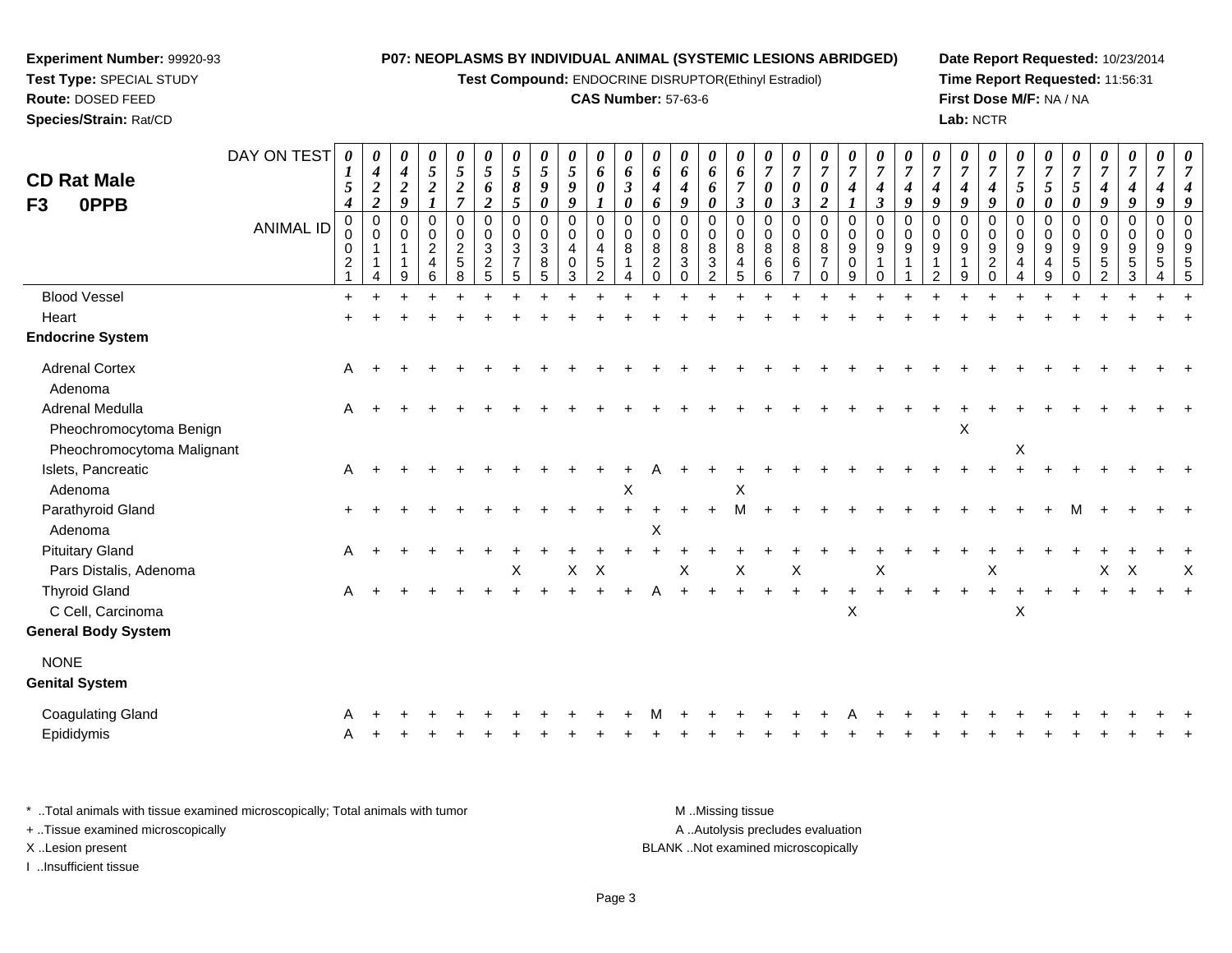**Test Compound:** ENDOCRINE DISRUPTOR(Ethinyl Estradiol)

### **CAS Number:** 57-63-6

**Date Report Requested:** 10/23/2014**Time Report Requested:** 11:56:31**First Dose M/F:** NA / NA**Lab:** NCTR

| <b>CD Rat Male</b><br>0PPB<br>F3 | DAY ON TEST<br><b>ANIMAL ID</b> | $\theta$<br>1<br>5<br>4<br>$\mathbf 0$<br>0<br>0<br>$\overline{c}$ | 0<br>$\boldsymbol{4}$<br>$\boldsymbol{2}$<br>$\boldsymbol{2}$<br>$\mathbf 0$<br>$\mathbf 0$<br>1 | 0<br>$\boldsymbol{4}$<br>$\boldsymbol{2}$<br>9<br>0<br>0<br>9 | $\boldsymbol{\theta}$<br>$\sqrt{5}$<br>$\boldsymbol{2}$<br>$\boldsymbol{l}$<br>0<br>$\mathsf 0$<br>$\overline{2}$<br>$\overline{\mathbf{4}}$<br>6 | 0<br>$\mathfrak{I}$<br>$\boldsymbol{2}$<br>$\overline{7}$<br>$\mathbf 0$<br>$\,0\,$<br>$\frac{2}{5}$<br>8 | 0<br>$\overline{5}$<br>6<br>$\boldsymbol{2}$<br>$\Omega$<br>0<br>3<br>$\frac{2}{5}$ | 0<br>$\overline{5}$<br>$\boldsymbol{\delta}$<br>5<br>0<br>$\pmb{0}$<br>$\sqrt{3}$<br>$\overline{7}$<br>5 | $\boldsymbol{\theta}$<br>5 <sup>5</sup><br>$\boldsymbol{9}$<br>0<br>0<br>$\mathbf 0$<br>3<br>8<br>5 | 0<br>$5\overline{)}$<br>$\boldsymbol{g}$<br>9<br>$\mathbf 0$<br>$\mathsf 0$<br>4<br>$_{3}^{\rm 0}$ | 0<br>6<br>$\pmb{\theta}$<br>$\mathbf 0$<br>$\pmb{0}$<br>4<br>$\sqrt{5}$<br>$\overline{2}$ | 0<br>6<br>$\boldsymbol{\beta}$<br>$\boldsymbol{\theta}$<br>$\Omega$<br>0<br>8 | 0<br>6<br>4<br>6<br>$\Omega$<br>0<br>$\,8\,$<br>$\sqrt{2}$<br>$\Omega$ | 0<br>6<br>4<br>9<br>$\Omega$<br>0<br>8<br>3<br>$\Omega$ | 0<br>6<br>6<br>0<br>0<br>$\mathsf 0$<br>$\bf 8$<br>$\frac{3}{2}$ | $\boldsymbol{\theta}$<br>6<br>$\overline{7}$<br>$\boldsymbol{\beta}$<br>$\Omega$<br>$\pmb{0}$<br>$\bf 8$<br>4<br>5 | 0<br>$\overline{7}$<br>$\boldsymbol{\theta}$<br>$\boldsymbol{\theta}$<br>$\Omega$<br>0<br>$\bf 8$<br>$\,6\,$<br>6 | $\boldsymbol{\theta}$<br>$\overline{7}$<br>$\boldsymbol{\theta}$<br>$\boldsymbol{\beta}$<br>$\Omega$<br>$\mathbf 0$<br>$\,8\,$<br>$\,6$<br>$\overline{z}$ | $\boldsymbol{\theta}$<br>$\boldsymbol{7}$<br>$\boldsymbol{\theta}$<br>$\overline{c}$<br>0<br>$\mathbf 0$<br>8<br>$\overline{7}$<br>$\Omega$ | 0<br>$\boldsymbol{7}$<br>4<br>0<br>$\mathbf 0$<br>$\overline{9}$<br>$\pmb{0}$<br>$\overline{9}$ | $\boldsymbol{\theta}$<br>$\overline{7}$<br>$\boldsymbol{4}$<br>$\boldsymbol{\beta}$<br>$\Omega$<br>$\pmb{0}$<br>$\boldsymbol{9}$<br>$\Omega$ | 0<br>$\overline{7}$<br>$\boldsymbol{4}$<br>9<br>$\Omega$<br>0<br>$9\,$ | $\overline{7}$<br>4<br>9<br>$\Omega$<br>0<br>$9\,$<br>1<br>$\mathfrak{p}$ | 0<br>$\overline{7}$<br>4<br>9<br>$\Omega$<br>0<br>9<br>9 | 0<br>$\boldsymbol{7}$<br>4<br>9<br>0<br>0<br>$\boldsymbol{9}$<br>$\overline{c}$<br>$\Omega$ | $\boldsymbol{\theta}$<br>$\overline{7}$<br>5<br>$\boldsymbol{\theta}$<br>$\Omega$<br>$\pmb{0}$<br>$\boldsymbol{9}$<br>4<br>4 | 0<br>$\overline{7}$<br>$\mathfrak{s}$<br>$\boldsymbol{\theta}$<br>$\Omega$<br>0<br>$9\,$<br>4<br>9 | $\overline{7}$<br>$\overline{5}$<br>0<br>$\Omega$<br>0<br>9<br>$\sqrt{5}$<br>$\Omega$ | 0<br>$\overline{7}$<br>4<br>9<br>$\Omega$<br>0<br>9<br>5<br>$\mathfrak{p}$ | 0<br>$\overline{7}$<br>4<br>9<br>$\Omega$<br>$\mathbf 0$<br>$\boldsymbol{9}$<br>5<br>3 | 0<br>$\overline{7}$<br>4<br>9<br>$\mathbf 0$<br>$\pmb{0}$<br>9<br>5 | $\boldsymbol{\theta}$<br>$\overline{7}$ |
|----------------------------------|---------------------------------|--------------------------------------------------------------------|--------------------------------------------------------------------------------------------------|---------------------------------------------------------------|---------------------------------------------------------------------------------------------------------------------------------------------------|-----------------------------------------------------------------------------------------------------------|-------------------------------------------------------------------------------------|----------------------------------------------------------------------------------------------------------|-----------------------------------------------------------------------------------------------------|----------------------------------------------------------------------------------------------------|-------------------------------------------------------------------------------------------|-------------------------------------------------------------------------------|------------------------------------------------------------------------|---------------------------------------------------------|------------------------------------------------------------------|--------------------------------------------------------------------------------------------------------------------|-------------------------------------------------------------------------------------------------------------------|-----------------------------------------------------------------------------------------------------------------------------------------------------------|---------------------------------------------------------------------------------------------------------------------------------------------|-------------------------------------------------------------------------------------------------|----------------------------------------------------------------------------------------------------------------------------------------------|------------------------------------------------------------------------|---------------------------------------------------------------------------|----------------------------------------------------------|---------------------------------------------------------------------------------------------|------------------------------------------------------------------------------------------------------------------------------|----------------------------------------------------------------------------------------------------|---------------------------------------------------------------------------------------|----------------------------------------------------------------------------|----------------------------------------------------------------------------------------|---------------------------------------------------------------------|-----------------------------------------|
| <b>Preputial Gland</b>           |                                 | M                                                                  |                                                                                                  |                                                               |                                                                                                                                                   |                                                                                                           |                                                                                     |                                                                                                          |                                                                                                     |                                                                                                    |                                                                                           |                                                                               |                                                                        |                                                         |                                                                  |                                                                                                                    |                                                                                                                   |                                                                                                                                                           |                                                                                                                                             |                                                                                                 |                                                                                                                                              |                                                                        |                                                                           |                                                          |                                                                                             |                                                                                                                              |                                                                                                    |                                                                                       |                                                                            |                                                                                        |                                                                     |                                         |
| Squamous Cell Carcinoma          |                                 |                                                                    |                                                                                                  |                                                               |                                                                                                                                                   |                                                                                                           |                                                                                     |                                                                                                          |                                                                                                     |                                                                                                    | X                                                                                         |                                                                               |                                                                        |                                                         |                                                                  |                                                                                                                    | $\mathsf X$                                                                                                       |                                                                                                                                                           |                                                                                                                                             |                                                                                                 |                                                                                                                                              |                                                                        |                                                                           |                                                          |                                                                                             |                                                                                                                              |                                                                                                    |                                                                                       |                                                                            |                                                                                        |                                                                     |                                         |
| Prostate, Dorsal/Lateral Lobe    |                                 |                                                                    |                                                                                                  |                                                               |                                                                                                                                                   |                                                                                                           |                                                                                     |                                                                                                          |                                                                                                     |                                                                                                    |                                                                                           |                                                                               |                                                                        |                                                         |                                                                  |                                                                                                                    |                                                                                                                   |                                                                                                                                                           |                                                                                                                                             |                                                                                                 |                                                                                                                                              |                                                                        |                                                                           |                                                          |                                                                                             |                                                                                                                              | $\ddot{}$                                                                                          |                                                                                       |                                                                            |                                                                                        |                                                                     |                                         |
| Prostate, Ventral Lobe           |                                 |                                                                    |                                                                                                  |                                                               |                                                                                                                                                   |                                                                                                           |                                                                                     |                                                                                                          |                                                                                                     |                                                                                                    |                                                                                           |                                                                               |                                                                        |                                                         |                                                                  |                                                                                                                    |                                                                                                                   |                                                                                                                                                           |                                                                                                                                             |                                                                                                 |                                                                                                                                              |                                                                        |                                                                           |                                                          |                                                                                             |                                                                                                                              |                                                                                                    |                                                                                       |                                                                            |                                                                                        |                                                                     |                                         |
| <b>Rete Testes</b>               |                                 |                                                                    |                                                                                                  |                                                               |                                                                                                                                                   |                                                                                                           |                                                                                     |                                                                                                          |                                                                                                     |                                                                                                    |                                                                                           |                                                                               |                                                                        |                                                         |                                                                  |                                                                                                                    |                                                                                                                   |                                                                                                                                                           |                                                                                                                                             |                                                                                                 |                                                                                                                                              |                                                                        |                                                                           |                                                          |                                                                                             |                                                                                                                              |                                                                                                    |                                                                                       |                                                                            |                                                                                        |                                                                     |                                         |
| <b>Seminal Vesicle</b>           |                                 | A                                                                  |                                                                                                  |                                                               |                                                                                                                                                   |                                                                                                           |                                                                                     |                                                                                                          |                                                                                                     |                                                                                                    |                                                                                           |                                                                               |                                                                        |                                                         |                                                                  |                                                                                                                    |                                                                                                                   |                                                                                                                                                           |                                                                                                                                             |                                                                                                 |                                                                                                                                              |                                                                        |                                                                           |                                                          |                                                                                             |                                                                                                                              |                                                                                                    |                                                                                       |                                                                            |                                                                                        |                                                                     |                                         |
| <b>Testes</b>                    |                                 |                                                                    |                                                                                                  |                                                               |                                                                                                                                                   |                                                                                                           |                                                                                     |                                                                                                          |                                                                                                     |                                                                                                    |                                                                                           |                                                                               |                                                                        |                                                         |                                                                  |                                                                                                                    |                                                                                                                   |                                                                                                                                                           |                                                                                                                                             |                                                                                                 |                                                                                                                                              |                                                                        |                                                                           |                                                          |                                                                                             |                                                                                                                              |                                                                                                    |                                                                                       |                                                                            |                                                                                        |                                                                     |                                         |
| <b>Hematopoietic System</b>      |                                 |                                                                    |                                                                                                  |                                                               |                                                                                                                                                   |                                                                                                           |                                                                                     |                                                                                                          |                                                                                                     |                                                                                                    |                                                                                           |                                                                               |                                                                        |                                                         |                                                                  |                                                                                                                    |                                                                                                                   |                                                                                                                                                           |                                                                                                                                             |                                                                                                 |                                                                                                                                              |                                                                        |                                                                           |                                                          |                                                                                             |                                                                                                                              |                                                                                                    |                                                                                       |                                                                            |                                                                                        |                                                                     |                                         |
| <b>Bone Marrow</b>               |                                 | A                                                                  |                                                                                                  |                                                               |                                                                                                                                                   |                                                                                                           |                                                                                     |                                                                                                          |                                                                                                     |                                                                                                    |                                                                                           |                                                                               |                                                                        |                                                         |                                                                  |                                                                                                                    |                                                                                                                   |                                                                                                                                                           |                                                                                                                                             |                                                                                                 |                                                                                                                                              |                                                                        |                                                                           |                                                          |                                                                                             |                                                                                                                              |                                                                                                    |                                                                                       |                                                                            |                                                                                        |                                                                     |                                         |
| Lymph Node                       |                                 |                                                                    |                                                                                                  |                                                               |                                                                                                                                                   |                                                                                                           |                                                                                     |                                                                                                          |                                                                                                     |                                                                                                    |                                                                                           |                                                                               |                                                                        |                                                         |                                                                  |                                                                                                                    |                                                                                                                   |                                                                                                                                                           |                                                                                                                                             |                                                                                                 |                                                                                                                                              |                                                                        |                                                                           |                                                          |                                                                                             |                                                                                                                              |                                                                                                    |                                                                                       |                                                                            |                                                                                        |                                                                     |                                         |
| Lymph Node, Mandibular           |                                 | A                                                                  |                                                                                                  |                                                               |                                                                                                                                                   |                                                                                                           |                                                                                     |                                                                                                          |                                                                                                     |                                                                                                    |                                                                                           |                                                                               |                                                                        |                                                         |                                                                  |                                                                                                                    |                                                                                                                   |                                                                                                                                                           |                                                                                                                                             |                                                                                                 |                                                                                                                                              |                                                                        |                                                                           |                                                          |                                                                                             |                                                                                                                              |                                                                                                    |                                                                                       |                                                                            |                                                                                        |                                                                     |                                         |
| Lymph Node, Mesenteric           |                                 | A                                                                  |                                                                                                  |                                                               |                                                                                                                                                   |                                                                                                           |                                                                                     |                                                                                                          |                                                                                                     |                                                                                                    |                                                                                           |                                                                               |                                                                        |                                                         |                                                                  |                                                                                                                    |                                                                                                                   |                                                                                                                                                           |                                                                                                                                             |                                                                                                 |                                                                                                                                              |                                                                        |                                                                           |                                                          |                                                                                             |                                                                                                                              |                                                                                                    |                                                                                       |                                                                            |                                                                                        |                                                                     |                                         |
| Spleen                           |                                 |                                                                    |                                                                                                  |                                                               |                                                                                                                                                   |                                                                                                           |                                                                                     |                                                                                                          |                                                                                                     |                                                                                                    |                                                                                           |                                                                               |                                                                        |                                                         |                                                                  |                                                                                                                    |                                                                                                                   |                                                                                                                                                           |                                                                                                                                             |                                                                                                 |                                                                                                                                              |                                                                        |                                                                           |                                                          |                                                                                             |                                                                                                                              |                                                                                                    |                                                                                       |                                                                            |                                                                                        |                                                                     |                                         |
| Thymus                           |                                 | A                                                                  |                                                                                                  |                                                               |                                                                                                                                                   |                                                                                                           |                                                                                     |                                                                                                          |                                                                                                     |                                                                                                    |                                                                                           |                                                                               |                                                                        |                                                         |                                                                  |                                                                                                                    |                                                                                                                   |                                                                                                                                                           |                                                                                                                                             |                                                                                                 |                                                                                                                                              |                                                                        |                                                                           |                                                          |                                                                                             |                                                                                                                              |                                                                                                    |                                                                                       |                                                                            |                                                                                        |                                                                     |                                         |
| <b>Integumentary System</b>      |                                 |                                                                    |                                                                                                  |                                                               |                                                                                                                                                   |                                                                                                           |                                                                                     |                                                                                                          |                                                                                                     |                                                                                                    |                                                                                           |                                                                               |                                                                        |                                                         |                                                                  |                                                                                                                    |                                                                                                                   |                                                                                                                                                           |                                                                                                                                             |                                                                                                 |                                                                                                                                              |                                                                        |                                                                           |                                                          |                                                                                             |                                                                                                                              |                                                                                                    |                                                                                       |                                                                            |                                                                                        |                                                                     |                                         |
| Mammary Gland<br>Fibroma         |                                 | A                                                                  | M                                                                                                | A                                                             |                                                                                                                                                   |                                                                                                           | м                                                                                   |                                                                                                          | м                                                                                                   |                                                                                                    |                                                                                           |                                                                               |                                                                        |                                                         | м                                                                |                                                                                                                    |                                                                                                                   |                                                                                                                                                           |                                                                                                                                             |                                                                                                 |                                                                                                                                              |                                                                        |                                                                           |                                                          |                                                                                             |                                                                                                                              |                                                                                                    |                                                                                       |                                                                            |                                                                                        |                                                                     |                                         |
| Skin                             |                                 |                                                                    |                                                                                                  |                                                               |                                                                                                                                                   |                                                                                                           |                                                                                     |                                                                                                          |                                                                                                     |                                                                                                    |                                                                                           |                                                                               |                                                                        |                                                         |                                                                  |                                                                                                                    |                                                                                                                   |                                                                                                                                                           |                                                                                                                                             |                                                                                                 |                                                                                                                                              |                                                                        |                                                                           |                                                          |                                                                                             |                                                                                                                              |                                                                                                    |                                                                                       |                                                                            |                                                                                        |                                                                     |                                         |
| Basal Cell Adenoma               |                                 |                                                                    |                                                                                                  |                                                               |                                                                                                                                                   |                                                                                                           |                                                                                     |                                                                                                          |                                                                                                     |                                                                                                    |                                                                                           |                                                                               |                                                                        |                                                         |                                                                  |                                                                                                                    |                                                                                                                   |                                                                                                                                                           |                                                                                                                                             |                                                                                                 |                                                                                                                                              |                                                                        |                                                                           |                                                          |                                                                                             |                                                                                                                              |                                                                                                    |                                                                                       |                                                                            |                                                                                        |                                                                     |                                         |
| Sarcoma                          |                                 |                                                                    |                                                                                                  |                                                               |                                                                                                                                                   |                                                                                                           |                                                                                     |                                                                                                          |                                                                                                     |                                                                                                    |                                                                                           |                                                                               |                                                                        |                                                         | X                                                                |                                                                                                                    |                                                                                                                   |                                                                                                                                                           |                                                                                                                                             |                                                                                                 |                                                                                                                                              |                                                                        |                                                                           |                                                          |                                                                                             |                                                                                                                              |                                                                                                    |                                                                                       |                                                                            |                                                                                        |                                                                     |                                         |
| Musculoskeletal System           |                                 |                                                                    |                                                                                                  |                                                               |                                                                                                                                                   |                                                                                                           |                                                                                     |                                                                                                          |                                                                                                     |                                                                                                    |                                                                                           |                                                                               |                                                                        |                                                         |                                                                  |                                                                                                                    |                                                                                                                   |                                                                                                                                                           |                                                                                                                                             |                                                                                                 |                                                                                                                                              |                                                                        |                                                                           |                                                          |                                                                                             |                                                                                                                              |                                                                                                    |                                                                                       |                                                                            |                                                                                        |                                                                     |                                         |

\* ..Total animals with tissue examined microscopically; Total animals with tumor **M** . Missing tissue M ..Missing tissue + ..Tissue examined microscopically

I ..Insufficient tissue

**Experiment Number:** 99920-93**Test Type:** SPECIAL STUDY**Route:** DOSED FEED**Species/Strain:** Rat/CD

A ..Autolysis precludes evaluation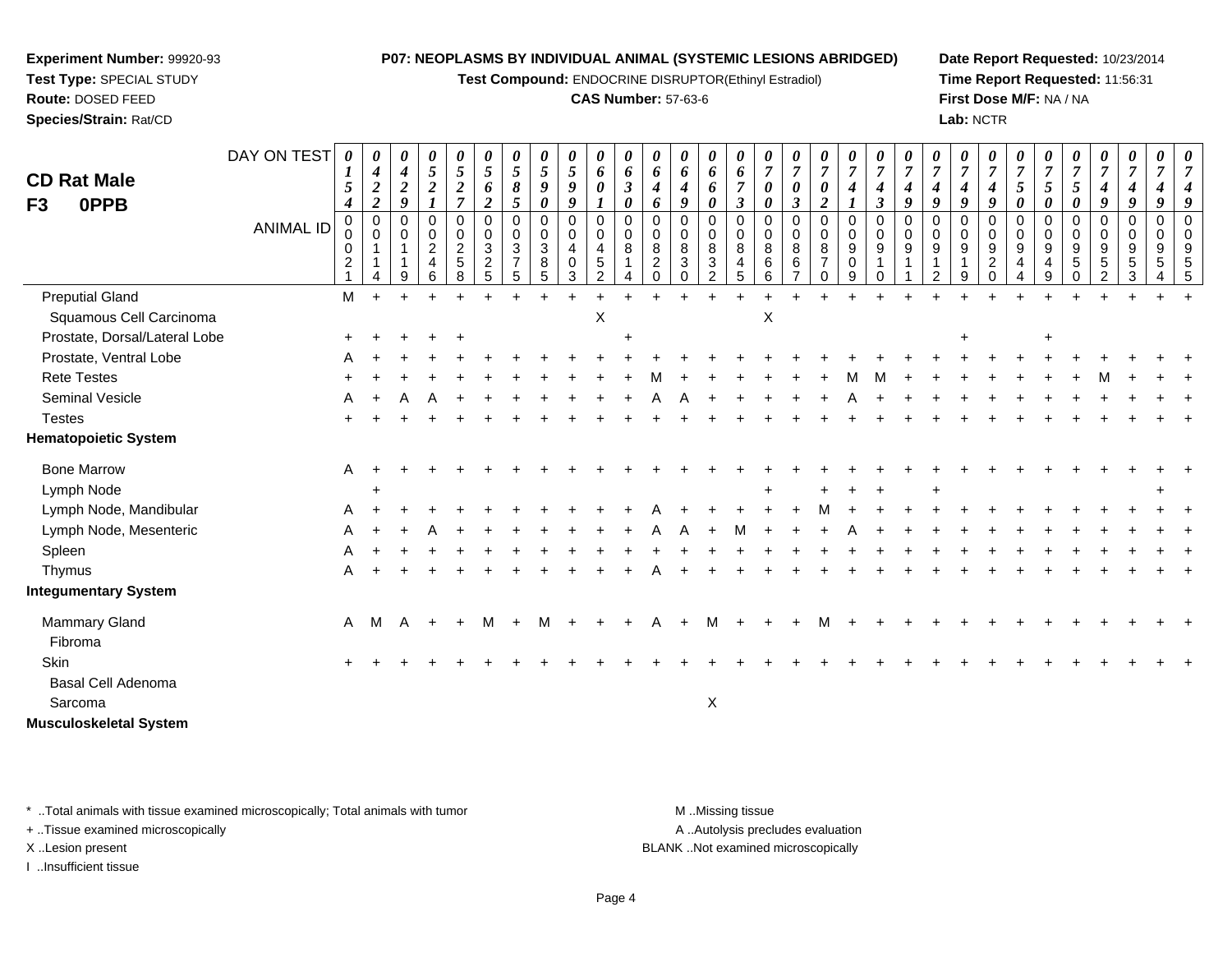**Test Compound:** ENDOCRINE DISRUPTOR(Ethinyl Estradiol)

### **CAS Number:** 57-63-6

**Date Report Requested:** 10/23/2014**Time Report Requested:** 11:56:32**First Dose M/F:** NA / NA**Lab:** NCTR

| <b>CD Rat Male</b><br><b>OPPB</b><br>F3                | DAY ON TEST<br><b>ANIMAL ID</b> | $\boldsymbol{\theta}$<br>$\boldsymbol{I}$<br>5<br>$\boldsymbol{4}$<br>$\mathbf 0$<br>0<br>0 | 0<br>$\boldsymbol{4}$<br>$\frac{2}{2}$<br>$\mathbf 0$<br>0<br>$\mathbf 1$ | 0<br>$\boldsymbol{4}$<br>$\boldsymbol{2}$<br>9<br>$\mathbf 0$<br>0 | 0<br>$\mathfrak{s}$<br>$\boldsymbol{2}$<br>$\mathbf{I}$<br>0<br>0<br>$\overline{c}$ | 0<br>$\mathfrak{s}$<br>$\boldsymbol{2}$<br>$\overline{\tau}$<br>$\mathbf 0$<br>0 | $\boldsymbol{\theta}$<br>$\sqrt{5}$<br>6<br>$\boldsymbol{2}$<br>$\mathbf 0$<br>0 | $\boldsymbol{\theta}$<br>$\sqrt{5}$<br>$\pmb{8}$<br>5<br>$\mathbf 0$<br>0<br>$\mathbf{3}$ | 0<br>$\mathfrak{s}$<br>9<br>0<br>$\mathbf 0$<br>0<br>3 | 0<br>$\mathfrak{s}$<br>9<br>9<br>$\mathbf 0$<br>0<br>4 | 0<br>6<br>0<br>$\mathbf 0$<br>$\mathbf 0$<br>4 | $\boldsymbol{\theta}$<br>6<br>$\boldsymbol{\beta}$<br>$\boldsymbol{\theta}$<br>$\mathbf 0$<br>0<br>8 | $\boldsymbol{\theta}$<br>6<br>$\boldsymbol{4}$<br>6<br>$\mathbf 0$<br>0<br>8 | 0<br>6<br>4<br>9<br>0<br>0<br>8 | 0<br>6<br>6<br>0<br>0<br>0<br>$\bf 8$ | $\boldsymbol{\theta}$<br>6<br>$\overline{7}$<br>$\boldsymbol{\beta}$<br>$\mathbf 0$<br>$\mathbf 0$<br>$\bf 8$ | 0<br>$\overline{7}$<br>0<br>0<br>$\mathbf 0$<br>0<br>$\bf8$ | $\boldsymbol{\theta}$<br>$\overline{7}$<br>$\boldsymbol{\theta}$<br>$\boldsymbol{\beta}$<br>$\mathbf 0$<br>0<br>8 | 0<br>$\overline{7}$<br>0<br>$\overline{2}$<br>$\mathbf 0$<br>0<br>8 | 0<br>$\overline{7}$<br>$\boldsymbol{4}$<br>$\mathbf 0$<br>0<br>$\boldsymbol{9}$ | $\boldsymbol{\theta}$<br>$\overline{7}$<br>4<br>$\boldsymbol{\beta}$<br>$\mathbf 0$<br>$\pmb{0}$<br>$\boldsymbol{9}$ | $\boldsymbol{\theta}$<br>$\overline{7}$<br>$\boldsymbol{4}$<br>9<br>$\mathbf 0$<br>0<br>$9\,$ | $\overline{7}$<br>$\boldsymbol{4}$<br>9<br>$\mathbf 0$<br>0<br>9 | 0<br>$\overline{7}$<br>4<br>9<br>0<br>$\mathbf 0$<br>9 | 0<br>$\boldsymbol{7}$<br>$\boldsymbol{4}$<br>9<br>0<br>0 | $\boldsymbol{\theta}$<br>$\overline{7}$<br>5<br>$\boldsymbol{\theta}$<br>$\mathbf 0$<br>0<br>9 | 0<br>$\overline{7}$<br>5<br>$\boldsymbol{\theta}$<br>$\mathbf 0$<br>0<br>9 | $\overline{7}$<br>5<br>$\boldsymbol{\theta}$<br>$\mathbf 0$<br>0<br>9 | 0<br>$\overline{7}$<br>4<br>9<br>0<br>0<br>9 | 0<br>$\overline{7}$<br>4<br>9<br>0<br>0<br>9 | $\boldsymbol{\theta}$<br>$\overline{7}$<br>4<br>9<br>$\mathbf 0$<br>0<br>9 | $\boldsymbol{\theta}$<br>$\overline{7}$ |
|--------------------------------------------------------|---------------------------------|---------------------------------------------------------------------------------------------|---------------------------------------------------------------------------|--------------------------------------------------------------------|-------------------------------------------------------------------------------------|----------------------------------------------------------------------------------|----------------------------------------------------------------------------------|-------------------------------------------------------------------------------------------|--------------------------------------------------------|--------------------------------------------------------|------------------------------------------------|------------------------------------------------------------------------------------------------------|------------------------------------------------------------------------------|---------------------------------|---------------------------------------|---------------------------------------------------------------------------------------------------------------|-------------------------------------------------------------|-------------------------------------------------------------------------------------------------------------------|---------------------------------------------------------------------|---------------------------------------------------------------------------------|----------------------------------------------------------------------------------------------------------------------|-----------------------------------------------------------------------------------------------|------------------------------------------------------------------|--------------------------------------------------------|----------------------------------------------------------|------------------------------------------------------------------------------------------------|----------------------------------------------------------------------------|-----------------------------------------------------------------------|----------------------------------------------|----------------------------------------------|----------------------------------------------------------------------------|-----------------------------------------|
|                                                        |                                 | $\frac{2}{1}$                                                                               | $\mathbf 1$<br>4                                                          | 9                                                                  | 4<br>6                                                                              | $\frac{2}{5}$                                                                    | $\frac{3}{2}$                                                                    | $\boldsymbol{7}$<br>$\overline{5}$                                                        | 8<br>$\overline{5}$                                    | 0<br>$\overline{3}$                                    | $\frac{5}{2}$                                  | $\overline{1}$<br>4                                                                                  | $^2_{\rm 0}$                                                                 | 3<br>$\Omega$                   | $\overline{3}$<br>$\overline{2}$      | $\overline{4}$<br>$\overline{5}$                                                                              | 6<br>$6\overline{6}$                                        | $\,6$<br>$\overline{7}$                                                                                           | $\overline{7}$<br>$\mathbf 0$                                       | $\mathbf 0$<br>$\overline{9}$                                                   | $\mathbf 0$                                                                                                          |                                                                                               | $\mathbf{1}$<br>$\overline{2}$                                   | 9                                                      | $\frac{9}{2}$                                            | 4<br>4                                                                                         | 4<br>$\boldsymbol{9}$                                                      | 5<br>$\mathbf 0$                                                      | 5<br>$\overline{2}$                          | $\overline{5}$<br>3                          | $\overline{5}$<br>4                                                        | 5<br>5                                  |
| Bone, Femur                                            |                                 | $+$                                                                                         |                                                                           |                                                                    |                                                                                     | $\ddot{}$                                                                        |                                                                                  |                                                                                           |                                                        |                                                        |                                                |                                                                                                      |                                                                              |                                 |                                       | $\ddot{}$                                                                                                     |                                                             |                                                                                                                   |                                                                     |                                                                                 |                                                                                                                      |                                                                                               |                                                                  |                                                        |                                                          |                                                                                                |                                                                            |                                                                       |                                              |                                              |                                                                            |                                         |
| <b>Skeletal Muscle</b>                                 |                                 |                                                                                             | +                                                                         |                                                                    |                                                                                     |                                                                                  |                                                                                  |                                                                                           |                                                        | $\ddot{}$                                              |                                                | $\ddot{}$                                                                                            |                                                                              |                                 |                                       |                                                                                                               |                                                             |                                                                                                                   |                                                                     |                                                                                 |                                                                                                                      |                                                                                               |                                                                  |                                                        |                                                          |                                                                                                |                                                                            |                                                                       |                                              |                                              |                                                                            |                                         |
| Nervous System                                         |                                 |                                                                                             |                                                                           |                                                                    |                                                                                     |                                                                                  |                                                                                  |                                                                                           |                                                        |                                                        |                                                |                                                                                                      |                                                                              |                                 |                                       |                                                                                                               |                                                             |                                                                                                                   |                                                                     |                                                                                 |                                                                                                                      |                                                                                               |                                                                  |                                                        |                                                          |                                                                                                |                                                                            |                                                                       |                                              |                                              |                                                                            |                                         |
| Brain, Brain Stem                                      |                                 | A                                                                                           |                                                                           |                                                                    |                                                                                     |                                                                                  |                                                                                  |                                                                                           |                                                        |                                                        |                                                |                                                                                                      |                                                                              |                                 |                                       |                                                                                                               |                                                             |                                                                                                                   |                                                                     |                                                                                 |                                                                                                                      |                                                                                               |                                                                  |                                                        |                                                          |                                                                                                |                                                                            |                                                                       |                                              |                                              |                                                                            |                                         |
| Brain, Cerebellum                                      |                                 |                                                                                             |                                                                           |                                                                    |                                                                                     |                                                                                  |                                                                                  |                                                                                           |                                                        |                                                        |                                                |                                                                                                      |                                                                              |                                 |                                       |                                                                                                               |                                                             |                                                                                                                   |                                                                     |                                                                                 |                                                                                                                      |                                                                                               |                                                                  |                                                        |                                                          |                                                                                                |                                                                            |                                                                       |                                              |                                              |                                                                            |                                         |
| Brain, Cerebrum                                        |                                 | A                                                                                           |                                                                           |                                                                    |                                                                                     |                                                                                  |                                                                                  |                                                                                           |                                                        |                                                        |                                                |                                                                                                      |                                                                              |                                 |                                       |                                                                                                               |                                                             |                                                                                                                   |                                                                     |                                                                                 |                                                                                                                      |                                                                                               |                                                                  |                                                        |                                                          |                                                                                                |                                                                            |                                                                       |                                              |                                              |                                                                            |                                         |
| Osteoma                                                |                                 |                                                                                             |                                                                           |                                                                    |                                                                                     |                                                                                  | $\mathsf X$                                                                      |                                                                                           |                                                        |                                                        |                                                |                                                                                                      |                                                                              |                                 |                                       |                                                                                                               |                                                             |                                                                                                                   |                                                                     |                                                                                 |                                                                                                                      |                                                                                               |                                                                  |                                                        |                                                          |                                                                                                |                                                                            |                                                                       |                                              |                                              |                                                                            |                                         |
| Peripheral Nerve                                       |                                 |                                                                                             |                                                                           |                                                                    |                                                                                     |                                                                                  |                                                                                  |                                                                                           |                                                        | +                                                      |                                                | $\ddot{}$                                                                                            |                                                                              |                                 |                                       |                                                                                                               |                                                             |                                                                                                                   |                                                                     |                                                                                 |                                                                                                                      |                                                                                               |                                                                  |                                                        |                                                          |                                                                                                |                                                                            |                                                                       |                                              |                                              |                                                                            |                                         |
| Spinal Cord                                            |                                 |                                                                                             |                                                                           |                                                                    |                                                                                     |                                                                                  |                                                                                  |                                                                                           |                                                        | Α                                                      |                                                | A                                                                                                    |                                                                              |                                 |                                       |                                                                                                               |                                                             |                                                                                                                   |                                                                     |                                                                                 |                                                                                                                      |                                                                                               |                                                                  |                                                        |                                                          |                                                                                                |                                                                            |                                                                       |                                              |                                              |                                                                            |                                         |
| <b>Respiratory System</b>                              |                                 |                                                                                             |                                                                           |                                                                    |                                                                                     |                                                                                  |                                                                                  |                                                                                           |                                                        |                                                        |                                                |                                                                                                      |                                                                              |                                 |                                       |                                                                                                               |                                                             |                                                                                                                   |                                                                     |                                                                                 |                                                                                                                      |                                                                                               |                                                                  |                                                        |                                                          |                                                                                                |                                                                            |                                                                       |                                              |                                              |                                                                            |                                         |
| Lung                                                   |                                 | A                                                                                           |                                                                           |                                                                    |                                                                                     |                                                                                  |                                                                                  |                                                                                           |                                                        |                                                        |                                                |                                                                                                      |                                                                              |                                 |                                       |                                                                                                               |                                                             |                                                                                                                   |                                                                     |                                                                                 |                                                                                                                      |                                                                                               |                                                                  |                                                        |                                                          |                                                                                                |                                                                            |                                                                       |                                              |                                              |                                                                            |                                         |
| Nose                                                   |                                 |                                                                                             |                                                                           |                                                                    |                                                                                     |                                                                                  |                                                                                  |                                                                                           |                                                        |                                                        |                                                |                                                                                                      |                                                                              |                                 |                                       |                                                                                                               |                                                             |                                                                                                                   |                                                                     |                                                                                 |                                                                                                                      |                                                                                               |                                                                  |                                                        |                                                          |                                                                                                |                                                                            |                                                                       |                                              |                                              |                                                                            |                                         |
| Trachea                                                |                                 | A                                                                                           |                                                                           |                                                                    |                                                                                     |                                                                                  |                                                                                  |                                                                                           |                                                        |                                                        |                                                |                                                                                                      |                                                                              |                                 |                                       |                                                                                                               |                                                             |                                                                                                                   |                                                                     |                                                                                 |                                                                                                                      |                                                                                               |                                                                  |                                                        |                                                          |                                                                                                |                                                                            |                                                                       |                                              |                                              |                                                                            |                                         |
| <b>Special Senses System</b>                           |                                 |                                                                                             |                                                                           |                                                                    |                                                                                     |                                                                                  |                                                                                  |                                                                                           |                                                        |                                                        |                                                |                                                                                                      |                                                                              |                                 |                                       |                                                                                                               |                                                             |                                                                                                                   |                                                                     |                                                                                 |                                                                                                                      |                                                                                               |                                                                  |                                                        |                                                          |                                                                                                |                                                                            |                                                                       |                                              |                                              |                                                                            |                                         |
| Eye                                                    |                                 | Α                                                                                           |                                                                           |                                                                    |                                                                                     |                                                                                  |                                                                                  |                                                                                           |                                                        |                                                        |                                                |                                                                                                      |                                                                              |                                 |                                       |                                                                                                               |                                                             |                                                                                                                   |                                                                     |                                                                                 |                                                                                                                      |                                                                                               |                                                                  |                                                        |                                                          |                                                                                                |                                                                            |                                                                       |                                              |                                              |                                                                            |                                         |
| Retrobulbar, Squamous Cell Carcinoma,<br>Deep Invasion |                                 |                                                                                             |                                                                           |                                                                    |                                                                                     |                                                                                  |                                                                                  |                                                                                           |                                                        |                                                        |                                                |                                                                                                      |                                                                              |                                 |                                       |                                                                                                               |                                                             | X                                                                                                                 |                                                                     |                                                                                 |                                                                                                                      |                                                                                               |                                                                  |                                                        |                                                          |                                                                                                |                                                                            |                                                                       |                                              |                                              |                                                                            |                                         |
| Harderian Gland                                        |                                 | Α                                                                                           |                                                                           |                                                                    |                                                                                     |                                                                                  |                                                                                  |                                                                                           |                                                        |                                                        |                                                |                                                                                                      |                                                                              |                                 |                                       |                                                                                                               |                                                             |                                                                                                                   |                                                                     |                                                                                 |                                                                                                                      |                                                                                               |                                                                  |                                                        |                                                          |                                                                                                |                                                                            |                                                                       |                                              |                                              |                                                                            |                                         |
| <b>Lacrimal Gland</b>                                  |                                 |                                                                                             |                                                                           |                                                                    |                                                                                     |                                                                                  |                                                                                  |                                                                                           |                                                        |                                                        |                                                |                                                                                                      |                                                                              |                                 |                                       |                                                                                                               |                                                             |                                                                                                                   |                                                                     |                                                                                 |                                                                                                                      |                                                                                               |                                                                  |                                                        |                                                          |                                                                                                |                                                                            |                                                                       |                                              |                                              |                                                                            |                                         |
| Zymbal's Gland                                         |                                 |                                                                                             |                                                                           |                                                                    |                                                                                     |                                                                                  |                                                                                  |                                                                                           |                                                        |                                                        |                                                |                                                                                                      |                                                                              |                                 |                                       |                                                                                                               | $\ddot{}$                                                   |                                                                                                                   |                                                                     |                                                                                 |                                                                                                                      |                                                                                               |                                                                  |                                                        |                                                          |                                                                                                |                                                                            |                                                                       |                                              |                                              |                                                                            |                                         |
| Carcinoma                                              |                                 |                                                                                             |                                                                           |                                                                    |                                                                                     |                                                                                  |                                                                                  |                                                                                           |                                                        |                                                        |                                                |                                                                                                      |                                                                              |                                 |                                       |                                                                                                               | $\sf X$                                                     |                                                                                                                   |                                                                     |                                                                                 |                                                                                                                      |                                                                                               |                                                                  |                                                        |                                                          |                                                                                                |                                                                            |                                                                       |                                              |                                              |                                                                            |                                         |

\* ..Total animals with tissue examined microscopically; Total animals with tumor **M** . Missing tissue M ..Missing tissue A ..Autolysis precludes evaluation + ..Tissue examined microscopically X ..Lesion present BLANK ..Not examined microscopicallyI ..Insufficient tissue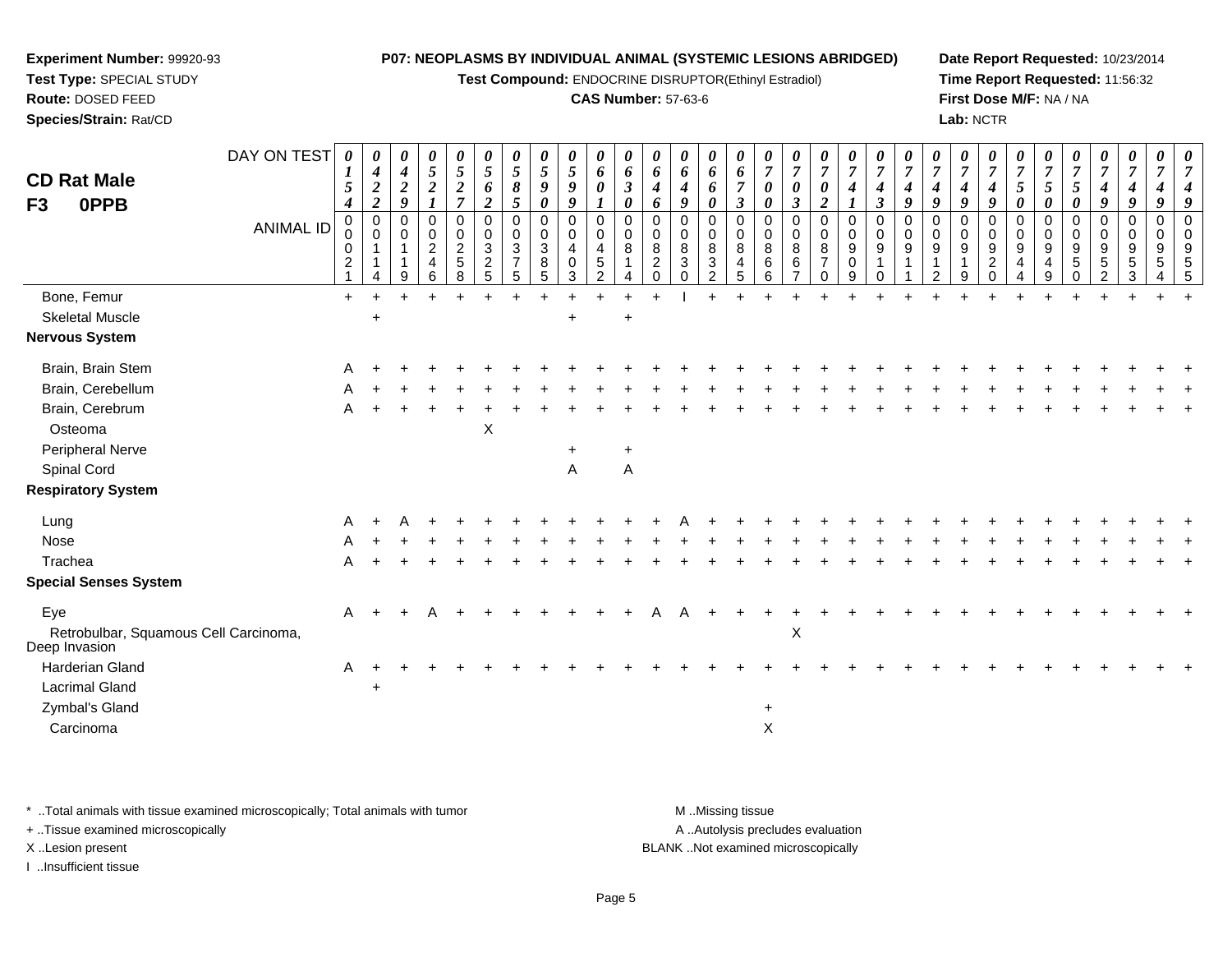# **Experiment Number:** 99920-93**Test Type:** SPECIAL STUDY

**Route:** DOSED FEED

**Species/Strain:** Rat/CD

# **P07: NEOPLASMS BY INDIVIDUAL ANIMAL (SYSTEMIC LESIONS ABRIDGED)**

**Test Compound:** ENDOCRINE DISRUPTOR(Ethinyl Estradiol)

# **CAS Number:** 57-63-6

**Date Report Requested:** 10/23/2014**Time Report Requested:** 11:56:32**First Dose M/F:** NA / NA**Lab:** NCTR

| <b>CD Rat Male</b><br>0PPB<br>F <sub>3</sub>      | DAY ON TEST<br>ANIMAL ID | 0<br>$\mathbf{I}$<br>$\mathfrak{s}$<br>$\boldsymbol{4}$<br>$\mathbf 0$<br>$\overline{2}$ | 0<br>4<br>◢<br>$\mathbf{\hat{}}$<br>0 | 0<br>$\boldsymbol{4}$<br>$\mathbf{\Omega}$<br>◢<br>9<br>0<br>0 | 0<br>5<br>$\mathbf{\hat{z}}$<br>∠<br>0<br>0<br>$\overline{c}$<br>4 | $\frac{\theta}{5}$<br>$\boldsymbol{2}$<br>$\overline{ }$<br>0<br>0<br>$\frac{2}{5}$ | 0<br>$\overline{ }$<br>$\mathfrak{p}$<br>0<br>$\mathbf{\Omega}$<br>∠<br>0<br>0<br>$\sqrt{3}$<br>$\boldsymbol{2}$ | 0<br>$\overline{5}$<br>8<br>$5\overline{)}$<br>0<br>$\pmb{0}$<br>$\mathbf{3}$<br>$\rightarrow$ | 0<br>$\overline{5}$<br>9<br>0<br>0<br>$\pmb{0}$<br>$\sqrt{3}$<br>$\bf8$ | 0<br>$\overline{5}$<br>9<br>9<br>0<br>0<br>4<br>0 | $\boldsymbol{\theta}$<br>$\boldsymbol{6}$<br>$\boldsymbol{\theta}$<br>$\mathbf{r}$<br>$\mathbf{I}$<br>$_{\rm 0}^{\rm 0}$<br>$\overline{4}$<br>$\frac{5}{2}$ | 0<br>6<br>$\rightarrow$<br>$\mathbf{J}$<br>0<br>0<br>$\boldsymbol{0}$<br>8 | 0<br>6<br>$\boldsymbol{4}$<br>6<br>$\boldsymbol{0}$<br>$\mathbf 0$<br>8<br>$\overline{c}$ | 0<br>6<br>4<br>O<br>8<br>3 | 0<br>$\bm{o}$<br>$\bm{o}$<br>$\boldsymbol{\theta}$<br>0<br>$\mathbf 0$<br>8<br>$\ensuremath{\mathsf{3}}$ | 0<br>6<br>$\overline{ }$<br>$\mathbf{\Omega}$<br>J<br>0<br>$\mathbf 0$<br>8<br>4 | $\boldsymbol{\theta}$<br>$\mathbf{r}$<br>0<br>0<br>0<br>8<br>6 | $\boldsymbol{\theta}$<br>$\overline{ }$<br>$\boldsymbol{\theta}$<br>$\boldsymbol{\beta}$<br>0<br>$\pmb{0}$<br>$^8_6$ | $\frac{\theta}{7}$<br>$\boldsymbol{\theta}$<br>$\overline{2}$<br>0<br>$\pmb{0}$<br>$\frac{8}{7}$ | $\boldsymbol{\theta}$<br>$\overline{7}$<br>$\boldsymbol{4}$<br>L<br>0<br>$\pmb{0}$<br>9<br>$\,0\,$ | $\boldsymbol{\theta}$<br>$\overline{ }$<br>4<br>$\boldsymbol{\beta}$<br>$\pmb{0}$<br>$\pmb{0}$<br>9 | $\boldsymbol{\theta}$<br>$\overline{ }$<br>4<br>9<br>0<br>$\boldsymbol{0}$<br>9 | 0<br>$\mathbf{r}$<br>4<br>Q<br>0<br>0<br>9 | $\frac{\theta}{7}$<br>$\boldsymbol{4}$<br>9<br>0<br>0<br>9 | 0<br>$\overline{ }$<br>4<br>9<br>0<br>0<br>9<br>$\overline{c}$ | 0<br>$\overline{ }$<br>$5\overline{)}$<br>$\boldsymbol{\theta}$<br>0<br>$\mathbf 0$<br>9<br>4 | 0<br>$\mathbf{r}$<br>Č<br>0<br>0<br>0<br>9<br>4 | $\boldsymbol{\theta}$<br>$\overline{ }$<br>5<br>$\boldsymbol{\theta}$<br>0<br>0<br>9<br>$\sqrt{5}$ | $\boldsymbol{\theta}$<br>$\overline{7}$<br>$\boldsymbol{4}$<br>$\boldsymbol{g}$<br>0<br>$\pmb{0}$<br>9<br>$\sqrt{5}$ | $\boldsymbol{\theta}$<br>$\overline{7}$<br>4<br>9<br>0<br>$\pmb{0}$<br>9<br>$5\phantom{.0}$ | $\boldsymbol{\theta}$<br>7<br>4<br>9<br>0<br>$\pmb{0}$<br>9<br>$\sqrt{5}$ | $\boldsymbol{\theta}$<br>$\overline{7}$<br>$\boldsymbol{4}$<br>$\boldsymbol{g}$<br>0<br>$\pmb{0}$<br>$\boldsymbol{9}$<br>$\sqrt{5}$ |
|---------------------------------------------------|--------------------------|------------------------------------------------------------------------------------------|---------------------------------------|----------------------------------------------------------------|--------------------------------------------------------------------|-------------------------------------------------------------------------------------|------------------------------------------------------------------------------------------------------------------|------------------------------------------------------------------------------------------------|-------------------------------------------------------------------------|---------------------------------------------------|-------------------------------------------------------------------------------------------------------------------------------------------------------------|----------------------------------------------------------------------------|-------------------------------------------------------------------------------------------|----------------------------|----------------------------------------------------------------------------------------------------------|----------------------------------------------------------------------------------|----------------------------------------------------------------|----------------------------------------------------------------------------------------------------------------------|--------------------------------------------------------------------------------------------------|----------------------------------------------------------------------------------------------------|-----------------------------------------------------------------------------------------------------|---------------------------------------------------------------------------------|--------------------------------------------|------------------------------------------------------------|----------------------------------------------------------------|-----------------------------------------------------------------------------------------------|-------------------------------------------------|----------------------------------------------------------------------------------------------------|----------------------------------------------------------------------------------------------------------------------|---------------------------------------------------------------------------------------------|---------------------------------------------------------------------------|-------------------------------------------------------------------------------------------------------------------------------------|
| <b>Urinary System</b>                             |                          |                                                                                          |                                       | 9                                                              | 6                                                                  | 8                                                                                   | 5                                                                                                                | 5                                                                                              | 5                                                                       | 3                                                 |                                                                                                                                                             |                                                                            |                                                                                           |                            | $\sim$                                                                                                   | 5                                                                                | ิค                                                             | -                                                                                                                    | $\Omega$                                                                                         | 9                                                                                                  | 0                                                                                                   |                                                                                 | C                                          | 9                                                          | $\Omega$                                                       |                                                                                               | 9                                               | $\Omega$                                                                                           | $\overline{2}$                                                                                                       | 3                                                                                           | 4                                                                         | 5                                                                                                                                   |
| Kidney<br>Urethra                                 |                          | $\mathsf{A}$                                                                             |                                       |                                                                |                                                                    |                                                                                     |                                                                                                                  |                                                                                                |                                                                         |                                                   |                                                                                                                                                             |                                                                            |                                                                                           |                            |                                                                                                          |                                                                                  |                                                                |                                                                                                                      |                                                                                                  |                                                                                                    |                                                                                                     |                                                                                 | $+$                                        | $+$                                                        |                                                                |                                                                                               |                                                 |                                                                                                    |                                                                                                                      |                                                                                             |                                                                           |                                                                                                                                     |
| <b>Urinary Bladder</b><br><b>SYSTEMIC LESIONS</b> |                          | $\mathsf{A}$                                                                             |                                       |                                                                |                                                                    |                                                                                     |                                                                                                                  |                                                                                                |                                                                         |                                                   |                                                                                                                                                             |                                                                            |                                                                                           |                            |                                                                                                          |                                                                                  |                                                                |                                                                                                                      |                                                                                                  |                                                                                                    |                                                                                                     |                                                                                 |                                            |                                                            |                                                                |                                                                                               |                                                 |                                                                                                    |                                                                                                                      |                                                                                             |                                                                           |                                                                                                                                     |
| Multiple Organ<br>Lymphoma Malignant              |                          | $+$                                                                                      | $\boldsymbol{\mathsf{X}}$             |                                                                |                                                                    |                                                                                     |                                                                                                                  |                                                                                                |                                                                         | X                                                 |                                                                                                                                                             |                                                                            |                                                                                           |                            |                                                                                                          |                                                                                  |                                                                |                                                                                                                      |                                                                                                  |                                                                                                    |                                                                                                     |                                                                                 |                                            |                                                            |                                                                |                                                                                               |                                                 |                                                                                                    |                                                                                                                      |                                                                                             |                                                                           |                                                                                                                                     |

\* ..Total animals with tissue examined microscopically; Total animals with tumor **M** . Missing tissue M ..Missing tissue

+ ..Tissue examined microscopically

I ..Insufficient tissue

A ..Autolysis precludes evaluation X ..Lesion present BLANK ..Not examined microscopically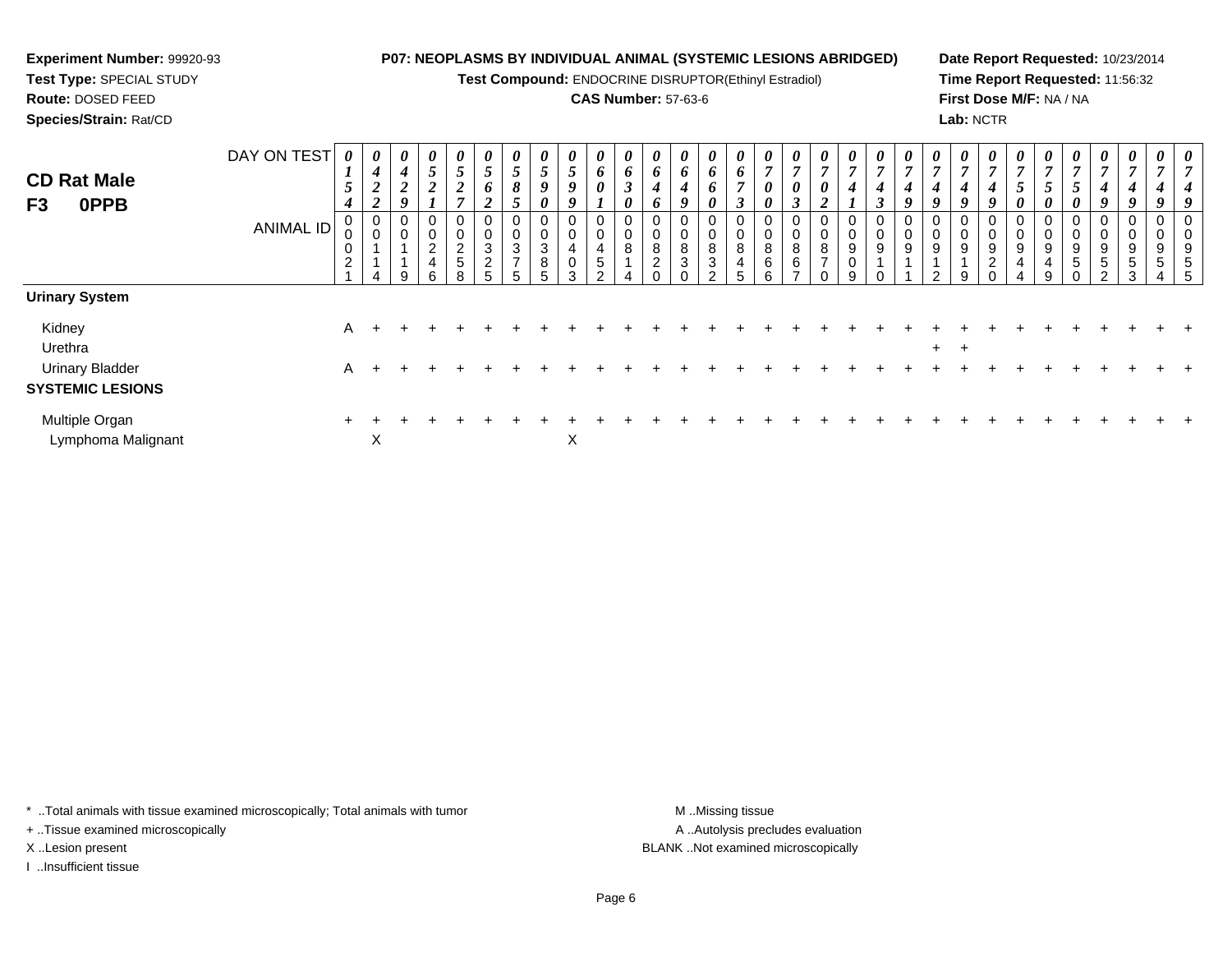**Test Compound:** ENDOCRINE DISRUPTOR(Ethinyl Estradiol)

# **CAS Number:** 57-63-6

**Date Report Requested:** 10/23/2014**Time Report Requested:** 11:56:32**First Dose M/F:** NA / NA**Lab:** NCTR

| <b>CD Rat Male</b><br><b>OPPB</b><br>F <sub>3</sub> | DAY ON TEST      | 0<br>5<br>0<br>$\mathbf 0$ | 0<br>$\overline{7}$<br>$\overline{5}$<br>$\boldsymbol{\theta}$<br>$\mathbf 0$ | 0<br>$\overline{7}$<br>$\boldsymbol{4}$<br>9<br>$\Omega$ | 0<br>$\overline{7}$<br>$\boldsymbol{4}$<br>9<br>$\Omega$ | 0<br>$\overline{7}$<br>4<br>9<br>$\Omega$ | 0<br>7<br>4<br>9<br>$\Omega$                 | 0<br>$\boldsymbol{7}$<br>$\sqrt{5}$<br>$\mathfrak{z}$<br>$\mathsf 0$       | 0<br>$\overline{7}$<br>5<br>$\overline{2}$<br>$\mathbf 0$ | 0<br>$\boldsymbol{7}$<br>5<br>$\boldsymbol{4}$<br>$\mathbf 0$ | 0<br>$\overline{7}$<br>$rac{5}{5}$<br>$\overline{0}$ | 0<br>$\overline{7}$<br>$\frac{5}{5}$<br>$\mathbf 0$ | 0<br>$\overline{7}$<br>$\sqrt{5}$<br>5<br>$\Omega$ | 0<br>$\overline{7}$<br>$\sqrt{5}$<br>5<br>$\Omega$ | 0<br>$\overline{7}$<br>5<br>5<br>$\mathbf 0$ | 0<br>$\boldsymbol{7}$<br>5<br>5<br>$\mathbf 0$ | 0<br>$\overline{7}$<br>5<br>$\boldsymbol{4}$<br>$\overline{0}$ | 0<br>$\overline{7}$<br>5<br>$\mathfrak{z}$<br>$\mathbf 0$ | 0<br>$\overline{7}$<br>5<br>$\boldsymbol{2}$<br>$\mathsf 0$ | 0<br>$\overline{7}$<br>4<br>5<br>$\overline{0}$   |                       |
|-----------------------------------------------------|------------------|----------------------------|-------------------------------------------------------------------------------|----------------------------------------------------------|----------------------------------------------------------|-------------------------------------------|----------------------------------------------|----------------------------------------------------------------------------|-----------------------------------------------------------|---------------------------------------------------------------|------------------------------------------------------|-----------------------------------------------------|----------------------------------------------------|----------------------------------------------------|----------------------------------------------|------------------------------------------------|----------------------------------------------------------------|-----------------------------------------------------------|-------------------------------------------------------------|---------------------------------------------------|-----------------------|
|                                                     | <b>ANIMAL ID</b> | 0<br>9<br>9<br>4           | $\mathbf 0$<br>9<br>$\boldsymbol{9}$<br>5                                     | 1<br>$\mathbf 0$<br>$\mathbf 0$<br>$\overline{2}$        | -1<br>$\mathbf 0$<br>0<br>3                              | $\mathbf 0$<br>0<br>9                     | $\mathbf{1}$<br>0<br>$\mathbf 1$<br>$\Omega$ | $\mathbf{1}$<br>$\mathbf 0$<br>$\ensuremath{\mathsf{3}}$<br>$\overline{7}$ | 1<br>$\mathbf 0$<br>4<br>9                                | $\mathbf{1}$<br>$\mathsf{O}\xspace$<br>$\mathbf 5$<br>3       | 1<br>$\mathbf 0$<br>$\mathsf g$<br>9                 | 1<br>$\mathbf 1$<br>$\mathbf 0$<br>$\overline{2}$   | $\mathbf{1}$<br>1<br>0<br>5                        | 1<br>1<br>0<br>6                                   | 0                                            | 1<br>$\mathbf{1}$<br>0<br>8                    | 1<br>1<br>$\mathbf 0$<br>9                                     | 1<br>1<br>1<br>9                                          | 1<br>$\mathbf{1}$<br>$\overline{\mathbf{c}}$<br>0           | 1<br>1<br>$\overline{\mathbf{c}}$<br>$\mathbf{1}$ | <i><b>*TOTALS</b></i> |
| <b>Alimentary System</b>                            |                  |                            |                                                                               |                                                          |                                                          |                                           |                                              |                                                                            |                                                           |                                                               |                                                      |                                                     |                                                    |                                                    |                                              |                                                |                                                                |                                                           |                                                             |                                                   |                       |
| Esophagus                                           |                  |                            |                                                                               |                                                          |                                                          |                                           |                                              |                                                                            |                                                           |                                                               |                                                      |                                                     |                                                    |                                                    |                                              |                                                |                                                                |                                                           |                                                             |                                                   | 50                    |
| Intestine Large, Cecum                              |                  |                            |                                                                               |                                                          |                                                          |                                           |                                              |                                                                            |                                                           |                                                               |                                                      |                                                     |                                                    |                                                    |                                              |                                                |                                                                |                                                           |                                                             |                                                   | 45                    |
| Intestine Large, Colon<br>Adenoma                   |                  | +                          |                                                                               |                                                          |                                                          |                                           |                                              |                                                                            |                                                           |                                                               |                                                      |                                                     |                                                    |                                                    |                                              |                                                |                                                                |                                                           |                                                             |                                                   | 45<br>$\overline{2}$  |
| Intestine Large, Rectum                             |                  |                            |                                                                               |                                                          |                                                          |                                           |                                              |                                                                            |                                                           |                                                               |                                                      |                                                     |                                                    |                                                    |                                              |                                                |                                                                |                                                           |                                                             |                                                   | 45                    |
| Intestine Small, Duodenum<br>Adenocarcinoma         |                  |                            |                                                                               |                                                          |                                                          |                                           |                                              |                                                                            |                                                           |                                                               |                                                      |                                                     |                                                    |                                                    |                                              |                                                |                                                                |                                                           |                                                             |                                                   | 44<br>$\overline{2}$  |
| Intestine Small, Ileum                              |                  | +                          |                                                                               |                                                          |                                                          |                                           |                                              |                                                                            |                                                           |                                                               |                                                      |                                                     |                                                    |                                                    |                                              |                                                |                                                                |                                                           |                                                             |                                                   | 44                    |
| Intestine Small, Jejunum                            |                  |                            |                                                                               |                                                          |                                                          |                                           |                                              |                                                                            |                                                           |                                                               |                                                      |                                                     |                                                    |                                                    |                                              |                                                |                                                                |                                                           |                                                             |                                                   | 44                    |
| Liver                                               |                  | $\ddot{}$                  |                                                                               |                                                          |                                                          |                                           |                                              |                                                                            |                                                           |                                                               |                                                      |                                                     |                                                    |                                                    |                                              |                                                |                                                                |                                                           |                                                             | $\ddot{}$                                         | 49                    |
| Cholangiocarcinoma                                  |                  |                            |                                                                               |                                                          |                                                          |                                           |                                              |                                                                            |                                                           |                                                               |                                                      |                                                     |                                                    |                                                    |                                              |                                                |                                                                |                                                           |                                                             |                                                   | $\overline{2}$        |
| Cholangioma                                         |                  | $\times$                   |                                                                               |                                                          |                                                          |                                           |                                              |                                                                            |                                                           |                                                               |                                                      |                                                     |                                                    |                                                    |                                              |                                                |                                                                |                                                           |                                                             |                                                   | 1                     |
| Hepatocellular Adenoma                              |                  |                            |                                                                               |                                                          |                                                          |                                           |                                              |                                                                            |                                                           |                                                               |                                                      |                                                     |                                                    |                                                    |                                              |                                                |                                                                |                                                           |                                                             |                                                   | 1                     |
| Mesentery                                           |                  |                            |                                                                               |                                                          |                                                          |                                           |                                              |                                                                            |                                                           | $\ddot{}$                                                     |                                                      |                                                     |                                                    |                                                    |                                              |                                                |                                                                |                                                           |                                                             |                                                   | 4                     |
| Oral Mucosa                                         |                  |                            |                                                                               |                                                          |                                                          |                                           |                                              |                                                                            |                                                           |                                                               |                                                      |                                                     |                                                    |                                                    |                                              |                                                |                                                                |                                                           |                                                             |                                                   | 3                     |
| Squamous Cell Carcinoma                             |                  |                            |                                                                               |                                                          |                                                          |                                           |                                              |                                                                            |                                                           |                                                               |                                                      |                                                     |                                                    |                                                    |                                              |                                                |                                                                |                                                           |                                                             |                                                   | 3                     |
| Pancreas                                            |                  |                            |                                                                               |                                                          |                                                          |                                           |                                              |                                                                            |                                                           |                                                               |                                                      |                                                     |                                                    |                                                    |                                              |                                                |                                                                |                                                           |                                                             |                                                   | 47                    |
| Salivary Glands                                     |                  | +                          |                                                                               |                                                          |                                                          |                                           |                                              |                                                                            |                                                           |                                                               |                                                      |                                                     |                                                    |                                                    |                                              |                                                |                                                                |                                                           |                                                             |                                                   | 48                    |
| Stomach, Forestomach                                |                  |                            |                                                                               |                                                          |                                                          |                                           |                                              |                                                                            |                                                           |                                                               |                                                      |                                                     |                                                    |                                                    |                                              |                                                |                                                                |                                                           |                                                             |                                                   | 46                    |
| Stomach, Glandular                                  |                  |                            |                                                                               |                                                          |                                                          |                                           |                                              |                                                                            |                                                           |                                                               |                                                      |                                                     |                                                    |                                                    |                                              |                                                |                                                                |                                                           |                                                             | +                                                 | 45                    |
| <b>Cardiovascular System</b>                        |                  |                            |                                                                               |                                                          |                                                          |                                           |                                              |                                                                            |                                                           |                                                               |                                                      |                                                     |                                                    |                                                    |                                              |                                                |                                                                |                                                           |                                                             |                                                   |                       |
|                                                     |                  |                            |                                                                               |                                                          |                                                          |                                           |                                              |                                                                            |                                                           |                                                               |                                                      |                                                     |                                                    |                                                    |                                              |                                                |                                                                |                                                           |                                                             |                                                   |                       |

\* ..Total animals with tissue examined microscopically; Total animals with tumor **M** ...Missing tissue M ...Missing tissue

+ ..Tissue examined microscopically

**Experiment Number:** 99920-93**Test Type:** SPECIAL STUDY**Route:** DOSED FEED**Species/Strain:** Rat/CD

I ..Insufficient tissue

A .. Autolysis precludes evaluation X ..Lesion present BLANK ..Not examined microscopically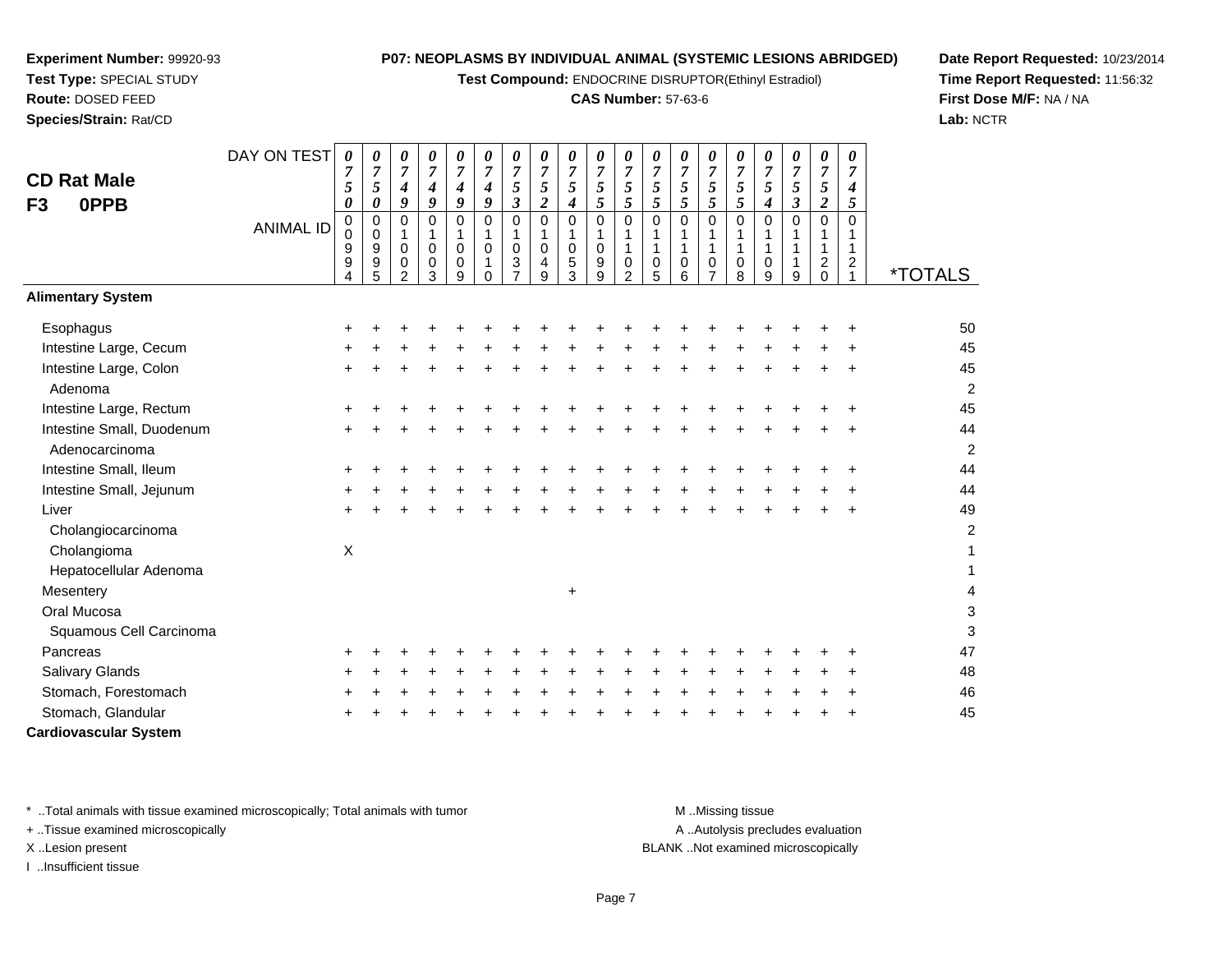**Test Compound:** ENDOCRINE DISRUPTOR(Ethinyl Estradiol)

# **CAS Number:** 57-63-6

**Date Report Requested:** 10/23/2014 **Time Report Requested:** 11:56:32**First Dose M/F:** NA / NA**Lab:** NCTR

|                                         | DAY ON TEST      | $\boldsymbol{\theta}$                        | 0                            | 0                                                      | 0                        | 0                                       | 0                               | 0                                           | 0                                              | 0                                                    | 0                                         | 0                        | 0                                 | 0                                         | 0                            | 0                                         | 0                        | 0                                                        | 0                                     | 0                                                             |                          |
|-----------------------------------------|------------------|----------------------------------------------|------------------------------|--------------------------------------------------------|--------------------------|-----------------------------------------|---------------------------------|---------------------------------------------|------------------------------------------------|------------------------------------------------------|-------------------------------------------|--------------------------|-----------------------------------|-------------------------------------------|------------------------------|-------------------------------------------|--------------------------|----------------------------------------------------------|---------------------------------------|---------------------------------------------------------------|--------------------------|
| <b>CD Rat Male</b><br>F3<br><b>OPPB</b> |                  | $\overline{7}$<br>5<br>$\boldsymbol{\theta}$ | $\overline{7}$<br>5<br>0     | $\overline{7}$<br>$\boldsymbol{4}$<br>$\boldsymbol{g}$ | $\overline{7}$<br>4<br>9 | $\overline{7}$<br>$\boldsymbol{4}$<br>9 | $\overline{7}$<br>4<br>9        | $\overline{7}$<br>5<br>$\boldsymbol{\beta}$ | $\overline{7}$<br>5<br>$\overline{\mathbf{c}}$ | $\overline{7}$<br>5<br>$\boldsymbol{4}$              | $\overline{7}$<br>5<br>5                  | $\overline{7}$<br>5<br>5 | $\overline{7}$<br>$\sqrt{5}$<br>5 | $\overline{7}$<br>5<br>5                  | $\overline{7}$<br>5<br>5     | $\overline{7}$<br>5<br>5                  | $\overline{7}$<br>5<br>4 | $\overline{7}$<br>$\mathfrak{s}$<br>$\boldsymbol{\beta}$ | $\overline{7}$<br>5<br>$\overline{c}$ | $\overline{7}$<br>$\boldsymbol{4}$<br>5                       |                          |
|                                         | <b>ANIMAL ID</b> | 0<br>0<br>9<br>9<br>4                        | 0<br>$\Omega$<br>9<br>9<br>5 | 0<br>0<br>0<br>$\overline{c}$                          | 0<br>1<br>0<br>0<br>3    | $\Omega$<br>0<br>0<br>9                 | 0<br>1<br>0<br>1<br>$\mathbf 0$ | $\Omega$<br>0<br>3<br>$\overline{7}$        | $\mathbf 0$<br>1<br>0<br>4<br>9                | $\mathbf 0$<br>$\mathbf{1}$<br>$\mathbf 0$<br>5<br>3 | $\mathbf 0$<br>1<br>$\mathbf 0$<br>9<br>9 | 0<br>0<br>$\overline{a}$ | 0<br>1<br>1<br>0<br>5             | $\mathbf 0$<br>1<br>1<br>$\mathbf 0$<br>6 | $\Omega$<br>$\mathbf 0$<br>7 | $\mathbf 0$<br>1<br>1<br>$\mathbf 0$<br>8 | $\Omega$<br>0<br>9       | 0<br>1<br>1<br>1<br>9                                    | 0<br>1<br>$\overline{c}$<br>0         | $\Omega$<br>1<br>1<br>$\overline{\mathbf{c}}$<br>$\mathbf{1}$ | <i><b>*TOTALS</b></i>    |
| <b>Blood Vessel</b>                     |                  | $\ddot{}$                                    | +                            | $\ddot{}$                                              | $\pm$                    | $\div$                                  |                                 | $\ddot{}$                                   | $\div$                                         | $\ddot{}$                                            | $\ddot{}$                                 | $\pm$                    | +                                 |                                           | $\ddot{}$                    |                                           | +                        | $\ddot{}$                                                | $\pm$                                 | $\ddot{}$                                                     | 50                       |
| Heart                                   |                  |                                              |                              |                                                        |                          |                                         |                                 |                                             |                                                |                                                      |                                           |                          |                                   |                                           |                              |                                           |                          |                                                          |                                       |                                                               | 50                       |
| <b>Endocrine System</b>                 |                  |                                              |                              |                                                        |                          |                                         |                                 |                                             |                                                |                                                      |                                           |                          |                                   |                                           |                              |                                           |                          |                                                          |                                       |                                                               |                          |
| <b>Adrenal Cortex</b><br>Adenoma        |                  |                                              |                              |                                                        |                          |                                         |                                 |                                             |                                                |                                                      |                                           |                          |                                   |                                           |                              |                                           |                          | X                                                        |                                       |                                                               | 49<br>1                  |
| Adrenal Medulla                         |                  |                                              |                              |                                                        |                          |                                         |                                 |                                             |                                                |                                                      |                                           |                          |                                   |                                           |                              |                                           |                          |                                                          |                                       | $\ddot{}$                                                     | 49                       |
| Pheochromocytoma Benign                 |                  |                                              |                              |                                                        |                          |                                         | X                               |                                             | $\times$                                       |                                                      |                                           |                          |                                   |                                           |                              |                                           |                          |                                                          |                                       | X                                                             | $\overline{\mathcal{A}}$ |
| Pheochromocytoma Malignant              |                  |                                              |                              |                                                        |                          |                                         |                                 |                                             |                                                |                                                      |                                           |                          |                                   |                                           |                              |                                           |                          |                                                          |                                       |                                                               | $\mathbf 1$              |
| Islets, Pancreatic<br>Adenoma           |                  |                                              |                              |                                                        |                          |                                         |                                 |                                             |                                                |                                                      |                                           |                          |                                   |                                           |                              |                                           |                          |                                                          |                                       | ÷                                                             | 48<br>$\overline{c}$     |
| Parathyroid Gland<br>Adenoma            |                  | $+$                                          |                              |                                                        |                          |                                         |                                 |                                             |                                                |                                                      |                                           |                          |                                   |                                           |                              |                                           |                          |                                                          |                                       |                                                               | 47<br>1                  |
| <b>Pituitary Gland</b>                  |                  |                                              |                              |                                                        |                          |                                         |                                 |                                             |                                                |                                                      |                                           |                          |                                   |                                           |                              |                                           |                          |                                                          |                                       |                                                               | 49                       |
| Pars Distalis, Adenoma                  |                  | X                                            | $\mathsf{X}$                 | $\mathsf X$                                            | $\times$                 |                                         |                                 |                                             |                                                | $\pmb{\times}$                                       | $\mathsf X$                               | $\mathsf X$              | $\mathsf{X}$                      | $\mathsf{X}$                              | $\mathsf{X}$                 | $\boldsymbol{\mathsf{X}}$                 |                          | $\boldsymbol{\mathsf{X}}$                                |                                       | X                                                             | 24                       |
| <b>Thyroid Gland</b>                    |                  | $\div$                                       |                              |                                                        |                          |                                         |                                 |                                             |                                                |                                                      |                                           |                          |                                   |                                           |                              |                                           |                          |                                                          |                                       | $\ddot{}$                                                     | 48                       |
| C Cell, Carcinoma                       |                  | $\boldsymbol{\mathsf{X}}$                    |                              |                                                        |                          |                                         |                                 |                                             |                                                |                                                      |                                           |                          |                                   |                                           |                              |                                           |                          |                                                          |                                       |                                                               | 3                        |
| <b>General Body System</b>              |                  |                                              |                              |                                                        |                          |                                         |                                 |                                             |                                                |                                                      |                                           |                          |                                   |                                           |                              |                                           |                          |                                                          |                                       |                                                               |                          |
| <b>NONE</b>                             |                  |                                              |                              |                                                        |                          |                                         |                                 |                                             |                                                |                                                      |                                           |                          |                                   |                                           |                              |                                           |                          |                                                          |                                       |                                                               |                          |
| <b>Genital System</b>                   |                  |                                              |                              |                                                        |                          |                                         |                                 |                                             |                                                |                                                      |                                           |                          |                                   |                                           |                              |                                           |                          |                                                          |                                       |                                                               |                          |
| <b>Coagulating Gland</b>                |                  |                                              |                              |                                                        |                          |                                         |                                 |                                             |                                                |                                                      |                                           |                          |                                   |                                           |                              |                                           |                          |                                                          |                                       |                                                               | 47                       |
| Epididymis                              |                  |                                              |                              |                                                        |                          |                                         |                                 |                                             |                                                |                                                      |                                           |                          |                                   |                                           |                              |                                           |                          |                                                          |                                       |                                                               | 49                       |
|                                         |                  |                                              |                              |                                                        |                          |                                         |                                 |                                             |                                                |                                                      |                                           |                          |                                   |                                           |                              |                                           |                          |                                                          |                                       |                                                               |                          |

| Total animals with tissue examined microscopically; Total animals with tumor | M Missing tissue                   |
|------------------------------------------------------------------------------|------------------------------------|
| + Tissue examined microscopically                                            | A Autolysis precludes evaluation   |
| X Lesion present                                                             | BLANK Not examined microscopically |
| Insufficient tissue                                                          |                                    |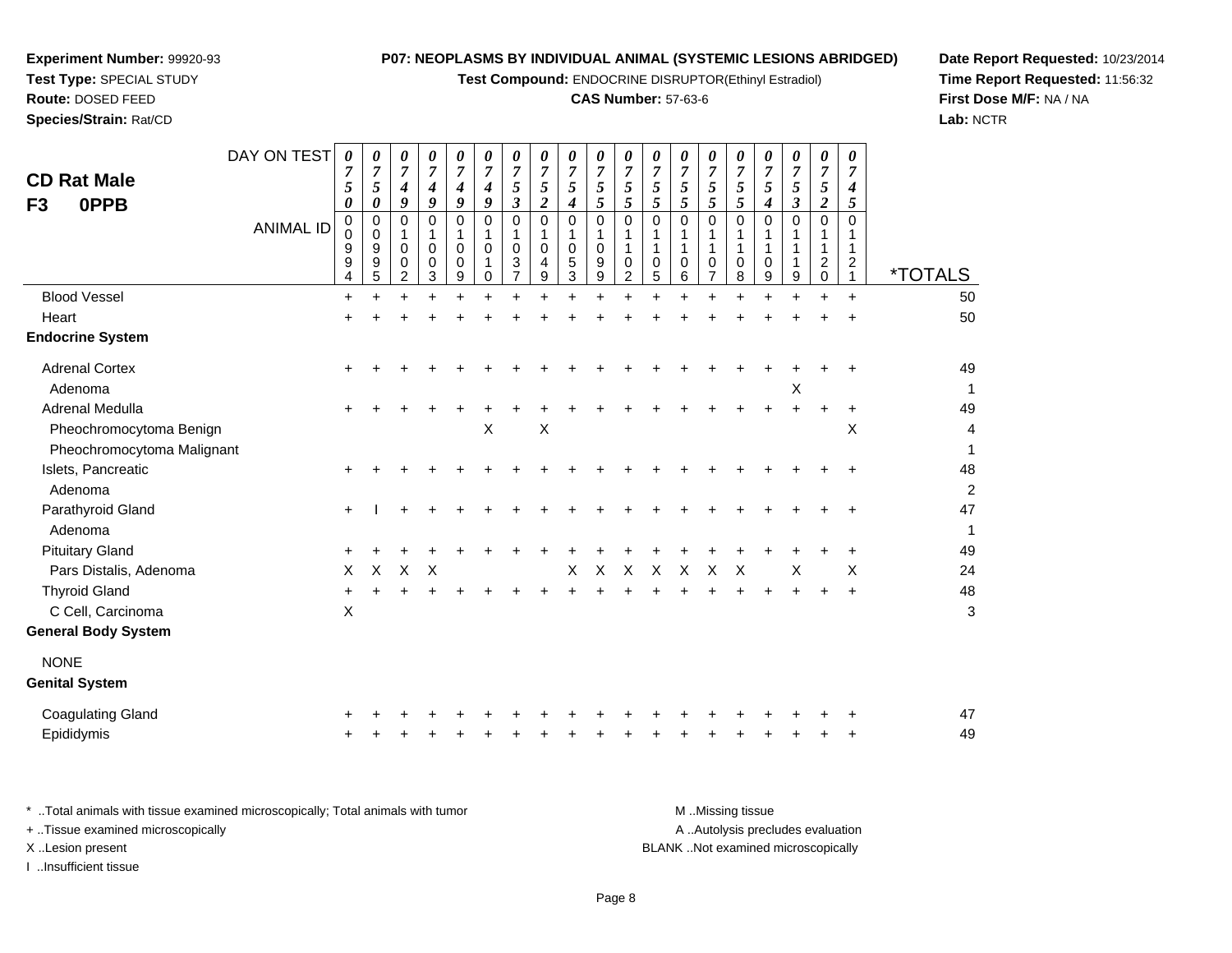**Test Compound:** ENDOCRINE DISRUPTOR(Ethinyl Estradiol)

# **CAS Number:** 57-63-6

*0 7*

*0 7*

*0 7*

*0 7*

*0 7*

*0 7*

*0 7*

*0 7*

*0 7*

**Date Report Requested:** 10/23/2014**Time Report Requested:** 11:56:32**First Dose M/F:** NA / NA**Lab:** NCTR

49

| <b>CD Rat Male</b><br>0PPB<br>F <sub>3</sub> | <b>ANIMAL ID</b> | 7<br>5<br>0<br>0<br>0 | 7<br>5<br>0<br>0<br>$\mathbf 0$ | 7<br>4<br>9<br>0<br>1    | 7<br>4<br>9<br>$\Omega$<br>1 | 7<br>4<br>$\boldsymbol{9}$<br>$\Omega$<br>1 | 7<br>4<br>$\boldsymbol{9}$<br>$\Omega$<br>1 | 7<br>5<br>$\boldsymbol{\beta}$<br>$\mathbf 0$<br>1 | 7<br>5<br>$\boldsymbol{2}$<br>$\mathbf 0$<br>1 | 5<br>4<br>$\mathbf 0$<br>1 | $\sqrt{5}$<br>$\sqrt{5}$<br>$\mathbf 0$<br>$\mathbf{1}$ | 7<br>5<br>5<br>$\Omega$<br>1 | 5<br>5<br>$\Omega$<br>1 | 5<br>5<br>$\Omega$<br>1 | 5<br>5<br>$\Omega$<br>1 | 5<br>$\sqrt{5}$<br>$\Omega$ | 7<br>5<br>$\boldsymbol{4}$<br>$\Omega$ | 7<br>5<br>$\boldsymbol{\beta}$<br>$\Omega$<br>1 | 7<br>5<br>$\boldsymbol{2}$<br>$\mathbf 0$<br>1 | 7<br>4<br>5<br>$\Omega$<br>1                 |                       |
|----------------------------------------------|------------------|-----------------------|---------------------------------|--------------------------|------------------------------|---------------------------------------------|---------------------------------------------|----------------------------------------------------|------------------------------------------------|----------------------------|---------------------------------------------------------|------------------------------|-------------------------|-------------------------|-------------------------|-----------------------------|----------------------------------------|-------------------------------------------------|------------------------------------------------|----------------------------------------------|-----------------------|
|                                              |                  | 9<br>9<br>4           | 9<br>9<br>5                     | 0<br>0<br>$\overline{2}$ | 0<br>0<br>3                  | 0<br>$\mathbf 0$<br>9                       | $\Omega$<br>0                               | 0<br>3<br>$\overline{7}$                           | $\mathbf 0$<br>4<br>9                          | $\mathbf 0$<br>5<br>3      | $\mathbf 0$<br>9<br>9                                   | 0<br>$\overline{c}$          | 1<br>0<br>5             | 0<br>6                  | 0<br>$\overline{7}$     | 1<br>0<br>8                 | 0<br>9                                 | 1<br>1<br>9                                     | 1<br>$\frac{2}{0}$                             | 1<br>$\overline{\mathbf{c}}$<br>$\mathbf{1}$ | <i><b>*TOTALS</b></i> |
| <b>Preputial Gland</b>                       |                  | $+$                   | $\ddot{}$                       | $+$                      | $+$                          |                                             | $\ddot{}$                                   | $\ddot{}$                                          | $\ddot{}$                                      | $+$                        | $\ddot{}$                                               | $\ddot{}$                    | $\ddot{}$               | $+$                     | $+$                     |                             | ÷.                                     | $\ddot{}$                                       | $+$                                            | $+$                                          | 49                    |
| Squamous Cell Carcinoma                      |                  |                       |                                 |                          |                              |                                             |                                             |                                                    |                                                |                            |                                                         |                              |                         |                         |                         |                             |                                        |                                                 |                                                |                                              | $\overline{c}$        |
| Prostate, Dorsal/Lateral Lobe                |                  |                       |                                 | $\ddot{}$                | $\ddot{}$                    |                                             |                                             |                                                    |                                                |                            |                                                         |                              |                         |                         | $\ddot{}$               |                             |                                        |                                                 |                                                |                                              | 50                    |
| Prostate, Ventral Lobe                       |                  | +                     |                                 |                          |                              |                                             |                                             |                                                    |                                                |                            |                                                         |                              |                         |                         |                         |                             |                                        |                                                 |                                                | ٠                                            | 49                    |
| <b>Rete Testes</b>                           |                  |                       |                                 |                          |                              |                                             |                                             |                                                    |                                                |                            |                                                         |                              |                         |                         |                         |                             |                                        |                                                 |                                                |                                              | 46                    |
| <b>Seminal Vesicle</b>                       |                  |                       |                                 |                          |                              |                                             |                                             |                                                    |                                                |                            |                                                         |                              |                         |                         |                         |                             |                                        |                                                 |                                                |                                              | 44                    |
| <b>Testes</b>                                |                  |                       |                                 |                          |                              |                                             |                                             |                                                    |                                                |                            |                                                         |                              |                         |                         |                         |                             |                                        |                                                 |                                                |                                              | 50                    |
| <b>Hematopoietic System</b>                  |                  |                       |                                 |                          |                              |                                             |                                             |                                                    |                                                |                            |                                                         |                              |                         |                         |                         |                             |                                        |                                                 |                                                |                                              |                       |
| <b>Bone Marrow</b>                           |                  | ÷                     |                                 |                          |                              |                                             |                                             |                                                    |                                                |                            |                                                         |                              |                         |                         |                         |                             |                                        |                                                 |                                                | ÷                                            | 49                    |
| Lymph Node                                   |                  | +                     |                                 |                          |                              |                                             |                                             |                                                    |                                                | +                          |                                                         |                              |                         | M                       |                         |                             |                                        |                                                 |                                                |                                              | 14                    |
| Lymph Node, Mandibular                       |                  | +                     |                                 |                          | +                            | M                                           |                                             |                                                    |                                                |                            |                                                         |                              |                         |                         |                         |                             |                                        |                                                 |                                                | ÷                                            | 46                    |
| Lymph Node, Mesenteric                       |                  |                       |                                 |                          |                              |                                             |                                             |                                                    |                                                |                            |                                                         |                              |                         |                         |                         |                             |                                        |                                                 |                                                |                                              | 44                    |
| Spleen                                       |                  |                       |                                 |                          |                              |                                             |                                             |                                                    |                                                |                            |                                                         |                              |                         |                         |                         |                             |                                        |                                                 |                                                | ÷                                            | 49                    |
| Thymus                                       |                  |                       |                                 |                          |                              |                                             |                                             |                                                    |                                                | м                          |                                                         |                              |                         |                         |                         |                             |                                        |                                                 |                                                | ÷                                            | 47                    |
| <b>Integumentary System</b>                  |                  |                       |                                 |                          |                              |                                             |                                             |                                                    |                                                |                            |                                                         |                              |                         |                         |                         |                             |                                        |                                                 |                                                |                                              |                       |
| Mammary Gland                                |                  | +                     |                                 |                          |                              |                                             |                                             |                                                    |                                                |                            |                                                         |                              |                         |                         |                         |                             |                                        |                                                 |                                                |                                              | 42                    |
| Fibroma                                      |                  |                       |                                 |                          |                              |                                             |                                             |                                                    |                                                |                            |                                                         |                              |                         | X                       |                         |                             |                                        |                                                 |                                                |                                              | 1                     |
| Skin                                         |                  | +                     |                                 |                          |                              |                                             |                                             |                                                    |                                                |                            |                                                         |                              |                         |                         |                         |                             |                                        |                                                 |                                                |                                              | 50                    |
| Basal Cell Adenoma                           |                  |                       | X                               |                          |                              |                                             |                                             | Χ                                                  |                                                |                            |                                                         |                              |                         |                         |                         |                             |                                        |                                                 |                                                |                                              | $\overline{a}$        |
| Sarcoma                                      |                  |                       |                                 |                          |                              |                                             |                                             |                                                    |                                                |                            |                                                         |                              |                         |                         |                         |                             |                                        |                                                 |                                                |                                              | 1                     |
| <b>Musculoskeletal System</b>                |                  |                       |                                 |                          |                              |                                             |                                             |                                                    |                                                |                            |                                                         |                              |                         |                         |                         |                             |                                        |                                                 |                                                |                                              |                       |
|                                              |                  |                       |                                 |                          |                              |                                             |                                             |                                                    |                                                |                            |                                                         |                              |                         |                         |                         |                             |                                        |                                                 |                                                |                                              |                       |

\* ..Total animals with tissue examined microscopically; Total animals with tumor **M** ..Missing tissue M ..Missing tissue

DAY ON TEST *0 7*

*0 7*

*0 7*

*0 7*

*0 7*

*0 7*

*0 7*

*0 7*

*0 7*

*0 7*

+ ..Tissue examined microscopically

**Experiment Number:** 99920-93**Test Type:** SPECIAL STUDY**Route:** DOSED FEED**Species/Strain:** Rat/CD

I ..Insufficient tissue

A .. Autolysis precludes evaluation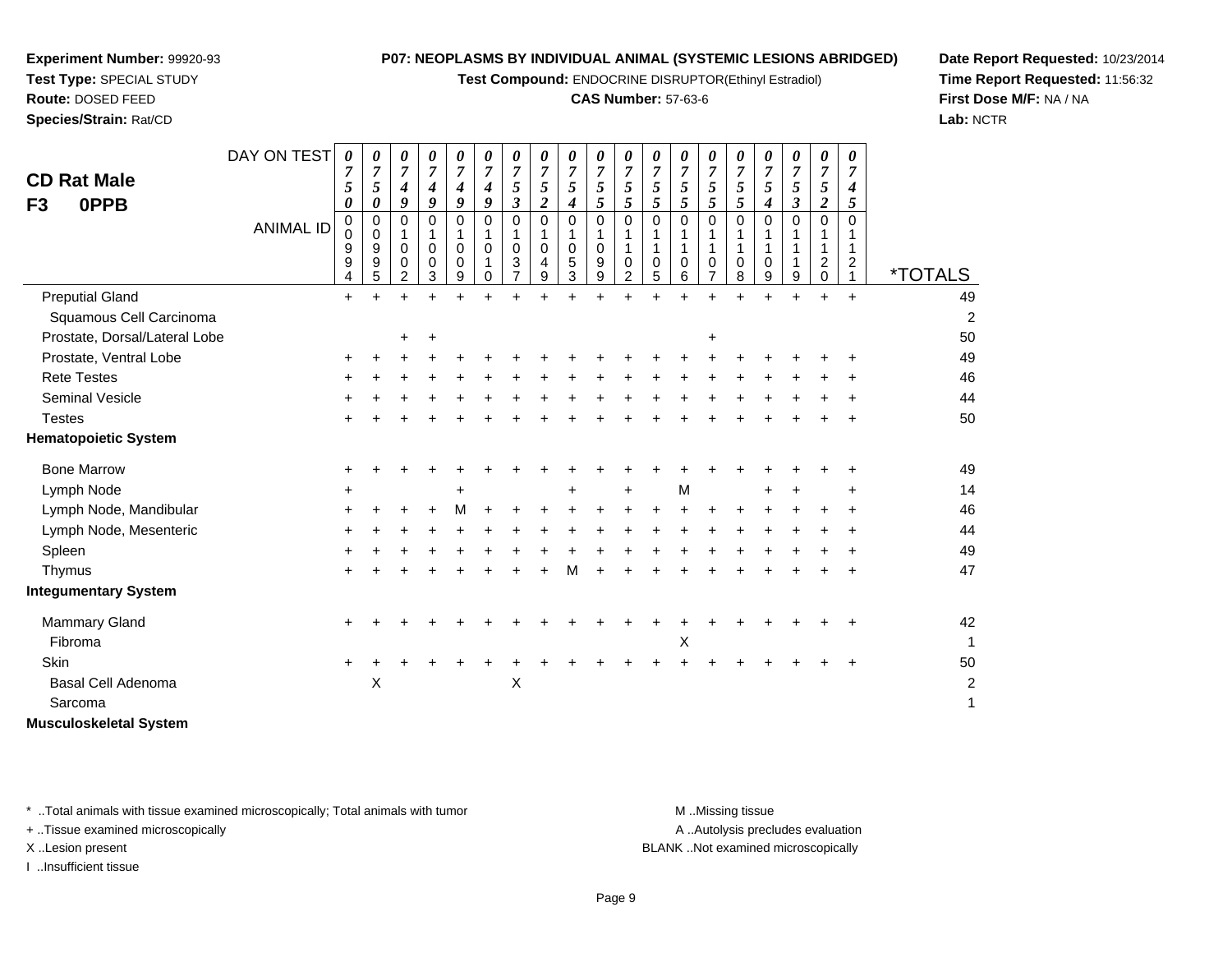**Test Compound:** ENDOCRINE DISRUPTOR(Ethinyl Estradiol)

# **CAS Number:** 57-63-6

**Date Report Requested:** 10/23/2014**Time Report Requested:** 11:56:32**First Dose M/F:** NA / NA**Lab:** NCTR

| <b>CD Rat Male</b><br>0PPB<br>F <sub>3</sub>           | DAY ON TEST<br><b>ANIMAL ID</b> | 0<br>7<br>5<br>0<br>0<br>0<br>9<br>9<br>4 | $\boldsymbol{\theta}$<br>$\overline{7}$<br>$\sqrt{5}$<br>$\boldsymbol{\theta}$<br>0<br>0<br>9<br>$\boldsymbol{9}$<br>5 | 0<br>7<br>$\boldsymbol{4}$<br>9<br>0<br>1<br>0<br>$\mathbf 0$<br>$\overline{2}$ | 0<br>$\overline{7}$<br>$\boldsymbol{4}$<br>9<br>$\Omega$<br>0<br>0<br>3 | 0<br>7<br>4<br>9<br>0<br>0<br>0<br>9 | 0<br>7<br>4<br>9<br>0<br>1<br>0<br>1<br>0 | $\pmb{\theta}$<br>$\overline{7}$<br>$\mathfrak{s}$<br>$\mathfrak{z}$<br>0<br>1<br>$\pmb{0}$<br>3<br>$\overline{7}$ | 0<br>$\overline{7}$<br>5<br>$\overline{c}$<br>0<br>1<br>0<br>4<br>9 | 0<br>$\boldsymbol{7}$<br>5<br>4<br>0<br>$\mathbf{1}$<br>$\pmb{0}$<br>5<br>3 | 0<br>7<br>5<br>5<br>0<br>1<br>0<br>$\boldsymbol{9}$<br>9 | 0<br>$\overline{7}$<br>$\sqrt{5}$<br>5<br>$\mathbf 0$<br>1<br>1<br>$\mathbf 0$<br>$\overline{2}$ | 0<br>$\overline{7}$<br>5<br>5<br>0<br>1<br>1<br>0<br>5 | 0<br>7<br>5<br>5<br>0<br>1<br>0<br>6 | 0<br>7<br>5<br>5<br>0<br>0 | 0<br>$\overline{7}$<br>5<br>5<br>0<br>1<br>1<br>0<br>8 | 0<br>$\overline{7}$<br>5<br>$\boldsymbol{4}$<br>0<br>1<br>1<br>0<br>9 | 0<br>7<br>5<br>$\boldsymbol{\beta}$<br>0<br>1<br>1<br>9 | 0<br>$\overline{7}$<br>5<br>$\boldsymbol{2}$<br>0<br>1<br>$\mathbf{1}$<br>$^2_{\rm 0}$ | 0<br>$\overline{\mathcal{I}}$<br>4<br>5<br>0<br>1<br>$\frac{2}{1}$ | <i><b>*TOTALS</b></i> |
|--------------------------------------------------------|---------------------------------|-------------------------------------------|------------------------------------------------------------------------------------------------------------------------|---------------------------------------------------------------------------------|-------------------------------------------------------------------------|--------------------------------------|-------------------------------------------|--------------------------------------------------------------------------------------------------------------------|---------------------------------------------------------------------|-----------------------------------------------------------------------------|----------------------------------------------------------|--------------------------------------------------------------------------------------------------|--------------------------------------------------------|--------------------------------------|----------------------------|--------------------------------------------------------|-----------------------------------------------------------------------|---------------------------------------------------------|----------------------------------------------------------------------------------------|--------------------------------------------------------------------|-----------------------|
| Bone, Femur                                            |                                 | $\ddot{}$                                 | $\ddot{}$                                                                                                              | $\ddot{}$                                                                       | $\ddot{}$                                                               | $\ddot{}$                            | $\ddot{}$                                 | 4                                                                                                                  | $\div$                                                              | $\ddot{}$                                                                   | $\ddot{}$                                                | ÷                                                                                                | ÷                                                      | $\ddot{}$                            | $\ddot{}$                  | ÷                                                      |                                                                       | +                                                       | $\ddot{}$                                                                              | $+$                                                                | 49                    |
| <b>Skeletal Muscle</b><br><b>Nervous System</b>        |                                 |                                           |                                                                                                                        |                                                                                 |                                                                         |                                      |                                           |                                                                                                                    |                                                                     |                                                                             |                                                          |                                                                                                  |                                                        |                                      |                            |                                                        |                                                                       |                                                         |                                                                                        |                                                                    | $\mathbf{3}$          |
| Brain, Brain Stem                                      |                                 | +                                         |                                                                                                                        |                                                                                 |                                                                         |                                      |                                           |                                                                                                                    |                                                                     |                                                                             |                                                          |                                                                                                  |                                                        |                                      |                            |                                                        |                                                                       |                                                         |                                                                                        |                                                                    | 49                    |
| Brain, Cerebellum                                      |                                 |                                           |                                                                                                                        |                                                                                 |                                                                         |                                      |                                           |                                                                                                                    |                                                                     |                                                                             |                                                          |                                                                                                  |                                                        |                                      |                            |                                                        |                                                                       |                                                         |                                                                                        |                                                                    | 49                    |
| Brain, Cerebrum                                        |                                 | ÷                                         |                                                                                                                        |                                                                                 |                                                                         |                                      |                                           |                                                                                                                    |                                                                     |                                                                             |                                                          |                                                                                                  |                                                        |                                      |                            |                                                        |                                                                       |                                                         |                                                                                        |                                                                    | 49                    |
| Osteoma                                                |                                 |                                           |                                                                                                                        |                                                                                 |                                                                         |                                      |                                           |                                                                                                                    |                                                                     |                                                                             |                                                          |                                                                                                  |                                                        |                                      |                            |                                                        |                                                                       |                                                         |                                                                                        |                                                                    | $\mathbf{1}$          |
| <b>Peripheral Nerve</b>                                |                                 |                                           |                                                                                                                        |                                                                                 |                                                                         |                                      |                                           |                                                                                                                    |                                                                     |                                                                             |                                                          |                                                                                                  |                                                        |                                      |                            |                                                        |                                                                       |                                                         |                                                                                        |                                                                    | $\boldsymbol{2}$      |
| Spinal Cord                                            |                                 |                                           |                                                                                                                        |                                                                                 |                                                                         |                                      |                                           |                                                                                                                    |                                                                     |                                                                             |                                                          |                                                                                                  |                                                        |                                      |                            |                                                        |                                                                       |                                                         |                                                                                        |                                                                    | $\pmb{0}$             |
| <b>Respiratory System</b>                              |                                 |                                           |                                                                                                                        |                                                                                 |                                                                         |                                      |                                           |                                                                                                                    |                                                                     |                                                                             |                                                          |                                                                                                  |                                                        |                                      |                            |                                                        |                                                                       |                                                         |                                                                                        |                                                                    |                       |
| Lung                                                   |                                 | $\ddot{}$                                 |                                                                                                                        |                                                                                 |                                                                         |                                      |                                           |                                                                                                                    |                                                                     |                                                                             |                                                          |                                                                                                  |                                                        |                                      |                            |                                                        |                                                                       |                                                         |                                                                                        |                                                                    | 47                    |
| Nose                                                   |                                 |                                           |                                                                                                                        |                                                                                 |                                                                         |                                      |                                           |                                                                                                                    |                                                                     |                                                                             |                                                          |                                                                                                  |                                                        |                                      |                            |                                                        |                                                                       |                                                         |                                                                                        |                                                                    | 49                    |
| Trachea                                                |                                 | $\ddot{}$                                 |                                                                                                                        |                                                                                 |                                                                         |                                      |                                           |                                                                                                                    |                                                                     |                                                                             |                                                          |                                                                                                  |                                                        |                                      |                            |                                                        |                                                                       |                                                         |                                                                                        |                                                                    | 49                    |
| <b>Special Senses System</b>                           |                                 |                                           |                                                                                                                        |                                                                                 |                                                                         |                                      |                                           |                                                                                                                    |                                                                     |                                                                             |                                                          |                                                                                                  |                                                        |                                      |                            |                                                        |                                                                       |                                                         |                                                                                        |                                                                    |                       |
| Eye                                                    |                                 |                                           |                                                                                                                        |                                                                                 |                                                                         |                                      |                                           |                                                                                                                    |                                                                     |                                                                             |                                                          |                                                                                                  |                                                        |                                      |                            |                                                        |                                                                       |                                                         |                                                                                        |                                                                    | 46                    |
| Retrobulbar, Squamous Cell Carcinoma,<br>Deep Invasion |                                 |                                           |                                                                                                                        |                                                                                 |                                                                         |                                      |                                           |                                                                                                                    |                                                                     |                                                                             |                                                          |                                                                                                  |                                                        |                                      |                            |                                                        |                                                                       |                                                         |                                                                                        |                                                                    | $\mathbf{1}$          |
| Harderian Gland                                        |                                 | $\div$                                    |                                                                                                                        |                                                                                 |                                                                         |                                      |                                           |                                                                                                                    |                                                                     |                                                                             |                                                          |                                                                                                  |                                                        |                                      |                            |                                                        |                                                                       |                                                         |                                                                                        |                                                                    | 49                    |
| <b>Lacrimal Gland</b>                                  |                                 |                                           |                                                                                                                        |                                                                                 |                                                                         |                                      |                                           |                                                                                                                    |                                                                     |                                                                             |                                                          |                                                                                                  |                                                        |                                      |                            |                                                        |                                                                       |                                                         |                                                                                        |                                                                    | 1                     |
| Zymbal's Gland                                         |                                 |                                           |                                                                                                                        |                                                                                 |                                                                         |                                      |                                           |                                                                                                                    |                                                                     |                                                                             |                                                          |                                                                                                  |                                                        |                                      |                            |                                                        |                                                                       |                                                         |                                                                                        |                                                                    | 1                     |
| Carcinoma                                              |                                 |                                           |                                                                                                                        |                                                                                 |                                                                         |                                      |                                           |                                                                                                                    |                                                                     |                                                                             |                                                          |                                                                                                  |                                                        |                                      |                            |                                                        |                                                                       |                                                         |                                                                                        |                                                                    | 1                     |

**Experiment Number:** 99920-93**Test Type:** SPECIAL STUDY**Route:** DOSED FEED**Species/Strain:** Rat/CD

\* ..Total animals with tissue examined microscopically; Total animals with tumor **M** . Missing tissue M ..Missing tissue A ..Autolysis precludes evaluation + ..Tissue examined microscopically X ..Lesion present BLANK ..Not examined microscopicallyI ..Insufficient tissue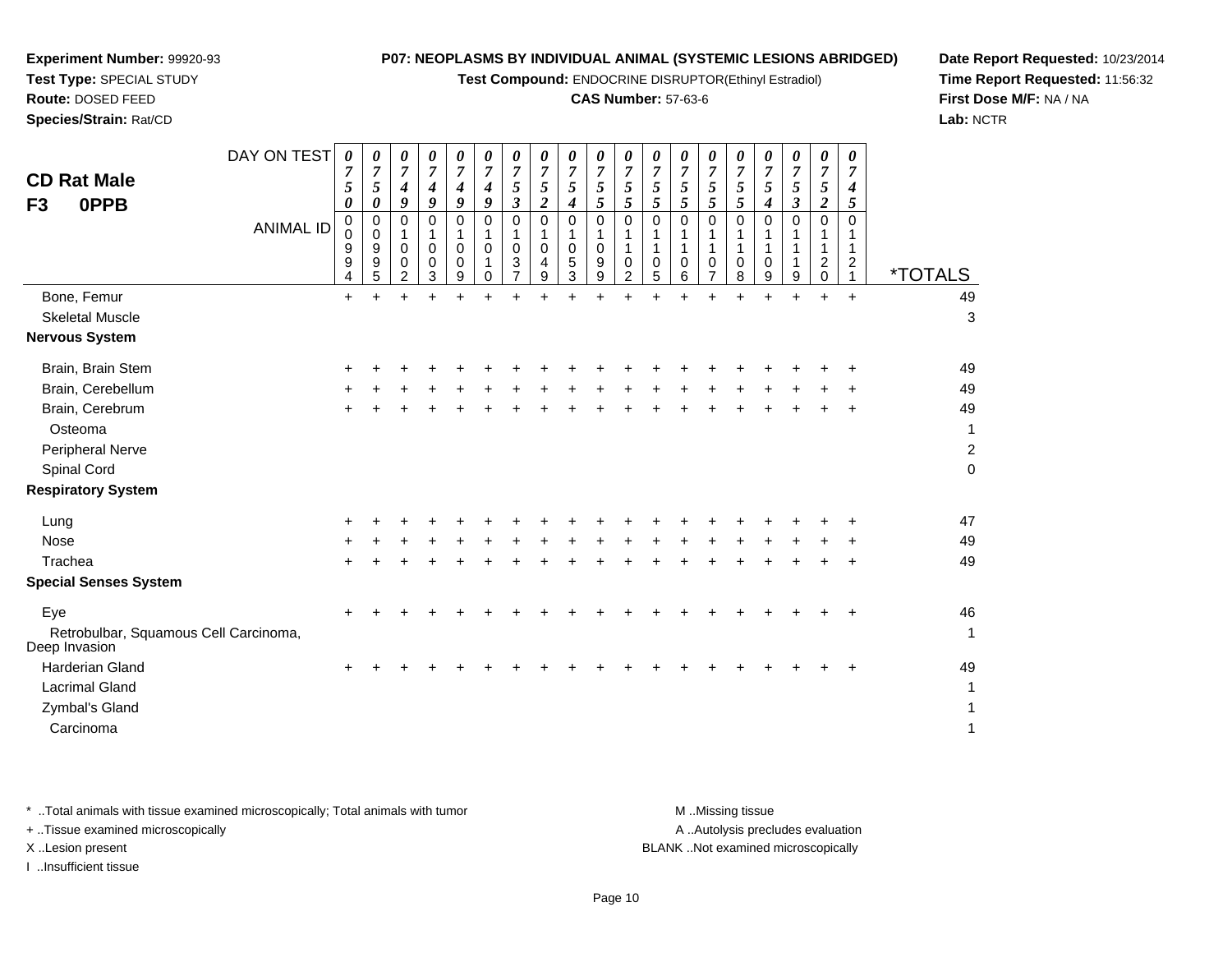**Test Compound:** ENDOCRINE DISRUPTOR(Ethinyl Estradiol)

# **CAS Number:** 57-63-6

**Date Report Requested:** 10/23/2014**Time Report Requested:** 11:56:33**First Dose M/F:** NA / NA**Lab:** NCTR

| Species/Strain: Rat/CD                       |             |                                      |                                                          |                                      |                               |             |                                                     |                                      |                         |                         |                                 |             |             |                         |             |             |             |                                 |                                                   |                                              | Lab:                  |
|----------------------------------------------|-------------|--------------------------------------|----------------------------------------------------------|--------------------------------------|-------------------------------|-------------|-----------------------------------------------------|--------------------------------------|-------------------------|-------------------------|---------------------------------|-------------|-------------|-------------------------|-------------|-------------|-------------|---------------------------------|---------------------------------------------------|----------------------------------------------|-----------------------|
| <b>CD Rat Male</b><br>0PPB<br>F <sub>3</sub> | DAY ON TEST | 0<br>7<br>5<br>$\boldsymbol{\theta}$ | $\boldsymbol{\theta}$<br>7<br>5<br>$\boldsymbol{\theta}$ | $\boldsymbol{\theta}$<br>7<br>4<br>9 | 0<br>$\overline{ }$<br>4<br>9 | 0<br>4<br>9 | $\boldsymbol{\theta}$<br>7<br>$\boldsymbol{4}$<br>9 | $\boldsymbol{\theta}$<br>7<br>5<br>3 | $\theta$<br>7<br>5<br>2 | $\theta$<br>7<br>5<br>4 | $\boldsymbol{\theta}$<br>5<br>5 | 0<br>7<br>5 | U<br>7<br>5 | $\theta$<br>7<br>5<br>C | 0<br>7<br>5 | 0<br>5<br>5 | 0<br>7<br>4 | $\boldsymbol{\theta}$<br>7<br>5 | $\boldsymbol{\theta}$<br>$\overline{7}$<br>5<br>2 | $\boldsymbol{\theta}$<br>$\overline{ }$<br>4 |                       |
|                                              | ANIMAL ID   | 0<br>0<br>9<br>9<br>4                | 0<br>0<br>9<br>9<br>5                                    | 0<br>0<br>0<br>◠                     | 0<br>0<br>0<br>3              | 0<br>9      | 0<br>0<br>$\Omega$                                  | 0<br>3                               | 0<br>0<br>4<br>9        | 0<br>0<br>5<br>3        | υ<br>9<br>9                     | 0<br>0<br>ົ | υ<br>5      | 0<br>0<br>6             | 0<br>0      | 0<br>0<br>8 | 0<br>0<br>9 | 9                               | 0<br>$\overline{2}$<br>0                          | 0<br>2                                       | <i><b>*TOTALS</b></i> |
| <b>Urinary System</b>                        |             |                                      |                                                          |                                      |                               |             |                                                     |                                      |                         |                         |                                 |             |             |                         |             |             |             |                                 |                                                   |                                              |                       |
| Kidney<br>Urethra                            |             | ٠<br>$\ddot{}$                       |                                                          |                                      |                               |             |                                                     |                                      |                         |                         |                                 |             |             |                         |             |             |             |                                 | ÷.                                                | $\div$                                       | 49<br>3               |
| <b>Urinary Bladder</b>                       |             |                                      |                                                          |                                      |                               |             |                                                     |                                      |                         |                         |                                 |             |             |                         |             |             |             |                                 |                                                   | ٠                                            | 49                    |

| Multiple Organ     |  |  |  |  |  | + + + + + + + + + + + + + + + + + + + |  |  |  | 50 |
|--------------------|--|--|--|--|--|---------------------------------------|--|--|--|----|
| Lymphoma Malignant |  |  |  |  |  |                                       |  |  |  |    |

**Experiment Number:** 99920-93**Test Type:** SPECIAL STUDY**Route:** DOSED FEED

\* ..Total animals with tissue examined microscopically; Total animals with tumor **M** ...Missing tissue M ...Missing tissue

+ ..Tissue examined microscopically

I ..Insufficient tissue

A .. Autolysis precludes evaluation X ..Lesion present BLANK ..Not examined microscopically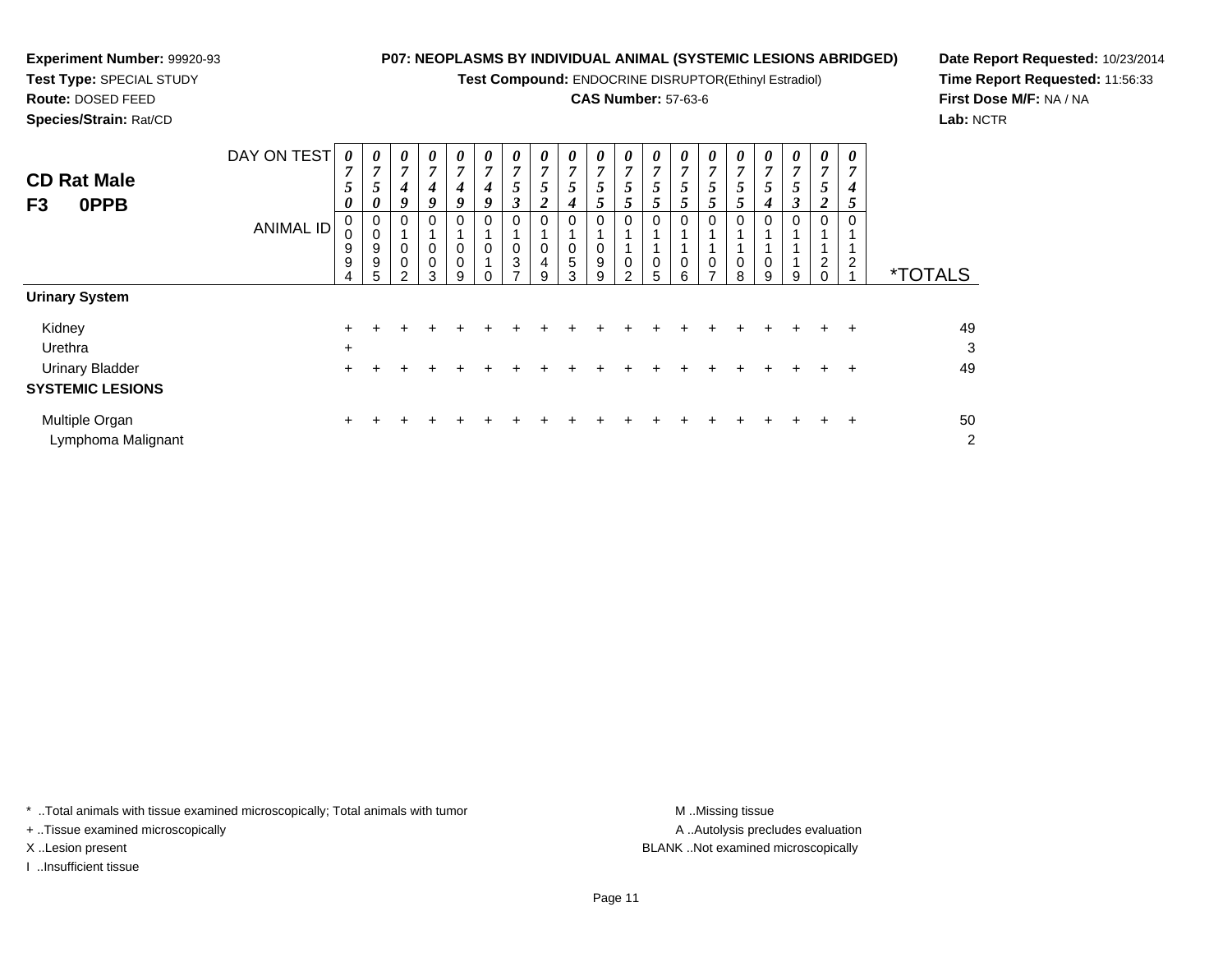**Test Compound:** ENDOCRINE DISRUPTOR(Ethinyl Estradiol)

# **CAS Number:** 57-63-6

**Date Report Requested:** 10/23/2014**Time Report Requested:** 11:56:33**First Dose M/F:** NA / NA**Lab:** NCTR

| <b>CD Rat Male</b><br><b>F3/2PPB TO CTL</b>                  | DAY ON TEST<br><b>ANIMAL ID</b> | 0<br>$\boldsymbol{\beta}$<br>$\boldsymbol{\beta}$<br>$\pmb{0}$<br>0<br>0<br>5<br>6 | 0<br>$\mathfrak{z}$<br>$\boldsymbol{4}$<br>$\overline{7}$<br>$\mathbf 0$<br>$\mathbf 0$<br>$\mathbf 0$<br>6<br>3 | 0<br>$\boldsymbol{4}$<br>$\boldsymbol{\beta}$<br>4<br>$\mathbf 0$<br>0<br>$\mathbf{1}$<br>$\overline{c}$<br>8 | 0<br>$\mathfrak{s}$<br>$\boldsymbol{2}$<br>$\overline{7}$<br>0<br>0<br>$\boldsymbol{2}$<br>$\sqrt{5}$ | 0<br>$\overline{5}$<br>8<br>6<br>$\mathbf 0$<br>0<br>$\mathbf{3}$<br>$\overline{7}$ | 0<br>$\mathfrak{s}$<br>9<br>6<br>$\mathbf 0$<br>0<br>$\overline{4}$<br>$\Omega$ | 0<br>6<br>1<br>8<br>$\Omega$<br>0<br>8<br>0 | 0<br>6<br>$\boldsymbol{2}$<br>8<br>$\mathbf 0$<br>0<br>8<br>າ | 0<br>6<br>$\boldsymbol{\beta}$<br>0<br>0<br>0<br>8<br>3 | 0<br>6<br>$\boldsymbol{\beta}$<br>8<br>$\boldsymbol{0}$<br>0<br>8<br>6 | 0<br>6<br>$\boldsymbol{4}$<br>6<br>0<br>0<br>8<br>$\boldsymbol{2}$ | 0<br>6<br>$\mathfrak{s}$<br>$\boldsymbol{\mathfrak{z}}$<br>$\Omega$<br>$\Omega$<br>8<br>$\overline{c}$<br>6 | 0<br>6<br>6<br>0<br>$\Omega$<br>$\Omega$<br>8<br>3<br>3 | 0<br>6<br>6<br>6<br>$\pmb{0}$<br>0<br>8<br>$\sqrt{3}$<br>$\Delta$ | 0<br>6<br>6<br>6<br>$\mathbf 0$<br>$\mathbf 0$<br>$\bf8$<br>$\sqrt{3}$<br>5 | 0<br>6<br>$\overline{7}$<br>$\boldsymbol{\beta}$<br>0<br>0<br>8<br>4 | 0<br>6<br>7<br>$\Omega$<br>$\Omega$<br>8<br>4<br>3 | 0<br>6<br>8<br>0<br>$\Omega$<br>0<br>8<br>4<br>9 | 0<br>$\overline{7}$<br>$\boldsymbol{2}$<br>0<br>$\mathbf 0$<br>0<br>8<br>8<br>6 | 0<br>$\overline{7}$<br>$\boldsymbol{2}$<br>$\boldsymbol{4}$<br>$\pmb{0}$<br>$\mathbf 0$<br>$\bf 8$<br>$\boldsymbol{9}$<br>3 | 0<br>$\overline{7}$<br>$\boldsymbol{\beta}$<br>0<br>0<br>0<br>9<br>$\mathbf 0$<br>2 | 7<br>$\boldsymbol{\beta}$<br>4<br>$\Omega$<br>$\Omega$<br>9<br>$\mathbf 0$ | 0<br>$\overline{7}$<br>4<br>9<br>$\Omega$<br>0<br>9 | 0<br>$\overline{7}$<br>$\boldsymbol{4}$<br>9<br>$\mathbf{0}$<br>0<br>9<br>8 | 0<br>$\overline{7}$<br>4<br>9<br>$\mathbf 0$<br>$\mathbf 0$<br>$\boldsymbol{9}$<br>$\boldsymbol{2}$ | 0<br>$\overline{7}$<br>$\mathfrak{s}$<br>$\boldsymbol{\theta}$<br>$\mathbf 0$<br>$\mathbf 0$<br>9<br>4<br>6 | 7<br>5<br>0<br>$\Omega$<br>$\Omega$<br>9<br>4 | 0<br>$\overline{7}$<br>4<br>9<br>0<br>0<br>9<br>5 | 0<br>$\overline{7}$<br>5<br>0<br>0<br>0<br>9<br>8<br>8 | $\boldsymbol{\theta}$<br>$\overline{7}$<br>9<br>$\mathbf 0$<br>$\mathbf 0$<br>9<br>9<br>6 | $\Omega$ |
|--------------------------------------------------------------|---------------------------------|------------------------------------------------------------------------------------|------------------------------------------------------------------------------------------------------------------|---------------------------------------------------------------------------------------------------------------|-------------------------------------------------------------------------------------------------------|-------------------------------------------------------------------------------------|---------------------------------------------------------------------------------|---------------------------------------------|---------------------------------------------------------------|---------------------------------------------------------|------------------------------------------------------------------------|--------------------------------------------------------------------|-------------------------------------------------------------------------------------------------------------|---------------------------------------------------------|-------------------------------------------------------------------|-----------------------------------------------------------------------------|----------------------------------------------------------------------|----------------------------------------------------|--------------------------------------------------|---------------------------------------------------------------------------------|-----------------------------------------------------------------------------------------------------------------------------|-------------------------------------------------------------------------------------|----------------------------------------------------------------------------|-----------------------------------------------------|-----------------------------------------------------------------------------|-----------------------------------------------------------------------------------------------------|-------------------------------------------------------------------------------------------------------------|-----------------------------------------------|---------------------------------------------------|--------------------------------------------------------|-------------------------------------------------------------------------------------------|----------|
| <b>Alimentary System</b>                                     |                                 |                                                                                    |                                                                                                                  |                                                                                                               |                                                                                                       |                                                                                     |                                                                                 |                                             |                                                               |                                                         |                                                                        |                                                                    |                                                                                                             |                                                         |                                                                   |                                                                             |                                                                      |                                                    |                                                  |                                                                                 |                                                                                                                             |                                                                                     |                                                                            |                                                     |                                                                             |                                                                                                     |                                                                                                             |                                               |                                                   |                                                        |                                                                                           |          |
| Esophagus                                                    |                                 |                                                                                    |                                                                                                                  |                                                                                                               |                                                                                                       |                                                                                     |                                                                                 |                                             |                                                               |                                                         |                                                                        |                                                                    |                                                                                                             |                                                         |                                                                   |                                                                             |                                                                      |                                                    |                                                  |                                                                                 |                                                                                                                             |                                                                                     |                                                                            |                                                     |                                                                             |                                                                                                     |                                                                                                             |                                               |                                                   |                                                        |                                                                                           |          |
| Intestine Large, Cecum                                       |                                 |                                                                                    |                                                                                                                  |                                                                                                               |                                                                                                       |                                                                                     |                                                                                 |                                             |                                                               |                                                         |                                                                        |                                                                    |                                                                                                             |                                                         |                                                                   |                                                                             |                                                                      |                                                    |                                                  |                                                                                 |                                                                                                                             |                                                                                     |                                                                            |                                                     |                                                                             |                                                                                                     |                                                                                                             |                                               |                                                   |                                                        |                                                                                           |          |
| Intestine Large, Colon                                       |                                 |                                                                                    |                                                                                                                  |                                                                                                               |                                                                                                       |                                                                                     |                                                                                 |                                             |                                                               |                                                         |                                                                        |                                                                    |                                                                                                             |                                                         |                                                                   |                                                                             |                                                                      |                                                    |                                                  |                                                                                 |                                                                                                                             |                                                                                     |                                                                            |                                                     |                                                                             |                                                                                                     |                                                                                                             |                                               |                                                   |                                                        |                                                                                           |          |
| Intestine Large, Rectum                                      |                                 |                                                                                    |                                                                                                                  |                                                                                                               |                                                                                                       |                                                                                     |                                                                                 |                                             |                                                               |                                                         |                                                                        |                                                                    |                                                                                                             |                                                         |                                                                   |                                                                             |                                                                      |                                                    |                                                  |                                                                                 |                                                                                                                             |                                                                                     |                                                                            |                                                     |                                                                             |                                                                                                     |                                                                                                             |                                               |                                                   |                                                        |                                                                                           |          |
| Intestine Small, Duodenum                                    |                                 |                                                                                    |                                                                                                                  |                                                                                                               |                                                                                                       |                                                                                     |                                                                                 |                                             |                                                               |                                                         |                                                                        |                                                                    |                                                                                                             |                                                         |                                                                   |                                                                             |                                                                      |                                                    |                                                  |                                                                                 |                                                                                                                             |                                                                                     |                                                                            |                                                     |                                                                             |                                                                                                     |                                                                                                             |                                               |                                                   |                                                        |                                                                                           |          |
| Intestine Small, Ileum                                       |                                 |                                                                                    |                                                                                                                  |                                                                                                               |                                                                                                       |                                                                                     |                                                                                 |                                             |                                                               |                                                         |                                                                        |                                                                    |                                                                                                             |                                                         |                                                                   |                                                                             |                                                                      |                                                    |                                                  |                                                                                 |                                                                                                                             |                                                                                     |                                                                            |                                                     |                                                                             |                                                                                                     |                                                                                                             |                                               |                                                   |                                                        |                                                                                           |          |
| Intestine Small, Jejunum                                     |                                 |                                                                                    |                                                                                                                  |                                                                                                               |                                                                                                       |                                                                                     |                                                                                 |                                             |                                                               |                                                         |                                                                        |                                                                    |                                                                                                             |                                                         |                                                                   |                                                                             |                                                                      |                                                    |                                                  |                                                                                 |                                                                                                                             |                                                                                     |                                                                            |                                                     |                                                                             |                                                                                                     |                                                                                                             |                                               |                                                   |                                                        |                                                                                           |          |
| Liver                                                        |                                 |                                                                                    |                                                                                                                  |                                                                                                               |                                                                                                       |                                                                                     |                                                                                 |                                             |                                                               |                                                         |                                                                        |                                                                    |                                                                                                             |                                                         |                                                                   |                                                                             |                                                                      |                                                    |                                                  |                                                                                 |                                                                                                                             |                                                                                     |                                                                            |                                                     |                                                                             |                                                                                                     |                                                                                                             |                                               |                                                   |                                                        |                                                                                           |          |
| Squamous Cell Carcinoma, Metastatic,<br>Stomach, Forestomach |                                 |                                                                                    |                                                                                                                  |                                                                                                               |                                                                                                       |                                                                                     |                                                                                 |                                             |                                                               |                                                         |                                                                        | X                                                                  |                                                                                                             |                                                         |                                                                   |                                                                             |                                                                      |                                                    |                                                  |                                                                                 |                                                                                                                             |                                                                                     |                                                                            |                                                     |                                                                             |                                                                                                     |                                                                                                             |                                               |                                                   |                                                        |                                                                                           |          |
| Oral Mucosa                                                  |                                 |                                                                                    |                                                                                                                  |                                                                                                               |                                                                                                       |                                                                                     |                                                                                 |                                             |                                                               |                                                         |                                                                        |                                                                    | $\ddot{}$                                                                                                   |                                                         |                                                                   |                                                                             |                                                                      |                                                    | $\ddot{}$                                        | $\pm$                                                                           |                                                                                                                             | $\ddot{}$                                                                           |                                                                            |                                                     |                                                                             |                                                                                                     |                                                                                                             |                                               |                                                   |                                                        |                                                                                           |          |
| Squamous Cell Carcinoma                                      |                                 |                                                                                    |                                                                                                                  |                                                                                                               |                                                                                                       |                                                                                     |                                                                                 |                                             |                                                               |                                                         |                                                                        |                                                                    |                                                                                                             |                                                         | X                                                                 |                                                                             | $\mathsf X$                                                          |                                                    | X                                                |                                                                                 |                                                                                                                             |                                                                                     |                                                                            |                                                     |                                                                             |                                                                                                     |                                                                                                             |                                               |                                                   |                                                        | Χ                                                                                         |          |
| Pancreas                                                     |                                 |                                                                                    |                                                                                                                  |                                                                                                               |                                                                                                       |                                                                                     |                                                                                 |                                             |                                                               |                                                         |                                                                        |                                                                    |                                                                                                             |                                                         |                                                                   |                                                                             |                                                                      |                                                    |                                                  |                                                                                 |                                                                                                                             |                                                                                     |                                                                            |                                                     |                                                                             |                                                                                                     |                                                                                                             |                                               |                                                   |                                                        |                                                                                           |          |
| Squamous Cell Carcinoma, Metastatic,<br>Stomach, Forestomach |                                 |                                                                                    |                                                                                                                  |                                                                                                               |                                                                                                       |                                                                                     |                                                                                 |                                             |                                                               |                                                         |                                                                        | X                                                                  |                                                                                                             |                                                         |                                                                   |                                                                             |                                                                      |                                                    |                                                  |                                                                                 |                                                                                                                             |                                                                                     |                                                                            |                                                     |                                                                             |                                                                                                     |                                                                                                             |                                               |                                                   |                                                        |                                                                                           |          |
| Salivary Glands                                              |                                 |                                                                                    |                                                                                                                  |                                                                                                               |                                                                                                       |                                                                                     |                                                                                 |                                             |                                                               |                                                         |                                                                        |                                                                    |                                                                                                             |                                                         |                                                                   |                                                                             |                                                                      |                                                    |                                                  |                                                                                 |                                                                                                                             |                                                                                     |                                                                            |                                                     |                                                                             |                                                                                                     |                                                                                                             |                                               |                                                   |                                                        |                                                                                           |          |
| Stomach, Forestomach                                         |                                 |                                                                                    |                                                                                                                  |                                                                                                               |                                                                                                       |                                                                                     |                                                                                 |                                             |                                                               |                                                         |                                                                        |                                                                    |                                                                                                             |                                                         |                                                                   |                                                                             |                                                                      |                                                    |                                                  |                                                                                 |                                                                                                                             |                                                                                     |                                                                            |                                                     |                                                                             |                                                                                                     |                                                                                                             |                                               |                                                   |                                                        |                                                                                           |          |
| Squamous Cell Carcinoma                                      |                                 |                                                                                    |                                                                                                                  |                                                                                                               |                                                                                                       |                                                                                     |                                                                                 |                                             |                                                               |                                                         |                                                                        | X                                                                  |                                                                                                             |                                                         |                                                                   |                                                                             |                                                                      |                                                    |                                                  |                                                                                 |                                                                                                                             |                                                                                     |                                                                            |                                                     |                                                                             |                                                                                                     |                                                                                                             |                                               |                                                   |                                                        |                                                                                           |          |
| Stomach, Glandular                                           |                                 | Α                                                                                  |                                                                                                                  |                                                                                                               |                                                                                                       |                                                                                     |                                                                                 |                                             |                                                               |                                                         |                                                                        |                                                                    |                                                                                                             |                                                         |                                                                   |                                                                             |                                                                      |                                                    |                                                  |                                                                                 |                                                                                                                             |                                                                                     |                                                                            |                                                     |                                                                             |                                                                                                     |                                                                                                             |                                               |                                                   |                                                        |                                                                                           |          |
| <b>Cardiovascular System</b>                                 |                                 |                                                                                    |                                                                                                                  |                                                                                                               |                                                                                                       |                                                                                     |                                                                                 |                                             |                                                               |                                                         |                                                                        |                                                                    |                                                                                                             |                                                         |                                                                   |                                                                             |                                                                      |                                                    |                                                  |                                                                                 |                                                                                                                             |                                                                                     |                                                                            |                                                     |                                                                             |                                                                                                     |                                                                                                             |                                               |                                                   |                                                        |                                                                                           |          |
| <b>Blood Vessel</b>                                          |                                 |                                                                                    |                                                                                                                  |                                                                                                               |                                                                                                       |                                                                                     |                                                                                 |                                             |                                                               |                                                         |                                                                        |                                                                    |                                                                                                             |                                                         |                                                                   |                                                                             |                                                                      |                                                    |                                                  |                                                                                 |                                                                                                                             |                                                                                     |                                                                            |                                                     |                                                                             |                                                                                                     |                                                                                                             |                                               |                                                   |                                                        |                                                                                           |          |

\* ..Total animals with tissue examined microscopically; Total animals with tumor **M** . Missing tissue M ..Missing tissue A ..Autolysis precludes evaluation + ..Tissue examined microscopically X ..Lesion present BLANK ..Not examined microscopicallyI ..Insufficient tissue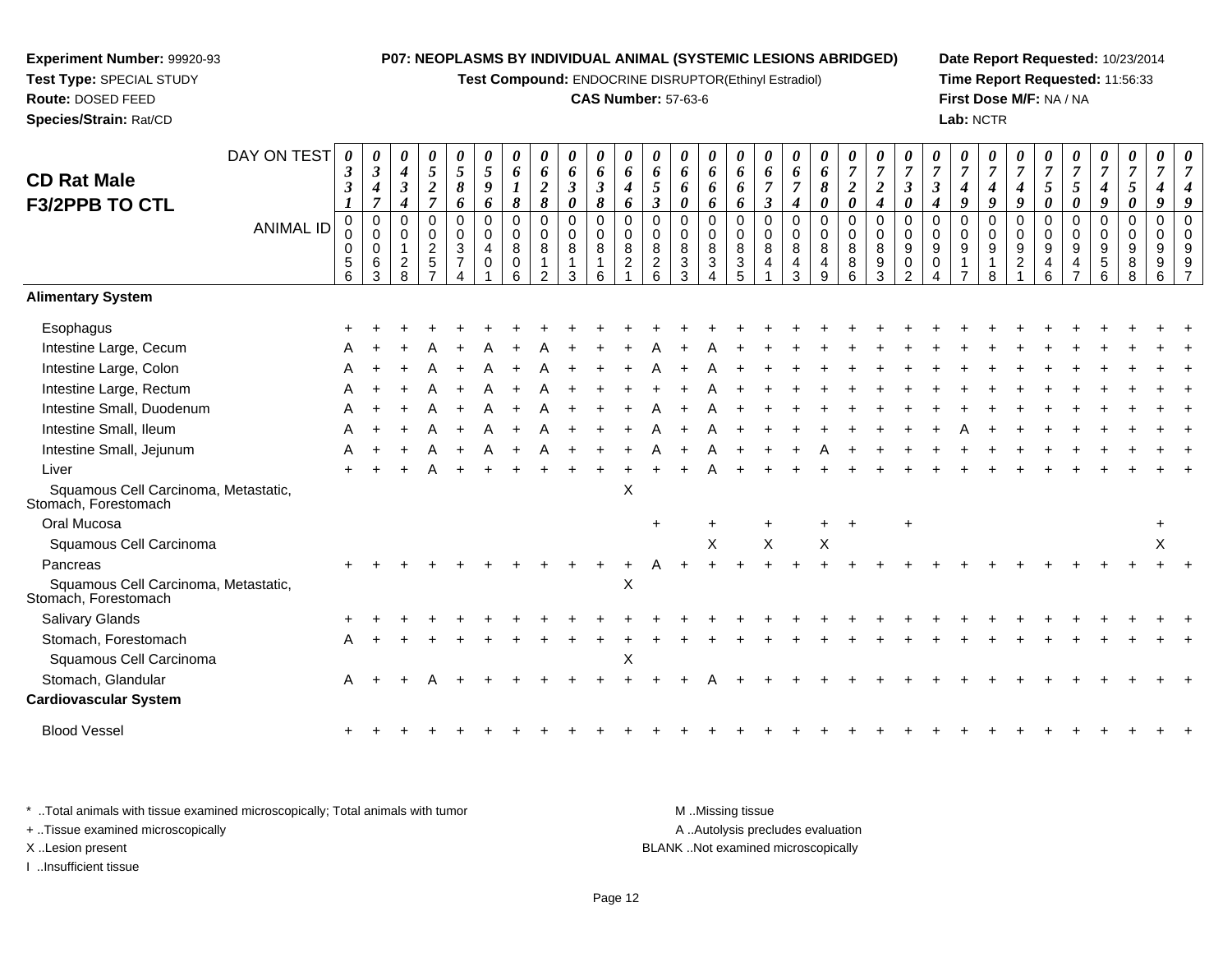**Test Compound:** ENDOCRINE DISRUPTOR(Ethinyl Estradiol)

# **CAS Number:** 57-63-6

**Date Report Requested:** 10/23/2014**Time Report Requested:** 11:56:33**First Dose M/F:** NA / NA**Lab:** NCTR

|                                                              | DAY ON TEST      | 0<br>$\boldsymbol{\beta}$       | 0<br>$\mathfrak{z}$                                 | 0<br>$\boldsymbol{4}$                                                        | 0<br>5                                                                           | 0<br>5                                               | 0<br>$5\phantom{.0}$               | 0<br>6                | 0<br>6                   | 0<br>6                                  | 0<br>6                     | $\boldsymbol{\theta}$<br>6                      | 0<br>6                                                | 0<br>6                                        | 0<br>6                                                          | $\boldsymbol{\theta}$<br>6                              | 0<br>6                               | 0<br>6                                           | 0<br>6                                  | 0<br>$\overline{7}$     | $\boldsymbol{\theta}$<br>$\boldsymbol{7}$ | 0<br>$\overline{7}$                                                          | $\boldsymbol{\theta}$<br>$\overline{7}$                                  | 0<br>$\overline{7}$                                                              | 0<br>$\overline{7}$               | $\overline{7}$                                         | 0<br>$\overline{7}$                                    | 0<br>$\overline{7}$             | 0<br>$\overline{7}$                                                    | 0<br>$\overline{7}$                       | 0<br>$\overline{7}$                            | 0<br>$\overline{7}$                                    |
|--------------------------------------------------------------|------------------|---------------------------------|-----------------------------------------------------|------------------------------------------------------------------------------|----------------------------------------------------------------------------------|------------------------------------------------------|------------------------------------|-----------------------|--------------------------|-----------------------------------------|----------------------------|-------------------------------------------------|-------------------------------------------------------|-----------------------------------------------|-----------------------------------------------------------------|---------------------------------------------------------|--------------------------------------|--------------------------------------------------|-----------------------------------------|-------------------------|-------------------------------------------|------------------------------------------------------------------------------|--------------------------------------------------------------------------|----------------------------------------------------------------------------------|-----------------------------------|--------------------------------------------------------|--------------------------------------------------------|---------------------------------|------------------------------------------------------------------------|-------------------------------------------|------------------------------------------------|--------------------------------------------------------|
| <b>CD Rat Male</b>                                           |                  | 3                               | 4                                                   | $\mathfrak{Z}$                                                               | $\frac{2}{7}$                                                                    | $\pmb{8}$                                            | 9                                  | $\boldsymbol{l}$      | $\frac{2}{8}$            | $\mathfrak{z}$                          | $\boldsymbol{\beta}$       | $\boldsymbol{4}$                                | 5                                                     | 6                                             | 6                                                               | 6                                                       | $\overline{7}$                       | $\overline{7}$                                   | 8                                       | $\overline{\mathbf{c}}$ | $\boldsymbol{2}$                          | $\boldsymbol{\beta}$                                                         | $\boldsymbol{\beta}$                                                     | $\boldsymbol{4}$                                                                 | 4                                 | 4                                                      | 5                                                      | 5                               | $\boldsymbol{4}$                                                       | 5                                         | 4                                              | $\boldsymbol{4}$                                       |
| <b>F3/2PPB TO CTL</b>                                        |                  |                                 | $\overline{7}$                                      | $\boldsymbol{4}$                                                             |                                                                                  | 6                                                    | 6                                  | 8                     |                          | $\boldsymbol{\theta}$                   | $\pmb{8}$                  | 6                                               | $\boldsymbol{\beta}$                                  | $\pmb{\theta}$                                | 6                                                               | 6                                                       | $\boldsymbol{\beta}$                 | 4                                                | 0                                       | $\boldsymbol{\theta}$   | $\boldsymbol{4}$                          | $\pmb{\theta}$                                                               | $\boldsymbol{4}$                                                         | $\boldsymbol{g}$                                                                 | 9                                 | $\boldsymbol{g}$                                       | 0                                                      | 0                               | $\boldsymbol{9}$                                                       | $\pmb{\theta}$                            | 9                                              | 9                                                      |
|                                                              | <b>ANIMAL ID</b> | $\mathbf 0$<br>0<br>0<br>5<br>6 | $\mathbf 0$<br>$\mathbf 0$<br>$\mathbf 0$<br>6<br>3 | $\mathbf 0$<br>$\mathbf 0$<br>$\overline{\mathbf{1}}$<br>$\overline{c}$<br>8 | $\mathbf 0$<br>$\pmb{0}$<br>$\boldsymbol{2}$<br>$\overline{5}$<br>$\overline{ }$ | $\mathbf 0$<br>$\pmb{0}$<br>3<br>$\overline{7}$<br>Δ | $\mathbf 0$<br>$\pmb{0}$<br>4<br>0 | 0<br>0<br>8<br>0<br>6 | 0<br>$\pmb{0}$<br>8<br>2 | $\mathbf 0$<br>$\pmb{0}$<br>$\bf8$<br>3 | 0<br>$\mathbf 0$<br>8<br>6 | $\mathbf 0$<br>$\pmb{0}$<br>8<br>$\overline{2}$ | $\mathbf 0$<br>0<br>8<br>$\overline{\mathbf{c}}$<br>6 | 0<br>0<br>8<br>$\ensuremath{\mathsf{3}}$<br>3 | $\pmb{0}$<br>$\mathbf 0$<br>8<br>$\ensuremath{\mathsf{3}}$<br>Δ | 0<br>$\mathbf 0$<br>8<br>$\ensuremath{\mathsf{3}}$<br>5 | $\mathbf 0$<br>$\mathbf 0$<br>8<br>4 | 0<br>$\pmb{0}$<br>$\bf 8$<br>$\overline{4}$<br>3 | $\mathbf 0$<br>$\pmb{0}$<br>8<br>4<br>9 | 0<br>0<br>8<br>8<br>6   | $\mathbf 0$<br>$\pmb{0}$<br>8<br>9<br>3   | $\mathbf 0$<br>$\mathbf 0$<br>$\boldsymbol{9}$<br>$\pmb{0}$<br>$\mathcal{P}$ | $\mathbf 0$<br>$\mathsf{O}\xspace$<br>$\boldsymbol{9}$<br>$\pmb{0}$<br>4 | $\mathbf 0$<br>$\mathbf 0$<br>$\boldsymbol{9}$<br>$\mathbf{1}$<br>$\overline{7}$ | $\Omega$<br>$\mathbf 0$<br>9<br>8 | 0<br>$\pmb{0}$<br>$\boldsymbol{9}$<br>$\boldsymbol{2}$ | $\mathbf 0$<br>$\pmb{0}$<br>$\boldsymbol{9}$<br>4<br>6 | 0<br>$\mathsf{O}$<br>$9\,$<br>4 | $\mathbf 0$<br>$\pmb{0}$<br>$\boldsymbol{9}$<br>$\,$ 5 $\,$<br>$\,6\,$ | $\mathbf 0$<br>$\mathbf 0$<br>9<br>8<br>8 | $\mathbf 0$<br>0<br>$\boldsymbol{9}$<br>9<br>6 | $\mathbf 0$<br>$\mathbf 0$<br>9<br>9<br>$\overline{7}$ |
| Heart                                                        |                  | $+$                             |                                                     |                                                                              |                                                                                  |                                                      |                                    |                       |                          |                                         |                            |                                                 |                                                       |                                               |                                                                 |                                                         |                                      |                                                  |                                         |                         |                                           |                                                                              |                                                                          |                                                                                  |                                   |                                                        |                                                        |                                 |                                                                        |                                           |                                                |                                                        |
| Endocardium, Schwannoma Malignant                            |                  |                                 |                                                     |                                                                              | X                                                                                |                                                      |                                    |                       |                          |                                         |                            |                                                 |                                                       |                                               |                                                                 |                                                         |                                      |                                                  |                                         |                         |                                           |                                                                              |                                                                          |                                                                                  |                                   |                                                        |                                                        |                                 |                                                                        |                                           |                                                |                                                        |
| Squamous Cell Carcinoma, Metastatic,<br>Stomach, Forestomach |                  |                                 |                                                     |                                                                              |                                                                                  |                                                      |                                    |                       |                          |                                         |                            | X                                               |                                                       |                                               |                                                                 |                                                         |                                      |                                                  |                                         |                         |                                           |                                                                              |                                                                          |                                                                                  |                                   |                                                        |                                                        |                                 |                                                                        |                                           |                                                |                                                        |
| <b>Endocrine System</b>                                      |                  |                                 |                                                     |                                                                              |                                                                                  |                                                      |                                    |                       |                          |                                         |                            |                                                 |                                                       |                                               |                                                                 |                                                         |                                      |                                                  |                                         |                         |                                           |                                                                              |                                                                          |                                                                                  |                                   |                                                        |                                                        |                                 |                                                                        |                                           |                                                |                                                        |
| <b>Adrenal Cortex</b>                                        |                  |                                 |                                                     |                                                                              |                                                                                  |                                                      |                                    |                       |                          |                                         |                            |                                                 |                                                       |                                               |                                                                 |                                                         |                                      |                                                  |                                         |                         |                                           |                                                                              |                                                                          |                                                                                  |                                   |                                                        |                                                        |                                 |                                                                        |                                           |                                                |                                                        |
| Adenoma                                                      |                  |                                 |                                                     |                                                                              |                                                                                  |                                                      |                                    |                       |                          |                                         |                            | X                                               |                                                       |                                               |                                                                 |                                                         |                                      |                                                  |                                         |                         |                                           |                                                                              |                                                                          |                                                                                  |                                   |                                                        |                                                        |                                 |                                                                        |                                           |                                                |                                                        |
| Adrenal Medulla                                              |                  |                                 |                                                     |                                                                              |                                                                                  |                                                      |                                    |                       |                          |                                         |                            |                                                 |                                                       |                                               |                                                                 |                                                         |                                      |                                                  |                                         |                         |                                           |                                                                              |                                                                          |                                                                                  |                                   |                                                        |                                                        |                                 |                                                                        |                                           |                                                |                                                        |
| Pheochromocytoma Benign                                      |                  |                                 |                                                     |                                                                              |                                                                                  |                                                      |                                    |                       |                          |                                         |                            |                                                 |                                                       |                                               |                                                                 |                                                         |                                      |                                                  |                                         |                         |                                           |                                                                              | X                                                                        |                                                                                  |                                   |                                                        |                                                        |                                 |                                                                        | X                                         | Χ                                              |                                                        |
| Islets, Pancreatic                                           |                  |                                 |                                                     |                                                                              |                                                                                  |                                                      |                                    |                       |                          |                                         |                            |                                                 |                                                       |                                               |                                                                 |                                                         |                                      |                                                  |                                         |                         |                                           |                                                                              |                                                                          |                                                                                  |                                   |                                                        |                                                        |                                 |                                                                        |                                           |                                                |                                                        |
| Adenoma                                                      |                  |                                 |                                                     |                                                                              |                                                                                  | X                                                    |                                    |                       |                          |                                         |                            |                                                 |                                                       |                                               |                                                                 |                                                         |                                      |                                                  |                                         |                         |                                           |                                                                              |                                                                          |                                                                                  |                                   |                                                        |                                                        |                                 |                                                                        |                                           |                                                |                                                        |
| Parathyroid Gland                                            |                  | $\ddot{}$                       |                                                     |                                                                              |                                                                                  |                                                      |                                    |                       |                          |                                         |                            |                                                 |                                                       |                                               |                                                                 |                                                         |                                      |                                                  |                                         |                         |                                           |                                                                              |                                                                          |                                                                                  |                                   |                                                        |                                                        |                                 |                                                                        |                                           |                                                |                                                        |
| Adenoma                                                      |                  |                                 |                                                     |                                                                              |                                                                                  |                                                      |                                    |                       |                          |                                         |                            |                                                 |                                                       |                                               |                                                                 |                                                         |                                      |                                                  |                                         |                         | Χ                                         |                                                                              |                                                                          |                                                                                  |                                   |                                                        |                                                        |                                 |                                                                        |                                           |                                                |                                                        |
| <b>Pituitary Gland</b>                                       |                  |                                 |                                                     |                                                                              |                                                                                  |                                                      |                                    |                       |                          |                                         |                            |                                                 |                                                       |                                               |                                                                 |                                                         |                                      |                                                  |                                         |                         |                                           |                                                                              |                                                                          |                                                                                  |                                   |                                                        |                                                        |                                 |                                                                        |                                           |                                                |                                                        |
| Pars Distalis, Adenoma                                       |                  |                                 |                                                     | $\pmb{\times}$                                                               |                                                                                  |                                                      |                                    |                       |                          |                                         |                            |                                                 |                                                       | X                                             | $X$ $X$                                                         |                                                         |                                      | $X -$                                            | $X$ $X$                                 |                         |                                           |                                                                              | X                                                                        | $\mathsf{X}$                                                                     |                                   |                                                        |                                                        | X                               |                                                                        |                                           |                                                |                                                        |
| Pars Intermed, Adenoma                                       |                  |                                 |                                                     |                                                                              |                                                                                  |                                                      |                                    |                       |                          |                                         |                            |                                                 |                                                       |                                               |                                                                 |                                                         |                                      |                                                  |                                         |                         | $\mathsf X$                               |                                                                              |                                                                          |                                                                                  |                                   |                                                        |                                                        |                                 |                                                                        |                                           |                                                |                                                        |
| <b>Thyroid Gland</b>                                         |                  |                                 |                                                     |                                                                              |                                                                                  |                                                      |                                    |                       |                          |                                         |                            |                                                 |                                                       |                                               |                                                                 |                                                         |                                      |                                                  |                                         |                         |                                           |                                                                              |                                                                          |                                                                                  |                                   |                                                        |                                                        |                                 |                                                                        |                                           |                                                |                                                        |
| Follicular Cel, Adenoma                                      |                  |                                 |                                                     |                                                                              |                                                                                  |                                                      |                                    |                       |                          |                                         |                            |                                                 |                                                       |                                               |                                                                 |                                                         |                                      |                                                  |                                         |                         |                                           |                                                                              |                                                                          |                                                                                  |                                   |                                                        |                                                        |                                 |                                                                        |                                           |                                                |                                                        |
| <b>General Body System</b>                                   |                  |                                 |                                                     |                                                                              |                                                                                  |                                                      |                                    |                       |                          |                                         |                            |                                                 |                                                       |                                               |                                                                 |                                                         |                                      |                                                  |                                         |                         |                                           |                                                                              |                                                                          |                                                                                  |                                   |                                                        |                                                        |                                 |                                                                        |                                           |                                                |                                                        |
| <b>NONE</b>                                                  |                  |                                 |                                                     |                                                                              |                                                                                  |                                                      |                                    |                       |                          |                                         |                            |                                                 |                                                       |                                               |                                                                 |                                                         |                                      |                                                  |                                         |                         |                                           |                                                                              |                                                                          |                                                                                  |                                   |                                                        |                                                        |                                 |                                                                        |                                           |                                                |                                                        |
| <b>Genital System</b>                                        |                  |                                 |                                                     |                                                                              |                                                                                  |                                                      |                                    |                       |                          |                                         |                            |                                                 |                                                       |                                               |                                                                 |                                                         |                                      |                                                  |                                         |                         |                                           |                                                                              |                                                                          |                                                                                  |                                   |                                                        |                                                        |                                 |                                                                        |                                           |                                                |                                                        |

\* ..Total animals with tissue examined microscopically; Total animals with tumor **M** . Missing tissue M ..Missing tissue

+ ..Tissue examined microscopically

**Experiment Number:** 99920-93**Test Type:** SPECIAL STUDY**Route:** DOSED FEED**Species/Strain:** Rat/CD

I ..Insufficient tissue

A ..Autolysis precludes evaluation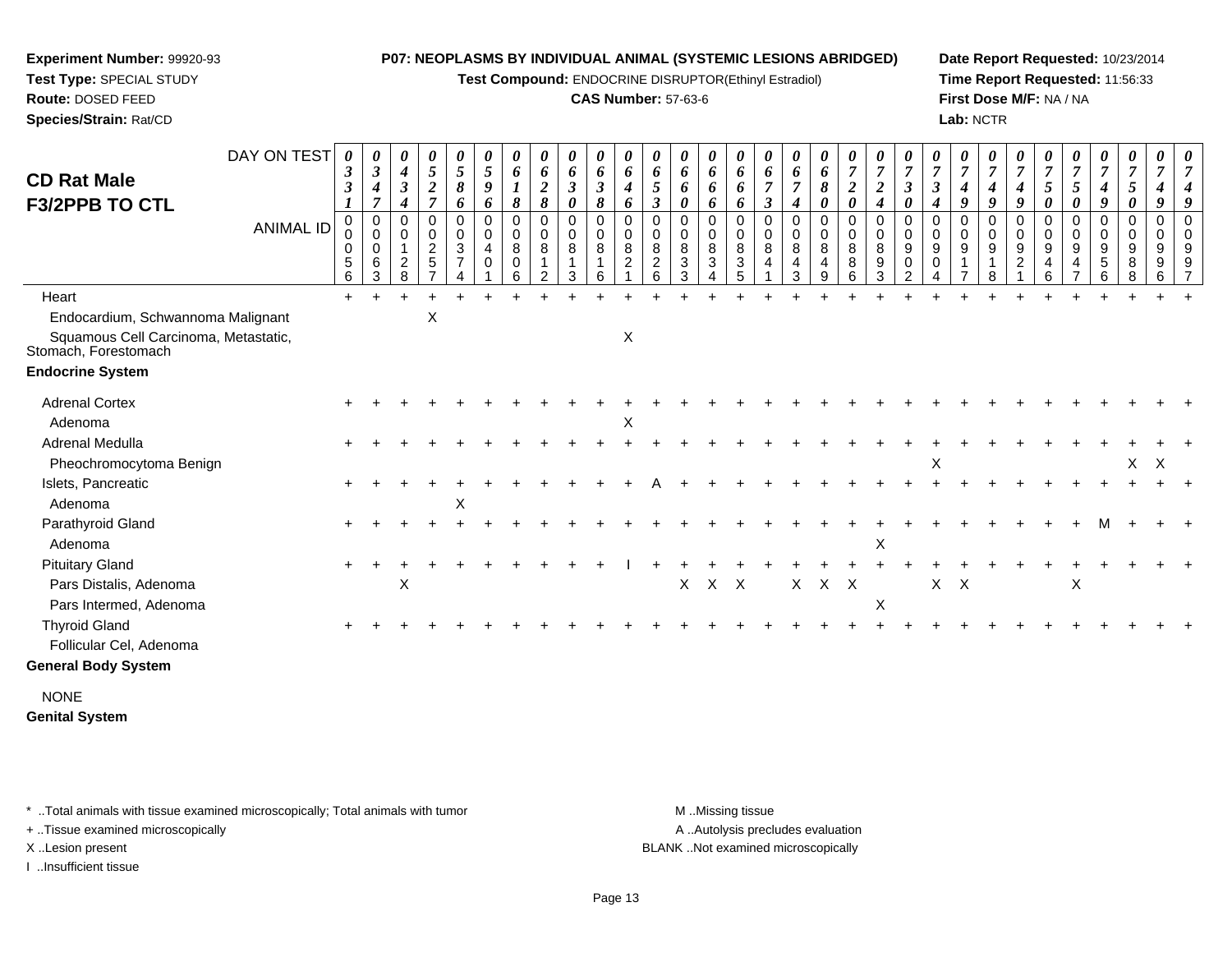**Test Compound:** ENDOCRINE DISRUPTOR(Ethinyl Estradiol)

## **CAS Number:** 57-63-6

**Date Report Requested:** 10/23/2014**Time Report Requested:** 11:56:33**First Dose M/F:** NA / NA**Lab:** NCTR

| <b>CD Rat Male</b><br><b>F3/2PPB TO CTL</b>                  | DAY ON TEST      | $\boldsymbol{\theta}$<br>3<br>$\boldsymbol{\beta}$ | 0<br>$\boldsymbol{\beta}$<br>$\boldsymbol{4}$<br>$\overline{7}$ | 0<br>4<br>$\mathfrak{z}$<br>4                  | 0<br>5<br>$\boldsymbol{2}$<br>$\overline{7}$    | $\boldsymbol{\theta}$<br>5<br>8<br>6     | $\boldsymbol{\theta}$<br>$\overline{5}$<br>9<br>6 | 6<br>1<br>8                | 0<br>6<br>$\overline{c}$<br>8        | 0<br>6<br>$\boldsymbol{\beta}$<br>0 | 0<br>6<br>$\mathfrak{z}$<br>8        | 0<br>6<br>$\boldsymbol{4}$<br>6      | 6<br>$\overline{5}$<br>$\mathfrak{z}$     | 0<br>6<br>6<br>0             | 0<br>6<br>6<br>6                   | 0<br>6<br>6<br>6                                    | 0<br>6<br>$\overline{7}$<br>$\boldsymbol{\beta}$ | 6<br>4                     | 0<br>6<br>8<br>0        | 0<br>$\boldsymbol{7}$<br>$\overline{2}$<br>0 | 0<br>$\overline{7}$<br>$\boldsymbol{2}$<br>$\boldsymbol{4}$ | $\boldsymbol{\theta}$<br>$\overline{7}$<br>$\boldsymbol{\beta}$<br>0 | $\boldsymbol{\beta}$<br>$\overline{4}$ | 0<br>4             | 0<br>$\boldsymbol{7}$<br>4<br>$\boldsymbol{q}$ | 0<br>$\overline{7}$<br>4<br>9                  | $\boldsymbol{\theta}$<br>$\overline{7}$<br>5<br>0 | 5             |               | $\boldsymbol{\theta}$<br>$\boldsymbol{7}$<br>5<br>0 | 0<br>$\overline{7}$                 |  |
|--------------------------------------------------------------|------------------|----------------------------------------------------|-----------------------------------------------------------------|------------------------------------------------|-------------------------------------------------|------------------------------------------|---------------------------------------------------|----------------------------|--------------------------------------|-------------------------------------|--------------------------------------|--------------------------------------|-------------------------------------------|------------------------------|------------------------------------|-----------------------------------------------------|--------------------------------------------------|----------------------------|-------------------------|----------------------------------------------|-------------------------------------------------------------|----------------------------------------------------------------------|----------------------------------------|--------------------|------------------------------------------------|------------------------------------------------|---------------------------------------------------|---------------|---------------|-----------------------------------------------------|-------------------------------------|--|
|                                                              | <b>ANIMAL ID</b> | $\mathbf 0$<br>0<br>0<br>$\sqrt{5}$<br>6           | $\mathbf 0$<br>0<br>0<br>6<br>3                                 | $\Omega$<br>$\mathbf 0$<br>$\overline{c}$<br>8 | 0<br>0<br>$\overline{c}$<br>5<br>$\overline{ }$ | $\mathbf 0$<br>$\mathbf 0$<br>$\sqrt{3}$ | $\Omega$<br>0<br>$\overline{4}$<br>0              | 0<br>$\mathbf 0$<br>8<br>6 | $\Omega$<br>0<br>8<br>$\mathfrak{p}$ | 0<br>0<br>8<br>3                    | $\mathbf 0$<br>$\mathbf 0$<br>8<br>6 | $\Omega$<br>0<br>8<br>$\overline{c}$ | $\Omega$<br>0<br>8<br>$\overline{2}$<br>6 | $\Omega$<br>0<br>8<br>3<br>3 | $\Omega$<br>0<br>8<br>$\mathbf{3}$ | $\Omega$<br>$\mathbf 0$<br>8<br>3<br>$\overline{5}$ | $\Omega$<br>0<br>8                               | $\mathbf 0$<br>0<br>8<br>3 | $\Omega$<br>0<br>8<br>9 | 0<br>0<br>8<br>8<br>6                        | $\Omega$<br>$\pmb{0}$<br>$\,8\,$<br>9<br>$\overline{3}$     | 0<br>0<br>9<br>0<br>$\mathfrak{p}$                                   | $\Omega$<br>0<br>9<br>0                | $\Omega$<br>0<br>9 | $\Omega$<br>0<br>9<br>8                        | $\Omega$<br>$\mathbf 0$<br>9<br>$\overline{2}$ | 0<br>0<br>9<br>4<br>6                             | $\Omega$<br>0 | $\Omega$<br>0 | $\Omega$<br>0<br>9<br>8<br>8                        | $\Omega$<br>$\Omega$<br>9<br>9<br>6 |  |
| <b>Coagulating Gland</b>                                     |                  |                                                    |                                                                 |                                                |                                                 |                                          |                                                   |                            |                                      |                                     |                                      |                                      |                                           |                              |                                    |                                                     |                                                  |                            |                         |                                              |                                                             |                                                                      |                                        |                    |                                                |                                                |                                                   |               |               |                                                     |                                     |  |
| Epididymis                                                   |                  |                                                    |                                                                 |                                                |                                                 |                                          |                                                   |                            |                                      |                                     |                                      |                                      |                                           |                              |                                    |                                                     |                                                  |                            |                         |                                              |                                                             |                                                                      |                                        |                    |                                                |                                                |                                                   |               |               |                                                     |                                     |  |
| Squamous Cell Carcinoma, Metastatic,<br>Stomach, Forestomach |                  |                                                    |                                                                 |                                                |                                                 |                                          |                                                   |                            |                                      |                                     |                                      | $\boldsymbol{\mathsf{X}}$            |                                           |                              |                                    |                                                     |                                                  |                            |                         |                                              |                                                             |                                                                      |                                        |                    |                                                |                                                |                                                   |               |               |                                                     |                                     |  |
| <b>Preputial Gland</b>                                       |                  |                                                    |                                                                 |                                                |                                                 |                                          |                                                   |                            |                                      |                                     |                                      |                                      |                                           |                              |                                    |                                                     |                                                  |                            |                         |                                              |                                                             |                                                                      |                                        |                    |                                                |                                                |                                                   |               |               |                                                     |                                     |  |
| Carcinoma                                                    |                  |                                                    |                                                                 |                                                |                                                 |                                          |                                                   |                            |                                      |                                     |                                      |                                      |                                           |                              |                                    |                                                     |                                                  |                            |                         |                                              | Χ                                                           |                                                                      |                                        |                    |                                                |                                                |                                                   |               |               |                                                     |                                     |  |
| Squamous Cell Carcinoma                                      |                  |                                                    |                                                                 |                                                |                                                 |                                          |                                                   |                            |                                      |                                     | X                                    |                                      |                                           |                              |                                    |                                                     |                                                  |                            |                         |                                              |                                                             | X                                                                    |                                        |                    |                                                |                                                |                                                   |               |               |                                                     |                                     |  |
| Prostate, Dorsal/Lateral Lobe                                |                  |                                                    |                                                                 |                                                |                                                 |                                          |                                                   |                            |                                      |                                     |                                      |                                      |                                           |                              |                                    |                                                     |                                                  |                            |                         |                                              |                                                             |                                                                      |                                        |                    |                                                |                                                |                                                   |               |               |                                                     |                                     |  |
| Squamous Cell Carcinoma, Metastatic,<br>Stomach, Forestomach |                  |                                                    |                                                                 |                                                |                                                 |                                          |                                                   |                            |                                      |                                     |                                      | X                                    |                                           |                              |                                    |                                                     |                                                  |                            |                         |                                              |                                                             |                                                                      |                                        |                    |                                                |                                                |                                                   |               |               |                                                     |                                     |  |
| Prostate, Ventral Lobe                                       |                  |                                                    |                                                                 |                                                |                                                 |                                          |                                                   |                            |                                      |                                     |                                      |                                      |                                           |                              |                                    |                                                     |                                                  |                            |                         |                                              |                                                             |                                                                      |                                        |                    |                                                |                                                |                                                   |               |               |                                                     |                                     |  |
| <b>Rete Testes</b>                                           |                  |                                                    |                                                                 |                                                |                                                 |                                          |                                                   |                            |                                      |                                     |                                      |                                      |                                           |                              |                                    |                                                     |                                                  |                            |                         |                                              |                                                             |                                                                      |                                        |                    |                                                |                                                |                                                   |               |               |                                                     |                                     |  |
| Seminal Vesicle                                              |                  |                                                    |                                                                 |                                                |                                                 |                                          |                                                   |                            |                                      |                                     |                                      |                                      |                                           |                              |                                    |                                                     |                                                  |                            |                         |                                              |                                                             |                                                                      |                                        |                    |                                                |                                                |                                                   |               |               |                                                     |                                     |  |
| <b>Testes</b>                                                |                  |                                                    |                                                                 |                                                |                                                 |                                          |                                                   |                            |                                      |                                     |                                      |                                      |                                           |                              |                                    |                                                     |                                                  |                            |                         |                                              |                                                             |                                                                      |                                        |                    |                                                |                                                |                                                   |               |               |                                                     |                                     |  |
| Interstit Cell, Adenoma                                      |                  |                                                    |                                                                 |                                                |                                                 |                                          |                                                   |                            | Χ                                    |                                     |                                      |                                      |                                           |                              |                                    |                                                     |                                                  |                            |                         |                                              |                                                             |                                                                      |                                        |                    |                                                |                                                |                                                   |               |               |                                                     |                                     |  |
| Squamous Cell Carcinoma, Metastatic,<br>Stomach, Forestomach |                  |                                                    |                                                                 |                                                |                                                 |                                          |                                                   |                            |                                      |                                     |                                      | $\boldsymbol{\mathsf{X}}$            |                                           |                              |                                    |                                                     |                                                  |                            |                         |                                              |                                                             |                                                                      |                                        |                    |                                                |                                                |                                                   |               |               |                                                     |                                     |  |
| <b>Hematopoietic System</b>                                  |                  |                                                    |                                                                 |                                                |                                                 |                                          |                                                   |                            |                                      |                                     |                                      |                                      |                                           |                              |                                    |                                                     |                                                  |                            |                         |                                              |                                                             |                                                                      |                                        |                    |                                                |                                                |                                                   |               |               |                                                     |                                     |  |
| <b>Bone Marrow</b>                                           |                  |                                                    |                                                                 |                                                |                                                 |                                          |                                                   |                            |                                      |                                     |                                      |                                      |                                           |                              |                                    |                                                     |                                                  |                            |                         |                                              |                                                             |                                                                      |                                        |                    |                                                |                                                |                                                   |               |               |                                                     |                                     |  |
| Lymph Node                                                   |                  |                                                    |                                                                 |                                                |                                                 |                                          |                                                   |                            |                                      |                                     |                                      |                                      |                                           |                              |                                    |                                                     |                                                  |                            |                         |                                              |                                                             |                                                                      |                                        |                    |                                                |                                                |                                                   |               |               |                                                     |                                     |  |
| Lymph Node, Mandibular                                       |                  |                                                    |                                                                 |                                                |                                                 |                                          |                                                   |                            |                                      |                                     |                                      |                                      |                                           |                              |                                    |                                                     |                                                  |                            |                         |                                              |                                                             |                                                                      |                                        |                    |                                                |                                                |                                                   |               |               |                                                     |                                     |  |
| Lymph Node, Mesenteric                                       |                  |                                                    |                                                                 |                                                |                                                 |                                          |                                                   |                            |                                      |                                     |                                      |                                      |                                           |                              |                                    |                                                     |                                                  |                            |                         |                                              |                                                             |                                                                      |                                        |                    |                                                |                                                |                                                   |               |               |                                                     |                                     |  |
|                                                              |                  |                                                    |                                                                 |                                                |                                                 |                                          |                                                   |                            |                                      |                                     |                                      |                                      |                                           |                              |                                    |                                                     |                                                  |                            |                         |                                              |                                                             |                                                                      |                                        |                    |                                                |                                                |                                                   |               |               |                                                     |                                     |  |

\* ..Total animals with tissue examined microscopically; Total animals with tumor **M** . Missing tissue M ..Missing tissue

+ ..Tissue examined microscopically

**Experiment Number:** 99920-93**Test Type:** SPECIAL STUDY**Route:** DOSED FEED**Species/Strain:** Rat/CD

I ..Insufficient tissue

A ..Autolysis precludes evaluation X ..Lesion present BLANK ..Not examined microscopically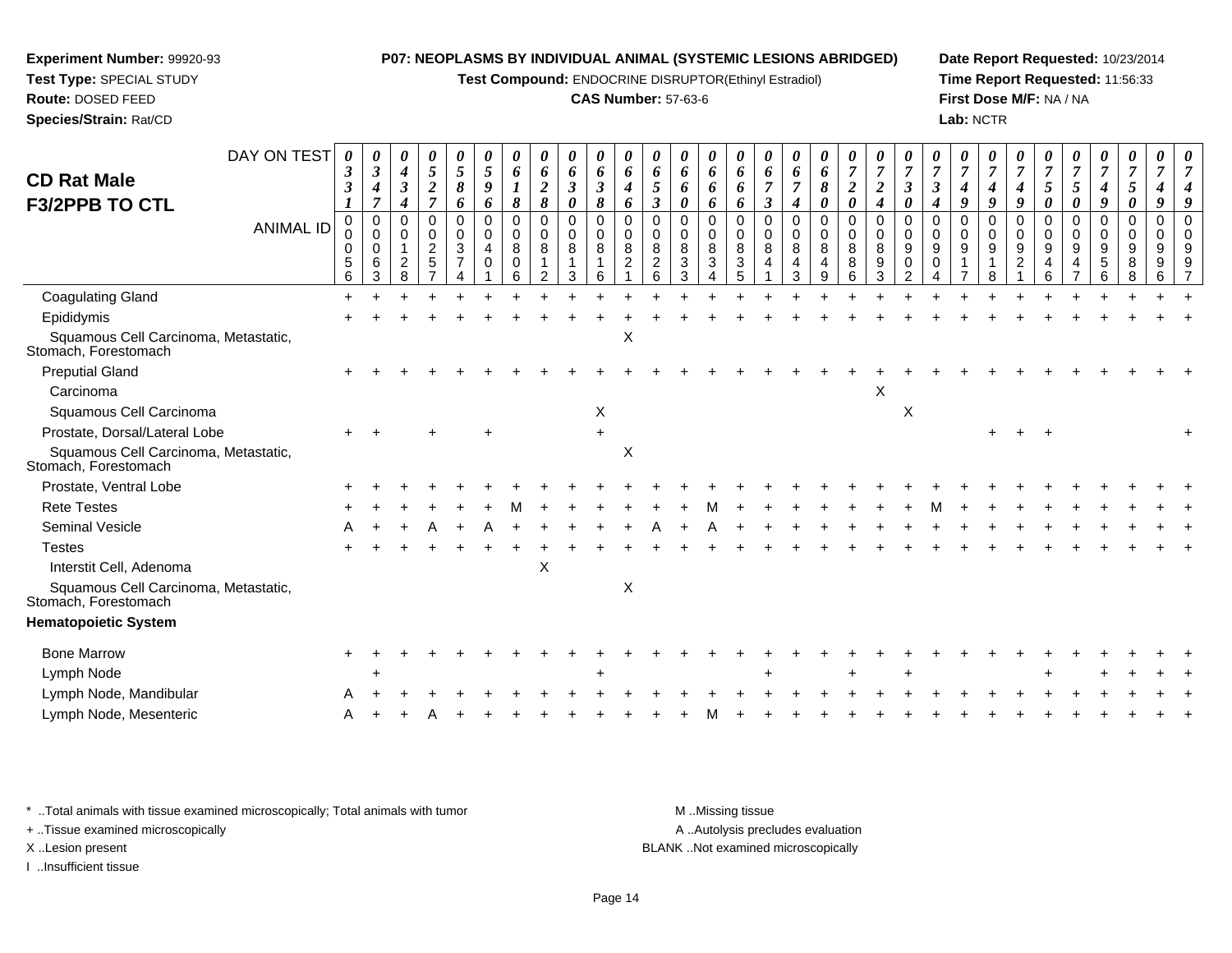**Test Compound:** ENDOCRINE DISRUPTOR(Ethinyl Estradiol)

# **CAS Number:** 57-63-6

**Date Report Requested:** 10/23/2014**Time Report Requested:** 11:56:34**First Dose M/F:** NA / NA**Lab:** NCTR

| DAY ON TEST                                                             | $\boldsymbol{\theta}$ | $\boldsymbol{\theta}$                    | 0                                        | 0                              | 0                        | 0                          | $\theta$                   | $\boldsymbol{\theta}$ | 0                         | 0                          | $\boldsymbol{\theta}$ | $\theta$                          | $\boldsymbol{\theta}$ | 0      | 0                | $\boldsymbol{\theta}$ | $\boldsymbol{\theta}$   | $\boldsymbol{\theta}$ | 0                                | 0                                  | U                  | $\theta$             | $\boldsymbol{\theta}$ | $\boldsymbol{\theta}$   | $\theta$            |               | $\theta$         | $\boldsymbol{\theta}$ | 0                                 | $\theta$            |   |
|-------------------------------------------------------------------------|-----------------------|------------------------------------------|------------------------------------------|--------------------------------|--------------------------|----------------------------|----------------------------|-----------------------|---------------------------|----------------------------|-----------------------|-----------------------------------|-----------------------|--------|------------------|-----------------------|-------------------------|-----------------------|----------------------------------|------------------------------------|--------------------|----------------------|-----------------------|-------------------------|---------------------|---------------|------------------|-----------------------|-----------------------------------|---------------------|---|
| <b>CD Rat Male</b>                                                      | 3<br>3                | $\boldsymbol{\beta}$<br>$\boldsymbol{4}$ | $\boldsymbol{4}$<br>$\boldsymbol{\beta}$ | $\sqrt{5}$<br>$\boldsymbol{2}$ | $\sqrt{5}$<br>8          | $\mathfrak{s}$<br>9        | 6<br>$\boldsymbol{l}$      | 6<br>$\overline{2}$   | 6<br>$\boldsymbol{\beta}$ | 6<br>$\boldsymbol{\beta}$  | 6<br>4                | 6<br>5                            | 6<br>6                | 6<br>6 | 6<br>6           | 6                     | 6<br>7                  | 6<br>8                | $\overline{7}$<br>$\overline{2}$ | $\overline{7}$<br>$\boldsymbol{2}$ | 3                  | 7<br>3               | $\boldsymbol{7}$<br>4 | $\overline{7}$<br>4     | $\overline{7}$<br>4 | 5             | 7<br>5           | $\boldsymbol{7}$<br>4 | $\overline{7}$<br>$5\overline{)}$ | $\overline{7}$<br>4 |   |
| <b>F3/2PPB TO CTL</b>                                                   |                       | $\overline{7}$                           | 4                                        | $\overline{7}$                 | 6                        | 6                          | $\pmb{8}$                  | 8                     | 0                         | 8                          | 6                     | $\boldsymbol{\beta}$              | 0                     | 6      | 6                | 3                     | 4                       | 0                     | 0                                | 4                                  | 0                  | 4                    | 9                     | 9                       | 9                   | 0             | 0                | 9                     | 0                                 | 9                   |   |
| <b>ANIMAL ID</b>                                                        | 0<br>0                | $\mathbf 0$<br>$\mathbf 0$               | 0<br>$\Omega$                            | 0<br>0                         | $\pmb{0}$<br>$\mathbf 0$ | $\mathbf 0$<br>$\mathbf 0$ | $\mathbf 0$<br>$\mathbf 0$ | 0<br>$\mathbf 0$      | 0<br>0                    | $\mathbf 0$<br>$\mathbf 0$ | 0<br>$\Omega$         | $\mathbf 0$<br>$\Omega$           | 0<br>0                | 0<br>0 | 0<br>$\mathbf 0$ | 0<br>$\Omega$         | $\mathbf 0$<br>$\Omega$ | 0<br>0                | 0<br>0                           | 0<br>$\mathbf 0$                   | $\Omega$<br>0      | $\Omega$<br>$\Omega$ | $\Omega$<br>$\Omega$  | $\mathbf 0$<br>$\Omega$ | 0<br>0              | 0<br>$\Omega$ | 0<br>$\mathbf 0$ | 0<br>0                | $\mathbf 0$<br>$\mathbf 0$        | 0<br>$\Omega$       |   |
|                                                                         | 0                     | $\mathbf 0$                              |                                          | $\overline{a}$                 | 3                        | 4                          | 8                          | 8                     | 8                         | 8                          | 8                     | 8                                 | 8                     | 8      | 8                | 8                     | 8                       | 8                     | 8                                | 8                                  | 9                  | 9                    | 9                     | 9                       | 9                   | 9             | 9                | 9                     | 9                                 | 9                   |   |
|                                                                         | $\sqrt{5}$<br>6       | 6<br>3                                   | $\overline{c}$<br>8                      | $\sqrt{5}$<br>$\overline{7}$   | $\overline{7}$<br>4      | 0                          | 0<br>6                     | $\mathcal{P}$         | $\mathbf 1$<br>3          | $\mathbf{1}$<br>6          | $\overline{2}$        | $\overline{2}$<br>$6\overline{6}$ | 3<br>3                | 3      | 3<br>5           | 4                     | 4<br>$\mathcal{R}$      | 4<br>9                | 8<br>6                           | 9<br>3                             | 0<br>$\mathcal{P}$ | 0                    |                       | 1<br>8                  | 2                   | 4<br>6        | 4                | 5<br>6                | 8<br>8                            | 9<br>6              | 9 |
| Squamous Cell Carcinoma, Metastatic,<br>Stomach, Forestomach            |                       |                                          |                                          |                                |                          |                            |                            |                       |                           |                            | X                     |                                   |                       |        |                  |                       |                         |                       |                                  |                                    |                    |                      |                       |                         |                     |               |                  |                       |                                   |                     |   |
| Spleen                                                                  |                       |                                          |                                          |                                |                          |                            |                            |                       |                           |                            |                       |                                   |                       |        |                  |                       |                         |                       |                                  |                                    |                    |                      |                       |                         |                     |               |                  |                       |                                   |                     |   |
| Squamous Cell Carcinoma, Metastatic,<br>Stomach, Forestomach            |                       |                                          |                                          |                                |                          |                            |                            |                       |                           |                            | X                     |                                   |                       |        |                  |                       |                         |                       |                                  |                                    |                    |                      |                       |                         |                     |               |                  |                       |                                   |                     |   |
| Thymus                                                                  | A                     |                                          |                                          |                                |                          |                            |                            |                       |                           |                            |                       |                                   |                       |        |                  |                       |                         |                       |                                  |                                    |                    |                      |                       |                         |                     |               |                  |                       |                                   |                     |   |
| Squamous Cell Carcinoma, Metastatic,<br>Stomach, Forestomach            |                       |                                          |                                          |                                |                          |                            |                            |                       |                           |                            | X                     |                                   |                       |        |                  |                       |                         |                       |                                  |                                    |                    |                      |                       |                         |                     |               |                  |                       |                                   |                     |   |
| <b>Integumentary System</b>                                             |                       |                                          |                                          |                                |                          |                            |                            |                       |                           |                            |                       |                                   |                       |        |                  |                       |                         |                       |                                  |                                    |                    |                      |                       |                         |                     |               |                  |                       |                                   |                     |   |
| <b>Mammary Gland</b>                                                    | A                     |                                          |                                          |                                |                          |                            |                            |                       |                           |                            |                       |                                   |                       |        |                  |                       |                         |                       |                                  |                                    |                    |                      |                       |                         |                     |               |                  |                       |                                   |                     |   |
| Fibroadenoma                                                            |                       |                                          |                                          |                                |                          |                            |                            | Χ                     |                           |                            |                       |                                   |                       |        |                  |                       |                         |                       |                                  |                                    |                    |                      |                       |                         |                     |               |                  |                       |                                   |                     |   |
| Fibroma                                                                 |                       |                                          |                                          |                                |                          |                            |                            |                       |                           |                            |                       |                                   |                       |        |                  |                       |                         |                       |                                  |                                    |                    |                      |                       |                         |                     |               |                  |                       |                                   |                     |   |
| <b>Skin</b>                                                             |                       |                                          |                                          |                                |                          |                            |                            |                       |                           |                            |                       |                                   |                       |        |                  |                       |                         |                       |                                  |                                    |                    |                      |                       |                         |                     |               |                  |                       |                                   |                     |   |
| Keratoacanthoma                                                         |                       |                                          |                                          |                                |                          |                            |                            |                       |                           |                            |                       |                                   |                       |        |                  |                       |                         |                       |                                  |                                    | X                  |                      |                       |                         |                     |               |                  |                       |                                   |                     |   |
| Lipoma                                                                  |                       |                                          |                                          |                                |                          |                            |                            |                       |                           |                            |                       |                                   |                       |        |                  |                       |                         | X                     |                                  |                                    |                    |                      |                       |                         |                     |               |                  |                       |                                   |                     | X |
| Musculoskeletal System                                                  |                       |                                          |                                          |                                |                          |                            |                            |                       |                           |                            |                       |                                   |                       |        |                  |                       |                         |                       |                                  |                                    |                    |                      |                       |                         |                     |               |                  |                       |                                   |                     |   |
| Bone                                                                    |                       |                                          |                                          |                                |                          |                            |                            |                       |                           |                            |                       |                                   |                       |        |                  | $\pm$                 |                         |                       |                                  |                                    |                    |                      |                       |                         |                     |               |                  |                       |                                   |                     |   |
| Cranium, Squamous Cell Carcinoma, Deep<br>Invasion                      |                       |                                          |                                          |                                |                          |                            |                            |                       |                           |                            |                       |                                   |                       |        |                  | $\mathsf X$           |                         |                       |                                  |                                    |                    |                      |                       |                         |                     |               |                  |                       |                                   |                     |   |
| Bone, Femur                                                             |                       |                                          |                                          |                                |                          |                            |                            |                       |                           |                            |                       |                                   |                       |        |                  |                       |                         |                       |                                  |                                    |                    |                      |                       |                         |                     |               |                  |                       |                                   |                     |   |
| <b>Skeletal Muscle</b>                                                  |                       |                                          |                                          |                                | $\div$                   |                            |                            |                       |                           |                            | $\ddot{}$             |                                   |                       |        |                  |                       | $\div$                  |                       |                                  |                                    |                    |                      |                       |                         |                     |               |                  |                       |                                   |                     |   |
| Diaphragm, Squamous Cell Carcinoma,<br>Metastatic, Štomach, Forestomach |                       |                                          |                                          |                                |                          |                            |                            |                       |                           |                            | X                     |                                   |                       |        |                  |                       |                         |                       |                                  |                                    |                    |                      |                       |                         |                     |               |                  |                       |                                   |                     |   |

\* ..Total animals with tissue examined microscopically; Total animals with tumor **M** . Missing tissue M ..Missing tissue A ..Autolysis precludes evaluation + ..Tissue examined microscopically X ..Lesion present BLANK ..Not examined microscopicallyI ..Insufficient tissue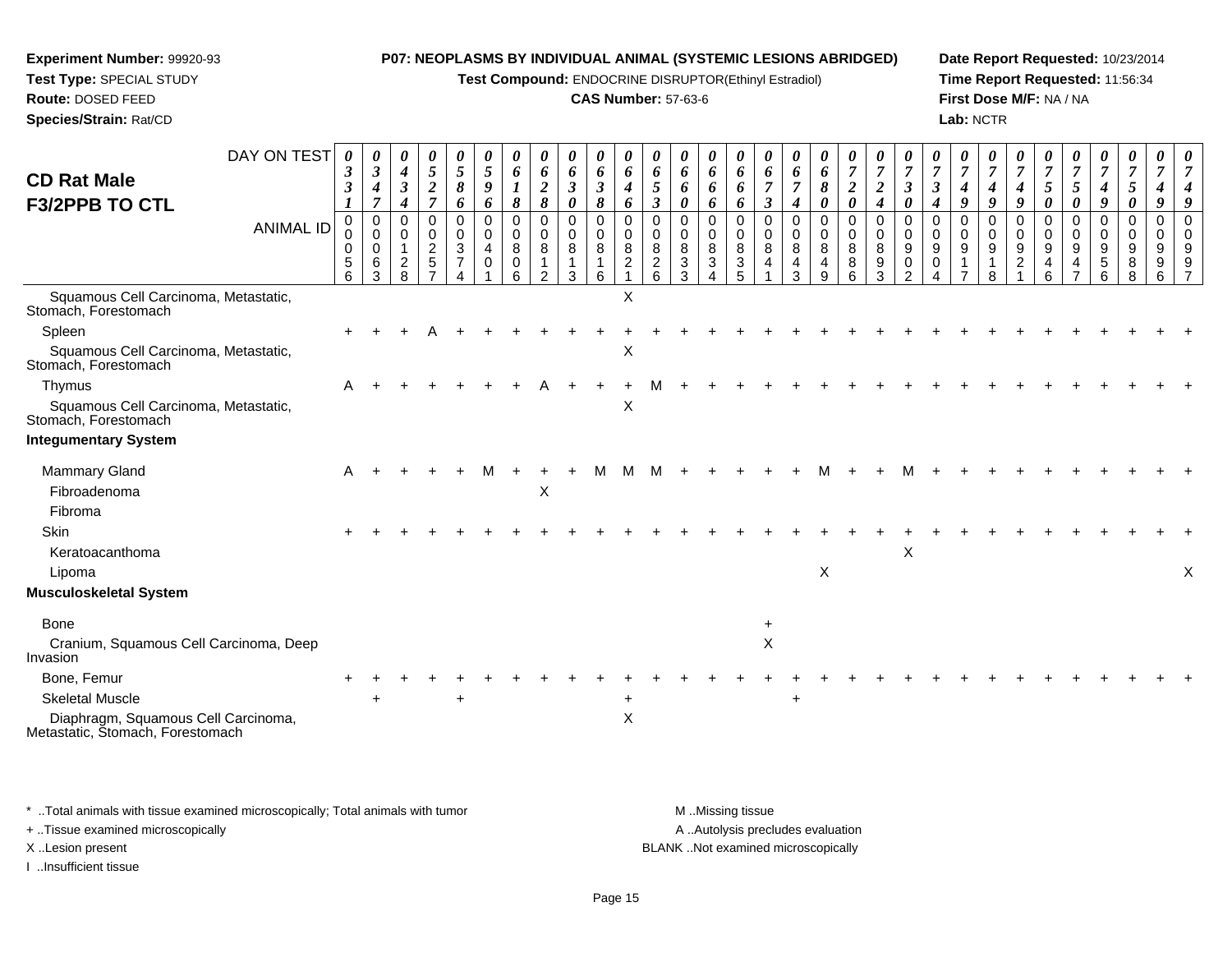**Test Compound:** ENDOCRINE DISRUPTOR(Ethinyl Estradiol)

# **CAS Number:** 57-63-6

**Date Report Requested:** 10/23/2014**Time Report Requested:** 11:56:34**First Dose M/F:** NA / NA**Lab:** NCTR

| <b>CD Rat Male</b>                                                                | DAY ON TEST      | 0<br>$\mathfrak{z}$<br>$\mathfrak{z}$                   | 0<br>$\boldsymbol{\beta}$<br>$\boldsymbol{4}$                  | 0<br>$\boldsymbol{4}$<br>$\mathfrak{z}$                         | 0<br>5<br>$\boldsymbol{2}$                                                  | 0<br>$\mathfrak{s}$<br>8                                             | $\boldsymbol{\theta}$<br>5<br>$\boldsymbol{g}$         | 0<br>6<br>$\boldsymbol{l}$           | 0<br>6<br>$\boldsymbol{2}$                      | $\boldsymbol{\theta}$<br>6<br>$\mathfrak{z}$ | $\boldsymbol{\theta}$<br>6<br>$\mathfrak{z}$   | $\boldsymbol{\theta}$<br>6<br>$\boldsymbol{4}$            | 0<br>6<br>5                                                        | 0<br>6<br>6                                     | 0<br>6<br>6                                                     | $\boldsymbol{\theta}$<br>6<br>6                            | 0<br>6<br>$\overline{7}$                                                    | $\boldsymbol{\theta}$<br>6<br>$\overline{7}$                  | $\boldsymbol{\theta}$<br>6<br>8       | $\boldsymbol{\theta}$<br>$\boldsymbol{7}$<br>$\boldsymbol{2}$ | $\boldsymbol{\theta}$<br>$\overline{7}$<br>$\boldsymbol{2}$          | $\boldsymbol{\theta}$<br>$\overline{7}$<br>$\mathfrak{z}$ | $\boldsymbol{\theta}$<br>$\overline{7}$<br>$\boldsymbol{\beta}$         | 0<br>$\overline{7}$<br>4 | $\boldsymbol{\theta}$<br>$\overline{7}$<br>$\boldsymbol{4}$ | $\boldsymbol{\theta}$<br>$\overline{7}$<br>$\boldsymbol{4}$ | $\boldsymbol{\theta}$<br>$\overline{7}$<br>$\overline{5}$ | $\boldsymbol{7}$<br>5                          | $\frac{\boldsymbol{0}}{7}$<br>4   | $\boldsymbol{\theta}$<br>$\overline{7}$<br>5 | $\boldsymbol{\theta}$<br>$\overline{7}$<br>4   | $\boldsymbol{\theta}$ |
|-----------------------------------------------------------------------------------|------------------|---------------------------------------------------------|----------------------------------------------------------------|-----------------------------------------------------------------|-----------------------------------------------------------------------------|----------------------------------------------------------------------|--------------------------------------------------------|--------------------------------------|-------------------------------------------------|----------------------------------------------|------------------------------------------------|-----------------------------------------------------------|--------------------------------------------------------------------|-------------------------------------------------|-----------------------------------------------------------------|------------------------------------------------------------|-----------------------------------------------------------------------------|---------------------------------------------------------------|---------------------------------------|---------------------------------------------------------------|----------------------------------------------------------------------|-----------------------------------------------------------|-------------------------------------------------------------------------|--------------------------|-------------------------------------------------------------|-------------------------------------------------------------|-----------------------------------------------------------|------------------------------------------------|-----------------------------------|----------------------------------------------|------------------------------------------------|-----------------------|
| F3/2PPB TO CTL                                                                    | <b>ANIMAL ID</b> | 1<br>$\mathbf 0$<br>$\mathbf 0$<br>0<br>$\sqrt{5}$<br>6 | $\overline{7}$<br>$\overline{0}$<br>0<br>$\mathbf 0$<br>6<br>3 | $\boldsymbol{4}$<br>$\mathbf 0$<br>$\mathbf 0$<br>$\frac{2}{8}$ | $\overline{7}$<br>0<br>0<br>$\overline{c}$<br>$\,$ 5 $\,$<br>$\overline{7}$ | 6<br>$\mathbf 0$<br>$\mathbf 0$<br>$\sqrt{3}$<br>$\overline{7}$<br>Δ | 6<br>$\overline{0}$<br>$\mathbf 0$<br>4<br>$\mathbf 0$ | 8<br>0<br>$\mathbf 0$<br>8<br>0<br>6 | 8<br>0<br>$\mathsf 0$<br>8<br>$\mathbf{1}$<br>2 | 0<br>0<br>0<br>8<br>3                        | 8<br>$\mathbf 0$<br>$\mathbf 0$<br>8<br>1<br>6 | 6<br>$\overline{0}$<br>$\mathbf 0$<br>8<br>$\overline{2}$ | $\mathfrak{z}$<br>$\mathbf 0$<br>$\mathbf 0$<br>8<br>$\frac{2}{6}$ | 0<br>$\mathbf 0$<br>0<br>8<br>$\mathbf{3}$<br>3 | 6<br>$\Omega$<br>0<br>$\bf 8$<br>$\ensuremath{\mathsf{3}}$<br>4 | 6<br>$\mathbf 0$<br>$\mathbf 0$<br>$\, 8$<br>$\frac{3}{5}$ | $\mathfrak{z}$<br>$\overline{0}$<br>$\mathbf 0$<br>8<br>$\overline{4}$<br>1 | $\boldsymbol{4}$<br>$\mathbf 0$<br>$\mathbf 0$<br>8<br>4<br>3 | 0<br>$\mathbf{0}$<br>0<br>8<br>4<br>9 | 0<br>0<br>$\mathbf 0$<br>$\bf 8$<br>$^8_6$                    | $\boldsymbol{4}$<br>$\mathbf 0$<br>$\mathbf 0$<br>8<br>$\frac{9}{3}$ | 0<br>$\mathbf 0$<br>$\mathbf 0$<br>9<br>$\mathbf 0$<br>2  | $\boldsymbol{4}$<br>$\mathbf 0$<br>$\mathbf 0$<br>9<br>$\mathbf 0$<br>Δ | 9<br>0<br>0<br>9         | 9<br>0<br>0<br>$\boldsymbol{9}$<br>8                        | 9<br>$\Omega$<br>$\mathbf 0$<br>$9\,$<br>$\overline{c}$     | 0<br>$\Omega$<br>$\mathbf 0$<br>9<br>4<br>6               | 0<br>$\Omega$<br>0<br>9<br>4<br>$\overline{7}$ | 9<br>0<br>0<br>9<br>$\frac{5}{6}$ | 0<br>0<br>0<br>9<br>8<br>8                   | 9<br>$\mathbf 0$<br>$\mathbf 0$<br>9<br>9<br>6 | $\overline{7}$        |
| <b>Nervous System</b>                                                             |                  |                                                         |                                                                |                                                                 |                                                                             |                                                                      |                                                        |                                      |                                                 |                                              |                                                |                                                           |                                                                    |                                                 |                                                                 |                                                            |                                                                             |                                                               |                                       |                                                               |                                                                      |                                                           |                                                                         |                          |                                                             |                                                             |                                                           |                                                |                                   |                                              |                                                |                       |
| Brain, Brain Stem<br>Brain, Cerebellum                                            |                  |                                                         |                                                                |                                                                 |                                                                             |                                                                      |                                                        |                                      |                                                 |                                              |                                                |                                                           |                                                                    |                                                 |                                                                 |                                                            |                                                                             |                                                               |                                       |                                                               |                                                                      |                                                           |                                                                         |                          |                                                             |                                                             |                                                           |                                                |                                   |                                              |                                                |                       |
| Brain, Cerebrum<br>Peripheral Nerve<br>Spinal Cord                                |                  |                                                         | $\ddot{}$<br>A                                                 |                                                                 |                                                                             | $\ddot{}$<br>Α                                                       |                                                        |                                      |                                                 |                                              |                                                | $\ddot{}$<br>A                                            |                                                                    |                                                 |                                                                 |                                                            |                                                                             | ⊣<br>Α                                                        |                                       |                                                               |                                                                      |                                                           |                                                                         |                          |                                                             |                                                             |                                                           |                                                |                                   |                                              |                                                |                       |
| <b>Respiratory System</b>                                                         |                  |                                                         |                                                                |                                                                 |                                                                             |                                                                      |                                                        |                                      |                                                 |                                              |                                                |                                                           |                                                                    |                                                 |                                                                 |                                                            |                                                                             |                                                               |                                       |                                                               |                                                                      |                                                           |                                                                         |                          |                                                             |                                                             |                                                           |                                                |                                   |                                              |                                                |                       |
| Lung<br>Squamous Cell Carcinoma, Metastatic,<br>Stomach, Forestomach              |                  | $\ddot{}$                                               |                                                                |                                                                 |                                                                             |                                                                      |                                                        |                                      |                                                 |                                              |                                                | X                                                         |                                                                    |                                                 |                                                                 |                                                            |                                                                             |                                                               |                                       |                                                               |                                                                      |                                                           |                                                                         |                          |                                                             |                                                             |                                                           |                                                |                                   |                                              |                                                |                       |
| Nose<br>Trachea                                                                   |                  |                                                         |                                                                |                                                                 |                                                                             |                                                                      |                                                        |                                      |                                                 |                                              |                                                |                                                           |                                                                    |                                                 |                                                                 |                                                            |                                                                             |                                                               |                                       |                                                               |                                                                      |                                                           |                                                                         |                          |                                                             |                                                             |                                                           |                                                |                                   |                                              |                                                |                       |
| <b>Special Senses System</b>                                                      |                  |                                                         |                                                                |                                                                 |                                                                             |                                                                      |                                                        |                                      |                                                 |                                              |                                                |                                                           |                                                                    |                                                 |                                                                 |                                                            |                                                                             |                                                               |                                       |                                                               |                                                                      |                                                           |                                                                         |                          |                                                             |                                                             |                                                           |                                                |                                   |                                              |                                                |                       |
| Eye<br>Harderian Gland<br><b>Lacrimal Gland</b><br><b>Urinary System</b>          |                  |                                                         |                                                                |                                                                 |                                                                             |                                                                      |                                                        |                                      |                                                 |                                              |                                                |                                                           |                                                                    |                                                 |                                                                 |                                                            |                                                                             |                                                               |                                       |                                                               |                                                                      | $\ddot{}$                                                 |                                                                         |                          |                                                             |                                                             |                                                           |                                                |                                   |                                              |                                                |                       |
| Kidney<br>Sarcoma<br>Squamous Cell Carcinoma, Metastatic,<br>Stomach, Forestomach |                  | $\ddot{}$                                               |                                                                |                                                                 |                                                                             | X                                                                    |                                                        |                                      |                                                 |                                              |                                                | $\boldsymbol{\mathsf{X}}$                                 |                                                                    |                                                 |                                                                 |                                                            |                                                                             |                                                               |                                       |                                                               |                                                                      |                                                           |                                                                         |                          |                                                             |                                                             |                                                           |                                                |                                   |                                              |                                                |                       |

\* ..Total animals with tissue examined microscopically; Total animals with tumor **M** . Missing tissue M ..Missing tissue A ..Autolysis precludes evaluation + ..Tissue examined microscopically X ..Lesion present BLANK ..Not examined microscopicallyI ..Insufficient tissue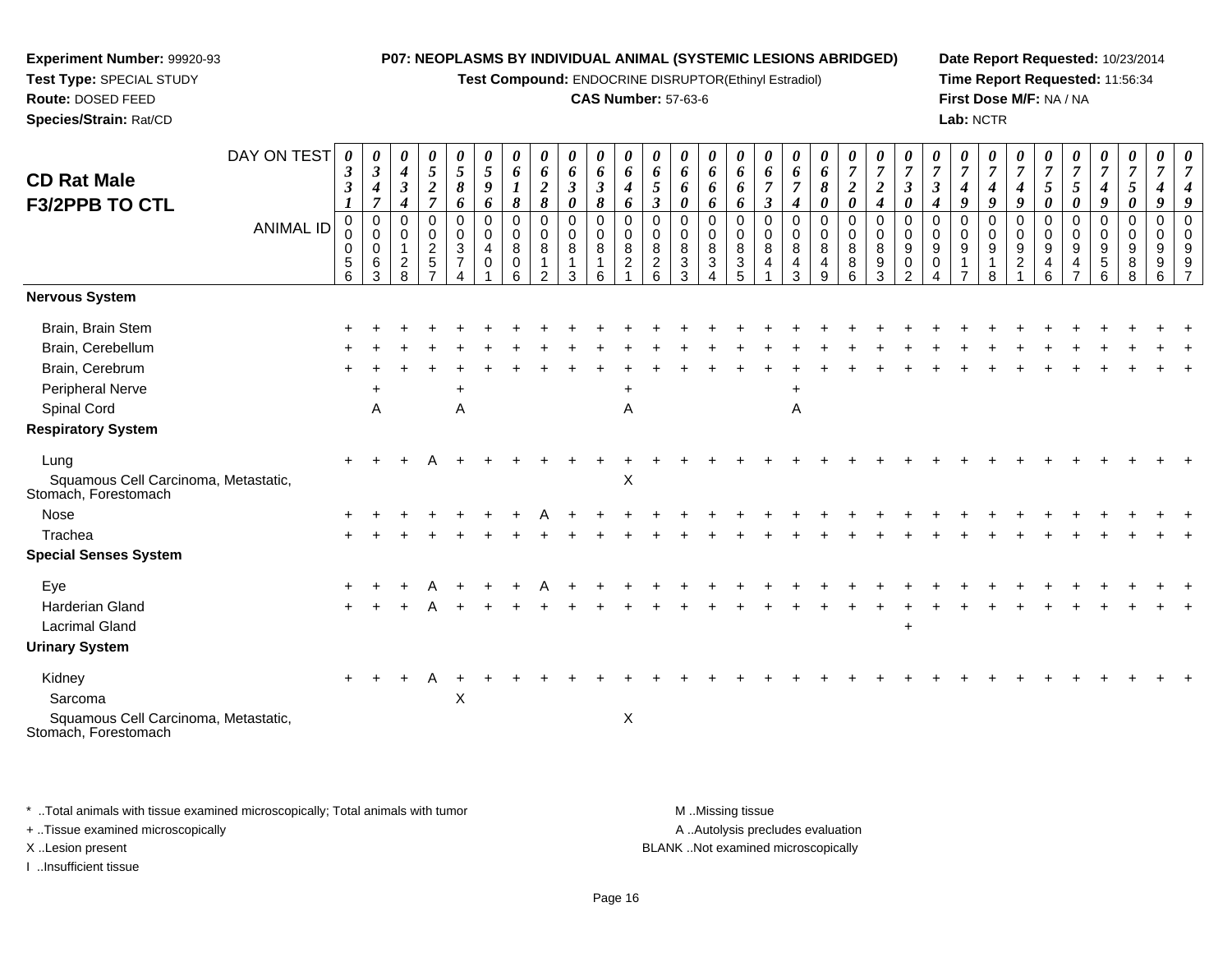**Test Compound:** ENDOCRINE DISRUPTOR(Ethinyl Estradiol)

# **CAS Number:** 57-63-6

**Date Report Requested:** 10/23/2014**Time Report Requested:** 11:56:34**First Dose M/F:** NA / NA**Lab:** NCTR

| <b>CD Rat Male</b>                     | DAY ON TEST | 0<br>3          | 0<br>3                             | $\boldsymbol{\theta}$<br>$\boldsymbol{4}$ | 0<br>$\overline{5}$        | 0<br>J                        | 0<br>5      | 0<br>6      | 0<br>6                   | $\boldsymbol{\theta}$<br>6 | $\boldsymbol{\theta}$<br>6 | $\boldsymbol{\theta}$<br>6 | 0<br>6                        | $\boldsymbol{\theta}$<br>6 | $\boldsymbol{\theta}$<br>$\bm{b}$ | $\boldsymbol{\theta}$<br>6 | $\boldsymbol{\theta}$<br>6               | 0<br>6         | 0<br>6                     | $\boldsymbol{\theta}$<br>$\overline{ }$ | $\boldsymbol{\theta}$ | $\boldsymbol{\theta}$     | $\boldsymbol{\theta}$<br>$\mathbf{r}$ | $\boldsymbol{\theta}$ | 0           | U           | $\boldsymbol{\theta}$<br>$\overline{ }$ | $\boldsymbol{\theta}$                | $\boldsymbol{\theta}$<br>$\overline{7}$ | $\boldsymbol{\theta}$ | $\boldsymbol{\theta}$ | $\boldsymbol{\theta}$ |
|----------------------------------------|-------------|-----------------|------------------------------------|-------------------------------------------|----------------------------|-------------------------------|-------------|-------------|--------------------------|----------------------------|----------------------------|----------------------------|-------------------------------|----------------------------|-----------------------------------|----------------------------|------------------------------------------|----------------|----------------------------|-----------------------------------------|-----------------------|---------------------------|---------------------------------------|-----------------------|-------------|-------------|-----------------------------------------|--------------------------------------|-----------------------------------------|-----------------------|-----------------------|-----------------------|
| <b>F3/2PPB TO CTL</b>                  |             | 3               | $\boldsymbol{4}$<br>$\overline{ }$ | $\rightarrow$<br>J<br>4                   | $\overline{2}$             | $\Omega$<br>$\mathbf{o}$<br>o | O           | 8           | ◠<br>$\overline{a}$<br>8 | $\boldsymbol{\beta}$<br>0  | J<br>8                     | 4<br>o                     | $\overline{\phantom{0}}$<br>J | o<br>0                     | $\bm{o}$<br>$\bm{o}$              | 6<br>O                     | 3                                        | $\overline{ }$ | 8<br>$\boldsymbol{\theta}$ | $\epsilon$<br>0                         | 4                     | $\boldsymbol{\beta}$<br>0 | $\rightarrow$<br>J<br>4               | 4                     | 4<br>Q      | 4<br>9      | $\mathcal{L}$<br>$\boldsymbol{\theta}$  | $\overline{ }$<br>$\mathcal{L}$<br>0 | $\overline{4}$<br>9                     | ◡<br>0                | 9                     | Q                     |
|                                        | ANIMAL ID   | υ<br>0          | 0<br>0<br>0                        | 0<br>0                                    | 0<br>0<br>$\boldsymbol{2}$ | 0<br>U<br>3                   | 0<br>0<br>4 | 0<br>0<br>8 | 0<br>0<br>8              | 0<br>0<br>8                | 0<br>0<br>8                | 8                          | 0<br>0<br>8                   | 0<br>0<br>8                | 0<br>0<br>8                       | 0<br>0<br>8                | $\mathbf 0$<br>$\overline{0}$<br>$\bf 8$ | 0<br>8         | 0<br>$\overline{0}$<br>8   | U<br>0<br>8                             | 0<br>0<br>8           | U<br>0<br>9               | 0<br>0<br>9                           | U<br>0<br>9           | 0<br>0<br>9 | υ<br>U<br>9 | 0<br>0<br>9                             | 0<br>0<br>9                          | 0<br>9                                  | U<br>9                | 0<br>9                | 0<br>9                |
|                                        |             | $\sqrt{5}$<br>6 | 6<br>3                             | $\overline{2}$<br>8                       | $\sqrt{5}$                 | ⇁                             | $\mathbf 0$ | 0<br>6      | ົ                        | 3                          | 6                          | ←                          | ົ<br>$\sim$<br>R.             | $\sqrt{3}$<br>$\mathbf{r}$ | $\sqrt{3}$                        | $\sqrt{3}$                 | 4                                        | 4<br>$\sim$    | 4<br>$\Omega$              | 8<br>ĥ.                                 | 9<br>$\Omega$         | U<br>$\sim$               | 0                                     |                       | $\circ$     | $\sim$<br>∠ | 4<br>6                                  | 4<br>$\rightarrow$                   | 5<br>ĥ                                  | 8<br>$\Omega$         | 9<br>6                | 9                     |
| Urethra                                |             |                 |                                    |                                           |                            |                               |             |             |                          |                            |                            |                            |                               |                            |                                   |                            |                                          | ÷              |                            |                                         |                       |                           |                                       |                       |             |             |                                         |                                      |                                         |                       |                       |                       |
| <b>Urinary Bladder</b>                 |             | $+$             |                                    |                                           |                            |                               |             |             |                          |                            |                            |                            |                               |                            |                                   |                            |                                          |                |                            |                                         |                       |                           |                                       |                       |             |             |                                         |                                      |                                         |                       |                       |                       |
| <b>SYSTEMIC LESIONS</b>                |             |                 |                                    |                                           |                            |                               |             |             |                          |                            |                            |                            |                               |                            |                                   |                            |                                          |                |                            |                                         |                       |                           |                                       |                       |             |             |                                         |                                      |                                         |                       |                       |                       |
| Multiple Organ<br>Leukemia Mononuclear |             | ÷               |                                    |                                           |                            |                               |             |             |                          |                            |                            |                            |                               |                            |                                   |                            |                                          |                |                            |                                         |                       |                           | X                                     |                       |             |             |                                         |                                      |                                         |                       |                       |                       |

\* ..Total animals with tissue examined microscopically; Total animals with tumor **M** . Missing tissue M ..Missing tissue

X

+ ..Tissue examined microscopically

**Experiment Number:** 99920-93**Test Type:** SPECIAL STUDY**Route:** DOSED FEED**Species/Strain:** Rat/CD

Lymphoma Malignant

I ..Insufficient tissue

A ..Autolysis precludes evaluation X ..Lesion present BLANK ..Not examined microscopically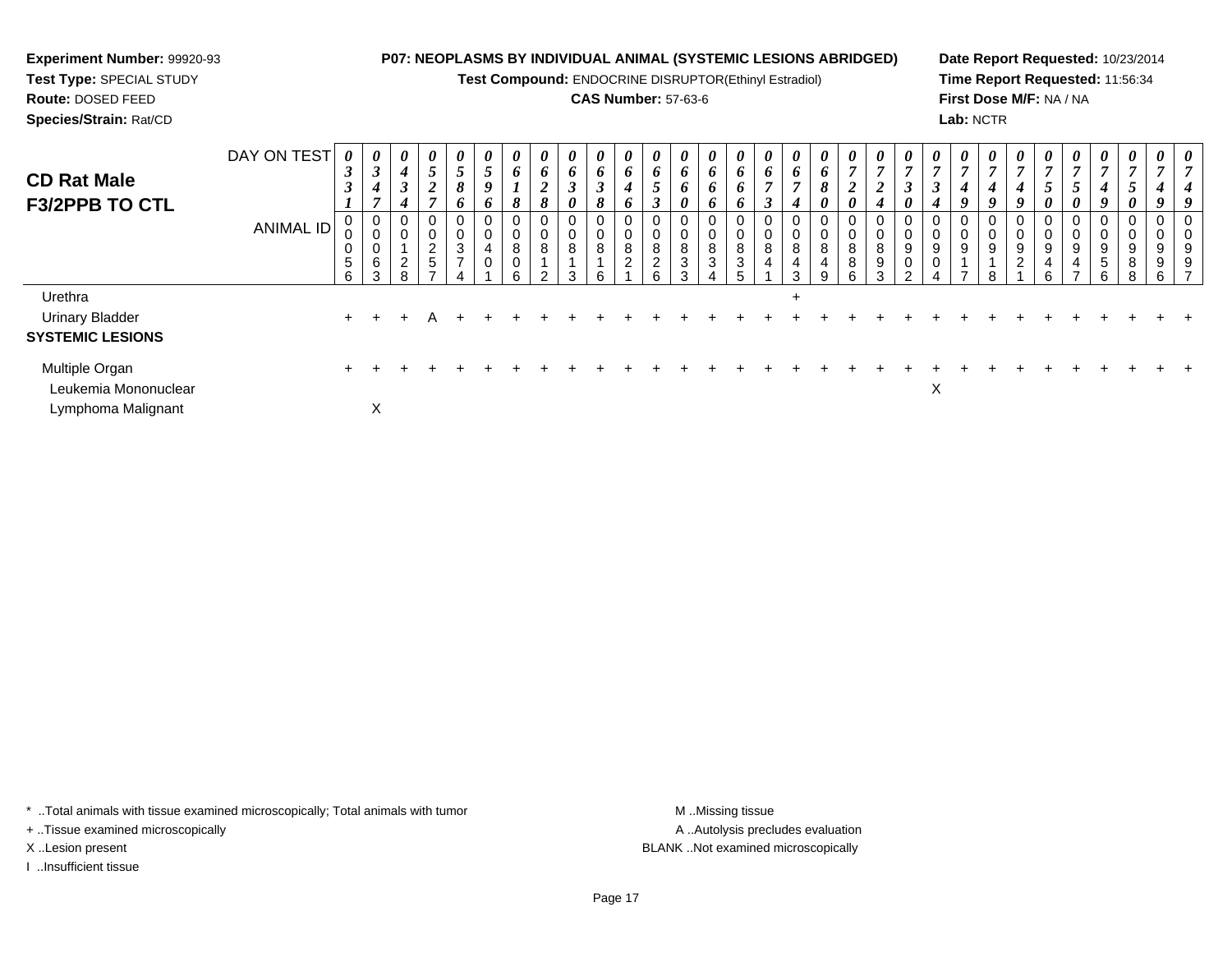**Test Compound:** ENDOCRINE DISRUPTOR(Ethinyl Estradiol)

### **CAS Number:** 57-63-6

6 \*TOTALS

1

1

**Date Report Requested:** 10/23/2014**Time Report Requested:** 11:56:34**First Dose M/F:** NA / NA**Lab:** NCTR

|                                                              |           | 8 | 3 | 4 |           | 8 | 5         | 6         |           | 8         | 6         |           | 9 | 3 | 4 | 5 | 6         | ົIUIALS |
|--------------------------------------------------------------|-----------|---|---|---|-----------|---|-----------|-----------|-----------|-----------|-----------|-----------|---|---|---|---|-----------|---------|
| <b>Alimentary System</b>                                     |           |   |   |   |           |   |           |           |           |           |           |           |   |   |   |   |           |         |
| Esophagus                                                    | +         |   |   |   |           |   |           |           |           |           |           |           |   |   |   |   |           | 48      |
| Intestine Large, Cecum                                       | ÷         |   |   |   |           |   |           |           |           |           |           |           |   | + |   |   |           | 43      |
| Intestine Large, Colon                                       | $\ddot{}$ |   |   |   |           | + | ٠         |           | ÷         |           |           |           |   |   |   |   |           | 43      |
| Intestine Large, Rectum                                      | $\ddot{}$ |   |   |   |           |   |           |           |           |           |           |           |   |   |   |   |           | 44      |
| Intestine Small, Duodenum                                    | $+$       |   |   |   |           |   |           |           |           |           |           |           |   |   |   |   |           | 43      |
| Intestine Small, Ileum                                       | $\ddot{}$ | + | A | A | $\ddot{}$ | Α | $\ddot{}$ | $\pm$     | $\ddot{}$ | A         | $\ddot{}$ |           |   |   |   |   |           | 38      |
| Intestine Small, Jejunum                                     | +         |   |   |   |           |   | $\ddot{}$ | $\ddot{}$ | A         | $\ddot{}$ | $\ddot{}$ |           |   |   |   |   |           | 41      |
| Liver                                                        | $\pm$     |   |   |   |           |   | $\ddot{}$ |           | $\ddot{}$ |           |           |           |   |   |   |   |           | 47      |
| Squamous Cell Carcinoma, Metastatic,<br>Stomach, Forestomach |           |   |   |   |           |   |           |           |           |           |           |           |   |   |   |   |           | 1       |
| Oral Mucosa                                                  |           |   |   |   |           |   |           |           |           |           |           | $\ddot{}$ |   |   |   |   |           | 8       |
| Squamous Cell Carcinoma                                      |           |   |   |   |           |   |           |           |           |           |           |           |   |   |   |   |           | 4       |
| Pancreas                                                     | ÷         |   |   |   |           |   |           |           |           |           |           |           |   |   |   |   |           | 48      |
| Squamous Cell Carcinoma, Metastatic,<br>Stomach, Forestomach |           |   |   |   |           |   |           |           |           |           |           |           |   |   |   |   |           | 1       |
| Salivary Glands                                              | ÷         |   |   |   |           |   |           |           |           |           |           |           |   |   |   |   |           | 49      |
| Stomach, Forestomach                                         | +         |   |   |   |           |   |           |           |           |           |           |           |   |   |   |   | $\ddot{}$ | 48      |
| Squamous Cell Carcinoma                                      |           |   |   |   |           |   |           |           |           |           |           |           |   |   |   |   |           | 1       |
| Stomach, Glandular                                           | $\pm$     |   |   |   |           |   |           |           |           |           |           |           |   |   |   |   | $\pm$     | 46      |
| <b>Cardiovascular System</b>                                 |           |   |   |   |           |   |           |           |           |           |           |           |   |   |   |   |           |         |
| <b>Blood Vessel</b>                                          |           |   |   |   |           |   |           |           |           |           |           |           |   |   |   |   |           | 49      |

**Experiment Number:** 99920-93**Test Type:** SPECIAL STUDY**Route:** DOSED FEED**Species/Strain:** Rat/CD

**CD Rat Male**

**F3/2PPB TO CTL**

DAY ON TEST

*0*

*7 5 2*

ANIMAL ID

\* ..Total animals with tissue examined microscopically; Total animals with tumor **M** ..Missing tissue M ..Missing tissue A ..Autolysis precludes evaluation + ..Tissue examined microscopically X ..Lesion present BLANK ..Not examined microscopicallyI ..Insufficient tissue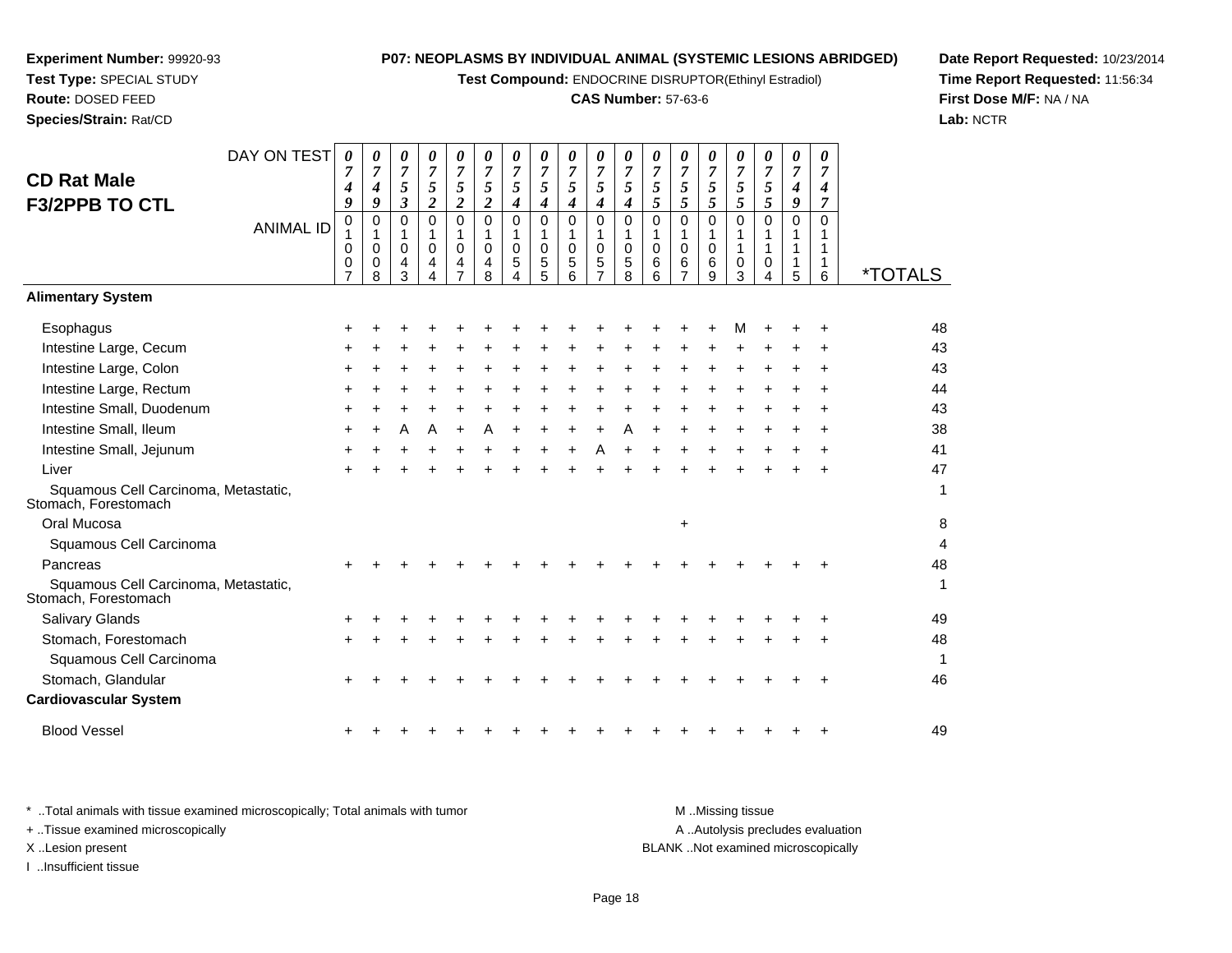**Test Compound:** ENDOCRINE DISRUPTOR(Ethinyl Estradiol)

# **CAS Number:** 57-63-6

**Date Report Requested:** 10/23/2014**Time Report Requested:** 11:56:34**First Dose M/F:** NA / NA**Lab:** NCTR

| <b>CD Rat Male</b><br><b>F3/2PPB TO CTL</b>                  | DAY ON TEST<br><b>ANIMAL ID</b> | 0<br>4<br>9<br>0<br>0<br>0 | 0<br>4<br>9<br>0<br>0<br>0 | 0<br>$\overline{7}$<br>5<br>$\boldsymbol{\beta}$<br>$\Omega$<br>$\mathbf 0$<br>$\overline{4}$ | 0<br>$\overline{7}$<br>5<br>$\overline{2}$<br>$\Omega$<br>1<br>$\Omega$<br>4 | 0<br>$\overline{7}$<br>5<br>$\overline{2}$<br>$\Omega$<br>1<br>$\Omega$<br>4 | $\theta$<br>7<br>5<br>$\overline{\mathbf{2}}$<br>$\Omega$<br>1<br>$\Omega$<br>4 | $\boldsymbol{\theta}$<br>$\overline{7}$<br>5<br>4<br>$\Omega$<br>$\mathbf 0$<br>5 | 0<br>$\overline{7}$<br>5<br>4<br>0<br>0<br>5 | 0<br>$\overline{7}$<br>5<br>4<br>0<br>1<br>0<br>5 | 0<br>$\overline{7}$<br>5<br>4<br>$\Omega$<br>0<br>5 | $\overline{7}$<br>5<br>4<br>$\Omega$<br>$\mathbf 0$<br>5 | 0<br>$\overline{7}$<br>5<br>5<br>$\Omega$<br>$\mathbf 0$<br>6 | 0<br>$\overline{7}$<br>5<br>5<br>$\Omega$<br>1<br>$\mathbf 0$<br>6 | $\theta$<br>$\overline{7}$<br>$\mathfrak{s}$<br>5<br>$\Omega$<br>$\Omega$<br>6 | $\theta$<br>7<br>5<br>5<br>0<br>0 | 0<br>$\overline{7}$<br>5<br>5<br>$\Omega$<br>1<br>0 | 0<br>$\overline{7}$<br>4<br>9<br>$\Omega$<br>1 | 0<br>$\overline{7}$<br>4<br>7<br>0<br>1<br>1 |                             |
|--------------------------------------------------------------|---------------------------------|----------------------------|----------------------------|-----------------------------------------------------------------------------------------------|------------------------------------------------------------------------------|------------------------------------------------------------------------------|---------------------------------------------------------------------------------|-----------------------------------------------------------------------------------|----------------------------------------------|---------------------------------------------------|-----------------------------------------------------|----------------------------------------------------------|---------------------------------------------------------------|--------------------------------------------------------------------|--------------------------------------------------------------------------------|-----------------------------------|-----------------------------------------------------|------------------------------------------------|----------------------------------------------|-----------------------------|
| Heart                                                        |                                 | $\pm$                      | 8                          | 3                                                                                             | 4                                                                            | $\overline{7}$                                                               | 8                                                                               | 4                                                                                 | 5                                            | 6                                                 | $\overline{7}$                                      | 8                                                        | 6                                                             | $\overline{7}$                                                     | 9                                                                              | 3                                 | 4                                                   | 5                                              | 6<br>$\ddot{}$                               | <i><b>*TOTALS</b></i><br>49 |
| Endocardium, Schwannoma Malignant                            |                                 |                            |                            |                                                                                               |                                                                              |                                                                              |                                                                                 |                                                                                   |                                              |                                                   |                                                     |                                                          |                                                               |                                                                    |                                                                                |                                   |                                                     |                                                |                                              | 1                           |
|                                                              |                                 |                            |                            |                                                                                               |                                                                              |                                                                              |                                                                                 |                                                                                   |                                              |                                                   |                                                     |                                                          |                                                               |                                                                    |                                                                                |                                   |                                                     |                                                |                                              |                             |
| Squamous Cell Carcinoma, Metastatic,<br>Stomach, Forestomach |                                 |                            |                            |                                                                                               |                                                                              |                                                                              |                                                                                 |                                                                                   |                                              |                                                   |                                                     |                                                          |                                                               |                                                                    |                                                                                |                                   |                                                     |                                                |                                              | 1                           |
| <b>Endocrine System</b>                                      |                                 |                            |                            |                                                                                               |                                                                              |                                                                              |                                                                                 |                                                                                   |                                              |                                                   |                                                     |                                                          |                                                               |                                                                    |                                                                                |                                   |                                                     |                                                |                                              |                             |
| <b>Adrenal Cortex</b>                                        |                                 |                            |                            |                                                                                               |                                                                              |                                                                              |                                                                                 |                                                                                   |                                              |                                                   |                                                     |                                                          |                                                               |                                                                    |                                                                                |                                   |                                                     |                                                |                                              | 49                          |
| Adenoma                                                      |                                 |                            |                            |                                                                                               |                                                                              |                                                                              |                                                                                 |                                                                                   |                                              |                                                   |                                                     |                                                          |                                                               |                                                                    |                                                                                |                                   |                                                     |                                                |                                              |                             |
| Adrenal Medulla                                              |                                 |                            |                            |                                                                                               |                                                                              |                                                                              |                                                                                 |                                                                                   |                                              |                                                   |                                                     |                                                          | M                                                             |                                                                    |                                                                                |                                   |                                                     |                                                |                                              | 48                          |
| Pheochromocytoma Benign                                      |                                 |                            |                            |                                                                                               |                                                                              |                                                                              |                                                                                 |                                                                                   |                                              |                                                   |                                                     |                                                          |                                                               | X                                                                  |                                                                                |                                   |                                                     |                                                |                                              | 4                           |
| Islets, Pancreatic                                           |                                 |                            |                            |                                                                                               |                                                                              |                                                                              |                                                                                 |                                                                                   |                                              |                                                   |                                                     |                                                          |                                                               |                                                                    |                                                                                |                                   |                                                     |                                                |                                              | 48                          |
| Adenoma                                                      |                                 |                            |                            |                                                                                               |                                                                              |                                                                              |                                                                                 |                                                                                   |                                              |                                                   |                                                     |                                                          |                                                               |                                                                    |                                                                                |                                   |                                                     |                                                |                                              | 1                           |
| Parathyroid Gland                                            |                                 | м                          |                            |                                                                                               |                                                                              |                                                                              | м                                                                               | M                                                                                 |                                              | М                                                 |                                                     |                                                          |                                                               |                                                                    |                                                                                |                                   |                                                     |                                                |                                              | 44                          |
| Adenoma                                                      |                                 |                            |                            |                                                                                               |                                                                              |                                                                              |                                                                                 |                                                                                   |                                              |                                                   |                                                     |                                                          |                                                               |                                                                    |                                                                                |                                   |                                                     |                                                |                                              | 1                           |
| <b>Pituitary Gland</b>                                       |                                 |                            |                            |                                                                                               |                                                                              |                                                                              |                                                                                 |                                                                                   |                                              |                                                   |                                                     |                                                          |                                                               |                                                                    |                                                                                |                                   |                                                     |                                                |                                              | 48                          |
| Pars Distalis, Adenoma                                       |                                 |                            | X                          | X                                                                                             |                                                                              | X                                                                            | X                                                                               | X                                                                                 |                                              |                                                   | X                                                   |                                                          |                                                               |                                                                    | X                                                                              | X                                 | X                                                   | X                                              |                                              | 20                          |
| Pars Intermed, Adenoma                                       |                                 |                            |                            |                                                                                               |                                                                              |                                                                              |                                                                                 |                                                                                   |                                              |                                                   |                                                     |                                                          |                                                               |                                                                    |                                                                                |                                   |                                                     |                                                |                                              | 1                           |
| <b>Thyroid Gland</b>                                         |                                 |                            |                            |                                                                                               |                                                                              |                                                                              |                                                                                 |                                                                                   |                                              |                                                   |                                                     |                                                          |                                                               |                                                                    |                                                                                |                                   |                                                     |                                                |                                              | 49                          |
| Follicular Cel, Adenoma                                      |                                 |                            |                            |                                                                                               |                                                                              | X                                                                            |                                                                                 |                                                                                   |                                              |                                                   |                                                     |                                                          |                                                               |                                                                    |                                                                                |                                   |                                                     |                                                |                                              | 1                           |
| <b>General Body System</b>                                   |                                 |                            |                            |                                                                                               |                                                                              |                                                                              |                                                                                 |                                                                                   |                                              |                                                   |                                                     |                                                          |                                                               |                                                                    |                                                                                |                                   |                                                     |                                                |                                              |                             |
|                                                              |                                 |                            |                            |                                                                                               |                                                                              |                                                                              |                                                                                 |                                                                                   |                                              |                                                   |                                                     |                                                          |                                                               |                                                                    |                                                                                |                                   |                                                     |                                                |                                              |                             |

NONE**Genital System**

\* ..Total animals with tissue examined microscopically; Total animals with tumor **M** ...Missing tissue M ...Missing tissue

+ ..Tissue examined microscopically

**Experiment Number:** 99920-93**Test Type:** SPECIAL STUDY**Route:** DOSED FEED**Species/Strain:** Rat/CD

I ..Insufficient tissue

A ..Autolysis precludes evaluation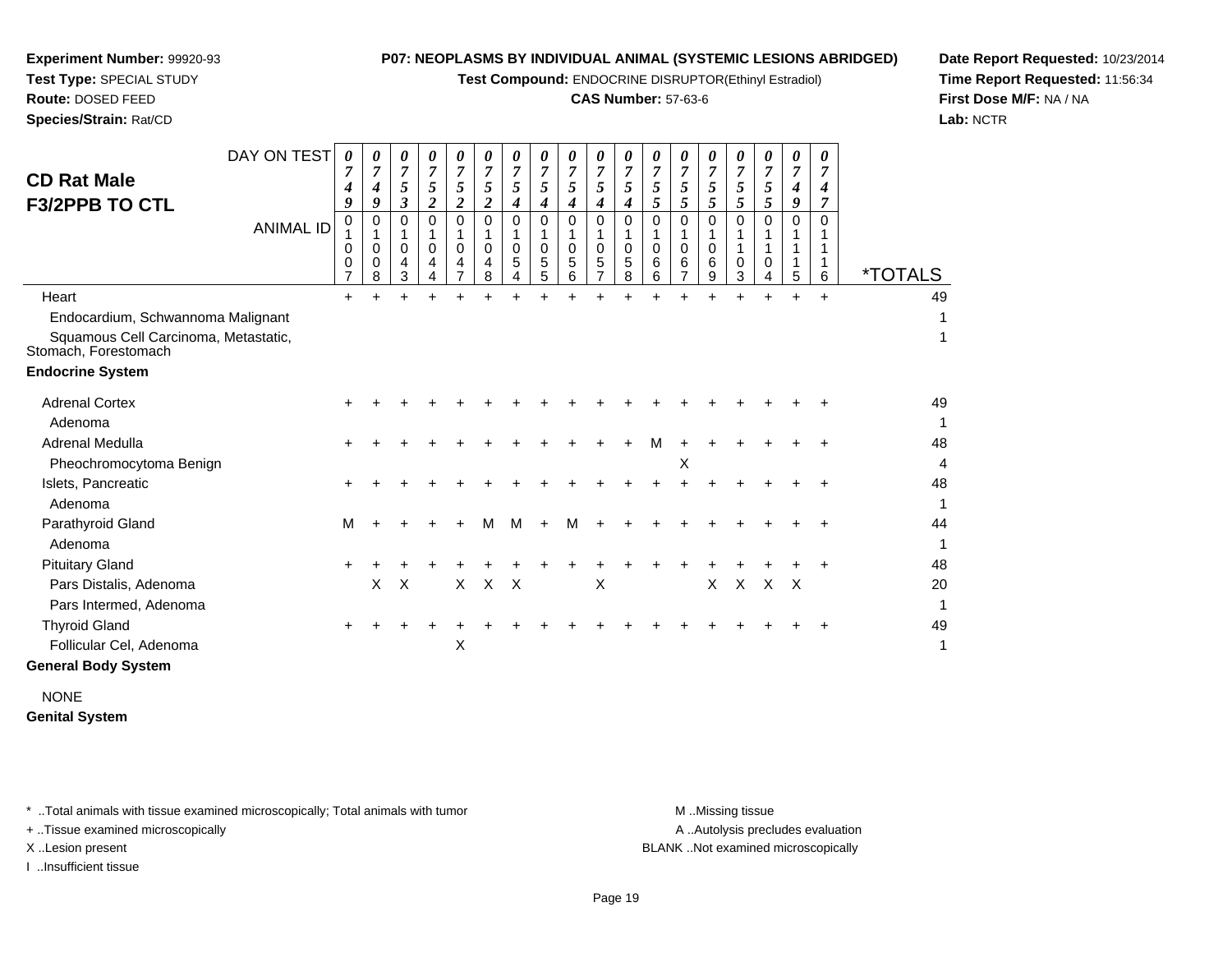**Test Compound:** ENDOCRINE DISRUPTOR(Ethinyl Estradiol)

### **CAS Number:** 57-63-6

<sup>+</sup> <sup>+</sup> <sup>+</sup> <sup>+</sup> <sup>+</sup> <sup>+</sup> <sup>+</sup> <sup>+</sup> <sup>+</sup> <sup>+</sup> <sup>+</sup> <sup>+</sup> <sup>+</sup> <sup>+</sup> <sup>+</sup> <sup>+</sup> <sup>+</sup> <sup>49</sup>

<sup>+</sup> <sup>+</sup> <sup>+</sup> <sup>+</sup> <sup>+</sup> <sup>+</sup> <sup>+</sup> <sup>+</sup> <sup>+</sup> <sup>+</sup> <sup>+</sup> <sup>+</sup> <sup>+</sup> <sup>+</sup> <sup>+</sup> <sup>+</sup> <sup>+</sup> <sup>49</sup>

<sup>+</sup> <sup>+</sup> <sup>+</sup> <sup>+</sup> <sup>+</sup> <sup>+</sup> <sup>+</sup> <sup>+</sup> <sup>+</sup> <sup>+</sup> <sup>+</sup> <sup>+</sup> <sup>+</sup> <sup>+</sup> <sup>+</sup> <sup>+</sup> <sup>+</sup> <sup>49</sup>

6 \*TOTALS

49

1

1

**Date Report Requested:** 10/23/2014**Time Report Requested:** 11:56:34**First Dose M/F:** NA / NA**Lab:** NCTR

| Squamous Cell Carcinoma                                      |           |           |     |   |   |  |     |           |  | X |   |           |           |       |       | 3  |
|--------------------------------------------------------------|-----------|-----------|-----|---|---|--|-----|-----------|--|---|---|-----------|-----------|-------|-------|----|
| Prostate, Dorsal/Lateral Lobe                                |           |           | $+$ | M |   |  |     |           |  |   |   |           | $\ddot{}$ |       |       | 48 |
| Squamous Cell Carcinoma, Metastatic,<br>Stomach, Forestomach |           |           |     |   |   |  |     |           |  |   |   |           |           |       |       | 1  |
| Prostate, Ventral Lobe                                       | $\pm$     |           |     | М |   |  |     |           |  |   |   |           |           |       |       | 48 |
| <b>Rete Testes</b>                                           | $\pm$     |           |     |   |   |  |     |           |  |   |   | $\ddot{}$ | м         | $\pm$ | ÷     | 45 |
| Seminal Vesicle                                              | ÷         |           |     |   |   |  |     |           |  |   |   |           |           | ÷     | ÷     | 44 |
| <b>Testes</b>                                                | $\ddot{}$ |           |     |   |   |  |     |           |  |   |   |           |           |       | $\pm$ | 49 |
| Interstit Cell, Adenoma                                      |           |           |     |   |   |  |     |           |  |   |   |           |           |       |       | 1  |
| Squamous Cell Carcinoma, Metastatic,<br>Stomach, Forestomach |           |           |     |   |   |  |     |           |  |   |   |           |           |       |       | 1  |
| <b>Hematopoietic System</b>                                  |           |           |     |   |   |  |     |           |  |   |   |           |           |       |       |    |
| <b>Bone Marrow</b>                                           | $\pm$     |           |     |   |   |  |     |           |  |   |   |           |           |       |       | 49 |
| Lymph Node                                                   |           | $\ddot{}$ |     |   | + |  | $+$ | $\ddot{}$ |  |   | ÷ |           | $\ddot{}$ |       |       | 16 |
| Lymph Node, Mandibular                                       | $\ddot{}$ |           |     |   |   |  | +   |           |  |   |   |           |           |       |       | 48 |
| Lymph Node, Mesenteric                                       | $\ddot{}$ |           |     |   |   |  | +   |           |  |   |   |           |           |       | ÷     | 46 |
|                                                              |           |           |     |   |   |  |     |           |  |   |   |           |           |       |       |    |
|                                                              |           |           |     |   |   |  |     |           |  |   |   |           |           |       |       |    |
|                                                              |           |           |     |   |   |  |     |           |  |   |   |           |           |       |       |    |

\* ..Total animals with tissue examined microscopically; Total animals with tumor M ...Missing tissue M ...Missing tissue A ..Autolysis precludes evaluation + ..Tissue examined microscopically X ..Lesion present BLANK ..Not examined microscopicallyI ..Insufficient tissue

Bone MarrowLymph Node

**Test Type:** SPECIAL STUDY**Route:** DOSED FEED**Species/Strain:** Rat/CD

**CD Rat Male**

**F3/2PPB TO CTL**

Coagulating Gland

Stomach, Forestomach

Preputial Gland

Carcinoma

Epididymis

# **Experiment Number:** 99920-93

DAY ON TEST

 $a$ 

ANIMAL ID

 $\alpha$  +

 $\alpha$  +

 $\mathsf{S}$  +

Squamous Cell Carcinoma, Metastatic,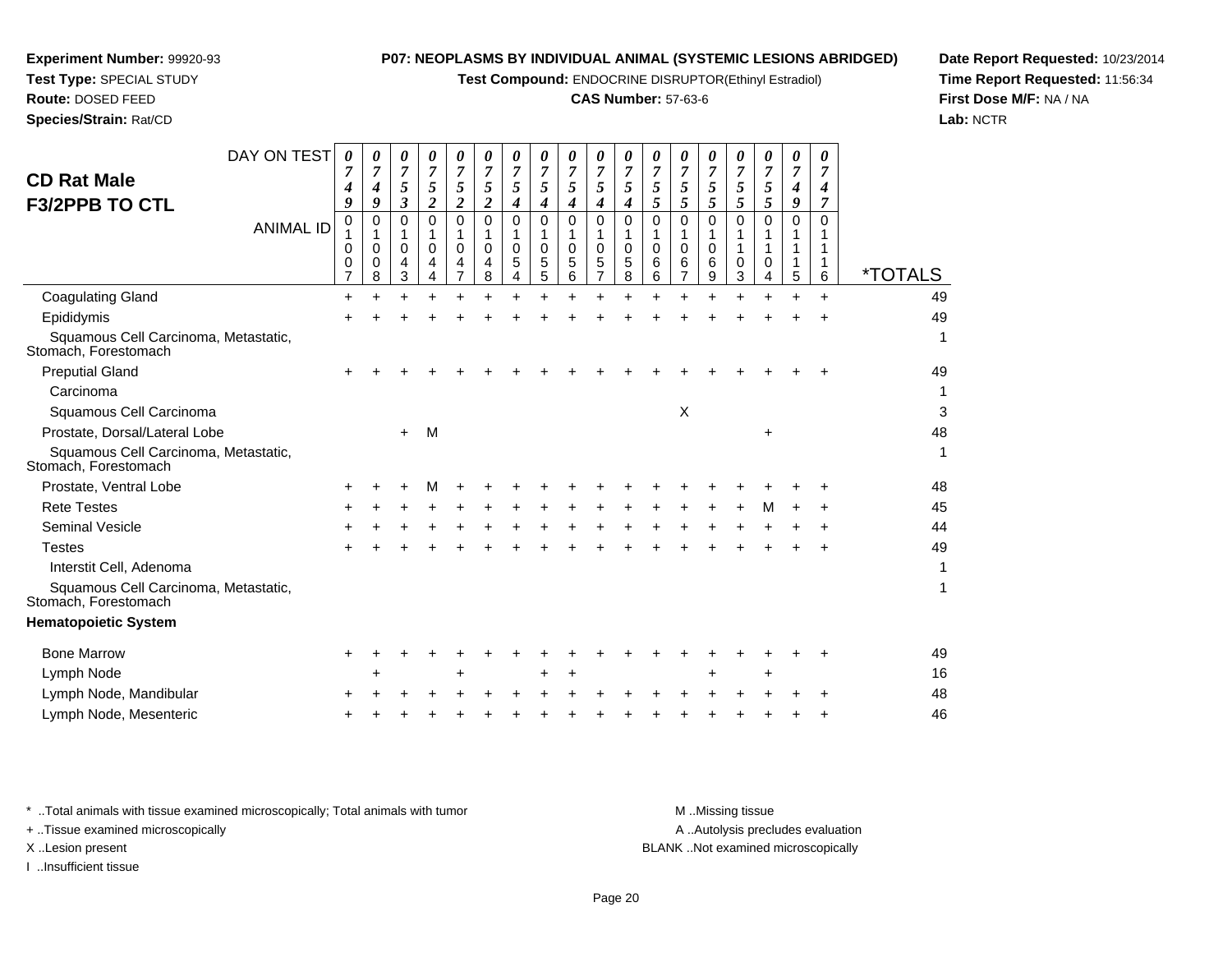**Test Compound:** ENDOCRINE DISRUPTOR(Ethinyl Estradiol)

# **CAS Number:** 57-63-6

**Date Report Requested:** 10/23/2014**Time Report Requested:** 11:56:35**First Dose M/F:** NA / NA**Lab:** NCTR

| DAY ON TEST                                                             | 0      | 0<br>7 | 0<br>$\overline{7}$ | 0<br>$\overline{7}$ | 0<br>7           | 0<br>$\overline{7}$ | 0<br>7 | 0<br>7           | 0<br>7 | 0<br>7          | $\boldsymbol{\theta}$<br>7 | 0<br>7           | 0<br>7         | 0<br>7 | 0<br>7 | 0 | 0<br>7 | 0<br>7 |                       |
|-------------------------------------------------------------------------|--------|--------|---------------------|---------------------|------------------|---------------------|--------|------------------|--------|-----------------|----------------------------|------------------|----------------|--------|--------|---|--------|--------|-----------------------|
| <b>CD Rat Male</b>                                                      | 4      | 4      | 5                   | 5                   | 5                | 5                   | 5      | 5                | 5      | $5\overline{)}$ | 5                          | $\mathfrak{s}$   | $\mathfrak{s}$ | 5      | 5      | 5 | 4      | 4      |                       |
| <b>F3/2PPB TO CTL</b>                                                   | 9      | 9      | 3                   | $\boldsymbol{2}$    | $\boldsymbol{2}$ | 2                   | 4      | 4                | 4      | 4               | 4                          | 5                | 5              | 5      | 5      | 5 | 9      | 7      |                       |
| <b>ANIMAL ID</b>                                                        | 0      | 0      | 0                   | $\mathbf 0$         | $\mathbf 0$<br>1 | 0                   | 0<br>1 | 0                | 0      | 0               | 0                          | 0<br>1           | 0              | 0      | 0      | 0 | 0      | 0      |                       |
|                                                                         | 0<br>0 | 0<br>0 | $\mathbf 0$         | $\mathbf 0$<br>4    | $\mathbf 0$<br>4 | 0                   | 0<br>5 | $\mathbf 0$<br>5 | 0<br>5 | 0<br>5          | 0<br>5                     | $\mathbf 0$<br>6 | 0<br>6         | 0<br>6 | 1<br>0 | 1 | 1      | 1      |                       |
|                                                                         | 7      | 8      | 4<br>3              |                     |                  | 4<br>8              |        | 5                | 6      |                 | 8                          | 6                |                | 9      | 3      | 0 | 5      | 6      | <i><b>*TOTALS</b></i> |
| Squamous Cell Carcinoma, Metastatic,<br>Stomach, Forestomach            |        |        |                     |                     |                  |                     |        |                  |        |                 |                            |                  |                |        |        |   |        |        |                       |
| Spleen                                                                  |        |        |                     |                     |                  |                     |        |                  |        |                 |                            |                  |                |        |        |   |        |        | 48                    |
| Squamous Cell Carcinoma, Metastatic,<br>Stomach, Forestomach            |        |        |                     |                     |                  |                     |        |                  |        |                 |                            |                  |                |        |        |   |        |        | 1                     |
| Thymus                                                                  |        |        |                     |                     | м                |                     |        |                  |        |                 |                            |                  |                |        |        |   |        |        | 45                    |
| Squamous Cell Carcinoma, Metastatic,<br>Stomach, Forestomach            |        |        |                     |                     |                  |                     |        |                  |        |                 |                            |                  |                |        |        |   |        |        | 1                     |
| <b>Integumentary System</b>                                             |        |        |                     |                     |                  |                     |        |                  |        |                 |                            |                  |                |        |        |   |        |        |                       |
| <b>Mammary Gland</b>                                                    |        |        |                     |                     |                  |                     |        |                  |        |                 |                            |                  |                |        |        |   |        |        | 42                    |
| Fibroadenoma                                                            |        |        |                     |                     |                  |                     |        |                  |        |                 |                            |                  |                |        |        | Χ |        |        | $\overline{c}$        |
| Fibroma                                                                 |        |        |                     | X                   |                  |                     |        |                  |        |                 |                            |                  |                |        |        |   |        |        | 1                     |
| <b>Skin</b>                                                             | $\pm$  |        |                     |                     |                  |                     |        |                  |        |                 |                            |                  |                |        |        |   |        |        | 49                    |
| Keratoacanthoma                                                         |        |        |                     | X                   |                  |                     |        |                  |        |                 |                            |                  |                |        |        |   |        |        | $\overline{c}$        |
| Lipoma                                                                  |        |        |                     |                     |                  |                     |        |                  |        |                 |                            |                  |                |        |        |   |        |        | $\overline{2}$        |
| <b>Musculoskeletal System</b>                                           |        |        |                     |                     |                  |                     |        |                  |        |                 |                            |                  |                |        |        |   |        |        |                       |
| <b>Bone</b>                                                             |        |        |                     |                     |                  |                     |        |                  |        |                 |                            |                  |                |        |        |   |        |        | 1                     |
| Cranium, Squamous Cell Carcinoma, Deep<br>Invasion                      |        |        |                     |                     |                  |                     |        |                  |        |                 |                            |                  |                |        |        |   |        |        | 1                     |
| Bone, Femur                                                             |        |        |                     |                     |                  |                     |        |                  |        |                 |                            |                  |                |        |        |   |        |        | 49                    |
| <b>Skeletal Muscle</b>                                                  |        |        |                     |                     |                  |                     |        |                  |        |                 |                            |                  |                |        |        |   |        |        | 4                     |
| Diaphragm, Squamous Cell Carcinoma,<br>Metastatic, Stomach, Forestomach |        |        |                     |                     |                  |                     |        |                  |        |                 |                            |                  |                |        |        |   |        |        | 1                     |

**Experiment Number:** 99920-93**Test Type:** SPECIAL STUDY**Route:** DOSED FEED**Species/Strain:** Rat/CD

\* ..Total animals with tissue examined microscopically; Total animals with tumor **M** ...Missing tissue M ...Missing tissue A ..Autolysis precludes evaluation + ..Tissue examined microscopically X ..Lesion present BLANK ..Not examined microscopicallyI ..Insufficient tissue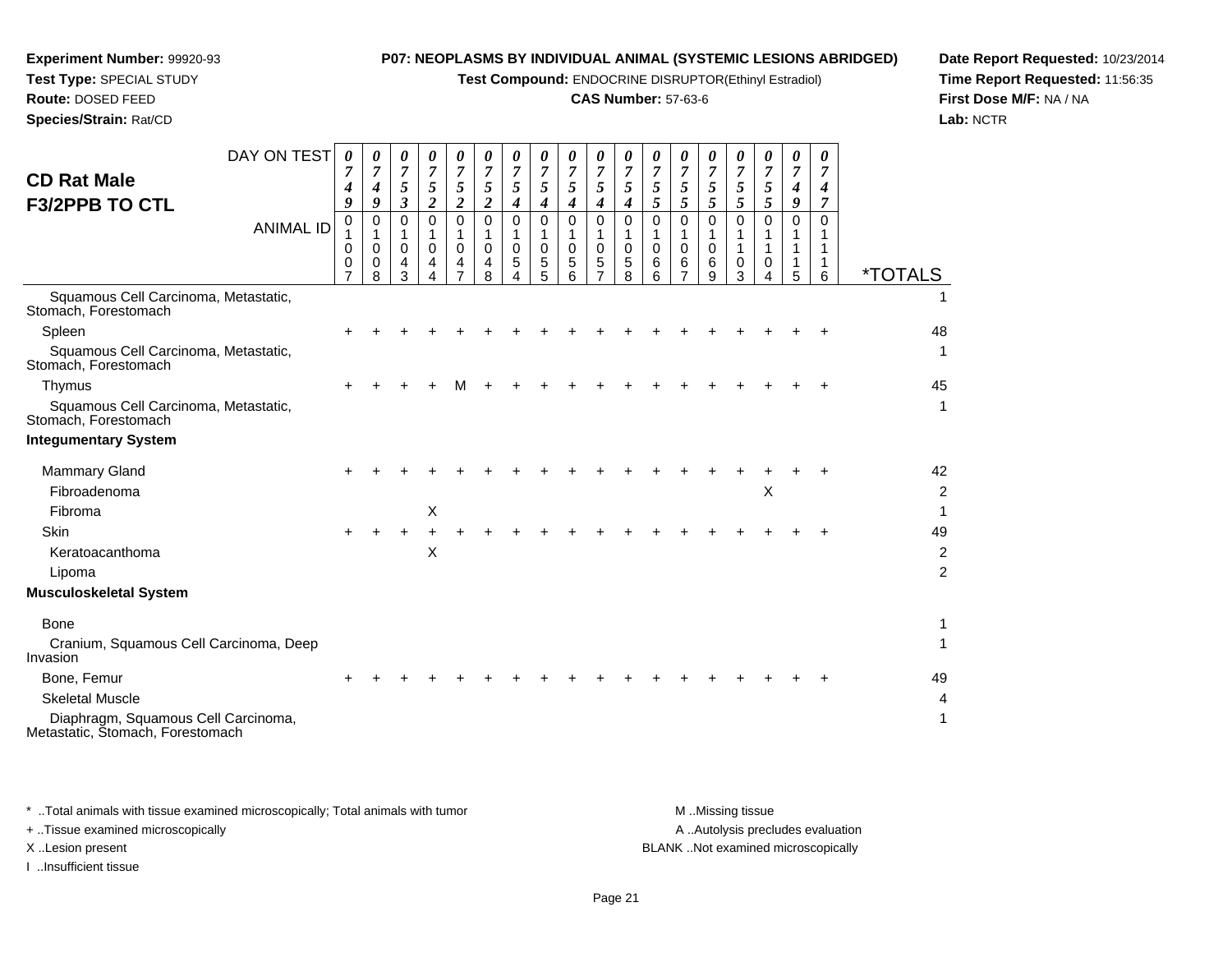**Test Compound:** ENDOCRINE DISRUPTOR(Ethinyl Estradiol)

# **CAS Number:** 57-63-6

**Date Report Requested:** 10/23/2014**Time Report Requested:** 11:56:35**First Dose M/F:** NA / NA**Lab:** NCTR

|                                                              | DAY ON TEST      | 0                             | 0                               | 0                                                      | 0                                       | 0                                                | 0                                     | 0                                       | 0                            | $\theta$                 | 0                                            | 0                                         | 0                        | 0                                          | 0                                 | 0                       | 0                        | 0                                       | $\theta$                   |                       |
|--------------------------------------------------------------|------------------|-------------------------------|---------------------------------|--------------------------------------------------------|-----------------------------------------|--------------------------------------------------|---------------------------------------|-----------------------------------------|------------------------------|--------------------------|----------------------------------------------|-------------------------------------------|--------------------------|--------------------------------------------|-----------------------------------|-------------------------|--------------------------|-----------------------------------------|----------------------------|-----------------------|
| <b>CD Rat Male</b><br><b>F3/2PPB TO CTL</b>                  |                  | 7<br>4<br>9                   | 7<br>4<br>9                     | $\boldsymbol{7}$<br>$\sqrt{5}$<br>$\boldsymbol{\beta}$ | $\overline{7}$<br>5<br>$\boldsymbol{2}$ | $\overline{7}$<br>$\sqrt{5}$<br>$\boldsymbol{2}$ | $\overline{7}$<br>5<br>$\overline{c}$ | $\overline{7}$<br>5<br>$\boldsymbol{4}$ | $\overline{7}$<br>5<br>4     | $\overline{7}$<br>5<br>4 | $\boldsymbol{7}$<br>$5\overline{)}$<br>4     | $\overline{7}$<br>$\mathfrak{s}$<br>4     | $\overline{7}$<br>5<br>5 | $\overline{7}$<br>5<br>5                   | $\overline{7}$<br>5<br>$\sqrt{5}$ | 7<br>5<br>5             | $\overline{7}$<br>5<br>5 | $\overline{7}$<br>$\boldsymbol{4}$<br>9 | 7<br>$\boldsymbol{4}$<br>7 |                       |
|                                                              | <b>ANIMAL ID</b> | 0<br>0<br>0<br>$\overline{7}$ | 0<br>1<br>$\mathbf 0$<br>0<br>8 | 0<br>1<br>0<br>4<br>3                                  | 0<br>1<br>$\mathbf 0$<br>4<br>4         | $\mathbf 0$<br>1<br>0<br>4<br>$\overline{7}$     | $\mathbf 0$<br>1<br>0<br>4<br>8       | 0<br>0<br>5<br>4                        | $\Omega$<br>1<br>0<br>5<br>5 | $\Omega$<br>0<br>5<br>6  | $\mathbf 0$<br>1<br>0<br>5<br>$\overline{7}$ | 0<br>1<br>$\mathbf 0$<br>$\,$ 5 $\,$<br>8 | 0<br>1<br>0<br>6<br>6    | 0<br>1<br>$\pmb{0}$<br>6<br>$\overline{7}$ | 0<br>1<br>0<br>6<br>9             | $\Omega$<br>1<br>0<br>3 | $\Omega$<br>1<br>0<br>4  | $\Omega$<br>1<br>1<br>1<br>5            | 0<br>1<br>1<br>6           | <i><b>*TOTALS</b></i> |
| Nervous System                                               |                  |                               |                                 |                                                        |                                         |                                                  |                                       |                                         |                              |                          |                                              |                                           |                          |                                            |                                   |                         |                          |                                         |                            |                       |
| Brain, Brain Stem                                            |                  | +                             |                                 |                                                        |                                         |                                                  |                                       |                                         |                              |                          |                                              |                                           |                          |                                            |                                   |                         |                          |                                         |                            | 49                    |
| Brain, Cerebellum                                            |                  |                               |                                 |                                                        |                                         |                                                  |                                       |                                         |                              |                          |                                              |                                           |                          |                                            |                                   |                         |                          |                                         |                            | 49                    |
| Brain, Cerebrum                                              |                  | $\pm$                         |                                 |                                                        |                                         |                                                  |                                       |                                         |                              |                          |                                              |                                           |                          |                                            |                                   |                         |                          |                                         | $\ddot{}$                  | 49                    |
| Peripheral Nerve                                             |                  |                               |                                 |                                                        |                                         |                                                  |                                       |                                         |                              |                          |                                              |                                           |                          |                                            |                                   |                         |                          |                                         |                            | 4                     |
| Spinal Cord                                                  |                  |                               |                                 |                                                        |                                         |                                                  |                                       |                                         |                              |                          |                                              |                                           |                          |                                            |                                   |                         |                          |                                         |                            | $\mathbf 0$           |
| <b>Respiratory System</b>                                    |                  |                               |                                 |                                                        |                                         |                                                  |                                       |                                         |                              |                          |                                              |                                           |                          |                                            |                                   |                         |                          |                                         |                            |                       |
| Lung                                                         |                  |                               |                                 |                                                        |                                         |                                                  |                                       |                                         |                              |                          |                                              |                                           |                          |                                            |                                   |                         |                          |                                         |                            | 48                    |
| Squamous Cell Carcinoma, Metastatic,<br>Stomach, Forestomach |                  |                               |                                 |                                                        |                                         |                                                  |                                       |                                         |                              |                          |                                              |                                           |                          |                                            |                                   |                         |                          |                                         |                            | $\mathbf{1}$          |
| Nose                                                         |                  |                               |                                 |                                                        |                                         |                                                  |                                       |                                         |                              |                          |                                              |                                           |                          |                                            |                                   |                         |                          |                                         |                            | 48                    |
| Trachea                                                      |                  |                               |                                 |                                                        |                                         |                                                  |                                       |                                         |                              |                          |                                              |                                           |                          |                                            |                                   |                         |                          |                                         |                            | 49                    |
| <b>Special Senses System</b>                                 |                  |                               |                                 |                                                        |                                         |                                                  |                                       |                                         |                              |                          |                                              |                                           |                          |                                            |                                   |                         |                          |                                         |                            |                       |
| Eye                                                          |                  |                               |                                 |                                                        |                                         |                                                  |                                       |                                         |                              |                          |                                              |                                           |                          |                                            |                                   |                         |                          |                                         |                            | 47                    |
| Harderian Gland                                              |                  |                               |                                 |                                                        |                                         |                                                  |                                       |                                         |                              |                          |                                              |                                           |                          |                                            |                                   |                         |                          |                                         |                            | 48                    |
| <b>Lacrimal Gland</b>                                        |                  |                               |                                 |                                                        |                                         |                                                  |                                       |                                         |                              |                          |                                              |                                           |                          |                                            |                                   |                         |                          |                                         |                            | $\mathbf{1}$          |
| <b>Urinary System</b>                                        |                  |                               |                                 |                                                        |                                         |                                                  |                                       |                                         |                              |                          |                                              |                                           |                          |                                            |                                   |                         |                          |                                         |                            |                       |
| Kidney                                                       |                  | ٠                             |                                 |                                                        |                                         |                                                  |                                       |                                         |                              |                          |                                              |                                           |                          |                                            |                                   |                         |                          |                                         |                            | 48                    |
| Sarcoma                                                      |                  |                               |                                 |                                                        |                                         |                                                  |                                       |                                         |                              |                          |                                              |                                           |                          |                                            |                                   |                         |                          |                                         |                            | 1                     |
| Squamous Cell Carcinoma, Metastatic,<br>Stomach, Forestomach |                  |                               |                                 |                                                        |                                         |                                                  |                                       |                                         |                              |                          |                                              |                                           |                          |                                            |                                   |                         |                          |                                         |                            | $\mathbf 1$           |

**Experiment Number:** 99920-93**Test Type:** SPECIAL STUDY**Route:** DOSED FEED**Species/Strain:** Rat/CD

\* ..Total animals with tissue examined microscopically; Total animals with tumor **M** . Missing tissue M ..Missing tissue A ..Autolysis precludes evaluation + ..Tissue examined microscopically X ..Lesion present BLANK ..Not examined microscopicallyI ..Insufficient tissue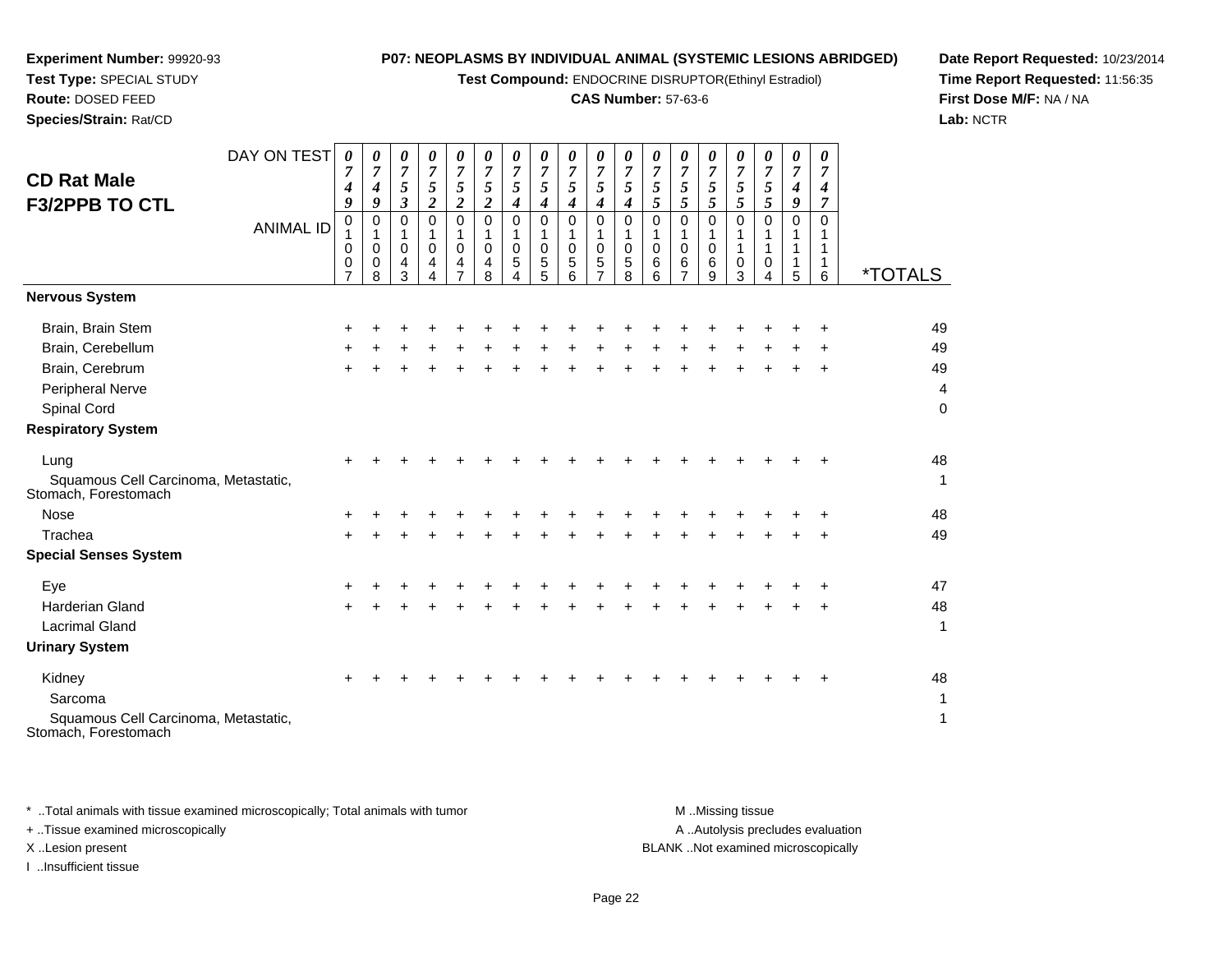**Test Compound:** ENDOCRINE DISRUPTOR(Ethinyl Estradiol)

# **CAS Number:** 57-63-6

*7 7*

0 1 1

0 1 1

0 1 1

0 1 1

0 1 0

**Date Report Requested:** 10/23/2014**Time Report Requested:** 11:56:35**First Dose M/F:** NA / NA**Lab:** NCTR

| <b>Species/Strain: Rat/CD</b> |                  |   |   |   |   |   |                       |   |   |                           |   |  |
|-------------------------------|------------------|---|---|---|---|---|-----------------------|---|---|---------------------------|---|--|
|                               | DAY ON TEST      |   | 0 |   | U | U | $\boldsymbol{\theta}$ | U | U | $\boldsymbol{\mathit{U}}$ |   |  |
|                               |                  | - | ~ |   | ~ | ~ | 7                     | ~ |   | ~                         |   |  |
| <b>CD Rat Male</b>            |                  | 4 | 4 | J |   |   | C                     | C |   |                           |   |  |
| <b>F3/2PPB TO CTL</b>         |                  | O | 9 |   |   |   | ◢                     | 4 |   |                           |   |  |
|                               |                  |   | 0 |   | 0 |   | U                     | 0 |   | Ü                         |   |  |
|                               | <b>ANIMAL ID</b> |   | × |   |   |   | ۰                     |   |   | ٠                         |   |  |
|                               |                  |   | 0 |   | 0 |   | 0                     | 0 |   | 0                         |   |  |
|                               |                  |   |   |   |   |   |                       | 5 | 5 | 5                         | 5 |  |

|                                        | $\mathbf 0$<br>$\rightarrow$ | $\overline{0}$<br>8 | 4<br>3 | 4 | -4<br>$\overline{ }$ | $\frac{4}{8}$ | 5 <sup>1</sup><br>4 | $\frac{5}{5}$ | $\frac{5}{6}$ | $\frac{5}{7}$ | $\begin{array}{c} 5 \\ 8 \end{array}$ | $\begin{matrix} 6 \ 6 \end{matrix}$ | $\frac{6}{7}$ | $\begin{array}{c c} 6 & 0 \\ 9 & 3 \end{array}$ | $\frac{0}{4}$ | 5 | 6 | <i><b>*TOTALS</b></i> |
|----------------------------------------|------------------------------|---------------------|--------|---|----------------------|---------------|---------------------|---------------|---------------|---------------|---------------------------------------|-------------------------------------|---------------|-------------------------------------------------|---------------|---|---|-----------------------|
| Urethra                                |                              |                     |        |   |                      |               |                     |               |               |               |                                       |                                     |               |                                                 |               |   |   |                       |
| <b>Urinary Bladder</b>                 |                              |                     |        |   |                      |               |                     |               |               |               |                                       |                                     |               |                                                 |               |   |   | 48                    |
| <b>SYSTEMIC LESIONS</b>                |                              |                     |        |   |                      |               |                     |               |               |               |                                       |                                     |               |                                                 |               |   |   |                       |
| Multiple Organ<br>Leukemia Mononuclear |                              |                     |        |   |                      |               |                     |               |               |               |                                       |                                     |               |                                                 |               |   |   | 49                    |
| Lymphoma Malignant                     |                              |                     |        |   |                      |               |                     |               |               |               |                                       |                                     |               |                                                 |               |   |   |                       |

\* ..Total animals with tissue examined microscopically; Total animals with tumor **M** . Missing tissue M ..Missing tissue

+ ..Tissue examined microscopically

**Experiment Number:** 99920-93**Test Type:** SPECIAL STUDY**Route:** DOSED FEED

I ..Insufficient tissue

A ..Autolysis precludes evaluation X ..Lesion present BLANK ..Not examined microscopically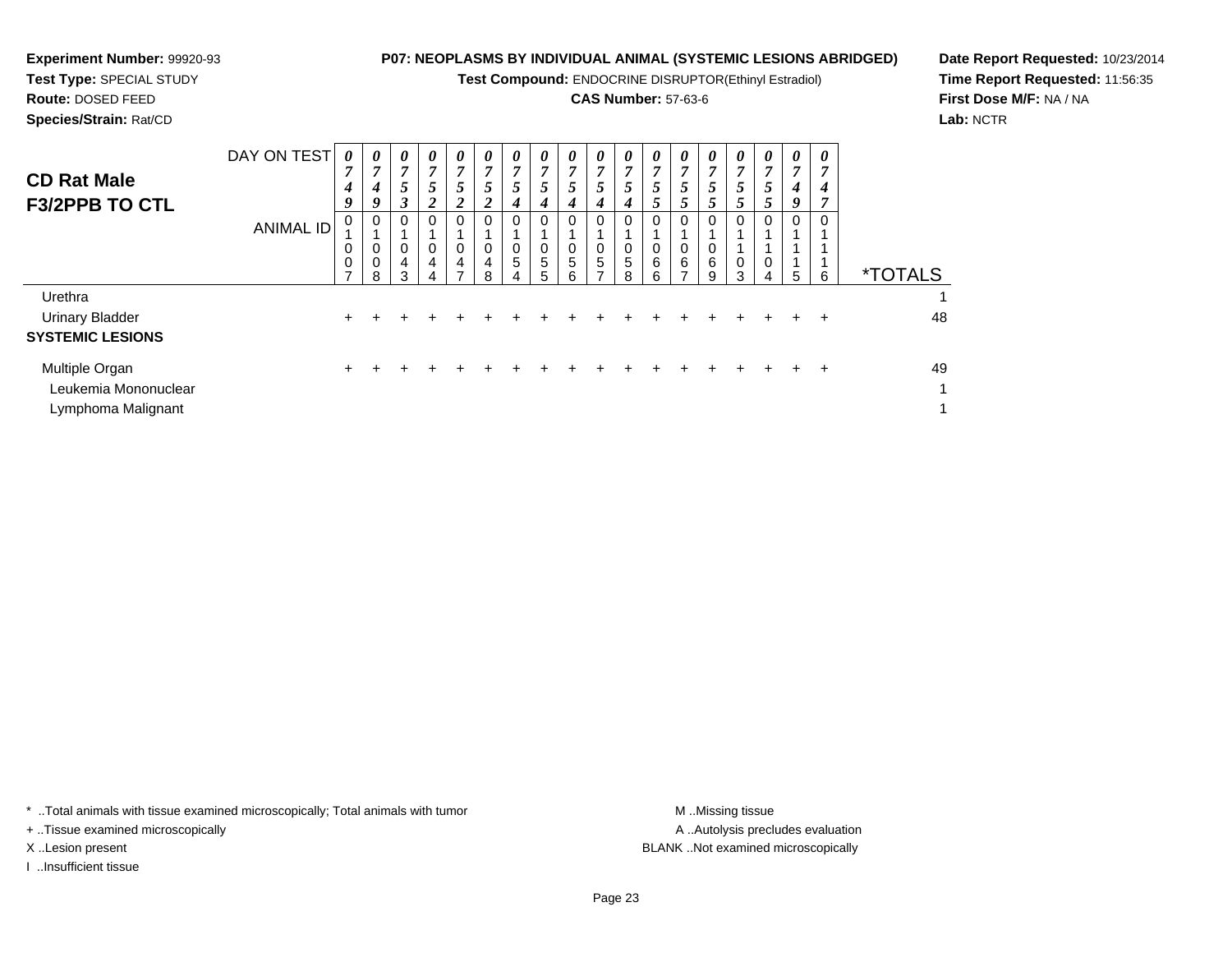**Test Compound:** ENDOCRINE DISRUPTOR(Ethinyl Estradiol)

# **CAS Number:** 57-63-6

**Date Report Requested:** 10/23/2014**Time Report Requested:** 11:56:35**First Dose M/F:** NA / NA**Lab:** NCTR

| <b>CD Rat Male</b><br>F3/10PPBTO CTL                           | DAY ON TEST<br><b>ANIMAL ID</b> | $\boldsymbol{\theta}$<br>$\boldsymbol{l}$<br>9<br>8<br>$\pmb{0}$<br>0<br>0<br>$\overline{c}$<br>$\overline{4}$ | 0<br>$\mathfrak{z}$<br>$\boldsymbol{\theta}$<br>$\boldsymbol{2}$<br>$\boldsymbol{0}$<br>$\mathbf 0$<br>$\mathbf 0$<br>4<br>$\overline{7}$ | 0<br>$\mathfrak{z}$<br>8<br>9<br>$\mathsf 0$<br>$\mathbf 0$<br>$\Omega$<br>8<br>5 | 0<br>$\boldsymbol{4}$<br>$\boldsymbol{2}$<br>4<br>$\mathbf 0$<br>0<br>6 | $\boldsymbol{\theta}$<br>$\mathfrak{s}$<br>$\boldsymbol{\beta}$<br>9<br>$\pmb{0}$<br>$\pmb{0}$<br>$\overline{c}$<br>8 | 0<br>$\overline{5}$<br>6<br>5<br>$\mathbf 0$<br>$\mathbf 0$<br>$\ensuremath{\mathsf{3}}$<br>3 | 0<br>5<br>6<br>8<br>$\mathbf 0$<br>$\mathbf 0$<br>$\mathbf{3}$<br>$\ensuremath{\mathsf{3}}$<br>4 | 0<br>$\overline{5}$<br>8<br>$\boldsymbol{2}$<br>0<br>0<br>3<br>6<br>8 | $\boldsymbol{\theta}$<br>6<br>$\mathfrak{s}$<br>6<br>0<br>0<br>$\bf 8$<br>3 | $\boldsymbol{\theta}$<br>6<br>$\overline{7}$<br>$\boldsymbol{4}$<br>$\pmb{0}$<br>$\mathbf 0$<br>$\,8\,$<br>4<br>$\overline{2}$ | 0<br>6<br>$\overline{7}$<br>4<br>$\mathbf 0$<br>$\mathbf 0$<br>$\bf 8$<br>$\overline{\mathbf{4}}$<br>$6\phantom{a}$ | 0<br>6<br>8<br>6<br>$\Omega$<br>$\mathbf 0$<br>8<br>6<br>$\Omega$ | 0<br>$\overline{7}$<br>0<br>9<br>$\mathbf 0$<br>0<br>8<br>$\overline{7}$ | $\pmb{\theta}$<br>6<br>9<br>9<br>$\pmb{0}$<br>$\pmb{0}$<br>8<br>$\overline{7}$<br>9 | 0<br>$\overline{7}$<br>$\boldsymbol{2}$<br>$\mathbf 0$<br>$\mathbf 0$<br>$\,8\,$<br>$\bf 8$<br>$\overline{7}$ | 0<br>$\overline{7}$<br>$\boldsymbol{2}$<br>$\boldsymbol{\theta}$<br>$\mathbf 0$<br>$\mathbf 0$<br>$\bf 8$<br>$\,8\,$<br>8 | 0<br>$\overline{7}$<br>$\boldsymbol{2}$<br>$\boldsymbol{4}$<br>$\mathbf 0$<br>$\mathbf 0$<br>8<br>9<br>6 | 0<br>$\overline{7}$<br>$\boldsymbol{2}$<br>$\mathfrak{z}$<br>$\mathbf 0$<br>$\mathbf 0$<br>8<br>$\boldsymbol{9}$ | 0<br>$\overline{7}$<br>$\boldsymbol{\beta}$<br>$\overline{7}$<br>$\pmb{0}$<br>$\pmb{0}$<br>9<br>$\pmb{0}$<br>$\overline{7}$ | 0<br>$\boldsymbol{7}$<br>$\boldsymbol{4}$<br>9<br>$\pmb{0}$<br>$\pmb{0}$<br>$\boldsymbol{9}$<br>$\mathbf{1}$<br>3 | 0<br>$\overline{7}$<br>$\boldsymbol{4}$<br>9<br>$\mathbf 0$<br>$\mathbf 0$<br>9<br>$\mathbf{1}$ | 0<br>$\overline{7}$<br>4<br>9<br>$\Omega$<br>$\Omega$<br>9<br>5 | 0<br>$\overline{7}$<br>5<br>0<br>$\Omega$<br>$\Omega$<br>9<br>5 | 0<br>$\overline{7}$<br>$\boldsymbol{4}$<br>9<br>0<br>$\mathbf 0$<br>9<br>$\overline{\mathbf{4}}$<br>8 | 0<br>$\overline{7}$<br>4<br>8<br>$\mathbf 0$<br>$\mathbf 0$<br>$\boldsymbol{9}$<br>$\,$ 5 $\,$<br>$\overline{7}$ | 0<br>$\overline{7}$<br>$\boldsymbol{4}$<br>8<br>$\mathbf 0$<br>$\mathbf 0$<br>$\boldsymbol{9}$<br>$\sqrt{5}$<br>8 | 0<br>$\overline{7}$<br>5<br>$\boldsymbol{\theta}$<br>$\Omega$<br>$\mathbf 0$<br>9<br>8<br>5 | 0<br>$\overline{7}$<br>4<br>9<br>0<br>0<br>9<br>8<br>6 | $\pmb{\theta}$<br>$\boldsymbol{7}$<br>$\boldsymbol{4}$<br>9<br>0<br>0<br>9<br>$\bf 8$ | 0<br>$\overline{7}$<br>4<br>9<br>$\mathbf 0$<br>$\mathbf 0$<br>9<br>$\boldsymbol{9}$<br>$\Omega$ | $\Omega$<br>વ |
|----------------------------------------------------------------|---------------------------------|----------------------------------------------------------------------------------------------------------------|-------------------------------------------------------------------------------------------------------------------------------------------|-----------------------------------------------------------------------------------|-------------------------------------------------------------------------|-----------------------------------------------------------------------------------------------------------------------|-----------------------------------------------------------------------------------------------|--------------------------------------------------------------------------------------------------|-----------------------------------------------------------------------|-----------------------------------------------------------------------------|--------------------------------------------------------------------------------------------------------------------------------|---------------------------------------------------------------------------------------------------------------------|-------------------------------------------------------------------|--------------------------------------------------------------------------|-------------------------------------------------------------------------------------|---------------------------------------------------------------------------------------------------------------|---------------------------------------------------------------------------------------------------------------------------|----------------------------------------------------------------------------------------------------------|------------------------------------------------------------------------------------------------------------------|-----------------------------------------------------------------------------------------------------------------------------|-------------------------------------------------------------------------------------------------------------------|-------------------------------------------------------------------------------------------------|-----------------------------------------------------------------|-----------------------------------------------------------------|-------------------------------------------------------------------------------------------------------|------------------------------------------------------------------------------------------------------------------|-------------------------------------------------------------------------------------------------------------------|---------------------------------------------------------------------------------------------|--------------------------------------------------------|---------------------------------------------------------------------------------------|--------------------------------------------------------------------------------------------------|---------------|
| <b>Alimentary System</b>                                       |                                 |                                                                                                                |                                                                                                                                           |                                                                                   |                                                                         |                                                                                                                       |                                                                                               |                                                                                                  |                                                                       |                                                                             |                                                                                                                                |                                                                                                                     |                                                                   |                                                                          |                                                                                     |                                                                                                               |                                                                                                                           |                                                                                                          |                                                                                                                  |                                                                                                                             |                                                                                                                   |                                                                                                 |                                                                 |                                                                 |                                                                                                       |                                                                                                                  |                                                                                                                   |                                                                                             |                                                        |                                                                                       |                                                                                                  |               |
| Esophagus                                                      |                                 |                                                                                                                |                                                                                                                                           |                                                                                   |                                                                         |                                                                                                                       |                                                                                               |                                                                                                  |                                                                       |                                                                             |                                                                                                                                |                                                                                                                     |                                                                   |                                                                          |                                                                                     |                                                                                                               |                                                                                                                           |                                                                                                          |                                                                                                                  |                                                                                                                             |                                                                                                                   |                                                                                                 |                                                                 |                                                                 |                                                                                                       |                                                                                                                  |                                                                                                                   |                                                                                             |                                                        |                                                                                       |                                                                                                  |               |
| Intestine Large, Cecum                                         |                                 |                                                                                                                |                                                                                                                                           |                                                                                   |                                                                         |                                                                                                                       |                                                                                               |                                                                                                  |                                                                       |                                                                             |                                                                                                                                |                                                                                                                     |                                                                   |                                                                          |                                                                                     |                                                                                                               |                                                                                                                           |                                                                                                          |                                                                                                                  |                                                                                                                             |                                                                                                                   |                                                                                                 |                                                                 |                                                                 |                                                                                                       |                                                                                                                  |                                                                                                                   |                                                                                             |                                                        |                                                                                       |                                                                                                  |               |
| Intestine Large, Colon<br>Adenoma                              |                                 |                                                                                                                |                                                                                                                                           |                                                                                   | A                                                                       |                                                                                                                       |                                                                                               |                                                                                                  |                                                                       |                                                                             |                                                                                                                                |                                                                                                                     |                                                                   |                                                                          |                                                                                     | X                                                                                                             |                                                                                                                           |                                                                                                          |                                                                                                                  |                                                                                                                             |                                                                                                                   |                                                                                                 |                                                                 |                                                                 |                                                                                                       |                                                                                                                  |                                                                                                                   |                                                                                             |                                                        |                                                                                       |                                                                                                  |               |
| Intestine Large, Rectum<br>Anus, Sarcoma                       |                                 | $\ddot{}$                                                                                                      |                                                                                                                                           |                                                                                   | A                                                                       | A                                                                                                                     | X                                                                                             |                                                                                                  |                                                                       |                                                                             |                                                                                                                                |                                                                                                                     |                                                                   |                                                                          |                                                                                     |                                                                                                               |                                                                                                                           |                                                                                                          |                                                                                                                  |                                                                                                                             |                                                                                                                   |                                                                                                 |                                                                 |                                                                 |                                                                                                       |                                                                                                                  |                                                                                                                   |                                                                                             |                                                        |                                                                                       |                                                                                                  |               |
| Intestine Small, Duodenum                                      |                                 |                                                                                                                |                                                                                                                                           |                                                                                   |                                                                         |                                                                                                                       |                                                                                               |                                                                                                  |                                                                       |                                                                             |                                                                                                                                |                                                                                                                     |                                                                   |                                                                          |                                                                                     |                                                                                                               |                                                                                                                           |                                                                                                          |                                                                                                                  |                                                                                                                             |                                                                                                                   |                                                                                                 |                                                                 |                                                                 |                                                                                                       |                                                                                                                  |                                                                                                                   |                                                                                             |                                                        |                                                                                       |                                                                                                  |               |
| Intestine Small, Ileum                                         |                                 |                                                                                                                |                                                                                                                                           |                                                                                   |                                                                         |                                                                                                                       |                                                                                               |                                                                                                  |                                                                       |                                                                             |                                                                                                                                |                                                                                                                     |                                                                   |                                                                          |                                                                                     |                                                                                                               |                                                                                                                           |                                                                                                          |                                                                                                                  |                                                                                                                             |                                                                                                                   |                                                                                                 |                                                                 |                                                                 |                                                                                                       |                                                                                                                  |                                                                                                                   |                                                                                             |                                                        |                                                                                       |                                                                                                  |               |
| Intestine Small, Jejunum                                       |                                 |                                                                                                                |                                                                                                                                           |                                                                                   |                                                                         |                                                                                                                       |                                                                                               |                                                                                                  |                                                                       |                                                                             |                                                                                                                                |                                                                                                                     |                                                                   |                                                                          |                                                                                     |                                                                                                               |                                                                                                                           |                                                                                                          |                                                                                                                  |                                                                                                                             |                                                                                                                   |                                                                                                 |                                                                 |                                                                 |                                                                                                       |                                                                                                                  |                                                                                                                   |                                                                                             |                                                        |                                                                                       |                                                                                                  |               |
| Liver                                                          |                                 |                                                                                                                |                                                                                                                                           |                                                                                   |                                                                         |                                                                                                                       |                                                                                               |                                                                                                  |                                                                       |                                                                             |                                                                                                                                |                                                                                                                     |                                                                   |                                                                          |                                                                                     |                                                                                                               |                                                                                                                           |                                                                                                          |                                                                                                                  |                                                                                                                             |                                                                                                                   |                                                                                                 |                                                                 |                                                                 |                                                                                                       |                                                                                                                  |                                                                                                                   |                                                                                             |                                                        |                                                                                       |                                                                                                  |               |
| Cholangioma                                                    |                                 |                                                                                                                |                                                                                                                                           |                                                                                   |                                                                         |                                                                                                                       |                                                                                               |                                                                                                  |                                                                       |                                                                             |                                                                                                                                |                                                                                                                     |                                                                   |                                                                          |                                                                                     |                                                                                                               |                                                                                                                           |                                                                                                          |                                                                                                                  |                                                                                                                             |                                                                                                                   |                                                                                                 |                                                                 |                                                                 |                                                                                                       |                                                                                                                  |                                                                                                                   |                                                                                             |                                                        |                                                                                       |                                                                                                  |               |
| Mesentery                                                      |                                 |                                                                                                                |                                                                                                                                           |                                                                                   |                                                                         |                                                                                                                       |                                                                                               | $\ddot{}$                                                                                        |                                                                       |                                                                             |                                                                                                                                |                                                                                                                     |                                                                   |                                                                          |                                                                                     |                                                                                                               |                                                                                                                           |                                                                                                          |                                                                                                                  |                                                                                                                             |                                                                                                                   |                                                                                                 |                                                                 |                                                                 |                                                                                                       |                                                                                                                  |                                                                                                                   |                                                                                             |                                                        |                                                                                       |                                                                                                  |               |
| Squamous Cell Carcinoma, Metastatic,<br>Uncertain Primary Site |                                 |                                                                                                                |                                                                                                                                           |                                                                                   |                                                                         |                                                                                                                       |                                                                                               |                                                                                                  |                                                                       |                                                                             |                                                                                                                                |                                                                                                                     |                                                                   |                                                                          |                                                                                     |                                                                                                               |                                                                                                                           |                                                                                                          |                                                                                                                  |                                                                                                                             |                                                                                                                   |                                                                                                 |                                                                 |                                                                 |                                                                                                       |                                                                                                                  |                                                                                                                   |                                                                                             |                                                        |                                                                                       |                                                                                                  |               |
| Oral Mucosa                                                    |                                 |                                                                                                                |                                                                                                                                           |                                                                                   |                                                                         |                                                                                                                       |                                                                                               |                                                                                                  | $\ddot{}$                                                             |                                                                             |                                                                                                                                |                                                                                                                     |                                                                   |                                                                          |                                                                                     |                                                                                                               | $\ddot{}$                                                                                                                 |                                                                                                          |                                                                                                                  | $\ddot{}$                                                                                                                   |                                                                                                                   |                                                                                                 |                                                                 |                                                                 |                                                                                                       |                                                                                                                  |                                                                                                                   |                                                                                             |                                                        |                                                                                       |                                                                                                  |               |
| Squamous Cell Carcinoma                                        |                                 |                                                                                                                |                                                                                                                                           |                                                                                   |                                                                         |                                                                                                                       |                                                                                               |                                                                                                  |                                                                       |                                                                             |                                                                                                                                |                                                                                                                     |                                                                   |                                                                          |                                                                                     |                                                                                                               | X                                                                                                                         |                                                                                                          |                                                                                                                  |                                                                                                                             |                                                                                                                   |                                                                                                 |                                                                 |                                                                 |                                                                                                       |                                                                                                                  |                                                                                                                   |                                                                                             |                                                        |                                                                                       |                                                                                                  |               |
| Pancreas                                                       |                                 |                                                                                                                |                                                                                                                                           |                                                                                   |                                                                         |                                                                                                                       |                                                                                               |                                                                                                  |                                                                       |                                                                             |                                                                                                                                |                                                                                                                     |                                                                   |                                                                          |                                                                                     |                                                                                                               |                                                                                                                           |                                                                                                          |                                                                                                                  |                                                                                                                             |                                                                                                                   |                                                                                                 |                                                                 |                                                                 |                                                                                                       |                                                                                                                  |                                                                                                                   |                                                                                             |                                                        |                                                                                       |                                                                                                  |               |
| Salivary Glands                                                |                                 |                                                                                                                |                                                                                                                                           |                                                                                   |                                                                         |                                                                                                                       |                                                                                               |                                                                                                  |                                                                       |                                                                             |                                                                                                                                |                                                                                                                     |                                                                   |                                                                          |                                                                                     |                                                                                                               |                                                                                                                           |                                                                                                          |                                                                                                                  |                                                                                                                             |                                                                                                                   |                                                                                                 |                                                                 |                                                                 |                                                                                                       |                                                                                                                  |                                                                                                                   |                                                                                             |                                                        |                                                                                       |                                                                                                  |               |
| Stomach, Forestomach                                           |                                 |                                                                                                                |                                                                                                                                           |                                                                                   |                                                                         |                                                                                                                       |                                                                                               |                                                                                                  |                                                                       |                                                                             |                                                                                                                                |                                                                                                                     |                                                                   |                                                                          |                                                                                     |                                                                                                               |                                                                                                                           |                                                                                                          |                                                                                                                  |                                                                                                                             |                                                                                                                   |                                                                                                 |                                                                 |                                                                 |                                                                                                       |                                                                                                                  |                                                                                                                   |                                                                                             |                                                        |                                                                                       |                                                                                                  |               |
| Stomach, Glandular                                             |                                 |                                                                                                                |                                                                                                                                           |                                                                                   |                                                                         |                                                                                                                       |                                                                                               |                                                                                                  |                                                                       |                                                                             |                                                                                                                                |                                                                                                                     |                                                                   |                                                                          |                                                                                     |                                                                                                               |                                                                                                                           |                                                                                                          |                                                                                                                  |                                                                                                                             |                                                                                                                   |                                                                                                 |                                                                 |                                                                 |                                                                                                       |                                                                                                                  |                                                                                                                   |                                                                                             |                                                        |                                                                                       |                                                                                                  |               |
| <b>Cardiovascular System</b>                                   |                                 |                                                                                                                |                                                                                                                                           |                                                                                   |                                                                         |                                                                                                                       |                                                                                               |                                                                                                  |                                                                       |                                                                             |                                                                                                                                |                                                                                                                     |                                                                   |                                                                          |                                                                                     |                                                                                                               |                                                                                                                           |                                                                                                          |                                                                                                                  |                                                                                                                             |                                                                                                                   |                                                                                                 |                                                                 |                                                                 |                                                                                                       |                                                                                                                  |                                                                                                                   |                                                                                             |                                                        |                                                                                       |                                                                                                  |               |

\* ..Total animals with tissue examined microscopically; Total animals with tumor **M** . Missing tissue M ..Missing tissue

+ ..Tissue examined microscopically

**Experiment Number:** 99920-93**Test Type:** SPECIAL STUDY**Route:** DOSED FEED**Species/Strain:** Rat/CD

I ..Insufficient tissue

A ..Autolysis precludes evaluation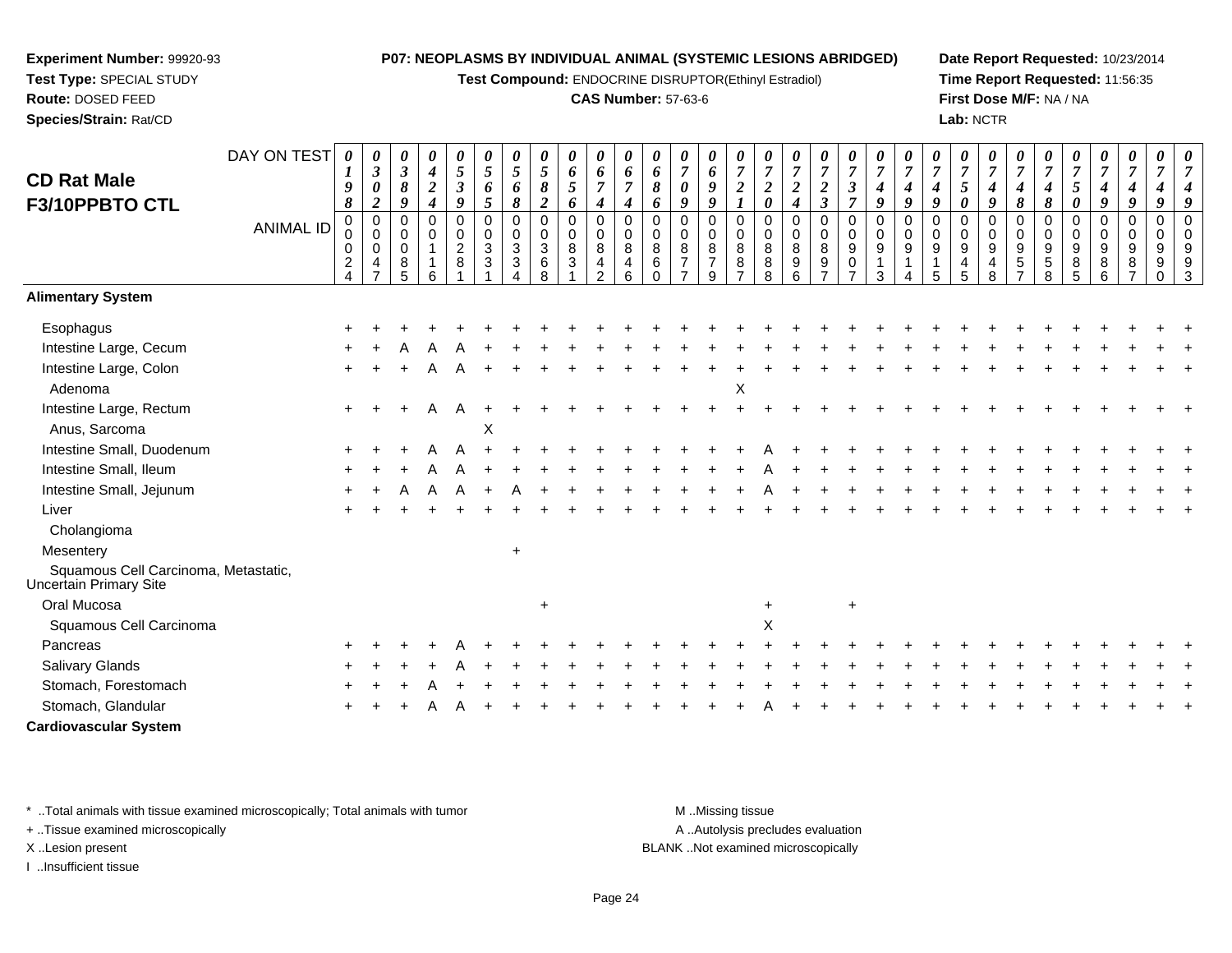**Test Compound:** ENDOCRINE DISRUPTOR(Ethinyl Estradiol)

### **CAS Number:** 57-63-6

**Date Report Requested:** 10/23/2014**Time Report Requested:** 11:56:36**First Dose M/F:** NA / NA**Lab:** NCTR

|                                    | DAY ON TEST      | 1                                         | 0<br>$\boldsymbol{\beta}$ | 0<br>$\boldsymbol{\beta}$ | 0<br>$\boldsymbol{4}$ | 0<br>5                   | 0<br>5                    | 0<br>5      | 0<br>$\sqrt{5}$      | 0<br>$\boldsymbol{\delta}$ | 0<br>6             | $\boldsymbol{\theta}$<br>6 | 0<br>6           | 0<br>$\overline{7}$              | $\boldsymbol{\theta}$<br>6 | 0<br>$\overline{7}$ | $\boldsymbol{\theta}$<br>$\overline{7}$ | $\boldsymbol{\theta}$<br>$\overline{7}$ | 0<br>$\overline{7}$ | $\frac{\boldsymbol{\theta}}{\boldsymbol{7}}$ | $\boldsymbol{\theta}$<br>$\boldsymbol{7}$ | $\boldsymbol{\theta}$<br>$\overline{7}$ | 0<br>$\overline{7}$        | $\boldsymbol{\theta}$<br>$\overline{7}$ | 0<br>$\overline{7}$ | $\boldsymbol{\theta}$<br>$\overline{7}$ | $\boldsymbol{\theta}$<br>$\overline{7}$ | 0<br>$\overline{7}$ | $\frac{\theta}{7}$       | 0<br>$\overline{7}$        | 0<br>$\overline{7}$ | $\boldsymbol{\theta}$<br>$\overline{7}$ |
|------------------------------------|------------------|-------------------------------------------|---------------------------|---------------------------|-----------------------|--------------------------|---------------------------|-------------|----------------------|----------------------------|--------------------|----------------------------|------------------|----------------------------------|----------------------------|---------------------|-----------------------------------------|-----------------------------------------|---------------------|----------------------------------------------|-------------------------------------------|-----------------------------------------|----------------------------|-----------------------------------------|---------------------|-----------------------------------------|-----------------------------------------|---------------------|--------------------------|----------------------------|---------------------|-----------------------------------------|
| <b>CD Rat Male</b>                 |                  | 9                                         | $\pmb{\theta}$            | $\pmb{8}$                 | $\boldsymbol{2}$      | $\boldsymbol{\beta}$     | 6                         | 6           | 8                    | $\mathfrak{s}$             | $\overline{7}$     | $\overline{7}$             | 8                | $\pmb{\theta}$                   | 9                          | $\boldsymbol{2}$    | $\boldsymbol{2}$                        | $\overline{2}$                          | $\boldsymbol{2}$    | 3                                            | $\boldsymbol{4}$                          | 4                                       | 4                          | $\mathfrak{s}$                          | 4                   | 4                                       | 4                                       | 5                   | $\boldsymbol{4}$         | 4                          |                     | 4                                       |
| F3/10PPBTO CTL                     |                  | 8                                         | $\overline{\mathbf{c}}$   | 9                         | $\boldsymbol{4}$      | 9                        | $5\phantom{.0}$           | 8           | $\overline{2}$       | 6                          | 4                  | 4                          | 6                | 9                                | 9                          |                     | $\boldsymbol{\theta}$                   | $\boldsymbol{4}$                        | $\mathfrak{z}$      | $\overline{7}$                               | 9                                         | 9                                       | 9                          | $\boldsymbol{\theta}$                   | 9                   | 8                                       | 8                                       | 0                   | 9                        | 9                          | 9                   | 9                                       |
|                                    | <b>ANIMAL ID</b> | 0<br>0                                    | $\mathbf 0$<br>0          | 0<br>0                    | 0<br>$\mathbf 0$      | $\mathbf 0$<br>$\pmb{0}$ | 0<br>$\mathbf 0$          | 0<br>0      | $\,0\,$<br>$\pmb{0}$ | $\mathbf 0$<br>$\mathsf 0$ | 0<br>$\mathbf 0$   | $\mathbf 0$<br>$\mathbf 0$ | 0<br>$\mathbf 0$ | 0<br>0                           | $\mathbf 0$<br>$\mathbf 0$ | 0<br>$\mathbf 0$    | $\mathbf 0$<br>$\pmb{0}$                | 0<br>$\pmb{0}$                          | 0<br>$\pmb{0}$      | $\mathbf 0$<br>$\mathsf 0$                   | $\mathbf 0$<br>$\pmb{0}$                  | $\mathbf 0$<br>$\mathsf 0$              | $\mathbf 0$<br>$\mathbf 0$ | 0<br>$\pmb{0}$                          | 0<br>0              | $\mathbf 0$<br>0                        | $\mathbf 0$<br>$\pmb{0}$                | 0<br>$\mathbf 0$    | $\pmb{0}$<br>$\mathbf 0$ | $\mathbf 0$<br>$\mathbf 0$ | 0<br>0              | $\mathbf 0$<br>$\mathbf 0$              |
|                                    |                  | 0                                         | 0                         | 0                         | 1                     | $\overline{c}$           | $\ensuremath{\mathsf{3}}$ | $\,$ 3 $\,$ | $\overline{3}$       | $\,8\,$                    | 8                  | 8                          | 8                | 8                                | $\overline{8}$             | 8                   | 8                                       | $\bf 8$                                 | 8                   | 9                                            | 9                                         | $\boldsymbol{9}$                        | 9                          | $9\,$                                   | 9                   | $\boldsymbol{9}$                        | $\boldsymbol{9}$                        | $\boldsymbol{9}$    | $9\,$                    | 9                          | 9                   | 9                                       |
|                                    |                  | $\overline{\mathbf{c}}$<br>$\overline{4}$ | $\overline{4}$            | 8<br>5                    | 6                     | 8                        | 3                         | 3           | 6<br>8               | $\mathbf{3}$               | 4<br>$\mathcal{P}$ | 4<br>6                     | 6<br>$\Omega$    | $\overline{7}$<br>$\overline{7}$ | $\overline{7}$<br>9        | 8<br>$\overline{ }$ | 8<br>8                                  | $\boldsymbol{9}$<br>6                   | 9<br>$\overline{7}$ | 0<br>$\overline{7}$                          | $\mathbf 1$<br>3                          |                                         | 5                          | $\overline{\mathbf{4}}$<br>5            | 4<br>8              | 5<br>$\overline{ }$                     | $\sqrt{5}$<br>8                         | 8<br>5              | 8<br>6                   | 8<br>$\overline{7}$        | 9<br>$\Omega$       | 9<br>3                                  |
| <b>Blood Vessel</b>                |                  | $\ddot{}$                                 |                           |                           |                       |                          |                           |             |                      |                            |                    |                            |                  |                                  |                            |                     |                                         |                                         |                     |                                              |                                           |                                         |                            |                                         |                     |                                         |                                         |                     |                          |                            |                     |                                         |
| Heart                              |                  |                                           |                           |                           |                       |                          |                           |             |                      |                            |                    |                            |                  |                                  |                            |                     |                                         |                                         |                     |                                              |                                           |                                         |                            |                                         |                     |                                         |                                         |                     |                          |                            |                     |                                         |
| <b>Endocrine System</b>            |                  |                                           |                           |                           |                       |                          |                           |             |                      |                            |                    |                            |                  |                                  |                            |                     |                                         |                                         |                     |                                              |                                           |                                         |                            |                                         |                     |                                         |                                         |                     |                          |                            |                     |                                         |
| <b>Adrenal Cortex</b>              |                  |                                           |                           |                           |                       |                          |                           |             |                      |                            |                    |                            |                  |                                  |                            |                     |                                         |                                         |                     |                                              |                                           |                                         |                            |                                         |                     |                                         |                                         |                     |                          |                            |                     |                                         |
| Adenoma                            |                  |                                           |                           |                           |                       |                          |                           |             |                      |                            |                    |                            |                  |                                  |                            |                     |                                         |                                         |                     |                                              |                                           |                                         |                            |                                         |                     |                                         |                                         |                     |                          |                            |                     |                                         |
| Adrenal Medulla                    |                  |                                           |                           |                           |                       |                          |                           |             |                      |                            |                    |                            |                  |                                  |                            |                     |                                         |                                         |                     |                                              |                                           |                                         |                            |                                         |                     |                                         |                                         |                     |                          |                            |                     |                                         |
| Bilateral, Pheochromocytoma Benign |                  |                                           |                           |                           |                       |                          |                           |             |                      |                            |                    |                            |                  |                                  |                            |                     |                                         |                                         |                     |                                              |                                           |                                         |                            |                                         |                     |                                         |                                         |                     | X                        |                            |                     |                                         |
| Pheochromocytoma Benign            |                  |                                           |                           |                           |                       |                          |                           |             |                      |                            |                    |                            | X                |                                  |                            |                     |                                         |                                         |                     | $\boldsymbol{\mathsf{X}}$                    |                                           |                                         |                            |                                         | X                   |                                         | $\boldsymbol{\mathsf{X}}$               |                     |                          | X                          |                     |                                         |
| Pheochromocytoma Malignant         |                  |                                           |                           |                           |                       |                          |                           |             |                      |                            |                    |                            | X                |                                  |                            |                     |                                         |                                         |                     |                                              |                                           |                                         |                            |                                         |                     |                                         |                                         |                     |                          |                            |                     |                                         |
| Islets, Pancreatic                 |                  |                                           |                           |                           |                       |                          |                           |             |                      |                            |                    |                            |                  |                                  |                            |                     |                                         |                                         |                     |                                              |                                           |                                         |                            |                                         |                     |                                         |                                         |                     |                          |                            |                     |                                         |
| Adenoma                            |                  |                                           |                           |                           |                       |                          |                           |             |                      |                            |                    |                            |                  |                                  |                            |                     |                                         |                                         |                     |                                              |                                           |                                         |                            |                                         |                     |                                         | $\boldsymbol{\mathsf{X}}$               |                     |                          |                            |                     |                                         |
| Parathyroid Gland                  |                  |                                           |                           |                           |                       |                          |                           |             |                      |                            |                    |                            |                  |                                  |                            |                     |                                         |                                         |                     |                                              |                                           |                                         |                            |                                         |                     |                                         |                                         |                     |                          |                            |                     |                                         |
| <b>Pituitary Gland</b>             |                  |                                           |                           |                           |                       |                          |                           |             |                      |                            |                    |                            |                  |                                  |                            |                     |                                         |                                         |                     |                                              |                                           |                                         |                            |                                         |                     |                                         |                                         |                     |                          |                            |                     |                                         |
| Pars Distalis, Adenoma             |                  |                                           |                           | $\boldsymbol{\mathsf{X}}$ |                       |                          | $\mathsf X$               |             |                      |                            |                    |                            |                  |                                  |                            | X                   |                                         | X X X X                                 |                     |                                              |                                           |                                         |                            |                                         | X                   | $\boldsymbol{\mathsf{X}}$               |                                         |                     | $\mathsf{X}$             | $\boldsymbol{\mathsf{X}}$  |                     |                                         |
| Pars Intermed, Adenoma             |                  |                                           |                           |                           |                       |                          |                           |             |                      |                            |                    |                            |                  |                                  |                            |                     |                                         |                                         |                     |                                              |                                           |                                         |                            |                                         |                     |                                         |                                         |                     |                          |                            |                     |                                         |
| <b>Thyroid Gland</b>               |                  |                                           |                           |                           |                       |                          |                           |             |                      |                            |                    |                            |                  |                                  |                            |                     |                                         |                                         |                     |                                              |                                           |                                         |                            |                                         |                     |                                         |                                         |                     |                          |                            |                     |                                         |
| C Cell, Adenoma                    |                  |                                           |                           |                           |                       |                          |                           |             |                      |                            |                    |                            |                  |                                  |                            |                     |                                         |                                         |                     |                                              |                                           |                                         |                            |                                         |                     |                                         |                                         |                     | X                        |                            |                     |                                         |
| C Cell, Carcinoma                  |                  |                                           |                           |                           |                       |                          |                           |             |                      |                            |                    |                            |                  |                                  |                            |                     | $\mathsf X$                             |                                         |                     |                                              |                                           |                                         |                            |                                         |                     |                                         |                                         |                     |                          |                            |                     |                                         |
| General Body System                |                  |                                           |                           |                           |                       |                          |                           |             |                      |                            |                    |                            |                  |                                  |                            |                     |                                         |                                         |                     |                                              |                                           |                                         |                            |                                         |                     |                                         |                                         |                     |                          |                            |                     |                                         |
| <b>NONE</b>                        |                  |                                           |                           |                           |                       |                          |                           |             |                      |                            |                    |                            |                  |                                  |                            |                     |                                         |                                         |                     |                                              |                                           |                                         |                            |                                         |                     |                                         |                                         |                     |                          |                            |                     |                                         |
|                                    |                  |                                           |                           |                           |                       |                          |                           |             |                      |                            |                    |                            |                  |                                  |                            |                     |                                         |                                         |                     |                                              |                                           |                                         |                            |                                         |                     |                                         |                                         |                     |                          |                            |                     |                                         |

**Genital System**

\* ..Total animals with tissue examined microscopically; Total animals with tumor **M** . Missing tissue M ..Missing tissue

+ ..Tissue examined microscopically

**Experiment Number:** 99920-93**Test Type:** SPECIAL STUDY**Route:** DOSED FEED**Species/Strain:** Rat/CD

I ..Insufficient tissue

A ..Autolysis precludes evaluation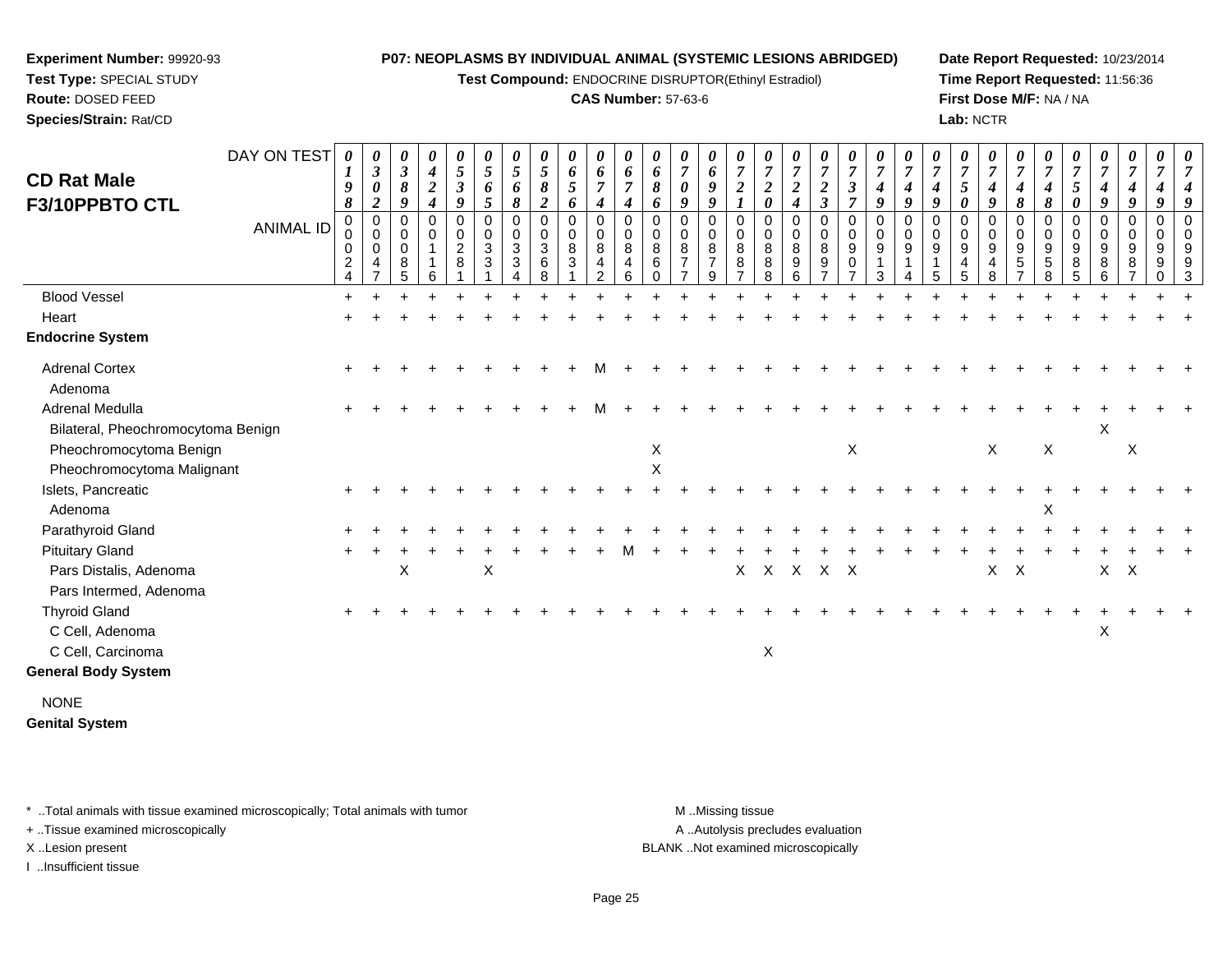**Test Compound:** ENDOCRINE DISRUPTOR(Ethinyl Estradiol)

# **CAS Number:** 57-63-6

**Date Report Requested:** 10/23/2014**Time Report Requested:** 11:56:36**First Dose M/F:** NA / NA**Lab:** NCTR

| <b>CD Rat Male</b><br>F3/10PPBTO CTL | DAY ON TEST<br><b>ANIMAL ID</b> | 0<br>1<br>9<br>8<br>$\pmb{0}$<br>0<br>0<br>$\frac{2}{4}$ | 0<br>$\boldsymbol{\beta}$<br>$\pmb{\theta}$<br>$\boldsymbol{2}$<br>$\mathbf 0$<br>$\mathbf 0$<br>$\mathbf 0$<br>4<br>$\overline{7}$ | 0<br>$\mathbf{3}$<br>$\pmb{8}$<br>9<br>$\mathbf 0$<br>0<br>$\mathbf 0$<br>8<br>5 | 0<br>$\boldsymbol{4}$<br>$\boldsymbol{2}$<br>$\boldsymbol{4}$<br>$\mathbf 0$<br>$\pmb{0}$<br>$\mathbf{1}$<br>1<br>6 | $\boldsymbol{\theta}$<br>$\mathfrak{S}$<br>$\boldsymbol{\beta}$<br>$\boldsymbol{q}$<br>$\mathbf 0$<br>$\pmb{0}$<br>$\overline{c}$<br>8 | 0<br>$\sqrt{5}$<br>6<br>5<br>$\mathbf 0$<br>0<br>$\sqrt{3}$<br>$\mathbf{3}$ | $\boldsymbol{\theta}$<br>$\mathfrak{s}$<br>6<br>8<br>$\mathbf 0$<br>$\mathbf 0$<br>$\sqrt{3}$<br>$\sqrt{3}$ | 0<br>$\overline{5}$<br>8<br>$\boldsymbol{2}$<br>$\mathbf 0$<br>$\mathbf 0$<br>3<br>$\,6\,$<br>8 | 0<br>6<br>$\mathfrak{H}$<br>6<br>$\mathbf 0$<br>$\pmb{0}$<br>$\bf 8$<br>$\sqrt{3}$ | 0<br>6<br>$\overline{7}$<br>4<br>$\mathbf 0$<br>$\pmb{0}$<br>8<br>$\overline{4}$<br>2 | 0<br>6<br>$\overline{7}$<br>4<br>$\mathbf 0$<br>$\Omega$<br>$\,8\,$<br>$\overline{4}$<br>6 | 0<br>6<br>$\pmb{8}$<br>6<br>$\Omega$<br>$\Omega$<br>$\,8\,$<br>$\,6\,$<br>$\Omega$ | 0<br>$\overline{7}$<br>0<br>9<br>$\Omega$<br>0<br>$\,8\,$<br>$\overline{7}$ | 0<br>6<br>9<br>$\boldsymbol{g}$<br>$\mathbf 0$<br>0<br>$\bf 8$<br>$\overline{7}$<br>9 | $\boldsymbol{\theta}$<br>$\overline{7}$<br>$\boldsymbol{2}$<br>$\mathbf 0$<br>0<br>$\bf8$<br>$\bf8$<br>$\overline{7}$ | $\boldsymbol{\theta}$<br>$\overline{7}$<br>$\boldsymbol{2}$<br>$\boldsymbol{\theta}$<br>$\mathbf 0$<br>$\mathbf 0$<br>$\,8\,$<br>$\bf 8$<br>8 | 0<br>$\overline{7}$<br>$\boldsymbol{2}$<br>$\boldsymbol{4}$<br>$\mathbf 0$<br>$\mathbf 0$<br>$\,8\,$<br>$\boldsymbol{9}$<br>6 | 0<br>$\overline{7}$<br>$\boldsymbol{2}$<br>$\mathfrak{z}$<br>$\mathbf 0$<br>$\mathbf 0$<br>$\,8\,$<br>$\boldsymbol{9}$ | 0<br>$\boldsymbol{7}$<br>$\mathfrak{z}$<br>$\overline{7}$<br>0<br>0<br>$\boldsymbol{9}$<br>0<br>$\overline{7}$ | $\boldsymbol{\theta}$<br>$\overline{7}$<br>$\boldsymbol{4}$<br>$\boldsymbol{q}$<br>$\mathbf 0$<br>$\mathbf 0$<br>$\boldsymbol{9}$<br>3 | 0<br>$\overline{7}$<br>$\boldsymbol{4}$<br>9<br>$\mathbf 0$<br>$\Omega$<br>$9\,$ | $\boldsymbol{\theta}$<br>$\overline{7}$<br>$\boldsymbol{4}$<br>9<br>$\Omega$<br>0<br>$9\,$<br>1<br>5 | 0<br>$\overline{7}$<br>5<br>$\boldsymbol{\theta}$<br>$\Omega$<br>$\Omega$<br>9<br>4<br>5 | 0<br>$\boldsymbol{7}$<br>$\boldsymbol{4}$<br>9<br>0<br>0<br>9<br>4<br>8 | $\boldsymbol{\theta}$<br>$\overline{7}$<br>4<br>8<br>$\mathbf 0$<br>$\mathbf 0$<br>$\boldsymbol{9}$<br>$\sqrt{5}$ | 0<br>$\overline{7}$<br>$\boldsymbol{4}$<br>8<br>$\mathbf 0$<br>$\mathbf 0$<br>$9\,$<br>$\sqrt{5}$<br>8 | $\overline{7}$<br>$\sqrt{5}$<br>$\boldsymbol{\theta}$<br>$\Omega$<br>0<br>$9\,$<br>8<br>5 | 0<br>$\overline{7}$<br>$\boldsymbol{4}$<br>9<br>$\mathbf 0$<br>0<br>9<br>8<br>6 | 0<br>$\boldsymbol{7}$<br>$\boldsymbol{4}$<br>9<br>0<br>0<br>9<br>$\,8\,$<br>$\overline{7}$ | 0<br>$\overline{7}$<br>$\boldsymbol{4}$<br>9<br>$\mathbf 0$<br>$\mathbf 0$<br>$\boldsymbol{9}$<br>9<br>$\Omega$ | 0<br>$\overline{7}$ |
|--------------------------------------|---------------------------------|----------------------------------------------------------|-------------------------------------------------------------------------------------------------------------------------------------|----------------------------------------------------------------------------------|---------------------------------------------------------------------------------------------------------------------|----------------------------------------------------------------------------------------------------------------------------------------|-----------------------------------------------------------------------------|-------------------------------------------------------------------------------------------------------------|-------------------------------------------------------------------------------------------------|------------------------------------------------------------------------------------|---------------------------------------------------------------------------------------|--------------------------------------------------------------------------------------------|------------------------------------------------------------------------------------|-----------------------------------------------------------------------------|---------------------------------------------------------------------------------------|-----------------------------------------------------------------------------------------------------------------------|-----------------------------------------------------------------------------------------------------------------------------------------------|-------------------------------------------------------------------------------------------------------------------------------|------------------------------------------------------------------------------------------------------------------------|----------------------------------------------------------------------------------------------------------------|----------------------------------------------------------------------------------------------------------------------------------------|----------------------------------------------------------------------------------|------------------------------------------------------------------------------------------------------|------------------------------------------------------------------------------------------|-------------------------------------------------------------------------|-------------------------------------------------------------------------------------------------------------------|--------------------------------------------------------------------------------------------------------|-------------------------------------------------------------------------------------------|---------------------------------------------------------------------------------|--------------------------------------------------------------------------------------------|-----------------------------------------------------------------------------------------------------------------|---------------------|
| <b>Coagulating Gland</b>             |                                 |                                                          |                                                                                                                                     |                                                                                  |                                                                                                                     |                                                                                                                                        |                                                                             |                                                                                                             |                                                                                                 |                                                                                    |                                                                                       |                                                                                            |                                                                                    |                                                                             |                                                                                       |                                                                                                                       |                                                                                                                                               |                                                                                                                               |                                                                                                                        |                                                                                                                |                                                                                                                                        |                                                                                  |                                                                                                      |                                                                                          |                                                                         |                                                                                                                   |                                                                                                        |                                                                                           |                                                                                 |                                                                                            |                                                                                                                 |                     |
| Epididymis                           |                                 |                                                          |                                                                                                                                     |                                                                                  |                                                                                                                     |                                                                                                                                        |                                                                             |                                                                                                             |                                                                                                 |                                                                                    |                                                                                       |                                                                                            |                                                                                    |                                                                             |                                                                                       |                                                                                                                       |                                                                                                                                               |                                                                                                                               |                                                                                                                        |                                                                                                                |                                                                                                                                        |                                                                                  |                                                                                                      |                                                                                          |                                                                         |                                                                                                                   |                                                                                                        |                                                                                           |                                                                                 |                                                                                            |                                                                                                                 |                     |
| <b>Preputial Gland</b>               |                                 |                                                          |                                                                                                                                     |                                                                                  |                                                                                                                     |                                                                                                                                        |                                                                             |                                                                                                             |                                                                                                 |                                                                                    |                                                                                       |                                                                                            |                                                                                    |                                                                             |                                                                                       |                                                                                                                       |                                                                                                                                               |                                                                                                                               |                                                                                                                        |                                                                                                                |                                                                                                                                        |                                                                                  |                                                                                                      |                                                                                          |                                                                         |                                                                                                                   |                                                                                                        |                                                                                           |                                                                                 |                                                                                            |                                                                                                                 |                     |
| Squamous Cell Carcinoma              |                                 |                                                          |                                                                                                                                     |                                                                                  |                                                                                                                     | X                                                                                                                                      |                                                                             |                                                                                                             |                                                                                                 |                                                                                    |                                                                                       |                                                                                            |                                                                                    | X.                                                                          | $\mathsf{X}$                                                                          |                                                                                                                       |                                                                                                                                               |                                                                                                                               |                                                                                                                        |                                                                                                                |                                                                                                                                        |                                                                                  |                                                                                                      |                                                                                          |                                                                         |                                                                                                                   |                                                                                                        |                                                                                           |                                                                                 | X                                                                                          |                                                                                                                 |                     |
| Prostate, Dorsal/Lateral Lobe        |                                 |                                                          |                                                                                                                                     |                                                                                  |                                                                                                                     |                                                                                                                                        |                                                                             |                                                                                                             |                                                                                                 |                                                                                    |                                                                                       |                                                                                            |                                                                                    |                                                                             |                                                                                       |                                                                                                                       |                                                                                                                                               |                                                                                                                               |                                                                                                                        |                                                                                                                |                                                                                                                                        |                                                                                  |                                                                                                      |                                                                                          |                                                                         |                                                                                                                   |                                                                                                        |                                                                                           |                                                                                 |                                                                                            |                                                                                                                 |                     |
| Prostate, Ventral Lobe               |                                 |                                                          |                                                                                                                                     |                                                                                  |                                                                                                                     |                                                                                                                                        |                                                                             |                                                                                                             |                                                                                                 |                                                                                    |                                                                                       |                                                                                            |                                                                                    |                                                                             |                                                                                       |                                                                                                                       |                                                                                                                                               |                                                                                                                               |                                                                                                                        |                                                                                                                |                                                                                                                                        |                                                                                  |                                                                                                      |                                                                                          |                                                                         |                                                                                                                   |                                                                                                        |                                                                                           |                                                                                 |                                                                                            |                                                                                                                 |                     |
| <b>Rete Testes</b>                   |                                 |                                                          |                                                                                                                                     | M                                                                                |                                                                                                                     |                                                                                                                                        |                                                                             |                                                                                                             |                                                                                                 |                                                                                    |                                                                                       |                                                                                            |                                                                                    |                                                                             |                                                                                       |                                                                                                                       |                                                                                                                                               |                                                                                                                               |                                                                                                                        |                                                                                                                |                                                                                                                                        |                                                                                  |                                                                                                      |                                                                                          |                                                                         |                                                                                                                   |                                                                                                        |                                                                                           |                                                                                 |                                                                                            |                                                                                                                 |                     |
| <b>Seminal Vesicle</b>               |                                 |                                                          |                                                                                                                                     |                                                                                  |                                                                                                                     |                                                                                                                                        |                                                                             |                                                                                                             |                                                                                                 |                                                                                    |                                                                                       |                                                                                            |                                                                                    |                                                                             |                                                                                       |                                                                                                                       |                                                                                                                                               |                                                                                                                               |                                                                                                                        |                                                                                                                |                                                                                                                                        |                                                                                  |                                                                                                      |                                                                                          |                                                                         |                                                                                                                   |                                                                                                        |                                                                                           |                                                                                 |                                                                                            |                                                                                                                 |                     |
| <b>Testes</b>                        |                                 |                                                          |                                                                                                                                     |                                                                                  |                                                                                                                     |                                                                                                                                        |                                                                             |                                                                                                             |                                                                                                 |                                                                                    |                                                                                       |                                                                                            |                                                                                    |                                                                             |                                                                                       |                                                                                                                       |                                                                                                                                               |                                                                                                                               |                                                                                                                        |                                                                                                                |                                                                                                                                        |                                                                                  |                                                                                                      |                                                                                          |                                                                         |                                                                                                                   |                                                                                                        |                                                                                           |                                                                                 |                                                                                            |                                                                                                                 |                     |
| <b>Hematopoietic System</b>          |                                 |                                                          |                                                                                                                                     |                                                                                  |                                                                                                                     |                                                                                                                                        |                                                                             |                                                                                                             |                                                                                                 |                                                                                    |                                                                                       |                                                                                            |                                                                                    |                                                                             |                                                                                       |                                                                                                                       |                                                                                                                                               |                                                                                                                               |                                                                                                                        |                                                                                                                |                                                                                                                                        |                                                                                  |                                                                                                      |                                                                                          |                                                                         |                                                                                                                   |                                                                                                        |                                                                                           |                                                                                 |                                                                                            |                                                                                                                 |                     |
| <b>Bone Marrow</b>                   |                                 |                                                          |                                                                                                                                     |                                                                                  |                                                                                                                     |                                                                                                                                        |                                                                             |                                                                                                             |                                                                                                 |                                                                                    |                                                                                       |                                                                                            |                                                                                    |                                                                             |                                                                                       |                                                                                                                       |                                                                                                                                               |                                                                                                                               |                                                                                                                        |                                                                                                                |                                                                                                                                        |                                                                                  |                                                                                                      |                                                                                          |                                                                         |                                                                                                                   |                                                                                                        |                                                                                           |                                                                                 |                                                                                            |                                                                                                                 |                     |
| Lymph Node                           |                                 |                                                          |                                                                                                                                     |                                                                                  |                                                                                                                     |                                                                                                                                        |                                                                             |                                                                                                             |                                                                                                 |                                                                                    |                                                                                       |                                                                                            |                                                                                    |                                                                             |                                                                                       |                                                                                                                       |                                                                                                                                               |                                                                                                                               |                                                                                                                        |                                                                                                                |                                                                                                                                        |                                                                                  |                                                                                                      |                                                                                          |                                                                         |                                                                                                                   |                                                                                                        |                                                                                           |                                                                                 |                                                                                            |                                                                                                                 |                     |
| Lymph Node, Mandibular               |                                 |                                                          |                                                                                                                                     |                                                                                  |                                                                                                                     |                                                                                                                                        |                                                                             |                                                                                                             |                                                                                                 |                                                                                    |                                                                                       |                                                                                            |                                                                                    |                                                                             |                                                                                       |                                                                                                                       |                                                                                                                                               |                                                                                                                               |                                                                                                                        |                                                                                                                |                                                                                                                                        |                                                                                  |                                                                                                      |                                                                                          |                                                                         |                                                                                                                   |                                                                                                        |                                                                                           |                                                                                 |                                                                                            |                                                                                                                 |                     |
| Lymph Node, Mesenteric               |                                 |                                                          |                                                                                                                                     |                                                                                  |                                                                                                                     |                                                                                                                                        |                                                                             |                                                                                                             |                                                                                                 |                                                                                    |                                                                                       |                                                                                            |                                                                                    |                                                                             |                                                                                       |                                                                                                                       |                                                                                                                                               |                                                                                                                               |                                                                                                                        |                                                                                                                |                                                                                                                                        |                                                                                  |                                                                                                      |                                                                                          |                                                                         |                                                                                                                   |                                                                                                        |                                                                                           |                                                                                 |                                                                                            |                                                                                                                 |                     |
| Spleen                               |                                 |                                                          |                                                                                                                                     |                                                                                  |                                                                                                                     |                                                                                                                                        |                                                                             |                                                                                                             |                                                                                                 |                                                                                    |                                                                                       |                                                                                            |                                                                                    |                                                                             |                                                                                       |                                                                                                                       |                                                                                                                                               |                                                                                                                               |                                                                                                                        |                                                                                                                |                                                                                                                                        |                                                                                  |                                                                                                      |                                                                                          |                                                                         |                                                                                                                   |                                                                                                        |                                                                                           |                                                                                 |                                                                                            |                                                                                                                 |                     |
| Thymus                               |                                 |                                                          |                                                                                                                                     |                                                                                  |                                                                                                                     |                                                                                                                                        |                                                                             |                                                                                                             |                                                                                                 |                                                                                    |                                                                                       |                                                                                            |                                                                                    |                                                                             |                                                                                       |                                                                                                                       |                                                                                                                                               |                                                                                                                               |                                                                                                                        |                                                                                                                |                                                                                                                                        |                                                                                  |                                                                                                      |                                                                                          |                                                                         |                                                                                                                   |                                                                                                        |                                                                                           |                                                                                 |                                                                                            |                                                                                                                 |                     |
| <b>Integumentary System</b>          |                                 |                                                          |                                                                                                                                     |                                                                                  |                                                                                                                     |                                                                                                                                        |                                                                             |                                                                                                             |                                                                                                 |                                                                                    |                                                                                       |                                                                                            |                                                                                    |                                                                             |                                                                                       |                                                                                                                       |                                                                                                                                               |                                                                                                                               |                                                                                                                        |                                                                                                                |                                                                                                                                        |                                                                                  |                                                                                                      |                                                                                          |                                                                         |                                                                                                                   |                                                                                                        |                                                                                           |                                                                                 |                                                                                            |                                                                                                                 |                     |
| Mammary Gland                        |                                 | м                                                        | м                                                                                                                                   |                                                                                  |                                                                                                                     | M                                                                                                                                      |                                                                             | м                                                                                                           | м                                                                                               | M                                                                                  | M                                                                                     |                                                                                            |                                                                                    |                                                                             |                                                                                       |                                                                                                                       |                                                                                                                                               |                                                                                                                               |                                                                                                                        |                                                                                                                |                                                                                                                                        |                                                                                  |                                                                                                      |                                                                                          |                                                                         |                                                                                                                   |                                                                                                        |                                                                                           |                                                                                 |                                                                                            |                                                                                                                 |                     |
| <b>Skin</b>                          |                                 |                                                          |                                                                                                                                     |                                                                                  |                                                                                                                     |                                                                                                                                        |                                                                             |                                                                                                             |                                                                                                 |                                                                                    |                                                                                       |                                                                                            |                                                                                    |                                                                             |                                                                                       |                                                                                                                       |                                                                                                                                               |                                                                                                                               |                                                                                                                        |                                                                                                                |                                                                                                                                        |                                                                                  |                                                                                                      |                                                                                          |                                                                         |                                                                                                                   |                                                                                                        |                                                                                           |                                                                                 |                                                                                            |                                                                                                                 |                     |
| Basal Cell Adenoma                   |                                 |                                                          |                                                                                                                                     |                                                                                  |                                                                                                                     |                                                                                                                                        |                                                                             |                                                                                                             |                                                                                                 |                                                                                    |                                                                                       |                                                                                            |                                                                                    |                                                                             |                                                                                       |                                                                                                                       |                                                                                                                                               |                                                                                                                               |                                                                                                                        | $\mathsf X$                                                                                                    |                                                                                                                                        |                                                                                  |                                                                                                      |                                                                                          |                                                                         |                                                                                                                   |                                                                                                        |                                                                                           |                                                                                 |                                                                                            |                                                                                                                 |                     |
| Fibroma                              |                                 |                                                          |                                                                                                                                     |                                                                                  |                                                                                                                     |                                                                                                                                        |                                                                             |                                                                                                             |                                                                                                 |                                                                                    |                                                                                       |                                                                                            | X                                                                                  |                                                                             |                                                                                       |                                                                                                                       |                                                                                                                                               |                                                                                                                               |                                                                                                                        |                                                                                                                |                                                                                                                                        |                                                                                  |                                                                                                      |                                                                                          |                                                                         |                                                                                                                   |                                                                                                        |                                                                                           |                                                                                 |                                                                                            |                                                                                                                 |                     |
| Keratoacanthoma                      |                                 |                                                          |                                                                                                                                     |                                                                                  |                                                                                                                     |                                                                                                                                        |                                                                             |                                                                                                             |                                                                                                 |                                                                                    |                                                                                       |                                                                                            |                                                                                    |                                                                             |                                                                                       |                                                                                                                       |                                                                                                                                               |                                                                                                                               |                                                                                                                        |                                                                                                                |                                                                                                                                        |                                                                                  |                                                                                                      |                                                                                          |                                                                         |                                                                                                                   | $\pmb{\times}$                                                                                         |                                                                                           |                                                                                 |                                                                                            |                                                                                                                 |                     |
|                                      |                                 |                                                          |                                                                                                                                     |                                                                                  |                                                                                                                     |                                                                                                                                        |                                                                             |                                                                                                             |                                                                                                 |                                                                                    |                                                                                       |                                                                                            |                                                                                    |                                                                             |                                                                                       |                                                                                                                       |                                                                                                                                               |                                                                                                                               |                                                                                                                        |                                                                                                                |                                                                                                                                        |                                                                                  |                                                                                                      |                                                                                          |                                                                         |                                                                                                                   |                                                                                                        |                                                                                           |                                                                                 |                                                                                            |                                                                                                                 |                     |

\* ..Total animals with tissue examined microscopically; Total animals with tumor **M** . Missing tissue M ..Missing tissue A ..Autolysis precludes evaluation + ..Tissue examined microscopically X ..Lesion present BLANK ..Not examined microscopicallyI ..Insufficient tissue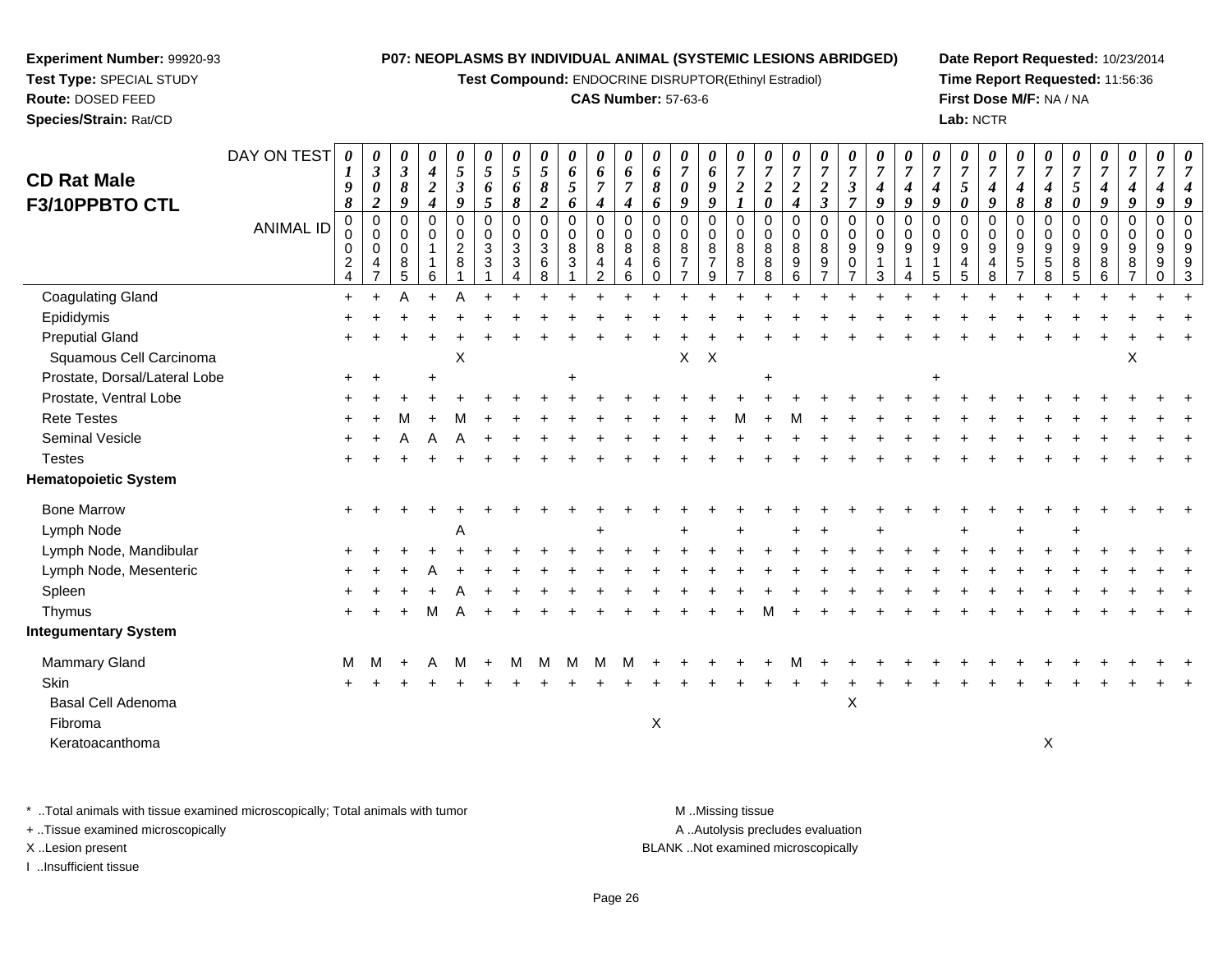**Test Compound:** ENDOCRINE DISRUPTOR(Ethinyl Estradiol)

## **CAS Number:** 57-63-6

**Date Report Requested:** 10/23/2014**Time Report Requested:** 11:56:36**First Dose M/F:** NA / NA**Lab:** NCTR

| <b>CD Rat Male</b>                                             | DAY ON TEST      | 0<br>$\boldsymbol{l}$<br>9                 | $\boldsymbol{\theta}$<br>$\mathfrak{z}$<br>$\pmb{\theta}$ | $\boldsymbol{\theta}$<br>$\mathfrak{z}$<br>8 | $\boldsymbol{\theta}$<br>$\boldsymbol{4}$<br>$\sqrt{2}$ | $\boldsymbol{\theta}$<br>5<br>$\boldsymbol{\beta}$ | $\boldsymbol{\theta}$<br>5<br>6           | 0<br>5<br>6                                                                                      | 0<br>5<br>$\pmb{8}$             | $\boldsymbol{\theta}$<br>6<br>$\sqrt{5}$ | $\boldsymbol{\theta}$<br>6<br>$\overline{7}$ | $\boldsymbol{\theta}$<br>6<br>$\overline{7}$              | $\boldsymbol{\theta}$<br>6<br>8   | $\boldsymbol{\theta}$<br>$\overline{7}$<br>$\boldsymbol{\theta}$ | 0<br>6<br>9                | $\boldsymbol{\theta}$<br>$\overline{7}$<br>$\boldsymbol{2}$ | $\boldsymbol{\theta}$<br>$\boldsymbol{7}$<br>$\boldsymbol{2}$ | $\boldsymbol{\theta}$<br>$\overline{7}$<br>$\boldsymbol{2}$  | $\boldsymbol{\theta}$<br>$\overline{7}$<br>$\boldsymbol{2}$ | $\boldsymbol{\theta}$<br>$\overline{7}$<br>$\boldsymbol{\beta}$ | $\boldsymbol{\theta}$<br>$\overline{7}$<br>$\boldsymbol{4}$ | $\overline{7}$<br>4 | $\boldsymbol{\theta}$<br>$\overline{7}$<br>4 | $\boldsymbol{\theta}$<br>$\boldsymbol{7}$<br>5            | $\boldsymbol{\theta}$<br>$\overline{7}$<br>$\boldsymbol{4}$ | $\theta$<br>$\overline{7}$<br>$\boldsymbol{4}$ | $\boldsymbol{\theta}$<br>$\overline{7}$<br>$\boldsymbol{4}$ | $\boldsymbol{\theta}$<br>$\overline{7}$<br>$\mathfrak{H}$ | 0<br>$\overline{7}$<br>$\boldsymbol{4}$ | 0<br>$\overline{7}$<br>$\boldsymbol{4}$ | 0<br>$\overline{7}$ | 0<br>$\overline{7}$                  |
|----------------------------------------------------------------|------------------|--------------------------------------------|-----------------------------------------------------------|----------------------------------------------|---------------------------------------------------------|----------------------------------------------------|-------------------------------------------|--------------------------------------------------------------------------------------------------|---------------------------------|------------------------------------------|----------------------------------------------|-----------------------------------------------------------|-----------------------------------|------------------------------------------------------------------|----------------------------|-------------------------------------------------------------|---------------------------------------------------------------|--------------------------------------------------------------|-------------------------------------------------------------|-----------------------------------------------------------------|-------------------------------------------------------------|---------------------|----------------------------------------------|-----------------------------------------------------------|-------------------------------------------------------------|------------------------------------------------|-------------------------------------------------------------|-----------------------------------------------------------|-----------------------------------------|-----------------------------------------|---------------------|--------------------------------------|
| F3/10PPBTO CTL                                                 |                  | $\pmb{8}$<br>$\mathbf 0$                   | $\boldsymbol{2}$<br>$\mathbf 0$                           | 9<br>$\Omega$                                | $\boldsymbol{4}$<br>$\Omega$                            | $\boldsymbol{g}$<br>$\Omega$                       | $\mathfrak{s}$<br>$\Omega$                | 8<br>$\Omega$                                                                                    | $\boldsymbol{2}$<br>$\mathbf 0$ | 6<br>$\mathbf 0$                         | $\boldsymbol{4}$<br>$\Omega$                 | $\boldsymbol{4}$<br>$\Omega$                              | 6<br>$\Omega$                     | 9<br>$\Omega$                                                    | 9<br>$\Omega$              | $\Omega$                                                    | $\boldsymbol{\theta}$<br>$\Omega$                             | $\boldsymbol{4}$<br>$\Omega$                                 | $\mathfrak{z}$<br>$\mathbf 0$                               | $\overline{7}$<br>$\Omega$                                      | 9<br>$\Omega$                                               | 9<br>$\Omega$       | 9<br>$\Omega$                                | $\boldsymbol{\theta}$<br>$\Omega$                         | 9<br>$\Omega$                                               | $\pmb{8}$<br>$\Omega$                          | $\pmb{8}$<br>$\Omega$                                       | $\pmb{\theta}$<br>$\mathbf 0$                             | 9<br>$\Omega$                           | 9<br>$\Omega$                           | 9<br>$\Omega$       | $\Omega$                             |
|                                                                | <b>ANIMAL ID</b> | 0<br>0<br>$\overline{c}$<br>$\overline{4}$ | $\pmb{0}$<br>0<br>4<br>$\overline{7}$                     | $\mathbf 0$<br>$\mathbf 0$<br>8<br>5         | $\mathbf 0$<br>$\overline{1}$<br>6                      | $\pmb{0}$<br>$\overline{c}$<br>$\bf 8$             | $\mathbf 0$<br>$\mathbf{3}$<br>$\sqrt{3}$ | $\mathbf 0$<br>$\ensuremath{\mathsf{3}}$<br>$\ensuremath{\mathsf{3}}$<br>$\overline{\mathbf{A}}$ | 0<br>3<br>6<br>8                | $\mathbf 0$<br>$\,8\,$<br>$\sqrt{3}$     | $\pmb{0}$<br>$\bf 8$<br>4<br>$\overline{2}$  | $\mathbf 0$<br>$\bf8$<br>$\overline{4}$<br>$6\phantom{1}$ | $\mathbf 0$<br>8<br>6<br>$\Omega$ | $\mathbf 0$<br>8<br>$\overline{7}$<br>$\overline{7}$             | $\mathbf 0$<br>8<br>7<br>9 | 0<br>8<br>8<br>$\overline{7}$                               | $\pmb{0}$<br>8<br>$_{8}^8$                                    | $\mathbf 0$<br>$\bf 8$<br>$\boldsymbol{9}$<br>$6\phantom{a}$ | $\mathbf 0$<br>$\bf8$<br>$\frac{9}{7}$                      | $\mathbf 0$<br>$\boldsymbol{9}$<br>$\pmb{0}$<br>$\overline{7}$  | $\mathbf 0$<br>9<br>$\mathbf{1}$<br>3                       | 0<br>9              | 0<br>9<br>5                                  | 0<br>$\boldsymbol{9}$<br>$\overline{4}$<br>$\overline{5}$ | $\mathbf 0$<br>$\boldsymbol{9}$<br>4<br>8                   | 0<br>$\boldsymbol{9}$<br>$\frac{5}{7}$         | $\mathbf 0$<br>9<br>5<br>8                                  | $\mathbf 0$<br>$\boldsymbol{9}$<br>$\, 8$<br>5            | $\mathbf 0$<br>9<br>8<br>6              | $\mathbf 0$<br>9<br>8<br>$\overline{7}$ | 0<br>9<br>$^9$ 0    | $\Omega$<br>9<br>9<br>$\overline{3}$ |
| Schwannoma Malignant<br><b>Musculoskeletal System</b>          |                  |                                            |                                                           |                                              |                                                         |                                                    |                                           |                                                                                                  |                                 |                                          |                                              |                                                           |                                   | X                                                                |                            |                                                             |                                                               |                                                              |                                                             |                                                                 |                                                             |                     |                                              |                                                           |                                                             |                                                |                                                             |                                                           |                                         |                                         |                     |                                      |
| Bone                                                           |                  |                                            |                                                           |                                              |                                                         |                                                    |                                           |                                                                                                  |                                 |                                          |                                              |                                                           |                                   |                                                                  |                            | $\ddot{}$                                                   |                                                               |                                                              |                                                             |                                                                 |                                                             |                     |                                              |                                                           |                                                             |                                                |                                                             |                                                           |                                         |                                         |                     |                                      |
| Bone, Femur                                                    |                  |                                            |                                                           |                                              |                                                         |                                                    |                                           |                                                                                                  |                                 |                                          |                                              |                                                           |                                   |                                                                  |                            |                                                             |                                                               |                                                              |                                                             |                                                                 |                                                             |                     |                                              |                                                           |                                                             |                                                |                                                             |                                                           |                                         |                                         |                     |                                      |
| <b>Skeletal Muscle</b>                                         |                  |                                            |                                                           |                                              |                                                         |                                                    |                                           |                                                                                                  |                                 |                                          | $\ddot{}$                                    |                                                           |                                   |                                                                  |                            |                                                             |                                                               |                                                              |                                                             |                                                                 |                                                             |                     |                                              |                                                           |                                                             |                                                |                                                             |                                                           |                                         |                                         |                     |                                      |
| <b>Nervous System</b>                                          |                  |                                            |                                                           |                                              |                                                         |                                                    |                                           |                                                                                                  |                                 |                                          |                                              |                                                           |                                   |                                                                  |                            |                                                             |                                                               |                                                              |                                                             |                                                                 |                                                             |                     |                                              |                                                           |                                                             |                                                |                                                             |                                                           |                                         |                                         |                     |                                      |
| Brain, Brain Stem                                              |                  |                                            |                                                           |                                              |                                                         |                                                    |                                           |                                                                                                  |                                 |                                          |                                              |                                                           |                                   |                                                                  |                            |                                                             |                                                               |                                                              |                                                             |                                                                 |                                                             |                     |                                              |                                                           |                                                             |                                                |                                                             |                                                           |                                         |                                         |                     |                                      |
| Brain, Cerebellum                                              |                  |                                            |                                                           |                                              |                                                         |                                                    |                                           |                                                                                                  |                                 |                                          |                                              |                                                           |                                   |                                                                  |                            |                                                             |                                                               |                                                              |                                                             |                                                                 |                                                             |                     |                                              |                                                           |                                                             |                                                |                                                             |                                                           |                                         |                                         |                     |                                      |
| <b>Granular Cell Tumor Malignant</b>                           |                  |                                            |                                                           |                                              |                                                         |                                                    |                                           |                                                                                                  |                                 |                                          |                                              |                                                           |                                   |                                                                  |                            |                                                             |                                                               |                                                              |                                                             |                                                                 |                                                             |                     |                                              |                                                           |                                                             |                                                |                                                             |                                                           |                                         |                                         |                     |                                      |
| Brain, Cerebrum                                                |                  |                                            |                                                           |                                              |                                                         |                                                    |                                           |                                                                                                  |                                 |                                          |                                              |                                                           |                                   |                                                                  |                            |                                                             |                                                               |                                                              |                                                             |                                                                 |                                                             |                     |                                              |                                                           |                                                             |                                                |                                                             |                                                           |                                         |                                         |                     |                                      |
| <b>Granular Cell Tumor Malignant</b>                           |                  |                                            |                                                           |                                              |                                                         |                                                    |                                           |                                                                                                  |                                 |                                          |                                              |                                                           |                                   |                                                                  |                            | X                                                           |                                                               |                                                              |                                                             |                                                                 |                                                             |                     |                                              |                                                           |                                                             |                                                |                                                             |                                                           |                                         |                                         |                     |                                      |
| Peripheral Nerve                                               |                  | A                                          |                                                           |                                              |                                                         |                                                    |                                           |                                                                                                  |                                 |                                          |                                              |                                                           |                                   |                                                                  |                            |                                                             |                                                               |                                                              |                                                             |                                                                 |                                                             |                     |                                              |                                                           |                                                             |                                                |                                                             |                                                           |                                         |                                         |                     |                                      |
| Spinal Cord                                                    |                  | A                                          |                                                           |                                              |                                                         |                                                    |                                           |                                                                                                  |                                 |                                          | Α                                            |                                                           |                                   |                                                                  |                            |                                                             |                                                               |                                                              | Α                                                           |                                                                 |                                                             |                     |                                              |                                                           |                                                             |                                                |                                                             |                                                           |                                         |                                         |                     |                                      |
| <b>Respiratory System</b>                                      |                  |                                            |                                                           |                                              |                                                         |                                                    |                                           |                                                                                                  |                                 |                                          |                                              |                                                           |                                   |                                                                  |                            |                                                             |                                                               |                                                              |                                                             |                                                                 |                                                             |                     |                                              |                                                           |                                                             |                                                |                                                             |                                                           |                                         |                                         |                     |                                      |
| Lung                                                           |                  | $\ddot{}$                                  |                                                           |                                              |                                                         |                                                    |                                           |                                                                                                  |                                 |                                          |                                              |                                                           |                                   |                                                                  |                            |                                                             |                                                               |                                                              |                                                             |                                                                 |                                                             |                     |                                              |                                                           |                                                             |                                                |                                                             |                                                           |                                         |                                         |                     |                                      |
| Alveolar/Bronchiolar Adenoma                                   |                  |                                            |                                                           |                                              |                                                         |                                                    |                                           |                                                                                                  |                                 |                                          |                                              |                                                           |                                   | X                                                                |                            |                                                             |                                                               |                                                              |                                                             |                                                                 |                                                             |                     |                                              |                                                           |                                                             |                                                |                                                             |                                                           |                                         |                                         |                     |                                      |
| Schwannoma Malignant, Metastatic, Skin                         |                  |                                            |                                                           |                                              |                                                         |                                                    |                                           |                                                                                                  |                                 |                                          |                                              |                                                           |                                   | X                                                                |                            |                                                             |                                                               |                                                              |                                                             |                                                                 |                                                             |                     |                                              |                                                           |                                                             |                                                |                                                             |                                                           |                                         |                                         |                     |                                      |
| Squamous Cell Carcinoma, Metastatic,<br>Uncertain Primary Site |                  |                                            |                                                           |                                              |                                                         |                                                    |                                           |                                                                                                  |                                 |                                          |                                              |                                                           |                                   |                                                                  |                            |                                                             |                                                               |                                                              |                                                             |                                                                 |                                                             |                     |                                              |                                                           |                                                             |                                                |                                                             |                                                           |                                         |                                         |                     |                                      |
| Nose                                                           |                  |                                            |                                                           |                                              |                                                         |                                                    |                                           |                                                                                                  |                                 |                                          |                                              |                                                           |                                   |                                                                  |                            |                                                             |                                                               |                                                              |                                                             |                                                                 |                                                             |                     |                                              |                                                           |                                                             |                                                |                                                             |                                                           |                                         |                                         |                     |                                      |
| Trachea                                                        |                  |                                            |                                                           |                                              |                                                         |                                                    |                                           |                                                                                                  |                                 |                                          |                                              |                                                           |                                   |                                                                  |                            |                                                             |                                                               |                                                              |                                                             |                                                                 |                                                             |                     |                                              |                                                           |                                                             |                                                |                                                             |                                                           |                                         |                                         |                     |                                      |
|                                                                |                  |                                            |                                                           |                                              |                                                         |                                                    |                                           |                                                                                                  |                                 |                                          |                                              |                                                           |                                   |                                                                  |                            |                                                             |                                                               |                                                              |                                                             |                                                                 |                                                             |                     |                                              |                                                           |                                                             |                                                |                                                             |                                                           |                                         |                                         |                     |                                      |

\* ..Total animals with tissue examined microscopically; Total animals with tumor **M** . Missing tissue M ..Missing tissue A ..Autolysis precludes evaluation + ..Tissue examined microscopically X ..Lesion present BLANK ..Not examined microscopicallyI ..Insufficient tissue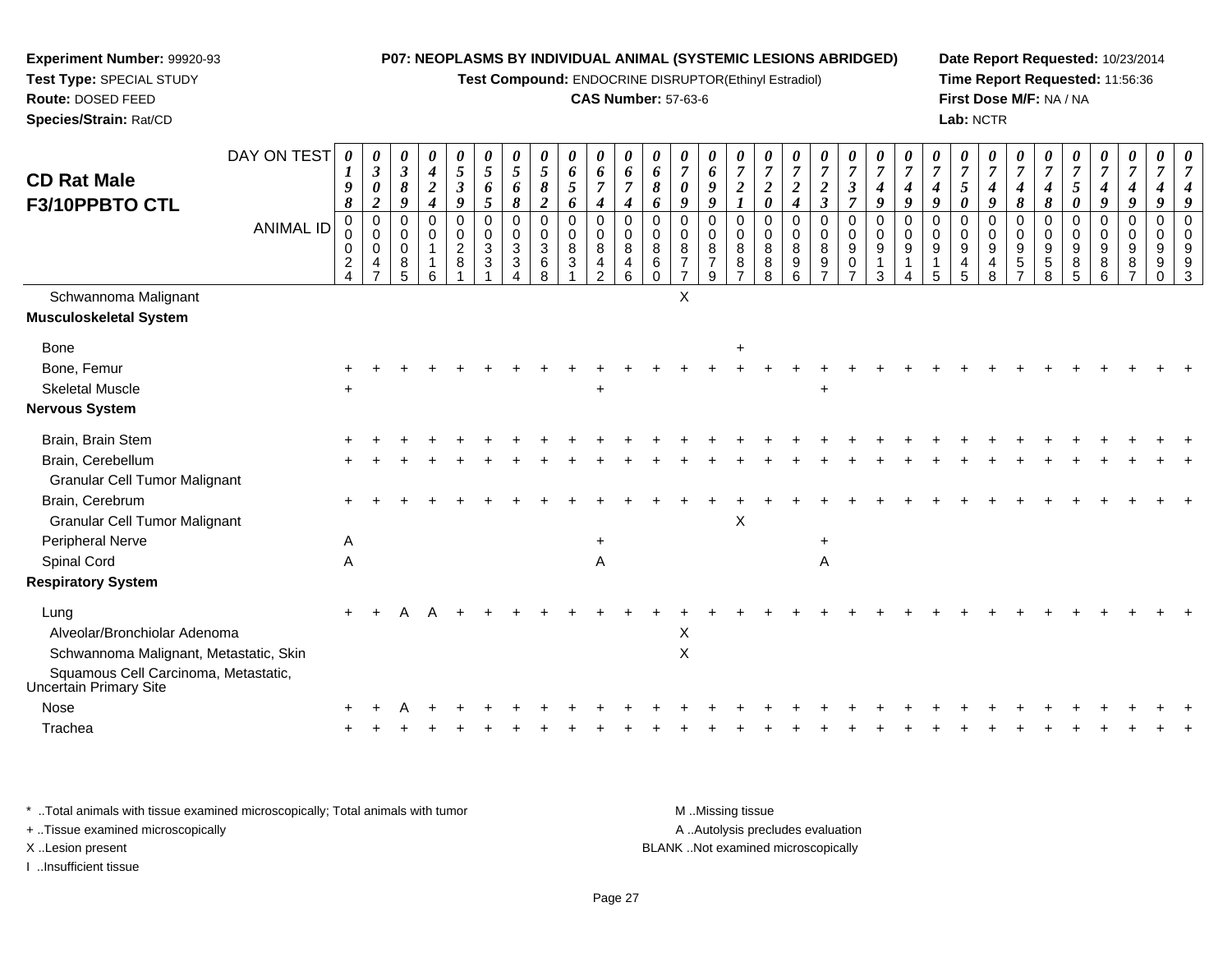**Test Compound:** ENDOCRINE DISRUPTOR(Ethinyl Estradiol)

# **CAS Number:** 57-63-6

**Date Report Requested:** 10/23/2014**Time Report Requested:** 11:56:36**First Dose M/F:** NA / NA**Lab:** NCTR

| <b>CD Rat Male</b><br>F3/10PPBTO CTL            | DAY ON TEST<br><b>ANIMAL ID</b> | 0<br>1<br>9<br>8<br>0<br>0<br>$\frac{2}{4}$ | 0<br>3<br>0<br>$\boldsymbol{2}$<br>0<br>0<br>0<br>4 | 0<br>$\boldsymbol{\beta}$<br>8<br>9<br>0<br>0<br>0<br>8<br>5 | $\boldsymbol{\theta}$<br>$\boldsymbol{4}$<br>$\boldsymbol{2}$<br>$\boldsymbol{4}$<br>0<br>0<br>1<br>6 | $\boldsymbol{\theta}$<br>5<br>$\boldsymbol{\beta}$<br>9<br>$\mathbf 0$<br>0<br>$\overline{2}$<br>8 | 0<br>5<br>6<br>5<br>$\mathbf 0$<br>0<br>3<br>3 | 0<br>5<br>6<br>8<br>0<br>0<br>3<br>3 | 0<br>5<br>8<br>$\boldsymbol{2}$<br>0<br>$\pmb{0}$<br>$\ensuremath{\mathsf{3}}$<br>$\,6\,$<br>8 | 0<br>6<br>$\mathfrak{s}$<br>6<br>0<br>$\pmb{0}$<br>$\bf 8$<br>3 | $\pmb{\theta}$<br>6<br>$\overline{7}$<br>4<br>0<br>0<br>8<br>4<br>$\overline{2}$ | $\boldsymbol{\theta}$<br>6<br>7<br>$\Omega$<br>$\mathbf 0$<br>8<br>4<br>6 | 0<br>6<br>8<br>6<br>0<br>$\Omega$<br>8<br>6 | 0<br>$\overline{7}$<br>$\pmb{\theta}$<br>9<br>0<br>0<br>8<br>$\overline{7}$ | 0<br>6<br>9<br>9<br>0<br>$\pmb{0}$<br>8<br>$\overline{ }$<br>9 | 0<br>$\boldsymbol{2}$<br>0<br>0<br>8<br>8 | 0<br>$\overline{7}$<br>$\overline{2}$<br>$\boldsymbol{\theta}$<br>0<br>$\pmb{0}$<br>8<br>8<br>8 | $\boldsymbol{\theta}$<br>$\boldsymbol{7}$<br>$\overline{2}$<br>$\boldsymbol{4}$<br>0<br>0<br>8<br>9<br>6 | 0<br>$\overline{7}$<br>$\boldsymbol{2}$<br>$\boldsymbol{\beta}$<br>0<br>$\mathbf 0$<br>8<br>9 | $\frac{\boldsymbol{0}}{7}$<br>3<br>$\overline{7}$<br>0<br>0<br>9<br>0 | 0<br>$\overline{7}$<br>4<br>9<br>$\Omega$<br>0<br>9<br>3 | 0<br>4<br>9<br>$\mathbf 0$<br>$\mathbf 0$<br>9 | $\boldsymbol{\theta}$<br>$\overline{7}$<br>$\boldsymbol{4}$<br>9<br>$\mathbf 0$<br>0<br>9<br>5 | 0<br>$\overline{7}$<br>$\mathfrak{s}$<br>$\boldsymbol{\theta}$<br>0<br>$\mathbf 0$<br>9<br>4<br>5 | 0<br>$\overline{7}$<br>4<br>9<br>0<br>0<br>9<br>4<br>8 | 0<br>4<br>8<br>0<br>9<br>5 | 0<br>$\overline{7}$<br>4<br>8<br>0<br>0<br>9<br>$\,$ 5 $\,$<br>8 | 0<br>$\overline{7}$<br>5<br>0<br>0<br>$\mathbf 0$<br>9<br>8<br>5 | 0<br>$\overline{7}$<br>$\boldsymbol{4}$<br>9<br>0<br>0<br>$9\,$<br>8<br>6 | 0<br>$\overline{7}$<br>4<br>9<br>0<br>0<br>9<br>8<br>$\overline{ }$ | 0<br>7<br>4<br>9<br>0<br>0<br>9<br>9<br>0 | 0<br>7<br>9<br>$\mathbf 0$<br>0<br>9<br>9<br>3 |
|-------------------------------------------------|---------------------------------|---------------------------------------------|-----------------------------------------------------|--------------------------------------------------------------|-------------------------------------------------------------------------------------------------------|----------------------------------------------------------------------------------------------------|------------------------------------------------|--------------------------------------|------------------------------------------------------------------------------------------------|-----------------------------------------------------------------|----------------------------------------------------------------------------------|---------------------------------------------------------------------------|---------------------------------------------|-----------------------------------------------------------------------------|----------------------------------------------------------------|-------------------------------------------|-------------------------------------------------------------------------------------------------|----------------------------------------------------------------------------------------------------------|-----------------------------------------------------------------------------------------------|-----------------------------------------------------------------------|----------------------------------------------------------|------------------------------------------------|------------------------------------------------------------------------------------------------|---------------------------------------------------------------------------------------------------|--------------------------------------------------------|----------------------------|------------------------------------------------------------------|------------------------------------------------------------------|---------------------------------------------------------------------------|---------------------------------------------------------------------|-------------------------------------------|------------------------------------------------|
| <b>Special Senses System</b>                    |                                 |                                             |                                                     |                                                              |                                                                                                       |                                                                                                    |                                                |                                      |                                                                                                |                                                                 |                                                                                  |                                                                           |                                             |                                                                             |                                                                |                                           |                                                                                                 |                                                                                                          |                                                                                               |                                                                       |                                                          |                                                |                                                                                                |                                                                                                   |                                                        |                            |                                                                  |                                                                  |                                                                           |                                                                     |                                           |                                                |
| Ear<br>Squamous Cell Papilloma                  |                                 |                                             |                                                     |                                                              |                                                                                                       |                                                                                                    |                                                |                                      |                                                                                                |                                                                 |                                                                                  |                                                                           |                                             |                                                                             |                                                                |                                           |                                                                                                 |                                                                                                          |                                                                                               |                                                                       |                                                          |                                                |                                                                                                |                                                                                                   |                                                        |                            |                                                                  |                                                                  |                                                                           |                                                                     |                                           |                                                |
| Eye                                             |                                 | $\pm$                                       |                                                     |                                                              |                                                                                                       |                                                                                                    |                                                |                                      |                                                                                                |                                                                 |                                                                                  |                                                                           |                                             |                                                                             |                                                                |                                           |                                                                                                 |                                                                                                          |                                                                                               |                                                                       |                                                          |                                                |                                                                                                |                                                                                                   |                                                        |                            |                                                                  |                                                                  |                                                                           |                                                                     |                                           |                                                |
| <b>Harderian Gland</b><br><b>Lacrimal Gland</b> |                                 |                                             |                                                     |                                                              |                                                                                                       |                                                                                                    |                                                |                                      |                                                                                                |                                                                 | $+$                                                                              |                                                                           |                                             | $\ddot{}$                                                                   |                                                                |                                           |                                                                                                 |                                                                                                          |                                                                                               |                                                                       |                                                          |                                                |                                                                                                |                                                                                                   |                                                        |                            |                                                                  |                                                                  |                                                                           |                                                                     |                                           |                                                |
| Zymbal's Gland                                  |                                 |                                             |                                                     |                                                              |                                                                                                       |                                                                                                    |                                                | +                                    |                                                                                                |                                                                 |                                                                                  |                                                                           | $\ddot{}$                                   |                                                                             |                                                                |                                           |                                                                                                 |                                                                                                          |                                                                                               |                                                                       |                                                          |                                                |                                                                                                |                                                                                                   |                                                        |                            |                                                                  |                                                                  |                                                                           |                                                                     |                                           |                                                |
| Carcinoma<br>Squamous Cell Carcinoma            |                                 |                                             |                                                     |                                                              |                                                                                                       |                                                                                                    |                                                | X                                    |                                                                                                |                                                                 |                                                                                  |                                                                           | X                                           |                                                                             |                                                                |                                           |                                                                                                 |                                                                                                          |                                                                                               |                                                                       |                                                          |                                                |                                                                                                |                                                                                                   |                                                        |                            |                                                                  |                                                                  |                                                                           |                                                                     |                                           |                                                |
| <b>Urinary System</b>                           |                                 |                                             |                                                     |                                                              |                                                                                                       |                                                                                                    |                                                |                                      |                                                                                                |                                                                 |                                                                                  |                                                                           |                                             |                                                                             |                                                                |                                           |                                                                                                 |                                                                                                          |                                                                                               |                                                                       |                                                          |                                                |                                                                                                |                                                                                                   |                                                        |                            |                                                                  |                                                                  |                                                                           |                                                                     |                                           |                                                |
| Kidney<br>Urethra                               |                                 |                                             |                                                     |                                                              |                                                                                                       |                                                                                                    |                                                |                                      |                                                                                                |                                                                 |                                                                                  |                                                                           |                                             |                                                                             |                                                                | $\ddot{}$                                 |                                                                                                 |                                                                                                          |                                                                                               |                                                                       |                                                          |                                                |                                                                                                |                                                                                                   |                                                        |                            |                                                                  |                                                                  |                                                                           |                                                                     |                                           |                                                |
| <b>Urinary Bladder</b>                          |                                 |                                             |                                                     |                                                              |                                                                                                       |                                                                                                    |                                                |                                      |                                                                                                |                                                                 |                                                                                  |                                                                           |                                             |                                                                             |                                                                |                                           |                                                                                                 |                                                                                                          |                                                                                               |                                                                       |                                                          |                                                |                                                                                                |                                                                                                   |                                                        |                            |                                                                  |                                                                  |                                                                           |                                                                     |                                           |                                                |
| <b>SYSTEMIC LESIONS</b>                         |                                 |                                             |                                                     |                                                              |                                                                                                       |                                                                                                    |                                                |                                      |                                                                                                |                                                                 |                                                                                  |                                                                           |                                             |                                                                             |                                                                |                                           |                                                                                                 |                                                                                                          |                                                                                               |                                                                       |                                                          |                                                |                                                                                                |                                                                                                   |                                                        |                            |                                                                  |                                                                  |                                                                           |                                                                     |                                           |                                                |
| Multiple Organ<br>Leukemia Mononuclear          |                                 |                                             |                                                     |                                                              |                                                                                                       |                                                                                                    |                                                |                                      |                                                                                                |                                                                 |                                                                                  |                                                                           |                                             |                                                                             |                                                                |                                           |                                                                                                 |                                                                                                          |                                                                                               |                                                                       |                                                          |                                                |                                                                                                |                                                                                                   |                                                        |                            |                                                                  |                                                                  |                                                                           |                                                                     |                                           |                                                |
| Lymphoma Malignant                              |                                 |                                             |                                                     |                                                              |                                                                                                       |                                                                                                    |                                                |                                      |                                                                                                |                                                                 | $\boldsymbol{\mathsf{X}}$                                                        |                                                                           |                                             |                                                                             |                                                                |                                           |                                                                                                 |                                                                                                          |                                                                                               |                                                                       |                                                          |                                                |                                                                                                |                                                                                                   |                                                        |                            |                                                                  |                                                                  |                                                                           |                                                                     |                                           |                                                |

\* ..Total animals with tissue examined microscopically; Total animals with tumor **M** . Missing tissue M ..Missing tissue

+ ..Tissue examined microscopically

**Experiment Number:** 99920-93**Test Type:** SPECIAL STUDY**Route:** DOSED FEED**Species/Strain:** Rat/CD

I ..Insufficient tissue

A ..Autolysis precludes evaluation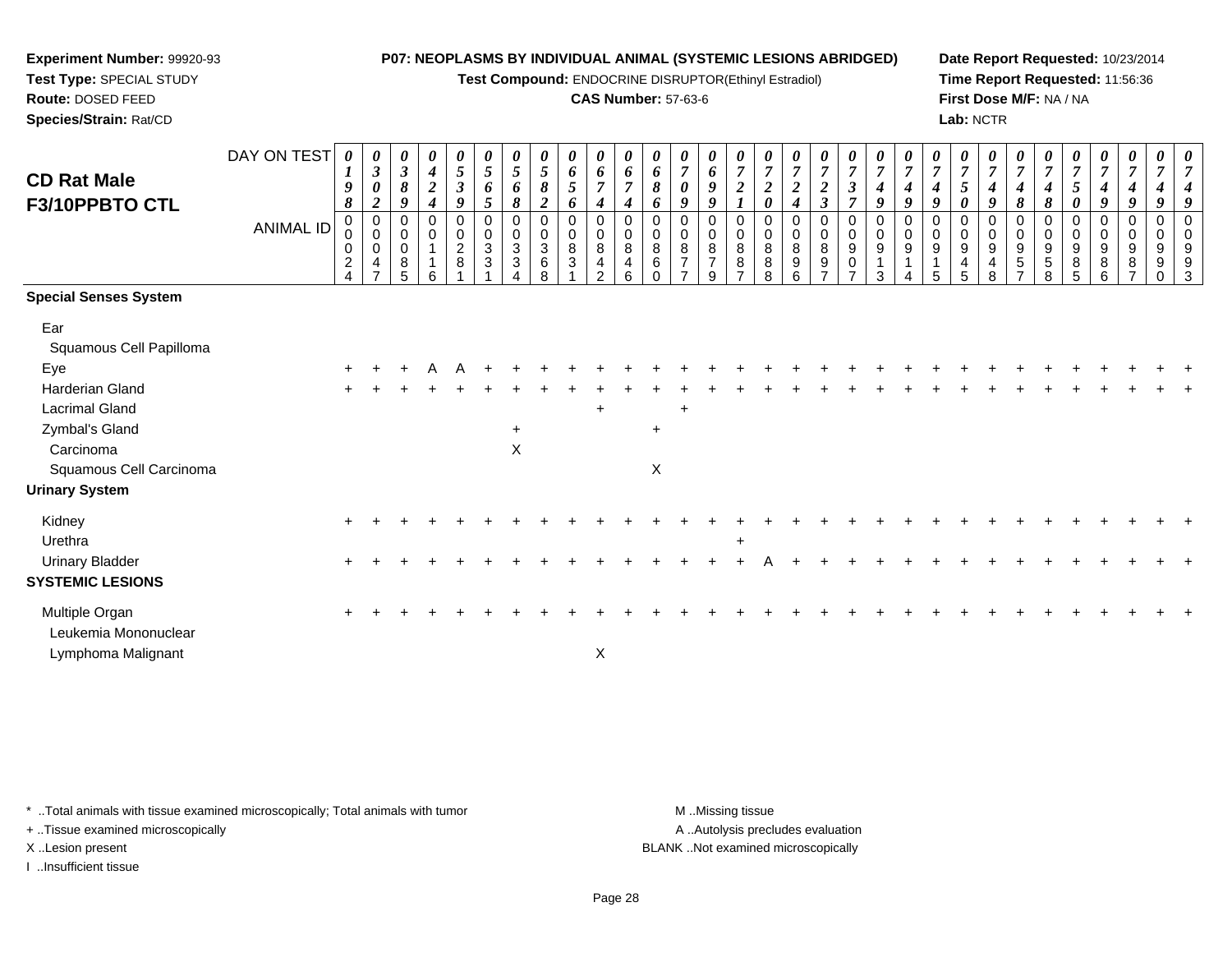**Test Compound:** ENDOCRINE DISRUPTOR(Ethinyl Estradiol)

# **CAS Number:** 57-63-6

**Date Report Requested:** 10/23/2014**Time Report Requested:** 11:56:36**First Dose M/F:** NA / NA**Lab:** NCTR

| <b>CD Rat Male</b>                                             | DAY ON TEST      | 0<br>7<br>5<br>$\boldsymbol{\beta}$ | 0<br>$\overline{7}$<br>5<br>$\boldsymbol{\beta}$        | 0<br>$\overline{7}$<br>5             | 0<br>$\overline{7}$<br>$\mathfrak{s}$<br>3 | 0<br>$\overline{7}$<br>5                  | 0<br>$\overline{7}$<br>5                | 0<br>$\overline{7}$<br>$\mathfrak{s}$ | 0<br>7<br>5                     | 0<br>$\overline{7}$<br>5   | 0<br>$\boldsymbol{7}$<br>5                | 0<br>$\overline{7}$<br>5          | 0<br>$\overline{7}$<br>$\mathfrak{s}$<br>5                                    | 0<br>$\overline{7}$<br>$\sqrt{5}$<br>5 | 0<br>$\overline{7}$<br>5<br>5          | 0<br>$\overline{7}$<br>5<br>5   | 0<br>7<br>5               | 0<br>$\overline{7}$<br>5 | $\pmb{\theta}$<br>$\overline{7}$<br>$\sqrt{5}$         | 0<br>$\overline{7}$<br>5   |                       |
|----------------------------------------------------------------|------------------|-------------------------------------|---------------------------------------------------------|--------------------------------------|--------------------------------------------|-------------------------------------------|-----------------------------------------|---------------------------------------|---------------------------------|----------------------------|-------------------------------------------|-----------------------------------|-------------------------------------------------------------------------------|----------------------------------------|----------------------------------------|---------------------------------|---------------------------|--------------------------|--------------------------------------------------------|----------------------------|-----------------------|
| F3/10PPBTO CTL                                                 | <b>ANIMAL ID</b> | 0<br>$\mathbf 0$<br>3<br>0          | $\mathbf 0$<br>1<br>0<br>$\ensuremath{\mathsf{3}}$<br>5 | 3<br>$\mathbf 0$<br>1<br>0<br>3<br>6 | 0<br>1<br>0<br>3<br>9                      | $\boldsymbol{4}$<br>$\mathbf 0$<br>0<br>6 | 4<br>0<br>1<br>0<br>6<br>$\overline{2}$ | 4<br>0<br>1<br>0<br>6<br>3            | 4<br>$\mathbf 0$<br>0<br>6<br>4 | 4<br>0<br>1<br>0<br>6<br>5 | $\boldsymbol{4}$<br>0<br>1<br>0<br>6<br>8 | 4<br>0<br>1<br>0<br>7<br>$\Omega$ | $\pmb{0}$<br>$\mathbf 1$<br>$\mathbf 0$<br>$\boldsymbol{9}$<br>$\overline{7}$ | $\mathbf 0$<br>1<br>0<br>9<br>8        | $\mathbf 0$<br>1<br>1<br>0<br>$\Omega$ | $\mathbf 0$<br>$\mathbf 1$<br>0 | 4<br>$\Omega$<br>$\Omega$ | 4<br>0                   | $\boldsymbol{4}$<br>0<br>1<br>1<br>1<br>$\overline{7}$ | 4<br>0<br>1<br>1<br>1<br>8 | <i><b>*TOTALS</b></i> |
| <b>Alimentary System</b>                                       |                  |                                     |                                                         |                                      |                                            |                                           |                                         |                                       |                                 |                            |                                           |                                   |                                                                               |                                        |                                        |                                 |                           |                          |                                                        |                            |                       |
| Esophagus                                                      |                  |                                     |                                                         |                                      |                                            |                                           |                                         |                                       |                                 |                            |                                           |                                   |                                                                               |                                        |                                        |                                 |                           |                          |                                                        |                            | 50                    |
| Intestine Large, Cecum                                         |                  |                                     |                                                         |                                      |                                            |                                           |                                         |                                       |                                 |                            |                                           |                                   |                                                                               |                                        |                                        |                                 |                           |                          |                                                        |                            | 47                    |
| Intestine Large, Colon                                         |                  |                                     |                                                         |                                      |                                            |                                           |                                         |                                       |                                 |                            |                                           |                                   |                                                                               |                                        |                                        |                                 |                           |                          |                                                        |                            | 48                    |
| Adenoma                                                        |                  |                                     |                                                         |                                      |                                            |                                           |                                         |                                       |                                 |                            |                                           |                                   |                                                                               |                                        |                                        |                                 |                           |                          |                                                        |                            | 1                     |
| Intestine Large, Rectum                                        |                  |                                     |                                                         |                                      |                                            |                                           |                                         |                                       |                                 |                            |                                           |                                   |                                                                               |                                        |                                        |                                 |                           |                          |                                                        |                            | 48                    |
| Anus, Sarcoma                                                  |                  |                                     |                                                         |                                      |                                            |                                           |                                         |                                       |                                 |                            |                                           |                                   |                                                                               |                                        |                                        |                                 |                           |                          |                                                        |                            | $\mathbf{1}$          |
| Intestine Small, Duodenum                                      |                  |                                     |                                                         |                                      |                                            |                                           |                                         |                                       |                                 |                            |                                           |                                   |                                                                               |                                        |                                        |                                 |                           |                          |                                                        |                            | 47                    |
| Intestine Small, Ileum                                         |                  |                                     |                                                         |                                      |                                            |                                           |                                         |                                       |                                 |                            |                                           |                                   |                                                                               |                                        |                                        |                                 |                           |                          |                                                        |                            | 47                    |
| Intestine Small, Jejunum                                       |                  |                                     |                                                         |                                      |                                            |                                           |                                         |                                       |                                 |                            |                                           |                                   |                                                                               |                                        |                                        |                                 |                           |                          |                                                        |                            | 45                    |
| Liver                                                          |                  |                                     |                                                         |                                      |                                            |                                           |                                         |                                       |                                 |                            |                                           |                                   |                                                                               |                                        |                                        |                                 |                           |                          |                                                        |                            | 50                    |
| Cholangioma                                                    |                  |                                     |                                                         |                                      |                                            |                                           |                                         |                                       | $\pmb{\times}$                  |                            |                                           |                                   |                                                                               |                                        |                                        |                                 |                           |                          |                                                        |                            | 1                     |
| Mesentery                                                      |                  |                                     | $\ddot{}$                                               |                                      |                                            | ٠                                         |                                         |                                       |                                 |                            | ÷                                         |                                   |                                                                               |                                        |                                        |                                 |                           |                          | $\ddot{}$                                              |                            | 6                     |
| Squamous Cell Carcinoma, Metastatic,<br>Uncertain Primary Site |                  |                                     |                                                         |                                      |                                            |                                           |                                         |                                       |                                 |                            |                                           |                                   |                                                                               |                                        |                                        |                                 |                           |                          | X                                                      |                            | $\mathbf{1}$          |
| Oral Mucosa                                                    |                  |                                     |                                                         |                                      | $\ddot{}$                                  |                                           |                                         |                                       |                                 |                            |                                           |                                   |                                                                               |                                        |                                        |                                 |                           |                          |                                                        |                            | 4                     |
| Squamous Cell Carcinoma                                        |                  |                                     |                                                         |                                      |                                            |                                           |                                         |                                       |                                 |                            |                                           |                                   |                                                                               |                                        |                                        |                                 |                           |                          |                                                        |                            | 1                     |
| Pancreas                                                       |                  |                                     |                                                         |                                      |                                            |                                           |                                         |                                       |                                 |                            |                                           |                                   |                                                                               |                                        |                                        |                                 |                           |                          |                                                        |                            | 49                    |
| <b>Salivary Glands</b>                                         |                  |                                     |                                                         |                                      |                                            |                                           |                                         |                                       |                                 |                            |                                           |                                   |                                                                               |                                        |                                        |                                 |                           |                          |                                                        |                            | 49                    |
| Stomach, Forestomach                                           |                  |                                     |                                                         |                                      |                                            |                                           |                                         |                                       |                                 |                            |                                           |                                   |                                                                               |                                        |                                        |                                 |                           |                          |                                                        |                            | 49                    |
| Stomach, Glandular                                             |                  |                                     |                                                         |                                      |                                            |                                           |                                         |                                       |                                 |                            |                                           |                                   |                                                                               |                                        |                                        |                                 |                           |                          |                                                        |                            | 47                    |
| <b>Cardiovascular System</b>                                   |                  |                                     |                                                         |                                      |                                            |                                           |                                         |                                       |                                 |                            |                                           |                                   |                                                                               |                                        |                                        |                                 |                           |                          |                                                        |                            |                       |
|                                                                |                  |                                     |                                                         |                                      |                                            |                                           |                                         |                                       |                                 |                            |                                           |                                   |                                                                               |                                        |                                        |                                 |                           |                          |                                                        |                            |                       |

\* ..Total animals with tissue examined microscopically; Total animals with tumor **M** . Missing tissue M ..Missing tissue

+ ..Tissue examined microscopically

**Experiment Number:** 99920-93**Test Type:** SPECIAL STUDY**Route:** DOSED FEED**Species/Strain:** Rat/CD

I ..Insufficient tissue

A ..Autolysis precludes evaluation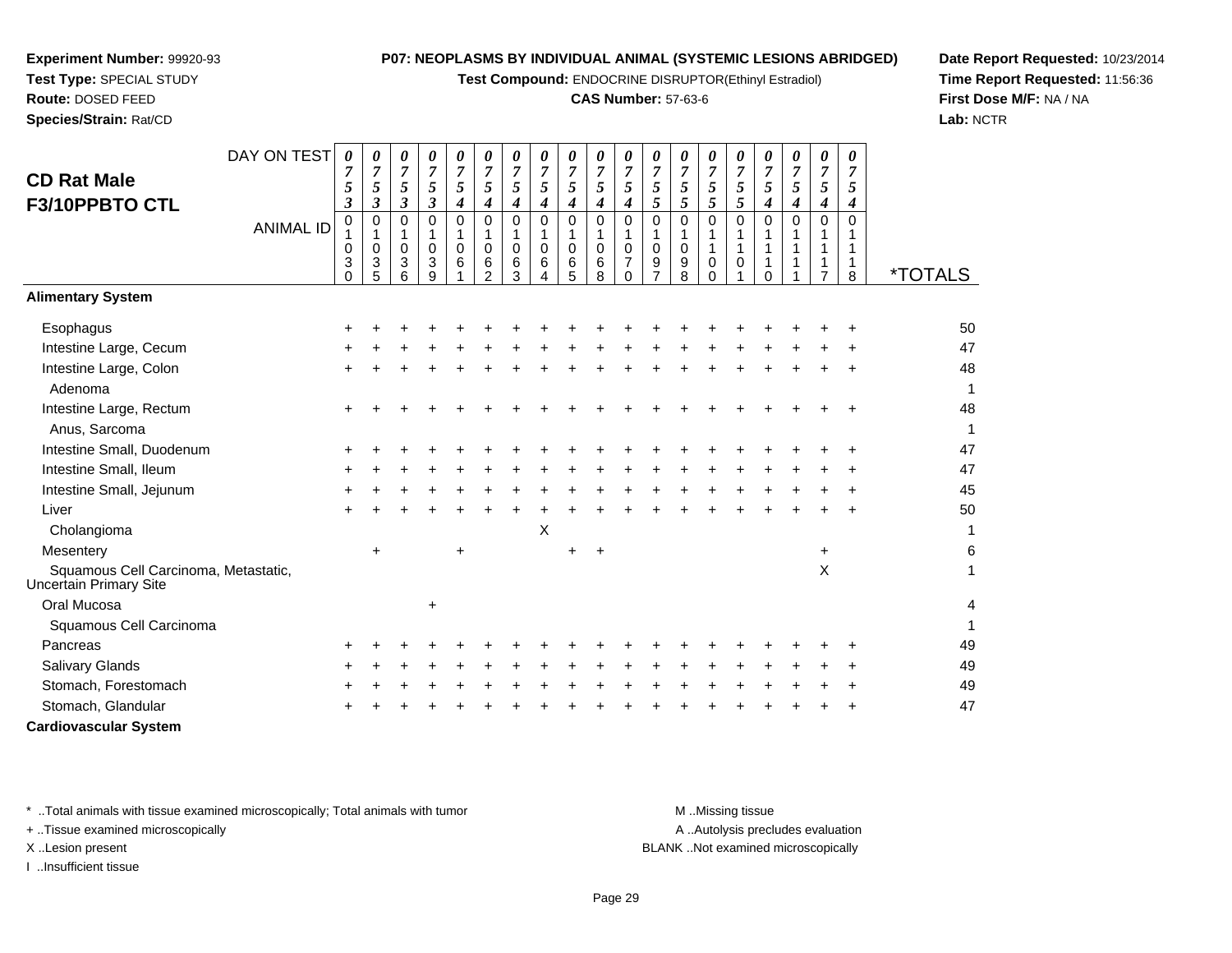**Test Compound:** ENDOCRINE DISRUPTOR(Ethinyl Estradiol)

# **CAS Number:** 57-63-6

**Date Report Requested:** 10/23/2014**Time Report Requested:** 11:56:36**First Dose M/F:** NA / NA**Lab:** NCTR

| <b>CD Rat Male</b><br>F3/10PPBTO CTL | DAY ON TEST<br><b>ANIMAL ID</b> | 0<br>5<br>$\boldsymbol{\beta}$<br>$\pmb{0}$<br>0<br>3<br>0 | 0<br>$\overline{7}$<br>$\sqrt{5}$<br>$\boldsymbol{\beta}$<br>$\,0\,$<br>$\mathbf 0$<br>3<br>5 | 0<br>$\overline{7}$<br>5<br>$\boldsymbol{\beta}$<br>0<br>1<br>$\mathbf 0$<br>3<br>6 | 0<br>$\overline{7}$<br>5<br>$\boldsymbol{\beta}$<br>0<br>$\mathbf 0$<br>3<br>9 | $\boldsymbol{\theta}$<br>$\boldsymbol{7}$<br>5<br>$\boldsymbol{4}$<br>0<br>$\mathbf 0$<br>6 | 0<br>$\boldsymbol{7}$<br>5<br>$\boldsymbol{4}$<br>$\Omega$<br>1<br>$\mathbf 0$<br>6<br>2 | 0<br>$\overline{7}$<br>$\mathfrak{s}$<br>4<br>$\Omega$<br>$\mathbf 0$<br>6<br>3 | 0<br>$\boldsymbol{7}$<br>5<br>4<br>$\mathbf 0$<br>$\mathbf 0$<br>6 | 0<br>$\boldsymbol{7}$<br>5<br>4<br>0<br>$\mathbf 0$<br>6<br>5 | 0<br>$\overline{7}$<br>$\sqrt{5}$<br>$\boldsymbol{4}$<br>$\mathbf 0$<br>$\pmb{0}$<br>6<br>8 | 0<br>$\overline{7}$<br>5<br>$\boldsymbol{4}$<br>$\Omega$<br>1<br>$\mathbf 0$<br>$\Omega$ | $\theta$<br>$\overline{7}$<br>$\sqrt{5}$<br>5<br>$\mathbf 0$<br>$\mathbf 0$<br>9 | 0<br>$\boldsymbol{7}$<br>5<br>5<br>0<br>0<br>9<br>8 | 0<br>$\boldsymbol{7}$<br>$\mathfrak{s}$<br>$5\overline{)}$<br>$\mathbf 0$<br>$\mathbf{1}$<br>$\mathbf 0$<br>$\Omega$ | 0<br>$\boldsymbol{7}$<br>5<br>5<br>$\Omega$<br>1<br>$\mathbf 0$ | 0<br>$\overline{7}$<br>5<br>$\boldsymbol{4}$<br>$\Omega$<br>$\Omega$ | 0<br>$\overline{7}$<br>5<br>$\boldsymbol{4}$<br>$\Omega$ | 0<br>$\overline{7}$<br>5<br>4<br>$\mathbf 0$<br>7 | 0<br>$\overline{7}$<br>5<br>4<br>$\Omega$<br>8 | <i><b>*TOTALS</b></i> |
|--------------------------------------|---------------------------------|------------------------------------------------------------|-----------------------------------------------------------------------------------------------|-------------------------------------------------------------------------------------|--------------------------------------------------------------------------------|---------------------------------------------------------------------------------------------|------------------------------------------------------------------------------------------|---------------------------------------------------------------------------------|--------------------------------------------------------------------|---------------------------------------------------------------|---------------------------------------------------------------------------------------------|------------------------------------------------------------------------------------------|----------------------------------------------------------------------------------|-----------------------------------------------------|----------------------------------------------------------------------------------------------------------------------|-----------------------------------------------------------------|----------------------------------------------------------------------|----------------------------------------------------------|---------------------------------------------------|------------------------------------------------|-----------------------|
| <b>Blood Vessel</b>                  |                                 |                                                            |                                                                                               |                                                                                     |                                                                                |                                                                                             |                                                                                          |                                                                                 |                                                                    |                                                               |                                                                                             |                                                                                          |                                                                                  |                                                     |                                                                                                                      |                                                                 |                                                                      |                                                          |                                                   |                                                | 50                    |
| Heart                                |                                 |                                                            |                                                                                               |                                                                                     |                                                                                |                                                                                             |                                                                                          |                                                                                 |                                                                    |                                                               |                                                                                             |                                                                                          |                                                                                  |                                                     |                                                                                                                      |                                                                 |                                                                      |                                                          |                                                   |                                                | 50                    |
| <b>Endocrine System</b>              |                                 |                                                            |                                                                                               |                                                                                     |                                                                                |                                                                                             |                                                                                          |                                                                                 |                                                                    |                                                               |                                                                                             |                                                                                          |                                                                                  |                                                     |                                                                                                                      |                                                                 |                                                                      |                                                          |                                                   |                                                |                       |
| <b>Adrenal Cortex</b>                |                                 |                                                            |                                                                                               |                                                                                     |                                                                                |                                                                                             |                                                                                          |                                                                                 |                                                                    |                                                               |                                                                                             |                                                                                          |                                                                                  |                                                     |                                                                                                                      |                                                                 |                                                                      |                                                          |                                                   |                                                | 49                    |
| Adenoma                              |                                 |                                                            | X                                                                                             |                                                                                     |                                                                                |                                                                                             |                                                                                          |                                                                                 |                                                                    |                                                               |                                                                                             |                                                                                          |                                                                                  |                                                     |                                                                                                                      |                                                                 |                                                                      |                                                          |                                                   |                                                | 1                     |
| Adrenal Medulla                      |                                 | +                                                          |                                                                                               |                                                                                     |                                                                                |                                                                                             |                                                                                          |                                                                                 |                                                                    |                                                               |                                                                                             |                                                                                          |                                                                                  |                                                     |                                                                                                                      |                                                                 |                                                                      |                                                          |                                                   |                                                | 49                    |
| Bilateral, Pheochromocytoma Benign   |                                 |                                                            |                                                                                               |                                                                                     |                                                                                |                                                                                             |                                                                                          |                                                                                 |                                                                    |                                                               |                                                                                             |                                                                                          |                                                                                  |                                                     |                                                                                                                      |                                                                 |                                                                      |                                                          |                                                   |                                                | 1                     |
| Pheochromocytoma Benign              |                                 |                                                            |                                                                                               |                                                                                     |                                                                                |                                                                                             |                                                                                          |                                                                                 |                                                                    |                                                               |                                                                                             |                                                                                          |                                                                                  |                                                     |                                                                                                                      |                                                                 |                                                                      |                                                          |                                                   |                                                | 5                     |
| Pheochromocytoma Malignant           |                                 |                                                            |                                                                                               |                                                                                     |                                                                                |                                                                                             |                                                                                          |                                                                                 |                                                                    |                                                               |                                                                                             |                                                                                          |                                                                                  |                                                     | $\boldsymbol{\mathsf{X}}$                                                                                            |                                                                 |                                                                      |                                                          |                                                   |                                                | $\overline{c}$        |
| Islets, Pancreatic                   |                                 |                                                            |                                                                                               |                                                                                     |                                                                                |                                                                                             |                                                                                          |                                                                                 |                                                                    |                                                               |                                                                                             |                                                                                          |                                                                                  |                                                     |                                                                                                                      |                                                                 |                                                                      |                                                          |                                                   |                                                | 50                    |
| Adenoma                              |                                 |                                                            |                                                                                               |                                                                                     | X                                                                              |                                                                                             |                                                                                          | Χ                                                                               |                                                                    |                                                               |                                                                                             |                                                                                          |                                                                                  |                                                     |                                                                                                                      |                                                                 |                                                                      |                                                          |                                                   |                                                | 3                     |
| Parathyroid Gland                    |                                 |                                                            |                                                                                               |                                                                                     |                                                                                |                                                                                             |                                                                                          |                                                                                 |                                                                    |                                                               |                                                                                             |                                                                                          |                                                                                  |                                                     |                                                                                                                      |                                                                 |                                                                      |                                                          |                                                   |                                                | 50                    |
| <b>Pituitary Gland</b>               |                                 |                                                            |                                                                                               |                                                                                     |                                                                                |                                                                                             |                                                                                          |                                                                                 |                                                                    |                                                               |                                                                                             |                                                                                          |                                                                                  |                                                     |                                                                                                                      |                                                                 |                                                                      |                                                          |                                                   |                                                | 49                    |
| Pars Distalis, Adenoma               |                                 |                                                            | X                                                                                             |                                                                                     | $\boldsymbol{\mathsf{X}}$                                                      |                                                                                             | $\pmb{\times}$                                                                           | $\times$                                                                        |                                                                    |                                                               |                                                                                             |                                                                                          | Χ                                                                                |                                                     | $\pmb{\times}$                                                                                                       |                                                                 | $\pmb{\times}$                                                       |                                                          |                                                   |                                                | 18                    |
| Pars Intermed, Adenoma               |                                 |                                                            |                                                                                               |                                                                                     |                                                                                |                                                                                             |                                                                                          |                                                                                 |                                                                    | X                                                             |                                                                                             |                                                                                          |                                                                                  |                                                     |                                                                                                                      |                                                                 |                                                                      |                                                          |                                                   |                                                | 1                     |
| <b>Thyroid Gland</b>                 |                                 |                                                            |                                                                                               |                                                                                     |                                                                                |                                                                                             |                                                                                          |                                                                                 |                                                                    |                                                               |                                                                                             |                                                                                          |                                                                                  |                                                     |                                                                                                                      |                                                                 |                                                                      |                                                          |                                                   |                                                | 50                    |
| C Cell, Adenoma                      |                                 |                                                            |                                                                                               |                                                                                     |                                                                                |                                                                                             |                                                                                          |                                                                                 |                                                                    |                                                               |                                                                                             |                                                                                          |                                                                                  |                                                     |                                                                                                                      |                                                                 |                                                                      |                                                          |                                                   |                                                | 1                     |
| C Cell, Carcinoma                    |                                 |                                                            |                                                                                               |                                                                                     |                                                                                | X                                                                                           |                                                                                          |                                                                                 |                                                                    |                                                               | $\boldsymbol{\mathsf{X}}$                                                                   |                                                                                          |                                                                                  |                                                     |                                                                                                                      |                                                                 |                                                                      |                                                          |                                                   |                                                | 3                     |
| <b>General Body System</b>           |                                 |                                                            |                                                                                               |                                                                                     |                                                                                |                                                                                             |                                                                                          |                                                                                 |                                                                    |                                                               |                                                                                             |                                                                                          |                                                                                  |                                                     |                                                                                                                      |                                                                 |                                                                      |                                                          |                                                   |                                                |                       |

NONE

**Genital System**

\* ..Total animals with tissue examined microscopically; Total animals with tumor M..Missing tissue

+ ..Tissue examined microscopically

**Experiment Number:** 99920-93**Test Type:** SPECIAL STUDY**Route:** DOSED FEED**Species/Strain:** Rat/CD

I ..Insufficient tissue

A ..Autolysis precludes evaluation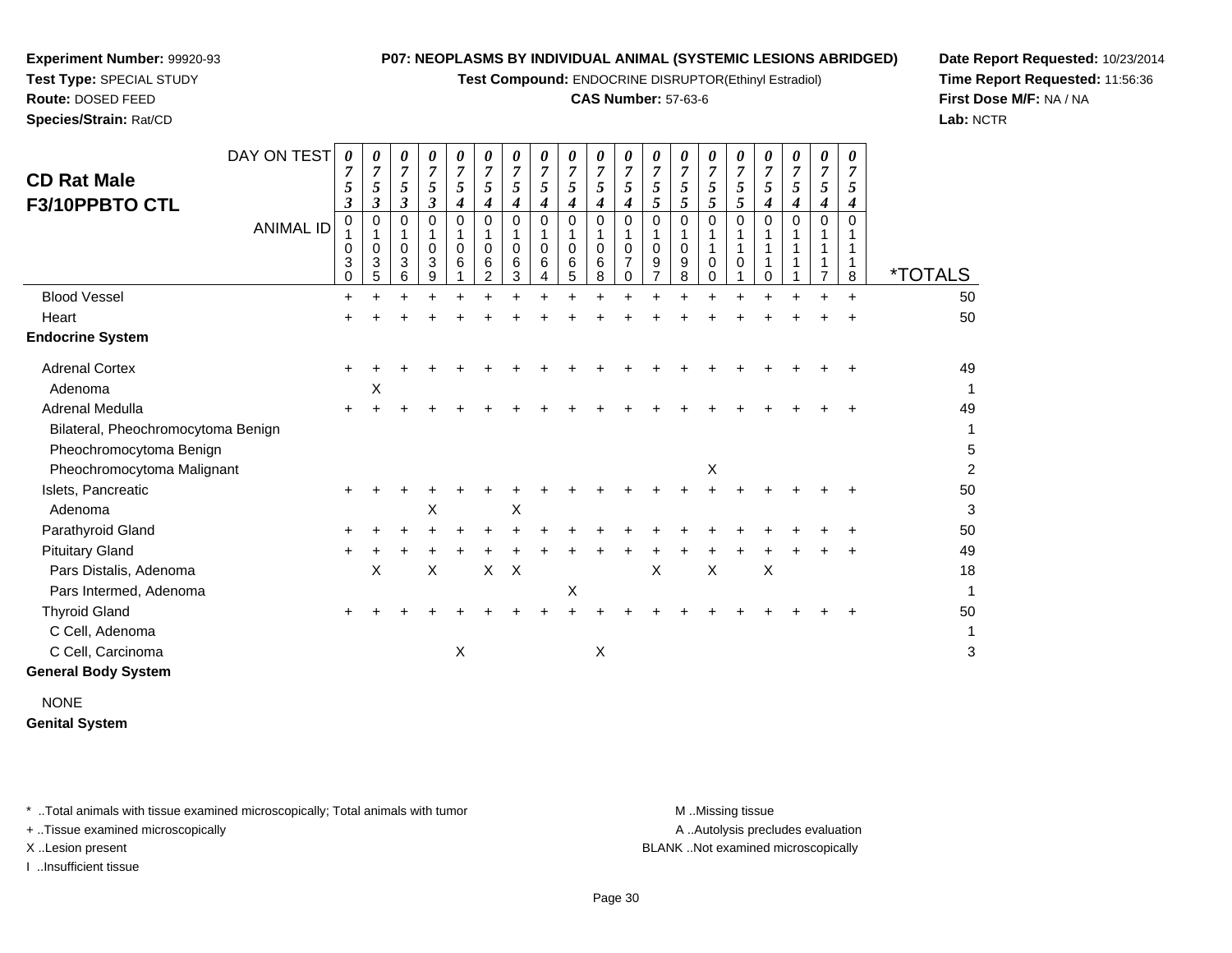**Test Compound:** ENDOCRINE DISRUPTOR(Ethinyl Estradiol)

## **CAS Number:** 57-63-6

**Date Report Requested:** 10/23/2014**Time Report Requested:** 11:56:37**First Dose M/F:** NA / NA**Lab:** NCTR

| <b>CD Rat Male</b><br>F3/10PPBTO CTL | DAY ON TEST<br><b>ANIMAL ID</b> | $\pmb{\theta}$<br>$\overline{7}$<br>5<br>$\boldsymbol{\beta}$<br>$\pmb{0}$<br>0<br>3<br>$\Omega$ | 0<br>$\overline{7}$<br>5<br>$\boldsymbol{\beta}$<br>0<br>$\mathbf{1}$<br>0<br>3<br>5 | 0<br>$\boldsymbol{7}$<br>5<br>3<br>0<br>$\mathbf{1}$<br>0<br>3<br>6 | 0<br>$\overline{7}$<br>5<br>$\overline{\mathbf{3}}$<br>0<br>1<br>0<br>3<br>9 | 0<br>$\overline{7}$<br>5<br>4<br>$\mathbf 0$<br>1<br>$\mathbf 0$<br>6<br>1 | 0<br>$\overline{7}$<br>5<br>$\boldsymbol{4}$<br>$\Omega$<br>0<br>6<br>2 | $\pmb{\theta}$<br>$\overline{7}$<br>5<br>$\boldsymbol{4}$<br>$\Omega$<br>1<br>0<br>6<br>3 | 0<br>$\overline{7}$<br>5<br>$\boldsymbol{4}$<br>$\Omega$<br>1<br>$\mathbf 0$<br>6<br>4 | 0<br>$\overline{7}$<br>5<br>$\boldsymbol{4}$<br>$\Omega$<br>1<br>$\mathbf 0$<br>6<br>5 | 0<br>$\boldsymbol{7}$<br>5<br>4<br>$\mathbf{0}$<br>$\mathbf 0$<br>$\,6$<br>8 | 0<br>$\overline{7}$<br>5<br>4<br>$\mathbf 0$<br>0<br>7<br>0 | 0<br>$\overline{7}$<br>5<br>5<br>$\mathbf 0$<br>1<br>$\Omega$<br>9<br>$\overline{7}$ | 0<br>$\overline{7}$<br>5<br>5<br>$\Omega$<br>1<br>$\mathbf 0$<br>9<br>8 | 0<br>$\overline{7}$<br>5<br>5<br>$\Omega$<br>1<br>$\mathbf{1}$<br>0<br>$\mathbf 0$ | 0<br>$\overline{7}$<br>5<br>5<br>$\Omega$<br>1<br>1<br>0<br>1 | 0<br>$\overline{7}$<br>5<br>$\boldsymbol{4}$<br>$\Omega$<br>0 | 0<br>$\overline{7}$<br>5<br>$\boldsymbol{4}$<br>0<br>1<br>1 | 0<br>$\overline{7}$<br>5<br>$\boldsymbol{4}$<br>$\Omega$<br>1<br>1<br>$\overline{7}$ | 0<br>$\overline{7}$<br>5<br>4<br>$\mathbf 0$<br>1<br>$\mathbf{1}$<br>1<br>8 | <i><b>*TOTALS</b></i> |
|--------------------------------------|---------------------------------|--------------------------------------------------------------------------------------------------|--------------------------------------------------------------------------------------|---------------------------------------------------------------------|------------------------------------------------------------------------------|----------------------------------------------------------------------------|-------------------------------------------------------------------------|-------------------------------------------------------------------------------------------|----------------------------------------------------------------------------------------|----------------------------------------------------------------------------------------|------------------------------------------------------------------------------|-------------------------------------------------------------|--------------------------------------------------------------------------------------|-------------------------------------------------------------------------|------------------------------------------------------------------------------------|---------------------------------------------------------------|---------------------------------------------------------------|-------------------------------------------------------------|--------------------------------------------------------------------------------------|-----------------------------------------------------------------------------|-----------------------|
| <b>Coagulating Gland</b>             |                                 | $\ddot{}$                                                                                        | $\ddot{}$                                                                            | $\ddot{}$                                                           | $+$                                                                          | $\ddot{}$                                                                  | $\div$                                                                  | $\ddot{}$                                                                                 | $\ddot{}$                                                                              | $\ddot{}$                                                                              | $\ddot{}$                                                                    | $\ddot{}$                                                   | ÷                                                                                    |                                                                         | $\ddot{}$                                                                          | ÷                                                             | $\ddot{}$                                                     | $\ddot{}$                                                   | $+$                                                                                  | $\ddot{}$                                                                   | 48                    |
| Epididymis                           |                                 |                                                                                                  |                                                                                      |                                                                     |                                                                              |                                                                            |                                                                         |                                                                                           |                                                                                        |                                                                                        |                                                                              |                                                             |                                                                                      |                                                                         |                                                                                    |                                                               |                                                               |                                                             |                                                                                      | +                                                                           | 50                    |
| <b>Preputial Gland</b>               |                                 | ٠                                                                                                |                                                                                      |                                                                     |                                                                              |                                                                            |                                                                         |                                                                                           |                                                                                        |                                                                                        |                                                                              |                                                             |                                                                                      |                                                                         |                                                                                    |                                                               |                                                               |                                                             | ٠                                                                                    | ÷                                                                           | 50                    |
| Squamous Cell Carcinoma              |                                 |                                                                                                  |                                                                                      |                                                                     |                                                                              |                                                                            |                                                                         |                                                                                           |                                                                                        |                                                                                        |                                                                              |                                                             |                                                                                      |                                                                         |                                                                                    |                                                               |                                                               |                                                             |                                                                                      |                                                                             | 4                     |
| Prostate, Dorsal/Lateral Lobe        |                                 |                                                                                                  |                                                                                      |                                                                     |                                                                              |                                                                            |                                                                         |                                                                                           |                                                                                        |                                                                                        |                                                                              | +                                                           |                                                                                      |                                                                         |                                                                                    |                                                               |                                                               |                                                             |                                                                                      |                                                                             | 50                    |
| Prostate, Ventral Lobe               |                                 | +                                                                                                |                                                                                      |                                                                     |                                                                              |                                                                            |                                                                         |                                                                                           |                                                                                        |                                                                                        |                                                                              |                                                             |                                                                                      |                                                                         |                                                                                    |                                                               |                                                               |                                                             |                                                                                      | +                                                                           | 50                    |
| <b>Rete Testes</b>                   |                                 |                                                                                                  |                                                                                      |                                                                     | м                                                                            |                                                                            | M                                                                       |                                                                                           |                                                                                        |                                                                                        |                                                                              |                                                             |                                                                                      |                                                                         |                                                                                    |                                                               |                                                               |                                                             | M                                                                                    |                                                                             | 43                    |
| <b>Seminal Vesicle</b>               |                                 | ÷                                                                                                |                                                                                      |                                                                     |                                                                              |                                                                            |                                                                         |                                                                                           |                                                                                        |                                                                                        |                                                                              |                                                             |                                                                                      |                                                                         |                                                                                    |                                                               |                                                               |                                                             |                                                                                      |                                                                             | 47                    |
| <b>Testes</b>                        |                                 |                                                                                                  |                                                                                      |                                                                     |                                                                              |                                                                            |                                                                         |                                                                                           |                                                                                        |                                                                                        |                                                                              |                                                             |                                                                                      |                                                                         |                                                                                    |                                                               |                                                               |                                                             |                                                                                      |                                                                             | 50                    |
| <b>Hematopoietic System</b>          |                                 |                                                                                                  |                                                                                      |                                                                     |                                                                              |                                                                            |                                                                         |                                                                                           |                                                                                        |                                                                                        |                                                                              |                                                             |                                                                                      |                                                                         |                                                                                    |                                                               |                                                               |                                                             |                                                                                      |                                                                             |                       |
| <b>Bone Marrow</b>                   |                                 | +                                                                                                |                                                                                      |                                                                     |                                                                              |                                                                            |                                                                         |                                                                                           |                                                                                        |                                                                                        |                                                                              |                                                             |                                                                                      |                                                                         |                                                                                    |                                                               |                                                               |                                                             |                                                                                      |                                                                             | 50                    |
| Lymph Node                           |                                 |                                                                                                  |                                                                                      |                                                                     |                                                                              |                                                                            |                                                                         |                                                                                           |                                                                                        |                                                                                        | +                                                                            |                                                             |                                                                                      |                                                                         |                                                                                    |                                                               |                                                               |                                                             |                                                                                      |                                                                             | 13                    |
| Lymph Node, Mandibular               |                                 |                                                                                                  |                                                                                      |                                                                     |                                                                              |                                                                            |                                                                         |                                                                                           |                                                                                        |                                                                                        |                                                                              |                                                             |                                                                                      |                                                                         |                                                                                    |                                                               |                                                               |                                                             |                                                                                      |                                                                             | 50                    |
| Lymph Node, Mesenteric               |                                 |                                                                                                  |                                                                                      |                                                                     |                                                                              |                                                                            |                                                                         |                                                                                           |                                                                                        |                                                                                        |                                                                              |                                                             |                                                                                      |                                                                         |                                                                                    |                                                               |                                                               |                                                             |                                                                                      |                                                                             | 49                    |
| Spleen                               |                                 |                                                                                                  |                                                                                      |                                                                     |                                                                              |                                                                            |                                                                         |                                                                                           |                                                                                        |                                                                                        |                                                                              |                                                             |                                                                                      |                                                                         |                                                                                    |                                                               |                                                               |                                                             |                                                                                      |                                                                             | 49                    |
| Thymus                               |                                 |                                                                                                  |                                                                                      |                                                                     |                                                                              |                                                                            |                                                                         |                                                                                           |                                                                                        |                                                                                        |                                                                              |                                                             |                                                                                      |                                                                         |                                                                                    |                                                               |                                                               |                                                             |                                                                                      |                                                                             | 47                    |
| <b>Integumentary System</b>          |                                 |                                                                                                  |                                                                                      |                                                                     |                                                                              |                                                                            |                                                                         |                                                                                           |                                                                                        |                                                                                        |                                                                              |                                                             |                                                                                      |                                                                         |                                                                                    |                                                               |                                                               |                                                             |                                                                                      |                                                                             |                       |
| <b>Mammary Gland</b>                 |                                 |                                                                                                  |                                                                                      |                                                                     |                                                                              |                                                                            |                                                                         |                                                                                           |                                                                                        |                                                                                        |                                                                              |                                                             |                                                                                      |                                                                         |                                                                                    |                                                               |                                                               |                                                             |                                                                                      |                                                                             | 40                    |
| Skin                                 |                                 |                                                                                                  |                                                                                      |                                                                     |                                                                              |                                                                            |                                                                         |                                                                                           |                                                                                        |                                                                                        |                                                                              |                                                             |                                                                                      |                                                                         |                                                                                    |                                                               |                                                               |                                                             |                                                                                      |                                                                             | 50                    |
| Basal Cell Adenoma                   |                                 |                                                                                                  |                                                                                      |                                                                     |                                                                              |                                                                            |                                                                         |                                                                                           |                                                                                        |                                                                                        |                                                                              |                                                             |                                                                                      |                                                                         |                                                                                    |                                                               |                                                               |                                                             |                                                                                      |                                                                             | 1                     |
| Fibroma                              |                                 |                                                                                                  |                                                                                      |                                                                     |                                                                              |                                                                            |                                                                         |                                                                                           |                                                                                        |                                                                                        |                                                                              |                                                             |                                                                                      |                                                                         |                                                                                    |                                                               |                                                               |                                                             |                                                                                      |                                                                             |                       |
| Keratoacanthoma                      |                                 |                                                                                                  |                                                                                      |                                                                     |                                                                              |                                                                            | X                                                                       |                                                                                           |                                                                                        |                                                                                        | X                                                                            |                                                             |                                                                                      |                                                                         |                                                                                    |                                                               |                                                               |                                                             |                                                                                      |                                                                             | 3                     |
|                                      |                                 |                                                                                                  |                                                                                      |                                                                     |                                                                              |                                                                            |                                                                         |                                                                                           |                                                                                        |                                                                                        |                                                                              |                                                             |                                                                                      |                                                                         |                                                                                    |                                                               |                                                               |                                                             |                                                                                      |                                                                             |                       |

**Experiment Number:** 99920-93**Test Type:** SPECIAL STUDY**Route:** DOSED FEED**Species/Strain:** Rat/CD

\* ..Total animals with tissue examined microscopically; Total animals with tumor **M** . Missing tissue M ..Missing tissue A ..Autolysis precludes evaluation + ..Tissue examined microscopically X ..Lesion present BLANK ..Not examined microscopicallyI ..Insufficient tissue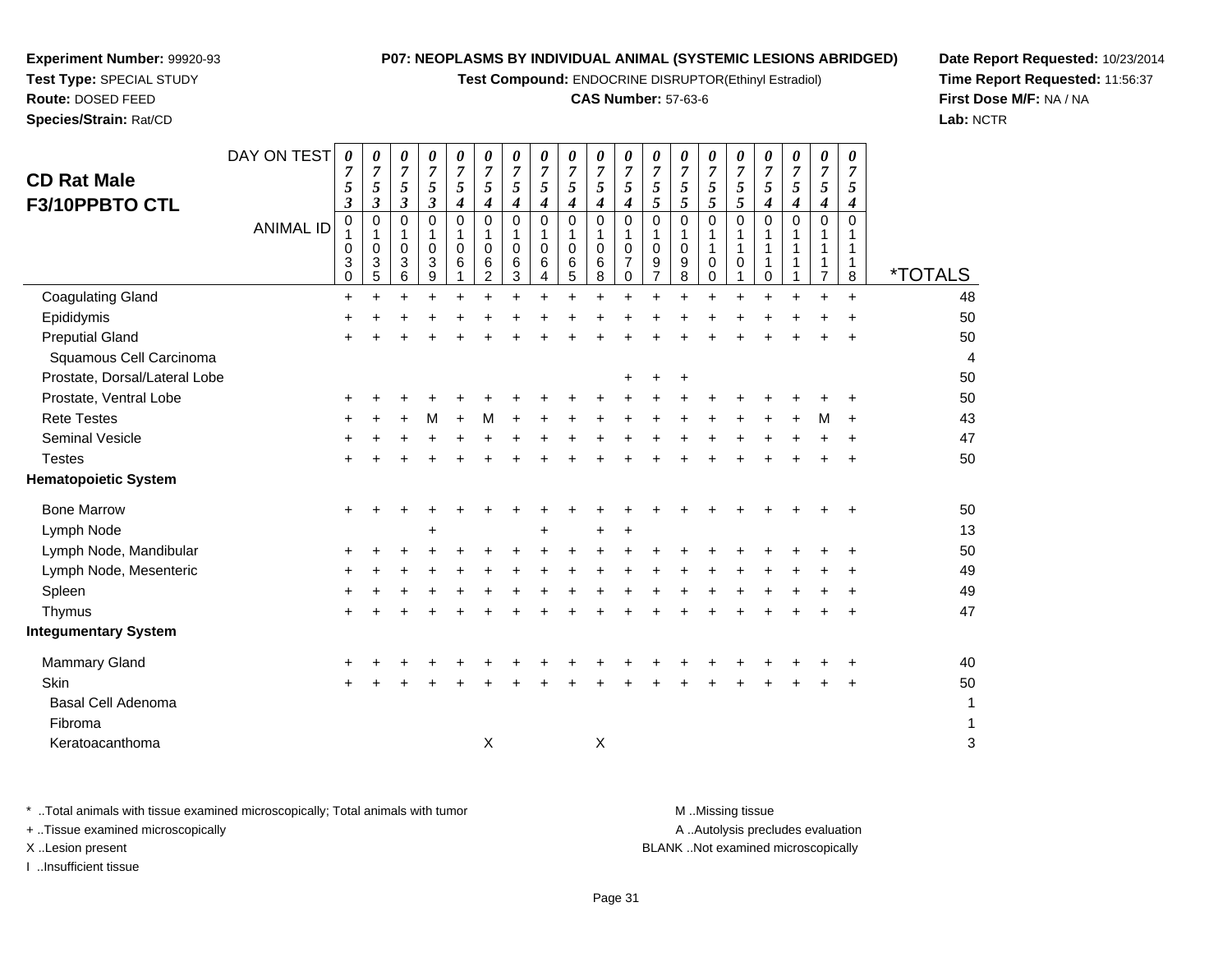**Test Compound:** ENDOCRINE DISRUPTOR(Ethinyl Estradiol)

# **CAS Number:** 57-63-6

**Date Report Requested:** 10/23/2014**Time Report Requested:** 11:56:37**First Dose M/F:** NA / NA**Lab:** NCTR

| <b>CD Rat Male</b><br>F3/10PPBTO CTL                                                                                                                          | DAY ON TEST      | 0<br>7<br>5<br>$\boldsymbol{\beta}$ | $\boldsymbol{\theta}$<br>$\overline{7}$<br>5<br>$\mathfrak{z}$             | 0<br>$\overline{7}$<br>5<br>$\mathfrak{z}$ | $\theta$<br>$\overline{7}$<br>5<br>3 | 0<br>$\overline{7}$<br>5<br>$\boldsymbol{4}$ | $\theta$<br>$\boldsymbol{7}$<br>5<br>4      | 0<br>$\boldsymbol{7}$<br>5<br>4 | $\boldsymbol{\theta}$<br>$\overline{7}$<br>$\sqrt{5}$<br>$\boldsymbol{4}$ | $\boldsymbol{\theta}$<br>$\overline{7}$<br>5<br>$\boldsymbol{4}$ | $\theta$<br>$\overline{7}$<br>5<br>$\boldsymbol{4}$ | 0<br>7<br>5<br>4                                           | 7<br>5<br>5                          | U<br>$\overline{7}$<br>5<br>5                     | 0<br>7<br>5<br>5                    | 0<br>$\overline{7}$<br>5<br>5      | $\theta$<br>$\overline{7}$<br>5<br>$\boldsymbol{4}$ | 0<br>$\overline{7}$<br>5<br>4 | $\boldsymbol{\theta}$<br>$\overline{7}$<br>5<br>4 | 0<br>7<br>5<br>4                       |                                                                  |
|---------------------------------------------------------------------------------------------------------------------------------------------------------------|------------------|-------------------------------------|----------------------------------------------------------------------------|--------------------------------------------|--------------------------------------|----------------------------------------------|---------------------------------------------|---------------------------------|---------------------------------------------------------------------------|------------------------------------------------------------------|-----------------------------------------------------|------------------------------------------------------------|--------------------------------------|---------------------------------------------------|-------------------------------------|------------------------------------|-----------------------------------------------------|-------------------------------|---------------------------------------------------|----------------------------------------|------------------------------------------------------------------|
|                                                                                                                                                               | <b>ANIMAL ID</b> | 0<br>0<br>3<br>0                    | $\mathbf 0$<br>$\mathbf{1}$<br>$\pmb{0}$<br>$\ensuremath{\mathsf{3}}$<br>5 | $\Omega$<br>1<br>$\Omega$<br>3<br>6        | $\Omega$<br>1<br>0<br>3<br>9         | $\Omega$<br>1<br>$\mathbf 0$<br>6            | $\Omega$<br>$\Omega$<br>6<br>$\mathfrak{p}$ | $\Omega$<br>$\Omega$<br>6<br>3  | 0<br>$\mathbf{1}$<br>0<br>6<br>4                                          | $\Omega$<br>1<br>$\mathbf 0$<br>6<br>5                           | $\Omega$<br>$\mathbf 1$<br>$\mathbf 0$<br>6<br>8    | $\Omega$<br>1<br>$\mathbf 0$<br>$\overline{7}$<br>$\Omega$ | $\Omega$<br>0<br>9<br>$\overline{7}$ | $\Omega$<br>$\mathbf{1}$<br>$\mathbf 0$<br>9<br>8 | $\Omega$<br>1<br>1<br>0<br>$\Omega$ | $\Omega$<br>1<br>$\mathbf{1}$<br>0 | $\Omega$<br>$\Omega$                                | $\Omega$                      | $\mathbf 0$<br>1<br>1<br>1<br>$\overline{7}$      | $\Omega$<br>1<br>$\mathbf 1$<br>1<br>8 | <i><b>*TOTALS</b></i>                                            |
| Schwannoma Malignant<br>Musculoskeletal System                                                                                                                |                  |                                     |                                                                            |                                            |                                      |                                              |                                             |                                 |                                                                           |                                                                  |                                                     |                                                            |                                      |                                                   |                                     |                                    |                                                     |                               |                                                   |                                        | 1                                                                |
| <b>Bone</b><br>Bone, Femur<br><b>Skeletal Muscle</b><br>Nervous System                                                                                        |                  |                                     |                                                                            |                                            |                                      |                                              |                                             |                                 |                                                                           |                                                                  |                                                     |                                                            |                                      |                                                   |                                     |                                    |                                                     |                               |                                                   |                                        | $\mathbf{1}$<br>50<br>3                                          |
| Brain, Brain Stem<br>Brain, Cerebellum<br><b>Granular Cell Tumor Malignant</b><br>Brain, Cerebrum<br><b>Granular Cell Tumor Malignant</b><br>Peripheral Nerve |                  |                                     |                                                                            |                                            |                                      |                                              |                                             |                                 |                                                                           |                                                                  |                                                     |                                                            |                                      |                                                   |                                     |                                    |                                                     |                               |                                                   | X                                      | 50<br>50<br>$\mathbf{1}$<br>50<br>$\mathbf{1}$<br>$\overline{c}$ |
| Spinal Cord<br><b>Respiratory System</b>                                                                                                                      |                  |                                     |                                                                            |                                            |                                      |                                              |                                             |                                 |                                                                           |                                                                  |                                                     |                                                            |                                      |                                                   |                                     |                                    |                                                     |                               |                                                   |                                        | $\mathbf 0$                                                      |
| Lung<br>Alveolar/Bronchiolar Adenoma<br>Schwannoma Malignant, Metastatic, Skin<br>Squamous Cell Carcinoma, Metastatic,                                        |                  |                                     |                                                                            |                                            |                                      |                                              |                                             |                                 |                                                                           |                                                                  |                                                     |                                                            |                                      |                                                   |                                     |                                    |                                                     |                               | X                                                 |                                        | 48<br>$\mathbf{1}$<br>1<br>1                                     |
| Uncertain Primary Site<br><b>Nose</b><br>Trachea                                                                                                              |                  |                                     |                                                                            |                                            |                                      |                                              |                                             |                                 |                                                                           |                                                                  |                                                     |                                                            |                                      |                                                   |                                     |                                    |                                                     |                               |                                                   |                                        | 49<br>50                                                         |

**Experiment Number:** 99920-93**Test Type:** SPECIAL STUDY**Route:** DOSED FEED**Species/Strain:** Rat/CD

\* ..Total animals with tissue examined microscopically; Total animals with tumor **M** . Missing tissue M ..Missing tissue A ..Autolysis precludes evaluation + ..Tissue examined microscopically X ..Lesion present BLANK ..Not examined microscopicallyI ..Insufficient tissue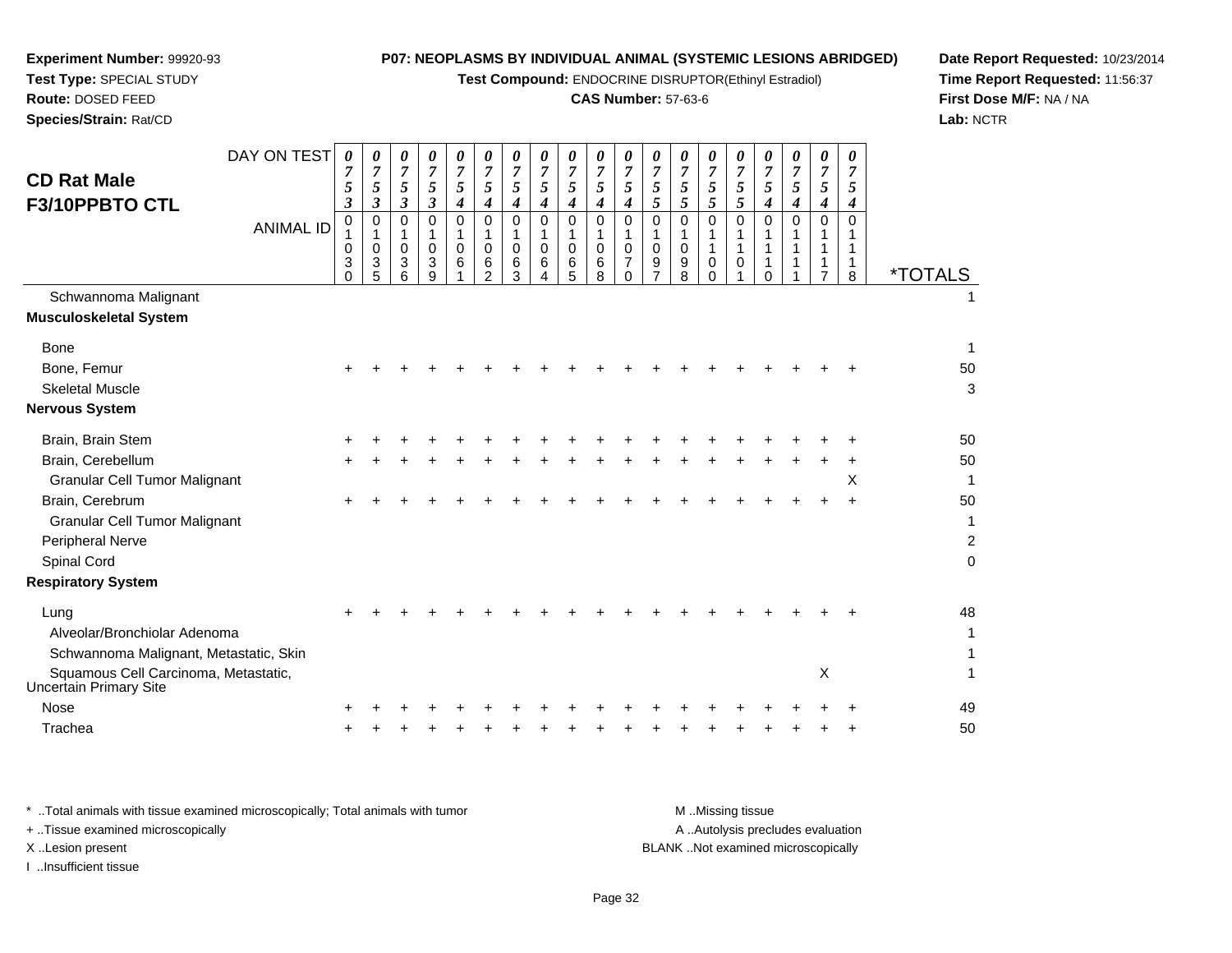**Test Compound:** ENDOCRINE DISRUPTOR(Ethinyl Estradiol)

# **CAS Number:** 57-63-6

**Date Report Requested:** 10/23/2014**Time Report Requested:** 11:56:37**First Dose M/F:** NA / NA**Lab:** NCTR

| * Total animals with tissue examined microscopically; Total animals with tumor | M Missing tissue                   |
|--------------------------------------------------------------------------------|------------------------------------|
| + Tissue examined microscopically                                              | A Autolysis precludes evaluation   |
| X Lesion present                                                               | BLANK Not examined microscopically |
| lInsufficient tissue                                                           |                                    |
|                                                                                |                                    |

| <b>CD Rat Male</b><br>F3/10PPBTO CTL | DAY ON TEST<br><b>ANIMAL ID</b> | 0<br>5<br>3<br>0<br>0<br>3<br>0 | 0<br>$\sqrt{5}$<br>3<br>0<br>0<br>3<br>5 | 0<br>$\overline{7}$<br>5<br>3<br>0<br>0<br>3<br>6 | 0<br>7<br>5<br>3<br>0<br>0<br>3<br>9 | 0<br>7<br>5<br>4<br>0<br>$\mathbf 0$<br>6 | 0<br>7<br>5<br>4<br>$\Omega$<br>$\pmb{0}$<br>6<br>$\mathcal{P}$ | 0<br>$\overline{7}$<br>5<br>4<br>$\Omega$<br>$\mathbf 0$<br>6<br>3 | 0<br>$\overline{7}$<br>5<br>4<br>0<br>1<br>$\pmb{0}$<br>$\,6$<br>4 | 0<br>7<br>5<br>4<br>$\Omega$<br>0<br>6<br>5 | 0<br>$\boldsymbol{7}$<br>5<br>4<br>$\Omega$<br>1<br>$\pmb{0}$<br>6<br>8 | U<br>$\overline{7}$<br>5<br>4<br>$\Omega$<br>1<br>$\pmb{0}$<br>$\overline{7}$<br>$\Omega$ | U<br>$\overline{7}$<br>$\sqrt{5}$<br>5<br>$\Omega$<br>$\mathbf 0$<br>9 | 0<br>$\overline{7}$<br>5<br>5<br>0<br>$\pmb{0}$<br>9<br>8 | 7<br>5<br>5<br>$\Omega$<br>0<br>0 | 0<br>$\overline{7}$<br>5<br>5<br>$\Omega$<br>$\mathbf 0$ | 0<br>$\overline{7}$<br>5<br>4<br>$\Omega$<br>$\Omega$ | 0<br>7<br>5<br>4<br>$\Omega$ | 0<br>$\overline{7}$<br>5<br>4<br>0 | 0<br>7<br>5<br>4<br>$\Omega$<br>1<br>1<br>8 | <i><b>*TOTALS</b></i> |
|--------------------------------------|---------------------------------|---------------------------------|------------------------------------------|---------------------------------------------------|--------------------------------------|-------------------------------------------|-----------------------------------------------------------------|--------------------------------------------------------------------|--------------------------------------------------------------------|---------------------------------------------|-------------------------------------------------------------------------|-------------------------------------------------------------------------------------------|------------------------------------------------------------------------|-----------------------------------------------------------|-----------------------------------|----------------------------------------------------------|-------------------------------------------------------|------------------------------|------------------------------------|---------------------------------------------|-----------------------|
| <b>Special Senses System</b>         |                                 |                                 |                                          |                                                   |                                      |                                           |                                                                 |                                                                    |                                                                    |                                             |                                                                         |                                                                                           |                                                                        |                                                           |                                   |                                                          |                                                       |                              |                                    |                                             |                       |
| Ear                                  |                                 | $\ddot{}$                       |                                          |                                                   |                                      |                                           |                                                                 |                                                                    |                                                                    |                                             |                                                                         |                                                                                           |                                                                        |                                                           |                                   |                                                          |                                                       |                              |                                    |                                             |                       |
| Squamous Cell Papilloma              |                                 | X                               |                                          |                                                   |                                      |                                           |                                                                 |                                                                    |                                                                    |                                             |                                                                         |                                                                                           |                                                                        |                                                           |                                   |                                                          |                                                       |                              |                                    |                                             |                       |
| Eye                                  |                                 |                                 |                                          |                                                   |                                      |                                           |                                                                 |                                                                    |                                                                    |                                             |                                                                         |                                                                                           |                                                                        |                                                           |                                   |                                                          |                                                       |                              |                                    |                                             | 48                    |
| <b>Harderian Gland</b>               |                                 |                                 |                                          |                                                   |                                      |                                           |                                                                 |                                                                    |                                                                    |                                             |                                                                         |                                                                                           |                                                                        |                                                           |                                   |                                                          |                                                       |                              |                                    |                                             | 50                    |
| <b>Lacrimal Gland</b>                |                                 |                                 |                                          |                                                   |                                      |                                           |                                                                 |                                                                    |                                                                    |                                             |                                                                         |                                                                                           |                                                                        |                                                           |                                   |                                                          |                                                       |                              |                                    |                                             | $\overline{c}$        |
| Zymbal's Gland                       |                                 |                                 |                                          |                                                   |                                      |                                           |                                                                 |                                                                    |                                                                    |                                             |                                                                         |                                                                                           |                                                                        |                                                           |                                   |                                                          |                                                       |                              |                                    |                                             | $\overline{2}$        |
| Carcinoma                            |                                 |                                 |                                          |                                                   |                                      |                                           |                                                                 |                                                                    |                                                                    |                                             |                                                                         |                                                                                           |                                                                        |                                                           |                                   |                                                          |                                                       |                              |                                    |                                             | 1                     |
| Squamous Cell Carcinoma              |                                 |                                 |                                          |                                                   |                                      |                                           |                                                                 |                                                                    |                                                                    |                                             |                                                                         |                                                                                           |                                                                        |                                                           |                                   |                                                          |                                                       |                              |                                    |                                             | 1                     |
| <b>Urinary System</b>                |                                 |                                 |                                          |                                                   |                                      |                                           |                                                                 |                                                                    |                                                                    |                                             |                                                                         |                                                                                           |                                                                        |                                                           |                                   |                                                          |                                                       |                              |                                    |                                             |                       |
| Kidney                               |                                 |                                 |                                          |                                                   |                                      |                                           |                                                                 |                                                                    |                                                                    |                                             |                                                                         |                                                                                           |                                                                        |                                                           |                                   |                                                          |                                                       |                              |                                    |                                             | 50                    |
| Urethra                              |                                 |                                 |                                          |                                                   |                                      |                                           |                                                                 |                                                                    |                                                                    |                                             |                                                                         |                                                                                           |                                                                        |                                                           |                                   |                                                          |                                                       |                              |                                    |                                             | 1                     |
| <b>Urinary Bladder</b>               |                                 | ÷.                              |                                          |                                                   |                                      |                                           |                                                                 |                                                                    |                                                                    |                                             |                                                                         |                                                                                           |                                                                        |                                                           |                                   |                                                          |                                                       |                              |                                    |                                             | 49                    |
| <b>SYSTEMIC LESIONS</b>              |                                 |                                 |                                          |                                                   |                                      |                                           |                                                                 |                                                                    |                                                                    |                                             |                                                                         |                                                                                           |                                                                        |                                                           |                                   |                                                          |                                                       |                              |                                    |                                             |                       |
| Multiple Organ                       |                                 | +                               |                                          |                                                   |                                      |                                           |                                                                 |                                                                    |                                                                    |                                             |                                                                         |                                                                                           |                                                                        |                                                           |                                   |                                                          |                                                       |                              |                                    |                                             | 50                    |
| Leukemia Mononuclear                 |                                 |                                 |                                          |                                                   |                                      |                                           |                                                                 |                                                                    |                                                                    |                                             |                                                                         |                                                                                           |                                                                        |                                                           | X                                 |                                                          |                                                       |                              |                                    |                                             | 1                     |
| Lymphoma Malignant                   |                                 |                                 |                                          |                                                   |                                      |                                           |                                                                 |                                                                    |                                                                    |                                             |                                                                         |                                                                                           |                                                                        |                                                           |                                   |                                                          |                                                       |                              |                                    |                                             | 1                     |

**Experiment Number:** 99920-93**Test Type:** SPECIAL STUDY**Route:** DOSED FEED**Species/Strain:** Rat/CD

Page 33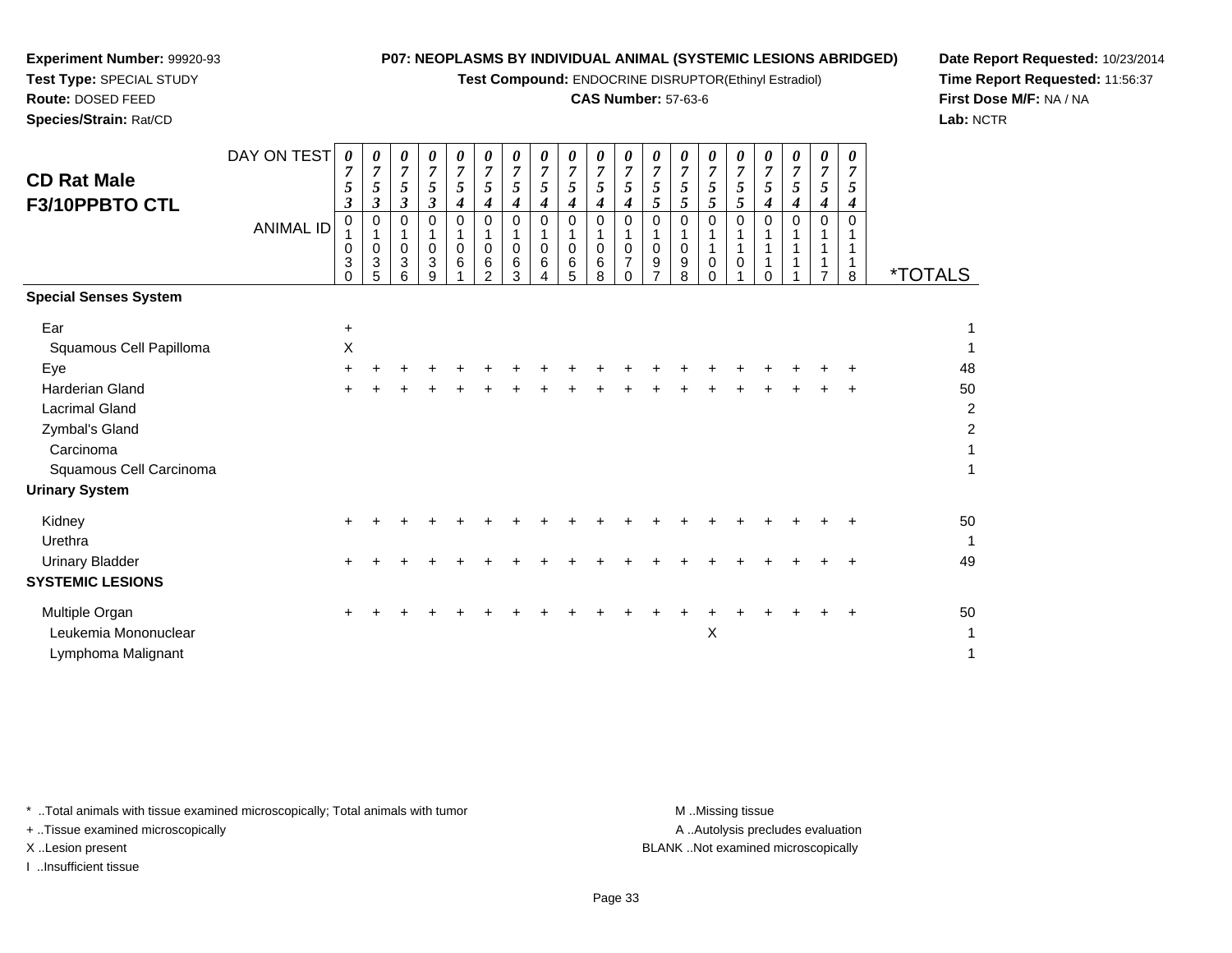**Test Compound:** ENDOCRINE DISRUPTOR(Ethinyl Estradiol)

# **CAS Number:** 57-63-6

**Date Report Requested:** 10/23/2014**Time Report Requested:** 11:56:37**First Dose M/F:** NA / NA**Lab:** NCTR

| <b>CD Rat Male</b><br>F3/50PPBTO CTL | DAY ON TEST<br><b>ANIMAL ID</b> | 0<br>0<br>$\boldsymbol{g}$<br>1<br>$\pmb{0}$<br>0<br>0<br>$\overline{1}$<br>4 | $\boldsymbol{l}$<br>$\mathfrak{z}$<br>9<br>$\mathbf 0$<br>$\mathbf 0$<br>$\mathbf 0$<br>$\mathbf{1}$<br>9 | 0<br>5<br>$\boldsymbol{\theta}$<br>$\boldsymbol{4}$<br>$\mathbf 0$<br>0<br>$\overline{c}$<br>$\mathbf{1}$<br>9 | 0<br>$\mathfrak{s}$<br>$\sqrt{5}$<br>$\boldsymbol{\mathfrak{z}}$<br>$\mathbf 0$<br>0<br>$\mathbf{3}$ | 0<br>$\mathfrak{s}$<br>6<br>9<br>$\mathbf 0$<br>$\mathbf 0$<br>$\overline{3}$<br>$\mathbf{3}$<br>$\mathfrak{p}$ | 0<br>6<br>$\boldsymbol{\theta}$<br>8<br>$\mathbf 0$<br>0<br>$\overline{7}$<br>$\mathbf 0$<br>5 | 6<br>$\boldsymbol{2}$<br>5<br>$\mathbf 0$<br>$\mathbf 0$<br>8 | 0<br>6<br>5<br>5<br>0<br>0<br>8<br>$\overline{a}$ | 0<br>6<br>$\mathfrak{s}$<br>5<br>$\mathbf 0$<br>$\mathbf 0$<br>8<br>$\frac{2}{5}$ | 0<br>6<br>$\overline{7}$<br>$\boldsymbol{4}$<br>$\boldsymbol{0}$<br>$\mathbf 0$<br>$\,8\,$<br>$\overline{4}$<br>$\boldsymbol{\Lambda}$ | 0<br>$\overline{7}$<br>$\boldsymbol{\theta}$<br>$\boldsymbol{\beta}$<br>$\mathbf 0$<br>$\mathbf 0$<br>8<br>$\,6\,$<br>9 | $\overline{7}$<br>$\theta$<br>9<br>$\Omega$<br>$\Omega$<br>8<br>$\overline{7}$<br>6 | 0<br>$\overline{7}$<br>0<br>9<br>0<br>0<br>8<br>$\overline{7}$<br>8 | 0<br>$\overline{7}$<br>$\boldsymbol{l}$<br>6<br>$\mathbf 0$<br>$\pmb{0}$<br>8<br>8 | 0<br>$\overline{7}$<br>$\mathfrak{z}$<br>$\pmb{8}$<br>$\pmb{0}$<br>$\mathbf 0$<br>$\boldsymbol{9}$<br>$\pmb{0}$<br>6 | 0<br>$\overline{7}$<br>$\boldsymbol{4}$<br>9<br>$\mathbf 0$<br>0<br>9<br>$\mathbf{1}$<br>6 | $\overline{7}$<br>9<br>$\mathbf 0$<br>$\Omega$<br>9<br>$\overline{c}$<br>2 | 0<br>$\overline{7}$<br>4<br>9<br>0<br>0<br>9<br>5 | 0<br>$\overline{7}$<br>$\boldsymbol{4}$<br>9<br>$\pmb{0}$<br>0<br>9<br>$\,$ 5 $\,$<br>9 | 0<br>$\overline{7}$<br>4<br>9<br>$\mathsf 0$<br>$\mathbf 0$<br>$\boldsymbol{9}$<br>6<br>$\Omega$ | 0<br>$\overline{7}$<br>$\boldsymbol{4}$<br>9<br>$\mathbf 0$<br>0<br>9<br>6 | $\overline{7}$<br>9<br>$\overline{0}$<br>$\Omega$<br>9<br>6<br>$\mathcal{P}$ | 0<br>$\overline{7}$<br>5<br>0<br>$\Omega$<br>0<br>9<br>8<br>9 | 0<br>$\overline{7}$<br>5<br>$\boldsymbol{\theta}$<br>0<br>$\mathbf 0$<br>9<br>9 | 0<br>$\overline{7}$<br>5<br>$\boldsymbol{\theta}$<br>$\mathbf 0$<br>$\mathbf 0$<br>$\boldsymbol{9}$<br>$\boldsymbol{9}$<br>$\overline{2}$ | 0<br>$\overline{7}$<br>$\boldsymbol{4}$<br>9<br>$\mathbf 0$<br>0<br>9<br>$\boldsymbol{9}$<br>8 | $\overline{7}$<br>9<br>$\mathbf 0$<br>$\Omega$<br>9<br>9<br>9 | 0<br>$\overline{7}$<br>4<br>9<br>0<br>$\Omega$<br>0 | 0<br>$\overline{7}$<br>$\boldsymbol{4}$<br>9<br>$\mathbf 0$<br>$\mathbf 0$<br>$\Omega$ | $\boldsymbol{\theta}$<br>$\overline{7}$<br>$\boldsymbol{4}$<br>9<br>$\mathbf 0$<br>$\Omega$<br>0 |  |
|--------------------------------------|---------------------------------|-------------------------------------------------------------------------------|-----------------------------------------------------------------------------------------------------------|----------------------------------------------------------------------------------------------------------------|------------------------------------------------------------------------------------------------------|-----------------------------------------------------------------------------------------------------------------|------------------------------------------------------------------------------------------------|---------------------------------------------------------------|---------------------------------------------------|-----------------------------------------------------------------------------------|----------------------------------------------------------------------------------------------------------------------------------------|-------------------------------------------------------------------------------------------------------------------------|-------------------------------------------------------------------------------------|---------------------------------------------------------------------|------------------------------------------------------------------------------------|----------------------------------------------------------------------------------------------------------------------|--------------------------------------------------------------------------------------------|----------------------------------------------------------------------------|---------------------------------------------------|-----------------------------------------------------------------------------------------|--------------------------------------------------------------------------------------------------|----------------------------------------------------------------------------|------------------------------------------------------------------------------|---------------------------------------------------------------|---------------------------------------------------------------------------------|-------------------------------------------------------------------------------------------------------------------------------------------|------------------------------------------------------------------------------------------------|---------------------------------------------------------------|-----------------------------------------------------|----------------------------------------------------------------------------------------|--------------------------------------------------------------------------------------------------|--|
| <b>Alimentary System</b>             |                                 |                                                                               |                                                                                                           |                                                                                                                |                                                                                                      |                                                                                                                 |                                                                                                |                                                               |                                                   |                                                                                   |                                                                                                                                        |                                                                                                                         |                                                                                     |                                                                     |                                                                                    |                                                                                                                      |                                                                                            |                                                                            |                                                   |                                                                                         |                                                                                                  |                                                                            |                                                                              |                                                               |                                                                                 |                                                                                                                                           |                                                                                                |                                                               |                                                     |                                                                                        |                                                                                                  |  |
| Esophagus                            |                                 |                                                                               |                                                                                                           |                                                                                                                |                                                                                                      |                                                                                                                 |                                                                                                |                                                               |                                                   |                                                                                   |                                                                                                                                        |                                                                                                                         |                                                                                     |                                                                     |                                                                                    |                                                                                                                      |                                                                                            |                                                                            |                                                   |                                                                                         |                                                                                                  |                                                                            |                                                                              |                                                               |                                                                                 |                                                                                                                                           |                                                                                                |                                                               |                                                     |                                                                                        |                                                                                                  |  |
| Intestine Large, Cecum               |                                 |                                                                               |                                                                                                           |                                                                                                                |                                                                                                      |                                                                                                                 |                                                                                                |                                                               |                                                   |                                                                                   |                                                                                                                                        |                                                                                                                         |                                                                                     |                                                                     |                                                                                    |                                                                                                                      |                                                                                            |                                                                            |                                                   |                                                                                         |                                                                                                  |                                                                            |                                                                              |                                                               |                                                                                 |                                                                                                                                           |                                                                                                |                                                               |                                                     |                                                                                        |                                                                                                  |  |
| Intestine Large, Colon               |                                 | $\ddot{}$                                                                     |                                                                                                           |                                                                                                                |                                                                                                      |                                                                                                                 |                                                                                                |                                                               |                                                   |                                                                                   |                                                                                                                                        |                                                                                                                         |                                                                                     |                                                                     |                                                                                    |                                                                                                                      |                                                                                            |                                                                            |                                                   |                                                                                         |                                                                                                  |                                                                            |                                                                              |                                                               |                                                                                 |                                                                                                                                           |                                                                                                |                                                               |                                                     |                                                                                        |                                                                                                  |  |
| Intestine Large, Rectum              |                                 |                                                                               |                                                                                                           |                                                                                                                |                                                                                                      |                                                                                                                 |                                                                                                |                                                               |                                                   |                                                                                   |                                                                                                                                        |                                                                                                                         |                                                                                     |                                                                     |                                                                                    |                                                                                                                      |                                                                                            |                                                                            |                                                   |                                                                                         |                                                                                                  |                                                                            |                                                                              |                                                               |                                                                                 |                                                                                                                                           |                                                                                                |                                                               |                                                     |                                                                                        |                                                                                                  |  |
| Intestine Small, Duodenum            |                                 | $\ddot{}$                                                                     |                                                                                                           |                                                                                                                |                                                                                                      |                                                                                                                 |                                                                                                |                                                               |                                                   |                                                                                   |                                                                                                                                        |                                                                                                                         |                                                                                     |                                                                     |                                                                                    |                                                                                                                      |                                                                                            |                                                                            |                                                   |                                                                                         |                                                                                                  |                                                                            |                                                                              |                                                               |                                                                                 |                                                                                                                                           |                                                                                                |                                                               |                                                     |                                                                                        |                                                                                                  |  |
| Intestine Small, Ileum               |                                 | $\ddot{}$                                                                     |                                                                                                           |                                                                                                                |                                                                                                      |                                                                                                                 |                                                                                                |                                                               |                                                   |                                                                                   |                                                                                                                                        |                                                                                                                         |                                                                                     |                                                                     |                                                                                    |                                                                                                                      |                                                                                            |                                                                            |                                                   |                                                                                         |                                                                                                  |                                                                            |                                                                              |                                                               |                                                                                 |                                                                                                                                           |                                                                                                |                                                               |                                                     |                                                                                        |                                                                                                  |  |
| Intestine Small, Jejunum             |                                 |                                                                               |                                                                                                           |                                                                                                                |                                                                                                      |                                                                                                                 |                                                                                                |                                                               |                                                   |                                                                                   |                                                                                                                                        |                                                                                                                         |                                                                                     |                                                                     |                                                                                    |                                                                                                                      |                                                                                            |                                                                            |                                                   |                                                                                         |                                                                                                  |                                                                            |                                                                              |                                                               |                                                                                 |                                                                                                                                           |                                                                                                |                                                               |                                                     |                                                                                        |                                                                                                  |  |
| Liver                                |                                 |                                                                               |                                                                                                           |                                                                                                                |                                                                                                      |                                                                                                                 |                                                                                                |                                                               |                                                   |                                                                                   |                                                                                                                                        |                                                                                                                         |                                                                                     |                                                                     |                                                                                    |                                                                                                                      |                                                                                            |                                                                            |                                                   |                                                                                         |                                                                                                  |                                                                            |                                                                              |                                                               |                                                                                 |                                                                                                                                           |                                                                                                |                                                               |                                                     |                                                                                        |                                                                                                  |  |
| Hepatocellular Adenoma               |                                 |                                                                               |                                                                                                           |                                                                                                                |                                                                                                      |                                                                                                                 |                                                                                                |                                                               |                                                   |                                                                                   |                                                                                                                                        |                                                                                                                         |                                                                                     |                                                                     |                                                                                    |                                                                                                                      |                                                                                            |                                                                            |                                                   |                                                                                         |                                                                                                  |                                                                            |                                                                              |                                                               |                                                                                 |                                                                                                                                           |                                                                                                |                                                               |                                                     |                                                                                        | $\mathsf X$                                                                                      |  |
| Mesentery                            |                                 |                                                                               |                                                                                                           |                                                                                                                |                                                                                                      |                                                                                                                 |                                                                                                |                                                               | $\ddot{}$                                         |                                                                                   |                                                                                                                                        |                                                                                                                         |                                                                                     |                                                                     |                                                                                    |                                                                                                                      |                                                                                            |                                                                            | $\ddot{}$                                         |                                                                                         |                                                                                                  |                                                                            |                                                                              |                                                               |                                                                                 |                                                                                                                                           |                                                                                                |                                                               |                                                     |                                                                                        |                                                                                                  |  |
| Oral Mucosa                          |                                 |                                                                               |                                                                                                           | $\ddot{}$                                                                                                      |                                                                                                      | $\pm$                                                                                                           |                                                                                                |                                                               | +                                                 |                                                                                   |                                                                                                                                        |                                                                                                                         |                                                                                     |                                                                     |                                                                                    |                                                                                                                      |                                                                                            |                                                                            |                                                   |                                                                                         |                                                                                                  |                                                                            |                                                                              |                                                               |                                                                                 |                                                                                                                                           |                                                                                                |                                                               |                                                     | $\pm$                                                                                  |                                                                                                  |  |
| Squamous Cell Carcinoma              |                                 |                                                                               |                                                                                                           | X                                                                                                              |                                                                                                      | $\mathsf X$                                                                                                     |                                                                                                |                                                               | Χ                                                 |                                                                                   |                                                                                                                                        |                                                                                                                         |                                                                                     |                                                                     |                                                                                    |                                                                                                                      |                                                                                            |                                                                            |                                                   |                                                                                         |                                                                                                  |                                                                            |                                                                              |                                                               |                                                                                 |                                                                                                                                           |                                                                                                |                                                               |                                                     | X                                                                                      |                                                                                                  |  |
| Pancreas                             |                                 |                                                                               |                                                                                                           |                                                                                                                |                                                                                                      |                                                                                                                 |                                                                                                |                                                               |                                                   |                                                                                   |                                                                                                                                        |                                                                                                                         |                                                                                     |                                                                     |                                                                                    |                                                                                                                      |                                                                                            |                                                                            |                                                   |                                                                                         |                                                                                                  |                                                                            |                                                                              |                                                               |                                                                                 |                                                                                                                                           |                                                                                                |                                                               |                                                     |                                                                                        |                                                                                                  |  |
| Salivary Glands                      |                                 |                                                                               |                                                                                                           |                                                                                                                |                                                                                                      |                                                                                                                 |                                                                                                |                                                               |                                                   |                                                                                   |                                                                                                                                        |                                                                                                                         |                                                                                     |                                                                     |                                                                                    |                                                                                                                      |                                                                                            |                                                                            |                                                   |                                                                                         |                                                                                                  |                                                                            |                                                                              |                                                               |                                                                                 |                                                                                                                                           |                                                                                                |                                                               |                                                     |                                                                                        |                                                                                                  |  |
| Stomach, Forestomach                 |                                 |                                                                               |                                                                                                           |                                                                                                                |                                                                                                      |                                                                                                                 |                                                                                                |                                                               |                                                   |                                                                                   |                                                                                                                                        |                                                                                                                         |                                                                                     |                                                                     |                                                                                    |                                                                                                                      |                                                                                            |                                                                            |                                                   |                                                                                         |                                                                                                  |                                                                            |                                                                              |                                                               |                                                                                 |                                                                                                                                           |                                                                                                |                                                               |                                                     |                                                                                        |                                                                                                  |  |
| Stomach, Glandular                   |                                 | $\ddot{}$                                                                     |                                                                                                           |                                                                                                                |                                                                                                      |                                                                                                                 |                                                                                                |                                                               |                                                   |                                                                                   |                                                                                                                                        |                                                                                                                         |                                                                                     |                                                                     |                                                                                    |                                                                                                                      |                                                                                            |                                                                            |                                                   |                                                                                         |                                                                                                  |                                                                            |                                                                              |                                                               |                                                                                 |                                                                                                                                           |                                                                                                |                                                               |                                                     |                                                                                        |                                                                                                  |  |
| <b>Cardiovascular System</b>         |                                 |                                                                               |                                                                                                           |                                                                                                                |                                                                                                      |                                                                                                                 |                                                                                                |                                                               |                                                   |                                                                                   |                                                                                                                                        |                                                                                                                         |                                                                                     |                                                                     |                                                                                    |                                                                                                                      |                                                                                            |                                                                            |                                                   |                                                                                         |                                                                                                  |                                                                            |                                                                              |                                                               |                                                                                 |                                                                                                                                           |                                                                                                |                                                               |                                                     |                                                                                        |                                                                                                  |  |
| <b>Blood Vessel</b>                  |                                 |                                                                               |                                                                                                           |                                                                                                                |                                                                                                      |                                                                                                                 |                                                                                                |                                                               |                                                   |                                                                                   |                                                                                                                                        |                                                                                                                         |                                                                                     |                                                                     |                                                                                    |                                                                                                                      |                                                                                            |                                                                            |                                                   |                                                                                         |                                                                                                  |                                                                            |                                                                              |                                                               |                                                                                 |                                                                                                                                           |                                                                                                |                                                               |                                                     |                                                                                        |                                                                                                  |  |
| Heart                                |                                 |                                                                               |                                                                                                           |                                                                                                                |                                                                                                      |                                                                                                                 |                                                                                                |                                                               |                                                   |                                                                                   |                                                                                                                                        |                                                                                                                         |                                                                                     |                                                                     |                                                                                    |                                                                                                                      |                                                                                            |                                                                            |                                                   |                                                                                         |                                                                                                  |                                                                            |                                                                              |                                                               |                                                                                 |                                                                                                                                           |                                                                                                |                                                               |                                                     |                                                                                        |                                                                                                  |  |
| <b>Endocrine System</b>              |                                 |                                                                               |                                                                                                           |                                                                                                                |                                                                                                      |                                                                                                                 |                                                                                                |                                                               |                                                   |                                                                                   |                                                                                                                                        |                                                                                                                         |                                                                                     |                                                                     |                                                                                    |                                                                                                                      |                                                                                            |                                                                            |                                                   |                                                                                         |                                                                                                  |                                                                            |                                                                              |                                                               |                                                                                 |                                                                                                                                           |                                                                                                |                                                               |                                                     |                                                                                        |                                                                                                  |  |

\* ..Total animals with tissue examined microscopically; Total animals with tumor **M** . Missing tissue M ..Missing tissue

+ ..Tissue examined microscopically

**Experiment Number:** 99920-93**Test Type:** SPECIAL STUDY**Route:** DOSED FEED**Species/Strain:** Rat/CD

I ..Insufficient tissue

A ..Autolysis precludes evaluation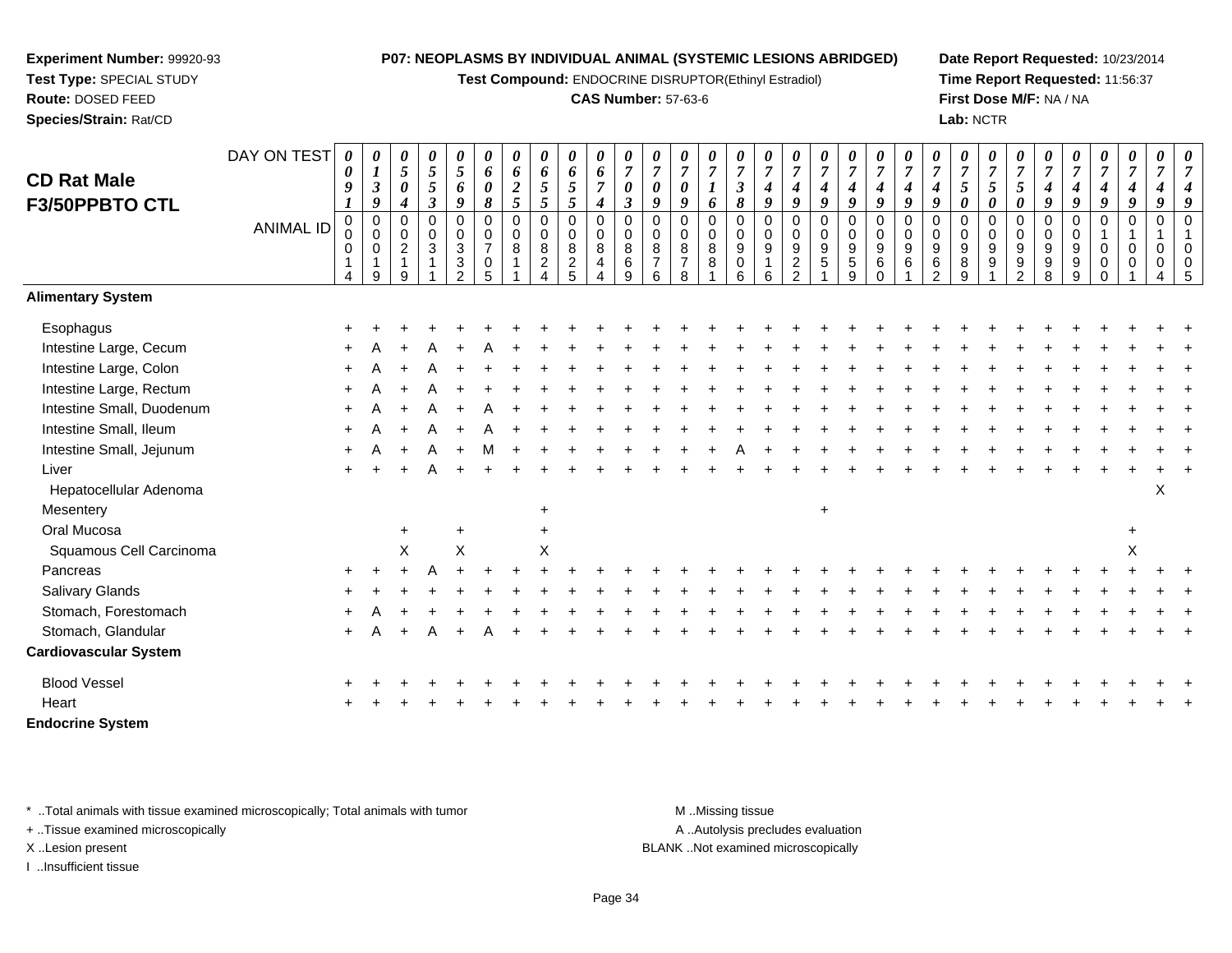**Test Compound:** ENDOCRINE DISRUPTOR(Ethinyl Estradiol)

### **CAS Number:** 57-63-6

**Date Report Requested:** 10/23/2014**Time Report Requested:** 11:56:38**First Dose M/F:** NA / NA**Lab:** NCTR

| <b>CD Rat Male</b>                               | DAY ON TEST      | 0<br>0           | 0<br>$\boldsymbol{l}$           | $\boldsymbol{\theta}$<br>$\mathfrak{s}$ | $\boldsymbol{\theta}$<br>$\mathfrak{s}$    | $\boldsymbol{\theta}$<br>$\mathfrak{s}$ | $\boldsymbol{\theta}$<br>6         | $\boldsymbol{\theta}$<br>6      | $\boldsymbol{\theta}$<br>6       | $\boldsymbol{\theta}$<br>6          | $\boldsymbol{\theta}$<br>6         | $\boldsymbol{\theta}$<br>$\overline{7}$       | U<br>$\overline{7}$   | U<br>$\overline{7}$ | U<br>$\overline{7}$             | $\boldsymbol{\theta}$<br>$\overline{7}$ | $\boldsymbol{7}$             | $\boldsymbol{\theta}$<br>$\overline{7}$ | $\boldsymbol{\theta}$<br>$\overline{7}$ | $\boldsymbol{\theta}$<br>$\overline{7}$        | $\boldsymbol{\theta}$<br>$\overline{7}$ | $\overline{7}$            | U<br>$\overline{7}$       | $\boldsymbol{\theta}$<br>$\overline{7}$ | U<br>$\overline{7}$   | $\overline{7}$                          | U<br>$\overline{7}$   | $\boldsymbol{\theta}$<br>$\overline{7}$ | $\boldsymbol{\theta}$<br>$\overline{7}$    | 0<br>$\overline{7}$                        | $\boldsymbol{\theta}$<br>$\overline{7}$ | $\overline{7}$       |
|--------------------------------------------------|------------------|------------------|---------------------------------|-----------------------------------------|--------------------------------------------|-----------------------------------------|------------------------------------|---------------------------------|----------------------------------|-------------------------------------|------------------------------------|-----------------------------------------------|-----------------------|---------------------|---------------------------------|-----------------------------------------|------------------------------|-----------------------------------------|-----------------------------------------|------------------------------------------------|-----------------------------------------|---------------------------|---------------------------|-----------------------------------------|-----------------------|-----------------------------------------|-----------------------|-----------------------------------------|--------------------------------------------|--------------------------------------------|-----------------------------------------|----------------------|
| F3/50PPBTO CTL                                   |                  | 9                | $\mathfrak{z}$<br>9             | $\pmb{\theta}$<br>4                     | $5\overline{)}$<br>$\mathfrak{z}$          | 6<br>9                                  | 0<br>8                             | $\boldsymbol{2}$<br>$\sqrt{5}$  | $\mathfrak{H}$<br>$\mathfrak{H}$ | $\mathfrak{s}$<br>$\mathfrak{s}$    | $\overline{7}$<br>$\boldsymbol{4}$ | $\boldsymbol{\theta}$<br>$\boldsymbol{\beta}$ | 0<br>9                | 0<br>9              | $\bm{l}$<br>6                   | $\boldsymbol{\beta}$<br>8               | 4<br>9                       | 4<br>9                                  | $\boldsymbol{4}$<br>9                   | $\boldsymbol{4}$<br>9                          | $\boldsymbol{4}$<br>9                   | 4<br>9                    | 4<br>9                    | 5<br>0                                  | 5<br>0                | $\mathfrak{s}$<br>$\boldsymbol{\theta}$ | $\boldsymbol{4}$<br>9 | 4<br>9                                  | $\boldsymbol{4}$<br>9                      | $\boldsymbol{4}$<br>9                      |                                         |                      |
|                                                  | <b>ANIMAL ID</b> | $\mathbf 0$<br>0 | $\mathbf 0$<br>0<br>$\mathbf 0$ | 0<br>0<br>$\overline{c}$                | $\mathbf 0$<br>$\mathbf 0$<br>$\mathbf{3}$ | $\mathbf 0$<br>0<br>3                   | $\mathbf 0$<br>0<br>$\overline{7}$ | $\mathbf 0$<br>$\mathbf 0$<br>8 | $\mathbf 0$<br>0<br>$\bf8$       | $\mathbf 0$<br>$\mathbf 0$<br>8     | 0<br>$\mathbf 0$<br>8              | $\mathbf 0$<br>$\Omega$<br>8                  | 0<br>$\mathbf 0$<br>8 | $\Omega$<br>0<br>8  | $\mathbf 0$<br>$\mathbf 0$<br>8 | $\mathbf 0$<br>0<br>9                   | $\mathbf 0$<br>$\Omega$<br>9 | $\mathbf 0$<br>0<br>9                   | $\mathbf 0$<br>0<br>$\boldsymbol{9}$    | $\mathbf 0$<br>$\mathbf 0$<br>$\boldsymbol{9}$ | $\Omega$<br>$\Omega$<br>9               | $\Omega$<br>$\Omega$<br>9 | $\Omega$<br>$\Omega$<br>9 | 0<br>0<br>9                             | $\mathbf 0$<br>0<br>9 | $\mathbf 0$<br>0<br>9                   | $\mathbf 0$<br>0<br>9 | $\mathbf 0$<br>0<br>9                   | $\mathbf 0$<br>$\mathbf{1}$<br>$\mathbf 0$ | $\mathbf 0$<br>$\mathbf{1}$<br>$\mathbf 0$ | $\Omega$<br>0                           | $\Omega$<br>$\Omega$ |
|                                                  |                  | 4                | 9                               | $\mathbf{1}$<br>9                       |                                            | 3<br>$\overline{2}$                     | 0<br>5                             |                                 | $\boldsymbol{2}$<br>4            | $\boldsymbol{2}$<br>$5\phantom{.0}$ | 4<br>4                             | $\,6\,$<br>$\overline{9}$                     | $\overline{7}$<br>6   | $\overline{7}$<br>8 | 8                               | 0<br>6                                  | 6                            | $\overline{c}$<br>$\overline{2}$        | $\overline{5}$                          | $\sqrt{5}$<br>9                                | 6<br>0                                  | 6                         | 6<br>$\overline{2}$       | 8<br>9                                  | 9                     | 9<br>$\overline{2}$                     | 9<br>8                | $9\,$<br>9                              | 0<br>$\Omega$                              | 0                                          | 0<br>4                                  | 0<br>5               |
| <b>Adrenal Cortex</b>                            |                  | $\ddot{}$        |                                 | ÷                                       |                                            |                                         |                                    |                                 |                                  |                                     |                                    |                                               |                       |                     |                                 |                                         |                              |                                         |                                         |                                                |                                         |                           |                           |                                         |                       |                                         |                       |                                         |                                            |                                            |                                         |                      |
| <b>Adrenal Medulla</b>                           |                  |                  |                                 |                                         |                                            |                                         |                                    |                                 |                                  |                                     |                                    |                                               |                       |                     |                                 |                                         |                              |                                         |                                         |                                                |                                         |                           |                           |                                         |                       |                                         |                       |                                         |                                            |                                            |                                         |                      |
| Pheochromocytoma Benign                          |                  |                  |                                 |                                         |                                            |                                         |                                    | X                               |                                  |                                     |                                    |                                               |                       |                     |                                 |                                         |                              |                                         |                                         |                                                |                                         |                           |                           |                                         |                       |                                         |                       |                                         |                                            |                                            |                                         |                      |
| Pheochromocytoma Malignant                       |                  |                  |                                 |                                         |                                            |                                         |                                    |                                 |                                  |                                     |                                    |                                               |                       |                     |                                 |                                         |                              |                                         |                                         |                                                | X                                       |                           |                           |                                         |                       |                                         |                       |                                         |                                            |                                            |                                         |                      |
| Islets, Pancreatic                               |                  |                  |                                 |                                         |                                            |                                         |                                    |                                 |                                  |                                     |                                    |                                               |                       |                     |                                 |                                         |                              |                                         |                                         |                                                |                                         |                           |                           |                                         |                       |                                         |                       |                                         |                                            |                                            |                                         |                      |
| Adenoma                                          |                  |                  |                                 |                                         |                                            |                                         |                                    |                                 |                                  |                                     |                                    |                                               |                       |                     |                                 |                                         |                              |                                         |                                         |                                                |                                         |                           |                           |                                         |                       |                                         |                       |                                         |                                            |                                            |                                         | х                    |
| Parathyroid Gland                                |                  |                  |                                 |                                         |                                            |                                         |                                    |                                 |                                  |                                     |                                    |                                               |                       |                     |                                 |                                         |                              |                                         |                                         |                                                |                                         |                           |                           |                                         |                       |                                         |                       |                                         |                                            |                                            |                                         |                      |
| <b>Pituitary Gland</b>                           |                  |                  |                                 |                                         |                                            |                                         |                                    |                                 |                                  |                                     |                                    |                                               |                       |                     |                                 |                                         |                              |                                         |                                         |                                                |                                         |                           |                           |                                         |                       |                                         |                       |                                         |                                            |                                            |                                         |                      |
| Pars Distalis, Adenoma                           |                  |                  |                                 | Χ                                       |                                            |                                         | X                                  | X                               | $\boldsymbol{\mathsf{X}}$        | $\mathsf{X}$                        |                                    | Χ                                             |                       | X                   |                                 |                                         | х                            |                                         | X                                       | X                                              | X                                       | $\mathsf{X}$              | $\boldsymbol{\mathsf{X}}$ | $\mathsf{X}$                            | $\mathsf{X}$          |                                         |                       |                                         |                                            | Х                                          | $X$ $X$                                 |                      |
| <b>Thyroid Gland</b>                             |                  |                  |                                 |                                         |                                            |                                         |                                    |                                 |                                  |                                     |                                    |                                               |                       |                     |                                 |                                         |                              |                                         |                                         |                                                |                                         |                           |                           |                                         |                       |                                         |                       |                                         |                                            |                                            |                                         |                      |
| C Cell, Carcinoma                                |                  |                  |                                 |                                         |                                            |                                         |                                    |                                 |                                  |                                     |                                    |                                               |                       |                     |                                 |                                         |                              |                                         |                                         |                                                |                                         |                           |                           |                                         |                       |                                         |                       | Χ                                       |                                            |                                            |                                         |                      |
| <b>General Body System</b>                       |                  |                  |                                 |                                         |                                            |                                         |                                    |                                 |                                  |                                     |                                    |                                               |                       |                     |                                 |                                         |                              |                                         |                                         |                                                |                                         |                           |                           |                                         |                       |                                         |                       |                                         |                                            |                                            |                                         |                      |
| <b>Tissue NOS</b>                                |                  |                  |                                 |                                         |                                            |                                         |                                    |                                 |                                  |                                     |                                    |                                               |                       |                     |                                 |                                         |                              |                                         |                                         |                                                |                                         |                           |                           |                                         |                       |                                         |                       |                                         |                                            |                                            |                                         |                      |
| Sarcoma                                          |                  |                  |                                 |                                         | X                                          |                                         |                                    |                                 |                                  |                                     |                                    |                                               |                       |                     |                                 |                                         |                              |                                         |                                         |                                                |                                         |                           |                           |                                         |                       |                                         |                       |                                         |                                            |                                            |                                         |                      |
| <b>Genital System</b>                            |                  |                  |                                 |                                         |                                            |                                         |                                    |                                 |                                  |                                     |                                    |                                               |                       |                     |                                 |                                         |                              |                                         |                                         |                                                |                                         |                           |                           |                                         |                       |                                         |                       |                                         |                                            |                                            |                                         |                      |
| <b>Coagulating Gland</b>                         |                  |                  |                                 |                                         |                                            |                                         |                                    |                                 |                                  |                                     |                                    |                                               |                       |                     |                                 |                                         |                              |                                         |                                         |                                                |                                         |                           |                           |                                         |                       |                                         |                       |                                         |                                            |                                            |                                         |                      |
| Carcinoma, Metastatic, Uncertain Primary<br>Site |                  |                  |                                 |                                         |                                            |                                         |                                    |                                 |                                  | X                                   |                                    |                                               |                       |                     |                                 |                                         |                              |                                         |                                         |                                                |                                         |                           |                           |                                         |                       |                                         |                       |                                         |                                            |                                            |                                         |                      |
| Schwannoma Malignant                             |                  |                  |                                 |                                         |                                            |                                         |                                    |                                 |                                  |                                     |                                    |                                               |                       |                     | X                               |                                         |                              |                                         |                                         |                                                |                                         |                           |                           |                                         |                       |                                         |                       |                                         |                                            |                                            |                                         |                      |
| <b>Ductus Deferens</b>                           |                  |                  |                                 |                                         |                                            |                                         |                                    |                                 |                                  |                                     |                                    |                                               |                       |                     |                                 |                                         |                              |                                         |                                         |                                                |                                         |                           |                           |                                         |                       |                                         |                       |                                         |                                            |                                            |                                         |                      |
| Epididymis                                       |                  |                  |                                 |                                         |                                            |                                         |                                    |                                 |                                  |                                     |                                    |                                               |                       |                     |                                 |                                         |                              |                                         |                                         |                                                |                                         |                           |                           |                                         |                       |                                         |                       |                                         |                                            |                                            |                                         |                      |
| Penis                                            |                  |                  |                                 |                                         |                                            | $\ddot{}$                               |                                    |                                 |                                  |                                     |                                    |                                               |                       |                     |                                 |                                         |                              |                                         |                                         |                                                |                                         |                           |                           |                                         |                       |                                         |                       |                                         |                                            |                                            |                                         |                      |
|                                                  |                  |                  |                                 |                                         |                                            |                                         |                                    |                                 |                                  |                                     |                                    |                                               |                       |                     |                                 |                                         |                              |                                         |                                         |                                                |                                         |                           |                           |                                         |                       |                                         |                       |                                         |                                            |                                            |                                         |                      |

\* ..Total animals with tissue examined microscopically; Total animals with tumor **M** . Missing tissue M ..Missing tissue A ..Autolysis precludes evaluation + ..Tissue examined microscopically X ..Lesion present BLANK ..Not examined microscopicallyI ..Insufficient tissue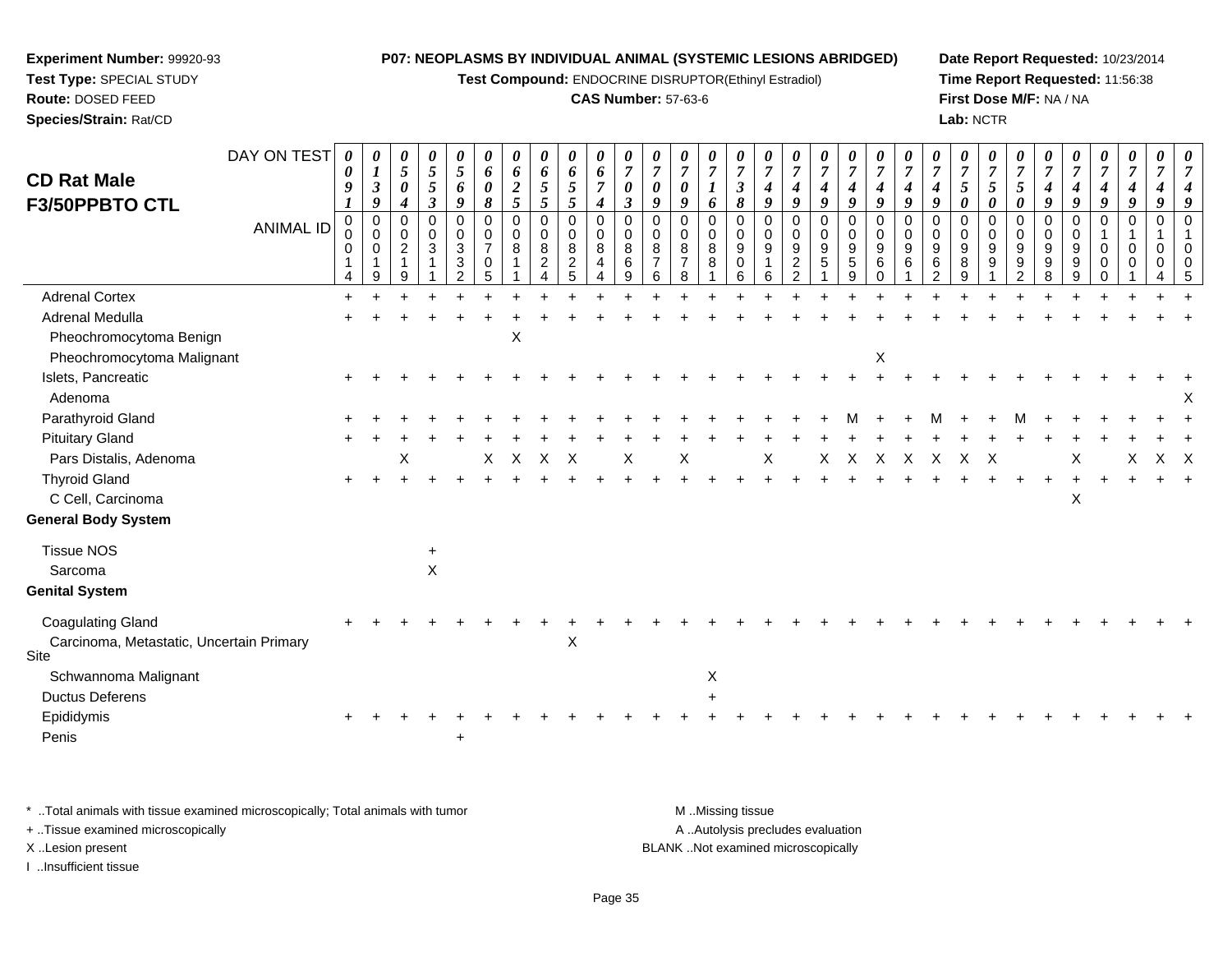**Test Compound:** ENDOCRINE DISRUPTOR(Ethinyl Estradiol)

# **CAS Number:** 57-63-6

**Date Report Requested:** 10/23/2014**Time Report Requested:** 11:56:38**First Dose M/F:** NA / NA**Lab:** NCTR

| <b>CD Rat Male</b><br><b>F3/50PPBTO CTL</b>           | DAY ON TEST<br><b>ANIMAL ID</b> | 0<br>0<br>9<br>0 | $\boldsymbol{\theta}$<br>$\boldsymbol{I}$<br>$\mathfrak{z}$<br>9<br>$\pmb{0}$ | 0<br>5<br>$\boldsymbol{\theta}$<br>4 | 0<br>5<br>5<br>$\mathbf{3}$ | 0<br>5<br>6<br>9         | 0<br>6<br>0<br>8         | 0<br>6<br>$\boldsymbol{2}$                   | 0<br>6<br>$\mathfrak{s}$      | 0<br>6<br>5                     | 0<br>6<br>$\overline{7}$   | 0<br>$\overline{7}$                        | 0<br>$\overline{7}$            | 0<br>$\overline{7}$           | 0<br>$\overline{7}$                                 | 0<br>$\overline{7}$                           | $\overline{7}$                            | 0<br>$\overline{7}$                       | 0<br>$\overline{7}$        | 0<br>$\boldsymbol{7}$                | 0<br>$\overline{7}$        | 0<br>$\overline{7}$     | 0<br>$\overline{7}$            | 0<br>$\overline{7}$ | 0<br>$\boldsymbol{7}$                | 0<br>$\overline{7}$               | $\overline{7}$             | 0<br>$\overline{7}$                  | 0<br>$\boldsymbol{7}$           | 0<br>$\boldsymbol{7}$                                | 0<br>$\overline{7}$  |          |
|-------------------------------------------------------|---------------------------------|------------------|-------------------------------------------------------------------------------|--------------------------------------|-----------------------------|--------------------------|--------------------------|----------------------------------------------|-------------------------------|---------------------------------|----------------------------|--------------------------------------------|--------------------------------|-------------------------------|-----------------------------------------------------|-----------------------------------------------|-------------------------------------------|-------------------------------------------|----------------------------|--------------------------------------|----------------------------|-------------------------|--------------------------------|---------------------|--------------------------------------|-----------------------------------|----------------------------|--------------------------------------|---------------------------------|------------------------------------------------------|----------------------|----------|
|                                                       |                                 |                  | $\mathbf 0$                                                                   | 0<br>0                               | $\mathbf 0$<br>0            | $\pmb{0}$<br>0           | $\Omega$<br>0            | $\mathfrak{s}$<br>$\mathbf 0$<br>$\mathbf 0$ | 5<br>0<br>0                   | 5<br>$\mathbf 0$<br>$\mathbf 0$ | $\boldsymbol{4}$<br>0<br>0 | 0<br>$\boldsymbol{\beta}$<br>$\Omega$<br>0 | 0<br>9<br>$\Omega$<br>$\Omega$ | 0<br>9<br>0<br>0              | $\boldsymbol{l}$<br>6<br>$\mathbf 0$<br>$\mathbf 0$ | $\boldsymbol{\beta}$<br>8<br>0<br>$\mathbf 0$ | $\boldsymbol{4}$<br>9<br>$\mathbf 0$<br>0 | 4<br>9<br>$\mathbf 0$<br>$\mathbf 0$      | 4<br>9<br>0<br>$\mathbf 0$ | 4<br>9<br>$\mathbf 0$<br>$\mathbf 0$ | 4<br>9<br>0<br>$\mathbf 0$ | 4<br>9<br>$\Omega$<br>0 | 4<br>9<br>$\Omega$<br>$\Omega$ | 5<br>0<br>0<br>0    | 5<br>0<br>$\mathbf 0$<br>$\mathbf 0$ | 5<br>0<br>$\mathbf 0$<br>$\Omega$ | 4<br>9<br>$\mathbf 0$<br>0 | 4<br>9<br>$\mathbf 0$<br>$\mathbf 0$ | 4<br>9<br>0<br>1                | $\boldsymbol{4}$<br>9<br>$\mathbf 0$<br>$\mathbf{1}$ | 9<br>$\mathbf 0$     |          |
|                                                       |                                 | $\Omega$<br>4    | $\mathbf 0$<br>9                                                              | $\overline{2}$<br>1<br>9             | $\mathbf{3}$<br>1           | 3<br>3<br>$\overline{2}$ | $\overline{7}$<br>0<br>5 | 8                                            | $\bf8$<br>$\overline{c}$<br>4 | 8<br>$rac{2}{5}$                | 8<br>4<br>4                | 8<br>6<br>9                                | 8<br>6                         | $\bf8$<br>$\overline{7}$<br>8 | 8<br>8                                              | 9<br>0<br>6                                   | $\boldsymbol{9}$<br>6                     | $9\,$<br>$\overline{2}$<br>$\overline{2}$ | 9<br>5                     | 9<br>5<br>9                          | 9<br>6<br>$\Omega$         | 9<br>6                  | $9\,$<br>6<br>$\mathcal{P}$    | 9<br>8<br>9         | 9<br>9                               | 9<br>9<br>$\overline{2}$          | $\boldsymbol{9}$<br>9<br>8 | $9\,$<br>9<br>9                      | $\mathbf 0$<br>$\mathbf 0$<br>0 | $\mathbf 0$<br>$\Omega$                              | $\Omega$<br>$\Omega$ | $\Omega$ |
| <b>Preputial Gland</b>                                |                                 | M                |                                                                               |                                      |                             |                          |                          |                                              |                               |                                 |                            |                                            |                                |                               |                                                     |                                               |                                           |                                           |                            |                                      |                            |                         |                                |                     |                                      |                                   |                            |                                      |                                 |                                                      |                      |          |
| Carcinoma                                             |                                 |                  |                                                                               |                                      |                             |                          |                          |                                              |                               |                                 |                            |                                            |                                |                               |                                                     |                                               |                                           |                                           |                            |                                      |                            |                         |                                |                     |                                      |                                   |                            |                                      |                                 |                                                      |                      |          |
| Squamous Cell Carcinoma                               |                                 |                  |                                                                               |                                      |                             |                          |                          | X                                            |                               | X                               |                            | $X$ $X$                                    |                                |                               | $X$ $X$                                             |                                               |                                           |                                           |                            |                                      |                            |                         |                                |                     |                                      |                                   |                            |                                      |                                 | X                                                    |                      |          |
| Prostate, Dorsal/Lateral Lobe<br>Schwannoma Malignant |                                 | $\pm$            |                                                                               |                                      |                             | $\ddot{}$                |                          |                                              |                               |                                 |                            |                                            |                                | $+$                           | X                                                   |                                               |                                           |                                           | $\ddot{}$                  |                                      |                            |                         |                                |                     |                                      |                                   | $\ddot{}$                  |                                      |                                 |                                                      |                      |          |
| Prostate, Ventral Lobe<br>Schwannoma Malignant        |                                 | ÷                |                                                                               |                                      |                             |                          |                          |                                              |                               |                                 |                            |                                            |                                |                               | X                                                   |                                               |                                           |                                           |                            |                                      |                            |                         |                                |                     |                                      |                                   |                            |                                      |                                 |                                                      |                      |          |
| <b>Rete Testes</b>                                    |                                 |                  |                                                                               |                                      |                             |                          |                          |                                              |                               |                                 |                            |                                            |                                |                               |                                                     |                                               |                                           |                                           |                            |                                      |                            |                         |                                |                     |                                      |                                   |                            |                                      |                                 |                                                      |                      |          |
| Seminal Vesicle                                       |                                 |                  |                                                                               |                                      |                             |                          |                          |                                              |                               |                                 |                            |                                            |                                |                               |                                                     |                                               |                                           |                                           |                            |                                      |                            |                         |                                |                     |                                      |                                   |                            |                                      |                                 |                                                      |                      |          |
| <b>Testes</b>                                         |                                 |                  |                                                                               |                                      |                             |                          |                          |                                              |                               |                                 |                            |                                            |                                |                               |                                                     |                                               |                                           |                                           |                            |                                      |                            |                         |                                |                     |                                      |                                   |                            |                                      |                                 |                                                      |                      |          |
| Interstit Cell, Adenoma                               |                                 |                  |                                                                               |                                      |                             |                          |                          |                                              |                               |                                 |                            |                                            |                                |                               |                                                     |                                               |                                           |                                           |                            |                                      |                            |                         |                                |                     |                                      |                                   |                            |                                      |                                 |                                                      |                      |          |
| <b>Hematopoietic System</b>                           |                                 |                  |                                                                               |                                      |                             |                          |                          |                                              |                               |                                 |                            |                                            |                                |                               |                                                     |                                               |                                           |                                           |                            |                                      |                            |                         |                                |                     |                                      |                                   |                            |                                      |                                 |                                                      |                      |          |
| <b>Bone Marrow</b>                                    |                                 |                  |                                                                               |                                      |                             |                          |                          |                                              |                               |                                 |                            |                                            |                                |                               |                                                     |                                               |                                           |                                           |                            |                                      |                            |                         |                                |                     |                                      |                                   |                            |                                      |                                 |                                                      |                      |          |
| Lymph Node                                            |                                 |                  |                                                                               |                                      |                             |                          |                          |                                              |                               |                                 |                            |                                            |                                |                               |                                                     |                                               |                                           |                                           |                            |                                      |                            |                         |                                |                     |                                      |                                   |                            |                                      |                                 |                                                      |                      |          |
| Lymph Node, Mandibular                                |                                 |                  |                                                                               |                                      |                             |                          |                          |                                              |                               |                                 |                            |                                            |                                |                               |                                                     |                                               |                                           |                                           |                            |                                      |                            |                         |                                |                     |                                      |                                   |                            |                                      |                                 |                                                      |                      |          |
| Lymph Node, Mesenteric                                |                                 |                  |                                                                               |                                      |                             |                          |                          |                                              |                               |                                 |                            |                                            |                                |                               |                                                     |                                               |                                           |                                           |                            |                                      |                            |                         |                                |                     |                                      |                                   |                            |                                      |                                 |                                                      |                      |          |
| Spleen<br>Sarcoma                                     |                                 |                  |                                                                               |                                      |                             |                          |                          |                                              |                               |                                 |                            |                                            |                                |                               |                                                     |                                               |                                           |                                           |                            |                                      |                            |                         |                                |                     |                                      |                                   |                            |                                      |                                 |                                                      |                      |          |
| Thymus                                                |                                 | $\ddot{}$        |                                                                               |                                      | м                           |                          |                          |                                              | м                             |                                 |                            |                                            |                                |                               |                                                     |                                               |                                           |                                           |                            |                                      |                            |                         |                                |                     |                                      |                                   |                            |                                      |                                 |                                                      |                      |          |
| <b>Integumentary System</b>                           |                                 |                  |                                                                               |                                      |                             |                          |                          |                                              |                               |                                 |                            |                                            |                                |                               |                                                     |                                               |                                           |                                           |                            |                                      |                            |                         |                                |                     |                                      |                                   |                            |                                      |                                 |                                                      |                      |          |
| <b>Mammary Gland</b><br>Adenocarcinoma                |                                 | $+$              | A                                                                             | $\overline{+}$                       | X                           |                          | м                        | $+$                                          | M                             | M                               | M                          | X                                          |                                |                               |                                                     |                                               |                                           |                                           |                            |                                      |                            |                         |                                |                     |                                      |                                   |                            |                                      |                                 |                                                      |                      |          |

\* ..Total animals with tissue examined microscopically; Total animals with tumor **M** . Missing tissue M ..Missing tissue A ..Autolysis precludes evaluation + ..Tissue examined microscopically X ..Lesion present BLANK ..Not examined microscopicallyI ..Insufficient tissue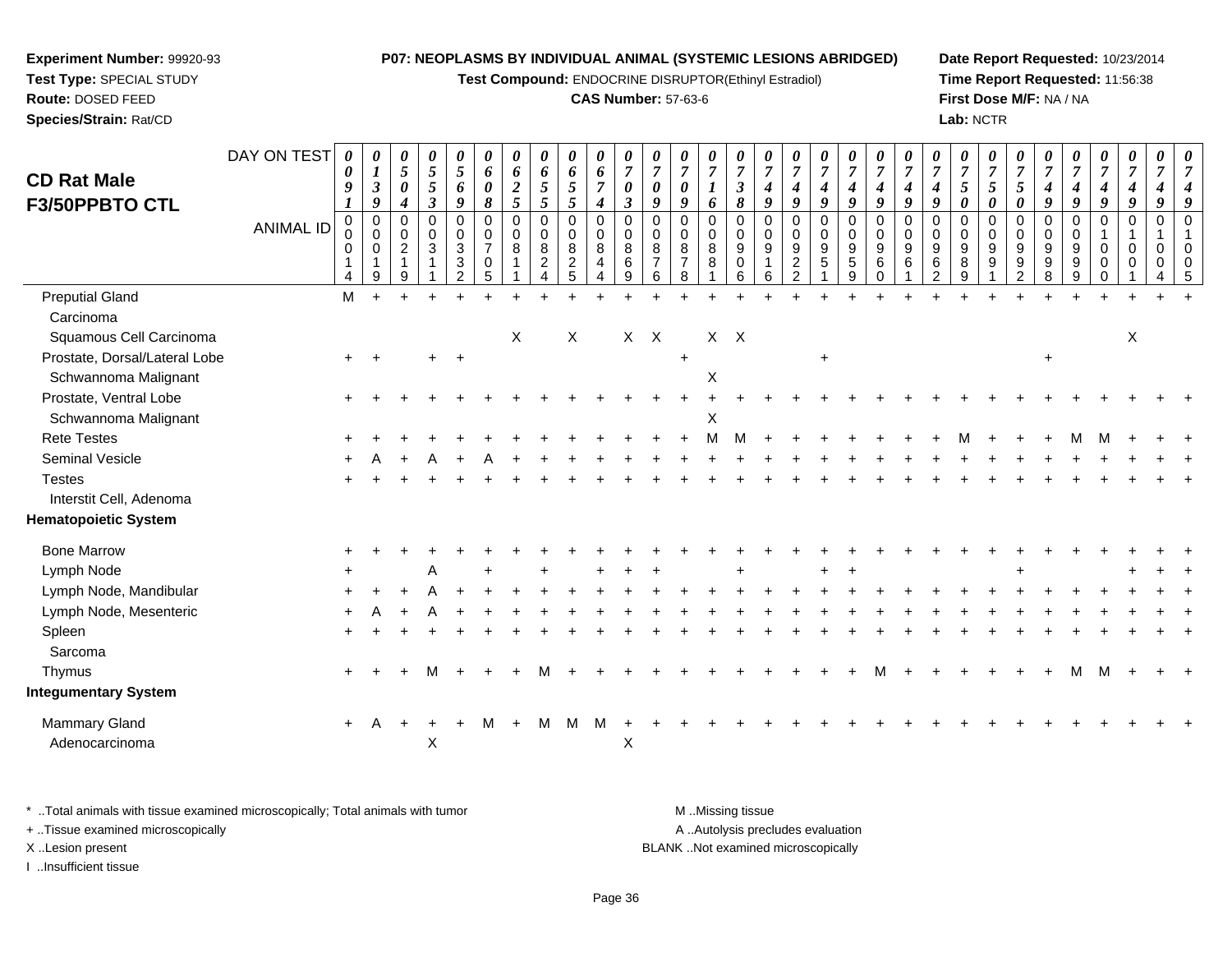**Test Compound:** ENDOCRINE DISRUPTOR(Ethinyl Estradiol)

#### **CAS Number:** 57-63-6

**Date Report Requested:** 10/23/2014**Time Report Requested:** 11:56:38**First Dose M/F:** NA / NA**Lab:** NCTR

| <b>CD Rat Male</b><br><b>F3/50PPBTO CTL</b> | DAY ON TEST<br><b>ANIMAL ID</b> | $\theta$<br>9<br>0 | $\boldsymbol{\theta}$<br>$\boldsymbol{I}$<br>$\boldsymbol{\beta}$<br>9<br>$\mathbf 0$<br>$\mathbf 0$ | $\boldsymbol{\theta}$<br>$\overline{5}$<br>$\boldsymbol{\theta}$<br>4<br>0<br>$\mathbf 0$ | 0<br>5<br>5<br>$\boldsymbol{\beta}$<br>0<br>0 | 0<br>$\mathfrak{s}$<br>6<br>9<br>0<br>$\mathbf 0$ | $\boldsymbol{\theta}$<br>6<br>0<br>8<br>0<br>0 | $\boldsymbol{\theta}$<br>6<br>$\boldsymbol{2}$<br>$\mathfrak{s}$<br>$\mathbf 0$<br>$\mathbf 0$ | $\boldsymbol{\theta}$<br>6<br>$\sqrt{5}$<br>5<br>0<br>$\mathbf 0$ | 0<br>6<br>$5\overline{)}$<br>5<br>0<br>0 | 0<br>6<br>$\overline{7}$<br>$\boldsymbol{4}$<br>0<br>0 | U<br>$\overline{7}$<br>0<br>$\boldsymbol{\beta}$<br>$\Omega$<br>0 | $\boldsymbol{\theta}$<br>$\overline{7}$<br>0<br>9<br>$\Omega$<br>0 | $\boldsymbol{\theta}$<br>$\overline{7}$<br>0<br>9<br>0<br>0 | 0<br>$\boldsymbol{7}$<br>1<br>6<br>$\mathbf 0$<br>$\mathbf 0$ | 0<br>$\boldsymbol{7}$<br>$\boldsymbol{\beta}$<br>8<br>0<br>$\mathbf 0$ | $\overline{7}$<br>$\boldsymbol{4}$<br>9<br>$\mathbf 0$<br>0 | $\boldsymbol{\theta}$<br>$\overline{7}$<br>4<br>9<br>$\mathbf 0$<br>$\pmb{0}$ | 0<br>$\overline{7}$<br>$\boldsymbol{4}$<br>9<br>0<br>0 | 0<br>$\boldsymbol{7}$<br>$\boldsymbol{4}$<br>9<br>$\mathbf 0$<br>$\mathbf 0$ | 0<br>$\overline{7}$<br>$\boldsymbol{4}$<br>9<br>0<br>$\mathbf 0$ | $\boldsymbol{\theta}$<br>$\overline{7}$<br>4<br>9<br>0<br>0 | $\theta$<br>$\overline{7}$<br>4<br>9<br>$\Omega$<br>0 | 0<br>$\overline{7}$<br>5<br>0<br>$\Omega$<br>0 | 0<br>$\boldsymbol{7}$<br>$\sqrt{5}$<br>0<br>$\mathbf 0$<br>$\mathbf 0$ | 0<br>$\overline{7}$<br>$\mathfrak{s}$<br>$\boldsymbol{\theta}$<br>$\mathbf 0$<br>0 | $\overline{7}$<br>4<br>9<br>$\mathbf 0$<br>0 | $\boldsymbol{\theta}$<br>$\overline{7}$<br>4<br>9<br>$\mathbf 0$<br>$\mathbf 0$ | 0<br>$\overline{7}$<br>$\boldsymbol{4}$<br>9<br>0<br>$\mathbf{1}$ | 0<br>$\overline{7}$<br>$\boldsymbol{4}$<br>9<br>$\mathbf 0$<br>$\mathbf 1$ | 0<br>$\overline{7}$<br>4<br>9<br>$\mathbf 0$<br>1 |          |
|---------------------------------------------|---------------------------------|--------------------|------------------------------------------------------------------------------------------------------|-------------------------------------------------------------------------------------------|-----------------------------------------------|---------------------------------------------------|------------------------------------------------|------------------------------------------------------------------------------------------------|-------------------------------------------------------------------|------------------------------------------|--------------------------------------------------------|-------------------------------------------------------------------|--------------------------------------------------------------------|-------------------------------------------------------------|---------------------------------------------------------------|------------------------------------------------------------------------|-------------------------------------------------------------|-------------------------------------------------------------------------------|--------------------------------------------------------|------------------------------------------------------------------------------|------------------------------------------------------------------|-------------------------------------------------------------|-------------------------------------------------------|------------------------------------------------|------------------------------------------------------------------------|------------------------------------------------------------------------------------|----------------------------------------------|---------------------------------------------------------------------------------|-------------------------------------------------------------------|----------------------------------------------------------------------------|---------------------------------------------------|----------|
|                                             |                                 | 0<br>4             | 0<br>9                                                                                               | $\overline{c}$<br>$\mathbf{1}$<br>9                                                       | $\mathbf{3}$<br>1                             | 3<br>3<br>$\overline{2}$                          | $\overline{7}$<br>0<br>5                       | $\,8\,$                                                                                        | $\bf 8$<br>$\overline{c}$<br>$\overline{4}$                       | 8<br>$\overline{c}$<br>5                 | 8<br>4                                                 | 8<br>$\,6\,$<br>9                                                 | 8<br>$\overline{7}$<br>6                                           | 8<br>$\overline{7}$<br>8                                    | 8<br>8                                                        | 9<br>0<br>6                                                            | 9<br>$\mathbf{1}$<br>6                                      | $\boldsymbol{9}$<br>$\overline{c}$<br>$\overline{2}$                          | $\boldsymbol{9}$<br>$\sqrt{5}$                         | $\boldsymbol{9}$<br>$\sqrt{5}$<br>9                                          | 9<br>6<br>$\Omega$                                               | 9<br>6                                                      | 9<br>$\,6\,$<br>$\mathfrak{p}$                        | 9<br>$\bf 8$<br>9                              | 9<br>9                                                                 | 9<br>9<br>$\overline{2}$                                                           | 9<br>9<br>8                                  | $\boldsymbol{9}$<br>$\boldsymbol{9}$<br>9                                       | 0<br>$\mathbf 0$<br>$\Omega$                                      | $\mathbf 0$<br>$\mathbf 0$                                                 | $\mathbf 0$<br>0                                  | $\Omega$ |
| Adenoma<br>Fibroadenoma                     |                                 |                    |                                                                                                      |                                                                                           |                                               |                                                   |                                                |                                                                                                |                                                                   |                                          |                                                        |                                                                   |                                                                    |                                                             |                                                               |                                                                        |                                                             |                                                                               |                                                        | $\mathsf X$                                                                  |                                                                  | X                                                           |                                                       |                                                |                                                                        |                                                                                    |                                              |                                                                                 |                                                                   |                                                                            |                                                   |          |
| Skin                                        |                                 |                    |                                                                                                      |                                                                                           |                                               |                                                   |                                                |                                                                                                |                                                                   |                                          |                                                        |                                                                   |                                                                    |                                                             |                                                               |                                                                        |                                                             |                                                                               |                                                        |                                                                              |                                                                  |                                                             |                                                       |                                                |                                                                        |                                                                                    |                                              |                                                                                 |                                                                   |                                                                            |                                                   |          |
| Carcinoma                                   |                                 |                    |                                                                                                      |                                                                                           |                                               |                                                   |                                                |                                                                                                |                                                                   | $\boldsymbol{X}$                         |                                                        |                                                                   |                                                                    |                                                             |                                                               |                                                                        |                                                             |                                                                               |                                                        |                                                                              |                                                                  |                                                             |                                                       |                                                |                                                                        |                                                                                    |                                              |                                                                                 |                                                                   |                                                                            |                                                   |          |
| Fibroma                                     |                                 |                    |                                                                                                      |                                                                                           |                                               |                                                   |                                                |                                                                                                |                                                                   |                                          |                                                        |                                                                   |                                                                    |                                                             |                                                               |                                                                        |                                                             |                                                                               |                                                        |                                                                              |                                                                  |                                                             |                                                       |                                                |                                                                        |                                                                                    |                                              |                                                                                 |                                                                   |                                                                            |                                                   |          |
| Keratoacanthoma                             |                                 |                    |                                                                                                      |                                                                                           |                                               |                                                   |                                                |                                                                                                |                                                                   |                                          |                                                        |                                                                   |                                                                    |                                                             |                                                               |                                                                        |                                                             |                                                                               |                                                        |                                                                              |                                                                  |                                                             |                                                       |                                                |                                                                        |                                                                                    |                                              |                                                                                 |                                                                   |                                                                            |                                                   |          |
| Lipoma                                      |                                 |                    |                                                                                                      |                                                                                           |                                               |                                                   |                                                |                                                                                                | X                                                                 |                                          |                                                        |                                                                   |                                                                    |                                                             |                                                               |                                                                        |                                                             |                                                                               |                                                        |                                                                              |                                                                  |                                                             |                                                       |                                                |                                                                        |                                                                                    |                                              |                                                                                 |                                                                   |                                                                            |                                                   |          |
| Sarcoma                                     |                                 |                    |                                                                                                      |                                                                                           |                                               |                                                   |                                                |                                                                                                |                                                                   |                                          |                                                        |                                                                   |                                                                    |                                                             |                                                               |                                                                        |                                                             |                                                                               |                                                        |                                                                              |                                                                  |                                                             |                                                       |                                                |                                                                        |                                                                                    |                                              |                                                                                 |                                                                   |                                                                            |                                                   |          |
| Musculoskeletal System                      |                                 |                    |                                                                                                      |                                                                                           |                                               |                                                   |                                                |                                                                                                |                                                                   |                                          |                                                        |                                                                   |                                                                    |                                                             |                                                               |                                                                        |                                                             |                                                                               |                                                        |                                                                              |                                                                  |                                                             |                                                       |                                                |                                                                        |                                                                                    |                                              |                                                                                 |                                                                   |                                                                            |                                                   |          |
| Bone, Femur                                 |                                 |                    |                                                                                                      |                                                                                           |                                               |                                                   |                                                |                                                                                                |                                                                   |                                          |                                                        |                                                                   |                                                                    |                                                             |                                                               |                                                                        |                                                             |                                                                               |                                                        |                                                                              |                                                                  |                                                             |                                                       |                                                |                                                                        |                                                                                    |                                              |                                                                                 |                                                                   |                                                                            |                                                   |          |
| Nervous System                              |                                 |                    |                                                                                                      |                                                                                           |                                               |                                                   |                                                |                                                                                                |                                                                   |                                          |                                                        |                                                                   |                                                                    |                                                             |                                                               |                                                                        |                                                             |                                                                               |                                                        |                                                                              |                                                                  |                                                             |                                                       |                                                |                                                                        |                                                                                    |                                              |                                                                                 |                                                                   |                                                                            |                                                   |          |
| <b>Brain</b>                                |                                 |                    |                                                                                                      |                                                                                           |                                               |                                                   | $+$                                            |                                                                                                |                                                                   |                                          |                                                        |                                                                   |                                                                    |                                                             |                                                               |                                                                        |                                                             |                                                                               |                                                        |                                                                              |                                                                  |                                                             |                                                       |                                                |                                                                        |                                                                                    |                                              |                                                                                 |                                                                   |                                                                            |                                                   |          |
| Cranial Nerve, Schwannoma Malignant         |                                 |                    |                                                                                                      |                                                                                           |                                               |                                                   | X                                              |                                                                                                |                                                                   |                                          |                                                        |                                                                   |                                                                    |                                                             |                                                               |                                                                        |                                                             |                                                                               |                                                        |                                                                              |                                                                  |                                                             |                                                       |                                                |                                                                        |                                                                                    |                                              |                                                                                 |                                                                   |                                                                            |                                                   |          |
| Brain, Brain Stem                           |                                 |                    |                                                                                                      |                                                                                           |                                               |                                                   |                                                |                                                                                                |                                                                   |                                          |                                                        |                                                                   |                                                                    |                                                             |                                                               |                                                                        |                                                             |                                                                               |                                                        |                                                                              |                                                                  |                                                             |                                                       |                                                |                                                                        |                                                                                    |                                              |                                                                                 |                                                                   |                                                                            |                                                   |          |
| <b>Reticulosis Malignant</b>                |                                 |                    |                                                                                                      |                                                                                           |                                               |                                                   |                                                |                                                                                                |                                                                   |                                          |                                                        |                                                                   |                                                                    |                                                             |                                                               |                                                                        |                                                             |                                                                               |                                                        |                                                                              |                                                                  |                                                             | X                                                     |                                                |                                                                        |                                                                                    |                                              |                                                                                 |                                                                   |                                                                            |                                                   |          |
| Brain, Cerebellum                           |                                 |                    |                                                                                                      |                                                                                           |                                               |                                                   |                                                |                                                                                                |                                                                   |                                          |                                                        |                                                                   |                                                                    |                                                             |                                                               |                                                                        |                                                             |                                                                               |                                                        |                                                                              |                                                                  |                                                             |                                                       |                                                |                                                                        |                                                                                    |                                              |                                                                                 |                                                                   |                                                                            |                                                   |          |
| Brain, Cerebrum                             |                                 |                    |                                                                                                      |                                                                                           |                                               |                                                   |                                                |                                                                                                |                                                                   |                                          |                                                        |                                                                   |                                                                    |                                                             |                                                               |                                                                        |                                                             |                                                                               |                                                        |                                                                              |                                                                  |                                                             |                                                       |                                                |                                                                        |                                                                                    |                                              |                                                                                 |                                                                   |                                                                            |                                                   |          |
| Meninges, Granular Cell Tumor Benign        |                                 |                    |                                                                                                      |                                                                                           |                                               |                                                   |                                                |                                                                                                |                                                                   |                                          |                                                        |                                                                   |                                                                    |                                                             |                                                               | $\mathsf X$                                                            |                                                             |                                                                               |                                                        |                                                                              |                                                                  |                                                             |                                                       |                                                |                                                                        |                                                                                    |                                              |                                                                                 |                                                                   |                                                                            |                                                   |          |
| <b>Respiratory System</b>                   |                                 |                    |                                                                                                      |                                                                                           |                                               |                                                   |                                                |                                                                                                |                                                                   |                                          |                                                        |                                                                   |                                                                    |                                                             |                                                               |                                                                        |                                                             |                                                                               |                                                        |                                                                              |                                                                  |                                                             |                                                       |                                                |                                                                        |                                                                                    |                                              |                                                                                 |                                                                   |                                                                            |                                                   |          |
| Lung                                        |                                 |                    |                                                                                                      |                                                                                           |                                               |                                                   |                                                |                                                                                                |                                                                   |                                          |                                                        |                                                                   |                                                                    |                                                             |                                                               |                                                                        |                                                             |                                                                               |                                                        |                                                                              |                                                                  |                                                             |                                                       |                                                |                                                                        |                                                                                    |                                              |                                                                                 |                                                                   |                                                                            |                                                   |          |

\* ..Total animals with tissue examined microscopically; Total animals with tumor **M** . Missing tissue M ..Missing tissue A ..Autolysis precludes evaluation + ..Tissue examined microscopically X ..Lesion present BLANK ..Not examined microscopicallyI ..Insufficient tissue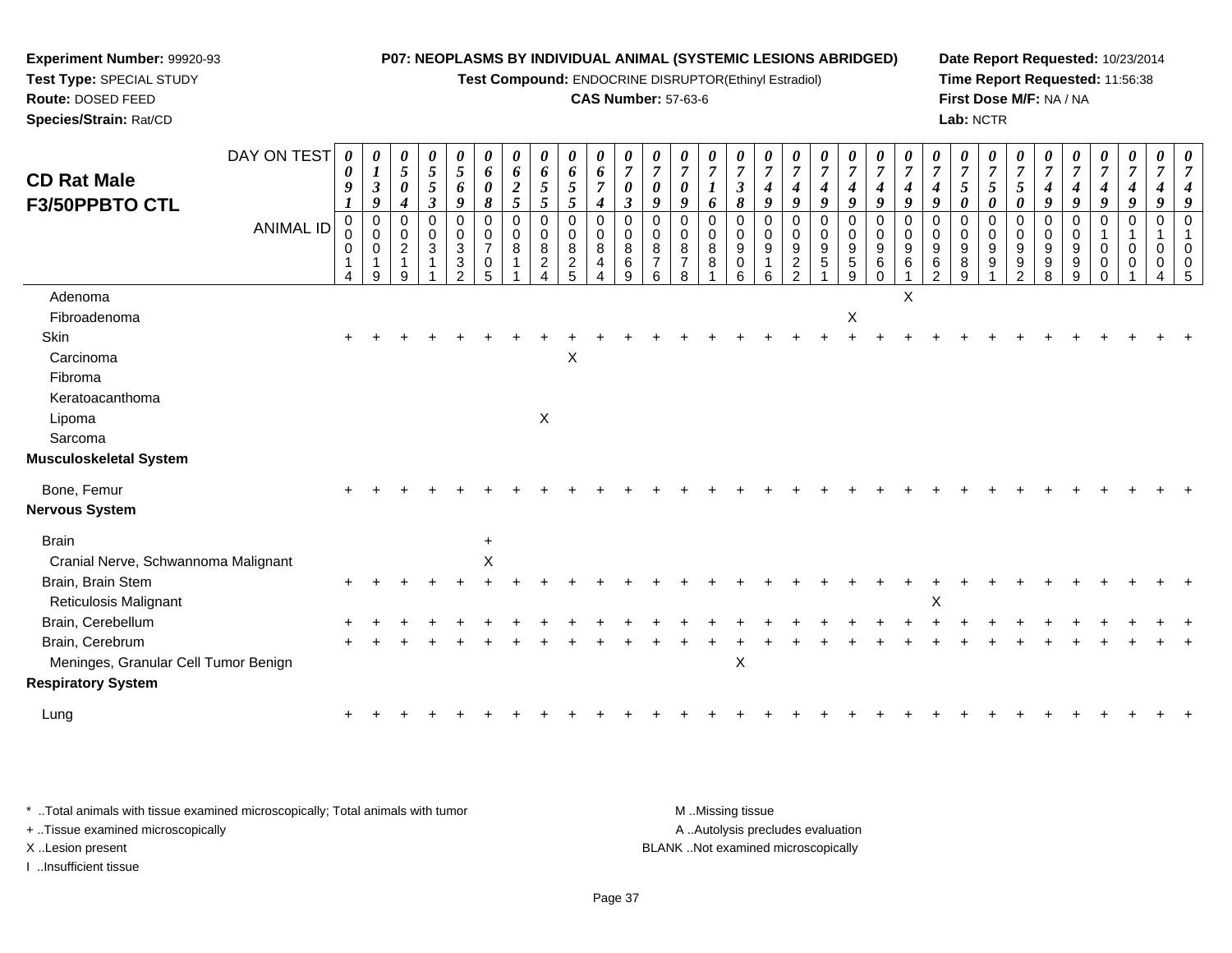**Test Compound:** ENDOCRINE DISRUPTOR(Ethinyl Estradiol)

#### **CAS Number:** 57-63-6

**Date Report Requested:** 10/23/2014**Time Report Requested:** 11:56:38**First Dose M/F:** NA / NA**Lab:** NCTR

| DAY ON TEST<br><b>CD Rat Male</b><br>F3/50PPBTO CTL      | $\boldsymbol{\theta}$<br>0<br>9<br>1<br>$\mathbf 0$ | 0<br>$\boldsymbol{l}$<br>$\mathfrak{z}$<br>9<br>$\mathbf 0$ | 0<br>5<br>$\boldsymbol{\theta}$<br>0 | 0<br>5<br>5<br>3<br>$\mathbf 0$ | 0<br>5<br>6<br>$\boldsymbol{q}$<br>$\mathbf 0$ | 0<br>6<br>0<br>8<br>0                   | $\boldsymbol{\theta}$<br>6<br>$\boldsymbol{2}$<br>5<br>$\mathbf 0$ | 0<br>6<br>5<br>5<br>$\Omega$ | 0<br>6<br>5<br>5<br>0                      | 0<br>6<br>$\overline{7}$<br>$\boldsymbol{4}$<br>$\pmb{0}$ | 0<br>$\overline{7}$<br>0<br>$\boldsymbol{\beta}$<br>0 | $\overline{7}$<br>$\boldsymbol{\theta}$<br>$\boldsymbol{q}$<br>$\Omega$ | 0<br>$\overline{7}$<br>$\theta$<br>Q<br>$\Omega$ | $\pmb{\theta}$<br>$\overline{7}$<br>1<br>6<br>$\overline{0}$ | $\pmb{\theta}$<br>$\overline{7}$<br>$\boldsymbol{\beta}$<br>8<br>$\mathbf 0$ | 0<br>$\overline{7}$<br>$\boldsymbol{4}$<br>9<br>$\Omega$ | $\overline{7}$<br>$\boldsymbol{q}$<br>$\Omega$ | 0<br>$\overline{7}$<br>4<br>$\boldsymbol{q}$<br>$\Omega$ | 0<br>$\overline{7}$<br>$\boldsymbol{4}$<br>$\boldsymbol{q}$<br>$\boldsymbol{0}$ | $\pmb{\theta}$<br>$\overline{7}$<br>4<br>$\boldsymbol{q}$<br>$\pmb{0}$ | 0<br>$\overline{7}$<br>$\boldsymbol{4}$<br>9<br>0 | $\overline{7}$<br>$\boldsymbol{q}$<br>$\Omega$ | 0<br>$\overline{7}$<br>5<br>0<br>$\Omega$ | $\pmb{\theta}$<br>$\boldsymbol{7}$<br>5<br>0<br>0 | $\pmb{\theta}$<br>$\overline{7}$<br>$\mathfrak{s}$<br>0<br>$\mathbf 0$ | 0<br>$\overline{7}$<br>$\boldsymbol{4}$<br>9<br>0 | $\overline{7}$<br>4<br>O | 0<br>$\overline{\tau}$<br>4<br>Q | 0<br>$\overline{7}$ | 0<br>$\overline{7}$<br>$\mathbf 0$ |  |
|----------------------------------------------------------|-----------------------------------------------------|-------------------------------------------------------------|--------------------------------------|---------------------------------|------------------------------------------------|-----------------------------------------|--------------------------------------------------------------------|------------------------------|--------------------------------------------|-----------------------------------------------------------|-------------------------------------------------------|-------------------------------------------------------------------------|--------------------------------------------------|--------------------------------------------------------------|------------------------------------------------------------------------------|----------------------------------------------------------|------------------------------------------------|----------------------------------------------------------|---------------------------------------------------------------------------------|------------------------------------------------------------------------|---------------------------------------------------|------------------------------------------------|-------------------------------------------|---------------------------------------------------|------------------------------------------------------------------------|---------------------------------------------------|--------------------------|----------------------------------|---------------------|------------------------------------|--|
| <b>ANIMAL ID</b>                                         | 0<br>0<br>4                                         | $\mathbf 0$<br>0<br>1<br>9                                  | $\Omega$<br>2<br>9                   | 0<br>$\mathbf{3}$               | 0<br>$\sqrt{3}$<br>3<br>$\Omega$               | $\mathbf 0$<br>$\overline{7}$<br>0<br>5 | $\mathbf 0$<br>8                                                   | 0<br>8<br>2                  | $\pmb{0}$<br>$\bf8$<br>$\overline{c}$<br>5 | $\pmb{0}$<br>$\bf 8$<br>4<br>4                            | $\mathbf 0$<br>8<br>6<br>9                            | $\Omega$<br>8<br>$\overline{7}$<br>6                                    | $\Omega$<br>8<br>8                               | 0<br>8<br>8                                                  | $\mathbf 0$<br>$\boldsymbol{9}$<br>$\mathbf 0$<br>6                          | $\mathbf 0$<br>9<br>1<br>6                               | $\mathbf 0$<br>9<br>$\overline{c}$<br>$\Omega$ | 0<br>9<br>5                                              | $\pmb{0}$<br>$\boldsymbol{9}$<br>$\sqrt{5}$<br>9                                | $\pmb{0}$<br>$\boldsymbol{9}$<br>6<br>$\Omega$                         | $\mathbf 0$<br>9<br>6                             | $\Omega$<br>9<br>6<br>ົ                        | $\Omega$<br>9<br>8<br>g                   | 0<br>$\boldsymbol{9}$<br>9                        | 0<br>$\boldsymbol{9}$<br>9<br>ົ                                        | 0<br>9<br>9<br>8                                  | $\Omega$<br>9<br>9<br>g  | 0<br>0                           | 0<br>$\Omega$       | 0<br>0                             |  |
| Thymoma Malignant, Metastatic, Uncertain<br>Primary Site |                                                     |                                                             |                                      | X                               |                                                |                                         |                                                                    |                              |                                            |                                                           |                                                       |                                                                         |                                                  |                                                              |                                                                              |                                                          |                                                |                                                          |                                                                                 |                                                                        |                                                   |                                                |                                           |                                                   |                                                                        |                                                   |                          |                                  |                     |                                    |  |
| Nose                                                     |                                                     |                                                             |                                      |                                 |                                                |                                         |                                                                    |                              |                                            |                                                           |                                                       |                                                                         |                                                  |                                                              |                                                                              |                                                          |                                                |                                                          |                                                                                 |                                                                        |                                                   |                                                |                                           |                                                   |                                                                        |                                                   |                          |                                  |                     |                                    |  |
| Osteosarcoma                                             |                                                     |                                                             |                                      |                                 |                                                |                                         | X                                                                  |                              |                                            |                                                           |                                                       |                                                                         |                                                  |                                                              |                                                                              |                                                          |                                                |                                                          |                                                                                 |                                                                        |                                                   |                                                |                                           |                                                   |                                                                        |                                                   |                          |                                  |                     |                                    |  |
| Trachea                                                  | $+$                                                 |                                                             |                                      |                                 |                                                |                                         |                                                                    |                              |                                            |                                                           |                                                       |                                                                         |                                                  |                                                              |                                                                              |                                                          |                                                |                                                          |                                                                                 |                                                                        |                                                   |                                                |                                           |                                                   |                                                                        |                                                   |                          |                                  |                     |                                    |  |
| <b>Special Senses System</b>                             |                                                     |                                                             |                                      |                                 |                                                |                                         |                                                                    |                              |                                            |                                                           |                                                       |                                                                         |                                                  |                                                              |                                                                              |                                                          |                                                |                                                          |                                                                                 |                                                                        |                                                   |                                                |                                           |                                                   |                                                                        |                                                   |                          |                                  |                     |                                    |  |
| Ear<br><b>Neural Crest Tumor</b>                         |                                                     |                                                             |                                      |                                 |                                                |                                         |                                                                    |                              |                                            |                                                           |                                                       |                                                                         |                                                  |                                                              |                                                                              |                                                          |                                                |                                                          |                                                                                 |                                                                        |                                                   |                                                |                                           |                                                   |                                                                        |                                                   |                          |                                  |                     |                                    |  |
| Eye<br>Iris, Melanoma Benign                             |                                                     |                                                             |                                      |                                 |                                                |                                         |                                                                    |                              |                                            |                                                           |                                                       |                                                                         |                                                  |                                                              |                                                                              |                                                          |                                                |                                                          |                                                                                 |                                                                        |                                                   |                                                |                                           |                                                   |                                                                        |                                                   |                          |                                  |                     |                                    |  |
| Harderian Gland<br><b>Lacrimal Gland</b>                 |                                                     |                                                             |                                      |                                 |                                                |                                         |                                                                    | $\ddot{}$                    |                                            |                                                           |                                                       |                                                                         |                                                  |                                                              |                                                                              |                                                          |                                                |                                                          |                                                                                 |                                                                        |                                                   |                                                |                                           |                                                   |                                                                        |                                                   |                          |                                  |                     |                                    |  |
| <b>Urinary System</b>                                    |                                                     |                                                             |                                      |                                 |                                                |                                         |                                                                    |                              |                                            |                                                           |                                                       |                                                                         |                                                  |                                                              |                                                                              |                                                          |                                                |                                                          |                                                                                 |                                                                        |                                                   |                                                |                                           |                                                   |                                                                        |                                                   |                          |                                  |                     |                                    |  |
| Kidney<br>Liposarcoma                                    |                                                     |                                                             |                                      |                                 |                                                |                                         |                                                                    |                              |                                            |                                                           |                                                       |                                                                         | Χ                                                |                                                              |                                                                              |                                                          |                                                |                                                          |                                                                                 |                                                                        |                                                   |                                                |                                           |                                                   |                                                                        |                                                   |                          |                                  |                     |                                    |  |
| <b>Urinary Bladder</b>                                   |                                                     |                                                             |                                      |                                 |                                                |                                         |                                                                    |                              |                                            |                                                           |                                                       |                                                                         |                                                  |                                                              |                                                                              |                                                          |                                                |                                                          |                                                                                 |                                                                        |                                                   |                                                |                                           |                                                   |                                                                        |                                                   |                          |                                  |                     |                                    |  |
| <b>SYSTEMIC LESIONS</b>                                  |                                                     |                                                             |                                      |                                 |                                                |                                         |                                                                    |                              |                                            |                                                           |                                                       |                                                                         |                                                  |                                                              |                                                                              |                                                          |                                                |                                                          |                                                                                 |                                                                        |                                                   |                                                |                                           |                                                   |                                                                        |                                                   |                          |                                  |                     |                                    |  |
| Multiple Organ                                           |                                                     |                                                             |                                      |                                 |                                                |                                         |                                                                    |                              |                                            |                                                           |                                                       |                                                                         |                                                  |                                                              |                                                                              |                                                          |                                                |                                                          |                                                                                 |                                                                        |                                                   |                                                |                                           |                                                   |                                                                        |                                                   |                          |                                  |                     |                                    |  |

\* ..Total animals with tissue examined microscopically; Total animals with tumor **M** . Missing tissue M ..Missing tissue

+ ..Tissue examined microscopically

**Experiment Number:** 99920-93**Test Type:** SPECIAL STUDY**Route:** DOSED FEED**Species/Strain:** Rat/CD

I ..Insufficient tissue

A ..Autolysis precludes evaluation X ..Lesion present BLANK ..Not examined microscopically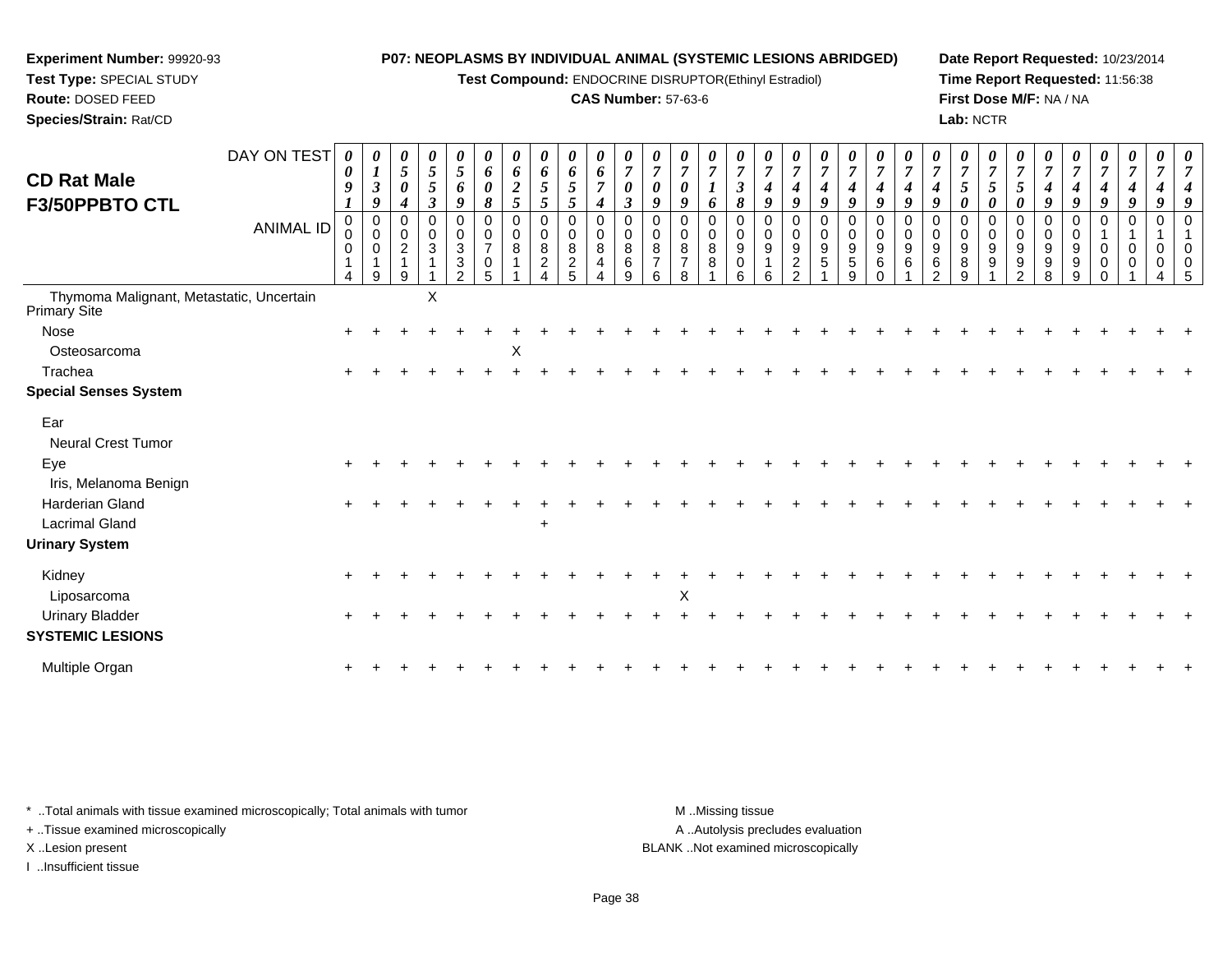**Test Compound:** ENDOCRINE DISRUPTOR(Ethinyl Estradiol)

# **CAS Number:** 57-63-6

**Date Report Requested:** 10/23/2014**Time Report Requested:** 11:56:38**First Dose M/F:** NA / NA**Lab:** NCTR

| <b>CD Rat Male</b><br>F3/50PPBTO CTL | DAY ON TEST      | 0<br>4<br>9              | 0<br>$\overline{7}$<br>$\boldsymbol{4}$<br>9 | 0<br>$\overline{7}$<br>4<br>9      | 0<br>$\overline{7}$<br>$\boldsymbol{4}$<br>9   | 0<br>$\overline{7}$<br>4<br>$\boldsymbol{g}$ | 0<br>7<br>$\mathfrak{s}$<br>$\boldsymbol{4}$ | 0<br>$\overline{7}$<br>$\mathfrak{s}$<br>$\boldsymbol{4}$         | 0<br>$\overline{7}$<br>5<br>$\boldsymbol{\beta}$ | 0<br>$\overline{7}$<br>5<br>$\overline{\mathbf{3}}$ | 0<br>$\overline{7}$<br>5<br>$\overline{\mathbf{c}}$ | 0<br>$\overline{7}$<br>$\mathfrak{s}$<br>$\overline{2}$ | 0<br>$\overline{7}$<br>$\sqrt{5}$<br>$\overline{2}$ | 0<br>$\overline{7}$<br>5<br>$\overline{2}$ | 0<br>$\overline{7}$<br>5<br>$\overline{2}$ | 0<br>$\boldsymbol{7}$<br>5<br>$\boldsymbol{4}$ | 0<br>$\overline{7}$<br>5<br>$\boldsymbol{4}$ | 0<br>$\overline{7}$<br>5<br>5 | 0<br>$\overline{7}$<br>5<br>4              | 0<br>$\overline{7}$<br>5<br>4 |                       |
|--------------------------------------|------------------|--------------------------|----------------------------------------------|------------------------------------|------------------------------------------------|----------------------------------------------|----------------------------------------------|-------------------------------------------------------------------|--------------------------------------------------|-----------------------------------------------------|-----------------------------------------------------|---------------------------------------------------------|-----------------------------------------------------|--------------------------------------------|--------------------------------------------|------------------------------------------------|----------------------------------------------|-------------------------------|--------------------------------------------|-------------------------------|-----------------------|
|                                      | <b>ANIMAL ID</b> | $\pmb{0}$<br>0<br>0<br>6 | 0<br>1<br>$\mathbf 0$<br>1                   | 0<br>1<br>0<br>1<br>$\overline{2}$ | $\mathbf 0$<br>$\mathbf 0$<br>$\mathbf 1$<br>3 | $\Omega$<br>$\mathbf 0$<br>1                 | $\Omega$<br>1<br>$\mathbf 0$<br>3            | $\mathbf 0$<br>1<br>$\mathbf 0$<br>$\ensuremath{\mathsf{3}}$<br>2 | 0<br>1<br>0<br>$\ensuremath{\mathsf{3}}$<br>3    | 0<br>1<br>$\pmb{0}$<br>3<br>4                       | 0<br>1<br>0<br>4<br>$\Omega$                        | 0<br>1<br>$\pmb{0}$<br>4                                | $\Omega$<br>1<br>$\mathbf 0$<br>4<br>2              | $\mathbf 0$<br>1<br>0<br>4<br>5            | $\mathbf 0$<br>$\mathbf 0$<br>4<br>6       | 0<br>1<br>$\pmb{0}$<br>5<br>9                  | $\mathbf 0$<br>1<br>0<br>6<br>$\Omega$       | $\Omega$<br>1<br>1<br>2       | 0<br>1<br>$\mathbf 1$<br>1<br>$\mathbf{3}$ | $\Omega$<br>1<br>1<br>4       | <i><b>*TOTALS</b></i> |
| <b>Alimentary System</b>             |                  |                          |                                              |                                    |                                                |                                              |                                              |                                                                   |                                                  |                                                     |                                                     |                                                         |                                                     |                                            |                                            |                                                |                                              |                               |                                            |                               |                       |
| Esophagus                            |                  | +                        |                                              |                                    |                                                |                                              |                                              |                                                                   |                                                  |                                                     |                                                     |                                                         |                                                     |                                            |                                            |                                                |                                              |                               |                                            |                               | 50                    |
| Intestine Large, Cecum               |                  |                          |                                              |                                    |                                                |                                              |                                              |                                                                   |                                                  |                                                     |                                                     |                                                         |                                                     |                                            |                                            |                                                |                                              |                               |                                            |                               | 47                    |
| Intestine Large, Colon               |                  | +                        |                                              |                                    |                                                |                                              |                                              |                                                                   |                                                  |                                                     |                                                     |                                                         |                                                     |                                            |                                            |                                                |                                              |                               |                                            |                               | 48                    |
| Intestine Large, Rectum              |                  |                          |                                              |                                    |                                                |                                              |                                              |                                                                   |                                                  |                                                     |                                                     |                                                         |                                                     |                                            |                                            |                                                |                                              |                               |                                            |                               | 48                    |
| Intestine Small, Duodenum            |                  | +                        |                                              |                                    |                                                |                                              |                                              |                                                                   |                                                  |                                                     |                                                     |                                                         |                                                     |                                            |                                            |                                                |                                              |                               |                                            |                               | 47                    |
| Intestine Small, Ileum               |                  |                          |                                              |                                    |                                                |                                              |                                              |                                                                   |                                                  |                                                     |                                                     |                                                         |                                                     |                                            |                                            |                                                |                                              |                               |                                            |                               | 47                    |
| Intestine Small, Jejunum             |                  | $\ddot{}$                |                                              |                                    |                                                |                                              |                                              |                                                                   |                                                  |                                                     |                                                     |                                                         |                                                     |                                            |                                            |                                                |                                              |                               |                                            |                               | 46                    |
| Liver                                |                  |                          |                                              |                                    |                                                |                                              |                                              |                                                                   |                                                  |                                                     |                                                     |                                                         |                                                     |                                            |                                            |                                                |                                              |                               |                                            |                               | 49                    |
| Hepatocellular Adenoma               |                  |                          |                                              |                                    |                                                |                                              |                                              |                                                                   |                                                  |                                                     |                                                     |                                                         |                                                     |                                            |                                            |                                                |                                              |                               |                                            |                               | $\mathbf{1}$          |
| Mesentery                            |                  |                          |                                              |                                    |                                                |                                              |                                              |                                                                   |                                                  | $\ddot{}$                                           |                                                     |                                                         |                                                     |                                            |                                            |                                                |                                              |                               |                                            |                               | 3                     |
| Oral Mucosa                          |                  |                          |                                              |                                    |                                                |                                              |                                              |                                                                   |                                                  |                                                     | +                                                   | ÷                                                       |                                                     |                                            |                                            |                                                |                                              |                               |                                            |                               | $6\phantom{1}6$       |
| Squamous Cell Carcinoma              |                  |                          |                                              |                                    |                                                |                                              |                                              |                                                                   |                                                  |                                                     | Χ                                                   |                                                         |                                                     |                                            |                                            |                                                |                                              |                               |                                            |                               | 5                     |
| Pancreas                             |                  | +                        |                                              |                                    |                                                |                                              |                                              |                                                                   |                                                  |                                                     |                                                     |                                                         |                                                     |                                            |                                            |                                                |                                              |                               |                                            |                               | 49                    |
| <b>Salivary Glands</b>               |                  |                          |                                              |                                    |                                                |                                              |                                              |                                                                   |                                                  |                                                     |                                                     |                                                         |                                                     |                                            |                                            |                                                |                                              |                               |                                            |                               | 50                    |
| Stomach, Forestomach                 |                  |                          |                                              |                                    |                                                |                                              |                                              |                                                                   |                                                  |                                                     |                                                     |                                                         |                                                     |                                            |                                            |                                                |                                              |                               |                                            |                               | 49                    |
| Stomach, Glandular                   |                  |                          |                                              |                                    |                                                |                                              |                                              |                                                                   |                                                  |                                                     |                                                     |                                                         |                                                     |                                            |                                            |                                                |                                              |                               |                                            |                               | 47                    |
| <b>Cardiovascular System</b>         |                  |                          |                                              |                                    |                                                |                                              |                                              |                                                                   |                                                  |                                                     |                                                     |                                                         |                                                     |                                            |                                            |                                                |                                              |                               |                                            |                               |                       |
| <b>Blood Vessel</b>                  |                  |                          |                                              |                                    |                                                |                                              |                                              |                                                                   |                                                  |                                                     |                                                     |                                                         |                                                     |                                            |                                            |                                                |                                              |                               |                                            |                               | 50                    |
| Heart                                |                  | $\ddot{}$                |                                              |                                    |                                                |                                              |                                              |                                                                   |                                                  |                                                     |                                                     |                                                         |                                                     |                                            |                                            |                                                |                                              |                               |                                            |                               | 50                    |
| <b>Endocrine System</b>              |                  |                          |                                              |                                    |                                                |                                              |                                              |                                                                   |                                                  |                                                     |                                                     |                                                         |                                                     |                                            |                                            |                                                |                                              |                               |                                            |                               |                       |
|                                      |                  |                          |                                              |                                    |                                                |                                              |                                              |                                                                   |                                                  |                                                     |                                                     |                                                         |                                                     |                                            |                                            |                                                |                                              |                               |                                            |                               |                       |

\* ..Total animals with tissue examined microscopically; Total animals with tumor

+ ..Tissue examined microscopically

**Experiment Number:** 99920-93**Test Type:** SPECIAL STUDY**Route:** DOSED FEED**Species/Strain:** Rat/CD

I ..Insufficient tissue

A .. Autolysis precludes evaluation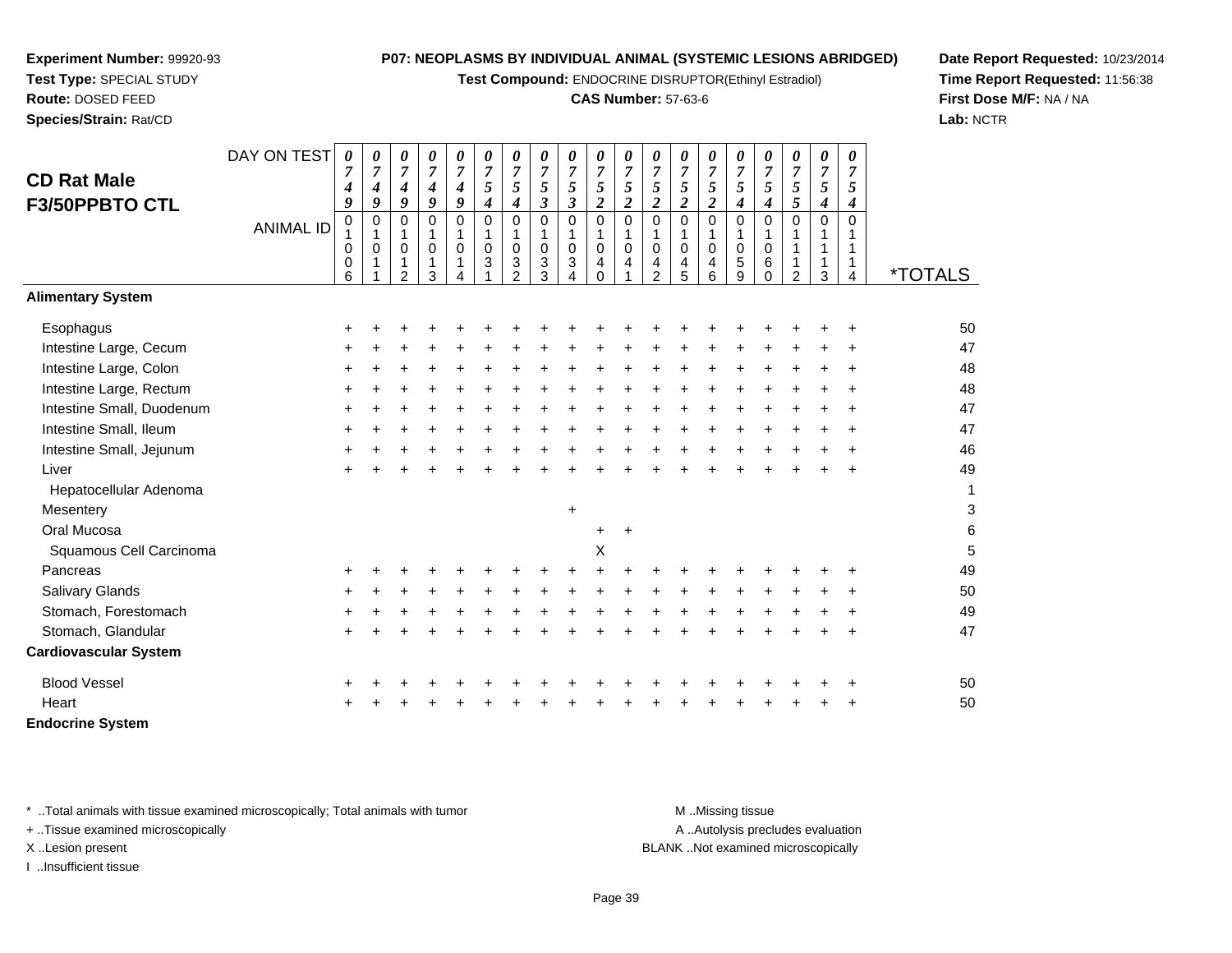**Test Compound:** ENDOCRINE DISRUPTOR(Ethinyl Estradiol)

#### **CAS Number:** 57-63-6

**Date Report Requested:** 10/23/2014**Time Report Requested:** 11:56:38**First Dose M/F:** NA / NA**Lab:** NCTR

| <b>CD Rat Male</b><br>F3/50PPBTO CTL                                         | DAY ON TEST<br><b>ANIMAL ID</b> | 0<br>7<br>4<br>9<br>0<br>0<br>0<br>6 | 0<br>$\overline{7}$<br>$\boldsymbol{4}$<br>9<br>0<br>1<br>$\mathbf 0$<br>1 | 0<br>7<br>4<br>9<br>0<br>1<br>$\mathbf 0$<br>1<br>2 | $\boldsymbol{\theta}$<br>$\overline{7}$<br>$\boldsymbol{4}$<br>9<br>$\Omega$<br>$\Omega$<br>3 | 0<br>7<br>4<br>9<br>$\overline{0}$<br>$\Omega$ | 0<br>$\overline{7}$<br>5<br>4<br>0<br>$\mathbf 0$<br>3 | 0<br>$\overline{7}$<br>$\sqrt{5}$<br>4<br>$\mathbf 0$<br>$\mathbf 0$<br>3<br>2 | 0<br>$\overline{7}$<br>5<br>$\boldsymbol{\beta}$<br>$\mathbf 0$<br>1<br>$\mathbf 0$<br>3<br>3 | 0<br>$\overline{7}$<br>5<br>$\boldsymbol{\beta}$<br>$\mathbf 0$<br>$\mathsf{O}\xspace$<br>3<br>4 | 0<br>$\overline{7}$<br>5<br>$\overline{\mathbf{c}}$<br>0<br>$\mathbf{1}$<br>0<br>4<br>0 | 0<br>$\overline{7}$<br>$\mathfrak{s}$<br>$\boldsymbol{2}$<br>$\mathbf 0$<br>1<br>$\mathbf 0$<br>4 | 0<br>$\overline{7}$<br>5<br>$\boldsymbol{2}$<br>$\mathbf 0$<br>$\mathbf 0$<br>$\overline{4}$<br>$\overline{2}$ | 0<br>$\overline{7}$<br>$\sqrt{5}$<br>$\boldsymbol{2}$<br>$\mathbf 0$<br>$\mathbf 0$<br>4<br>5 | 0<br>$\overline{7}$<br>5<br>$\overline{\mathbf{c}}$<br>$\mathbf 0$<br>$\mathbf 0$<br>4<br>6 | 0<br>$\overline{7}$<br>5<br>$\boldsymbol{4}$<br>0<br>1<br>$\mathbf 0$<br>5<br>9 | 0<br>$\overline{7}$<br>5<br>4<br>$\mathbf 0$<br>$\mathbf 0$<br>6<br>0 | 0<br>7<br>5<br>5<br>0<br>1<br>1<br>$\overline{2}$ | 0<br>$\overline{7}$<br>5<br>4<br>0<br>$\mathbf{1}$<br>$\mathbf 1$<br>3 | 0<br>$\overline{7}$<br>5<br>4<br>$\Omega$<br>1<br>4 | <i><b>*TOTALS</b></i> |
|------------------------------------------------------------------------------|---------------------------------|--------------------------------------|----------------------------------------------------------------------------|-----------------------------------------------------|-----------------------------------------------------------------------------------------------|------------------------------------------------|--------------------------------------------------------|--------------------------------------------------------------------------------|-----------------------------------------------------------------------------------------------|--------------------------------------------------------------------------------------------------|-----------------------------------------------------------------------------------------|---------------------------------------------------------------------------------------------------|----------------------------------------------------------------------------------------------------------------|-----------------------------------------------------------------------------------------------|---------------------------------------------------------------------------------------------|---------------------------------------------------------------------------------|-----------------------------------------------------------------------|---------------------------------------------------|------------------------------------------------------------------------|-----------------------------------------------------|-----------------------|
| <b>Adrenal Cortex</b>                                                        |                                 | $\ddot{}$                            |                                                                            |                                                     |                                                                                               |                                                |                                                        |                                                                                |                                                                                               |                                                                                                  |                                                                                         |                                                                                                   |                                                                                                                |                                                                                               |                                                                                             |                                                                                 |                                                                       |                                                   |                                                                        | $\ddot{}$                                           | 50                    |
| Adrenal Medulla                                                              |                                 |                                      |                                                                            |                                                     |                                                                                               |                                                |                                                        |                                                                                |                                                                                               |                                                                                                  |                                                                                         |                                                                                                   |                                                                                                                |                                                                                               |                                                                                             |                                                                                 |                                                                       |                                                   |                                                                        |                                                     | 50                    |
| Pheochromocytoma Benign<br>Pheochromocytoma Malignant                        |                                 |                                      |                                                                            |                                                     |                                                                                               |                                                |                                                        |                                                                                |                                                                                               |                                                                                                  |                                                                                         |                                                                                                   |                                                                                                                |                                                                                               |                                                                                             |                                                                                 |                                                                       |                                                   |                                                                        |                                                     | 1<br>1                |
| Islets, Pancreatic<br>Adenoma                                                |                                 |                                      |                                                                            |                                                     |                                                                                               |                                                |                                                        |                                                                                |                                                                                               |                                                                                                  |                                                                                         |                                                                                                   |                                                                                                                |                                                                                               |                                                                                             |                                                                                 |                                                                       |                                                   |                                                                        |                                                     | 50<br>1               |
| Parathyroid Gland                                                            |                                 | M                                    |                                                                            |                                                     |                                                                                               |                                                |                                                        |                                                                                |                                                                                               |                                                                                                  |                                                                                         |                                                                                                   |                                                                                                                |                                                                                               |                                                                                             |                                                                                 |                                                                       |                                                   |                                                                        |                                                     | 46                    |
| <b>Pituitary Gland</b>                                                       |                                 | $+$                                  |                                                                            |                                                     |                                                                                               |                                                |                                                        |                                                                                |                                                                                               |                                                                                                  |                                                                                         |                                                                                                   |                                                                                                                |                                                                                               |                                                                                             |                                                                                 |                                                                       |                                                   |                                                                        |                                                     | 50                    |
| Pars Distalis, Adenoma                                                       |                                 |                                      |                                                                            |                                                     |                                                                                               |                                                | X                                                      | X                                                                              | $\times$                                                                                      |                                                                                                  | X                                                                                       |                                                                                                   | Χ                                                                                                              |                                                                                               | X                                                                                           |                                                                                 |                                                                       | X                                                 |                                                                        |                                                     | 26                    |
| <b>Thyroid Gland</b>                                                         |                                 |                                      |                                                                            |                                                     |                                                                                               |                                                |                                                        |                                                                                |                                                                                               |                                                                                                  |                                                                                         |                                                                                                   |                                                                                                                |                                                                                               |                                                                                             |                                                                                 |                                                                       |                                                   |                                                                        |                                                     | 50                    |
| C Cell, Carcinoma                                                            |                                 |                                      |                                                                            |                                                     |                                                                                               |                                                |                                                        |                                                                                |                                                                                               |                                                                                                  |                                                                                         |                                                                                                   |                                                                                                                |                                                                                               |                                                                                             |                                                                                 |                                                                       |                                                   |                                                                        |                                                     | 1                     |
| <b>General Body System</b>                                                   |                                 |                                      |                                                                            |                                                     |                                                                                               |                                                |                                                        |                                                                                |                                                                                               |                                                                                                  |                                                                                         |                                                                                                   |                                                                                                                |                                                                                               |                                                                                             |                                                                                 |                                                                       |                                                   |                                                                        |                                                     |                       |
| <b>Tissue NOS</b><br>Sarcoma                                                 |                                 |                                      |                                                                            |                                                     |                                                                                               |                                                |                                                        |                                                                                |                                                                                               |                                                                                                  |                                                                                         |                                                                                                   |                                                                                                                |                                                                                               |                                                                                             |                                                                                 |                                                                       |                                                   |                                                                        |                                                     | 1<br>$\mathbf{1}$     |
| <b>Genital System</b>                                                        |                                 |                                      |                                                                            |                                                     |                                                                                               |                                                |                                                        |                                                                                |                                                                                               |                                                                                                  |                                                                                         |                                                                                                   |                                                                                                                |                                                                                               |                                                                                             |                                                                                 |                                                                       |                                                   |                                                                        |                                                     |                       |
| <b>Coagulating Gland</b><br>Carcinoma, Metastatic, Uncertain Primary<br>Site |                                 |                                      |                                                                            |                                                     |                                                                                               |                                                |                                                        |                                                                                |                                                                                               |                                                                                                  |                                                                                         |                                                                                                   |                                                                                                                |                                                                                               |                                                                                             |                                                                                 |                                                                       |                                                   |                                                                        |                                                     | 50<br>$\mathbf{1}$    |
| Schwannoma Malignant                                                         |                                 |                                      |                                                                            |                                                     |                                                                                               |                                                |                                                        |                                                                                |                                                                                               |                                                                                                  |                                                                                         |                                                                                                   |                                                                                                                |                                                                                               |                                                                                             |                                                                                 |                                                                       |                                                   |                                                                        |                                                     | $\mathbf{1}$          |
| <b>Ductus Deferens</b>                                                       |                                 |                                      |                                                                            |                                                     |                                                                                               |                                                |                                                        |                                                                                |                                                                                               |                                                                                                  |                                                                                         |                                                                                                   |                                                                                                                |                                                                                               |                                                                                             |                                                                                 |                                                                       |                                                   |                                                                        |                                                     | 1                     |
| Epididymis                                                                   |                                 |                                      |                                                                            |                                                     |                                                                                               |                                                |                                                        |                                                                                |                                                                                               |                                                                                                  |                                                                                         |                                                                                                   |                                                                                                                |                                                                                               |                                                                                             |                                                                                 |                                                                       |                                                   |                                                                        |                                                     | 50                    |
| Penis                                                                        |                                 |                                      |                                                                            |                                                     |                                                                                               |                                                |                                                        |                                                                                |                                                                                               |                                                                                                  |                                                                                         |                                                                                                   |                                                                                                                |                                                                                               |                                                                                             |                                                                                 |                                                                       |                                                   |                                                                        |                                                     | 1                     |

**Experiment Number:** 99920-93**Test Type:** SPECIAL STUDY**Route:** DOSED FEED**Species/Strain:** Rat/CD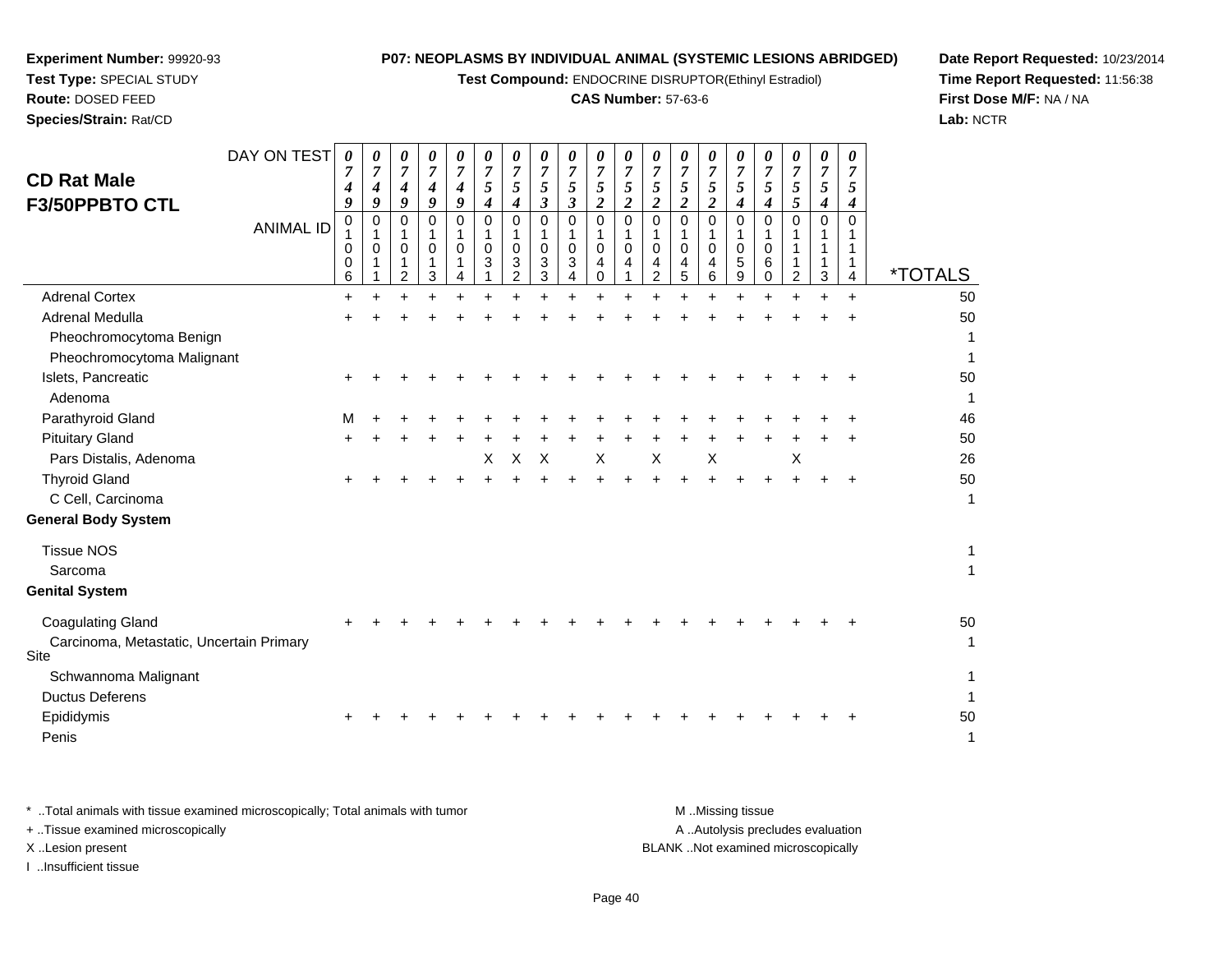**Test Compound:** ENDOCRINE DISRUPTOR(Ethinyl Estradiol)

#### **CAS Number:** 57-63-6

**Date Report Requested:** 10/23/2014**Time Report Requested:** 11:56:39**First Dose M/F:** NA / NA**Lab:** NCTR

| <b>CD Rat Male</b><br><b>F3/50PPBTO CTL</b> | DAY ON TEST<br><b>ANIMAL ID</b> | 0<br>$\overline{7}$<br>4<br>9<br>$\mathbf 0$ | 0<br>$\overline{7}$<br>$\boldsymbol{4}$<br>9<br>$\mathbf 0$ | 0<br>$\overline{7}$<br>$\boldsymbol{4}$<br>9<br>$\Omega$ | 0<br>$\overline{7}$<br>4<br>9<br>$\mathbf 0$<br>1 | 0<br>7<br>4<br>9<br>$\Omega$ | 0<br>7<br>5<br>4<br>$\Omega$ | 0<br>$\overline{7}$<br>5<br>4<br>$\mathbf 0$ | $\pmb{\theta}$<br>$\overline{7}$<br>5<br>$\boldsymbol{\beta}$<br>$\Omega$<br>1 | 0<br>$\overline{7}$<br>5<br>$\boldsymbol{\beta}$<br>$\Omega$<br>1 | 0<br>$\overline{7}$<br>5<br>$\overline{c}$<br>$\overline{0}$ | 0<br>7<br>5<br>$\boldsymbol{2}$<br>$\mathbf 0$<br>1 | 0<br>$\overline{7}$<br>$\mathfrak{s}$<br>$\overline{2}$<br>$\mathbf 0$<br>1 | 0<br>7<br>5<br>$\boldsymbol{2}$<br>$\Omega$ | 0<br>$\overline{7}$<br>5<br>$\boldsymbol{2}$<br>$\Omega$ | 0<br>$\overline{7}$<br>5<br>$\boldsymbol{4}$<br>$\Omega$ | 0<br>$\overline{7}$<br>5<br>4<br>$\mathbf 0$ | 0<br>$\overline{7}$<br>5<br>5<br>$\Omega$ | $\pmb{\theta}$<br>$\overline{7}$<br>5<br>4<br>$\Omega$ | 0<br>$\overline{7}$<br>5<br>4<br>$\Omega$ |                       |
|---------------------------------------------|---------------------------------|----------------------------------------------|-------------------------------------------------------------|----------------------------------------------------------|---------------------------------------------------|------------------------------|------------------------------|----------------------------------------------|--------------------------------------------------------------------------------|-------------------------------------------------------------------|--------------------------------------------------------------|-----------------------------------------------------|-----------------------------------------------------------------------------|---------------------------------------------|----------------------------------------------------------|----------------------------------------------------------|----------------------------------------------|-------------------------------------------|--------------------------------------------------------|-------------------------------------------|-----------------------|
|                                             |                                 | 0<br>0<br>6                                  | $\Omega$<br>1                                               | $\mathbf 0$<br>$\mathbf 1$<br>$\overline{c}$             | $\,0\,$<br>$\mathbf 1$<br>3                       | $\mathbf 0$<br>4             | $\mathbf 0$<br>$\mathbf{3}$  | $\mathbf 0$<br>$\sqrt{3}$<br>2               | $\mathbf 0$<br>$\mathbf{3}$<br>3                                               | $\pmb{0}$<br>3<br>4                                               | $\mathbf 0$<br>4<br>$\Omega$                                 | 0<br>4                                              | $\mathbf 0$<br>$\overline{4}$<br>$\overline{2}$                             | $\mathbf 0$<br>4<br>5                       | $\mathbf 0$<br>4<br>6                                    | 0<br>5<br>9                                              | 0<br>6<br>0                                  | 1<br>1<br>2                               | $\mathbf{1}$<br>1<br>3                                 | 1<br>1<br>4                               | <i><b>*TOTALS</b></i> |
| <b>Preputial Gland</b>                      |                                 | $\ddot{}$                                    |                                                             |                                                          |                                                   |                              |                              |                                              |                                                                                |                                                                   |                                                              |                                                     |                                                                             |                                             |                                                          |                                                          |                                              |                                           | $\ddot{}$                                              | $+$                                       | 49                    |
| Carcinoma                                   |                                 |                                              |                                                             |                                                          |                                                   |                              |                              | $\mathsf X$                                  |                                                                                |                                                                   |                                                              |                                                     |                                                                             |                                             |                                                          |                                                          |                                              |                                           |                                                        |                                           | 1                     |
| Squamous Cell Carcinoma                     |                                 |                                              |                                                             |                                                          |                                                   |                              |                              |                                              |                                                                                |                                                                   |                                                              |                                                     |                                                                             |                                             |                                                          |                                                          |                                              |                                           |                                                        |                                           | $\overline{7}$        |
| Prostate, Dorsal/Lateral Lobe               |                                 |                                              |                                                             |                                                          |                                                   |                              |                              |                                              |                                                                                |                                                                   |                                                              |                                                     | $\ddot{}$                                                                   |                                             |                                                          |                                                          |                                              |                                           |                                                        |                                           | 50                    |
| Schwannoma Malignant                        |                                 |                                              |                                                             |                                                          |                                                   |                              |                              |                                              |                                                                                |                                                                   |                                                              |                                                     |                                                                             |                                             |                                                          |                                                          |                                              |                                           |                                                        |                                           | 1                     |
| Prostate, Ventral Lobe                      |                                 |                                              |                                                             |                                                          |                                                   |                              |                              |                                              |                                                                                |                                                                   |                                                              |                                                     |                                                                             |                                             |                                                          |                                                          |                                              |                                           |                                                        |                                           | 50                    |
| Schwannoma Malignant                        |                                 |                                              |                                                             |                                                          |                                                   |                              |                              |                                              |                                                                                |                                                                   |                                                              |                                                     |                                                                             |                                             |                                                          |                                                          |                                              |                                           |                                                        |                                           | $\mathbf{1}$          |
| <b>Rete Testes</b>                          |                                 | м                                            |                                                             |                                                          |                                                   |                              |                              |                                              |                                                                                |                                                                   |                                                              |                                                     |                                                                             |                                             |                                                          |                                                          |                                              |                                           |                                                        |                                           | 44                    |
| <b>Seminal Vesicle</b>                      |                                 |                                              |                                                             |                                                          |                                                   |                              |                              |                                              |                                                                                |                                                                   |                                                              |                                                     |                                                                             |                                             |                                                          |                                                          |                                              |                                           |                                                        |                                           | 47                    |
| <b>Testes</b>                               |                                 |                                              |                                                             |                                                          |                                                   |                              |                              |                                              |                                                                                |                                                                   |                                                              |                                                     |                                                                             |                                             |                                                          |                                                          |                                              |                                           |                                                        |                                           | 50                    |
| Interstit Cell, Adenoma                     |                                 |                                              |                                                             |                                                          |                                                   |                              |                              |                                              |                                                                                |                                                                   |                                                              |                                                     |                                                                             | X                                           |                                                          |                                                          |                                              |                                           |                                                        |                                           | $\mathbf{1}$          |
| <b>Hematopoietic System</b>                 |                                 |                                              |                                                             |                                                          |                                                   |                              |                              |                                              |                                                                                |                                                                   |                                                              |                                                     |                                                                             |                                             |                                                          |                                                          |                                              |                                           |                                                        |                                           |                       |
| <b>Bone Marrow</b>                          |                                 |                                              |                                                             |                                                          |                                                   |                              |                              |                                              |                                                                                |                                                                   |                                                              |                                                     |                                                                             |                                             |                                                          |                                                          |                                              |                                           |                                                        |                                           | 50                    |
| Lymph Node                                  |                                 |                                              |                                                             |                                                          |                                                   |                              |                              |                                              |                                                                                |                                                                   |                                                              |                                                     |                                                                             |                                             |                                                          |                                                          |                                              |                                           |                                                        |                                           | 16                    |
| Lymph Node, Mandibular                      |                                 |                                              |                                                             |                                                          |                                                   |                              |                              |                                              |                                                                                |                                                                   |                                                              |                                                     |                                                                             |                                             |                                                          |                                                          |                                              |                                           |                                                        |                                           | 49                    |
| Lymph Node, Mesenteric                      |                                 |                                              |                                                             |                                                          |                                                   |                              |                              |                                              |                                                                                |                                                                   |                                                              |                                                     |                                                                             |                                             |                                                          |                                                          |                                              |                                           |                                                        |                                           | 48                    |
| Spleen                                      |                                 |                                              |                                                             |                                                          |                                                   |                              |                              |                                              |                                                                                |                                                                   |                                                              |                                                     |                                                                             |                                             |                                                          |                                                          |                                              |                                           |                                                        |                                           | 50                    |
| Sarcoma                                     |                                 |                                              |                                                             |                                                          |                                                   |                              |                              |                                              |                                                                                |                                                                   | X                                                            |                                                     |                                                                             |                                             |                                                          |                                                          |                                              |                                           |                                                        |                                           | 1                     |
| Thymus                                      |                                 |                                              |                                                             |                                                          |                                                   |                              |                              |                                              |                                                                                |                                                                   |                                                              |                                                     |                                                                             |                                             |                                                          |                                                          |                                              |                                           |                                                        |                                           | 45                    |
| <b>Integumentary System</b>                 |                                 |                                              |                                                             |                                                          |                                                   |                              |                              |                                              |                                                                                |                                                                   |                                                              |                                                     |                                                                             |                                             |                                                          |                                                          |                                              |                                           |                                                        |                                           |                       |
| Mammary Gland                               |                                 |                                              |                                                             |                                                          |                                                   |                              |                              |                                              |                                                                                |                                                                   |                                                              |                                                     |                                                                             |                                             |                                                          |                                                          |                                              |                                           |                                                        |                                           | 45                    |
| Adenocarcinoma                              |                                 |                                              |                                                             |                                                          |                                                   |                              |                              |                                              |                                                                                |                                                                   |                                                              |                                                     |                                                                             |                                             |                                                          |                                                          |                                              |                                           |                                                        |                                           | $\overline{c}$        |

**Experiment Number:** 99920-93**Test Type:** SPECIAL STUDY**Route:** DOSED FEED**Species/Strain:** Rat/CD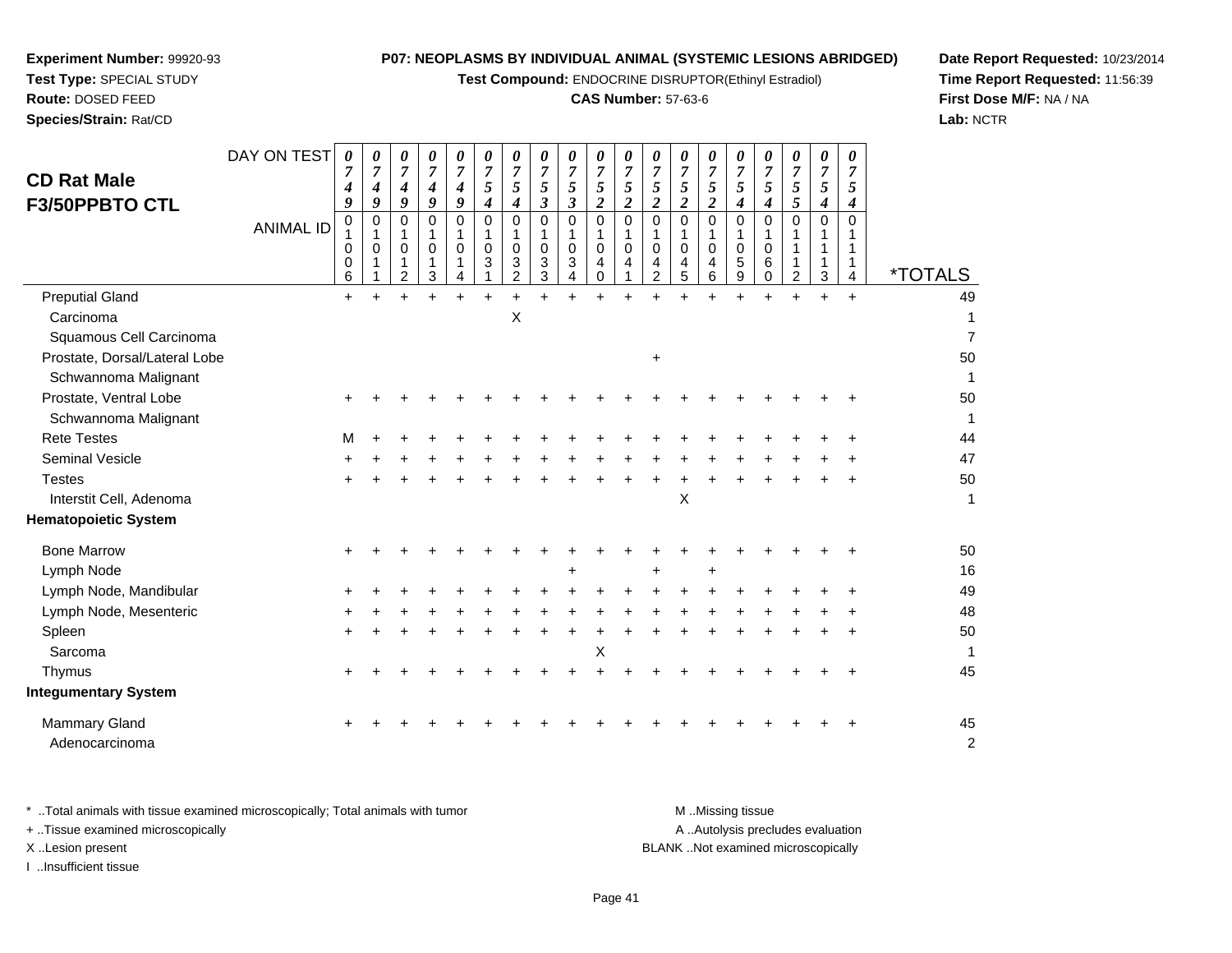**Test Compound:** ENDOCRINE DISRUPTOR(Ethinyl Estradiol)

#### **CAS Number:** 57-63-6

**Date Report Requested:** 10/23/2014**Time Report Requested:** 11:56:39**First Dose M/F:** NA / NA**Lab:** NCTR

| <b>CD Rat Male</b><br>F3/50PPBTO CTL | DAY ON TEST<br><b>ANIMAL ID</b> | 0<br>7<br>4<br>9<br>$\mathbf 0$<br>1<br>0<br>0 | 0<br>$\overline{7}$<br>4<br>9<br>0<br>$\mathbf{1}$<br>$\Omega$ | 0<br>$\overline{7}$<br>4<br>9<br>0<br>$\mathbf 0$ | 0<br>7<br>4<br>9<br>$\Omega$<br>1<br>$\mathbf 0$ | 0<br>$\overline{7}$<br>$\boldsymbol{4}$<br>9<br>0<br>1<br>$\mathbf 0$ | 0<br>$\overline{7}$<br>5<br>$\boldsymbol{4}$<br>$\Omega$<br>1<br>$\mathbf 0$<br>3 | 0<br>$\boldsymbol{7}$<br>$5\overline{)}$<br>$\boldsymbol{4}$<br>$\mathbf 0$<br>1<br>0<br>3 | 0<br>$\overline{7}$<br>$\sqrt{5}$<br>$\mathfrak{z}$<br>$\mathbf 0$<br>$\mathbf{1}$<br>0<br>3 | 0<br>$\overline{7}$<br>5<br>$\mathfrak{z}$<br>$\mathbf 0$<br>1<br>$\mathbf 0$<br>3 | 0<br>$\overline{7}$<br>5<br>$\overline{2}$<br>$\mathbf 0$<br>$\mathbf{1}$<br>$\mathbf 0$<br>4 | 0<br>$\overline{7}$<br>5<br>$\overline{c}$<br>$\mathbf 0$<br>$\mathbf 0$<br>$\overline{4}$ | 0<br>$\overline{7}$<br>$\sqrt{5}$<br>$\overline{c}$<br>$\mathbf 0$<br>1<br>$\mathbf 0$<br>4 | 0<br>7<br>$\mathfrak{s}$<br>$\boldsymbol{2}$<br>$\mathbf 0$<br>$\mathbf 1$<br>0<br>4 | 0<br>$\overline{7}$<br>5<br>$\overline{2}$<br>$\mathbf 0$<br>1<br>0<br>4 | 0<br>$\overline{7}$<br>5<br>4<br>0<br>0<br>5 | 0<br>$\overline{7}$<br>5<br>$\boldsymbol{4}$<br>$\Omega$<br>0<br>6 | 0<br>$\boldsymbol{7}$<br>$\mathfrak{s}$<br>5<br>$\Omega$<br>1 | 0<br>$\overline{7}$<br>5<br>$\boldsymbol{4}$<br>$\Omega$<br>-1 | 0<br>$\overline{7}$<br>5<br>4<br>$\Omega$ |                       |
|--------------------------------------|---------------------------------|------------------------------------------------|----------------------------------------------------------------|---------------------------------------------------|--------------------------------------------------|-----------------------------------------------------------------------|-----------------------------------------------------------------------------------|--------------------------------------------------------------------------------------------|----------------------------------------------------------------------------------------------|------------------------------------------------------------------------------------|-----------------------------------------------------------------------------------------------|--------------------------------------------------------------------------------------------|---------------------------------------------------------------------------------------------|--------------------------------------------------------------------------------------|--------------------------------------------------------------------------|----------------------------------------------|--------------------------------------------------------------------|---------------------------------------------------------------|----------------------------------------------------------------|-------------------------------------------|-----------------------|
|                                      |                                 | 6                                              |                                                                | $\mathfrak{p}$                                    | 3                                                |                                                                       |                                                                                   | $\mathcal{P}$                                                                              | 3                                                                                            | 4                                                                                  | $\Omega$                                                                                      |                                                                                            | $\mathcal{P}$                                                                               | 5                                                                                    | 6                                                                        | 9                                            | $\Omega$                                                           | $\mathfrak{p}$                                                | 3                                                              |                                           | <i><b>*TOTALS</b></i> |
| Adenoma                              |                                 |                                                |                                                                |                                                   |                                                  |                                                                       |                                                                                   |                                                                                            |                                                                                              |                                                                                    |                                                                                               |                                                                                            |                                                                                             |                                                                                      |                                                                          |                                              |                                                                    |                                                               |                                                                |                                           |                       |
| Fibroadenoma                         |                                 |                                                |                                                                |                                                   |                                                  |                                                                       |                                                                                   |                                                                                            |                                                                                              |                                                                                    |                                                                                               |                                                                                            |                                                                                             |                                                                                      |                                                                          |                                              |                                                                    |                                                               |                                                                |                                           |                       |
| <b>Skin</b>                          |                                 |                                                |                                                                |                                                   |                                                  |                                                                       |                                                                                   |                                                                                            |                                                                                              |                                                                                    |                                                                                               |                                                                                            |                                                                                             |                                                                                      |                                                                          |                                              |                                                                    |                                                               |                                                                |                                           | 50                    |
| Carcinoma                            |                                 |                                                |                                                                |                                                   |                                                  |                                                                       |                                                                                   |                                                                                            |                                                                                              |                                                                                    |                                                                                               |                                                                                            |                                                                                             |                                                                                      |                                                                          |                                              |                                                                    |                                                               |                                                                |                                           |                       |
| Fibroma                              |                                 |                                                |                                                                |                                                   |                                                  |                                                                       |                                                                                   | $\mathsf{X}$                                                                               |                                                                                              |                                                                                    |                                                                                               |                                                                                            |                                                                                             | X                                                                                    |                                                                          |                                              |                                                                    |                                                               |                                                                |                                           | $\overline{c}$        |
| Keratoacanthoma                      |                                 |                                                |                                                                |                                                   |                                                  |                                                                       |                                                                                   |                                                                                            |                                                                                              |                                                                                    |                                                                                               |                                                                                            |                                                                                             |                                                                                      |                                                                          |                                              |                                                                    |                                                               |                                                                | X                                         | 1                     |
| Lipoma                               |                                 |                                                |                                                                |                                                   |                                                  | $\mathsf X$                                                           |                                                                                   |                                                                                            |                                                                                              |                                                                                    |                                                                                               |                                                                                            |                                                                                             |                                                                                      |                                                                          |                                              |                                                                    |                                                               |                                                                |                                           | $\overline{c}$        |
| Sarcoma                              |                                 |                                                |                                                                |                                                   |                                                  |                                                                       |                                                                                   |                                                                                            |                                                                                              |                                                                                    |                                                                                               |                                                                                            |                                                                                             |                                                                                      |                                                                          |                                              |                                                                    |                                                               | $\boldsymbol{\mathsf{X}}$                                      |                                           | $\mathbf{1}$          |
| <b>Musculoskeletal System</b>        |                                 |                                                |                                                                |                                                   |                                                  |                                                                       |                                                                                   |                                                                                            |                                                                                              |                                                                                    |                                                                                               |                                                                                            |                                                                                             |                                                                                      |                                                                          |                                              |                                                                    |                                                               |                                                                |                                           |                       |
| Bone, Femur                          |                                 |                                                |                                                                |                                                   |                                                  |                                                                       |                                                                                   |                                                                                            |                                                                                              |                                                                                    |                                                                                               |                                                                                            |                                                                                             |                                                                                      |                                                                          |                                              |                                                                    |                                                               |                                                                |                                           | 50                    |
| <b>Nervous System</b>                |                                 |                                                |                                                                |                                                   |                                                  |                                                                       |                                                                                   |                                                                                            |                                                                                              |                                                                                    |                                                                                               |                                                                                            |                                                                                             |                                                                                      |                                                                          |                                              |                                                                    |                                                               |                                                                |                                           |                       |
| <b>Brain</b>                         |                                 |                                                |                                                                |                                                   |                                                  |                                                                       |                                                                                   |                                                                                            |                                                                                              |                                                                                    |                                                                                               |                                                                                            |                                                                                             |                                                                                      |                                                                          |                                              |                                                                    |                                                               |                                                                |                                           | 1                     |
| Cranial Nerve, Schwannoma Malignant  |                                 |                                                |                                                                |                                                   |                                                  |                                                                       |                                                                                   |                                                                                            |                                                                                              |                                                                                    |                                                                                               |                                                                                            |                                                                                             |                                                                                      |                                                                          |                                              |                                                                    |                                                               |                                                                |                                           |                       |
| Brain, Brain Stem                    |                                 |                                                |                                                                |                                                   |                                                  |                                                                       |                                                                                   |                                                                                            |                                                                                              |                                                                                    |                                                                                               |                                                                                            |                                                                                             |                                                                                      |                                                                          |                                              |                                                                    |                                                               |                                                                |                                           | 50                    |
| <b>Reticulosis Malignant</b>         |                                 |                                                |                                                                |                                                   |                                                  |                                                                       |                                                                                   |                                                                                            |                                                                                              |                                                                                    |                                                                                               |                                                                                            |                                                                                             |                                                                                      |                                                                          |                                              |                                                                    |                                                               |                                                                |                                           | -1                    |
| Brain, Cerebellum                    |                                 |                                                |                                                                |                                                   |                                                  |                                                                       |                                                                                   |                                                                                            |                                                                                              |                                                                                    |                                                                                               |                                                                                            |                                                                                             |                                                                                      |                                                                          |                                              |                                                                    |                                                               |                                                                |                                           | 50                    |
| Brain, Cerebrum                      |                                 |                                                |                                                                |                                                   |                                                  |                                                                       |                                                                                   |                                                                                            |                                                                                              |                                                                                    |                                                                                               |                                                                                            |                                                                                             |                                                                                      |                                                                          |                                              |                                                                    |                                                               |                                                                |                                           | 50                    |
| Meninges, Granular Cell Tumor Benign |                                 |                                                |                                                                |                                                   |                                                  |                                                                       |                                                                                   |                                                                                            |                                                                                              |                                                                                    |                                                                                               |                                                                                            |                                                                                             |                                                                                      |                                                                          |                                              |                                                                    |                                                               |                                                                |                                           | 1                     |
| <b>Respiratory System</b>            |                                 |                                                |                                                                |                                                   |                                                  |                                                                       |                                                                                   |                                                                                            |                                                                                              |                                                                                    |                                                                                               |                                                                                            |                                                                                             |                                                                                      |                                                                          |                                              |                                                                    |                                                               |                                                                |                                           |                       |
| Lung                                 |                                 |                                                |                                                                |                                                   |                                                  |                                                                       |                                                                                   |                                                                                            |                                                                                              |                                                                                    |                                                                                               |                                                                                            |                                                                                             |                                                                                      |                                                                          |                                              |                                                                    |                                                               |                                                                |                                           | 50                    |

**Experiment Number:** 99920-93**Test Type:** SPECIAL STUDY**Route:** DOSED FEED**Species/Strain:** Rat/CD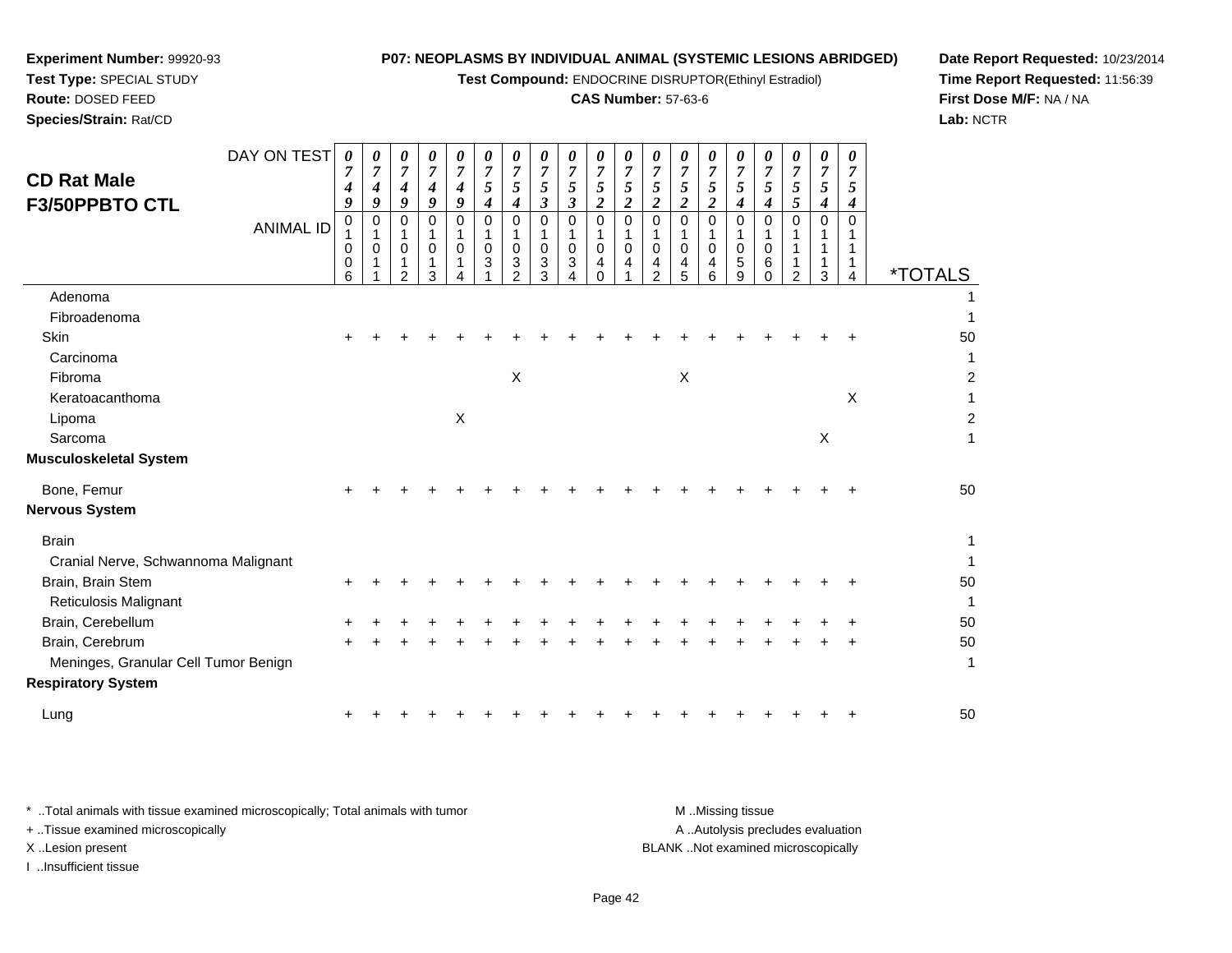**Test Compound:** ENDOCRINE DISRUPTOR(Ethinyl Estradiol)

# **CAS Number:** 57-63-6

**Date Report Requested:** 10/23/2014**Time Report Requested:** 11:56:39**First Dose M/F:** NA / NA**Lab:** NCTR

| <b>CD Rat Male</b><br>F3/50PPBTO CTL                            | DAY ON TEST<br><b>ANIMAL ID</b> | 0<br>$\overline{7}$<br>4<br>9<br>0<br>0<br>0<br>6 | 0<br>4<br>9<br>0<br>0 | 0<br>7<br>4<br>9<br>0<br>0<br>$\mathcal{P}$ | 0<br>$\overline{7}$<br>4<br>9<br>$\mathbf 0$<br>$\mathbf 0$<br>3 | 0<br>$\overline{7}$<br>4<br>9<br>$\Omega$<br>0 | 0<br>$\overline{7}$<br>5<br>4<br>0<br>0<br>3 | 0<br>$\boldsymbol{7}$<br>5<br>4<br>0<br>0<br>3<br>$\overline{2}$ | 0<br>$\overline{7}$<br>5<br>3<br>0<br>$\mathbf 0$<br>3<br>3 | 0<br>$\overline{7}$<br>$\overline{5}$<br>$\boldsymbol{\beta}$<br>0<br>$\mathbf 0$<br>3<br>4 | 0<br>$\overline{7}$<br>5<br>$\boldsymbol{2}$<br>0<br>1<br>$\mathbf 0$<br>4<br>$\Omega$ | 0<br>$\overline{7}$<br>$\mathfrak{s}$<br>$\boldsymbol{2}$<br>0<br>0<br>4 | 0<br>$\overline{7}$<br>5<br>$\boldsymbol{2}$<br>0<br>0<br>4<br>$\mathcal{P}$ | 7<br>5<br>$\overline{c}$<br>0<br>0<br>4<br>5 | 0<br>$\boldsymbol{7}$<br>$\sqrt{5}$<br>$\boldsymbol{2}$<br>$\mathbf 0$<br>$\mathbf 0$<br>4<br>6 | 0<br>$\overline{7}$<br>5<br>4<br>$\Omega$<br>$\mathbf 0$<br>5<br>9 | 0<br>$\overline{7}$<br>$\mathfrak{s}$<br>4<br>$\Omega$<br>0<br>6<br>$\Omega$ | 0<br>$\overline{7}$<br>5<br>5<br>0<br>$\overline{2}$ | 0<br>7<br>5<br>4<br>0<br>3 | 0<br>$\overline{7}$<br>5<br>$\boldsymbol{4}$<br>$\Omega$<br>4 | <i><b>*TOTALS</b></i> |
|-----------------------------------------------------------------|---------------------------------|---------------------------------------------------|-----------------------|---------------------------------------------|------------------------------------------------------------------|------------------------------------------------|----------------------------------------------|------------------------------------------------------------------|-------------------------------------------------------------|---------------------------------------------------------------------------------------------|----------------------------------------------------------------------------------------|--------------------------------------------------------------------------|------------------------------------------------------------------------------|----------------------------------------------|-------------------------------------------------------------------------------------------------|--------------------------------------------------------------------|------------------------------------------------------------------------------|------------------------------------------------------|----------------------------|---------------------------------------------------------------|-----------------------|
| Thymoma Malignant, Metastatic, Uncertain<br><b>Primary Site</b> |                                 |                                                   |                       |                                             |                                                                  |                                                |                                              |                                                                  |                                                             |                                                                                             |                                                                                        |                                                                          |                                                                              |                                              |                                                                                                 |                                                                    |                                                                              |                                                      |                            |                                                               |                       |
| <b>Nose</b><br>Osteosarcoma                                     |                                 | +                                                 |                       |                                             |                                                                  |                                                |                                              |                                                                  |                                                             |                                                                                             |                                                                                        |                                                                          |                                                                              |                                              |                                                                                                 |                                                                    |                                                                              |                                                      |                            |                                                               | 50                    |
| Trachea<br><b>Special Senses System</b>                         |                                 | ÷                                                 |                       |                                             |                                                                  |                                                |                                              |                                                                  |                                                             |                                                                                             |                                                                                        |                                                                          |                                                                              |                                              |                                                                                                 |                                                                    |                                                                              |                                                      |                            | ٠                                                             | 50                    |
| Ear<br><b>Neural Crest Tumor</b>                                |                                 |                                                   |                       |                                             |                                                                  |                                                |                                              |                                                                  |                                                             | $\ddot{}$<br>X                                                                              |                                                                                        |                                                                          |                                                                              |                                              |                                                                                                 |                                                                    |                                                                              |                                                      |                            |                                                               | 1                     |
| Eye<br>Iris, Melanoma Benign                                    |                                 | $\ddot{}$                                         |                       |                                             |                                                                  |                                                |                                              |                                                                  |                                                             |                                                                                             |                                                                                        | X                                                                        |                                                                              |                                              |                                                                                                 |                                                                    |                                                                              |                                                      |                            |                                                               | 50<br>1               |
| Harderian Gland<br><b>Lacrimal Gland</b>                        |                                 |                                                   |                       |                                             |                                                                  |                                                |                                              |                                                                  |                                                             |                                                                                             |                                                                                        |                                                                          |                                                                              |                                              |                                                                                                 |                                                                    |                                                                              |                                                      |                            |                                                               | 50<br>1               |
| <b>Urinary System</b>                                           |                                 |                                                   |                       |                                             |                                                                  |                                                |                                              |                                                                  |                                                             |                                                                                             |                                                                                        |                                                                          |                                                                              |                                              |                                                                                                 |                                                                    |                                                                              |                                                      |                            |                                                               |                       |
| Kidney<br>Liposarcoma                                           |                                 | +                                                 |                       |                                             |                                                                  |                                                |                                              |                                                                  |                                                             |                                                                                             |                                                                                        |                                                                          |                                                                              |                                              |                                                                                                 |                                                                    |                                                                              |                                                      |                            |                                                               | 50                    |
| <b>Urinary Bladder</b><br><b>SYSTEMIC LESIONS</b>               |                                 | $\ddot{}$                                         |                       |                                             |                                                                  |                                                |                                              |                                                                  |                                                             |                                                                                             |                                                                                        |                                                                          |                                                                              |                                              |                                                                                                 |                                                                    |                                                                              |                                                      |                            |                                                               | 50                    |
| Multiple Organ                                                  |                                 | ÷                                                 |                       |                                             |                                                                  |                                                |                                              |                                                                  | *** END OF MALE DATA***                                     |                                                                                             |                                                                                        |                                                                          |                                                                              |                                              |                                                                                                 |                                                                    |                                                                              |                                                      |                            |                                                               | 50                    |

**Experiment Number:** 99920-93**Test Type:** SPECIAL STUDY**Route:** DOSED FEED**Species/Strain:** Rat/CD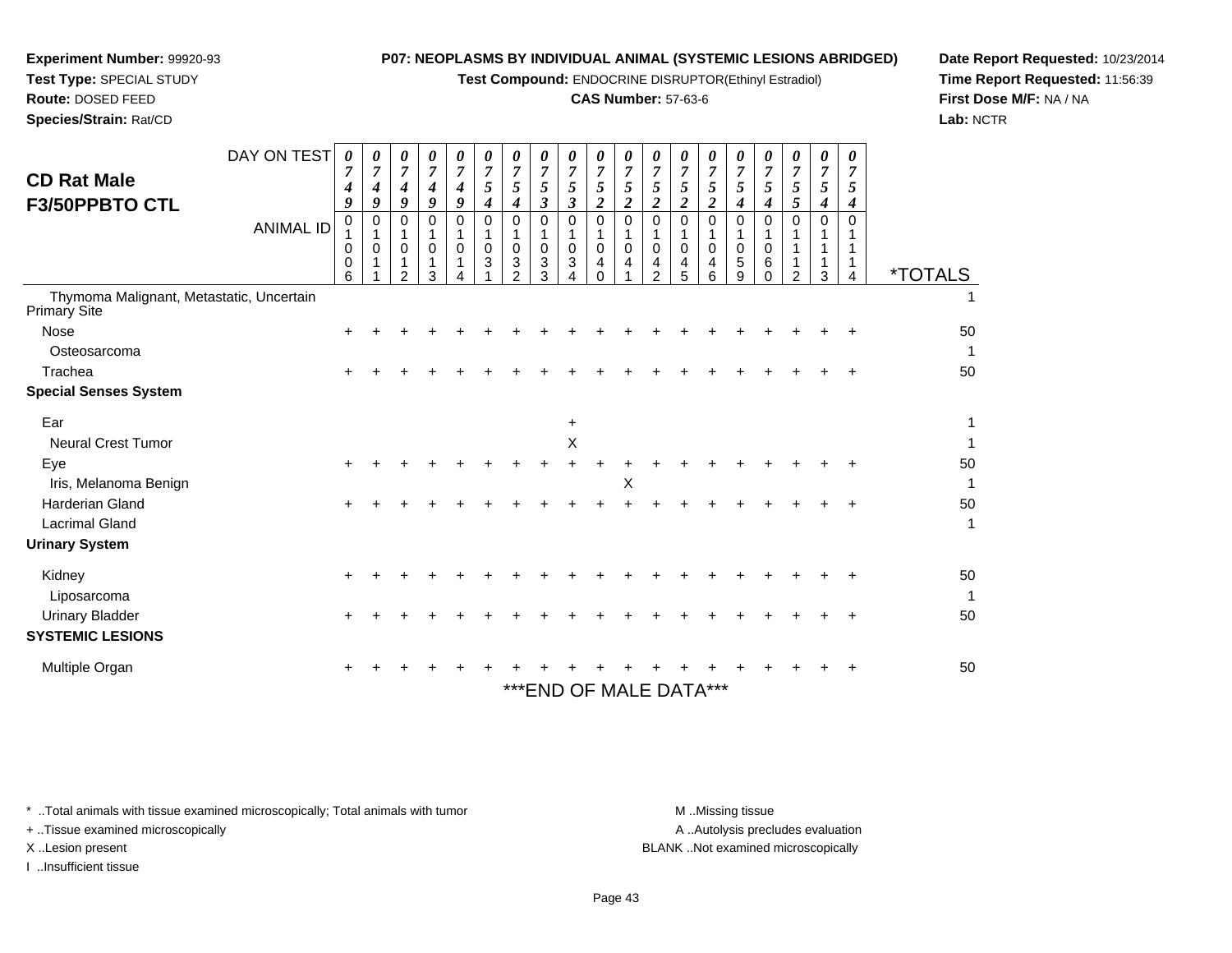**Test Compound:** ENDOCRINE DISRUPTOR(Ethinyl Estradiol)

#### **CAS Number:** 57-63-6

**Date Report Requested:** 10/23/2014**Time Report Requested:** 11:56:39**First Dose M/F:** NA / NA**Lab:** NCTR

| <b>CD Rat Female</b><br>F3<br>0PPB | DAY ON TEST<br><b>ANIMAL ID</b> | 0<br>0<br>4<br>$\overline{7}$<br>$\mathbf 0$<br>0<br>0<br>0 | 0<br>$\boldsymbol{4}$<br>$\overline{7}$<br>$\boldsymbol{4}$<br>$\mathbf 0$<br>$\mathbf 0$<br>$\overline{7}$ | 0<br>$\mathfrak{s}$<br>$\boldsymbol{\theta}$<br>$\boldsymbol{4}$<br>0<br>$\mathbf 0$<br>$\overline{2}$<br>1 | 0<br>$\mathfrak{s}$<br>$\boldsymbol{l}$<br>$\pmb{8}$<br>$\mathbf 0$<br>$\pmb{0}$<br>$\sqrt{2}$<br>$\overline{\mathbf{4}}$ | $\boldsymbol{\theta}$<br>5<br>$\boldsymbol{4}$<br>8<br>$\mathbf 0$<br>$\mathbf 0$<br>$\overline{2}$<br>$\boldsymbol{9}$ | 0<br>5<br>$\overline{7}$<br>$\boldsymbol{l}$<br>$\mathbf 0$<br>$\mathbf 0$<br>$\ensuremath{\mathsf{3}}$<br>$\mathbf{3}$<br>$\overline{7}$ | 0<br>$\mathfrak{S}$<br>$\overline{7}$<br>5<br>0<br>0<br>3<br>4 | 0<br>$\sqrt{5}$<br>$\boldsymbol{7}$<br>9<br>$\pmb{0}$<br>$\mathbf 0$<br>$\sqrt{3}$<br>$\,6\,$<br>$\overline{7}$ | 0<br>6<br>$\boldsymbol{\theta}$<br>2<br>$\mathbf 0$<br>$\mathbf 0$<br>4<br>5 | 0<br>6<br>$\boldsymbol{\theta}$<br>3<br>0<br>$\mathbf 0$<br>$\,$ 5 $\,$<br>$\overline{5}$ | $\theta$<br>6<br>$\boldsymbol{4}$<br>$\boldsymbol{4}$<br>$\mathbf 0$<br>$\Omega$<br>8<br>$\mathbf{1}$ | 0<br>6<br>4<br>0<br>$\mathbf 0$<br>8<br>1 | 0<br>6<br>5<br>$\boldsymbol{l}$<br>0<br>0<br>$\bf 8$<br>$\frac{2}{2}$ | $\boldsymbol{\theta}$<br>6<br>5<br>$\mathbf 0$<br>$_{8}^{\rm 0}$<br>$\frac{2}{3}$ | $\boldsymbol{\theta}$<br>6<br>$\mathfrak{s}$<br>6<br>$\mathbf 0$<br>0<br>8<br>$\frac{2}{7}$ | $\boldsymbol{\theta}$<br>6<br>5<br>6<br>$\mathbf 0$<br>$\mathbf 0$<br>$\, 8$<br>$\frac{2}{8}$ | $\boldsymbol{\theta}$<br>$\pmb{6}$<br>$\overline{7}$<br>$\pmb{0}$<br>0<br>$\bf 8$<br>$\sqrt{3}$ | 0<br>6<br>8<br>0<br>$\mathbf 0$<br>0<br>$\bf 8$<br>4<br>$\overline{7}$ | 0<br>$\boldsymbol{6}$<br>8<br>0<br>0<br>0<br>$\bf 8$<br>$\frac{5}{2}$ | 0<br>6<br>9<br>$\overline{2}$<br>$\mathbf 0$<br>0<br>$\bf 8$<br>$\,6\,$ | 0<br>$\overline{7}$<br>$\pmb{\theta}$<br>8<br>$\mathbf 0$<br>$\mathbf 0$<br>$\bf 8$<br>$\overline{7}$ | $\boldsymbol{\theta}$<br>$\overline{7}$<br>$\boldsymbol{\theta}$<br>6<br>0<br>0<br>$\bf8$<br>$\overline{7}$ | 0<br>$\overline{7}$<br>$\frac{2}{2}$<br>$\mathbf 0$<br>$\mathbf 0$<br>$\bf 8$<br>$\boldsymbol{9}$ | $\boldsymbol{\theta}$<br>$\overline{7}$<br>$\boldsymbol{2}$<br>6<br>0<br>0<br>8<br>$\boldsymbol{9}$ | $\boldsymbol{\theta}$<br>$\boldsymbol{7}$<br>$\frac{2}{1}$<br>0<br>$\mathbf 0$<br>$\boldsymbol{9}$<br>$\mathbf 0$ | 0<br>$\overline{7}$<br>4<br>9<br>$\mathbf 0$<br>0<br>$\boldsymbol{9}$<br>$\frac{2}{3}$ | 0<br>$\overline{7}$<br>$\boldsymbol{4}$<br>9<br>$\mathbf 0$<br>0<br>9<br>$\frac{2}{9}$ | 0<br>$\overline{7}$<br>$\boldsymbol{4}$<br>9<br>$\mathbf 0$<br>$\mathbf 0$<br>$9\,$<br>$\overline{3}$ | $\boldsymbol{\theta}$<br>$\overline{7}$<br>$\boldsymbol{4}$<br>9<br>$\mathbf 0$<br>$\mathbf 0$<br>9<br>4 | 0<br>$\overline{7}$<br>5<br>0<br>$\mathbf 0$<br>$\Omega$<br>9<br>6 | 0<br>$\overline{7}$<br>5<br>$\boldsymbol{\theta}$<br>$\Omega$<br>$\mathbf 0$<br>9<br>6 |
|------------------------------------|---------------------------------|-------------------------------------------------------------|-------------------------------------------------------------------------------------------------------------|-------------------------------------------------------------------------------------------------------------|---------------------------------------------------------------------------------------------------------------------------|-------------------------------------------------------------------------------------------------------------------------|-------------------------------------------------------------------------------------------------------------------------------------------|----------------------------------------------------------------|-----------------------------------------------------------------------------------------------------------------|------------------------------------------------------------------------------|-------------------------------------------------------------------------------------------|-------------------------------------------------------------------------------------------------------|-------------------------------------------|-----------------------------------------------------------------------|-----------------------------------------------------------------------------------|---------------------------------------------------------------------------------------------|-----------------------------------------------------------------------------------------------|-------------------------------------------------------------------------------------------------|------------------------------------------------------------------------|-----------------------------------------------------------------------|-------------------------------------------------------------------------|-------------------------------------------------------------------------------------------------------|-------------------------------------------------------------------------------------------------------------|---------------------------------------------------------------------------------------------------|-----------------------------------------------------------------------------------------------------|-------------------------------------------------------------------------------------------------------------------|----------------------------------------------------------------------------------------|----------------------------------------------------------------------------------------|-------------------------------------------------------------------------------------------------------|----------------------------------------------------------------------------------------------------------|--------------------------------------------------------------------|----------------------------------------------------------------------------------------|
| <b>Alimentary System</b>           |                                 | 6                                                           | $\boldsymbol{\Lambda}$                                                                                      | Δ                                                                                                           | $\overline{2}$                                                                                                            | 8                                                                                                                       |                                                                                                                                           | 6                                                              |                                                                                                                 |                                                                              | 3                                                                                         | 8                                                                                                     | 9                                         |                                                                       |                                                                                   |                                                                                             |                                                                                               | 9                                                                                               |                                                                        |                                                                       |                                                                         | $\mathfrak{p}$                                                                                        | 5                                                                                                           | $\overline{2}$                                                                                    | 8                                                                                                   |                                                                                                                   |                                                                                        |                                                                                        | $\mathbf 0$                                                                                           | $\overline{2}$                                                                                           | 3                                                                  | 5                                                                                      |
| Esophagus                          |                                 |                                                             |                                                                                                             |                                                                                                             |                                                                                                                           |                                                                                                                         |                                                                                                                                           |                                                                |                                                                                                                 |                                                                              |                                                                                           |                                                                                                       |                                           |                                                                       |                                                                                   |                                                                                             |                                                                                               |                                                                                                 |                                                                        |                                                                       |                                                                         |                                                                                                       |                                                                                                             |                                                                                                   |                                                                                                     |                                                                                                                   |                                                                                        |                                                                                        |                                                                                                       |                                                                                                          |                                                                    |                                                                                        |
| Intestine Large, Cecum             |                                 |                                                             |                                                                                                             |                                                                                                             |                                                                                                                           |                                                                                                                         |                                                                                                                                           |                                                                |                                                                                                                 |                                                                              |                                                                                           |                                                                                                       |                                           |                                                                       |                                                                                   |                                                                                             |                                                                                               |                                                                                                 |                                                                        |                                                                       |                                                                         |                                                                                                       |                                                                                                             |                                                                                                   |                                                                                                     |                                                                                                                   |                                                                                        |                                                                                        |                                                                                                       |                                                                                                          |                                                                    |                                                                                        |
| Intestine Large, Colon             |                                 |                                                             |                                                                                                             |                                                                                                             |                                                                                                                           |                                                                                                                         |                                                                                                                                           |                                                                |                                                                                                                 |                                                                              |                                                                                           |                                                                                                       |                                           |                                                                       |                                                                                   |                                                                                             |                                                                                               |                                                                                                 |                                                                        |                                                                       |                                                                         |                                                                                                       |                                                                                                             |                                                                                                   |                                                                                                     |                                                                                                                   |                                                                                        |                                                                                        |                                                                                                       |                                                                                                          |                                                                    |                                                                                        |
| Intestine Large, Rectum            |                                 |                                                             |                                                                                                             |                                                                                                             |                                                                                                                           |                                                                                                                         |                                                                                                                                           |                                                                |                                                                                                                 |                                                                              |                                                                                           |                                                                                                       |                                           |                                                                       |                                                                                   |                                                                                             |                                                                                               |                                                                                                 |                                                                        |                                                                       |                                                                         |                                                                                                       |                                                                                                             |                                                                                                   |                                                                                                     |                                                                                                                   |                                                                                        |                                                                                        |                                                                                                       |                                                                                                          |                                                                    |                                                                                        |
| Adenoma                            |                                 |                                                             |                                                                                                             |                                                                                                             |                                                                                                                           |                                                                                                                         |                                                                                                                                           |                                                                |                                                                                                                 |                                                                              |                                                                                           |                                                                                                       |                                           |                                                                       |                                                                                   |                                                                                             |                                                                                               |                                                                                                 |                                                                        |                                                                       |                                                                         |                                                                                                       |                                                                                                             |                                                                                                   |                                                                                                     |                                                                                                                   |                                                                                        |                                                                                        |                                                                                                       |                                                                                                          |                                                                    |                                                                                        |
| Intestine Small, Duodenum          |                                 |                                                             |                                                                                                             |                                                                                                             |                                                                                                                           |                                                                                                                         |                                                                                                                                           |                                                                |                                                                                                                 |                                                                              |                                                                                           |                                                                                                       |                                           |                                                                       |                                                                                   |                                                                                             |                                                                                               |                                                                                                 |                                                                        |                                                                       |                                                                         |                                                                                                       |                                                                                                             |                                                                                                   |                                                                                                     |                                                                                                                   |                                                                                        |                                                                                        |                                                                                                       |                                                                                                          |                                                                    |                                                                                        |
| Intestine Small, Ileum             |                                 |                                                             |                                                                                                             |                                                                                                             |                                                                                                                           |                                                                                                                         |                                                                                                                                           |                                                                |                                                                                                                 |                                                                              |                                                                                           |                                                                                                       |                                           |                                                                       |                                                                                   |                                                                                             |                                                                                               |                                                                                                 |                                                                        |                                                                       |                                                                         |                                                                                                       |                                                                                                             |                                                                                                   |                                                                                                     |                                                                                                                   |                                                                                        |                                                                                        |                                                                                                       |                                                                                                          |                                                                    |                                                                                        |
| Intestine Small, Jejunum           |                                 |                                                             |                                                                                                             |                                                                                                             |                                                                                                                           |                                                                                                                         |                                                                                                                                           |                                                                |                                                                                                                 |                                                                              |                                                                                           |                                                                                                       |                                           |                                                                       |                                                                                   |                                                                                             |                                                                                               |                                                                                                 |                                                                        |                                                                       |                                                                         |                                                                                                       |                                                                                                             |                                                                                                   |                                                                                                     |                                                                                                                   |                                                                                        |                                                                                        |                                                                                                       |                                                                                                          |                                                                    |                                                                                        |
| Liver                              |                                 |                                                             |                                                                                                             |                                                                                                             |                                                                                                                           |                                                                                                                         |                                                                                                                                           |                                                                |                                                                                                                 |                                                                              |                                                                                           |                                                                                                       |                                           |                                                                       |                                                                                   |                                                                                             |                                                                                               |                                                                                                 |                                                                        |                                                                       |                                                                         |                                                                                                       |                                                                                                             |                                                                                                   |                                                                                                     |                                                                                                                   |                                                                                        |                                                                                        |                                                                                                       |                                                                                                          |                                                                    |                                                                                        |
| Adenocarcinoma, Metastatic, Uterus |                                 |                                                             |                                                                                                             |                                                                                                             |                                                                                                                           |                                                                                                                         |                                                                                                                                           |                                                                |                                                                                                                 |                                                                              |                                                                                           |                                                                                                       |                                           |                                                                       |                                                                                   |                                                                                             |                                                                                               |                                                                                                 |                                                                        | X                                                                     |                                                                         |                                                                                                       |                                                                                                             |                                                                                                   |                                                                                                     |                                                                                                                   |                                                                                        |                                                                                        |                                                                                                       |                                                                                                          |                                                                    |                                                                                        |
| Cholangiocarcinoma                 |                                 |                                                             |                                                                                                             |                                                                                                             |                                                                                                                           |                                                                                                                         |                                                                                                                                           |                                                                |                                                                                                                 |                                                                              |                                                                                           |                                                                                                       |                                           |                                                                       |                                                                                   |                                                                                             |                                                                                               |                                                                                                 |                                                                        |                                                                       |                                                                         |                                                                                                       |                                                                                                             |                                                                                                   |                                                                                                     |                                                                                                                   |                                                                                        |                                                                                        |                                                                                                       |                                                                                                          |                                                                    |                                                                                        |
| Hepatocellular Adenoma             |                                 |                                                             |                                                                                                             |                                                                                                             |                                                                                                                           |                                                                                                                         |                                                                                                                                           |                                                                |                                                                                                                 |                                                                              |                                                                                           |                                                                                                       |                                           |                                                                       |                                                                                   |                                                                                             |                                                                                               |                                                                                                 |                                                                        |                                                                       |                                                                         |                                                                                                       |                                                                                                             |                                                                                                   |                                                                                                     |                                                                                                                   |                                                                                        |                                                                                        |                                                                                                       | X                                                                                                        |                                                                    |                                                                                        |
| Nephroblastoma, Metastatic, Kidney |                                 |                                                             |                                                                                                             |                                                                                                             |                                                                                                                           |                                                                                                                         |                                                                                                                                           |                                                                | X                                                                                                               |                                                                              |                                                                                           |                                                                                                       |                                           |                                                                       |                                                                                   |                                                                                             |                                                                                               |                                                                                                 |                                                                        |                                                                       |                                                                         |                                                                                                       |                                                                                                             |                                                                                                   |                                                                                                     |                                                                                                                   |                                                                                        |                                                                                        |                                                                                                       |                                                                                                          |                                                                    |                                                                                        |
| Mesentery                          |                                 |                                                             |                                                                                                             |                                                                                                             |                                                                                                                           |                                                                                                                         |                                                                                                                                           |                                                                | $+$                                                                                                             |                                                                              |                                                                                           |                                                                                                       |                                           |                                                                       |                                                                                   |                                                                                             |                                                                                               |                                                                                                 |                                                                        | +                                                                     |                                                                         |                                                                                                       |                                                                                                             |                                                                                                   |                                                                                                     |                                                                                                                   |                                                                                        |                                                                                        |                                                                                                       |                                                                                                          |                                                                    |                                                                                        |
| Adenocarcinoma, Metastatic, Uterus |                                 |                                                             |                                                                                                             |                                                                                                             |                                                                                                                           |                                                                                                                         |                                                                                                                                           |                                                                |                                                                                                                 |                                                                              |                                                                                           |                                                                                                       |                                           |                                                                       |                                                                                   |                                                                                             |                                                                                               |                                                                                                 |                                                                        | $\mathsf{X}$                                                          |                                                                         |                                                                                                       |                                                                                                             |                                                                                                   |                                                                                                     |                                                                                                                   |                                                                                        |                                                                                        |                                                                                                       |                                                                                                          |                                                                    |                                                                                        |
| Nephroblastoma, Metastatic, Kidney |                                 |                                                             |                                                                                                             |                                                                                                             |                                                                                                                           |                                                                                                                         |                                                                                                                                           |                                                                | X                                                                                                               |                                                                              |                                                                                           |                                                                                                       |                                           |                                                                       |                                                                                   |                                                                                             |                                                                                               |                                                                                                 |                                                                        |                                                                       |                                                                         |                                                                                                       |                                                                                                             |                                                                                                   |                                                                                                     |                                                                                                                   |                                                                                        |                                                                                        |                                                                                                       |                                                                                                          |                                                                    |                                                                                        |
| Oral Mucosa                        |                                 |                                                             |                                                                                                             |                                                                                                             |                                                                                                                           |                                                                                                                         |                                                                                                                                           | $\ddot{}$                                                      |                                                                                                                 |                                                                              |                                                                                           |                                                                                                       |                                           |                                                                       |                                                                                   |                                                                                             |                                                                                               |                                                                                                 |                                                                        |                                                                       |                                                                         | $\ddot{}$                                                                                             |                                                                                                             |                                                                                                   |                                                                                                     |                                                                                                                   |                                                                                        |                                                                                        |                                                                                                       |                                                                                                          |                                                                    |                                                                                        |
| Squamous Cell Carcinoma            |                                 |                                                             |                                                                                                             |                                                                                                             |                                                                                                                           |                                                                                                                         |                                                                                                                                           | Χ                                                              |                                                                                                                 |                                                                              |                                                                                           |                                                                                                       |                                           |                                                                       |                                                                                   |                                                                                             |                                                                                               |                                                                                                 |                                                                        |                                                                       |                                                                         | X                                                                                                     |                                                                                                             |                                                                                                   |                                                                                                     |                                                                                                                   |                                                                                        |                                                                                        |                                                                                                       |                                                                                                          |                                                                    |                                                                                        |
| Pancreas                           |                                 |                                                             |                                                                                                             |                                                                                                             |                                                                                                                           |                                                                                                                         |                                                                                                                                           |                                                                |                                                                                                                 |                                                                              |                                                                                           |                                                                                                       |                                           |                                                                       |                                                                                   |                                                                                             |                                                                                               |                                                                                                 |                                                                        |                                                                       |                                                                         |                                                                                                       |                                                                                                             |                                                                                                   |                                                                                                     |                                                                                                                   |                                                                                        |                                                                                        |                                                                                                       |                                                                                                          |                                                                    |                                                                                        |
| Adenocarcinoma, Metastatic, Uterus |                                 |                                                             |                                                                                                             |                                                                                                             |                                                                                                                           |                                                                                                                         |                                                                                                                                           |                                                                |                                                                                                                 |                                                                              |                                                                                           |                                                                                                       |                                           |                                                                       |                                                                                   |                                                                                             |                                                                                               |                                                                                                 |                                                                        | X                                                                     |                                                                         |                                                                                                       |                                                                                                             |                                                                                                   |                                                                                                     |                                                                                                                   |                                                                                        |                                                                                        |                                                                                                       |                                                                                                          |                                                                    |                                                                                        |
| <b>Salivary Glands</b>             |                                 |                                                             |                                                                                                             |                                                                                                             |                                                                                                                           |                                                                                                                         |                                                                                                                                           |                                                                |                                                                                                                 |                                                                              |                                                                                           |                                                                                                       |                                           |                                                                       |                                                                                   |                                                                                             |                                                                                               |                                                                                                 |                                                                        |                                                                       |                                                                         |                                                                                                       |                                                                                                             |                                                                                                   |                                                                                                     |                                                                                                                   |                                                                                        |                                                                                        |                                                                                                       |                                                                                                          |                                                                    |                                                                                        |
|                                    |                                 |                                                             |                                                                                                             |                                                                                                             |                                                                                                                           |                                                                                                                         |                                                                                                                                           |                                                                |                                                                                                                 |                                                                              |                                                                                           |                                                                                                       |                                           |                                                                       |                                                                                   |                                                                                             |                                                                                               |                                                                                                 |                                                                        |                                                                       |                                                                         |                                                                                                       |                                                                                                             |                                                                                                   |                                                                                                     |                                                                                                                   |                                                                                        |                                                                                        |                                                                                                       |                                                                                                          |                                                                    |                                                                                        |

\* ..Total animals with tissue examined microscopically; Total animals with tumor **M** . Missing tissue M ..Missing tissue + ..Tissue examined microscopically X ..Lesion present BLANK ..Not examined microscopically

I ..Insufficient tissue

**Experiment Number:** 99920-93**Test Type:** SPECIAL STUDY**Route:** DOSED FEED**Species/Strain:** Rat/CD

A ..Autolysis precludes evaluation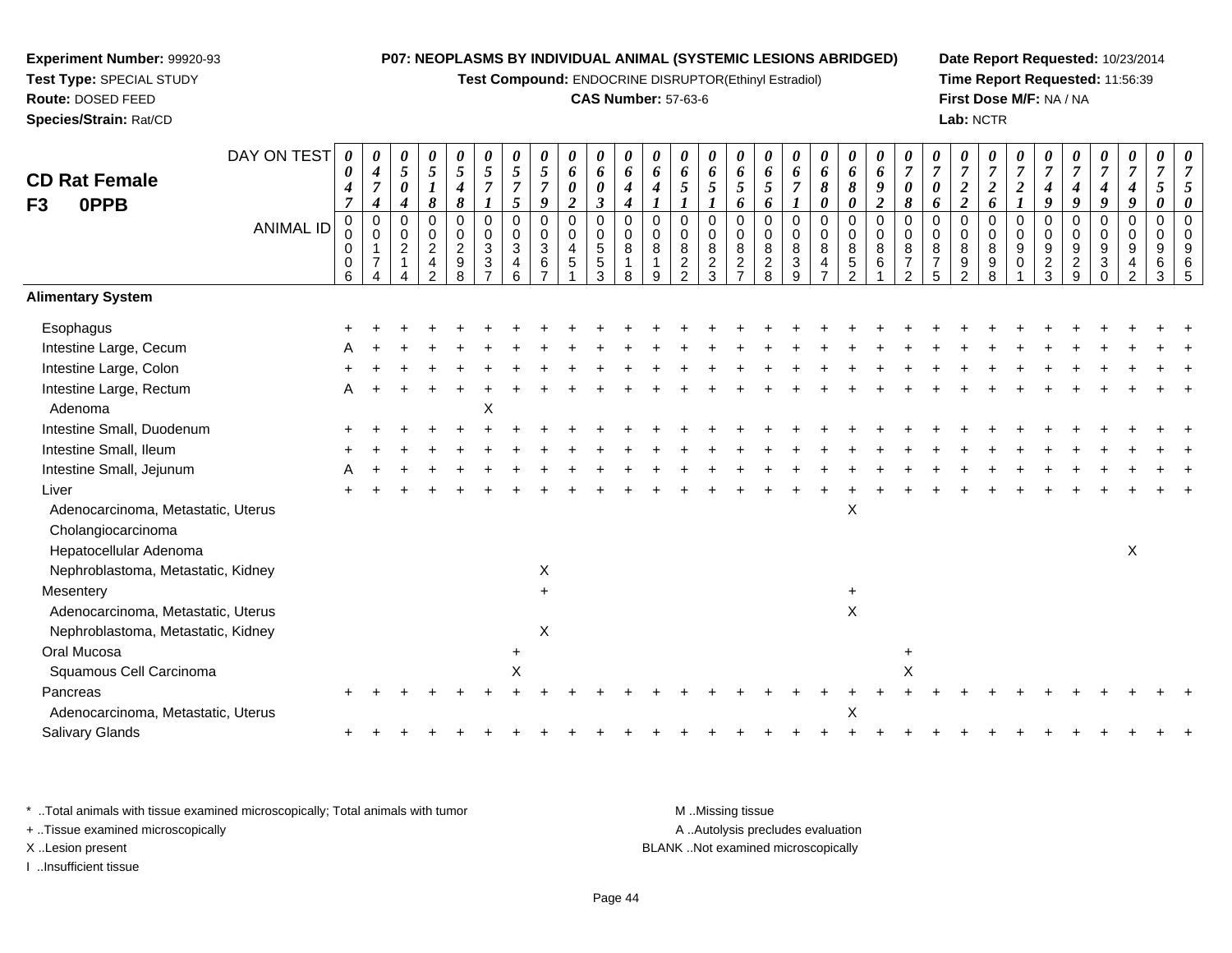**Test Compound:** ENDOCRINE DISRUPTOR(Ethinyl Estradiol)

#### **CAS Number:** 57-63-6

**Date Report Requested:** 10/23/2014**Time Report Requested:** 11:56:39**First Dose M/F:** NA / NA**Lab:** NCTR

| <b>CD Rat Female</b><br>F3<br>0PPB                            | DAY ON TEST<br><b>ANIMAL ID</b> | 0<br>0<br>4<br>$\overline{7}$<br>0<br>0<br>0<br>6 | 0<br>$\boldsymbol{4}$<br>$\overline{7}$<br>4<br>0<br>$\mathbf 0$ | 0<br>5<br>0<br>$\boldsymbol{4}$<br>0<br>$\mathbf 0$<br>$\overline{2}$<br>Δ | $\boldsymbol{\theta}$<br>5<br>$\boldsymbol{l}$<br>$\boldsymbol{\delta}$<br>0<br>0<br>$\boldsymbol{2}$<br>4<br>$\overline{2}$ | 0<br>$\overline{5}$<br>$\boldsymbol{4}$<br>8<br>$\mathbf 0$<br>$\mathbf 0$<br>$\overline{2}$<br>9<br>8 | 0<br>5<br>7<br>$\bm{l}$<br>0<br>$\Omega$<br>$\mathbf{3}$<br>3<br>$\overline{7}$ | 0<br>5<br>7<br>5<br>0<br>0<br>3<br>4<br>6 | $\pmb{\theta}$<br>$\mathfrak{s}$<br>$\overline{7}$<br>9<br>0<br>0<br>$\sqrt{3}$<br>6<br>$\overline{7}$ | 0<br>6<br>$\boldsymbol{\theta}$<br>$\overline{2}$<br>$\pmb{0}$<br>$\mathbf 0$<br>4<br>$\sqrt{5}$ | $\boldsymbol{\theta}$<br>6<br>0<br>$\boldsymbol{\beta}$<br>0<br>$\mathbf 0$<br>$\sqrt{5}$<br>$\,$ 5 $\,$<br>3 | 0<br>6<br>$\boldsymbol{4}$<br>$\boldsymbol{4}$<br>$\mathbf 0$<br>$\Omega$<br>8<br>$\overline{1}$<br>8 | 0<br>6<br>4<br>$\Omega$<br>$\Omega$<br>8<br>9 | 0<br>6<br>5<br>0<br>$\mathbf 0$<br>8<br>$\frac{2}{2}$ | 0<br>6<br>5<br>0<br>$\,0\,$<br>$\bf8$<br>$\frac{2}{3}$ | 0<br>6<br>5<br>6<br>$\Omega$<br>$\mathbf 0$<br>8<br>$\overline{c}$<br>$\overline{7}$ | $\boldsymbol{\theta}$<br>6<br>5<br>6<br>$\mathbf 0$<br>$\mathbf 0$<br>8<br>$\frac{2}{8}$ | 0<br>6<br>$\overline{7}$<br>0<br>0<br>8<br>$\sqrt{3}$<br>9 | 0<br>6<br>8<br>0<br>0<br>$\mathbf 0$<br>8<br>4<br>$\overline{7}$ | 0<br>6<br>8<br>0<br>0<br>$\mathbf 0$<br>$\begin{array}{c} 8 \\ 5 \\ 2 \end{array}$ | 0<br>6<br>9<br>$\boldsymbol{2}$<br>0<br>$\Omega$<br>8<br>6 | 0<br>$\overline{7}$<br>0<br>$\pmb{8}$<br>$\mathbf 0$<br>$\mathbf 0$<br>8<br>$\overline{7}$<br>$\mathfrak{p}$ | 0<br>$\overline{7}$<br>$\boldsymbol{\theta}$<br>6<br>$\mathbf 0$<br>$\mathbf 0$<br>8<br>$\overline{7}$<br>5 | 0<br>$\overline{7}$<br>$\boldsymbol{2}$<br>$\overline{2}$<br>$\pmb{0}$<br>$\mathbf 0$<br>8<br>$\boldsymbol{9}$<br>$\overline{2}$ | 0<br>7<br>2<br>6<br>$\Omega$<br>$\Omega$<br>8<br>9<br>8 | 0<br>$\overline{7}$<br>$\boldsymbol{2}$<br>$\boldsymbol{l}$<br>0<br>$\Omega$<br>9<br>0 | 0<br>4<br>9<br>0<br>0<br>9<br>$\overline{\mathbf{c}}$<br>3 | 0<br>4<br>9<br>0<br>$\mathbf 0$<br>9<br>$\overline{c}$<br>9 | $\boldsymbol{\theta}$<br>$\overline{7}$<br>$\boldsymbol{4}$<br>9<br>$\mathbf 0$<br>$\mathbf 0$<br>9<br>$\ensuremath{\mathsf{3}}$<br>$\mathbf 0$ | 0<br>$\overline{7}$<br>$\boldsymbol{4}$<br>9<br>0<br>$\mathbf 0$<br>9<br>4<br>$\overline{2}$ | 0<br>$\overline{7}$<br>5<br>0<br>0<br>$\Omega$<br>9<br>6<br>3 | 0<br>$\overline{7}$<br>5<br>$\boldsymbol{\theta}$<br>$\Omega$<br>$\Omega$<br>9<br>6<br>5 |
|---------------------------------------------------------------|---------------------------------|---------------------------------------------------|------------------------------------------------------------------|----------------------------------------------------------------------------|------------------------------------------------------------------------------------------------------------------------------|--------------------------------------------------------------------------------------------------------|---------------------------------------------------------------------------------|-------------------------------------------|--------------------------------------------------------------------------------------------------------|--------------------------------------------------------------------------------------------------|---------------------------------------------------------------------------------------------------------------|-------------------------------------------------------------------------------------------------------|-----------------------------------------------|-------------------------------------------------------|--------------------------------------------------------|--------------------------------------------------------------------------------------|------------------------------------------------------------------------------------------|------------------------------------------------------------|------------------------------------------------------------------|------------------------------------------------------------------------------------|------------------------------------------------------------|--------------------------------------------------------------------------------------------------------------|-------------------------------------------------------------------------------------------------------------|----------------------------------------------------------------------------------------------------------------------------------|---------------------------------------------------------|----------------------------------------------------------------------------------------|------------------------------------------------------------|-------------------------------------------------------------|-------------------------------------------------------------------------------------------------------------------------------------------------|----------------------------------------------------------------------------------------------|---------------------------------------------------------------|------------------------------------------------------------------------------------------|
| Stomach, Forestomach                                          |                                 | $+$                                               |                                                                  | $\ddot{}$                                                                  |                                                                                                                              |                                                                                                        |                                                                                 |                                           |                                                                                                        |                                                                                                  |                                                                                                               |                                                                                                       |                                               |                                                       |                                                        |                                                                                      |                                                                                          |                                                            |                                                                  |                                                                                    |                                                            |                                                                                                              |                                                                                                             |                                                                                                                                  |                                                         |                                                                                        |                                                            |                                                             |                                                                                                                                                 |                                                                                              |                                                               |                                                                                          |
| Adenocarcinoma, Metastatic, Uterus<br>Squamous Cell Papilloma |                                 |                                                   |                                                                  |                                                                            |                                                                                                                              |                                                                                                        |                                                                                 |                                           |                                                                                                        |                                                                                                  |                                                                                                               |                                                                                                       |                                               |                                                       |                                                        |                                                                                      |                                                                                          |                                                            |                                                                  | $\mathsf X$                                                                        |                                                            | X                                                                                                            |                                                                                                             |                                                                                                                                  |                                                         |                                                                                        |                                                            |                                                             |                                                                                                                                                 |                                                                                              |                                                               |                                                                                          |
| Stomach, Glandular                                            |                                 |                                                   |                                                                  |                                                                            |                                                                                                                              |                                                                                                        |                                                                                 |                                           |                                                                                                        |                                                                                                  |                                                                                                               |                                                                                                       |                                               |                                                       |                                                        |                                                                                      |                                                                                          |                                                            |                                                                  |                                                                                    |                                                            | X                                                                                                            |                                                                                                             |                                                                                                                                  |                                                         |                                                                                        |                                                            |                                                             |                                                                                                                                                 |                                                                                              |                                                               |                                                                                          |
| Leiomyosarcoma<br><b>Cardiovascular System</b>                |                                 |                                                   |                                                                  |                                                                            |                                                                                                                              |                                                                                                        |                                                                                 |                                           |                                                                                                        |                                                                                                  |                                                                                                               |                                                                                                       |                                               |                                                       |                                                        |                                                                                      |                                                                                          |                                                            |                                                                  |                                                                                    |                                                            |                                                                                                              |                                                                                                             |                                                                                                                                  |                                                         |                                                                                        |                                                            |                                                             |                                                                                                                                                 |                                                                                              |                                                               |                                                                                          |
| <b>Blood Vessel</b>                                           |                                 |                                                   |                                                                  |                                                                            |                                                                                                                              |                                                                                                        |                                                                                 |                                           |                                                                                                        |                                                                                                  |                                                                                                               |                                                                                                       |                                               |                                                       |                                                        |                                                                                      |                                                                                          |                                                            |                                                                  |                                                                                    |                                                            |                                                                                                              |                                                                                                             |                                                                                                                                  |                                                         |                                                                                        |                                                            |                                                             |                                                                                                                                                 |                                                                                              |                                                               |                                                                                          |
| Heart                                                         |                                 |                                                   |                                                                  |                                                                            |                                                                                                                              |                                                                                                        |                                                                                 |                                           |                                                                                                        |                                                                                                  |                                                                                                               |                                                                                                       |                                               |                                                       |                                                        |                                                                                      |                                                                                          |                                                            |                                                                  |                                                                                    |                                                            |                                                                                                              |                                                                                                             |                                                                                                                                  |                                                         |                                                                                        |                                                            |                                                             |                                                                                                                                                 |                                                                                              |                                                               |                                                                                          |
| <b>Endocrine System</b>                                       |                                 |                                                   |                                                                  |                                                                            |                                                                                                                              |                                                                                                        |                                                                                 |                                           |                                                                                                        |                                                                                                  |                                                                                                               |                                                                                                       |                                               |                                                       |                                                        |                                                                                      |                                                                                          |                                                            |                                                                  |                                                                                    |                                                            |                                                                                                              |                                                                                                             |                                                                                                                                  |                                                         |                                                                                        |                                                            |                                                             |                                                                                                                                                 |                                                                                              |                                                               |                                                                                          |
| <b>Adrenal Cortex</b><br>Adenoma                              |                                 | $\ddot{}$                                         |                                                                  |                                                                            |                                                                                                                              |                                                                                                        |                                                                                 |                                           |                                                                                                        |                                                                                                  |                                                                                                               | X                                                                                                     |                                               |                                                       |                                                        |                                                                                      |                                                                                          |                                                            |                                                                  |                                                                                    |                                                            |                                                                                                              |                                                                                                             |                                                                                                                                  |                                                         |                                                                                        |                                                            | X                                                           |                                                                                                                                                 |                                                                                              |                                                               |                                                                                          |
| Adrenal Medulla                                               |                                 |                                                   |                                                                  |                                                                            |                                                                                                                              |                                                                                                        |                                                                                 |                                           |                                                                                                        |                                                                                                  |                                                                                                               |                                                                                                       |                                               |                                                       |                                                        |                                                                                      |                                                                                          |                                                            |                                                                  |                                                                                    |                                                            |                                                                                                              |                                                                                                             |                                                                                                                                  |                                                         |                                                                                        |                                                            |                                                             |                                                                                                                                                 |                                                                                              |                                                               |                                                                                          |
| Islets, Pancreatic<br>Adenoma                                 |                                 |                                                   |                                                                  |                                                                            |                                                                                                                              |                                                                                                        |                                                                                 |                                           |                                                                                                        |                                                                                                  |                                                                                                               |                                                                                                       |                                               |                                                       |                                                        |                                                                                      |                                                                                          |                                                            |                                                                  |                                                                                    |                                                            |                                                                                                              |                                                                                                             |                                                                                                                                  |                                                         |                                                                                        |                                                            |                                                             |                                                                                                                                                 |                                                                                              |                                                               |                                                                                          |
| Parathyroid Gland                                             |                                 |                                                   |                                                                  |                                                                            |                                                                                                                              |                                                                                                        |                                                                                 |                                           |                                                                                                        |                                                                                                  |                                                                                                               |                                                                                                       |                                               |                                                       |                                                        |                                                                                      |                                                                                          |                                                            |                                                                  |                                                                                    |                                                            |                                                                                                              |                                                                                                             |                                                                                                                                  |                                                         |                                                                                        |                                                            |                                                             | м                                                                                                                                               | м                                                                                            |                                                               |                                                                                          |
| <b>Pituitary Gland</b>                                        |                                 |                                                   |                                                                  |                                                                            |                                                                                                                              |                                                                                                        |                                                                                 |                                           |                                                                                                        |                                                                                                  |                                                                                                               |                                                                                                       |                                               |                                                       |                                                        |                                                                                      |                                                                                          |                                                            |                                                                  |                                                                                    |                                                            |                                                                                                              |                                                                                                             |                                                                                                                                  |                                                         |                                                                                        |                                                            |                                                             |                                                                                                                                                 |                                                                                              |                                                               |                                                                                          |
| Pars Distalis, Adenoma                                        |                                 |                                                   |                                                                  |                                                                            |                                                                                                                              | X                                                                                                      | $\mathsf X$                                                                     |                                           |                                                                                                        | X                                                                                                | $\boldsymbol{\mathsf{X}}$                                                                                     |                                                                                                       | Χ                                             |                                                       |                                                        | X                                                                                    | $\mathsf{X}$                                                                             | $\boldsymbol{\mathsf{X}}$                                  | $\mathsf{X}$                                                     | $\boldsymbol{\mathsf{X}}$                                                          | $\mathsf{X}$                                               | $\mathsf{X}$                                                                                                 | $\mathsf{X}$                                                                                                | $\mathsf{X}$                                                                                                                     |                                                         | X                                                                                      |                                                            | X                                                           |                                                                                                                                                 | X                                                                                            |                                                               | $\boldsymbol{\mathsf{X}}$                                                                |
| <b>Thyroid Gland</b>                                          |                                 |                                                   |                                                                  |                                                                            |                                                                                                                              |                                                                                                        |                                                                                 |                                           |                                                                                                        |                                                                                                  |                                                                                                               |                                                                                                       |                                               |                                                       |                                                        |                                                                                      |                                                                                          |                                                            |                                                                  |                                                                                    |                                                            |                                                                                                              |                                                                                                             |                                                                                                                                  |                                                         |                                                                                        |                                                            |                                                             |                                                                                                                                                 |                                                                                              |                                                               |                                                                                          |
| C Cell, Adenoma                                               |                                 |                                                   |                                                                  |                                                                            |                                                                                                                              |                                                                                                        |                                                                                 |                                           |                                                                                                        |                                                                                                  |                                                                                                               |                                                                                                       |                                               |                                                       |                                                        |                                                                                      |                                                                                          |                                                            |                                                                  |                                                                                    |                                                            |                                                                                                              |                                                                                                             |                                                                                                                                  |                                                         |                                                                                        |                                                            |                                                             |                                                                                                                                                 |                                                                                              |                                                               |                                                                                          |
| C Cell, Carcinoma                                             |                                 |                                                   |                                                                  |                                                                            |                                                                                                                              |                                                                                                        |                                                                                 |                                           |                                                                                                        |                                                                                                  |                                                                                                               |                                                                                                       |                                               |                                                       |                                                        |                                                                                      |                                                                                          |                                                            |                                                                  |                                                                                    |                                                            |                                                                                                              |                                                                                                             |                                                                                                                                  |                                                         |                                                                                        | X                                                          |                                                             |                                                                                                                                                 |                                                                                              |                                                               |                                                                                          |
| <b>General Body System</b>                                    |                                 |                                                   |                                                                  |                                                                            |                                                                                                                              |                                                                                                        |                                                                                 |                                           |                                                                                                        |                                                                                                  |                                                                                                               |                                                                                                       |                                               |                                                       |                                                        |                                                                                      |                                                                                          |                                                            |                                                                  |                                                                                    |                                                            |                                                                                                              |                                                                                                             |                                                                                                                                  |                                                         |                                                                                        |                                                            |                                                             |                                                                                                                                                 |                                                                                              |                                                               |                                                                                          |

\* ..Total animals with tissue examined microscopically; Total animals with tumor **M** . Missing tissue M ..Missing tissue

+ ..Tissue examined microscopically

**Experiment Number:** 99920-93**Test Type:** SPECIAL STUDY**Route:** DOSED FEED**Species/Strain:** Rat/CD

I ..Insufficient tissue

A ..Autolysis precludes evaluation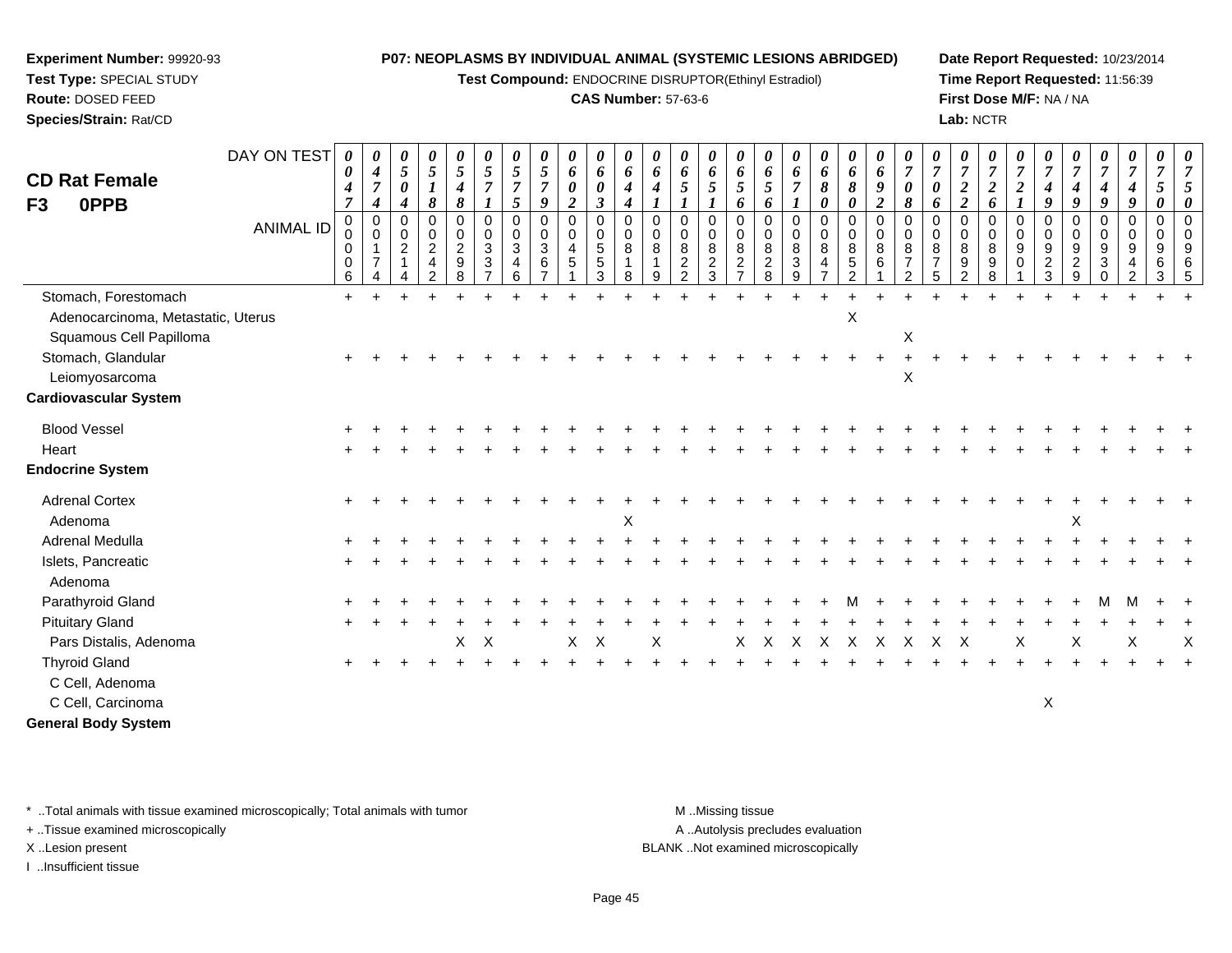**Test Compound:** ENDOCRINE DISRUPTOR(Ethinyl Estradiol)

#### **CAS Number:** 57-63-6

**Date Report Requested:** 10/23/2014**Time Report Requested:** 11:56:40**First Dose M/F:** NA / NA**Lab:** NCTR

| <b>CD Rat Female</b><br>0PPB<br>F3     | DAY ON TEST<br><b>ANIMAL ID</b> | 0<br>0<br>4<br>$\overline{7}$<br>$\mathbf 0$<br>0<br>0<br>$\pmb{0}$<br>6 | $\boldsymbol{\theta}$<br>$\boldsymbol{4}$<br>$\overline{7}$<br>$\boldsymbol{4}$<br>$\mathbf 0$<br>$\mathbf 0$<br>1<br>$\overline{7}$ | $\boldsymbol{\theta}$<br>5<br>$\boldsymbol{\theta}$<br>$\boldsymbol{4}$<br>$\pmb{0}$<br>$\mathbf 0$<br>$\overline{2}$<br>$\mathbf{1}$<br>$\boldsymbol{\Lambda}$ | $\boldsymbol{\theta}$<br>5<br>$\boldsymbol{l}$<br>8<br>$\mathbf 0$<br>$\mathbf 0$<br>$\overline{c}$<br>$\overline{4}$<br>$\overline{2}$ | 0<br>$\mathfrak{z}$<br>$\boldsymbol{4}$<br>8<br>$\mathbf 0$<br>0<br>$\overline{a}$<br>9<br>8 | $\boldsymbol{\theta}$<br>$\sqrt{5}$<br>$\overline{7}$<br>$\boldsymbol{l}$<br>$\mathbf 0$<br>0<br>$\sqrt{3}$<br>$\frac{3}{7}$ | $\boldsymbol{\theta}$<br>$\mathfrak{s}$<br>$\overline{7}$<br>$\sqrt{5}$<br>$\mathbf 0$<br>$\pmb{0}$<br>$\sqrt{3}$<br>$\overline{\mathbf{4}}$<br>6 | $\boldsymbol{\theta}$<br>$\overline{5}$<br>$\boldsymbol{7}$<br>9<br>0<br>$\pmb{0}$<br>$\mathbf{3}$<br>$\frac{6}{7}$ | $\boldsymbol{\theta}$<br>6<br>$\boldsymbol{\theta}$<br>$\boldsymbol{2}$<br>$\mathbf 0$<br>$\pmb{0}$<br>$\overline{4}$<br>5 | $\boldsymbol{\theta}$<br>6<br>$\boldsymbol{\theta}$<br>$\mathfrak{z}$<br>$\mathbf 0$<br>$\mathbf 0$<br>$5\phantom{.0}$<br>$\,$ 5 $\,$<br>3 | $\boldsymbol{\theta}$<br>6<br>$\boldsymbol{4}$<br>$\boldsymbol{4}$<br>$\Omega$<br>0<br>$\,8\,$<br>$\mathbf{1}$<br>8 | $\boldsymbol{\theta}$<br>6<br>4<br>$\Omega$<br>0<br>$\bf 8$<br>9 | $\boldsymbol{\theta}$<br>6<br>$5\overline{)}$<br>$\Omega$<br>$\mathbf 0$<br>$\bf8$<br>$\frac{2}{2}$ | $\boldsymbol{\theta}$<br>6<br>$\overline{5}$<br>$\boldsymbol{l}$<br>$\mathbf 0$<br>$\mathbf 0$<br>8<br>$\frac{2}{3}$ | $\boldsymbol{\theta}$<br>6<br>$5\overline{)}$<br>6<br>$\mathbf 0$<br>$\mathbf 0$<br>8<br>$\frac{2}{7}$ | 0<br>6<br>$\mathfrak{s}$<br>6<br>$\Omega$<br>0<br>8<br>$\frac{2}{8}$ | $\boldsymbol{\theta}$<br>6<br>$\overline{7}$<br>$\mathbf 0$<br>$\mathbf 0$<br>8<br>$\mathbf{3}$<br>9 | U<br>6<br>$\pmb{8}$<br>0<br>$\Omega$<br>0<br>8<br>$\overline{\mathbf{4}}$<br>$\overline{ }$ | $\boldsymbol{\theta}$<br>6<br>8<br>$\boldsymbol{\theta}$<br>$\Omega$<br>$\pmb{0}$<br>$\bf8$<br>$\frac{5}{2}$ | $\boldsymbol{\theta}$<br>$\boldsymbol{6}$<br>$\boldsymbol{g}$<br>$\boldsymbol{2}$<br>$\mathbf 0$<br>$\pmb{0}$<br>8<br>$\,6$ | $\boldsymbol{\theta}$<br>$\overline{7}$<br>$\boldsymbol{\theta}$<br>8<br>$\Omega$<br>$\mathbf 0$<br>8<br>$\overline{7}$<br>$\mathfrak{p}$ | 0<br>$\overline{7}$<br>0<br>6<br>$\Omega$<br>0<br>8<br>$\overline{7}$<br>5 | 0<br>$\boldsymbol{7}$<br>$\boldsymbol{2}$<br>$\overline{2}$<br>$\mathbf 0$<br>$\pmb{0}$<br>$\, 8$<br>$\frac{9}{2}$ | $\boldsymbol{\theta}$<br>$\overline{7}$<br>$\boldsymbol{2}$<br>6<br>$\Omega$<br>$\pmb{0}$<br>$\bf 8$<br>$_{8}^9$ | $\boldsymbol{\theta}$<br>$\overline{7}$<br>$\boldsymbol{2}$<br>$\boldsymbol{l}$<br>$\mathbf 0$<br>0<br>$\boldsymbol{9}$<br>0 | $\boldsymbol{\theta}$<br>$\overline{7}$<br>$\boldsymbol{4}$<br>9<br>$\mathbf 0$<br>$\pmb{0}$<br>$\boldsymbol{9}$<br>$\frac{2}{3}$ | 0<br>$\overline{7}$<br>$\overline{\mathbf{4}}$<br>9<br>$\Omega$<br>$\mathbf 0$<br>$\boldsymbol{9}$<br>$\overline{c}$<br>9 | 0<br>$\overline{7}$<br>$\boldsymbol{4}$<br>9<br>0<br>0<br>$\boldsymbol{9}$<br>3<br>$\Omega$ | $\boldsymbol{\theta}$<br>$\overline{7}$<br>$\boldsymbol{4}$<br>9<br>$\mathbf 0$<br>$\pmb{0}$<br>9<br>4<br>2 | 0<br>$\overline{7}$<br>$\mathfrak{H}$<br>$\theta$<br>$\mathbf 0$<br>0<br>9<br>$\,6$<br>$\mathbf{3}$ | 0<br>$\overline{7}$<br>5<br>$\boldsymbol{\theta}$<br>$\Omega$<br>$\mathbf 0$<br>9<br>6<br>5 |
|----------------------------------------|---------------------------------|--------------------------------------------------------------------------|--------------------------------------------------------------------------------------------------------------------------------------|-----------------------------------------------------------------------------------------------------------------------------------------------------------------|-----------------------------------------------------------------------------------------------------------------------------------------|----------------------------------------------------------------------------------------------|------------------------------------------------------------------------------------------------------------------------------|---------------------------------------------------------------------------------------------------------------------------------------------------|---------------------------------------------------------------------------------------------------------------------|----------------------------------------------------------------------------------------------------------------------------|--------------------------------------------------------------------------------------------------------------------------------------------|---------------------------------------------------------------------------------------------------------------------|------------------------------------------------------------------|-----------------------------------------------------------------------------------------------------|----------------------------------------------------------------------------------------------------------------------|--------------------------------------------------------------------------------------------------------|----------------------------------------------------------------------|------------------------------------------------------------------------------------------------------|---------------------------------------------------------------------------------------------|--------------------------------------------------------------------------------------------------------------|-----------------------------------------------------------------------------------------------------------------------------|-------------------------------------------------------------------------------------------------------------------------------------------|----------------------------------------------------------------------------|--------------------------------------------------------------------------------------------------------------------|------------------------------------------------------------------------------------------------------------------|------------------------------------------------------------------------------------------------------------------------------|-----------------------------------------------------------------------------------------------------------------------------------|---------------------------------------------------------------------------------------------------------------------------|---------------------------------------------------------------------------------------------|-------------------------------------------------------------------------------------------------------------|-----------------------------------------------------------------------------------------------------|---------------------------------------------------------------------------------------------|
| <b>NONE</b>                            |                                 |                                                                          |                                                                                                                                      |                                                                                                                                                                 |                                                                                                                                         |                                                                                              |                                                                                                                              |                                                                                                                                                   |                                                                                                                     |                                                                                                                            |                                                                                                                                            |                                                                                                                     |                                                                  |                                                                                                     |                                                                                                                      |                                                                                                        |                                                                      |                                                                                                      |                                                                                             |                                                                                                              |                                                                                                                             |                                                                                                                                           |                                                                            |                                                                                                                    |                                                                                                                  |                                                                                                                              |                                                                                                                                   |                                                                                                                           |                                                                                             |                                                                                                             |                                                                                                     |                                                                                             |
| <b>Genital System</b>                  |                                 |                                                                          |                                                                                                                                      |                                                                                                                                                                 |                                                                                                                                         |                                                                                              |                                                                                                                              |                                                                                                                                                   |                                                                                                                     |                                                                                                                            |                                                                                                                                            |                                                                                                                     |                                                                  |                                                                                                     |                                                                                                                      |                                                                                                        |                                                                      |                                                                                                      |                                                                                             |                                                                                                              |                                                                                                                             |                                                                                                                                           |                                                                            |                                                                                                                    |                                                                                                                  |                                                                                                                              |                                                                                                                                   |                                                                                                                           |                                                                                             |                                                                                                             |                                                                                                     |                                                                                             |
| <b>Clitoral Gland</b>                  |                                 |                                                                          |                                                                                                                                      |                                                                                                                                                                 |                                                                                                                                         |                                                                                              |                                                                                                                              |                                                                                                                                                   |                                                                                                                     |                                                                                                                            |                                                                                                                                            |                                                                                                                     |                                                                  |                                                                                                     |                                                                                                                      |                                                                                                        |                                                                      |                                                                                                      |                                                                                             |                                                                                                              |                                                                                                                             |                                                                                                                                           |                                                                            |                                                                                                                    |                                                                                                                  |                                                                                                                              |                                                                                                                                   |                                                                                                                           |                                                                                             |                                                                                                             |                                                                                                     |                                                                                             |
| Ovary                                  |                                 | M                                                                        |                                                                                                                                      |                                                                                                                                                                 |                                                                                                                                         |                                                                                              |                                                                                                                              |                                                                                                                                                   |                                                                                                                     |                                                                                                                            |                                                                                                                                            |                                                                                                                     |                                                                  |                                                                                                     |                                                                                                                      |                                                                                                        |                                                                      |                                                                                                      |                                                                                             |                                                                                                              |                                                                                                                             |                                                                                                                                           |                                                                            |                                                                                                                    |                                                                                                                  |                                                                                                                              |                                                                                                                                   |                                                                                                                           |                                                                                             |                                                                                                             |                                                                                                     |                                                                                             |
| Oviduct                                |                                 |                                                                          |                                                                                                                                      |                                                                                                                                                                 |                                                                                                                                         |                                                                                              |                                                                                                                              |                                                                                                                                                   |                                                                                                                     |                                                                                                                            |                                                                                                                                            |                                                                                                                     |                                                                  |                                                                                                     |                                                                                                                      |                                                                                                        |                                                                      |                                                                                                      |                                                                                             |                                                                                                              |                                                                                                                             |                                                                                                                                           |                                                                            |                                                                                                                    |                                                                                                                  |                                                                                                                              |                                                                                                                                   |                                                                                                                           |                                                                                             |                                                                                                             |                                                                                                     |                                                                                             |
| <b>Uterus</b>                          |                                 |                                                                          |                                                                                                                                      |                                                                                                                                                                 |                                                                                                                                         |                                                                                              |                                                                                                                              |                                                                                                                                                   |                                                                                                                     |                                                                                                                            |                                                                                                                                            |                                                                                                                     |                                                                  |                                                                                                     |                                                                                                                      |                                                                                                        |                                                                      |                                                                                                      |                                                                                             |                                                                                                              |                                                                                                                             |                                                                                                                                           |                                                                            |                                                                                                                    |                                                                                                                  |                                                                                                                              |                                                                                                                                   |                                                                                                                           |                                                                                             |                                                                                                             |                                                                                                     |                                                                                             |
| Endometrium, Adenocarcinoma            |                                 |                                                                          |                                                                                                                                      |                                                                                                                                                                 |                                                                                                                                         |                                                                                              |                                                                                                                              |                                                                                                                                                   |                                                                                                                     |                                                                                                                            |                                                                                                                                            | X                                                                                                                   |                                                                  |                                                                                                     |                                                                                                                      |                                                                                                        |                                                                      |                                                                                                      |                                                                                             | $\boldsymbol{\mathsf{X}}$                                                                                    |                                                                                                                             |                                                                                                                                           |                                                                            |                                                                                                                    |                                                                                                                  |                                                                                                                              |                                                                                                                                   |                                                                                                                           |                                                                                             |                                                                                                             |                                                                                                     |                                                                                             |
| Endometrium, Adenoma                   |                                 |                                                                          |                                                                                                                                      |                                                                                                                                                                 |                                                                                                                                         |                                                                                              |                                                                                                                              |                                                                                                                                                   |                                                                                                                     |                                                                                                                            |                                                                                                                                            |                                                                                                                     |                                                                  |                                                                                                     |                                                                                                                      |                                                                                                        |                                                                      |                                                                                                      |                                                                                             |                                                                                                              |                                                                                                                             |                                                                                                                                           |                                                                            |                                                                                                                    |                                                                                                                  | X                                                                                                                            |                                                                                                                                   |                                                                                                                           |                                                                                             |                                                                                                             |                                                                                                     |                                                                                             |
| Nephroblastoma, Metastatic, Kidney     |                                 |                                                                          |                                                                                                                                      |                                                                                                                                                                 |                                                                                                                                         |                                                                                              |                                                                                                                              |                                                                                                                                                   | X                                                                                                                   |                                                                                                                            |                                                                                                                                            |                                                                                                                     |                                                                  |                                                                                                     |                                                                                                                      |                                                                                                        |                                                                      |                                                                                                      |                                                                                             |                                                                                                              |                                                                                                                             |                                                                                                                                           |                                                                            |                                                                                                                    |                                                                                                                  |                                                                                                                              |                                                                                                                                   |                                                                                                                           |                                                                                             |                                                                                                             |                                                                                                     |                                                                                             |
| Polyp Stromal                          |                                 |                                                                          |                                                                                                                                      |                                                                                                                                                                 |                                                                                                                                         | X                                                                                            |                                                                                                                              |                                                                                                                                                   |                                                                                                                     |                                                                                                                            |                                                                                                                                            |                                                                                                                     |                                                                  |                                                                                                     |                                                                                                                      |                                                                                                        |                                                                      |                                                                                                      |                                                                                             |                                                                                                              |                                                                                                                             |                                                                                                                                           |                                                                            |                                                                                                                    |                                                                                                                  |                                                                                                                              |                                                                                                                                   |                                                                                                                           |                                                                                             |                                                                                                             |                                                                                                     |                                                                                             |
| Vagina                                 |                                 | M                                                                        |                                                                                                                                      |                                                                                                                                                                 |                                                                                                                                         |                                                                                              |                                                                                                                              |                                                                                                                                                   |                                                                                                                     |                                                                                                                            |                                                                                                                                            |                                                                                                                     |                                                                  |                                                                                                     |                                                                                                                      |                                                                                                        |                                                                      |                                                                                                      |                                                                                             |                                                                                                              |                                                                                                                             |                                                                                                                                           |                                                                            |                                                                                                                    |                                                                                                                  |                                                                                                                              |                                                                                                                                   |                                                                                                                           |                                                                                             |                                                                                                             |                                                                                                     |                                                                                             |
| Nephroblastoma, Metastatic, Kidney     |                                 |                                                                          |                                                                                                                                      |                                                                                                                                                                 |                                                                                                                                         |                                                                                              |                                                                                                                              |                                                                                                                                                   | $\mathsf X$                                                                                                         |                                                                                                                            |                                                                                                                                            |                                                                                                                     |                                                                  |                                                                                                     |                                                                                                                      |                                                                                                        |                                                                      |                                                                                                      |                                                                                             |                                                                                                              |                                                                                                                             |                                                                                                                                           |                                                                            |                                                                                                                    |                                                                                                                  |                                                                                                                              |                                                                                                                                   |                                                                                                                           |                                                                                             |                                                                                                             |                                                                                                     |                                                                                             |
| <b>Hematopoietic System</b>            |                                 |                                                                          |                                                                                                                                      |                                                                                                                                                                 |                                                                                                                                         |                                                                                              |                                                                                                                              |                                                                                                                                                   |                                                                                                                     |                                                                                                                            |                                                                                                                                            |                                                                                                                     |                                                                  |                                                                                                     |                                                                                                                      |                                                                                                        |                                                                      |                                                                                                      |                                                                                             |                                                                                                              |                                                                                                                             |                                                                                                                                           |                                                                            |                                                                                                                    |                                                                                                                  |                                                                                                                              |                                                                                                                                   |                                                                                                                           |                                                                                             |                                                                                                             |                                                                                                     |                                                                                             |
| <b>Bone Marrow</b>                     |                                 |                                                                          |                                                                                                                                      |                                                                                                                                                                 |                                                                                                                                         |                                                                                              |                                                                                                                              |                                                                                                                                                   |                                                                                                                     |                                                                                                                            |                                                                                                                                            |                                                                                                                     |                                                                  |                                                                                                     |                                                                                                                      |                                                                                                        |                                                                      |                                                                                                      |                                                                                             |                                                                                                              |                                                                                                                             |                                                                                                                                           |                                                                            |                                                                                                                    |                                                                                                                  |                                                                                                                              |                                                                                                                                   |                                                                                                                           |                                                                                             |                                                                                                             |                                                                                                     |                                                                                             |
| Schwannoma Malignant, Metastatic, Skin |                                 |                                                                          | X                                                                                                                                    |                                                                                                                                                                 |                                                                                                                                         |                                                                                              |                                                                                                                              |                                                                                                                                                   |                                                                                                                     |                                                                                                                            |                                                                                                                                            |                                                                                                                     |                                                                  |                                                                                                     |                                                                                                                      |                                                                                                        |                                                                      |                                                                                                      |                                                                                             |                                                                                                              |                                                                                                                             |                                                                                                                                           |                                                                            |                                                                                                                    |                                                                                                                  |                                                                                                                              |                                                                                                                                   |                                                                                                                           |                                                                                             |                                                                                                             |                                                                                                     |                                                                                             |
| Lymph Node                             |                                 |                                                                          |                                                                                                                                      |                                                                                                                                                                 |                                                                                                                                         |                                                                                              |                                                                                                                              |                                                                                                                                                   |                                                                                                                     |                                                                                                                            | ÷                                                                                                                                          |                                                                                                                     |                                                                  |                                                                                                     | $\div$                                                                                                               |                                                                                                        |                                                                      |                                                                                                      |                                                                                             |                                                                                                              |                                                                                                                             |                                                                                                                                           |                                                                            | $\pm$                                                                                                              |                                                                                                                  |                                                                                                                              |                                                                                                                                   |                                                                                                                           |                                                                                             |                                                                                                             |                                                                                                     |                                                                                             |
| Lymph Node, Mandibular                 |                                 | A                                                                        |                                                                                                                                      |                                                                                                                                                                 |                                                                                                                                         |                                                                                              |                                                                                                                              |                                                                                                                                                   |                                                                                                                     |                                                                                                                            |                                                                                                                                            |                                                                                                                     |                                                                  |                                                                                                     |                                                                                                                      |                                                                                                        |                                                                      |                                                                                                      |                                                                                             |                                                                                                              |                                                                                                                             |                                                                                                                                           |                                                                            |                                                                                                                    |                                                                                                                  |                                                                                                                              |                                                                                                                                   |                                                                                                                           |                                                                                             |                                                                                                             |                                                                                                     |                                                                                             |
| Lymph Node, Mesenteric                 |                                 | A                                                                        |                                                                                                                                      |                                                                                                                                                                 |                                                                                                                                         |                                                                                              |                                                                                                                              |                                                                                                                                                   |                                                                                                                     |                                                                                                                            |                                                                                                                                            |                                                                                                                     |                                                                  |                                                                                                     |                                                                                                                      |                                                                                                        |                                                                      |                                                                                                      |                                                                                             |                                                                                                              |                                                                                                                             |                                                                                                                                           |                                                                            |                                                                                                                    |                                                                                                                  |                                                                                                                              |                                                                                                                                   |                                                                                                                           |                                                                                             |                                                                                                             |                                                                                                     |                                                                                             |
| Nephroblastoma, Metastatic, Kidney     |                                 |                                                                          |                                                                                                                                      |                                                                                                                                                                 |                                                                                                                                         |                                                                                              |                                                                                                                              |                                                                                                                                                   | $\sf X$                                                                                                             |                                                                                                                            |                                                                                                                                            |                                                                                                                     |                                                                  |                                                                                                     |                                                                                                                      |                                                                                                        |                                                                      |                                                                                                      |                                                                                             |                                                                                                              |                                                                                                                             |                                                                                                                                           |                                                                            |                                                                                                                    |                                                                                                                  |                                                                                                                              |                                                                                                                                   |                                                                                                                           |                                                                                             |                                                                                                             |                                                                                                     |                                                                                             |
| Spleen                                 |                                 |                                                                          |                                                                                                                                      |                                                                                                                                                                 |                                                                                                                                         |                                                                                              |                                                                                                                              |                                                                                                                                                   |                                                                                                                     |                                                                                                                            |                                                                                                                                            |                                                                                                                     |                                                                  |                                                                                                     |                                                                                                                      |                                                                                                        |                                                                      |                                                                                                      |                                                                                             |                                                                                                              |                                                                                                                             |                                                                                                                                           |                                                                            |                                                                                                                    |                                                                                                                  |                                                                                                                              |                                                                                                                                   |                                                                                                                           |                                                                                             |                                                                                                             |                                                                                                     |                                                                                             |
| Thymus                                 |                                 |                                                                          |                                                                                                                                      |                                                                                                                                                                 |                                                                                                                                         |                                                                                              |                                                                                                                              |                                                                                                                                                   |                                                                                                                     |                                                                                                                            |                                                                                                                                            |                                                                                                                     |                                                                  |                                                                                                     |                                                                                                                      |                                                                                                        |                                                                      |                                                                                                      |                                                                                             |                                                                                                              |                                                                                                                             |                                                                                                                                           |                                                                            |                                                                                                                    |                                                                                                                  |                                                                                                                              |                                                                                                                                   |                                                                                                                           |                                                                                             |                                                                                                             |                                                                                                     |                                                                                             |
|                                        |                                 |                                                                          |                                                                                                                                      |                                                                                                                                                                 |                                                                                                                                         |                                                                                              |                                                                                                                              |                                                                                                                                                   |                                                                                                                     |                                                                                                                            |                                                                                                                                            |                                                                                                                     |                                                                  |                                                                                                     |                                                                                                                      |                                                                                                        |                                                                      |                                                                                                      |                                                                                             |                                                                                                              |                                                                                                                             |                                                                                                                                           |                                                                            |                                                                                                                    |                                                                                                                  |                                                                                                                              |                                                                                                                                   |                                                                                                                           |                                                                                             |                                                                                                             |                                                                                                     |                                                                                             |

\* ..Total animals with tissue examined microscopically; Total animals with tumor **M** . Missing tissue M ..Missing tissue A ..Autolysis precludes evaluation + ..Tissue examined microscopically X ..Lesion present BLANK ..Not examined microscopicallyI ..Insufficient tissue

**Experiment Number:** 99920-93**Test Type:** SPECIAL STUDY**Route:** DOSED FEED**Species/Strain:** Rat/CD

Page 46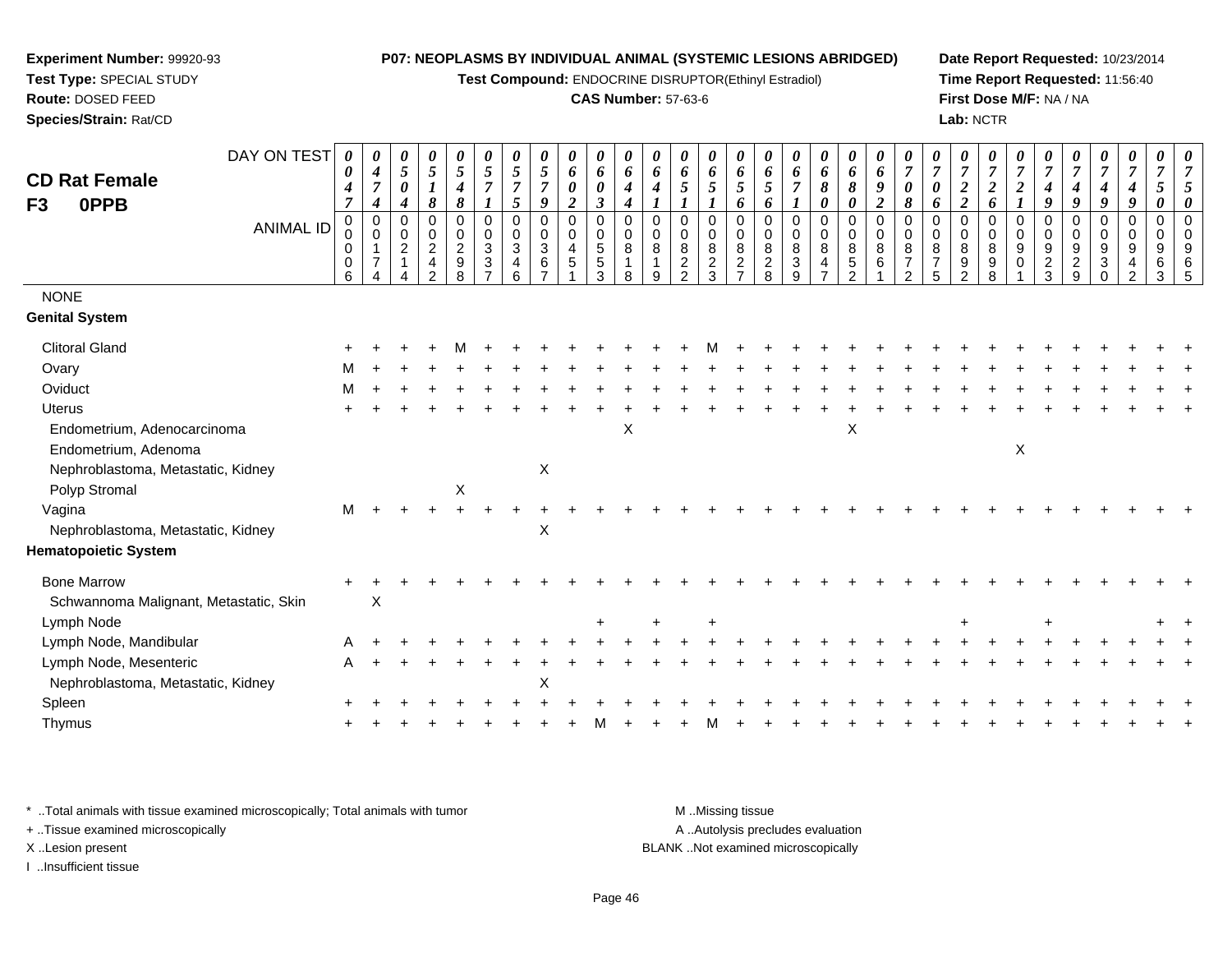**Test Compound:** ENDOCRINE DISRUPTOR(Ethinyl Estradiol)

#### **CAS Number:** 57-63-6

**Date Report Requested:** 10/23/2014**Time Report Requested:** 11:56:40**First Dose M/F:** NA / NA**Lab:** NCTR

| <b>CD Rat Female</b>                                    | DAY ON TEST      | 0<br>0                     | 0<br>$\boldsymbol{4}$                   | $\boldsymbol{\theta}$<br>5                 | 0<br>$\sqrt{5}$                                           | $\boldsymbol{\theta}$<br>$\mathfrak{s}$     | $\boldsymbol{\theta}$<br>$\mathfrak{s}$ | $\boldsymbol{\theta}$<br>5            | 0<br>$\mathfrak{s}$ | 0<br>6                                       | 0<br>6                                  | $\boldsymbol{\theta}$<br>6 | 0<br>6                                | 0<br>6                          | $\boldsymbol{\theta}$<br>6                             | $\boldsymbol{\theta}$<br>6           | $\boldsymbol{\theta}$<br>6                   | 0<br>6                                             | $\boldsymbol{\theta}$<br>6                           | 0<br>6                                                 | $\boldsymbol{\theta}$<br>6                  | $\boldsymbol{\theta}$<br>$\overline{7}$       | 0<br>$\overline{7}$                  | 0<br>$\boldsymbol{7}$                | 0<br>$\overline{7}$                 | $\boldsymbol{\theta}$<br>$\overline{7}$ | $\boldsymbol{\theta}$<br>$\overline{7}$               | 0<br>$\overline{7}$                                   | 0<br>$\overline{7}$              | $\boldsymbol{\theta}$<br>$\overline{7}$ | 0<br>$\overline{7}$        | $\boldsymbol{\theta}$<br>$\overline{7}$ |
|---------------------------------------------------------|------------------|----------------------------|-----------------------------------------|--------------------------------------------|-----------------------------------------------------------|---------------------------------------------|-----------------------------------------|---------------------------------------|---------------------|----------------------------------------------|-----------------------------------------|----------------------------|---------------------------------------|---------------------------------|--------------------------------------------------------|--------------------------------------|----------------------------------------------|----------------------------------------------------|------------------------------------------------------|--------------------------------------------------------|---------------------------------------------|-----------------------------------------------|--------------------------------------|--------------------------------------|-------------------------------------|-----------------------------------------|-------------------------------------------------------|-------------------------------------------------------|----------------------------------|-----------------------------------------|----------------------------|-----------------------------------------|
|                                                         |                  | 4<br>$\overline{7}$        | $\overline{7}$<br>$\boldsymbol{4}$      | $\pmb{\theta}$<br>$\boldsymbol{4}$         | $\boldsymbol{l}$<br>8                                     | $\boldsymbol{4}$<br>8                       | $\overline{7}$                          | $\overline{7}$<br>5                   | $\overline{7}$<br>9 | $\boldsymbol{\theta}$<br>$\overline{c}$      | $\pmb{\theta}$<br>$\mathfrak{z}$        | $\boldsymbol{4}$<br>4      | $\boldsymbol{4}$                      | $5\overline{)}$                 | $\mathfrak{s}$<br>1                                    | 5<br>6                               | $\overline{5}$<br>6                          | $\overline{7}$                                     | $\pmb{8}$<br>0                                       | 8<br>$\boldsymbol{\theta}$                             | $\boldsymbol{g}$<br>$\overline{\mathbf{c}}$ | $\boldsymbol{\theta}$<br>8                    | $\boldsymbol{\theta}$<br>6           | $\overline{2}$<br>$\overline{2}$     | $\boldsymbol{2}$<br>6               | $\boldsymbol{2}$<br>$\boldsymbol{l}$    | $\boldsymbol{4}$<br>9                                 | $\boldsymbol{4}$<br>9                                 | $\boldsymbol{4}$<br>9            | $\boldsymbol{4}$<br>9                   | 5<br>$\boldsymbol{\theta}$ | 5<br>$\boldsymbol{\theta}$              |
| 0PPB<br>F <sub>3</sub>                                  | <b>ANIMAL ID</b> | $\mathbf 0$<br>0<br>0<br>0 | $\mathbf 0$<br>0<br>1<br>$\overline{7}$ | 0<br>0<br>$\boldsymbol{2}$<br>$\mathbf{1}$ | $\mathbf 0$<br>0<br>$\sqrt{2}$<br>$\overline{\mathbf{4}}$ | $\mathbf 0$<br>$\mathbf 0$<br>$\frac{2}{9}$ | $\Omega$<br>0<br>3<br>3                 | $\mathbf 0$<br>0<br>$\mathbf{3}$<br>4 | 0<br>0<br>3<br>6    | 0<br>$\mathsf{O}\xspace$<br>4<br>$\,$ 5 $\,$ | $\pmb{0}$<br>$\pmb{0}$<br>$\frac{5}{5}$ | $\Omega$<br>0<br>8         | $\mathbf 0$<br>$\mathbf 0$<br>$\,8\,$ | 0<br>0<br>$\,8\,$<br>$\sqrt{2}$ | $\mathbf 0$<br>$\mathbf 0$<br>$\bf 8$<br>$\frac{2}{3}$ | $\Omega$<br>0<br>8<br>$\overline{c}$ | $\mathbf 0$<br>0<br>$\bf 8$<br>$\frac{2}{8}$ | $\mathsf 0$<br>0<br>8<br>$\ensuremath{\mathsf{3}}$ | 0<br>$\mathbf 0$<br>$\overline{8}$<br>$\overline{4}$ | $\mathbf 0$<br>$\mathbf 0$<br>$\bf 8$<br>$\frac{5}{2}$ | $\mathbf 0$<br>0<br>8<br>$\,6\,$            | $\mathbf 0$<br>0<br>$\,8\,$<br>$\overline{7}$ | $\Omega$<br>0<br>8<br>$\overline{7}$ | $\mathbf 0$<br>$\mathbf 0$<br>8<br>9 | $\Omega$<br>0<br>8<br>$\frac{9}{8}$ | 0<br>0<br>9<br>$\pmb{0}$                | $\mathbf 0$<br>0<br>$\boldsymbol{9}$<br>$\frac{2}{3}$ | 0<br>$\mathbf 0$<br>$\boldsymbol{9}$<br>$\frac{2}{9}$ | $\Omega$<br>0<br>9<br>$\sqrt{3}$ | $\mathbf 0$<br>0<br>9<br>$\overline{4}$ | 0<br>0<br>9<br>6           | $\mathbf 0$<br>0<br>9<br>6              |
| <b>Integumentary System</b>                             |                  | 6                          |                                         |                                            | 2                                                         | 8                                           | $\overline{ }$                          | 6                                     |                     |                                              | 3                                       | 8                          | $\mathsf{q}$                          | $\mathfrak{p}$                  |                                                        |                                      |                                              | 9                                                  | $\overline{ }$                                       |                                                        |                                             | $\mathcal{P}$                                 | 5                                    | $\mathfrak{p}$                       |                                     |                                         |                                                       |                                                       | $\Omega$                         | $\mathcal{P}$                           | 3                          | 5                                       |
| Mammary Gland                                           |                  |                            |                                         |                                            |                                                           |                                             |                                         |                                       |                     |                                              |                                         |                            |                                       |                                 |                                                        |                                      |                                              |                                                    |                                                      |                                                        |                                             |                                               |                                      |                                      |                                     |                                         |                                                       |                                                       |                                  |                                         |                            |                                         |
| Adenocarcinoma                                          |                  |                            |                                         |                                            |                                                           |                                             |                                         |                                       |                     |                                              |                                         |                            | $\mathsf{X}$                          | $\mathsf{X}$                    |                                                        | $\times$                             |                                              |                                                    |                                                      |                                                        |                                             | X                                             |                                      |                                      |                                     |                                         |                                                       |                                                       |                                  |                                         |                            |                                         |
| Fibroadenoma                                            |                  |                            |                                         |                                            | $X$ $X$                                                   |                                             |                                         |                                       |                     |                                              |                                         | $X$ $X$ $X$                |                                       |                                 | $\mathsf X$                                            |                                      |                                              | X X X                                              |                                                      |                                                        | $\mathsf X$                                 |                                               | $\mathsf X$                          |                                      |                                     | $X$ $X$                                 |                                                       |                                                       |                                  |                                         | $\pmb{\times}$             |                                         |
| Fibroadenoma, Multiple                                  |                  |                            |                                         |                                            |                                                           | X                                           | $\boldsymbol{X}$                        |                                       |                     |                                              |                                         |                            |                                       | $\sf X$                         |                                                        |                                      |                                              |                                                    |                                                      | $\mathsf X$                                            |                                             | $\mathsf X$                                   |                                      | $\boldsymbol{\mathsf{X}}$            |                                     |                                         |                                                       |                                                       | $X$ $X$                          |                                         |                            | $\boldsymbol{\mathsf{X}}$               |
| <b>Skin</b>                                             |                  |                            |                                         |                                            |                                                           |                                             |                                         |                                       |                     |                                              |                                         |                            |                                       |                                 |                                                        |                                      |                                              |                                                    |                                                      |                                                        |                                             |                                               |                                      |                                      |                                     |                                         |                                                       |                                                       |                                  |                                         |                            |                                         |
| Lipoma                                                  |                  |                            |                                         |                                            |                                                           |                                             |                                         |                                       |                     |                                              |                                         |                            |                                       |                                 |                                                        |                                      |                                              |                                                    |                                                      |                                                        |                                             |                                               |                                      |                                      |                                     |                                         |                                                       |                                                       |                                  |                                         |                            |                                         |
| Sarcoma                                                 |                  |                            |                                         |                                            | $\mathsf X$                                               |                                             |                                         |                                       |                     |                                              |                                         |                            |                                       |                                 |                                                        |                                      |                                              |                                                    |                                                      |                                                        |                                             |                                               |                                      |                                      |                                     |                                         |                                                       |                                                       |                                  |                                         |                            |                                         |
| Schwannoma Malignant                                    |                  |                            | $\mathsf X$                             |                                            |                                                           |                                             |                                         |                                       |                     |                                              |                                         |                            |                                       |                                 |                                                        |                                      |                                              |                                                    |                                                      |                                                        |                                             |                                               |                                      |                                      |                                     |                                         |                                                       |                                                       |                                  |                                         |                            |                                         |
| <b>Musculoskeletal System</b>                           |                  |                            |                                         |                                            |                                                           |                                             |                                         |                                       |                     |                                              |                                         |                            |                                       |                                 |                                                        |                                      |                                              |                                                    |                                                      |                                                        |                                             |                                               |                                      |                                      |                                     |                                         |                                                       |                                                       |                                  |                                         |                            |                                         |
| Bone, Femur                                             |                  |                            |                                         |                                            |                                                           |                                             |                                         |                                       |                     |                                              |                                         |                            |                                       |                                 |                                                        |                                      |                                              |                                                    |                                                      |                                                        |                                             |                                               |                                      |                                      |                                     |                                         |                                                       |                                                       |                                  |                                         |                            |                                         |
| <b>Skeletal Muscle</b>                                  |                  |                            |                                         |                                            |                                                           |                                             |                                         |                                       | $\overline{1}$      |                                              |                                         |                            |                                       |                                 |                                                        |                                      |                                              |                                                    |                                                      | $\ddot{}$                                              |                                             |                                               |                                      |                                      |                                     |                                         |                                                       |                                                       |                                  |                                         |                            |                                         |
| Diaphragm, Adenocarcinoma, Metastatic,<br><b>Uterus</b> |                  |                            |                                         |                                            |                                                           |                                             |                                         |                                       |                     |                                              |                                         |                            |                                       |                                 |                                                        |                                      |                                              |                                                    |                                                      | $\boldsymbol{\mathsf{X}}$                              |                                             |                                               |                                      |                                      |                                     |                                         |                                                       |                                                       |                                  |                                         |                            |                                         |
| Diaphragm, Nephroblastoma, Metastatic,<br>Kidney        |                  |                            |                                         |                                            |                                                           |                                             |                                         |                                       | Χ                   |                                              |                                         |                            |                                       |                                 |                                                        |                                      |                                              |                                                    |                                                      |                                                        |                                             |                                               |                                      |                                      |                                     |                                         |                                                       |                                                       |                                  |                                         |                            |                                         |
| <b>Nervous System</b>                                   |                  |                            |                                         |                                            |                                                           |                                             |                                         |                                       |                     |                                              |                                         |                            |                                       |                                 |                                                        |                                      |                                              |                                                    |                                                      |                                                        |                                             |                                               |                                      |                                      |                                     |                                         |                                                       |                                                       |                                  |                                         |                            |                                         |
| Brain, Brain Stem                                       |                  |                            |                                         |                                            |                                                           |                                             |                                         |                                       |                     |                                              |                                         |                            |                                       |                                 |                                                        |                                      |                                              |                                                    |                                                      |                                                        |                                             |                                               |                                      |                                      |                                     |                                         |                                                       |                                                       |                                  |                                         |                            |                                         |
| Brain, Cerebellum                                       |                  |                            |                                         |                                            |                                                           |                                             |                                         |                                       |                     |                                              |                                         |                            |                                       |                                 |                                                        |                                      |                                              |                                                    |                                                      |                                                        |                                             |                                               |                                      |                                      |                                     |                                         |                                                       |                                                       |                                  |                                         |                            |                                         |
| Brain, Cerebrum                                         |                  |                            |                                         |                                            |                                                           |                                             |                                         |                                       |                     |                                              |                                         |                            |                                       |                                 |                                                        |                                      |                                              |                                                    |                                                      |                                                        |                                             |                                               |                                      |                                      |                                     |                                         |                                                       |                                                       |                                  |                                         |                            |                                         |
| <b>Respiratory System</b>                               |                  |                            |                                         |                                            |                                                           |                                             |                                         |                                       |                     |                                              |                                         |                            |                                       |                                 |                                                        |                                      |                                              |                                                    |                                                      |                                                        |                                             |                                               |                                      |                                      |                                     |                                         |                                                       |                                                       |                                  |                                         |                            |                                         |

\* ..Total animals with tissue examined microscopically; Total animals with tumor **M** . Missing tissue M ..Missing tissue

+ ..Tissue examined microscopically

**Experiment Number:** 99920-93**Test Type:** SPECIAL STUDY**Route:** DOSED FEED**Species/Strain:** Rat/CD

I ..Insufficient tissue

A ..Autolysis precludes evaluation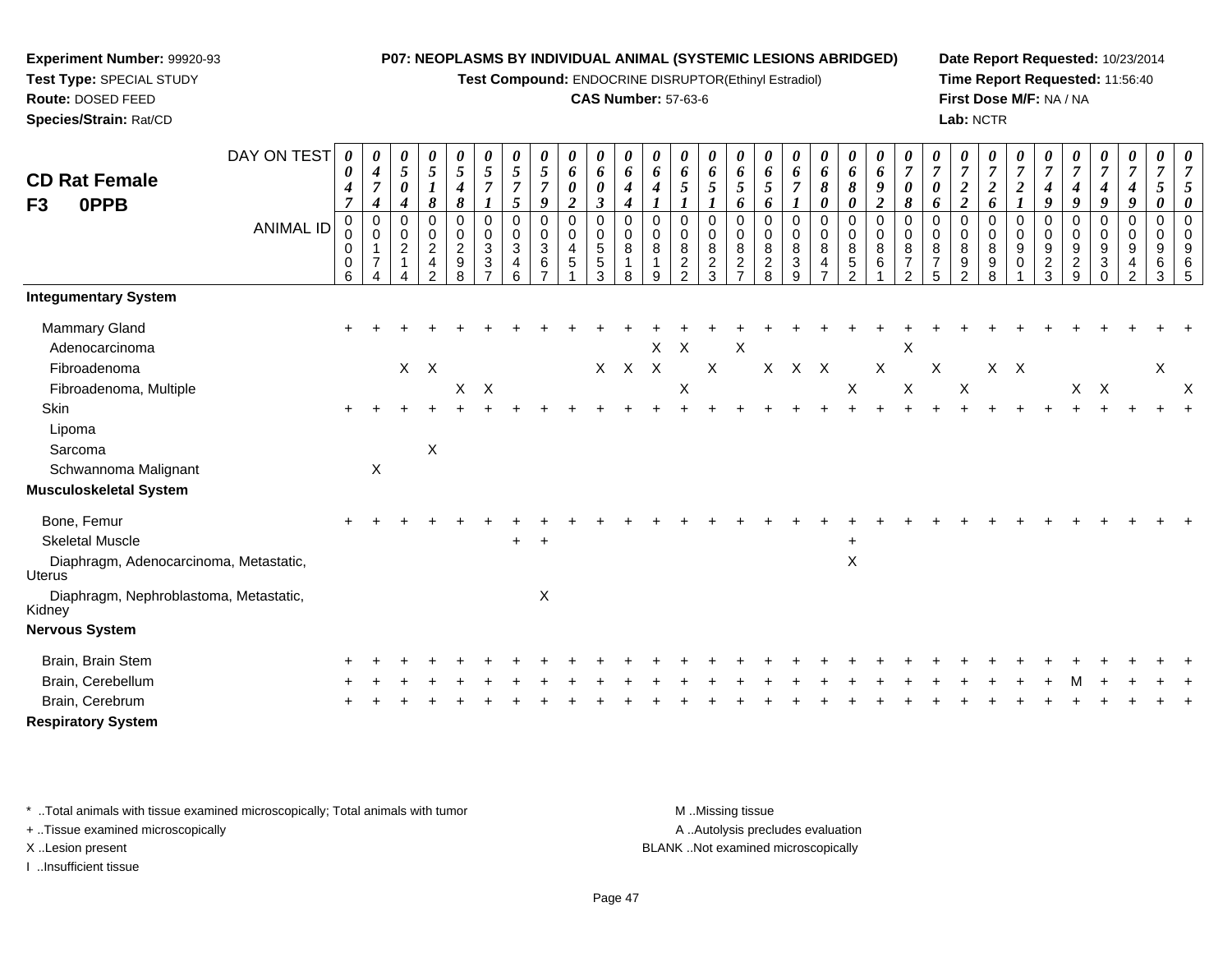**Test Compound:** ENDOCRINE DISRUPTOR(Ethinyl Estradiol)

#### **CAS Number:** 57-63-6

**Date Report Requested:** 10/23/2014**Time Report Requested:** 11:56:40**First Dose M/F:** NA / NA**Lab:** NCTR

| <b>CD Rat Female</b><br>F3<br>0PPB     | DAY ON TEST<br><b>ANIMAL ID</b> | 0<br>0<br>4<br>$\overline{\tau}$<br>0<br>0<br>0<br>0<br>6 | $\boldsymbol{\theta}$<br>$\boldsymbol{4}$<br>$\overline{7}$<br>$\boldsymbol{4}$<br>$\mathbf 0$<br>$\mathbf 0$<br>$\overline{z}$ | $\boldsymbol{\theta}$<br>5<br>0<br>4<br>0<br>0<br>$\overline{c}$ | $\pmb{\theta}$<br>5<br>$\boldsymbol{l}$<br>8<br>0<br>0<br>$\overline{c}$<br>4<br>$\mathcal{D}$ | 0<br>5<br>4<br>8<br>0<br>0<br>$\overline{a}$<br>9<br>8 | 5<br>$\overline{7}$<br>0<br>$\mathbf{3}$<br>3 | 0<br>$\mathfrak{s}$<br>$\overline{7}$<br>5<br>$\mathbf 0$<br>$\boldsymbol{0}$<br>3<br>4<br>6 | 0<br>$\sqrt{5}$<br>7<br>9<br>0<br>$\boldsymbol{0}$<br>3<br>6 | 0<br>6<br>$\boldsymbol{\theta}$<br>$\boldsymbol{2}$<br>$\mathbf 0$<br>$\mathbf 0$<br>4<br>5 | 0<br>6<br>$\boldsymbol{\theta}$<br>3<br>$\mathbf 0$<br>0<br>$\sqrt{5}$<br>$\sqrt{5}$<br>3 | 6<br>4<br>$\mathbf 0$<br>0<br>8<br>8 | 0<br>6<br>4<br>$\mathbf 0$<br>$\mathbf 0$<br>8<br>9 | 0<br>6<br>5<br>$\mathbf 0$<br>0<br>8<br>$\overline{c}$<br>$\mathfrak{p}$ | 0<br>6<br>5<br>$\mathbf 0$<br>$\mathbf 0$<br>8<br>$\overline{2}$<br>3 | 0<br>6<br>5<br>6<br>$\Omega$<br>$\mathbf 0$<br>8<br>$\overline{\mathbf{c}}$ | 5<br>$\Omega$<br>0<br>8<br>$\overline{2}$<br>8 | 0<br>6<br>$\Omega$<br>0<br>8<br>3<br>$\mathbf{Q}$ | $\boldsymbol{\theta}$<br>6<br>8<br>0<br>$\mathbf 0$<br>$\mathbf 0$<br>8<br>$\overline{4}$ | 0<br>6<br>$\boldsymbol{\delta}$<br>$\boldsymbol{\theta}$<br>$\mathbf 0$<br>$\pmb{0}$<br>$\bf8$<br>$\sqrt{5}$<br>$\mathfrak{p}$ | $\boldsymbol{\theta}$<br>6<br>9<br>$\overline{2}$<br>$\Omega$<br>$\mathbf 0$<br>8<br>6 | $\overline{7}$<br>0<br>8<br>$\Omega$<br>0<br>8 | 0<br>6<br>0<br>8 | 0<br>$\overline{7}$<br>$\boldsymbol{2}$<br>$\boldsymbol{2}$<br>0<br>0<br>8<br>9<br>$\mathfrak{p}$ | $\pmb{\theta}$<br>$\overline{7}$<br>$\boldsymbol{2}$<br>6<br>$\Omega$<br>0<br>8<br>9<br>8 | 0<br>$\overline{7}$<br>$\overline{2}$<br>$\Omega$<br>0<br>9<br>$\Omega$ | $\overline{7}$<br>9<br>$\Omega$<br>0<br>9<br>$\overline{c}$ | 0<br>$\overline{7}$<br>9<br>$\mathbf 0$<br>0<br>9<br>$\overline{2}$<br>9 | 0<br>$\overline{7}$<br>4<br>9<br>0<br>0<br>9<br>3 | $\boldsymbol{\theta}$<br>$\overline{7}$<br>4<br>9<br>$\mathbf 0$<br>0<br>9<br>4<br>$\mathfrak{p}$ | 0<br>$\overline{7}$<br>5<br>0<br>0<br>0<br>9<br>6<br>3 |  |
|----------------------------------------|---------------------------------|-----------------------------------------------------------|---------------------------------------------------------------------------------------------------------------------------------|------------------------------------------------------------------|------------------------------------------------------------------------------------------------|--------------------------------------------------------|-----------------------------------------------|----------------------------------------------------------------------------------------------|--------------------------------------------------------------|---------------------------------------------------------------------------------------------|-------------------------------------------------------------------------------------------|--------------------------------------|-----------------------------------------------------|--------------------------------------------------------------------------|-----------------------------------------------------------------------|-----------------------------------------------------------------------------|------------------------------------------------|---------------------------------------------------|-------------------------------------------------------------------------------------------|--------------------------------------------------------------------------------------------------------------------------------|----------------------------------------------------------------------------------------|------------------------------------------------|------------------|---------------------------------------------------------------------------------------------------|-------------------------------------------------------------------------------------------|-------------------------------------------------------------------------|-------------------------------------------------------------|--------------------------------------------------------------------------|---------------------------------------------------|---------------------------------------------------------------------------------------------------|--------------------------------------------------------|--|
| Lung                                   |                                 | $\pm$                                                     |                                                                                                                                 |                                                                  |                                                                                                |                                                        |                                               |                                                                                              |                                                              |                                                                                             |                                                                                           |                                      |                                                     |                                                                          |                                                                       |                                                                             |                                                |                                                   |                                                                                           |                                                                                                                                |                                                                                        |                                                |                  |                                                                                                   |                                                                                           |                                                                         |                                                             |                                                                          |                                                   |                                                                                                   |                                                        |  |
| Alveolar/Bronchiolar Adenoma           |                                 |                                                           |                                                                                                                                 |                                                                  |                                                                                                |                                                        |                                               |                                                                                              |                                                              |                                                                                             |                                                                                           |                                      |                                                     |                                                                          |                                                                       |                                                                             |                                                |                                                   |                                                                                           |                                                                                                                                |                                                                                        |                                                |                  |                                                                                                   |                                                                                           |                                                                         |                                                             |                                                                          |                                                   |                                                                                                   |                                                        |  |
| Carcinoma, Metastatic, Thyroid Gland   |                                 |                                                           |                                                                                                                                 |                                                                  |                                                                                                |                                                        |                                               |                                                                                              |                                                              |                                                                                             |                                                                                           |                                      |                                                     |                                                                          |                                                                       |                                                                             |                                                |                                                   |                                                                                           |                                                                                                                                |                                                                                        |                                                |                  |                                                                                                   |                                                                                           |                                                                         | X                                                           |                                                                          |                                                   |                                                                                                   |                                                        |  |
| Nose                                   |                                 |                                                           |                                                                                                                                 |                                                                  |                                                                                                |                                                        |                                               |                                                                                              |                                                              |                                                                                             |                                                                                           |                                      |                                                     |                                                                          |                                                                       |                                                                             |                                                |                                                   |                                                                                           |                                                                                                                                |                                                                                        |                                                |                  |                                                                                                   |                                                                                           |                                                                         |                                                             |                                                                          |                                                   |                                                                                                   |                                                        |  |
| Trachea                                |                                 |                                                           |                                                                                                                                 |                                                                  |                                                                                                |                                                        |                                               |                                                                                              |                                                              |                                                                                             |                                                                                           |                                      |                                                     |                                                                          |                                                                       |                                                                             |                                                |                                                   |                                                                                           |                                                                                                                                |                                                                                        |                                                |                  |                                                                                                   |                                                                                           |                                                                         |                                                             |                                                                          |                                                   |                                                                                                   |                                                        |  |
| <b>Special Senses System</b>           |                                 |                                                           |                                                                                                                                 |                                                                  |                                                                                                |                                                        |                                               |                                                                                              |                                                              |                                                                                             |                                                                                           |                                      |                                                     |                                                                          |                                                                       |                                                                             |                                                |                                                   |                                                                                           |                                                                                                                                |                                                                                        |                                                |                  |                                                                                                   |                                                                                           |                                                                         |                                                             |                                                                          |                                                   |                                                                                                   |                                                        |  |
| Eye                                    |                                 |                                                           |                                                                                                                                 |                                                                  |                                                                                                |                                                        |                                               |                                                                                              |                                                              |                                                                                             |                                                                                           |                                      |                                                     |                                                                          |                                                                       |                                                                             |                                                |                                                   |                                                                                           |                                                                                                                                |                                                                                        |                                                |                  |                                                                                                   |                                                                                           |                                                                         |                                                             |                                                                          |                                                   |                                                                                                   |                                                        |  |
| Harderian Gland                        |                                 |                                                           |                                                                                                                                 |                                                                  |                                                                                                |                                                        |                                               |                                                                                              |                                                              |                                                                                             |                                                                                           |                                      |                                                     |                                                                          |                                                                       |                                                                             |                                                |                                                   |                                                                                           |                                                                                                                                |                                                                                        |                                                |                  |                                                                                                   |                                                                                           |                                                                         |                                                             |                                                                          |                                                   |                                                                                                   |                                                        |  |
| <b>Urinary System</b>                  |                                 |                                                           |                                                                                                                                 |                                                                  |                                                                                                |                                                        |                                               |                                                                                              |                                                              |                                                                                             |                                                                                           |                                      |                                                     |                                                                          |                                                                       |                                                                             |                                                |                                                   |                                                                                           |                                                                                                                                |                                                                                        |                                                |                  |                                                                                                   |                                                                                           |                                                                         |                                                             |                                                                          |                                                   |                                                                                                   |                                                        |  |
| Kidney<br>Lipoma                       |                                 |                                                           |                                                                                                                                 |                                                                  |                                                                                                |                                                        |                                               |                                                                                              |                                                              |                                                                                             |                                                                                           |                                      |                                                     |                                                                          |                                                                       |                                                                             |                                                |                                                   |                                                                                           |                                                                                                                                |                                                                                        |                                                |                  |                                                                                                   |                                                                                           |                                                                         |                                                             |                                                                          |                                                   |                                                                                                   |                                                        |  |
| Nephroblastoma                         |                                 |                                                           |                                                                                                                                 |                                                                  |                                                                                                |                                                        |                                               |                                                                                              | X                                                            |                                                                                             |                                                                                           |                                      |                                                     |                                                                          |                                                                       |                                                                             |                                                |                                                   |                                                                                           |                                                                                                                                |                                                                                        |                                                |                  |                                                                                                   |                                                                                           |                                                                         |                                                             |                                                                          |                                                   |                                                                                                   |                                                        |  |
| <b>Urinary Bladder</b>                 |                                 |                                                           |                                                                                                                                 |                                                                  |                                                                                                |                                                        |                                               |                                                                                              |                                                              |                                                                                             |                                                                                           |                                      |                                                     |                                                                          |                                                                       |                                                                             |                                                |                                                   |                                                                                           |                                                                                                                                |                                                                                        |                                                |                  |                                                                                                   |                                                                                           |                                                                         |                                                             |                                                                          |                                                   |                                                                                                   |                                                        |  |
| <b>SYSTEMIC LESIONS</b>                |                                 |                                                           |                                                                                                                                 |                                                                  |                                                                                                |                                                        |                                               |                                                                                              |                                                              |                                                                                             |                                                                                           |                                      |                                                     |                                                                          |                                                                       |                                                                             |                                                |                                                   |                                                                                           |                                                                                                                                |                                                                                        |                                                |                  |                                                                                                   |                                                                                           |                                                                         |                                                             |                                                                          |                                                   |                                                                                                   |                                                        |  |
| Multiple Organ<br>Leukemia Mononuclear |                                 | $\pm$                                                     |                                                                                                                                 |                                                                  |                                                                                                |                                                        |                                               |                                                                                              |                                                              |                                                                                             |                                                                                           | X                                    |                                                     |                                                                          |                                                                       |                                                                             |                                                |                                                   |                                                                                           |                                                                                                                                |                                                                                        |                                                |                  |                                                                                                   |                                                                                           |                                                                         |                                                             |                                                                          |                                                   |                                                                                                   |                                                        |  |

\* ..Total animals with tissue examined microscopically; Total animals with tumor **M** . Missing tissue M ..Missing tissue

+ ..Tissue examined microscopically

**Experiment Number:** 99920-93**Test Type:** SPECIAL STUDY**Route:** DOSED FEED**Species/Strain:** Rat/CD

I ..Insufficient tissue

A ..Autolysis precludes evaluation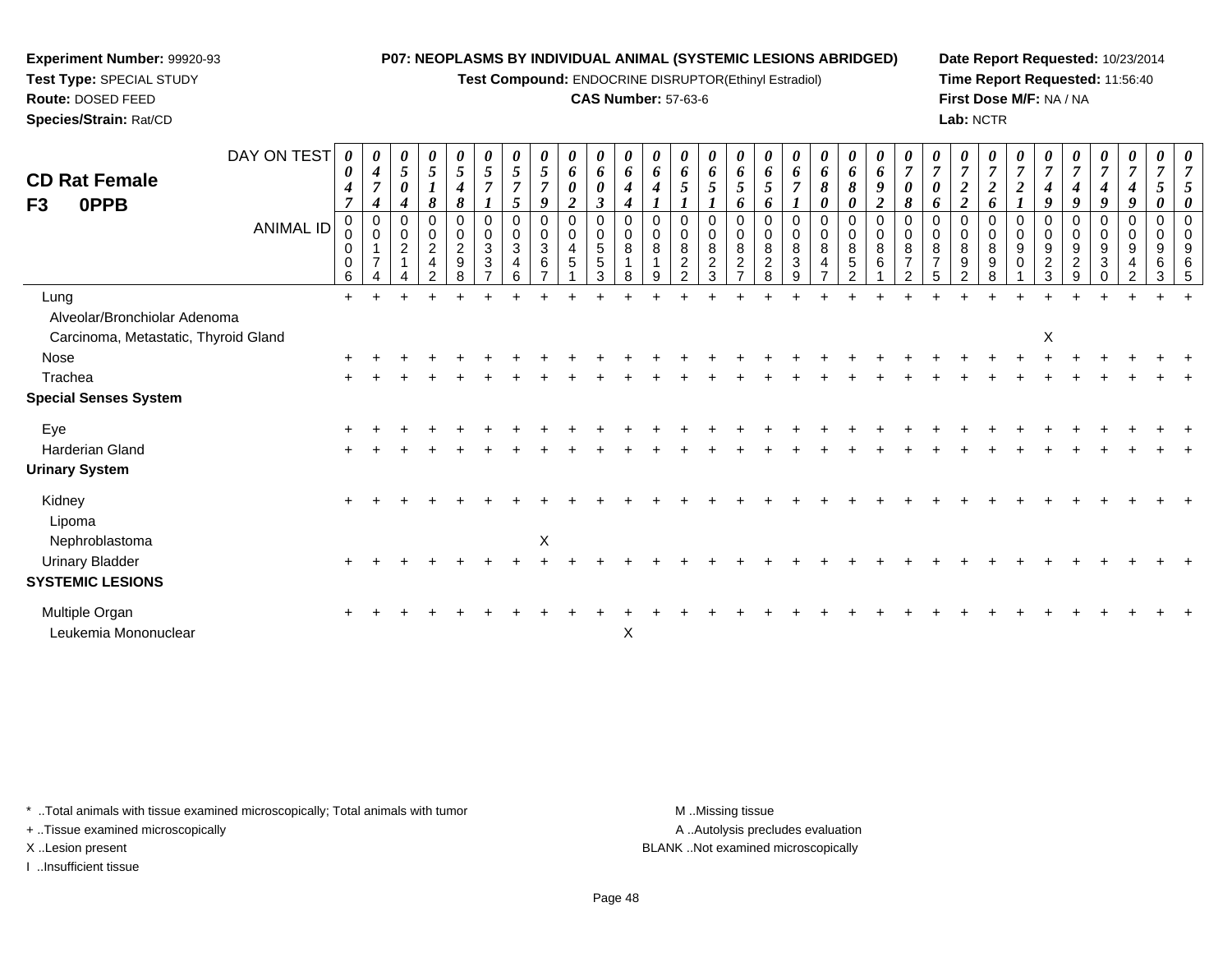**Test Compound:** ENDOCRINE DISRUPTOR(Ethinyl Estradiol)

# **CAS Number:** 57-63-6

**Date Report Requested:** 10/23/2014**Time Report Requested:** 11:56:40**First Dose M/F:** NA / NA**Lab:** NCTR

| inephrobiastoma, ivietastatic, Kidney                                          |  |  |  |  |  |  |                  |  |       |                                    |  |
|--------------------------------------------------------------------------------|--|--|--|--|--|--|------------------|--|-------|------------------------------------|--|
| Mesentery                                                                      |  |  |  |  |  |  |                  |  | $\pm$ |                                    |  |
| Adenocarcinoma, Metastatic, Uterus                                             |  |  |  |  |  |  |                  |  |       |                                    |  |
| Nephroblastoma, Metastatic, Kidney                                             |  |  |  |  |  |  |                  |  |       |                                    |  |
| Oral Mucosa                                                                    |  |  |  |  |  |  |                  |  |       |                                    |  |
| Squamous Cell Carcinoma                                                        |  |  |  |  |  |  |                  |  |       |                                    |  |
| Pancreas                                                                       |  |  |  |  |  |  |                  |  |       |                                    |  |
| Adenocarcinoma, Metastatic, Uterus                                             |  |  |  |  |  |  |                  |  |       |                                    |  |
| <b>Salivary Glands</b>                                                         |  |  |  |  |  |  |                  |  |       |                                    |  |
| * Total animals with tissue examined microscopically; Total animals with tumor |  |  |  |  |  |  | M Missing tissue |  |       |                                    |  |
| + Tissue examined microscopically                                              |  |  |  |  |  |  |                  |  |       | A  Autolysis precludes evaluation  |  |
| X. Lesion present                                                              |  |  |  |  |  |  |                  |  |       | BLANK Not examined microscopically |  |
| I Insufficient tissue                                                          |  |  |  |  |  |  |                  |  |       |                                    |  |

#### Page 49

| F <sub>3</sub> | <b>CD Rat Female</b><br>0PPB                             | DAY ON TEST      | $\boldsymbol{\theta}$<br>$\overline{7}$<br>5<br>0 | 0<br>$\boldsymbol{7}$<br>4<br>9        | 0<br>$\boldsymbol{7}$<br>$\overline{5}$<br>0  | $\boldsymbol{\theta}$<br>$\boldsymbol{7}$<br>$\sqrt{5}$<br>$\pmb{\theta}$ | $\boldsymbol{\theta}$<br>$\overline{7}$<br>5<br>$\boldsymbol{\theta}$ | 0<br>$\overline{7}$<br>5<br>0                             | 0<br>$\overline{7}$<br>5<br>0      | 0<br>$\overline{7}$<br>4<br>9                | 0<br>$\overline{7}$<br>4<br>9 | 0<br>$\overline{7}$<br>4<br>9                     | $\pmb{\theta}$<br>$\overline{7}$<br>4<br>9                          | 0<br>$\overline{7}$<br>5<br>$\boldsymbol{4}$ | 0<br>$\overline{7}$<br>5<br>$\boldsymbol{4}$ | 0<br>$\boldsymbol{7}$<br>5<br>4      | 0<br>$\boldsymbol{7}$<br>5<br>$\boldsymbol{\beta}$ | 0<br>$\overline{7}$<br>$\sqrt{5}$<br>5       | 0<br>$\overline{7}$<br>$\sqrt{5}$<br>5 | 0<br>$\boldsymbol{7}$<br>5<br>$\boldsymbol{4}$ | 0<br>$\boldsymbol{7}$<br>$\sqrt{5}$<br>5     | $\boldsymbol{\theta}$<br>$\overline{7}$<br>5<br>5 | 0<br>7<br>5<br>3                 |                         |
|----------------|----------------------------------------------------------|------------------|---------------------------------------------------|----------------------------------------|-----------------------------------------------|---------------------------------------------------------------------------|-----------------------------------------------------------------------|-----------------------------------------------------------|------------------------------------|----------------------------------------------|-------------------------------|---------------------------------------------------|---------------------------------------------------------------------|----------------------------------------------|----------------------------------------------|--------------------------------------|----------------------------------------------------|----------------------------------------------|----------------------------------------|------------------------------------------------|----------------------------------------------|---------------------------------------------------|----------------------------------|-------------------------|
|                |                                                          | <b>ANIMAL ID</b> | 0<br>$\mathbf 0$<br>9<br>6<br>6                   | 0<br>0<br>9<br>$\,6$<br>$\overline{7}$ | 0<br>0<br>$9\,$<br>$\overline{7}$<br>$\Omega$ | 0<br>0<br>$\boldsymbol{9}$<br>$\overline{7}$                              | $\overline{0}$<br>0<br>9<br>7<br>$\overline{2}$                       | $\mathbf 0$<br>0<br>9<br>$\overline{7}$<br>$\overline{7}$ | 0<br>0<br>9<br>$\overline{7}$<br>8 | $\mathbf 0$<br>0<br>9<br>$\overline{7}$<br>9 | 0<br>0<br>9<br>8<br>3         | $\mathbf 0$<br>$\mathbf 0$<br>$\overline{c}$<br>6 | $\mathbf 0$<br>1<br>$\mathbf 0$<br>$\overline{c}$<br>$\overline{7}$ | $\mathbf 0$<br>$\mathbf 0$<br>8              | $\mathbf 0$<br>1<br>0<br>8<br>2              | $\mathbf 0$<br>$\mathbf 0$<br>8<br>5 | $\mathbf 0$<br>$\pmb{0}$<br>9<br>6                 | $\mathbf 0$<br>$\mathbf{1}$<br>$\frac{2}{2}$ | 0<br>1<br>$\frac{2}{3}$                | 0<br>$\mathbf{1}$<br>$\frac{2}{7}$             | $\mathbf 0$<br>$\mathbf{1}$<br>3<br>$\Omega$ | $\mathbf 0$<br>$\mathbf 1$<br>$\sqrt{3}$          | $\Omega$<br>1<br>$\sqrt{3}$<br>5 | <i><b>*TOTALS</b></i>   |
|                | <b>Alimentary System</b>                                 |                  |                                                   |                                        |                                               |                                                                           |                                                                       |                                                           |                                    |                                              |                               |                                                   |                                                                     |                                              |                                              |                                      |                                                    |                                              |                                        |                                                |                                              |                                                   |                                  |                         |
|                | Esophagus                                                |                  |                                                   |                                        |                                               |                                                                           |                                                                       |                                                           |                                    |                                              |                               |                                                   |                                                                     |                                              |                                              |                                      |                                                    |                                              |                                        |                                                |                                              |                                                   |                                  | 52                      |
|                | Intestine Large, Cecum                                   |                  |                                                   |                                        |                                               |                                                                           |                                                                       |                                                           |                                    |                                              |                               |                                                   |                                                                     |                                              |                                              |                                      |                                                    |                                              |                                        |                                                |                                              |                                                   |                                  | 51                      |
|                | Intestine Large, Colon                                   |                  |                                                   |                                        |                                               |                                                                           |                                                                       |                                                           |                                    |                                              |                               |                                                   |                                                                     |                                              |                                              |                                      |                                                    |                                              |                                        |                                                |                                              |                                                   |                                  | 52                      |
|                | Intestine Large, Rectum<br>Adenoma                       |                  |                                                   |                                        |                                               |                                                                           |                                                                       |                                                           |                                    |                                              |                               |                                                   |                                                                     |                                              |                                              |                                      |                                                    |                                              |                                        |                                                |                                              |                                                   |                                  | 51<br>1                 |
|                | Intestine Small, Duodenum                                |                  |                                                   |                                        |                                               |                                                                           |                                                                       |                                                           |                                    |                                              |                               |                                                   |                                                                     |                                              |                                              |                                      |                                                    |                                              |                                        |                                                |                                              |                                                   |                                  | 52                      |
|                | Intestine Small, Ileum                                   |                  |                                                   |                                        |                                               |                                                                           |                                                                       |                                                           |                                    |                                              |                               |                                                   |                                                                     |                                              |                                              |                                      |                                                    |                                              |                                        |                                                |                                              |                                                   |                                  | 52                      |
|                | Intestine Small, Jejunum                                 |                  |                                                   |                                        |                                               |                                                                           |                                                                       |                                                           |                                    |                                              |                               |                                                   |                                                                     |                                              |                                              |                                      |                                                    |                                              |                                        |                                                |                                              |                                                   |                                  | 51                      |
| Liver          |                                                          |                  |                                                   |                                        |                                               |                                                                           |                                                                       |                                                           |                                    |                                              |                               |                                                   |                                                                     |                                              |                                              |                                      |                                                    |                                              |                                        |                                                |                                              |                                                   |                                  | 52                      |
|                | Adenocarcinoma, Metastatic, Uterus<br>Cholangiocarcinoma |                  |                                                   |                                        |                                               |                                                                           |                                                                       |                                                           |                                    | Χ                                            |                               |                                                   |                                                                     |                                              |                                              |                                      |                                                    |                                              |                                        |                                                |                                              |                                                   |                                  | 1<br>1                  |
|                | Hepatocellular Adenoma                                   |                  |                                                   |                                        |                                               |                                                                           |                                                                       |                                                           |                                    |                                              |                               |                                                   |                                                                     |                                              |                                              |                                      |                                                    |                                              |                                        |                                                |                                              | X                                                 |                                  | 2                       |
|                | Nephroblastoma, Metastatic, Kidney                       |                  |                                                   |                                        |                                               |                                                                           |                                                                       |                                                           |                                    |                                              |                               |                                                   |                                                                     |                                              |                                              |                                      |                                                    |                                              |                                        |                                                |                                              |                                                   |                                  | 1                       |
|                | Mesentery                                                |                  |                                                   |                                        |                                               |                                                                           |                                                                       |                                                           |                                    |                                              |                               |                                                   |                                                                     |                                              |                                              |                                      |                                                    |                                              | $\ddot{}$                              |                                                |                                              |                                                   |                                  | 3                       |
|                | Adenocarcinoma, Metastatic, Uterus                       |                  |                                                   |                                        |                                               |                                                                           |                                                                       |                                                           |                                    |                                              |                               |                                                   |                                                                     |                                              |                                              |                                      |                                                    |                                              |                                        |                                                |                                              |                                                   |                                  | 1                       |
|                | Nephroblastoma, Metastatic, Kidney                       |                  |                                                   |                                        |                                               |                                                                           |                                                                       |                                                           |                                    |                                              |                               |                                                   |                                                                     |                                              |                                              |                                      |                                                    |                                              |                                        |                                                |                                              |                                                   |                                  | 1                       |
|                | Oral Mucosa                                              |                  |                                                   |                                        |                                               |                                                                           |                                                                       |                                                           |                                    |                                              |                               |                                                   |                                                                     |                                              |                                              |                                      |                                                    |                                              |                                        |                                                |                                              |                                                   |                                  | $\overline{\mathbf{c}}$ |
|                | Squamous Cell Carcinoma                                  |                  |                                                   |                                        |                                               |                                                                           |                                                                       |                                                           |                                    |                                              |                               |                                                   |                                                                     |                                              |                                              |                                      |                                                    |                                              |                                        |                                                |                                              |                                                   |                                  | $\overline{2}$          |
|                | Pancreas                                                 |                  |                                                   |                                        |                                               |                                                                           |                                                                       |                                                           |                                    |                                              |                               |                                                   |                                                                     |                                              |                                              |                                      |                                                    |                                              |                                        |                                                |                                              |                                                   |                                  | 52                      |
|                | Adenocarcinoma, Metastatic, Uterus                       |                  |                                                   |                                        |                                               |                                                                           |                                                                       |                                                           |                                    |                                              |                               |                                                   |                                                                     |                                              |                                              |                                      |                                                    |                                              |                                        |                                                |                                              |                                                   |                                  | 1                       |
|                | Salivary Glands                                          |                  |                                                   |                                        |                                               |                                                                           |                                                                       |                                                           |                                    |                                              |                               |                                                   |                                                                     |                                              |                                              |                                      |                                                    |                                              |                                        |                                                |                                              |                                                   |                                  | 52                      |

# **Experiment Number:** 99920-93**Test Type:** SPECIAL STUDY**Route:** DOSED FEED

I ..Insufficient tissue

**Species/Strain:** Rat/CD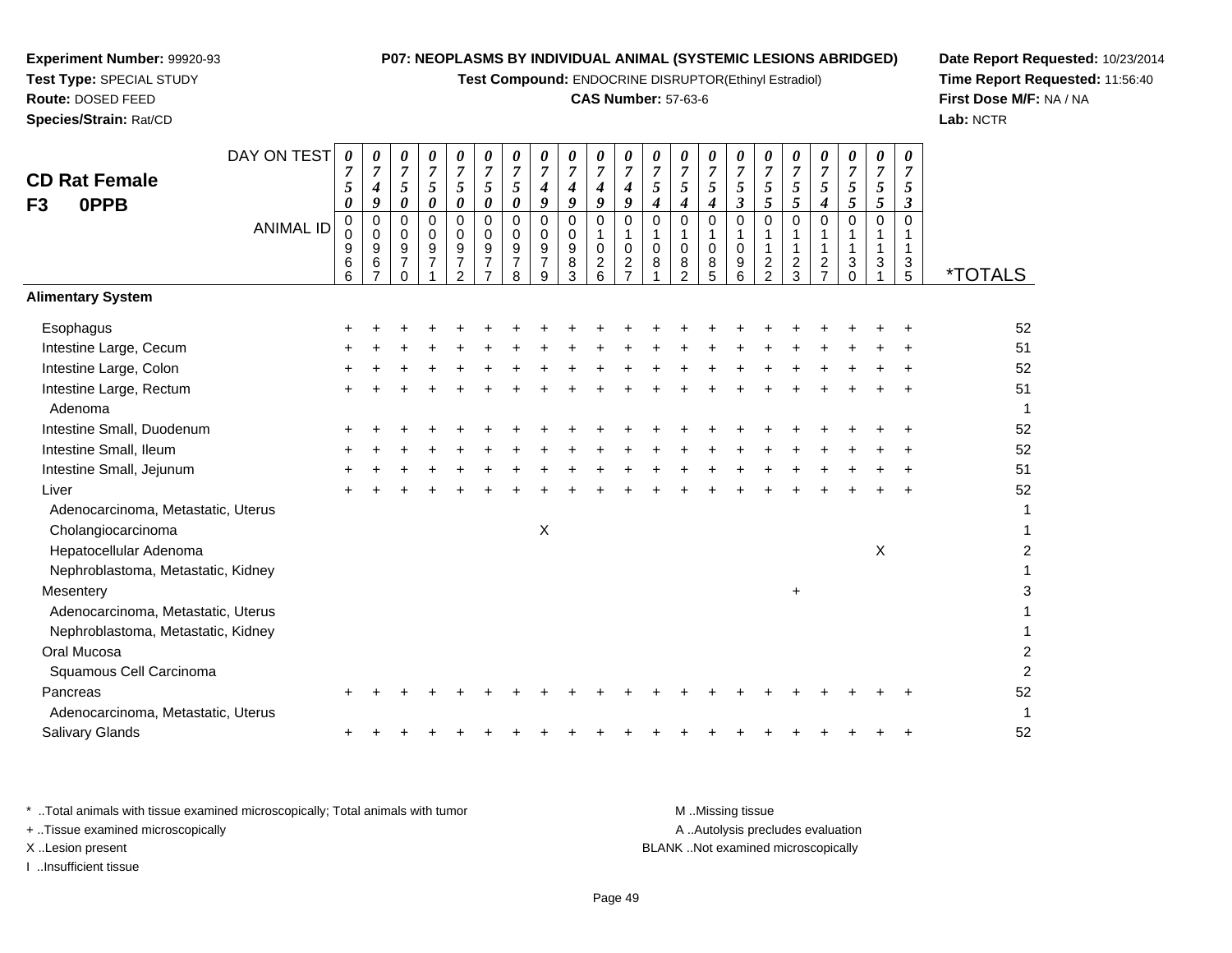**Test Compound:** ENDOCRINE DISRUPTOR(Ethinyl Estradiol)

#### **CAS Number:** 57-63-6

**Date Report Requested:** 10/23/2014**Time Report Requested:** 11:56:40**First Dose M/F:** NA / NA**Lab:** NCTR

**Route:** DOSED FEED **Species/Strain:** Rat/CDDAY ON TEST**CD Rat FemaleF3 0PPB**ANIMAL ID*0 7 5 0* 0 0 9 66*0 7 4 9* 0 0 9 67*0 7 5 0*0<br>0<br>9<br>7 0*0 7 5 0*0<br>0<br>9<br>7 1*0 7 5 0*0<br>0<br>9<br>7 2*0 7 5 0* 0 0 9 77*0 7 5 0* 0 0 9 78*0 7 4 9*0<br>0<br>9<br>7 9*0 7 4 9* 0 0 9 83*0 7 4 9* 0 1 0 26*0 7 4 9* 0 1 0 27*0 7 5 4* 0 1 0 81Stomach, Forestomach $h \rightarrow$ 

| <b>ANIMAL ID</b>                   | 0<br>$\mathbf 0$<br>$\boldsymbol{9}$<br>6<br>6 | 0<br>0<br>9<br>6<br>7 | 0<br>0<br>9<br>7 | 0<br>$\mathbf 0$<br>$9\,$<br>$\overline{7}$ | 0<br>$\mathbf 0$<br>$\boldsymbol{9}$<br>$\overline{7}$<br>2 | 0<br>$\pmb{0}$<br>$\boldsymbol{9}$<br>$\overline{7}$ | 0<br>0<br>$\boldsymbol{9}$<br>$\overline{7}$<br>8 | 0<br>0<br>$\mathsf g$<br>$\overline{7}$<br>9 | 0<br>9<br>8<br>3          | 0<br>$\pmb{0}$<br>$\sqrt{2}$<br>$6\phantom{1}$ | $\mathbf 0$<br>$\overline{c}$ | 0<br>$\mathbf 1$<br>$\Omega$<br>8 | 0<br>8<br>$\overline{2}$ | 0<br>0<br>8<br>5 | 0<br>$\mathbf 1$<br>0<br>$\boldsymbol{9}$<br>6 | $\overline{\mathbf{c}}$<br>$\overline{2}$ | 0<br>$\overline{\mathbf{c}}$<br>3 | 0<br>$\overline{c}$<br>$\overline{7}$ | 0<br>3<br>$\Omega$ | 0<br>$\mathbf{1}$<br>$\ensuremath{\mathsf{3}}$ | 0<br>$\sqrt{3}$<br>5 | <i><b>*TOTALS</b></i> |
|------------------------------------|------------------------------------------------|-----------------------|------------------|---------------------------------------------|-------------------------------------------------------------|------------------------------------------------------|---------------------------------------------------|----------------------------------------------|---------------------------|------------------------------------------------|-------------------------------|-----------------------------------|--------------------------|------------------|------------------------------------------------|-------------------------------------------|-----------------------------------|---------------------------------------|--------------------|------------------------------------------------|----------------------|-----------------------|
| Stomach, Forestomach               | $\ddot{}$                                      |                       |                  |                                             |                                                             |                                                      |                                                   |                                              |                           |                                                |                               |                                   |                          | $\ddot{}$        |                                                | $\ddot{}$                                 | $\ddot{}$                         | $\ddot{}$                             |                    | $\ddot{}$                                      | $\ddot{}$            | 52                    |
| Adenocarcinoma, Metastatic, Uterus |                                                |                       |                  |                                             |                                                             |                                                      |                                                   |                                              |                           |                                                |                               |                                   |                          |                  |                                                |                                           |                                   |                                       |                    |                                                |                      |                       |
| Squamous Cell Papilloma            |                                                |                       |                  |                                             |                                                             |                                                      |                                                   |                                              |                           |                                                |                               |                                   |                          |                  |                                                |                                           |                                   |                                       |                    |                                                |                      | 1                     |
| Stomach, Glandular                 |                                                |                       |                  |                                             |                                                             |                                                      |                                                   |                                              |                           |                                                |                               |                                   |                          |                  |                                                |                                           |                                   |                                       |                    |                                                |                      | 52                    |
| Leiomyosarcoma                     |                                                |                       |                  |                                             |                                                             |                                                      |                                                   |                                              |                           |                                                |                               |                                   |                          |                  |                                                |                                           |                                   |                                       |                    |                                                |                      | 1                     |
| <b>Cardiovascular System</b>       |                                                |                       |                  |                                             |                                                             |                                                      |                                                   |                                              |                           |                                                |                               |                                   |                          |                  |                                                |                                           |                                   |                                       |                    |                                                |                      |                       |
| <b>Blood Vessel</b>                |                                                |                       |                  |                                             |                                                             |                                                      |                                                   |                                              |                           |                                                |                               |                                   |                          |                  |                                                |                                           |                                   |                                       |                    |                                                |                      | 52                    |
| Heart                              |                                                |                       |                  |                                             |                                                             |                                                      |                                                   |                                              |                           |                                                |                               |                                   |                          |                  |                                                |                                           |                                   |                                       |                    |                                                |                      | 52                    |
| <b>Endocrine System</b>            |                                                |                       |                  |                                             |                                                             |                                                      |                                                   |                                              |                           |                                                |                               |                                   |                          |                  |                                                |                                           |                                   |                                       |                    |                                                |                      |                       |
| <b>Adrenal Cortex</b>              |                                                |                       |                  |                                             |                                                             |                                                      |                                                   |                                              |                           |                                                |                               |                                   |                          |                  |                                                |                                           |                                   |                                       |                    |                                                |                      | 52                    |
| Adenoma                            |                                                |                       |                  |                                             |                                                             |                                                      |                                                   |                                              |                           |                                                |                               |                                   |                          |                  |                                                |                                           |                                   |                                       |                    |                                                |                      | $\overline{c}$        |
| Adrenal Medulla                    |                                                |                       |                  |                                             |                                                             |                                                      |                                                   |                                              |                           |                                                |                               |                                   |                          |                  |                                                |                                           |                                   |                                       |                    |                                                |                      | 52                    |
| Islets, Pancreatic                 |                                                |                       |                  |                                             |                                                             |                                                      |                                                   |                                              |                           |                                                |                               |                                   |                          |                  |                                                |                                           |                                   |                                       |                    |                                                |                      | 52                    |
| Adenoma                            |                                                |                       |                  |                                             |                                                             |                                                      |                                                   |                                              | $\boldsymbol{\mathsf{X}}$ |                                                |                               |                                   |                          |                  |                                                |                                           |                                   |                                       |                    |                                                |                      | 1                     |
| Parathyroid Gland                  | M                                              |                       |                  |                                             |                                                             |                                                      |                                                   |                                              |                           |                                                |                               |                                   |                          |                  |                                                |                                           |                                   |                                       |                    |                                                |                      | 48                    |
| <b>Pituitary Gland</b>             |                                                |                       |                  |                                             |                                                             |                                                      |                                                   |                                              |                           |                                                |                               |                                   |                          |                  |                                                |                                           |                                   |                                       |                    |                                                |                      | 52                    |
| Pars Distalis, Adenoma             | X                                              |                       | X                | X                                           |                                                             | X                                                    |                                                   | $\mathsf X$                                  |                           | $\boldsymbol{\mathsf{X}}$                      |                               | $\boldsymbol{\mathsf{X}}$         | X                        | X                | X                                              | X                                         | $\boldsymbol{\mathsf{X}}$         |                                       | X                  |                                                | X                    | 32                    |
| <b>Thyroid Gland</b>               | $\pm$                                          |                       |                  |                                             |                                                             |                                                      |                                                   |                                              |                           |                                                | +                             | $\ddot{}$                         | $\ddot{}$                | $\div$           |                                                |                                           |                                   |                                       |                    | +                                              | $\ddot{}$            | 52                    |
| C Cell, Adenoma                    |                                                |                       |                  |                                             |                                                             |                                                      |                                                   |                                              |                           |                                                |                               |                                   | $\pmb{\times}$           |                  |                                                |                                           |                                   |                                       |                    |                                                |                      | 1                     |
| C Cell, Carcinoma                  |                                                |                       |                  |                                             |                                                             |                                                      |                                                   |                                              |                           |                                                |                               |                                   |                          |                  |                                                |                                           |                                   |                                       |                    |                                                |                      | 1                     |

**General Body System**

\* ..Total animals with tissue examined microscopically; Total animals with tumor **M** ..Missing tissue M ..Missing tissue

+ ..Tissue examined microscopically

**Experiment Number:** 99920-93**Test Type:** SPECIAL STUDY

I ..Insufficient tissue

A ..Autolysis precludes evaluation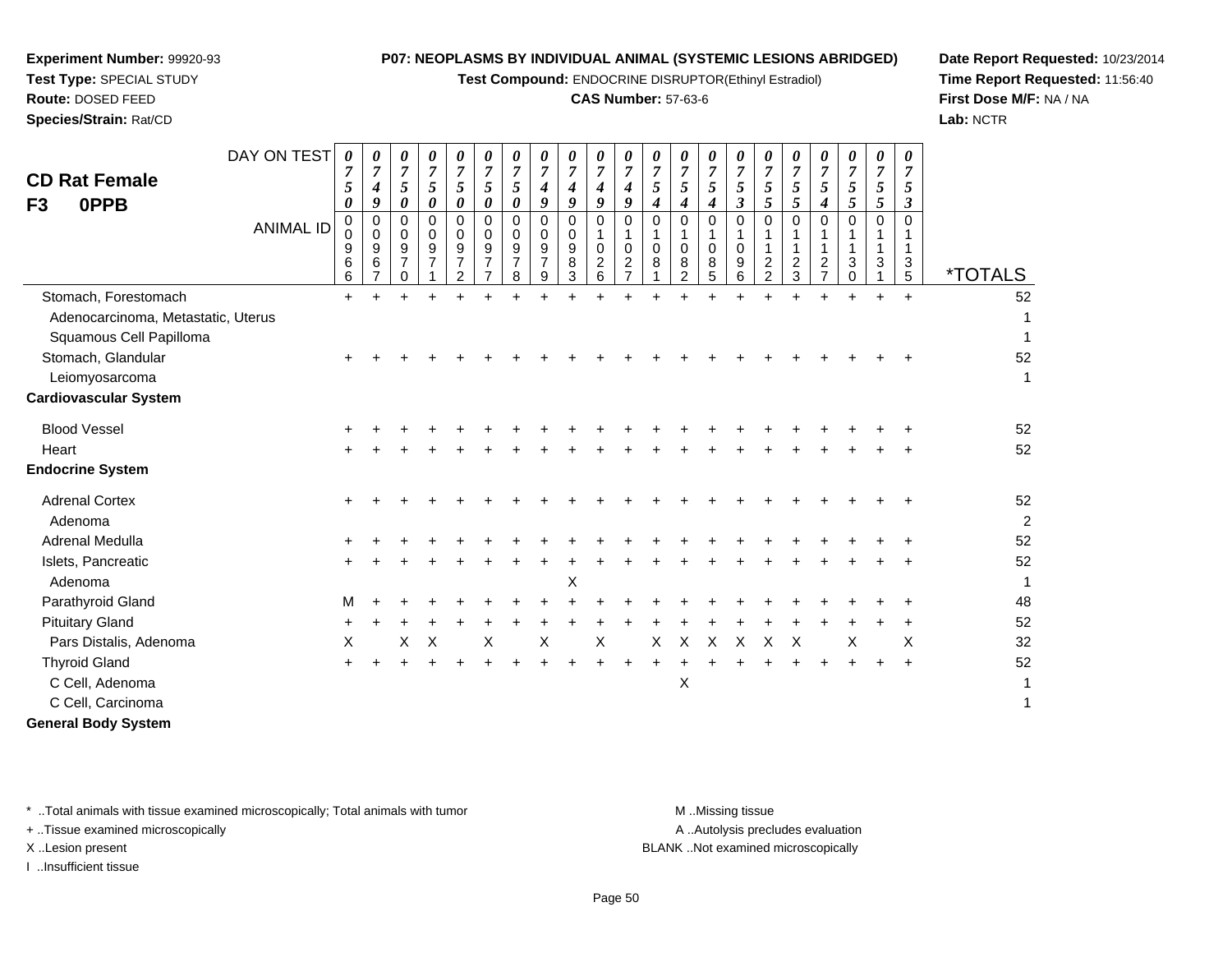**Test Compound:** ENDOCRINE DISRUPTOR(Ethinyl Estradiol)

# **CAS Number:** 57-63-6

**Date Report Requested:** 10/23/2014**Time Report Requested:** 11:56:41**First Dose M/F:** NA / NA**Lab:** NCTR

| DAY ON TEST                            | 0<br>$\overline{7}$ | 0<br>$\overline{7}$                      | 0<br>$\boldsymbol{7}$                             | 0<br>$\overline{7}$                             | 0<br>$\overline{7}$                       | 0<br>7                   | 0<br>$\overline{7}$                       | 0<br>$\overline{7}$      | 0<br>$\overline{7}$ | 0<br>$\overline{7}$            | 0<br>$\overline{7}$                | 0<br>$\overline{7}$              | 0<br>$\overline{7}$ | 0<br>$\overline{7}$   | 0<br>$\overline{7}$                      | 0<br>$\overline{7}$        | 0<br>$\overline{7}$              | 0<br>$\overline{7}$ | 0<br>7                           | 0<br>$\overline{7}$ | 0<br>$\overline{7}$ |                       |
|----------------------------------------|---------------------|------------------------------------------|---------------------------------------------------|-------------------------------------------------|-------------------------------------------|--------------------------|-------------------------------------------|--------------------------|---------------------|--------------------------------|------------------------------------|----------------------------------|---------------------|-----------------------|------------------------------------------|----------------------------|----------------------------------|---------------------|----------------------------------|---------------------|---------------------|-----------------------|
| <b>CD Rat Female</b>                   | 5                   | $\boldsymbol{4}$                         | $\mathfrak{s}$                                    | 5                                               | 5                                         | 5                        | 5                                         | 4                        | 4                   | $\boldsymbol{4}$               | $\boldsymbol{4}$                   | 5                                | 5                   | $5\overline{)}$       | $\mathfrak{s}$                           | $\sqrt{5}$                 | $\sqrt{5}$                       | 5                   | 5                                | $\mathfrak{s}$      | 5                   |                       |
| 0PPB<br>F <sub>3</sub>                 | 0<br>0              | 9<br>$\pmb{0}$                           | $\pmb{\theta}$<br>0                               | $\pmb{\theta}$<br>$\overline{0}$                | $\pmb{\theta}$<br>$\overline{0}$          | 0<br>$\mathbf 0$         | 0<br>$\mathbf 0$                          | 9<br>$\mathbf 0$         | 9<br>$\mathbf 0$    | 9<br>$\pmb{0}$                 | 9<br>$\mathbf 0$                   | 4<br>$\Omega$                    | 4<br>$\Omega$       | 4<br>0                | $\mathfrak{z}$<br>$\mathbf 0$            | 5<br>$\Omega$              | 5<br>$\overline{0}$              | 4<br>$\overline{0}$ | $\mathfrak{s}$<br>$\overline{0}$ | 5<br>$\mathbf 0$    | 3<br>$\Omega$       |                       |
| <b>ANIMAL ID</b>                       | 0<br>9<br>6         | $\pmb{0}$<br>$\boldsymbol{9}$<br>$\,6\,$ | $\mathbf 0$<br>$\boldsymbol{9}$<br>$\overline{7}$ | $\pmb{0}$<br>$\boldsymbol{9}$<br>$\overline{7}$ | 0<br>$\boldsymbol{9}$<br>$\boldsymbol{7}$ | 0<br>9<br>$\overline{7}$ | 0<br>$\boldsymbol{9}$<br>$\boldsymbol{7}$ | 0<br>9<br>$\overline{7}$ | 0<br>9<br>8         | 1<br>$\mathbf 0$<br>$\sqrt{2}$ | 1<br>$\mathbf 0$<br>$\overline{c}$ | $\mathbf{1}$<br>$\mathbf 0$<br>8 | $\mathbf 0$<br>8    | 1<br>$\mathbf 0$<br>8 | $\mathbf{1}$<br>$\mathsf{O}\xspace$<br>9 | 1<br>1<br>$\boldsymbol{2}$ | $\mathbf{1}$<br>$\boldsymbol{2}$ | 1<br>$\overline{c}$ | 1<br>3                           | 1<br>3              | 3                   |                       |
|                                        | 6                   | $\overline{7}$                           | $\Omega$                                          |                                                 | $\mathcal{P}$                             |                          | 8                                         | 9                        | 3                   | 6                              | $\overline{7}$                     |                                  | $\mathcal{P}$       | 5                     | 6                                        | $\overline{2}$             | $\mathbf{3}$                     | $\overline{7}$      | $\Omega$                         |                     | 5                   | <i><b>*TOTALS</b></i> |
| <b>NONE</b>                            |                     |                                          |                                                   |                                                 |                                           |                          |                                           |                          |                     |                                |                                    |                                  |                     |                       |                                          |                            |                                  |                     |                                  |                     |                     |                       |
| <b>Genital System</b>                  |                     |                                          |                                                   |                                                 |                                           |                          |                                           |                          |                     |                                |                                    |                                  |                     |                       |                                          |                            |                                  |                     |                                  |                     |                     |                       |
| <b>Clitoral Gland</b>                  |                     |                                          |                                                   |                                                 |                                           |                          |                                           |                          |                     |                                |                                    |                                  |                     |                       |                                          |                            |                                  |                     |                                  |                     |                     | 50                    |
| Ovary                                  |                     |                                          |                                                   |                                                 |                                           |                          |                                           |                          |                     |                                |                                    |                                  |                     |                       |                                          |                            |                                  |                     |                                  |                     |                     | 51                    |
| Oviduct                                |                     |                                          |                                                   |                                                 |                                           |                          |                                           |                          |                     |                                |                                    |                                  |                     |                       |                                          |                            |                                  |                     |                                  |                     |                     | 51                    |
| <b>Uterus</b>                          |                     |                                          |                                                   |                                                 |                                           |                          |                                           |                          |                     |                                |                                    |                                  |                     |                       |                                          |                            |                                  |                     |                                  |                     |                     | 52                    |
| Endometrium, Adenocarcinoma            |                     |                                          |                                                   |                                                 |                                           |                          |                                           |                          |                     | Χ                              |                                    |                                  |                     |                       |                                          |                            |                                  |                     |                                  |                     | X                   | 4                     |
| Endometrium, Adenoma                   |                     |                                          |                                                   |                                                 |                                           |                          |                                           |                          |                     |                                |                                    |                                  |                     |                       |                                          |                            |                                  |                     |                                  |                     |                     | $\mathbf{1}$          |
| Nephroblastoma, Metastatic, Kidney     |                     |                                          |                                                   |                                                 |                                           |                          |                                           |                          |                     |                                |                                    |                                  |                     |                       |                                          |                            |                                  |                     |                                  |                     |                     | 1                     |
| Polyp Stromal                          |                     |                                          |                                                   |                                                 |                                           |                          |                                           |                          |                     |                                |                                    |                                  |                     |                       |                                          |                            |                                  |                     |                                  |                     |                     | 1                     |
| Vagina                                 |                     |                                          |                                                   |                                                 |                                           |                          |                                           |                          |                     |                                |                                    |                                  |                     |                       |                                          |                            |                                  |                     |                                  |                     |                     | 51                    |
| Nephroblastoma, Metastatic, Kidney     |                     |                                          |                                                   |                                                 |                                           |                          |                                           |                          |                     |                                |                                    |                                  |                     |                       |                                          |                            |                                  |                     |                                  |                     |                     | $\mathbf{1}$          |
| <b>Hematopoietic System</b>            |                     |                                          |                                                   |                                                 |                                           |                          |                                           |                          |                     |                                |                                    |                                  |                     |                       |                                          |                            |                                  |                     |                                  |                     |                     |                       |
| <b>Bone Marrow</b>                     |                     |                                          |                                                   |                                                 |                                           |                          |                                           |                          |                     |                                |                                    |                                  |                     |                       |                                          |                            |                                  |                     |                                  |                     |                     | 52                    |
| Schwannoma Malignant, Metastatic, Skin |                     |                                          |                                                   |                                                 |                                           |                          |                                           |                          |                     |                                |                                    |                                  |                     |                       |                                          |                            |                                  |                     |                                  |                     |                     | 1                     |
| Lymph Node                             | $\ddot{}$           |                                          |                                                   |                                                 |                                           |                          |                                           |                          |                     |                                |                                    |                                  |                     | $\ddot{}$             |                                          | ł.                         |                                  |                     |                                  |                     |                     | 10                    |
| Lymph Node, Mandibular                 | $\ddot{}$           |                                          |                                                   |                                                 |                                           |                          |                                           |                          |                     |                                |                                    |                                  |                     |                       |                                          |                            |                                  |                     |                                  |                     |                     | 51                    |
| Lymph Node, Mesenteric                 |                     |                                          |                                                   |                                                 |                                           |                          |                                           |                          |                     |                                |                                    |                                  |                     |                       |                                          |                            |                                  |                     |                                  |                     |                     | 51                    |
| Nephroblastoma, Metastatic, Kidney     |                     |                                          |                                                   |                                                 |                                           |                          |                                           |                          |                     |                                |                                    |                                  |                     |                       |                                          |                            |                                  |                     |                                  |                     |                     | $\overline{1}$        |
| Spleen                                 |                     |                                          |                                                   |                                                 |                                           |                          |                                           |                          |                     |                                |                                    |                                  |                     |                       |                                          |                            |                                  |                     |                                  |                     |                     | 52                    |
| Thymus                                 |                     |                                          |                                                   |                                                 |                                           |                          |                                           |                          |                     |                                |                                    |                                  |                     |                       |                                          |                            |                                  |                     |                                  |                     |                     | 50                    |

**Experiment Number:** 99920-93**Test Type:** SPECIAL STUDY**Route:** DOSED FEED**Species/Strain:** Rat/CD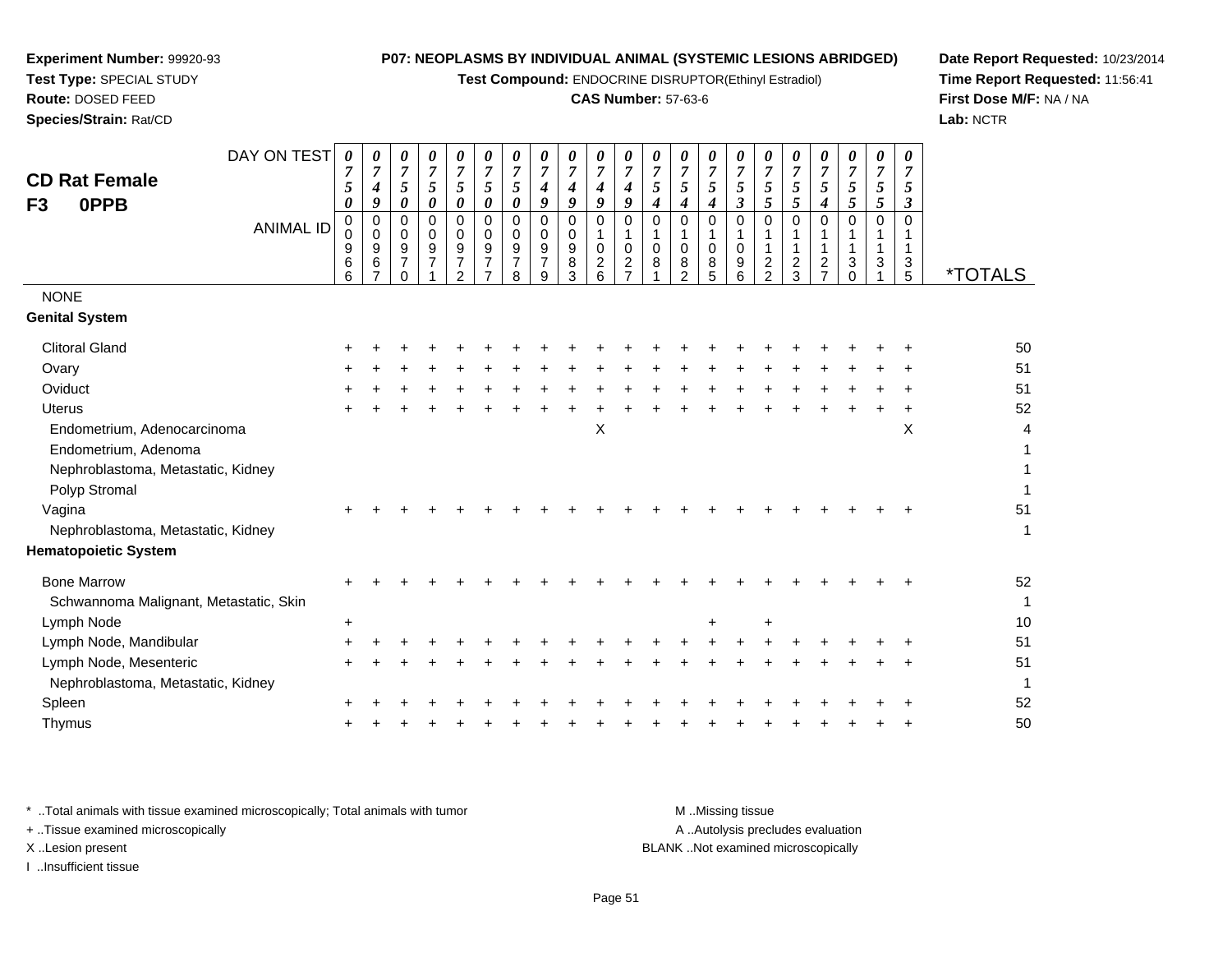**Test Compound:** ENDOCRINE DISRUPTOR(Ethinyl Estradiol)

# **CAS Number:** 57-63-6

**Date Report Requested:** 10/23/2014**Time Report Requested:** 11:56:41**First Dose M/F:** NA / NA**Lab:** NCTR

| <b>CD Rat Female</b><br>F3<br>0PPB     | DAY ON TEST<br><b>ANIMAL ID</b> | 0<br>5<br>0<br>0<br>$\Omega$<br>9<br>6 | 0<br>$\overline{7}$<br>4<br>9<br>0<br>$\mathbf 0$<br>9<br>6 | $\boldsymbol{\theta}$<br>$\overline{7}$<br>5<br>$\boldsymbol{\theta}$<br>$\mathbf 0$<br>$\mathbf 0$<br>9<br>$\overline{7}$ | 0<br>7<br>5<br>0<br>0<br>0<br>9<br>$\overline{ }$ | 0<br>$\overline{7}$<br>5<br>0<br>0<br>0<br>9<br>$\overline{ }$ | $\boldsymbol{\theta}$<br>$\overline{7}$<br>5<br>0<br>0<br>0<br>9<br>$\overline{7}$ | 0<br>$\Omega$<br>9 | 0<br>4<br>9<br>0<br>0<br>9<br>$\overline{7}$ | 0<br>9<br>0<br>$\Omega$<br>9<br>8 | 0<br>$\boldsymbol{4}$<br>9<br>0<br>0<br>$\overline{c}$ | 0<br>9<br>0<br>0<br>2 | 0<br>5<br>8 | 0<br>7<br>5<br>0<br>0<br>8 | $\boldsymbol{\theta}$<br>$\overline{7}$<br>5<br>4<br>0<br>0<br>8 | 0<br>$\overline{7}$<br>5<br>3<br>0<br>0<br>9 | $\pmb{\theta}$<br>$\overline{7}$<br>5<br>5<br>0<br>$\overline{2}$ | 0<br>7<br>5<br>5<br>0<br>$\overline{c}$ | 5<br>4<br>0<br>$\overline{c}$ | 0<br>7<br>5<br>5<br>$\Omega$<br>3 | 0<br>$5\overline{)}$<br>5<br>0<br>3 | 0<br>3<br>0<br>3 | <i><b>*TOTALS</b></i> |
|----------------------------------------|---------------------------------|----------------------------------------|-------------------------------------------------------------|----------------------------------------------------------------------------------------------------------------------------|---------------------------------------------------|----------------------------------------------------------------|------------------------------------------------------------------------------------|--------------------|----------------------------------------------|-----------------------------------|--------------------------------------------------------|-----------------------|-------------|----------------------------|------------------------------------------------------------------|----------------------------------------------|-------------------------------------------------------------------|-----------------------------------------|-------------------------------|-----------------------------------|-------------------------------------|------------------|-----------------------|
| <b>Integumentary System</b>            |                                 | 6                                      |                                                             | $\Omega$                                                                                                                   |                                                   | $\mathfrak{p}$                                                 |                                                                                    | 8                  | 9                                            | 3                                 | 6                                                      |                       |             | $\mathfrak{D}$             | 5                                                                | 6                                            | $\overline{2}$                                                    | 3                                       |                               |                                   |                                     | 5                |                       |
|                                        |                                 |                                        |                                                             |                                                                                                                            |                                                   |                                                                |                                                                                    |                    |                                              |                                   |                                                        |                       |             |                            |                                                                  |                                              |                                                                   |                                         |                               |                                   |                                     |                  |                       |
| Mammary Gland                          |                                 |                                        |                                                             |                                                                                                                            |                                                   |                                                                |                                                                                    |                    |                                              |                                   |                                                        |                       |             |                            |                                                                  |                                              |                                                                   |                                         |                               |                                   |                                     |                  | 52                    |
| Adenocarcinoma                         |                                 |                                        |                                                             |                                                                                                                            |                                                   |                                                                |                                                                                    | X                  |                                              |                                   | X                                                      |                       |             |                            |                                                                  |                                              |                                                                   |                                         |                               |                                   |                                     |                  | 6                     |
| Fibroadenoma                           |                                 |                                        |                                                             |                                                                                                                            | $\times$                                          |                                                                | X                                                                                  |                    |                                              |                                   |                                                        |                       |             |                            |                                                                  |                                              |                                                                   |                                         |                               | Χ                                 |                                     |                  | 17                    |
| Fibroadenoma, Multiple                 |                                 | X                                      |                                                             |                                                                                                                            |                                                   | X                                                              |                                                                                    | X                  |                                              |                                   |                                                        |                       | X X         |                            | X                                                                |                                              | X                                                                 | X X                                     |                               |                                   | Χ                                   |                  | 19                    |
| <b>Skin</b>                            |                                 | ÷                                      |                                                             |                                                                                                                            |                                                   |                                                                |                                                                                    |                    |                                              |                                   |                                                        |                       |             |                            |                                                                  |                                              |                                                                   |                                         |                               |                                   |                                     | $\overline{+}$   | 52                    |
| Lipoma                                 |                                 |                                        |                                                             |                                                                                                                            |                                                   |                                                                |                                                                                    |                    |                                              |                                   |                                                        |                       |             |                            |                                                                  |                                              |                                                                   |                                         | X                             |                                   |                                     |                  | 1                     |
| Sarcoma                                |                                 |                                        |                                                             |                                                                                                                            |                                                   |                                                                |                                                                                    |                    |                                              |                                   |                                                        |                       |             |                            |                                                                  |                                              |                                                                   |                                         |                               |                                   |                                     |                  |                       |
| Schwannoma Malignant                   |                                 |                                        |                                                             |                                                                                                                            |                                                   |                                                                |                                                                                    |                    |                                              |                                   |                                                        |                       |             |                            |                                                                  |                                              |                                                                   |                                         |                               |                                   |                                     |                  |                       |
| Musculoskeletal System                 |                                 |                                        |                                                             |                                                                                                                            |                                                   |                                                                |                                                                                    |                    |                                              |                                   |                                                        |                       |             |                            |                                                                  |                                              |                                                                   |                                         |                               |                                   |                                     |                  |                       |
| Bone, Femur                            |                                 |                                        |                                                             |                                                                                                                            |                                                   |                                                                |                                                                                    |                    |                                              |                                   |                                                        |                       |             |                            |                                                                  |                                              |                                                                   |                                         |                               |                                   |                                     |                  | 52                    |
| <b>Skeletal Muscle</b>                 |                                 |                                        |                                                             |                                                                                                                            |                                                   |                                                                |                                                                                    |                    |                                              |                                   |                                                        |                       |             |                            |                                                                  |                                              |                                                                   |                                         |                               |                                   |                                     |                  | 3                     |
| Diaphragm, Adenocarcinoma, Metastatic, |                                 |                                        |                                                             |                                                                                                                            |                                                   |                                                                |                                                                                    |                    |                                              |                                   |                                                        |                       |             |                            |                                                                  |                                              |                                                                   |                                         |                               |                                   |                                     |                  |                       |

| Uterus |
|--------|
|--------|

 Diaphragm, Nephroblastoma, Metastatic,Kidney

**Experiment Number:** 99920-93**Test Type:** SPECIAL STUDY**Route:** DOSED FEED**Species/Strain:** Rat/CD

# **Nervous System**

| Brain, Brain Stem         |  |  |  |  |  |  |  |  |  |  |  | 52 |
|---------------------------|--|--|--|--|--|--|--|--|--|--|--|----|
| Brain, Cerebellum         |  |  |  |  |  |  |  |  |  |  |  | 51 |
| Brain, Cerebrum           |  |  |  |  |  |  |  |  |  |  |  | 52 |
| <b>Respiratory System</b> |  |  |  |  |  |  |  |  |  |  |  |    |

\* ..Total animals with tissue examined microscopically; Total animals with tumor **M** ...Missing tissue M ...Missing tissue

+ ..Tissue examined microscopically

I ..Insufficient tissue

A .. Autolysis precludes evaluation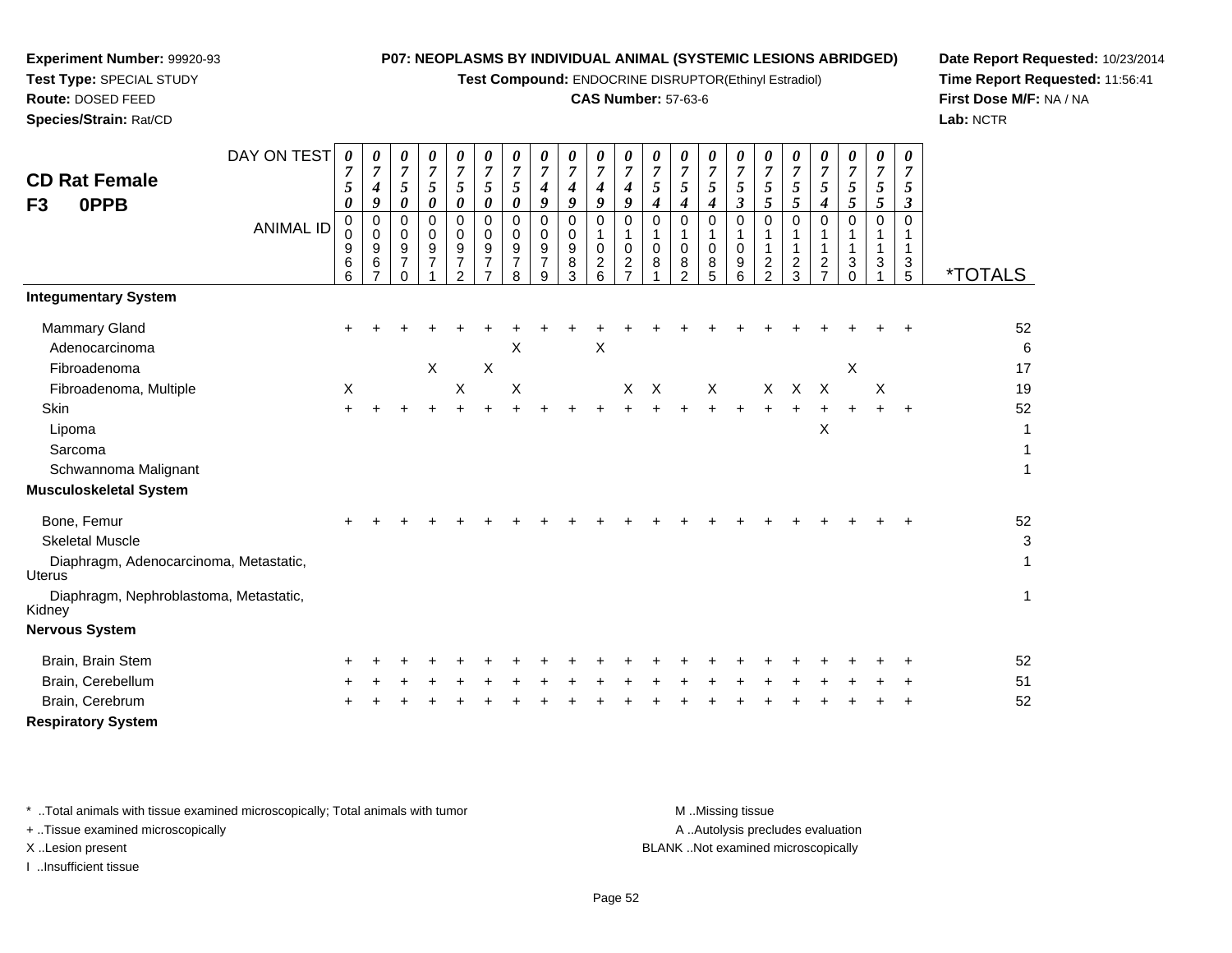**Test Compound:** ENDOCRINE DISRUPTOR(Ethinyl Estradiol)

#### **CAS Number:** 57-63-6

**Date Report Requested:** 10/23/2014**Time Report Requested:** 11:56:41**First Dose M/F:** NA / NA**Lab:** NCTR

**Route:** DOSED FEED **Species/Strain:** Rat/CDDAY ON TEST *0 70 70 70 70 70 7*

| <b>CD Rat Female</b><br>0PPB<br>F3     | DAY ON TEST<br><b>ANIMAL ID</b> | 0<br>5<br>0<br>$\mathbf 0$<br>$\mathbf 0$<br>9<br>6<br>6 | 0<br>7<br>$\boldsymbol{4}$<br>9<br>0<br>$\mathbf 0$<br>9<br>6<br>$\overline{ }$ | 0<br>$\mathfrak{s}$<br>$\boldsymbol{\theta}$<br>0<br>$\mathbf 0$<br>$\boldsymbol{9}$<br>$\overline{7}$<br>$\Omega$ | 0<br>$\boldsymbol{7}$<br>5<br>0<br>0<br>$\mathbf 0$<br>$\boldsymbol{9}$<br>$\overline{7}$ | 0<br>$\overline{7}$<br>$\mathfrak{s}$<br>0<br>0<br>0<br>$\boldsymbol{9}$<br>$\overline{7}$<br>$\mathcal{P}$ | 5<br>0<br>$\Omega$<br>0<br>9<br>$\overline{7}$ | $\sqrt{5}$<br>$\boldsymbol{\theta}$<br>$\Omega$<br>0<br>9<br>$\overline{7}$<br>8 | 0<br>4<br>9<br>0<br>0<br>9<br>$\overline{7}$<br>9 | $\boldsymbol{\theta}$<br>9<br>0<br>0<br>9<br>8<br>3 | $\boldsymbol{4}$<br>9<br>0<br>0<br>2<br>6 | 0<br>$\overline{7}$<br>$\boldsymbol{4}$<br>9<br>0<br>$\mathbf 0$<br>$\overline{c}$ | 0<br>5<br>4<br>0<br>$\mathbf 0$<br>8 | 5<br>4<br>$\mathbf 0$<br>8<br>2 | $\overline{7}$<br>5<br>4<br>$\Omega$<br>$\mathbf 0$<br>8<br>5 | 0<br>$\overline{7}$<br>5<br>$\mathfrak{z}$<br>0<br>$\mathbf 0$<br>9<br>6 | 0<br>$\overline{7}$<br>$5\overline{)}$<br>5<br>$\Omega$<br>$\overline{c}$<br>$\overline{2}$ | 0<br>$\overline{7}$<br>5<br>5<br>0<br>$\overline{c}$<br>3 | 0<br>7<br>5<br>$\boldsymbol{4}$<br>$\Omega$<br>$\overline{c}$ | $\theta$<br>7<br>$\mathfrak{s}$<br>5<br>$\Omega$<br>3<br>$\Omega$ | $\overline{7}$<br>5<br>5<br>3 | 0<br>5<br>3<br>$\sqrt{3}$<br>5 | <i><b>*TOTALS</b></i> |
|----------------------------------------|---------------------------------|----------------------------------------------------------|---------------------------------------------------------------------------------|--------------------------------------------------------------------------------------------------------------------|-------------------------------------------------------------------------------------------|-------------------------------------------------------------------------------------------------------------|------------------------------------------------|----------------------------------------------------------------------------------|---------------------------------------------------|-----------------------------------------------------|-------------------------------------------|------------------------------------------------------------------------------------|--------------------------------------|---------------------------------|---------------------------------------------------------------|--------------------------------------------------------------------------|---------------------------------------------------------------------------------------------|-----------------------------------------------------------|---------------------------------------------------------------|-------------------------------------------------------------------|-------------------------------|--------------------------------|-----------------------|
| Lung                                   |                                 | $+$                                                      | $\ddot{}$                                                                       | $\ddot{}$                                                                                                          | $\ddot{}$                                                                                 |                                                                                                             |                                                |                                                                                  |                                                   | ÷                                                   |                                           |                                                                                    |                                      |                                 |                                                               | $\ddot{}$                                                                |                                                                                             |                                                           |                                                               |                                                                   |                               | $\ddot{}$                      | 52                    |
| Alveolar/Bronchiolar Adenoma           |                                 |                                                          |                                                                                 |                                                                                                                    | X                                                                                         |                                                                                                             |                                                |                                                                                  |                                                   |                                                     |                                           |                                                                                    |                                      |                                 |                                                               |                                                                          |                                                                                             |                                                           |                                                               |                                                                   |                               |                                |                       |
| Carcinoma, Metastatic, Thyroid Gland   |                                 |                                                          |                                                                                 |                                                                                                                    |                                                                                           |                                                                                                             |                                                |                                                                                  |                                                   |                                                     |                                           |                                                                                    |                                      |                                 |                                                               |                                                                          |                                                                                             |                                                           |                                                               |                                                                   |                               |                                | 1                     |
| Nose                                   |                                 |                                                          |                                                                                 |                                                                                                                    |                                                                                           |                                                                                                             |                                                |                                                                                  |                                                   |                                                     |                                           |                                                                                    |                                      |                                 |                                                               |                                                                          |                                                                                             |                                                           |                                                               |                                                                   |                               |                                | 52                    |
| Trachea                                |                                 |                                                          |                                                                                 |                                                                                                                    |                                                                                           |                                                                                                             |                                                |                                                                                  |                                                   |                                                     |                                           |                                                                                    |                                      |                                 |                                                               |                                                                          |                                                                                             |                                                           |                                                               |                                                                   |                               |                                | 52                    |
| <b>Special Senses System</b>           |                                 |                                                          |                                                                                 |                                                                                                                    |                                                                                           |                                                                                                             |                                                |                                                                                  |                                                   |                                                     |                                           |                                                                                    |                                      |                                 |                                                               |                                                                          |                                                                                             |                                                           |                                                               |                                                                   |                               |                                |                       |
| Eye                                    |                                 |                                                          |                                                                                 |                                                                                                                    |                                                                                           |                                                                                                             |                                                |                                                                                  |                                                   |                                                     |                                           |                                                                                    |                                      |                                 |                                                               |                                                                          |                                                                                             |                                                           |                                                               |                                                                   |                               |                                | 52                    |
| Harderian Gland                        |                                 |                                                          |                                                                                 |                                                                                                                    |                                                                                           |                                                                                                             |                                                |                                                                                  |                                                   |                                                     |                                           |                                                                                    |                                      |                                 |                                                               |                                                                          |                                                                                             |                                                           |                                                               |                                                                   |                               |                                | 52                    |
| <b>Urinary System</b>                  |                                 |                                                          |                                                                                 |                                                                                                                    |                                                                                           |                                                                                                             |                                                |                                                                                  |                                                   |                                                     |                                           |                                                                                    |                                      |                                 |                                                               |                                                                          |                                                                                             |                                                           |                                                               |                                                                   |                               |                                |                       |
| Kidney                                 |                                 |                                                          |                                                                                 |                                                                                                                    |                                                                                           |                                                                                                             |                                                |                                                                                  |                                                   |                                                     |                                           |                                                                                    |                                      |                                 |                                                               |                                                                          |                                                                                             |                                                           |                                                               |                                                                   |                               |                                | 52                    |
| Lipoma                                 |                                 |                                                          |                                                                                 |                                                                                                                    | X                                                                                         |                                                                                                             |                                                |                                                                                  |                                                   |                                                     |                                           |                                                                                    |                                      |                                 |                                                               |                                                                          |                                                                                             |                                                           |                                                               |                                                                   |                               |                                | 1                     |
| Nephroblastoma                         |                                 |                                                          |                                                                                 |                                                                                                                    |                                                                                           |                                                                                                             |                                                |                                                                                  |                                                   |                                                     |                                           |                                                                                    |                                      |                                 |                                                               |                                                                          |                                                                                             |                                                           |                                                               |                                                                   |                               |                                | 1                     |
| <b>Urinary Bladder</b>                 |                                 |                                                          |                                                                                 |                                                                                                                    |                                                                                           |                                                                                                             |                                                |                                                                                  |                                                   |                                                     |                                           |                                                                                    |                                      |                                 |                                                               |                                                                          |                                                                                             |                                                           |                                                               |                                                                   |                               |                                | 52                    |
| <b>SYSTEMIC LESIONS</b>                |                                 |                                                          |                                                                                 |                                                                                                                    |                                                                                           |                                                                                                             |                                                |                                                                                  |                                                   |                                                     |                                           |                                                                                    |                                      |                                 |                                                               |                                                                          |                                                                                             |                                                           |                                                               |                                                                   |                               |                                |                       |
| Multiple Organ<br>Leukemia Mononuclear |                                 |                                                          |                                                                                 |                                                                                                                    |                                                                                           |                                                                                                             |                                                |                                                                                  |                                                   |                                                     |                                           |                                                                                    |                                      |                                 |                                                               |                                                                          |                                                                                             |                                                           |                                                               |                                                                   |                               |                                | 52<br>1               |
|                                        |                                 |                                                          |                                                                                 |                                                                                                                    |                                                                                           |                                                                                                             |                                                |                                                                                  |                                                   |                                                     |                                           |                                                                                    |                                      |                                 |                                                               |                                                                          |                                                                                             |                                                           |                                                               |                                                                   |                               |                                |                       |

\* ..Total animals with tissue examined microscopically; Total animals with tumor **M** ...Missing tissue M ...Missing tissue

+ ..Tissue examined microscopically

**Experiment Number:** 99920-93**Test Type:** SPECIAL STUDY

I ..Insufficient tissue

A .. Autolysis precludes evaluation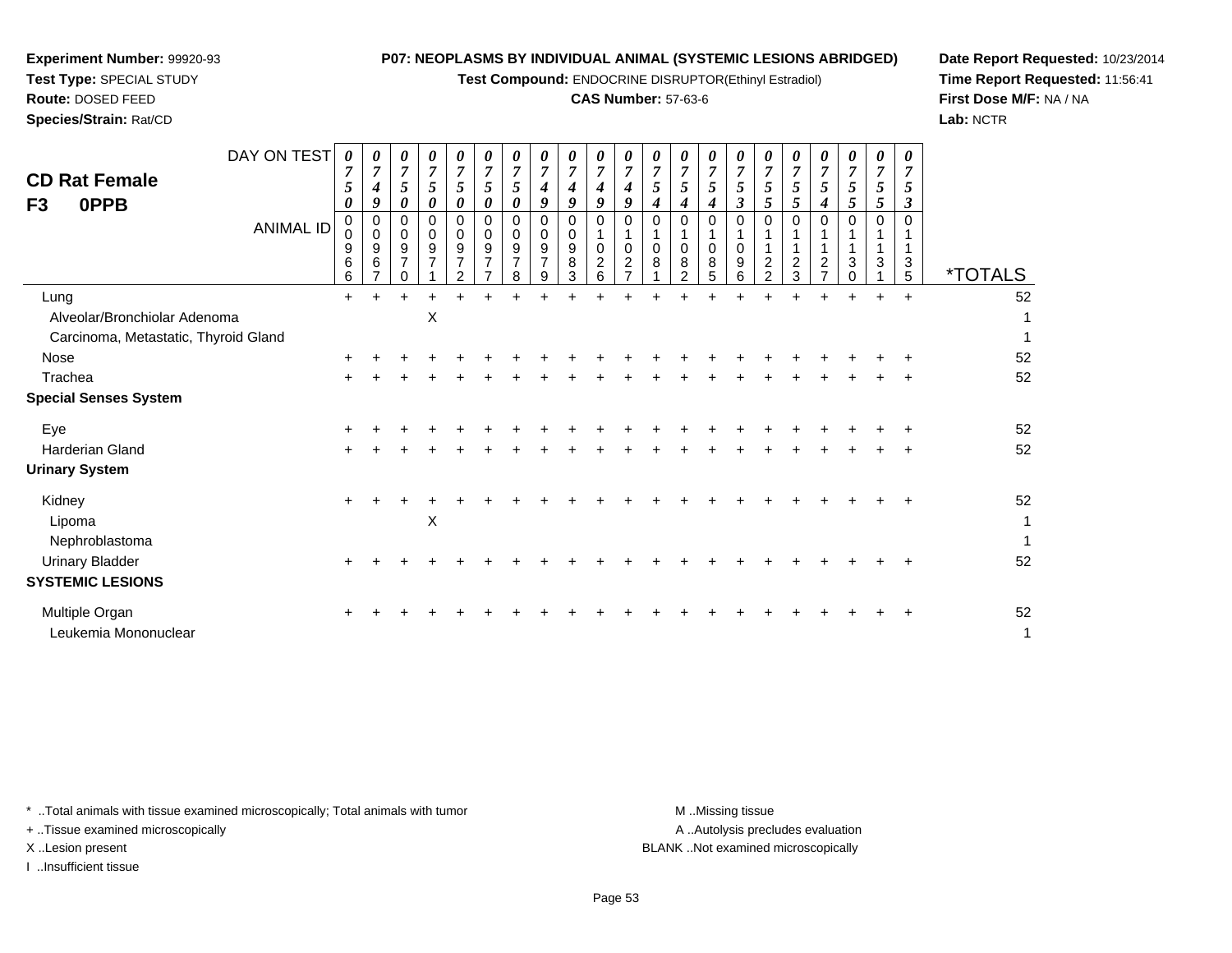**Test Compound:** ENDOCRINE DISRUPTOR(Ethinyl Estradiol)

### **CAS Number:** 57-63-6

**Date Report Requested:** 10/23/2014**Time Report Requested:** 11:56:41**First Dose M/F:** NA / NA**Lab:** NCTR

| <b>CD Rat Female</b><br><b>F3/2PPB TO CTL</b>      | DAY ON TEST<br><b>ANIMAL ID</b> | 0<br>4<br>$\boldsymbol{l}$<br>8<br>$\pmb{0}$<br>0<br>0<br>8 | 0<br>$\boldsymbol{4}$<br>9<br>$\mathfrak{s}$<br>$\pmb{0}$<br>$\pmb{0}$<br>$\sqrt{2}$<br>$\pmb{0}$<br>5 | 0<br>5<br>$\boldsymbol{2}$<br>$\overline{c}$<br>$\mathbf 0$<br>0<br>$\overline{c}$<br>$\overline{\mathbf{4}}$<br>9 | 0<br>$\sqrt{5}$<br>$\boldsymbol{4}$<br>$\boldsymbol{\eta}$<br>0<br>0<br>$\frac{2}{8}$<br>$\boldsymbol{\Lambda}$ | 0<br>$\mathfrak{s}$<br>$\boldsymbol{4}$<br>8<br>$\mathbf 0$<br>$\pmb{0}$<br>$\frac{2}{9}$<br>9 | $\boldsymbol{\theta}$<br>$\mathfrak{s}$<br>$\mathfrak{s}$<br>$\overline{7}$<br>$\mathbf 0$<br>$\mathbf 0$<br>$\mathbf{3}$<br>$\overline{1}$<br>$\overline{2}$ | 0<br>5<br>9<br>$\overline{7}$<br>$\mathbf 0$<br>$\mathbf 0$<br>$\sqrt{3}$<br>9<br>9 | 0<br>6<br>0<br>9<br>$\mathbf 0$<br>0<br>$\overline{7}$<br>0<br>6 | 0<br>$\mathfrak{s}$<br>9<br>9<br>0<br>0<br>8<br>0<br>3 | 0<br>6<br>$\boldsymbol{2}$<br>$\boldsymbol{4}$<br>$\mathbf 0$<br>$\pmb{0}$<br>$\bf 8$<br>$\pmb{0}$<br>8 | $\boldsymbol{\theta}$<br>6<br>$\boldsymbol{2}$<br>$\boldsymbol{l}$<br>$\mathbf 0$<br>$\mathbf 0$<br>$\, 8$<br>$\overline{1}$<br>$\Omega$ | 0<br>6<br>$\overline{7}$<br>$\boldsymbol{\beta}$<br>$\mathbf 0$<br>$\mathbf 0$<br>$\bf8$<br>4<br>$\Omega$ | 0<br>6<br>8<br>0<br>0<br>$\mathbf 0$<br>8<br>5 | 0<br>6<br>$\pmb{8}$<br>3<br>0<br>0<br>8<br>5 | 0<br>6<br>9<br>6<br>$\mathbf 0$<br>$\pmb{0}$<br>$\bf 8$<br>$\,6\,$<br>4 | 0<br>$\overline{7}$<br>$\boldsymbol{\theta}$<br>$\boldsymbol{\theta}$<br>$\mathbf 0$<br>$\mathbf 0$<br>$\bf 8$<br>$\,6\,$<br>8 | 0<br>$\overline{7}$<br>$\boldsymbol{\theta}$<br>$\pmb{8}$<br>$\mathbf 0$<br>$\mathbf 0$<br>8<br>$\overline{7}$<br>3 | 0<br>$\overline{7}$<br>$\boldsymbol{l}$<br>8<br>0<br>0<br>8<br>8<br>5 | 0<br>$\boldsymbol{7}$<br>$\boldsymbol{2}$<br>$\boldsymbol{2}$<br>0<br>0<br>8<br>$\bf 8$<br>$9\,$ | 0<br>$\overline{7}$<br>$\boldsymbol{2}$<br>6<br>$\mathbf 0$<br>$\pmb{0}$<br>$\bf 8$<br>$\boldsymbol{9}$<br>$\boldsymbol{9}$ | $\boldsymbol{\theta}$<br>$\overline{7}$<br>$\boldsymbol{\beta}$<br>6<br>$\mathbf 0$<br>$\mathbf 0$<br>$\boldsymbol{9}$<br>$\pmb{0}$<br>3 | 0<br>$\overline{7}$<br>$\boldsymbol{4}$<br>9<br>$\Omega$<br>0<br>9<br>$\sqrt{2}$<br>8 | 0<br>$\overline{7}$<br>4<br>9<br>0<br>0<br>$\boldsymbol{9}$<br>3 | 0<br>$\boldsymbol{7}$<br>$\boldsymbol{4}$<br>9<br>0<br>0<br>9<br>$\ensuremath{\mathsf{3}}$<br>$\mathcal{P}$ | 0<br>$\overline{7}$<br>$\boldsymbol{4}$<br>9<br>0<br>$\pmb{0}$<br>$\boldsymbol{9}$<br>$\sqrt{3}$<br>Δ | 0<br>$\overline{7}$<br>$\boldsymbol{4}$<br>9<br>$\mathbf 0$<br>$\mathbf 0$<br>$\boldsymbol{9}$<br>$\ensuremath{\mathsf{3}}$<br>5 | $\overline{7}$<br>4<br>9<br>$\Omega$<br>0<br>9<br>4<br>3 | 0<br>$\overline{7}$<br>4<br>9<br>0<br>0<br>9<br>6<br>8 | 0<br>$\boldsymbol{7}$<br>$\mathfrak{s}$<br>0<br>0<br>0<br>9<br>$\overline{7}$<br>3 | 0<br>$\overline{7}$<br>5<br>0<br>0<br>$\mathbf 0$<br>9<br>$\overline{7}$ | $\overline{7}$<br>$\Omega$<br>$\Omega$ |
|----------------------------------------------------|---------------------------------|-------------------------------------------------------------|--------------------------------------------------------------------------------------------------------|--------------------------------------------------------------------------------------------------------------------|-----------------------------------------------------------------------------------------------------------------|------------------------------------------------------------------------------------------------|---------------------------------------------------------------------------------------------------------------------------------------------------------------|-------------------------------------------------------------------------------------|------------------------------------------------------------------|--------------------------------------------------------|---------------------------------------------------------------------------------------------------------|------------------------------------------------------------------------------------------------------------------------------------------|-----------------------------------------------------------------------------------------------------------|------------------------------------------------|----------------------------------------------|-------------------------------------------------------------------------|--------------------------------------------------------------------------------------------------------------------------------|---------------------------------------------------------------------------------------------------------------------|-----------------------------------------------------------------------|--------------------------------------------------------------------------------------------------|-----------------------------------------------------------------------------------------------------------------------------|------------------------------------------------------------------------------------------------------------------------------------------|---------------------------------------------------------------------------------------|------------------------------------------------------------------|-------------------------------------------------------------------------------------------------------------|-------------------------------------------------------------------------------------------------------|----------------------------------------------------------------------------------------------------------------------------------|----------------------------------------------------------|--------------------------------------------------------|------------------------------------------------------------------------------------|--------------------------------------------------------------------------|----------------------------------------|
| <b>Alimentary System</b>                           |                                 |                                                             |                                                                                                        |                                                                                                                    |                                                                                                                 |                                                                                                |                                                                                                                                                               |                                                                                     |                                                                  |                                                        |                                                                                                         |                                                                                                                                          |                                                                                                           |                                                |                                              |                                                                         |                                                                                                                                |                                                                                                                     |                                                                       |                                                                                                  |                                                                                                                             |                                                                                                                                          |                                                                                       |                                                                  |                                                                                                             |                                                                                                       |                                                                                                                                  |                                                          |                                                        |                                                                                    |                                                                          |                                        |
| Esophagus                                          |                                 |                                                             |                                                                                                        |                                                                                                                    |                                                                                                                 |                                                                                                |                                                                                                                                                               |                                                                                     |                                                                  |                                                        |                                                                                                         |                                                                                                                                          |                                                                                                           |                                                |                                              |                                                                         |                                                                                                                                |                                                                                                                     |                                                                       |                                                                                                  |                                                                                                                             |                                                                                                                                          |                                                                                       |                                                                  |                                                                                                             |                                                                                                       |                                                                                                                                  |                                                          |                                                        |                                                                                    |                                                                          |                                        |
| Intestine Large, Cecum                             |                                 |                                                             |                                                                                                        |                                                                                                                    |                                                                                                                 |                                                                                                |                                                                                                                                                               |                                                                                     |                                                                  |                                                        |                                                                                                         |                                                                                                                                          |                                                                                                           |                                                |                                              |                                                                         |                                                                                                                                |                                                                                                                     |                                                                       |                                                                                                  |                                                                                                                             |                                                                                                                                          |                                                                                       |                                                                  |                                                                                                             |                                                                                                       |                                                                                                                                  |                                                          |                                                        |                                                                                    |                                                                          |                                        |
| Intestine Large, Colon                             |                                 |                                                             |                                                                                                        |                                                                                                                    |                                                                                                                 |                                                                                                |                                                                                                                                                               |                                                                                     |                                                                  |                                                        |                                                                                                         |                                                                                                                                          |                                                                                                           |                                                |                                              |                                                                         |                                                                                                                                |                                                                                                                     |                                                                       |                                                                                                  |                                                                                                                             |                                                                                                                                          |                                                                                       |                                                                  |                                                                                                             |                                                                                                       |                                                                                                                                  |                                                          |                                                        |                                                                                    |                                                                          |                                        |
| Intestine Large, Rectum                            |                                 |                                                             |                                                                                                        |                                                                                                                    |                                                                                                                 |                                                                                                |                                                                                                                                                               |                                                                                     |                                                                  |                                                        |                                                                                                         |                                                                                                                                          |                                                                                                           |                                                |                                              |                                                                         |                                                                                                                                |                                                                                                                     |                                                                       |                                                                                                  |                                                                                                                             |                                                                                                                                          |                                                                                       |                                                                  |                                                                                                             |                                                                                                       |                                                                                                                                  |                                                          |                                                        |                                                                                    |                                                                          |                                        |
| Intestine Small, Duodenum                          |                                 |                                                             |                                                                                                        |                                                                                                                    |                                                                                                                 |                                                                                                |                                                                                                                                                               |                                                                                     |                                                                  |                                                        |                                                                                                         |                                                                                                                                          |                                                                                                           |                                                |                                              |                                                                         |                                                                                                                                |                                                                                                                     |                                                                       |                                                                                                  |                                                                                                                             |                                                                                                                                          |                                                                                       |                                                                  |                                                                                                             |                                                                                                       |                                                                                                                                  |                                                          |                                                        |                                                                                    |                                                                          |                                        |
| Intestine Small, Ileum                             |                                 |                                                             |                                                                                                        |                                                                                                                    |                                                                                                                 |                                                                                                |                                                                                                                                                               |                                                                                     |                                                                  |                                                        |                                                                                                         |                                                                                                                                          |                                                                                                           |                                                |                                              |                                                                         |                                                                                                                                |                                                                                                                     |                                                                       |                                                                                                  |                                                                                                                             |                                                                                                                                          |                                                                                       |                                                                  |                                                                                                             |                                                                                                       |                                                                                                                                  |                                                          |                                                        |                                                                                    |                                                                          |                                        |
| Intestine Small, Jejunum                           |                                 | $\ddot{}$                                                   |                                                                                                        |                                                                                                                    |                                                                                                                 |                                                                                                |                                                                                                                                                               |                                                                                     |                                                                  |                                                        |                                                                                                         |                                                                                                                                          |                                                                                                           |                                                |                                              |                                                                         |                                                                                                                                |                                                                                                                     |                                                                       |                                                                                                  |                                                                                                                             |                                                                                                                                          |                                                                                       |                                                                  |                                                                                                             |                                                                                                       |                                                                                                                                  |                                                          |                                                        |                                                                                    |                                                                          |                                        |
| Carcinoma                                          |                                 |                                                             |                                                                                                        |                                                                                                                    |                                                                                                                 |                                                                                                |                                                                                                                                                               |                                                                                     |                                                                  |                                                        |                                                                                                         |                                                                                                                                          |                                                                                                           |                                                |                                              |                                                                         |                                                                                                                                |                                                                                                                     |                                                                       |                                                                                                  |                                                                                                                             |                                                                                                                                          |                                                                                       |                                                                  |                                                                                                             |                                                                                                       |                                                                                                                                  | X                                                        |                                                        |                                                                                    |                                                                          |                                        |
| Leiomyoma                                          |                                 |                                                             |                                                                                                        |                                                                                                                    |                                                                                                                 |                                                                                                |                                                                                                                                                               |                                                                                     |                                                                  |                                                        |                                                                                                         |                                                                                                                                          |                                                                                                           |                                                |                                              |                                                                         |                                                                                                                                |                                                                                                                     |                                                                       |                                                                                                  |                                                                                                                             |                                                                                                                                          |                                                                                       |                                                                  |                                                                                                             |                                                                                                       |                                                                                                                                  |                                                          |                                                        |                                                                                    | X                                                                        |                                        |
| Liver                                              |                                 |                                                             |                                                                                                        |                                                                                                                    |                                                                                                                 |                                                                                                |                                                                                                                                                               |                                                                                     |                                                                  |                                                        |                                                                                                         |                                                                                                                                          |                                                                                                           |                                                |                                              |                                                                         |                                                                                                                                |                                                                                                                     |                                                                       |                                                                                                  |                                                                                                                             |                                                                                                                                          |                                                                                       |                                                                  |                                                                                                             |                                                                                                       |                                                                                                                                  |                                                          |                                                        |                                                                                    |                                                                          |                                        |
| Carcinoma, Metastatic, Intestine Small,<br>Jejunum |                                 |                                                             |                                                                                                        |                                                                                                                    |                                                                                                                 |                                                                                                |                                                                                                                                                               |                                                                                     |                                                                  |                                                        |                                                                                                         |                                                                                                                                          |                                                                                                           |                                                |                                              |                                                                         |                                                                                                                                |                                                                                                                     |                                                                       |                                                                                                  |                                                                                                                             |                                                                                                                                          |                                                                                       |                                                                  |                                                                                                             |                                                                                                       |                                                                                                                                  | X                                                        |                                                        |                                                                                    |                                                                          |                                        |
| Cholangiocarcinoma                                 |                                 |                                                             |                                                                                                        |                                                                                                                    |                                                                                                                 |                                                                                                |                                                                                                                                                               |                                                                                     |                                                                  |                                                        |                                                                                                         |                                                                                                                                          |                                                                                                           |                                                |                                              |                                                                         |                                                                                                                                |                                                                                                                     |                                                                       |                                                                                                  |                                                                                                                             |                                                                                                                                          |                                                                                       |                                                                  |                                                                                                             |                                                                                                       |                                                                                                                                  |                                                          |                                                        |                                                                                    |                                                                          |                                        |
| Hepatocellular Carcinoma                           |                                 |                                                             |                                                                                                        |                                                                                                                    |                                                                                                                 |                                                                                                |                                                                                                                                                               |                                                                                     |                                                                  |                                                        |                                                                                                         |                                                                                                                                          |                                                                                                           |                                                |                                              |                                                                         |                                                                                                                                |                                                                                                                     |                                                                       |                                                                                                  |                                                                                                                             |                                                                                                                                          |                                                                                       |                                                                  |                                                                                                             |                                                                                                       |                                                                                                                                  |                                                          |                                                        |                                                                                    |                                                                          |                                        |
| Mesentery                                          |                                 |                                                             |                                                                                                        |                                                                                                                    |                                                                                                                 |                                                                                                |                                                                                                                                                               |                                                                                     |                                                                  |                                                        |                                                                                                         |                                                                                                                                          | $\ddot{}$                                                                                                 |                                                |                                              |                                                                         |                                                                                                                                |                                                                                                                     |                                                                       |                                                                                                  |                                                                                                                             |                                                                                                                                          |                                                                                       |                                                                  |                                                                                                             |                                                                                                       |                                                                                                                                  |                                                          |                                                        |                                                                                    |                                                                          |                                        |
| Oral Mucosa                                        |                                 |                                                             |                                                                                                        |                                                                                                                    | $\ddot{}$                                                                                                       |                                                                                                |                                                                                                                                                               |                                                                                     |                                                                  |                                                        |                                                                                                         |                                                                                                                                          |                                                                                                           |                                                |                                              |                                                                         |                                                                                                                                |                                                                                                                     | $\ddot{}$                                                             |                                                                                                  |                                                                                                                             |                                                                                                                                          |                                                                                       |                                                                  |                                                                                                             |                                                                                                       |                                                                                                                                  |                                                          |                                                        |                                                                                    |                                                                          | $\ddot{}$                              |
| Squamous Cell Carcinoma                            |                                 |                                                             |                                                                                                        |                                                                                                                    |                                                                                                                 |                                                                                                |                                                                                                                                                               |                                                                                     |                                                                  |                                                        |                                                                                                         |                                                                                                                                          |                                                                                                           |                                                |                                              |                                                                         |                                                                                                                                |                                                                                                                     |                                                                       |                                                                                                  |                                                                                                                             |                                                                                                                                          |                                                                                       |                                                                  |                                                                                                             |                                                                                                       |                                                                                                                                  |                                                          |                                                        |                                                                                    |                                                                          |                                        |
| Pancreas                                           |                                 |                                                             |                                                                                                        |                                                                                                                    |                                                                                                                 |                                                                                                |                                                                                                                                                               |                                                                                     |                                                                  |                                                        |                                                                                                         |                                                                                                                                          |                                                                                                           |                                                |                                              |                                                                         |                                                                                                                                |                                                                                                                     |                                                                       |                                                                                                  |                                                                                                                             |                                                                                                                                          |                                                                                       |                                                                  |                                                                                                             |                                                                                                       |                                                                                                                                  |                                                          |                                                        |                                                                                    |                                                                          |                                        |
| <b>Salivary Glands</b>                             |                                 |                                                             |                                                                                                        |                                                                                                                    |                                                                                                                 |                                                                                                |                                                                                                                                                               |                                                                                     |                                                                  |                                                        |                                                                                                         |                                                                                                                                          |                                                                                                           |                                                |                                              |                                                                         |                                                                                                                                |                                                                                                                     |                                                                       |                                                                                                  |                                                                                                                             |                                                                                                                                          |                                                                                       |                                                                  |                                                                                                             |                                                                                                       |                                                                                                                                  |                                                          |                                                        |                                                                                    |                                                                          |                                        |
| Stomach, Forestomach                               |                                 |                                                             |                                                                                                        |                                                                                                                    |                                                                                                                 |                                                                                                |                                                                                                                                                               |                                                                                     |                                                                  |                                                        |                                                                                                         |                                                                                                                                          |                                                                                                           |                                                |                                              |                                                                         |                                                                                                                                |                                                                                                                     |                                                                       |                                                                                                  |                                                                                                                             |                                                                                                                                          |                                                                                       |                                                                  |                                                                                                             |                                                                                                       |                                                                                                                                  |                                                          |                                                        |                                                                                    |                                                                          |                                        |
| Stomach, Glandular                                 |                                 |                                                             |                                                                                                        |                                                                                                                    |                                                                                                                 |                                                                                                |                                                                                                                                                               |                                                                                     |                                                                  |                                                        |                                                                                                         |                                                                                                                                          |                                                                                                           |                                                |                                              |                                                                         |                                                                                                                                |                                                                                                                     |                                                                       |                                                                                                  |                                                                                                                             |                                                                                                                                          |                                                                                       |                                                                  |                                                                                                             |                                                                                                       |                                                                                                                                  |                                                          |                                                        |                                                                                    |                                                                          |                                        |
|                                                    |                                 |                                                             |                                                                                                        |                                                                                                                    |                                                                                                                 |                                                                                                |                                                                                                                                                               |                                                                                     |                                                                  |                                                        |                                                                                                         |                                                                                                                                          |                                                                                                           |                                                |                                              |                                                                         |                                                                                                                                |                                                                                                                     |                                                                       |                                                                                                  |                                                                                                                             |                                                                                                                                          |                                                                                       |                                                                  |                                                                                                             |                                                                                                       |                                                                                                                                  |                                                          |                                                        |                                                                                    |                                                                          |                                        |

\* ..Total animals with tissue examined microscopically; Total animals with tumor **M** . Missing tissue M ..Missing tissue A ..Autolysis precludes evaluation + ..Tissue examined microscopically X ..Lesion present BLANK ..Not examined microscopicallyI ..Insufficient tissue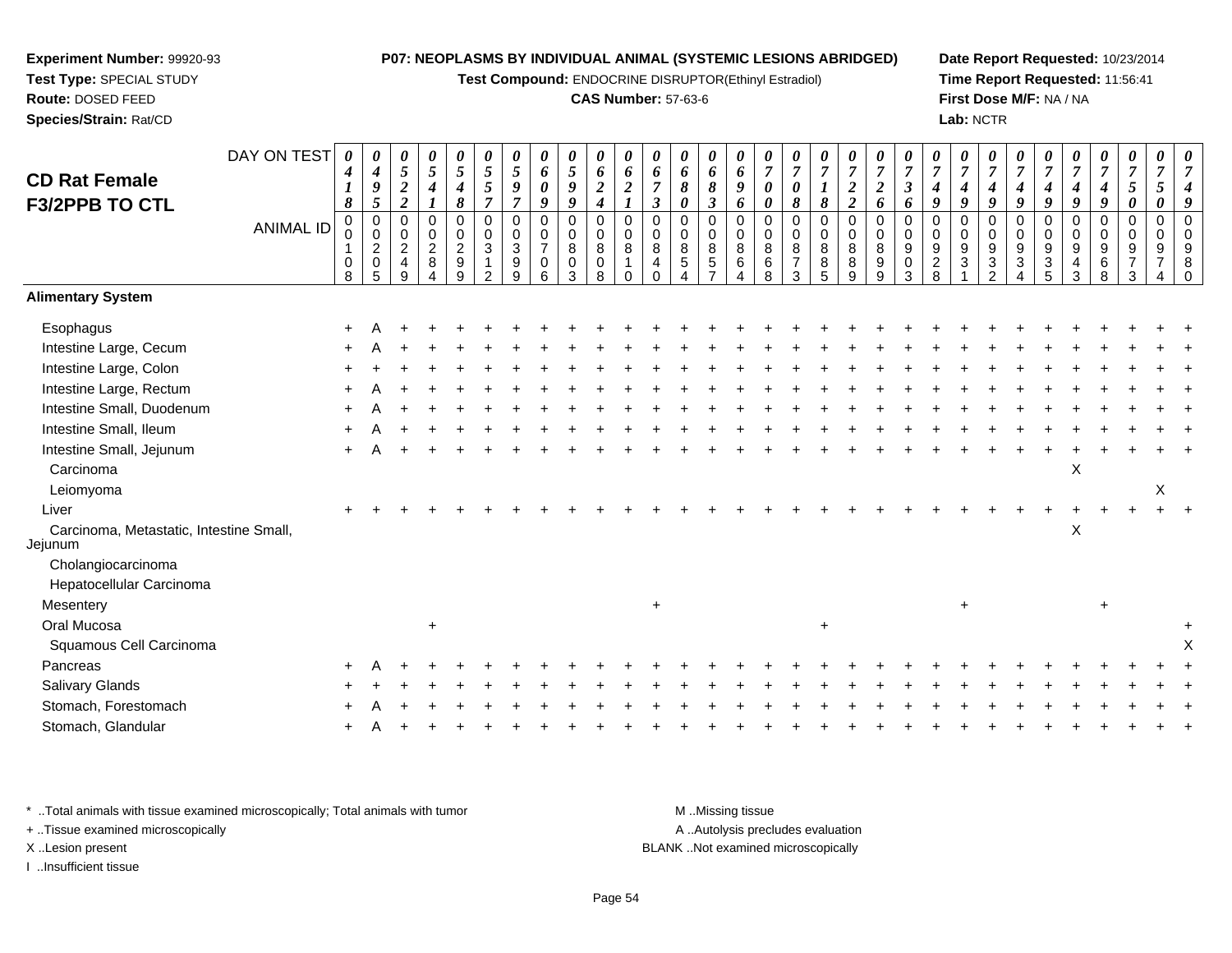**Test Compound:** ENDOCRINE DISRUPTOR(Ethinyl Estradiol)

#### **CAS Number:** 57-63-6

**Date Report Requested:** 10/23/2014**Time Report Requested:** 11:56:41**First Dose M/F:** NA / NA**Lab:** NCTR

| <b>CD Rat Female</b><br><b>F3/2PPB TO CTL</b>           | DAY ON TEST      | $\boldsymbol{\theta}$<br>$\boldsymbol{4}$<br>$\boldsymbol{l}$<br>8 | 0<br>$\boldsymbol{4}$<br>$\pmb{9}$<br>$\overline{5}$                    | 0<br>5<br>$\frac{2}{2}$                                | 0<br>5<br>$\boldsymbol{4}$<br>$\boldsymbol{l}$                  | 0<br>$\mathfrak{s}$<br>$\boldsymbol{4}$<br>8                        | 0<br>$\sqrt{5}$<br>$\mathfrak{s}$<br>$\overline{7}$              | $\boldsymbol{\theta}$<br>$\mathfrak{s}$<br>$\boldsymbol{9}$<br>$\overline{7}$ | 0<br>$\boldsymbol{6}$<br>$\boldsymbol{\theta}$<br>$\boldsymbol{g}$ | 0<br>5<br>9<br>9                          | 0<br>6<br>$\boldsymbol{2}$<br>$\boldsymbol{4}$  | 0<br>6<br>$\boldsymbol{2}$<br>$\boldsymbol{l}$       | 0<br>6<br>$\overline{7}$<br>$\boldsymbol{\beta}$       | 0<br>$\boldsymbol{6}$<br>8<br>$\pmb{\theta}$                        | 0<br>6<br>$\boldsymbol{\delta}$<br>$\boldsymbol{\beta}$               | 0<br>6<br>9<br>6                                | 0<br>$\overline{7}$<br>0<br>0               | 0<br>$\overline{7}$<br>0<br>8                            | 0<br>$\boldsymbol{7}$<br>$\boldsymbol{l}$<br>8               | 0<br>$\overline{7}$<br>$\frac{2}{2}$           | $\boldsymbol{\theta}$<br>$\overline{7}$<br>$\overline{2}$<br>6 | 0<br>$\boldsymbol{7}$<br>$\boldsymbol{\beta}$<br>6                 | 0<br>$\overline{7}$<br>4<br>9                | 0<br>$\boldsymbol{7}$<br>$\boldsymbol{4}$<br>9             | 0<br>$\overline{7}$<br>4<br>9                                   | 0<br>$\overline{7}$<br>$\boldsymbol{4}$<br>$\boldsymbol{9}$ | 0<br>$\overline{7}$<br>4<br>9                                 | 0<br>$\overline{7}$<br>4<br>9                | 0<br>$\boldsymbol{7}$<br>$\boldsymbol{4}$<br>9           | $\boldsymbol{\theta}$<br>$\overline{7}$<br>$\sqrt{5}$<br>$\boldsymbol{\theta}$   | $\boldsymbol{\theta}$<br>$\overline{7}$<br>$\mathfrak{H}$<br>$\boldsymbol{\theta}$ | $\boldsymbol{\theta}$<br>$\overline{7}$<br>$\boldsymbol{4}$<br>9 |
|---------------------------------------------------------|------------------|--------------------------------------------------------------------|-------------------------------------------------------------------------|--------------------------------------------------------|-----------------------------------------------------------------|---------------------------------------------------------------------|------------------------------------------------------------------|-------------------------------------------------------------------------------|--------------------------------------------------------------------|-------------------------------------------|-------------------------------------------------|------------------------------------------------------|--------------------------------------------------------|---------------------------------------------------------------------|-----------------------------------------------------------------------|-------------------------------------------------|---------------------------------------------|----------------------------------------------------------|--------------------------------------------------------------|------------------------------------------------|----------------------------------------------------------------|--------------------------------------------------------------------|----------------------------------------------|------------------------------------------------------------|-----------------------------------------------------------------|-------------------------------------------------------------|---------------------------------------------------------------|----------------------------------------------|----------------------------------------------------------|----------------------------------------------------------------------------------|------------------------------------------------------------------------------------|------------------------------------------------------------------|
|                                                         | <b>ANIMAL ID</b> | $\pmb{0}$<br>0<br>$\overline{1}$<br>0<br>$\overline{8}$            | $\pmb{0}$<br>$\mathbf 0$<br>$\overline{c}$<br>$\mathbf 0$<br>$\sqrt{5}$ | $\pmb{0}$<br>$\mathbf 0$<br>$\boldsymbol{2}$<br>4<br>9 | $\pmb{0}$<br>$\pmb{0}$<br>$\overline{c}$<br>8<br>$\overline{4}$ | $\mathbf 0$<br>$\pmb{0}$<br>$\overline{2}$<br>$\boldsymbol{9}$<br>9 | $\mathbf 0$<br>0<br>$\sqrt{3}$<br>$\mathbf{1}$<br>$\overline{2}$ | $\mathbf 0$<br>$\mathbf 0$<br>$\sqrt{3}$<br>$9\,$<br>9                        | $\mathbf 0$<br>0<br>$\overline{7}$<br>$\mathbf 0$<br>6             | $\mathbf 0$<br>$\mathbf 0$<br>8<br>0<br>3 | $\mathbf 0$<br>0<br>$\bf 8$<br>$\mathbf 0$<br>8 | $\mathbf 0$<br>0<br>8<br>$\mathbf{1}$<br>$\mathbf 0$ | $\mathsf 0$<br>$\mathbf 0$<br>$\,8\,$<br>4<br>$\Omega$ | $\pmb{0}$<br>$\mathbf 0$<br>$\, 8$<br>$\,$ 5 $\,$<br>$\overline{4}$ | $\mathbf 0$<br>$\mathbf 0$<br>$\,8\,$<br>$\sqrt{5}$<br>$\overline{7}$ | $\mathbf 0$<br>$\mathbf 0$<br>$\bf 8$<br>6<br>4 | $\mathbf 0$<br>0<br>$\bf 8$<br>$\,6\,$<br>8 | $\pmb{0}$<br>$\pmb{0}$<br>$\bf 8$<br>$\overline{7}$<br>3 | $\mathbf 0$<br>$\mathbf 0$<br>8<br>$\bf 8$<br>$\overline{5}$ | $\mathbf 0$<br>$\mathbf 0$<br>$\, 8$<br>8<br>9 | $\pmb{0}$<br>$\mathbf 0$<br>$\bf 8$<br>$9\,$<br>9              | $\mathbf 0$<br>$\mathbf 0$<br>$\boldsymbol{9}$<br>$\mathbf 0$<br>3 | 0<br>$\mathbf 0$<br>9<br>$\overline{a}$<br>8 | $\pmb{0}$<br>$\mathbf 0$<br>$\boldsymbol{9}$<br>$\sqrt{3}$ | $\mathbf 0$<br>$\mathbf 0$<br>$\boldsymbol{9}$<br>$\frac{3}{2}$ | 0<br>$\mathbf 0$<br>$\boldsymbol{9}$<br>$\mathbf{3}$<br>4   | $\pmb{0}$<br>$\mathbf 0$<br>$\boldsymbol{9}$<br>$\frac{3}{5}$ | $\pmb{0}$<br>0<br>$\boldsymbol{9}$<br>4<br>3 | $\mathsf 0$<br>$\mathbf 0$<br>$\boldsymbol{9}$<br>6<br>8 | $\pmb{0}$<br>$\pmb{0}$<br>$\boldsymbol{9}$<br>$\boldsymbol{7}$<br>$\mathfrak{Z}$ | $\mathbf 0$<br>$\mathbf 0$<br>$\boldsymbol{9}$<br>$\boldsymbol{7}$<br>4            | $\mathbf 0$<br>$\Omega$<br>9<br>8<br>$\mathbf 0$                 |
| Tongue<br><b>Cardiovascular System</b>                  |                  |                                                                    | $\ddot{}$                                                               |                                                        |                                                                 |                                                                     |                                                                  |                                                                               |                                                                    |                                           |                                                 |                                                      |                                                        |                                                                     |                                                                       |                                                 |                                             |                                                          |                                                              |                                                |                                                                |                                                                    |                                              |                                                            |                                                                 |                                                             |                                                               |                                              |                                                          |                                                                                  |                                                                                    |                                                                  |
| <b>Blood Vessel</b><br>Heart<br><b>Endocrine System</b> |                  |                                                                    |                                                                         |                                                        |                                                                 |                                                                     |                                                                  |                                                                               |                                                                    |                                           |                                                 |                                                      |                                                        |                                                                     |                                                                       |                                                 |                                             |                                                          |                                                              |                                                |                                                                |                                                                    |                                              |                                                            |                                                                 |                                                             |                                                               |                                              |                                                          |                                                                                  |                                                                                    |                                                                  |
| <b>Adrenal Cortex</b><br>Adenoma                        |                  |                                                                    |                                                                         |                                                        |                                                                 |                                                                     |                                                                  |                                                                               |                                                                    |                                           |                                                 |                                                      |                                                        |                                                                     |                                                                       |                                                 |                                             |                                                          |                                                              |                                                |                                                                |                                                                    |                                              |                                                            |                                                                 |                                                             |                                                               |                                              |                                                          |                                                                                  |                                                                                    |                                                                  |
| Adrenal Medulla<br>Islets, Pancreatic                   |                  |                                                                    |                                                                         |                                                        |                                                                 |                                                                     |                                                                  |                                                                               |                                                                    |                                           |                                                 |                                                      |                                                        |                                                                     |                                                                       |                                                 |                                             |                                                          |                                                              |                                                |                                                                |                                                                    |                                              |                                                            |                                                                 |                                                             |                                                               |                                              |                                                          |                                                                                  |                                                                                    |                                                                  |
| Parathyroid Gland                                       |                  |                                                                    |                                                                         |                                                        |                                                                 |                                                                     |                                                                  |                                                                               |                                                                    |                                           |                                                 |                                                      |                                                        |                                                                     |                                                                       |                                                 |                                             |                                                          |                                                              |                                                |                                                                |                                                                    |                                              |                                                            |                                                                 |                                                             |                                                               |                                              |                                                          |                                                                                  |                                                                                    |                                                                  |
| <b>Pituitary Gland</b>                                  |                  |                                                                    |                                                                         |                                                        |                                                                 |                                                                     |                                                                  |                                                                               |                                                                    |                                           |                                                 |                                                      |                                                        |                                                                     |                                                                       |                                                 |                                             |                                                          |                                                              |                                                |                                                                |                                                                    |                                              |                                                            |                                                                 |                                                             |                                                               |                                              |                                                          |                                                                                  |                                                                                    |                                                                  |
| Pars Distalis, Adenoma                                  |                  |                                                                    |                                                                         | X                                                      |                                                                 | X                                                                   |                                                                  | $\mathsf{X}$                                                                  | $\mathsf{X}$                                                       | $\mathsf{X}$                              | $\mathsf{X}$                                    |                                                      |                                                        |                                                                     | X                                                                     | $\times$                                        |                                             |                                                          | $\mathsf X$                                                  |                                                |                                                                |                                                                    | $\mathsf X$                                  | $\mathsf{X}$                                               | $\mathsf{X}$                                                    | $\mathsf{X}$                                                | $\times$                                                      |                                              |                                                          |                                                                                  | X                                                                                  | $\times$                                                         |
| <b>Thyroid Gland</b><br>C Cell, Adenoma                 |                  | $\ddot{}$                                                          | $\overline{A}$                                                          | $\ddot{}$                                              |                                                                 | ÷                                                                   |                                                                  |                                                                               |                                                                    |                                           |                                                 |                                                      |                                                        |                                                                     |                                                                       |                                                 |                                             |                                                          |                                                              |                                                |                                                                |                                                                    |                                              |                                                            |                                                                 |                                                             |                                                               |                                              |                                                          |                                                                                  |                                                                                    | $\overline{+}$                                                   |
| <b>General Body System</b>                              |                  |                                                                    |                                                                         |                                                        |                                                                 |                                                                     |                                                                  |                                                                               |                                                                    |                                           |                                                 |                                                      |                                                        |                                                                     |                                                                       |                                                 |                                             |                                                          |                                                              |                                                |                                                                |                                                                    |                                              |                                                            |                                                                 |                                                             |                                                               |                                              |                                                          |                                                                                  |                                                                                    |                                                                  |
| <b>NONE</b><br><b>Genital System</b>                    |                  |                                                                    |                                                                         |                                                        |                                                                 |                                                                     |                                                                  |                                                                               |                                                                    |                                           |                                                 |                                                      |                                                        |                                                                     |                                                                       |                                                 |                                             |                                                          |                                                              |                                                |                                                                |                                                                    |                                              |                                                            |                                                                 |                                                             |                                                               |                                              |                                                          |                                                                                  |                                                                                    |                                                                  |
| <b>Clitoral Gland</b><br>Adenoma                        |                  |                                                                    |                                                                         |                                                        |                                                                 |                                                                     |                                                                  |                                                                               |                                                                    |                                           |                                                 |                                                      |                                                        |                                                                     |                                                                       |                                                 |                                             |                                                          |                                                              |                                                |                                                                |                                                                    | $\mathsf X$                                  |                                                            |                                                                 |                                                             |                                                               |                                              |                                                          |                                                                                  |                                                                                    |                                                                  |
| Ovary<br>Granulosa Cell Tumor Benign                    |                  |                                                                    |                                                                         |                                                        |                                                                 |                                                                     |                                                                  |                                                                               |                                                                    |                                           |                                                 |                                                      |                                                        |                                                                     | $\times$                                                              |                                                 |                                             |                                                          |                                                              |                                                |                                                                |                                                                    |                                              |                                                            |                                                                 |                                                             |                                                               |                                              |                                                          |                                                                                  |                                                                                    |                                                                  |

+ ..Tissue examined microscopically

**Experiment Number:** 99920-93**Test Type:** SPECIAL STUDY**Route:** DOSED FEED**Species/Strain:** Rat/CD

I ..Insufficient tissue

A ..Autolysis precludes evaluation X ..Lesion present BLANK ..Not examined microscopically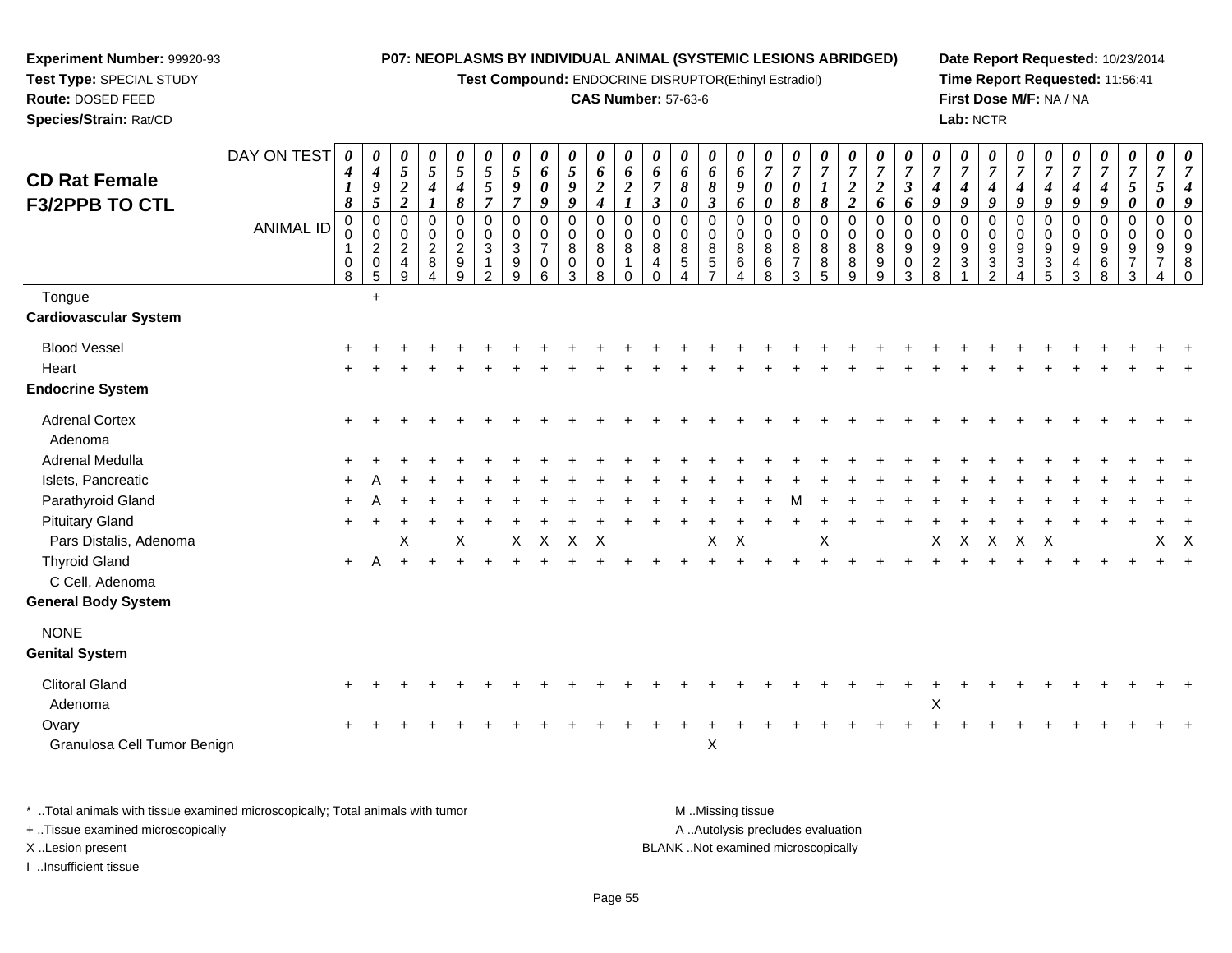**Test Compound:** ENDOCRINE DISRUPTOR(Ethinyl Estradiol)

#### **CAS Number:** 57-63-6

**Date Report Requested:** 10/23/2014**Time Report Requested:** 11:56:42**First Dose M/F:** NA / NA**Lab:** NCTR

| <b>CD Rat Female</b>                                | DAY ON TEST      | 0<br>4      | 0<br>$\boldsymbol{4}$                                                | 0<br>$\mathfrak{s}$                                             | 0<br>5                             | 0<br>$5\phantom{.0}$               | $\boldsymbol{\theta}$<br>$\mathfrak{s}$ | 0<br>$\mathfrak{s}$                                      | $\boldsymbol{\theta}$<br>6                   | 0<br>$5\overline{)}$                      | 0<br>6                               | 0<br>6                  | 0<br>6                                        | 0<br>$\pmb{6}$                             | 0<br>6                                                 | 0<br>6                          | $\overline{7}$               | $\overline{7}$                                             | 0<br>$\boldsymbol{7}$             | $\boldsymbol{\theta}$<br>$\boldsymbol{7}$       | 0<br>$\overline{7}$                  | $\boldsymbol{\theta}$<br>$\overline{7}$ | $\overline{7}$                                          | 0<br>$\boldsymbol{7}$                             | 0<br>$\boldsymbol{7}$                                                       | $\boldsymbol{\theta}$<br>$\overline{7}$ | $\overline{7}$                         | $\overline{7}$                                           | $\boldsymbol{\theta}$<br>$\boldsymbol{7}$ | 0<br>$\overline{7}$                                    | 0<br>$\overline{7}$ |  |
|-----------------------------------------------------|------------------|-------------|----------------------------------------------------------------------|-----------------------------------------------------------------|------------------------------------|------------------------------------|-----------------------------------------|----------------------------------------------------------|----------------------------------------------|-------------------------------------------|--------------------------------------|-------------------------|-----------------------------------------------|--------------------------------------------|--------------------------------------------------------|---------------------------------|------------------------------|------------------------------------------------------------|-----------------------------------|-------------------------------------------------|--------------------------------------|-----------------------------------------|---------------------------------------------------------|---------------------------------------------------|-----------------------------------------------------------------------------|-----------------------------------------|----------------------------------------|----------------------------------------------------------|-------------------------------------------|--------------------------------------------------------|---------------------|--|
| <b>F3/2PPB TO CTL</b>                               |                  | 1<br>8      | 9<br>$\mathfrak{s}$                                                  | $\boldsymbol{2}$<br>$\boldsymbol{2}$                            | $\boldsymbol{4}$<br>1              | 4<br>8                             | 5<br>$\overline{7}$                     | 9<br>$\overline{7}$                                      | 0<br>9                                       | 9<br>9                                    | $\boldsymbol{2}$<br>$\boldsymbol{4}$ | $\boldsymbol{2}$        | $\overline{7}$<br>$\boldsymbol{\beta}$        | 8<br>0                                     | 8<br>$\boldsymbol{\beta}$                              | 9<br>6                          | 0<br>0                       | $\boldsymbol{\theta}$<br>8                                 | 1<br>8                            | $\boldsymbol{2}$<br>$\overline{\mathbf{c}}$     | $\boldsymbol{2}$<br>6                | $\mathfrak{z}$<br>6                     | 4<br>$\boldsymbol{q}$                                   | 4<br>9                                            | $\boldsymbol{4}$<br>9                                                       | 4<br>9                                  | 4<br>9                                 | 4<br>9                                                   | $\boldsymbol{4}$<br>9                     | 5<br>0                                                 | 5<br>0              |  |
|                                                     | <b>ANIMAL ID</b> | 0<br>0<br>8 | $\pmb{0}$<br>$\pmb{0}$<br>$\overline{2}$<br>$\mathsf{O}\xspace$<br>5 | $\pmb{0}$<br>$\pmb{0}$<br>$\overline{2}$<br>$\overline{4}$<br>9 | 0<br>0<br>$\overline{2}$<br>8<br>4 | 0<br>0<br>$\overline{2}$<br>9<br>9 | $\mathbf 0$<br>0<br>3<br>2              | $\mathbf 0$<br>$\pmb{0}$<br>$\overline{3}$<br>$9\,$<br>9 | 0<br>0<br>$\overline{7}$<br>$\mathbf 0$<br>6 | $\mathbf 0$<br>$\mathbf 0$<br>8<br>0<br>3 | 0<br>0<br>$\overline{8}$<br>0<br>8   | $\Omega$<br>0<br>8<br>0 | $\Omega$<br>$\mathbf 0$<br>8<br>4<br>$\Omega$ | $\Omega$<br>0<br>$\bf8$<br>$\sqrt{5}$<br>4 | $\mathbf 0$<br>$\mathbf 0$<br>8<br>5<br>$\overline{7}$ | $\mathbf 0$<br>0<br>8<br>6<br>4 | $\Omega$<br>0<br>8<br>6<br>8 | $\mathbf 0$<br>$\pmb{0}$<br>$\,8\,$<br>$\overline{7}$<br>3 | 0<br>0<br>$\,8\,$<br>$\bf 8$<br>5 | $\mathbf 0$<br>$\mathbf 0$<br>$\,8\,$<br>8<br>9 | 0<br>0<br>8<br>$\boldsymbol{9}$<br>9 | $\mathbf 0$<br>0<br>9<br>0<br>3         | $\Omega$<br>$\mathbf 0$<br>$9\,$<br>$\overline{c}$<br>8 | $\Omega$<br>0<br>$\boldsymbol{9}$<br>$\mathbf{3}$ | $\Omega$<br>$\mathbf 0$<br>$\boldsymbol{9}$<br>$\sqrt{3}$<br>$\overline{2}$ | $\Omega$<br>0<br>$\boldsymbol{9}$<br>3  | $\mathbf 0$<br>0<br>9<br>$\frac{3}{5}$ | $\mathbf 0$<br>$\mathbf 0$<br>$\boldsymbol{9}$<br>4<br>3 | 0<br>0<br>$\boldsymbol{9}$<br>$\,6$<br>8  | $\mathbf 0$<br>$\mathbf 0$<br>9<br>$\overline{7}$<br>3 | 0<br>$\Omega$<br>9  |  |
| Granulosa Cell Tumor Benign                         |                  |             |                                                                      |                                                                 |                                    |                                    |                                         |                                                          |                                              |                                           |                                      |                         |                                               |                                            | X                                                      |                                 |                              |                                                            |                                   |                                                 |                                      |                                         |                                                         |                                                   |                                                                             |                                         |                                        |                                                          |                                           |                                                        |                     |  |
| Granulosa Cell Tumor Malignant                      |                  |             |                                                                      |                                                                 |                                    |                                    |                                         |                                                          |                                              |                                           |                                      |                         |                                               |                                            |                                                        |                                 |                              |                                                            |                                   |                                                 |                                      |                                         |                                                         |                                                   |                                                                             |                                         |                                        |                                                          | X                                         |                                                        |                     |  |
| Sertoli Cell Tumor Benign                           |                  |             |                                                                      |                                                                 |                                    |                                    |                                         |                                                          |                                              |                                           |                                      |                         |                                               |                                            |                                                        |                                 |                              |                                                            |                                   |                                                 |                                      |                                         |                                                         |                                                   |                                                                             |                                         |                                        |                                                          |                                           | $\boldsymbol{\mathsf{X}}$                              |                     |  |
| Oviduct                                             |                  | $\pm$       |                                                                      |                                                                 |                                    |                                    |                                         |                                                          |                                              |                                           |                                      |                         |                                               |                                            |                                                        |                                 |                              |                                                            |                                   |                                                 |                                      |                                         |                                                         |                                                   |                                                                             |                                         |                                        |                                                          |                                           |                                                        |                     |  |
| <b>Uterus</b>                                       |                  |             |                                                                      |                                                                 |                                    |                                    |                                         |                                                          |                                              |                                           |                                      |                         |                                               |                                            |                                                        |                                 |                              |                                                            |                                   |                                                 |                                      |                                         |                                                         |                                                   |                                                                             |                                         |                                        |                                                          |                                           |                                                        |                     |  |
| Endometrium, Adenocarcinoma<br>Endometrium, Adenoma |                  |             |                                                                      | Χ                                                               |                                    |                                    |                                         |                                                          |                                              |                                           |                                      |                         |                                               |                                            |                                                        |                                 |                              |                                                            |                                   |                                                 |                                      |                                         |                                                         |                                                   | $\sf X$                                                                     |                                         |                                        |                                                          |                                           |                                                        |                     |  |
| Polyp Stromal                                       |                  |             |                                                                      |                                                                 |                                    |                                    |                                         |                                                          |                                              |                                           |                                      |                         |                                               |                                            |                                                        |                                 |                              |                                                            |                                   |                                                 |                                      |                                         | X                                                       |                                                   |                                                                             |                                         | $\pmb{\times}$                         |                                                          |                                           | X                                                      |                     |  |
| Vagina                                              |                  |             |                                                                      |                                                                 |                                    |                                    |                                         |                                                          |                                              |                                           |                                      |                         |                                               |                                            |                                                        |                                 |                              |                                                            |                                   |                                                 |                                      |                                         |                                                         |                                                   |                                                                             |                                         |                                        |                                                          |                                           |                                                        |                     |  |
| <b>Hematopoietic System</b>                         |                  |             |                                                                      |                                                                 |                                    |                                    |                                         |                                                          |                                              |                                           |                                      |                         |                                               |                                            |                                                        |                                 |                              |                                                            |                                   |                                                 |                                      |                                         |                                                         |                                                   |                                                                             |                                         |                                        |                                                          |                                           |                                                        |                     |  |
| <b>Bone Marrow</b>                                  |                  |             |                                                                      |                                                                 |                                    |                                    |                                         |                                                          |                                              |                                           |                                      |                         |                                               |                                            |                                                        |                                 |                              |                                                            |                                   |                                                 |                                      |                                         |                                                         |                                                   |                                                                             |                                         |                                        |                                                          |                                           |                                                        |                     |  |
| Lymph Node                                          |                  |             |                                                                      |                                                                 |                                    |                                    |                                         |                                                          |                                              |                                           |                                      |                         |                                               |                                            |                                                        |                                 |                              |                                                            |                                   |                                                 |                                      |                                         |                                                         |                                                   |                                                                             |                                         |                                        |                                                          |                                           |                                                        |                     |  |
| Lymph Node, Mandibular                              |                  |             |                                                                      |                                                                 |                                    |                                    |                                         |                                                          |                                              |                                           |                                      |                         |                                               |                                            |                                                        |                                 |                              |                                                            |                                   |                                                 |                                      |                                         |                                                         |                                                   |                                                                             |                                         |                                        |                                                          |                                           |                                                        |                     |  |
| Lymph Node, Mesenteric                              |                  |             |                                                                      |                                                                 |                                    |                                    |                                         |                                                          |                                              |                                           |                                      |                         |                                               |                                            |                                                        |                                 |                              |                                                            |                                   |                                                 |                                      |                                         |                                                         |                                                   |                                                                             |                                         |                                        |                                                          |                                           |                                                        |                     |  |
| Spleen                                              |                  |             |                                                                      |                                                                 |                                    |                                    |                                         |                                                          |                                              |                                           |                                      |                         |                                               |                                            |                                                        |                                 |                              |                                                            |                                   |                                                 |                                      |                                         |                                                         |                                                   |                                                                             |                                         |                                        |                                                          |                                           |                                                        |                     |  |
| Thymus                                              |                  |             |                                                                      |                                                                 |                                    |                                    |                                         |                                                          |                                              |                                           |                                      |                         |                                               |                                            |                                                        |                                 |                              |                                                            |                                   |                                                 |                                      |                                         |                                                         |                                                   |                                                                             |                                         |                                        |                                                          |                                           |                                                        |                     |  |
| <b>Integumentary System</b>                         |                  |             |                                                                      |                                                                 |                                    |                                    |                                         |                                                          |                                              |                                           |                                      |                         |                                               |                                            |                                                        |                                 |                              |                                                            |                                   |                                                 |                                      |                                         |                                                         |                                                   |                                                                             |                                         |                                        |                                                          |                                           |                                                        |                     |  |
| Mammary Gland<br>Adenocarcinoma                     |                  |             |                                                                      |                                                                 |                                    |                                    |                                         |                                                          |                                              |                                           |                                      |                         |                                               |                                            |                                                        |                                 |                              |                                                            |                                   |                                                 |                                      |                                         |                                                         |                                                   |                                                                             |                                         |                                        |                                                          |                                           |                                                        | $\mathsf X$         |  |
| Adenocarcinoma, Multiple                            |                  |             |                                                                      |                                                                 |                                    |                                    |                                         |                                                          |                                              | $\boldsymbol{\mathsf{X}}$                 |                                      |                         |                                               |                                            |                                                        | $\boldsymbol{\mathsf{X}}$       |                              |                                                            |                                   |                                                 |                                      |                                         |                                                         |                                                   |                                                                             |                                         |                                        |                                                          |                                           |                                                        |                     |  |
| Fibroadenoma                                        |                  |             |                                                                      |                                                                 |                                    |                                    |                                         | $X$ $X$ $X$                                              |                                              |                                           |                                      | X                       |                                               |                                            |                                                        |                                 |                              | X X X X X                                                  |                                   |                                                 |                                      |                                         |                                                         |                                                   |                                                                             |                                         |                                        | X                                                        |                                           |                                                        |                     |  |
| Fibroadenoma, Multiple                              |                  |             |                                                                      |                                                                 | X                                  |                                    |                                         |                                                          |                                              |                                           | X                                    |                         |                                               | X X X                                      |                                                        |                                 |                              |                                                            |                                   |                                                 |                                      |                                         | X X X X                                                 |                                                   |                                                                             |                                         |                                        |                                                          |                                           |                                                        | X                   |  |
|                                                     |                  |             |                                                                      |                                                                 |                                    |                                    |                                         |                                                          |                                              |                                           |                                      |                         |                                               |                                            |                                                        |                                 |                              |                                                            |                                   |                                                 |                                      |                                         |                                                         |                                                   |                                                                             |                                         |                                        |                                                          |                                           |                                                        |                     |  |

\* ..Total animals with tissue examined microscopically; Total animals with tumor **M** . Missing tissue M ..Missing tissue A ..Autolysis precludes evaluation + ..Tissue examined microscopically X ..Lesion present BLANK ..Not examined microscopically

I ..Insufficient tissue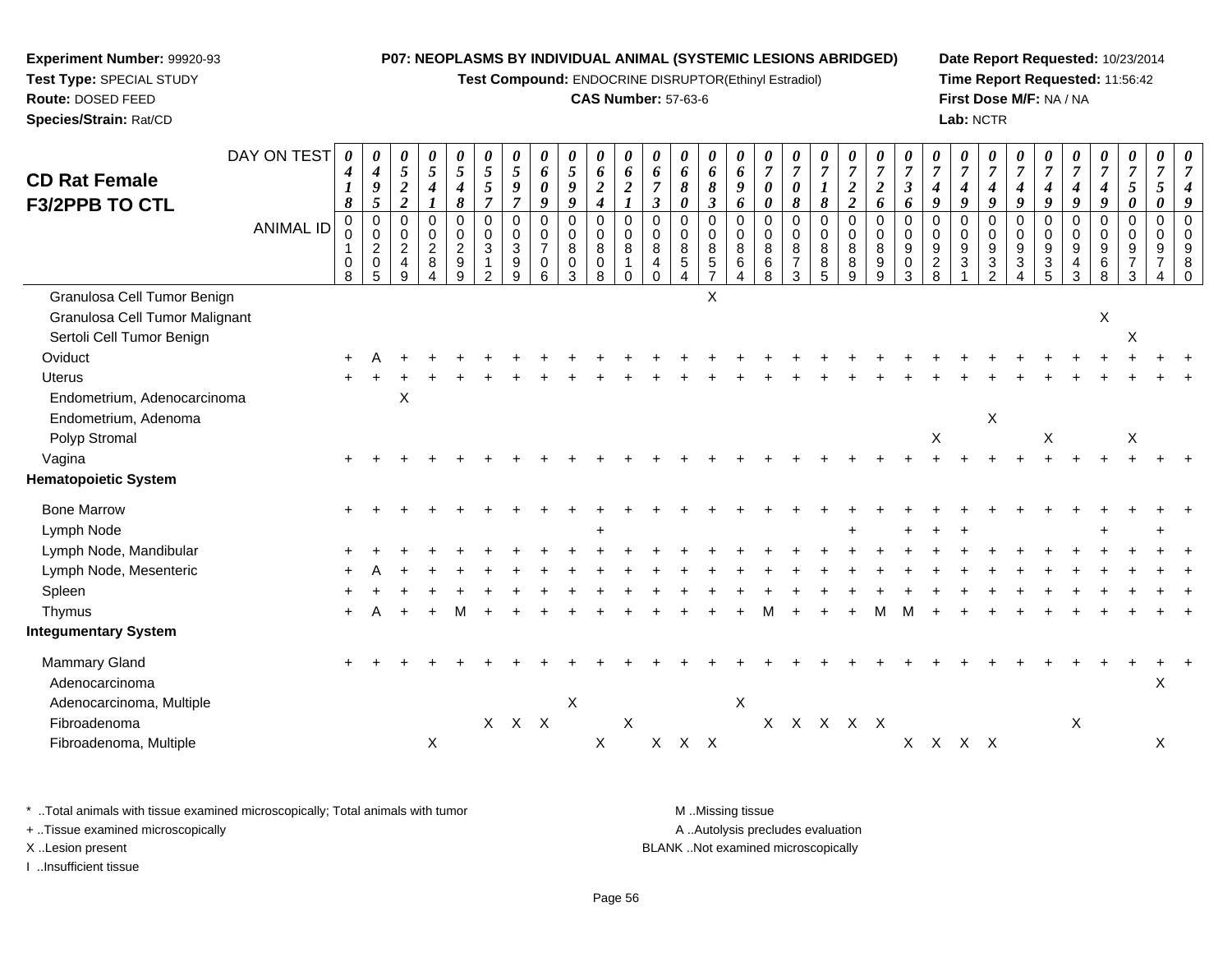**Test Compound:** ENDOCRINE DISRUPTOR(Ethinyl Estradiol)

#### **CAS Number:** 57-63-6

**Date Report Requested:** 10/23/2014**Time Report Requested:** 11:56:42**First Dose M/F:** NA / NA**Lab:** NCTR

|                                                                 | DAY ON TEST      | 0<br>4                | 0<br>$\boldsymbol{4}$                                         | 0<br>$\sqrt{5}$                                                     | 0<br>$\overline{5}$                          | $\boldsymbol{\theta}$<br>5                                           | 0<br>$\mathfrak{H}$                           | 0<br>$\mathfrak{S}$   | 0<br>6                                           | 0<br>$\mathfrak{s}$                                                 | 0<br>6                                           | $\boldsymbol{\theta}$<br>6                                       | 0<br>6                                        | 0<br>6                                   | 0<br>$\boldsymbol{6}$                     | $\boldsymbol{\theta}$<br>6          | $\boldsymbol{\theta}$<br>$\overline{7}$        | $\frac{\theta}{7}$                                      | 0<br>$\boldsymbol{7}$           | $\frac{\boldsymbol{0}}{7}$                | $\boldsymbol{\theta}$<br>$\boldsymbol{7}$ | $\boldsymbol{\theta}$<br>$\overline{7}$                                | 0<br>$\overline{7}$                         | $\frac{\theta}{7}$                            | 0<br>$\overline{7}$                       | $\boldsymbol{\theta}$<br>$\overline{7}$ | 0<br>$\overline{7}$                                         | 0<br>$\boldsymbol{7}$                      | $\boldsymbol{\theta}$<br>$\overline{7}$     | $\boldsymbol{\theta}$<br>$\overline{7}$      | 0<br>$\boldsymbol{7}$                        | $\boldsymbol{\theta}$<br>$\overline{7}$          |
|-----------------------------------------------------------------|------------------|-----------------------|---------------------------------------------------------------|---------------------------------------------------------------------|----------------------------------------------|----------------------------------------------------------------------|-----------------------------------------------|-----------------------|--------------------------------------------------|---------------------------------------------------------------------|--------------------------------------------------|------------------------------------------------------------------|-----------------------------------------------|------------------------------------------|-------------------------------------------|-------------------------------------|------------------------------------------------|---------------------------------------------------------|---------------------------------|-------------------------------------------|-------------------------------------------|------------------------------------------------------------------------|---------------------------------------------|-----------------------------------------------|-------------------------------------------|-----------------------------------------|-------------------------------------------------------------|--------------------------------------------|---------------------------------------------|----------------------------------------------|----------------------------------------------|--------------------------------------------------|
| <b>CD Rat Female</b><br><b>F3/2PPB TO CTL</b>                   |                  | $\boldsymbol{l}$<br>8 | 9<br>5                                                        | $\sqrt{2}$<br>$\overline{2}$                                        | $\boldsymbol{4}$<br>$\boldsymbol{l}$         | $\boldsymbol{4}$<br>8                                                | 5<br>$\overline{7}$                           | 9<br>$\overline{7}$   | $\pmb{\theta}$<br>9                              | 9<br>9                                                              | $\boldsymbol{2}$<br>$\boldsymbol{4}$             | $\boldsymbol{2}$<br>$\boldsymbol{l}$                             | $\overline{7}$<br>$\boldsymbol{\beta}$        | $\boldsymbol{\delta}$<br>0               | $\pmb{8}$<br>$\mathfrak{z}$               | $\boldsymbol{9}$<br>6               | $\boldsymbol{\theta}$<br>$\boldsymbol{\theta}$ | $\boldsymbol{\theta}$<br>8                              | $\boldsymbol{l}$<br>8           | $\boldsymbol{2}$<br>$\overline{2}$        | $\boldsymbol{2}$<br>6                     | $\boldsymbol{\beta}$<br>6                                              | $\boldsymbol{4}$<br>9                       | $\boldsymbol{4}$<br>$\boldsymbol{9}$          | 4<br>9                                    | $\boldsymbol{4}$<br>$\boldsymbol{g}$    | 4<br>9                                                      | $\boldsymbol{4}$<br>9                      | $\boldsymbol{4}$<br>9                       | $\mathfrak{s}$<br>$\boldsymbol{\theta}$      | 5<br>0                                       | $\boldsymbol{4}$<br>9                            |
|                                                                 | <b>ANIMAL ID</b> | $\mathbf 0$<br>0<br>8 | $\mathbf 0$<br>0<br>$\sqrt{2}$<br>$\pmb{0}$<br>$\overline{5}$ | $\mathbf 0$<br>$\mathbf 0$<br>$\overline{2}$<br>$\overline{4}$<br>9 | $\mathbf 0$<br>0<br>$\overline{c}$<br>8<br>4 | $\mathbf 0$<br>0<br>$\overline{\mathbf{c}}$<br>$\boldsymbol{9}$<br>9 | 0<br>0<br>3<br>$\mathbf{1}$<br>$\overline{2}$ | 0<br>0<br>3<br>9<br>9 | 0<br>0<br>$\overline{7}$<br>$\pmb{0}$<br>$\,6\,$ | $\mathbf 0$<br>$\mathbf 0$<br>$\, 8$<br>$\pmb{0}$<br>$\overline{3}$ | $\Omega$<br>$\mathbf 0$<br>8<br>$\mathbf 0$<br>8 | $\mathbf 0$<br>$\mathbf 0$<br>8<br>$\overline{1}$<br>$\mathbf 0$ | $\Omega$<br>$\mathbf 0$<br>8<br>4<br>$\Omega$ | 0<br>0<br>$\bf 8$<br>5<br>$\overline{A}$ | $\mathbf 0$<br>$\pmb{0}$<br>$\frac{8}{5}$ | $\mathbf 0$<br>0<br>8<br>$\,6$<br>4 | $\mathbf 0$<br>$\mathbf 0$<br>8<br>$\,6$<br>8  | 0<br>$\mathbf 0$<br>8<br>$\overline{7}$<br>$\mathbf{3}$ | $\mathbf 0$<br>0<br>8<br>8<br>5 | $\mathbf 0$<br>0<br>8<br>$\bf 8$<br>$9\,$ | $\mathbf 0$<br>0<br>8<br>$^9_9$           | $\Omega$<br>$\mathbf 0$<br>$\boldsymbol{9}$<br>$\pmb{0}$<br>$\sqrt{3}$ | 0<br>0<br>$\boldsymbol{9}$<br>$\frac{2}{8}$ | $\mathbf 0$<br>$\mathbf 0$<br>9<br>$\sqrt{3}$ | $\Omega$<br>0<br>9<br>3<br>$\overline{c}$ | 0<br>0<br>9<br>$\mathbf{3}$<br>4        | $\mathbf 0$<br>0<br>$\boldsymbol{9}$<br>3<br>$\overline{5}$ | 0<br>$\mathbf 0$<br>9<br>4<br>$\mathbf{3}$ | $\Omega$<br>$\mathbf 0$<br>9<br>6<br>$\bf8$ | $\mathbf 0$<br>0<br>9<br>$\overline{7}$<br>3 | $\mathbf 0$<br>0<br>9<br>$\overline{7}$<br>4 | $\Omega$<br>$\mathbf 0$<br>9<br>8<br>$\mathbf 0$ |
| Skin                                                            |                  | $+$                   |                                                               | ÷                                                                   | ÷                                            | ÷                                                                    |                                               |                       | $\ddot{}$                                        | $\overline{ }$                                                      |                                                  |                                                                  |                                               |                                          |                                           |                                     |                                                |                                                         |                                 |                                           |                                           |                                                                        |                                             |                                               |                                           |                                         |                                                             |                                            |                                             |                                              |                                              |                                                  |
| Ear, Basal Cell Adenoma<br>Fibroma                              |                  |                       |                                                               |                                                                     |                                              |                                                                      |                                               |                       |                                                  |                                                                     |                                                  |                                                                  |                                               |                                          | $\pmb{\times}$                            |                                     |                                                |                                                         | $\mathsf X$                     |                                           |                                           |                                                                        |                                             |                                               |                                           |                                         |                                                             |                                            |                                             |                                              |                                              |                                                  |
| Musculoskeletal System                                          |                  |                       |                                                               |                                                                     |                                              |                                                                      |                                               |                       |                                                  |                                                                     |                                                  |                                                                  |                                               |                                          |                                           |                                     |                                                |                                                         |                                 |                                           |                                           |                                                                        |                                             |                                               |                                           |                                         |                                                             |                                            |                                             |                                              |                                              |                                                  |
| Bone                                                            |                  |                       |                                                               |                                                                     |                                              |                                                                      |                                               |                       |                                                  |                                                                     |                                                  |                                                                  |                                               |                                          |                                           |                                     | $\ddot{}$                                      |                                                         |                                 |                                           |                                           |                                                                        |                                             |                                               |                                           |                                         |                                                             |                                            |                                             |                                              |                                              |                                                  |
| Bone, Femur                                                     |                  |                       |                                                               |                                                                     |                                              |                                                                      |                                               |                       |                                                  |                                                                     |                                                  |                                                                  |                                               |                                          |                                           |                                     |                                                |                                                         |                                 |                                           |                                           |                                                                        |                                             |                                               |                                           |                                         |                                                             |                                            |                                             |                                              |                                              |                                                  |
| <b>Skeletal Muscle</b>                                          |                  | $\ddot{}$             |                                                               |                                                                     |                                              |                                                                      |                                               | $\ddot{}$             |                                                  |                                                                     |                                                  |                                                                  |                                               |                                          |                                           |                                     |                                                |                                                         |                                 |                                           |                                           |                                                                        |                                             | $\ddot{}$                                     |                                           |                                         |                                                             |                                            |                                             |                                              |                                              |                                                  |
| Diaphragm, Granulosa Cell Tumor<br>Malignant, Metastatic, Ovary |                  |                       |                                                               |                                                                     |                                              |                                                                      |                                               |                       |                                                  |                                                                     |                                                  |                                                                  |                                               |                                          |                                           |                                     |                                                |                                                         |                                 |                                           |                                           |                                                                        |                                             |                                               |                                           |                                         |                                                             |                                            | $\pmb{\times}$                              |                                              |                                              |                                                  |
| Nervous System                                                  |                  |                       |                                                               |                                                                     |                                              |                                                                      |                                               |                       |                                                  |                                                                     |                                                  |                                                                  |                                               |                                          |                                           |                                     |                                                |                                                         |                                 |                                           |                                           |                                                                        |                                             |                                               |                                           |                                         |                                                             |                                            |                                             |                                              |                                              |                                                  |
| Brain, Brain Stem                                               |                  |                       |                                                               |                                                                     |                                              |                                                                      |                                               |                       |                                                  |                                                                     |                                                  |                                                                  |                                               |                                          |                                           |                                     |                                                |                                                         |                                 |                                           |                                           |                                                                        |                                             |                                               |                                           |                                         |                                                             |                                            |                                             |                                              |                                              |                                                  |
| Brain, Cerebellum                                               |                  |                       |                                                               |                                                                     |                                              |                                                                      |                                               |                       |                                                  |                                                                     |                                                  |                                                                  |                                               |                                          |                                           |                                     |                                                |                                                         |                                 |                                           |                                           |                                                                        |                                             |                                               |                                           |                                         |                                                             |                                            |                                             |                                              |                                              |                                                  |
| Brain, Cerebrum                                                 |                  |                       |                                                               |                                                                     |                                              |                                                                      |                                               |                       |                                                  |                                                                     |                                                  |                                                                  |                                               |                                          |                                           |                                     |                                                |                                                         |                                 |                                           |                                           |                                                                        |                                             |                                               |                                           |                                         |                                                             |                                            |                                             |                                              |                                              |                                                  |
| Peripheral Nerve                                                |                  | $\pm$                 |                                                               |                                                                     |                                              |                                                                      |                                               |                       |                                                  |                                                                     |                                                  |                                                                  |                                               |                                          |                                           |                                     |                                                |                                                         |                                 |                                           |                                           |                                                                        |                                             |                                               |                                           |                                         |                                                             |                                            |                                             |                                              |                                              |                                                  |
| Spinal Cord                                                     |                  | $+$                   |                                                               |                                                                     |                                              |                                                                      |                                               |                       |                                                  |                                                                     |                                                  |                                                                  |                                               |                                          |                                           |                                     |                                                |                                                         |                                 |                                           |                                           |                                                                        |                                             |                                               |                                           |                                         |                                                             |                                            |                                             |                                              |                                              |                                                  |
| <b>Respiratory System</b>                                       |                  |                       |                                                               |                                                                     |                                              |                                                                      |                                               |                       |                                                  |                                                                     |                                                  |                                                                  |                                               |                                          |                                           |                                     |                                                |                                                         |                                 |                                           |                                           |                                                                        |                                             |                                               |                                           |                                         |                                                             |                                            |                                             |                                              |                                              |                                                  |
| Lung                                                            |                  |                       |                                                               |                                                                     |                                              |                                                                      |                                               |                       |                                                  |                                                                     |                                                  |                                                                  |                                               |                                          |                                           |                                     |                                                |                                                         |                                 |                                           |                                           |                                                                        |                                             |                                               |                                           |                                         |                                                             |                                            |                                             |                                              |                                              |                                                  |
| Nose                                                            |                  |                       |                                                               |                                                                     |                                              |                                                                      |                                               |                       |                                                  |                                                                     |                                                  |                                                                  |                                               |                                          |                                           |                                     |                                                |                                                         |                                 |                                           |                                           |                                                                        |                                             |                                               |                                           |                                         |                                                             |                                            |                                             |                                              |                                              |                                                  |
| Trachea                                                         |                  |                       |                                                               |                                                                     |                                              |                                                                      |                                               |                       |                                                  |                                                                     |                                                  |                                                                  |                                               |                                          |                                           |                                     |                                                |                                                         |                                 |                                           |                                           |                                                                        |                                             |                                               |                                           |                                         |                                                             |                                            |                                             |                                              |                                              |                                                  |
| <b>Special Senses System</b>                                    |                  |                       |                                                               |                                                                     |                                              |                                                                      |                                               |                       |                                                  |                                                                     |                                                  |                                                                  |                                               |                                          |                                           |                                     |                                                |                                                         |                                 |                                           |                                           |                                                                        |                                             |                                               |                                           |                                         |                                                             |                                            |                                             |                                              |                                              |                                                  |
| Eye                                                             |                  |                       |                                                               |                                                                     |                                              |                                                                      |                                               |                       |                                                  |                                                                     |                                                  |                                                                  |                                               |                                          |                                           |                                     |                                                |                                                         |                                 |                                           |                                           |                                                                        |                                             |                                               |                                           |                                         |                                                             |                                            |                                             |                                              |                                              |                                                  |
|                                                                 |                  |                       |                                                               |                                                                     |                                              |                                                                      |                                               |                       |                                                  |                                                                     |                                                  |                                                                  |                                               |                                          |                                           |                                     |                                                |                                                         |                                 |                                           |                                           |                                                                        |                                             |                                               |                                           |                                         |                                                             |                                            |                                             |                                              |                                              |                                                  |

\* ..Total animals with tissue examined microscopically; Total animals with tumor **M** . Missing tissue M ..Missing tissue A ..Autolysis precludes evaluation + ..Tissue examined microscopically X ..Lesion present BLANK ..Not examined microscopicallyI ..Insufficient tissue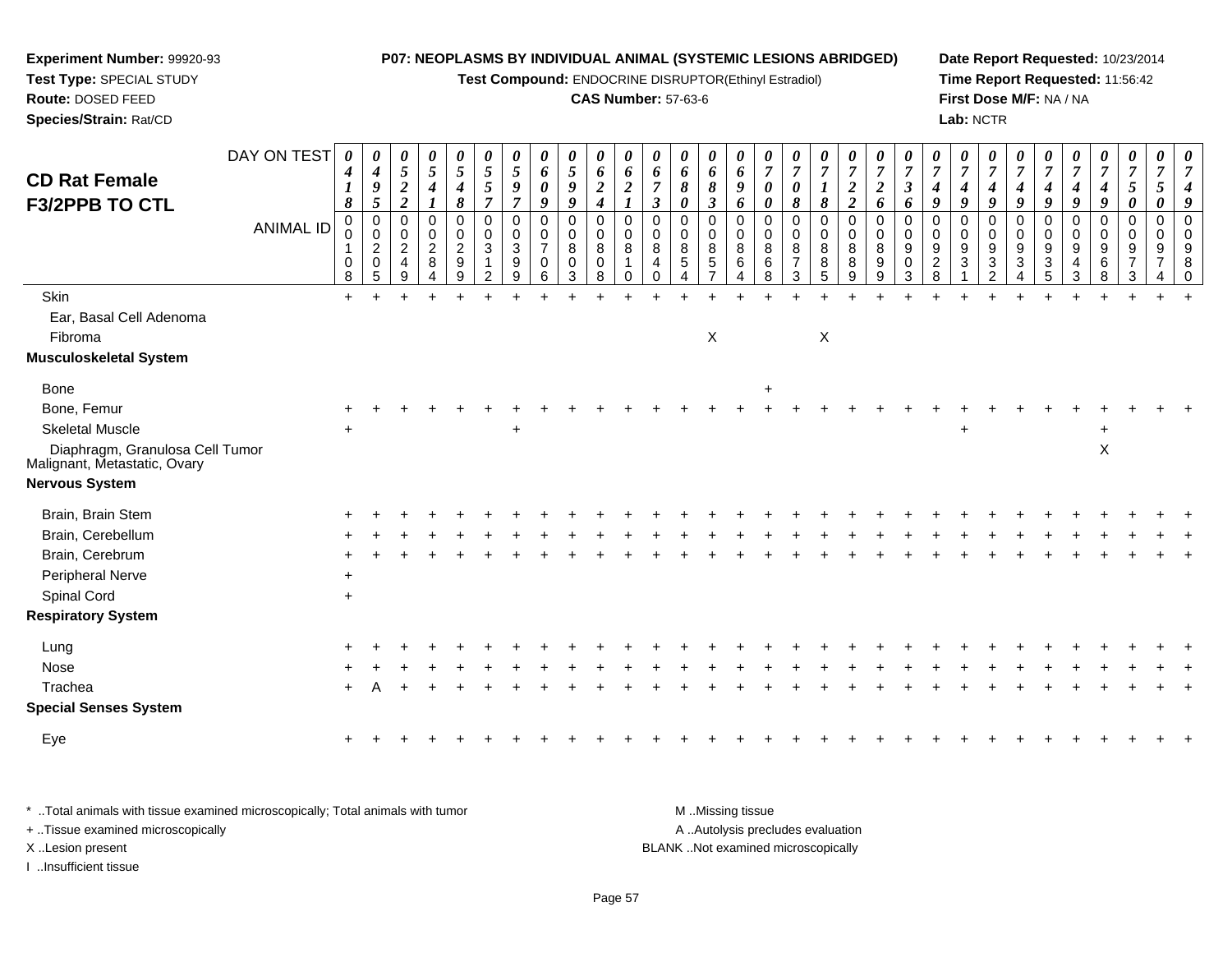**Test Compound:** ENDOCRINE DISRUPTOR(Ethinyl Estradiol)

# **CAS Number:** 57-63-6

**Date Report Requested:** 10/23/2014**Time Report Requested:** 11:56:42**First Dose M/F:** NA / NA**Lab:** NCTR

| <b>CD Rat Female</b><br><b>F3/2PPB TO CTL</b> | DAY ON TEST<br>ANIMAL ID | 0<br>$\boldsymbol{4}$<br>1<br>8<br>$\pmb{0}$<br>0<br>0<br>8 | U<br>$\boldsymbol{4}$<br>$\boldsymbol{g}$<br>$\mathcal{L}$<br>0<br>0<br>$^2_{\rm 0}$<br>5 | $\boldsymbol{\theta}$<br>$\epsilon$<br>$\mathcal{L}$<br>$\mathbf{\hat{z}}$<br>◢<br>$\mathbf{\hat{z}}$<br>2<br>4<br>g | $\boldsymbol{\theta}$<br>$5\overline{)}$<br>$\boldsymbol{4}$<br>0<br>$\overline{c}$<br>8 | U<br>$\mathfrak{s}$<br>4<br>U<br>0<br>$\Omega$<br>$\epsilon$<br>$\boldsymbol{9}$<br>9 | $\boldsymbol{\theta}$<br>$\overline{5}$<br>$\overline{5}$<br>0<br>0<br>3 | U<br>5<br>9<br>0<br>$\pmb{0}$<br>3<br>$\boldsymbol{9}$ | $\boldsymbol{\theta}$<br>6<br>$\pmb{\theta}$<br>o<br>0<br>0<br>⇁<br>0<br>ĥ | $\boldsymbol{\theta}$<br>$\mathfrak{s}$<br>9<br>0<br>0<br>8<br>0<br>3 | $\boldsymbol{\theta}$<br>6<br>$\mathbf{\Omega}$<br>◢<br>U<br>0<br>8<br>$\mathbf 0$<br>8 | $\boldsymbol{\mathit{U}}$<br>6<br>∠<br>0<br>8 | U<br>6<br>3<br>0<br>8<br>4 | $\boldsymbol{\theta}$<br>6<br>8<br>0<br>0<br>8<br>5 | $\boldsymbol{\theta}$<br>6<br>8<br>U<br>8<br>5 | $\boldsymbol{\theta}$<br>6<br>9<br>o<br>0<br>0<br>8<br>$\,6$ | U<br>$\overline{ }$<br>0<br>0<br>0<br>0<br>8<br>6<br>8 | U<br>z<br>0<br>8<br>υ<br>0<br>8<br>$\overline{ }$<br>$\sqrt{2}$ | $\boldsymbol{\theta}$<br>$\overline{ }$<br>L<br>8<br>0<br>0<br>8<br>8 | U<br>$\boldsymbol{7}$<br>$\boldsymbol{2}$<br>$\overline{2}$<br>0<br>8<br>8 | $\boldsymbol{\theta}$<br>$\overline{ }$<br>-<br>◢<br>6<br>0<br>$\pmb{0}$<br>8<br>$\boldsymbol{9}$<br>9 | $\boldsymbol{\mathit{U}}$<br>7<br>J<br>$\bm{o}$<br>0<br>9<br>0<br>3 | U<br>4<br>- 0<br>9<br>$\overline{c}$<br>$\Omega$ | $\boldsymbol{\theta}$<br>$\overline{ }$<br>4<br>9<br>0<br>0<br>9<br>3 | $\boldsymbol{\theta}$<br>$\overline{ }$<br>4<br>9<br>3 | $\boldsymbol{\theta}$<br>$\overline{ }$<br>4<br>o<br>0<br>0<br>9<br>$\ensuremath{\mathsf{3}}$ | U<br>$\overline{ }$<br>4<br>Q<br>0<br>9<br>3<br>5 | $\boldsymbol{\mathit{U}}$<br>4<br>0<br>9<br>4<br>$\mathcal{R}$ | $\boldsymbol{\theta}$<br>$\overline{7}$<br>4<br>9<br>0<br>0<br>9<br>$\,6\,$<br>8 | $\boldsymbol{\theta}$<br>$\overline{7}$<br>5<br>0<br>0<br>9<br>$\overline{ }$ | $\boldsymbol{\theta}$<br>$\overline{ }$<br>0<br>0<br>9 | $\boldsymbol{v}$ |
|-----------------------------------------------|--------------------------|-------------------------------------------------------------|-------------------------------------------------------------------------------------------|----------------------------------------------------------------------------------------------------------------------|------------------------------------------------------------------------------------------|---------------------------------------------------------------------------------------|--------------------------------------------------------------------------|--------------------------------------------------------|----------------------------------------------------------------------------|-----------------------------------------------------------------------|-----------------------------------------------------------------------------------------|-----------------------------------------------|----------------------------|-----------------------------------------------------|------------------------------------------------|--------------------------------------------------------------|--------------------------------------------------------|-----------------------------------------------------------------|-----------------------------------------------------------------------|----------------------------------------------------------------------------|--------------------------------------------------------------------------------------------------------|---------------------------------------------------------------------|--------------------------------------------------|-----------------------------------------------------------------------|--------------------------------------------------------|-----------------------------------------------------------------------------------------------|---------------------------------------------------|----------------------------------------------------------------|----------------------------------------------------------------------------------|-------------------------------------------------------------------------------|--------------------------------------------------------|------------------|
| Harderian Gland                               |                          | $\pm$                                                       |                                                                                           |                                                                                                                      |                                                                                          |                                                                                       |                                                                          |                                                        |                                                                            |                                                                       |                                                                                         |                                               |                            |                                                     |                                                |                                                              |                                                        |                                                                 |                                                                       |                                                                            |                                                                                                        |                                                                     |                                                  |                                                                       |                                                        |                                                                                               |                                                   |                                                                |                                                                                  |                                                                               |                                                        |                  |
| <b>Urinary System</b>                         |                          |                                                             |                                                                                           |                                                                                                                      |                                                                                          |                                                                                       |                                                                          |                                                        |                                                                            |                                                                       |                                                                                         |                                               |                            |                                                     |                                                |                                                              |                                                        |                                                                 |                                                                       |                                                                            |                                                                                                        |                                                                     |                                                  |                                                                       |                                                        |                                                                                               |                                                   |                                                                |                                                                                  |                                                                               |                                                        |                  |
| Kidney                                        |                          |                                                             |                                                                                           |                                                                                                                      |                                                                                          |                                                                                       |                                                                          |                                                        |                                                                            |                                                                       |                                                                                         |                                               |                            |                                                     |                                                |                                                              |                                                        |                                                                 |                                                                       |                                                                            |                                                                                                        |                                                                     |                                                  |                                                                       |                                                        |                                                                                               |                                                   |                                                                |                                                                                  |                                                                               |                                                        |                  |
| <b>Urinary Bladder</b>                        |                          | $+$                                                         | A                                                                                         |                                                                                                                      |                                                                                          |                                                                                       |                                                                          |                                                        |                                                                            |                                                                       |                                                                                         |                                               |                            |                                                     |                                                |                                                              |                                                        |                                                                 |                                                                       |                                                                            |                                                                                                        |                                                                     |                                                  |                                                                       |                                                        |                                                                                               |                                                   |                                                                |                                                                                  |                                                                               |                                                        |                  |
| <b>SYSTEMIC LESIONS</b>                       |                          |                                                             |                                                                                           |                                                                                                                      |                                                                                          |                                                                                       |                                                                          |                                                        |                                                                            |                                                                       |                                                                                         |                                               |                            |                                                     |                                                |                                                              |                                                        |                                                                 |                                                                       |                                                                            |                                                                                                        |                                                                     |                                                  |                                                                       |                                                        |                                                                                               |                                                   |                                                                |                                                                                  |                                                                               |                                                        |                  |
| Multiple Organ<br>Mesothelioma Malignant      |                          |                                                             |                                                                                           |                                                                                                                      |                                                                                          |                                                                                       |                                                                          |                                                        |                                                                            |                                                                       |                                                                                         |                                               |                            |                                                     |                                                |                                                              |                                                        |                                                                 |                                                                       |                                                                            |                                                                                                        |                                                                     |                                                  | X                                                                     |                                                        |                                                                                               |                                                   |                                                                |                                                                                  |                                                                               |                                                        |                  |

\* ..Total animals with tissue examined microscopically; Total animals with tumor **M** . Missing tissue M ..Missing tissue

+ ..Tissue examined microscopically

**Experiment Number:** 99920-93**Test Type:** SPECIAL STUDY**Route:** DOSED FEED**Species/Strain:** Rat/CD

I ..Insufficient tissue

A ..Autolysis precludes evaluation X ..Lesion present BLANK ..Not examined microscopically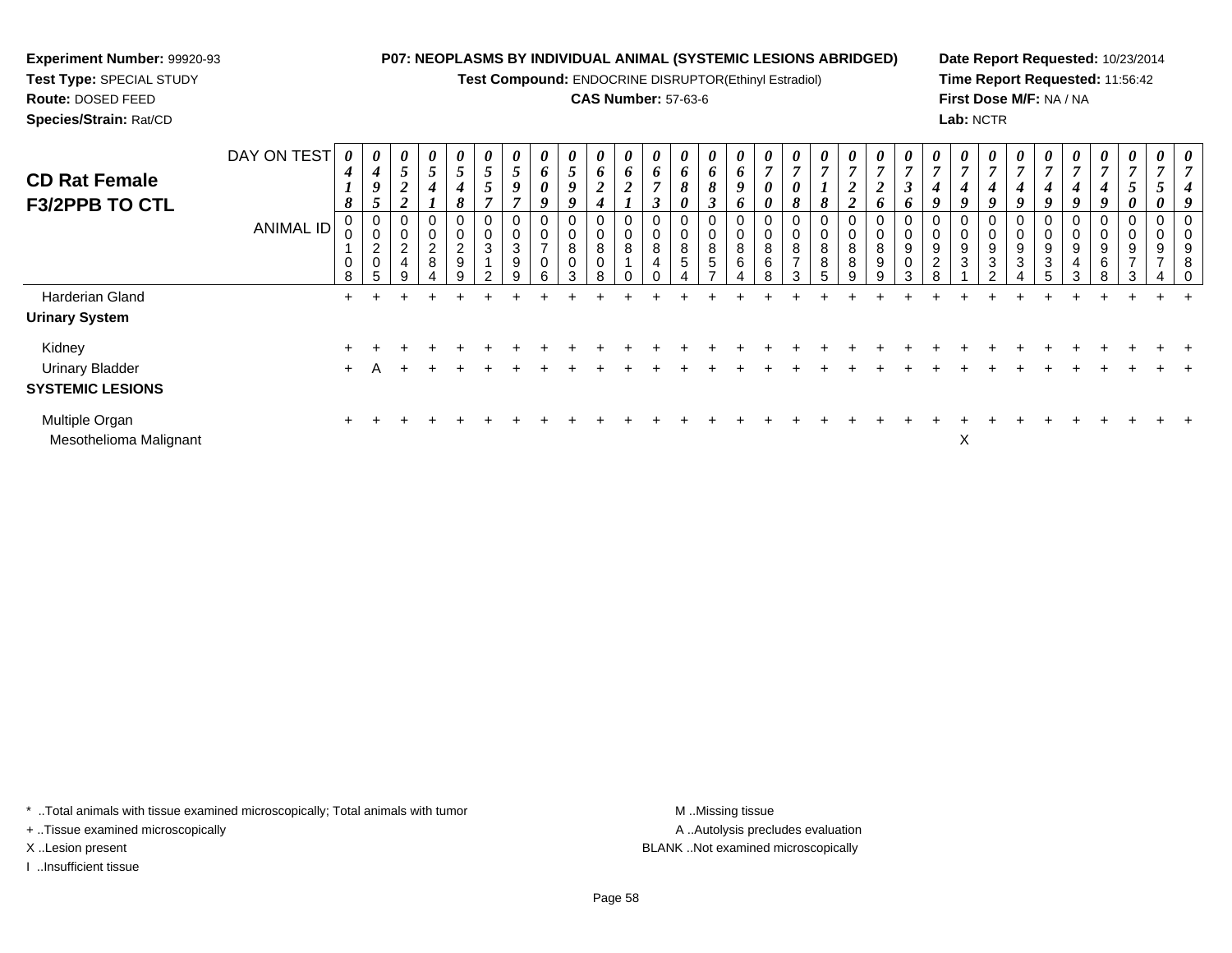**Test Compound:** ENDOCRINE DISRUPTOR(Ethinyl Estradiol)

### **CAS Number:** 57-63-6

**Date Report Requested:** 10/23/2014**Time Report Requested:** 11:56:42**First Dose M/F:** NA / NA**Lab:** NCTR

| DAY ON TEST<br><b>CD Rat Female</b><br><b>F3/2PPB TO CTL</b> | 0<br>$\overline{7}$<br>4<br>9 | 0<br>$\overline{7}$<br>5<br>0 | 0<br>$\overline{7}$<br>$\mathfrak{s}$<br>0   | 0<br>$\boldsymbol{7}$<br>$\boldsymbol{4}$<br>9                 | 0<br>$\overline{7}$<br>5<br>$\overline{\mathbf{c}}$ | 0<br>$\boldsymbol{7}$<br>5<br>5    | 0<br>$\overline{7}$<br>$\sqrt{5}$<br>5     | 0<br>$\overline{7}$<br>5<br>$\boldsymbol{4}$ | 0<br>$\overline{7}$<br>5<br>4                    | 0<br>$\boldsymbol{7}$<br>5<br>4                              | 0<br>7<br>5<br>4 | 0<br>$\overline{7}$<br>$\sqrt{5}$<br>4        | 0<br>$\overline{7}$<br>5<br>4                | 0<br>$\boldsymbol{7}$<br>5<br>$\boldsymbol{4}$ | 0<br>$\overline{7}$<br>5<br>4 | 0<br>$\overline{7}$<br>$\mathfrak{s}$<br>5                  | 0<br>$\overline{7}$<br>$\mathfrak{s}$<br>5            | 0<br>$\overline{7}$<br>$\boldsymbol{4}$<br>9                       | 0<br>7<br>4<br>7                              |                           |
|--------------------------------------------------------------|-------------------------------|-------------------------------|----------------------------------------------|----------------------------------------------------------------|-----------------------------------------------------|------------------------------------|--------------------------------------------|----------------------------------------------|--------------------------------------------------|--------------------------------------------------------------|------------------|-----------------------------------------------|----------------------------------------------|------------------------------------------------|-------------------------------|-------------------------------------------------------------|-------------------------------------------------------|--------------------------------------------------------------------|-----------------------------------------------|---------------------------|
| <b>ANIMAL ID</b>                                             | 0<br>$\mathbf 0$<br>9<br>8    | 0<br>1<br>0                   | 0<br>1<br>$\mathbf 0$<br>$\overline{c}$<br>2 | 0<br>$\mathbf{1}$<br>$\mathbf 0$<br>$\sqrt{2}$<br>$\mathbf{3}$ | $\mathbf 0$<br>1<br>$\mathbf 0$<br>5<br>$\Omega$    | $\mathbf 0$<br>0<br>$\overline{7}$ | $\pmb{0}$<br>1<br>0<br>$\overline{7}$<br>5 | $\pmb{0}$<br>1<br>0<br>$\overline{7}$<br>6   | $\pmb{0}$<br>$\mathbf{1}$<br>$\pmb{0}$<br>8<br>3 | $\mathbf 0$<br>$\pmb{0}$<br>$\,8\,$<br>$\boldsymbol{\Delta}$ | 0<br>0<br>8      | $\mathbf 0$<br>1<br>$\pmb{0}$<br>$\,8\,$<br>8 | $\mathbf 0$<br>1<br>0<br>9<br>$\overline{2}$ | 0<br>1<br>$\pmb{0}$<br>9<br>3                  | 0<br>1<br>0<br>9<br>Δ         | $\mathbf 0$<br>1<br>$\mathbf{1}$<br>$\sqrt{2}$<br>$\Lambda$ | $\mathbf 0$<br>1<br>1<br>$\sqrt{3}$<br>$\overline{2}$ | $\mathbf 0$<br>1<br>$\mathbf{1}$<br>$\ensuremath{\mathsf{3}}$<br>3 | $\Omega$<br>$\mathbf{1}$<br>$\mathbf{3}$<br>4 | <i><b>*TOTALS</b></i>     |
| <b>Alimentary System</b>                                     |                               |                               |                                              |                                                                |                                                     |                                    |                                            |                                              |                                                  |                                                              |                  |                                               |                                              |                                                |                               |                                                             |                                                       |                                                                    |                                               |                           |
| Esophagus                                                    | ÷                             |                               |                                              |                                                                |                                                     |                                    |                                            |                                              |                                                  |                                                              |                  |                                               |                                              |                                                |                               |                                                             |                                                       |                                                                    |                                               | 49                        |
| Intestine Large, Cecum                                       |                               |                               |                                              |                                                                |                                                     |                                    |                                            |                                              |                                                  |                                                              |                  |                                               |                                              |                                                |                               |                                                             |                                                       |                                                                    |                                               | 49                        |
| Intestine Large, Colon                                       |                               |                               |                                              |                                                                |                                                     |                                    |                                            |                                              |                                                  |                                                              |                  |                                               |                                              |                                                |                               |                                                             |                                                       |                                                                    |                                               | 50                        |
| Intestine Large, Rectum                                      | ÷                             |                               |                                              |                                                                |                                                     |                                    |                                            |                                              |                                                  |                                                              |                  |                                               |                                              |                                                |                               |                                                             |                                                       |                                                                    |                                               | 49                        |
| Intestine Small, Duodenum                                    | ÷                             |                               |                                              |                                                                |                                                     |                                    |                                            |                                              |                                                  |                                                              |                  |                                               |                                              |                                                |                               |                                                             |                                                       |                                                                    |                                               | 49                        |
| Intestine Small, Ileum                                       |                               |                               |                                              |                                                                |                                                     |                                    |                                            |                                              |                                                  |                                                              |                  |                                               |                                              |                                                |                               |                                                             |                                                       |                                                                    |                                               | 49                        |
| Intestine Small, Jejunum                                     |                               |                               |                                              |                                                                |                                                     |                                    |                                            |                                              |                                                  |                                                              |                  |                                               |                                              |                                                |                               |                                                             |                                                       |                                                                    |                                               | 49                        |
| Carcinoma                                                    |                               |                               |                                              |                                                                |                                                     |                                    |                                            |                                              |                                                  |                                                              |                  |                                               |                                              |                                                |                               |                                                             |                                                       |                                                                    |                                               | 1                         |
| Leiomyoma                                                    |                               |                               |                                              |                                                                |                                                     |                                    |                                            |                                              |                                                  |                                                              |                  |                                               |                                              |                                                |                               |                                                             |                                                       |                                                                    |                                               | $\mathbf 1$               |
| Liver                                                        |                               |                               |                                              |                                                                |                                                     |                                    |                                            |                                              |                                                  |                                                              |                  |                                               |                                              |                                                |                               |                                                             |                                                       |                                                                    |                                               | 50                        |
| Carcinoma, Metastatic, Intestine Small,<br>Jejunum           |                               |                               |                                              |                                                                |                                                     |                                    |                                            |                                              |                                                  |                                                              |                  |                                               |                                              |                                                |                               |                                                             |                                                       |                                                                    |                                               | $\mathbf{1}$              |
| Cholangiocarcinoma                                           |                               |                               |                                              |                                                                |                                                     |                                    |                                            |                                              |                                                  |                                                              |                  |                                               |                                              |                                                |                               |                                                             | Χ                                                     |                                                                    |                                               | 1                         |
| Hepatocellular Carcinoma                                     |                               |                               |                                              |                                                                | X                                                   |                                    |                                            |                                              |                                                  |                                                              |                  |                                               |                                              |                                                |                               |                                                             |                                                       |                                                                    |                                               | 1                         |
| Mesentery                                                    |                               |                               |                                              |                                                                |                                                     |                                    |                                            |                                              |                                                  |                                                              |                  |                                               |                                              |                                                |                               |                                                             |                                                       |                                                                    |                                               | $\ensuremath{\mathsf{3}}$ |
| Oral Mucosa                                                  |                               |                               |                                              |                                                                | $\ddot{}$                                           |                                    |                                            |                                              |                                                  |                                                              |                  |                                               |                                              |                                                |                               |                                                             |                                                       |                                                                    |                                               | 4                         |
| Squamous Cell Carcinoma                                      |                               |                               |                                              |                                                                |                                                     |                                    |                                            |                                              |                                                  |                                                              |                  |                                               |                                              |                                                |                               |                                                             |                                                       |                                                                    |                                               | $\mathbf{1}$              |
| Pancreas                                                     |                               |                               |                                              |                                                                |                                                     |                                    |                                            |                                              |                                                  |                                                              |                  |                                               |                                              |                                                |                               |                                                             |                                                       |                                                                    |                                               | 49                        |
| Salivary Glands                                              |                               |                               |                                              |                                                                |                                                     |                                    |                                            |                                              |                                                  |                                                              |                  |                                               |                                              |                                                |                               |                                                             |                                                       |                                                                    |                                               | 50                        |
| Stomach, Forestomach                                         |                               |                               |                                              |                                                                |                                                     |                                    |                                            |                                              |                                                  |                                                              |                  |                                               |                                              |                                                |                               |                                                             |                                                       |                                                                    |                                               | 49                        |
| Stomach, Glandular                                           |                               |                               |                                              |                                                                |                                                     |                                    |                                            |                                              |                                                  |                                                              |                  |                                               |                                              |                                                |                               |                                                             |                                                       |                                                                    |                                               | 49                        |

**Experiment Number:** 99920-93**Test Type:** SPECIAL STUDY**Route:** DOSED FEED**Species/Strain:** Rat/CD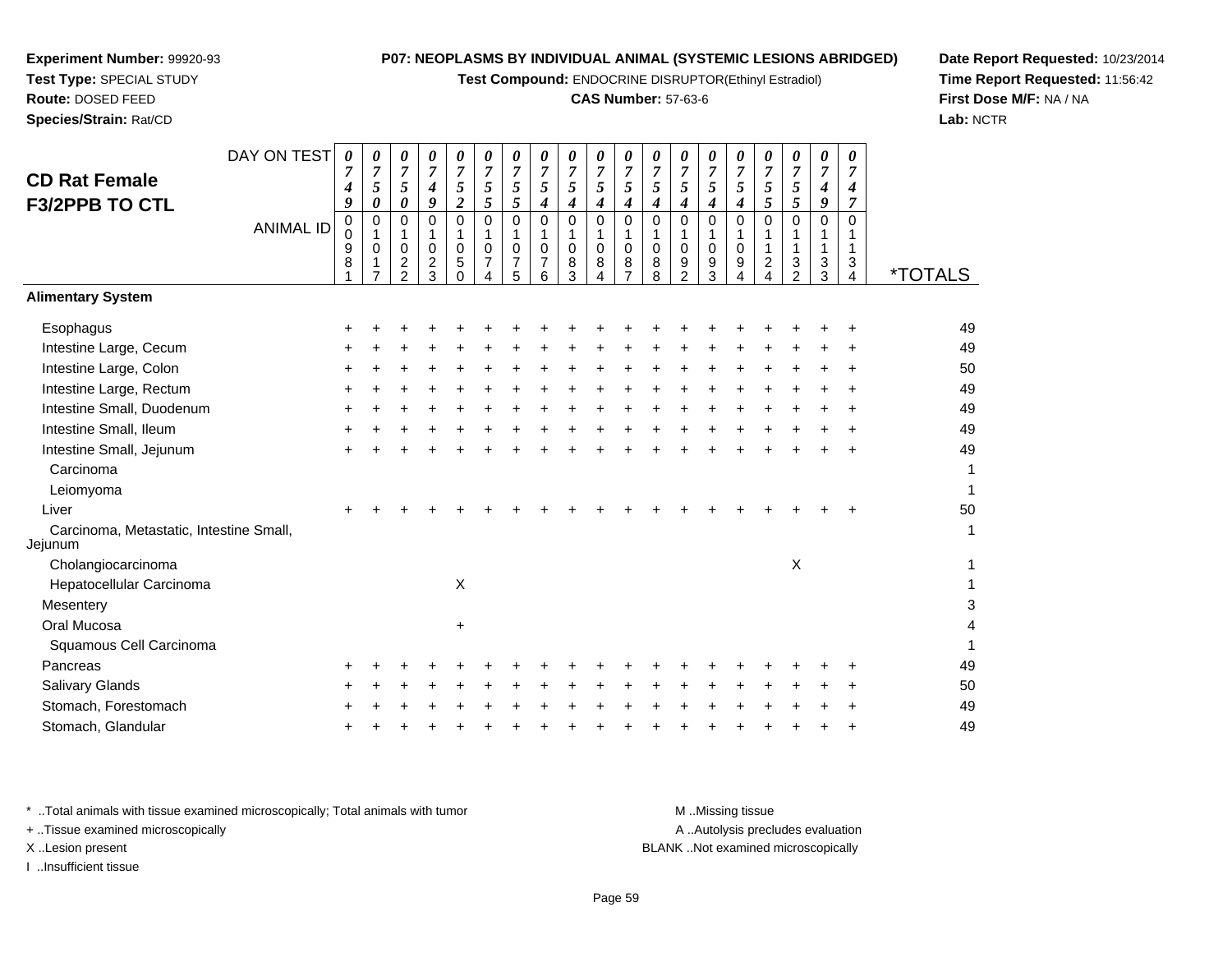**Test Compound:** ENDOCRINE DISRUPTOR(Ethinyl Estradiol)

#### **CAS Number:** 57-63-6

**Date Report Requested:** 10/23/2014**Time Report Requested:** 11:56:42**First Dose M/F:** NA / NA**Lab:** NCTR

| <b>CD Rat Female</b><br><b>F3/2PPB TO CTL</b> | DAY ON TEST<br><b>ANIMAL ID</b> | 0<br>7<br>$\boldsymbol{4}$<br>9<br>$\mathbf 0$<br>0<br>9 | 0<br>$\overline{7}$<br>5<br>0<br>0<br>1<br>0 | 0<br>$\overline{7}$<br>5<br>0<br>0<br>1<br>0 | 0<br>$\overline{7}$<br>$\boldsymbol{4}$<br>9<br>$\mathbf 0$<br>$\mathbf{1}$<br>$\mathbf 0$ | 0<br>$\overline{7}$<br>5<br>$\overline{2}$<br>$\mathbf 0$<br>$\mathbf 1$<br>$\mathbf 0$ | 0<br>$\overline{7}$<br>5<br>5<br>$\Omega$<br>-1<br>0 | 0<br>$\boldsymbol{7}$<br>5<br>5<br>$\mathbf 0$<br>-1<br>0 | 0<br>$\boldsymbol{7}$<br>5<br>$\boldsymbol{4}$<br>0<br>1<br>0 | 0<br>$\overline{7}$<br>5<br>$\boldsymbol{4}$<br>0<br>$\mathbf 1$<br>0 | 0<br>$\boldsymbol{7}$<br>$\overline{5}$<br>$\boldsymbol{4}$<br>$\mathbf 0$<br>$\mathbf{1}$<br>$\pmb{0}$ | 0<br>$\overline{7}$<br>5<br>$\boldsymbol{4}$<br>$\Omega$<br>1<br>$\Omega$ | 0<br>$\overline{7}$<br>5<br>$\boldsymbol{4}$<br>$\mathbf 0$<br>1<br>$\Omega$ | 0<br>$\overline{7}$<br>5<br>4<br>$\mathbf 0$<br>1<br>$\mathbf 0$ | 0<br>$\overline{7}$<br>5<br>4<br>$\Omega$<br>0 | 0<br>$\overline{7}$<br>5<br>$\boldsymbol{4}$<br>$\mathbf 0$<br>1<br>0 | 0<br>$\overline{7}$<br>$\overline{5}$<br>5<br>$\Omega$<br>1<br>1 | 0<br>$\overline{7}$<br>$\mathfrak{s}$<br>$\mathfrak{s}$<br>0<br>1<br>1 | 0<br>$\overline{7}$<br>$\boldsymbol{4}$<br>9<br>$\mathbf 0$<br>1<br>1 | 0<br>$\overline{7}$<br>4<br>$\overline{7}$<br>$\Omega$<br>1<br>1 |                       |
|-----------------------------------------------|---------------------------------|----------------------------------------------------------|----------------------------------------------|----------------------------------------------|--------------------------------------------------------------------------------------------|-----------------------------------------------------------------------------------------|------------------------------------------------------|-----------------------------------------------------------|---------------------------------------------------------------|-----------------------------------------------------------------------|---------------------------------------------------------------------------------------------------------|---------------------------------------------------------------------------|------------------------------------------------------------------------------|------------------------------------------------------------------|------------------------------------------------|-----------------------------------------------------------------------|------------------------------------------------------------------|------------------------------------------------------------------------|-----------------------------------------------------------------------|------------------------------------------------------------------|-----------------------|
|                                               |                                 | 8<br>1                                                   | 1<br>$\overline{7}$                          | $\overline{c}$<br>$\overline{2}$             | $\frac{2}{3}$                                                                              | $\,$ 5 $\,$<br>$\Omega$                                                                 | 7<br>4                                               | $\overline{7}$<br>5                                       | $\overline{7}$<br>6                                           | 8<br>3                                                                | $\bf 8$<br>$\overline{4}$                                                                               | 8<br>$\overline{7}$                                                       | 8<br>8                                                                       | 9<br>$\overline{c}$                                              | 9<br>3                                         | 9<br>$\overline{\mathbf{4}}$                                          | $\overline{c}$<br>4                                              | 3<br>$\overline{2}$                                                    | $\ensuremath{\mathsf{3}}$<br>3                                        | 3<br>4                                                           | <i><b>*TOTALS</b></i> |
| Tongue<br><b>Cardiovascular System</b>        |                                 |                                                          |                                              |                                              |                                                                                            |                                                                                         |                                                      |                                                           |                                                               |                                                                       |                                                                                                         |                                                                           |                                                                              |                                                                  |                                                |                                                                       |                                                                  |                                                                        |                                                                       |                                                                  | 1                     |
| <b>Blood Vessel</b>                           |                                 | +                                                        |                                              |                                              |                                                                                            |                                                                                         |                                                      |                                                           |                                                               |                                                                       |                                                                                                         |                                                                           |                                                                              |                                                                  |                                                |                                                                       |                                                                  |                                                                        |                                                                       | ٠                                                                | 50                    |
| Heart                                         |                                 |                                                          |                                              |                                              |                                                                                            |                                                                                         |                                                      |                                                           |                                                               |                                                                       |                                                                                                         |                                                                           |                                                                              |                                                                  |                                                |                                                                       |                                                                  |                                                                        |                                                                       | $\ddot{}$                                                        | 50                    |
| <b>Endocrine System</b>                       |                                 |                                                          |                                              |                                              |                                                                                            |                                                                                         |                                                      |                                                           |                                                               |                                                                       |                                                                                                         |                                                                           |                                                                              |                                                                  |                                                |                                                                       |                                                                  |                                                                        |                                                                       |                                                                  |                       |
| <b>Adrenal Cortex</b><br>Adenoma              |                                 | $\ddot{}$                                                | +                                            |                                              |                                                                                            |                                                                                         |                                                      |                                                           |                                                               |                                                                       |                                                                                                         |                                                                           |                                                                              |                                                                  | Χ                                              | X                                                                     |                                                                  |                                                                        |                                                                       | $\pm$                                                            | 50<br>$\overline{2}$  |
| Adrenal Medulla                               |                                 | +                                                        |                                              |                                              |                                                                                            |                                                                                         |                                                      |                                                           |                                                               |                                                                       |                                                                                                         |                                                                           |                                                                              |                                                                  | +                                              | +                                                                     |                                                                  |                                                                        |                                                                       |                                                                  | 50                    |
| Islets, Pancreatic                            |                                 | +                                                        |                                              |                                              |                                                                                            |                                                                                         |                                                      |                                                           |                                                               |                                                                       |                                                                                                         |                                                                           |                                                                              |                                                                  |                                                |                                                                       |                                                                  |                                                                        |                                                                       |                                                                  | 49                    |
| Parathyroid Gland                             |                                 | +                                                        | +                                            | +                                            | М                                                                                          | M                                                                                       | M                                                    |                                                           |                                                               |                                                                       |                                                                                                         |                                                                           |                                                                              |                                                                  |                                                | $\ddot{}$                                                             |                                                                  |                                                                        |                                                                       | $\ddot{}$                                                        | 45                    |
| <b>Pituitary Gland</b>                        |                                 | $\ddot{}$                                                | +                                            | +                                            | +                                                                                          | +                                                                                       | $\ddot{}$                                            | +                                                         | +                                                             | +                                                                     | $\ddot{}$                                                                                               | +                                                                         | +                                                                            | +                                                                | $\ddot{}$                                      | $\ddot{}$                                                             |                                                                  | +                                                                      | +                                                                     | $\ddot{}$                                                        | 50                    |
| Pars Distalis, Adenoma                        |                                 | X                                                        | X                                            | $\boldsymbol{\mathsf{X}}$                    | $\boldsymbol{\mathsf{X}}$                                                                  |                                                                                         |                                                      |                                                           | X                                                             | $\boldsymbol{\mathsf{X}}$                                             | $\mathsf X$                                                                                             | $\sf X$                                                                   | $\mathsf X$                                                                  | $\mathsf X$                                                      |                                                | Χ                                                                     | $\times$                                                         | $\boldsymbol{\mathsf{X}}$                                              | $\boldsymbol{\mathsf{X}}$                                             |                                                                  | 30                    |
| <b>Thyroid Gland</b>                          |                                 | +                                                        |                                              |                                              |                                                                                            |                                                                                         |                                                      |                                                           |                                                               |                                                                       |                                                                                                         |                                                                           |                                                                              |                                                                  | +                                              |                                                                       |                                                                  |                                                                        |                                                                       | $\ddot{}$                                                        | 49                    |
| C Cell, Adenoma                               |                                 |                                                          | Χ                                            |                                              |                                                                                            |                                                                                         |                                                      |                                                           |                                                               |                                                                       |                                                                                                         |                                                                           |                                                                              |                                                                  |                                                |                                                                       |                                                                  |                                                                        |                                                                       |                                                                  | 1                     |
| <b>General Body System</b>                    |                                 |                                                          |                                              |                                              |                                                                                            |                                                                                         |                                                      |                                                           |                                                               |                                                                       |                                                                                                         |                                                                           |                                                                              |                                                                  |                                                |                                                                       |                                                                  |                                                                        |                                                                       |                                                                  |                       |
| <b>NONE</b>                                   |                                 |                                                          |                                              |                                              |                                                                                            |                                                                                         |                                                      |                                                           |                                                               |                                                                       |                                                                                                         |                                                                           |                                                                              |                                                                  |                                                |                                                                       |                                                                  |                                                                        |                                                                       |                                                                  |                       |
| <b>Genital System</b>                         |                                 |                                                          |                                              |                                              |                                                                                            |                                                                                         |                                                      |                                                           |                                                               |                                                                       |                                                                                                         |                                                                           |                                                                              |                                                                  |                                                |                                                                       |                                                                  |                                                                        |                                                                       |                                                                  |                       |
| <b>Clitoral Gland</b><br>Adenoma              |                                 |                                                          |                                              |                                              |                                                                                            |                                                                                         |                                                      |                                                           |                                                               |                                                                       |                                                                                                         |                                                                           |                                                                              |                                                                  |                                                |                                                                       |                                                                  |                                                                        |                                                                       |                                                                  | 50<br>$\mathbf{1}$    |
| Ovary<br>Granulosa Cell Tumor Benign          |                                 | +                                                        |                                              |                                              |                                                                                            |                                                                                         |                                                      |                                                           |                                                               |                                                                       |                                                                                                         |                                                                           |                                                                              |                                                                  |                                                |                                                                       |                                                                  |                                                                        |                                                                       | $\div$                                                           | 50<br>1               |
|                                               |                                 |                                                          |                                              |                                              |                                                                                            |                                                                                         |                                                      |                                                           |                                                               |                                                                       |                                                                                                         |                                                                           |                                                                              |                                                                  |                                                |                                                                       |                                                                  |                                                                        |                                                                       |                                                                  |                       |

**Experiment Number:** 99920-93**Test Type:** SPECIAL STUDY**Route:** DOSED FEED**Species/Strain:** Rat/CD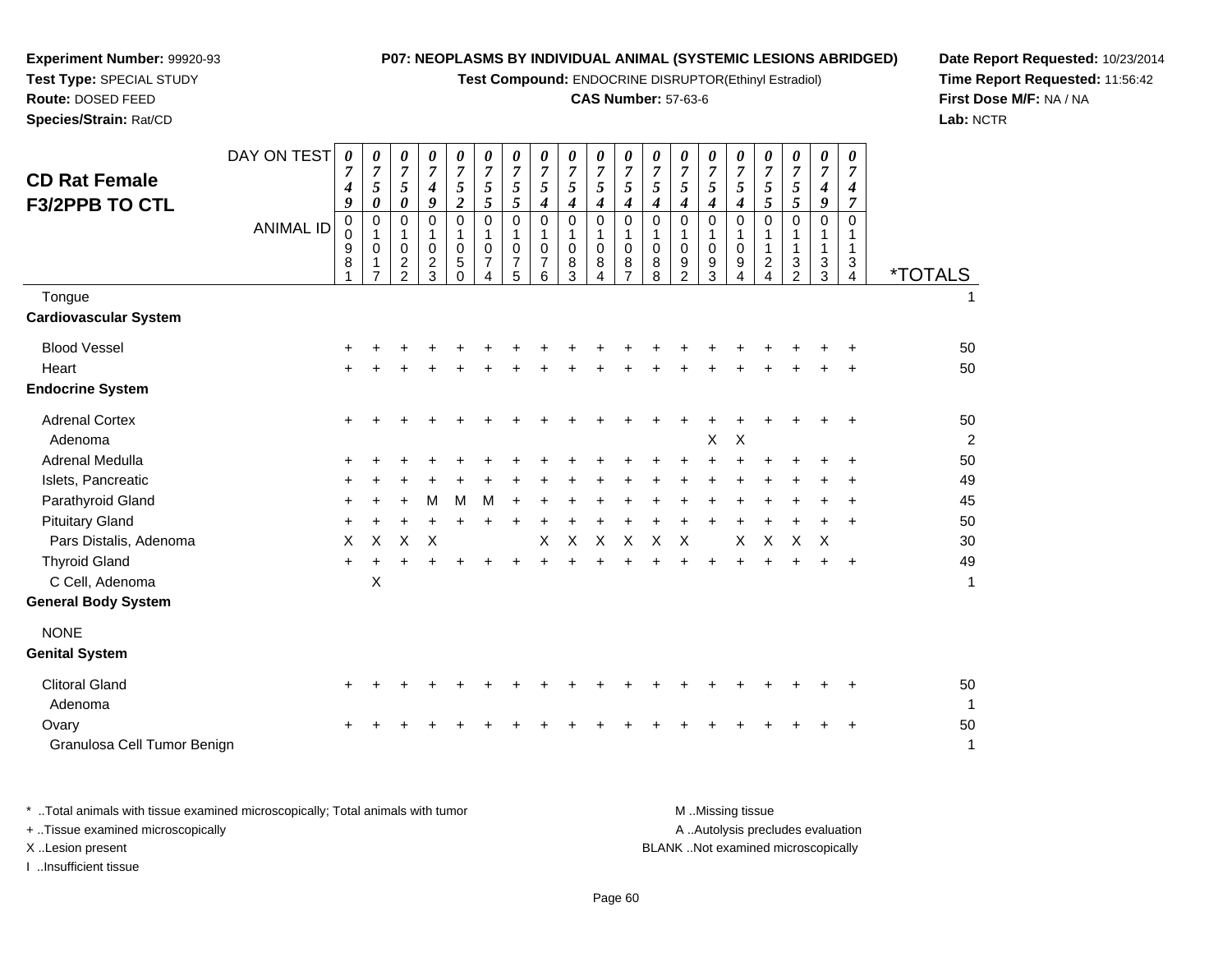**Test Compound:** ENDOCRINE DISRUPTOR(Ethinyl Estradiol)

# **CAS Number:** 57-63-6

**Date Report Requested:** 10/23/2014**Time Report Requested:** 11:56:42**First Dose M/F:** NA / NA**Lab:** NCTR

| Lymph Node, Mandibular                                                         | ÷     |   |   | ÷         |                           | +         |              | ٠         | ٠         | ٠         |           |       |    |    |                  |   |   |                                   |   |
|--------------------------------------------------------------------------------|-------|---|---|-----------|---------------------------|-----------|--------------|-----------|-----------|-----------|-----------|-------|----|----|------------------|---|---|-----------------------------------|---|
| Lymph Node, Mesenteric                                                         | $\pm$ | ٠ | ٠ | $\ddot{}$ | ÷                         | $\ddot{}$ | +            | $\ddot{}$ | $\ddot{}$ | $\ddot{}$ | $\ddot{}$ | $\pm$ | ÷  | ÷  | ٠                | ÷ | ÷ | ÷                                 | ÷ |
| Spleen                                                                         | ÷.    | ٠ | ٠ | ÷         | ٠                         | ÷         | $\pm$        | $\pm$     | ÷.        | $\pm$     | ÷.        | ٠     | +  | ٠  | +                | ÷ | ٠ | ٠                                 |   |
| Thymus                                                                         | ÷.    | + | + | $\ddot{}$ | ÷                         | $\ddot{}$ | $\pm$        | $\pm$     | $\pm$     | $\pm$     | +         | ٠     | +  | ÷  | ٠                | ÷ |   |                                   |   |
| <b>Integumentary System</b>                                                    |       |   |   |           |                           |           |              |           |           |           |           |       |    |    |                  |   |   |                                   |   |
| <b>Mammary Gland</b>                                                           | ÷     | + |   | +         |                           | $\ddot{}$ | ٠            | ÷         |           | +         |           |       |    |    |                  | ÷ |   |                                   |   |
| Adenocarcinoma                                                                 |       |   |   | Χ         |                           |           |              | Χ         |           |           |           |       |    |    |                  |   | х |                                   |   |
| Adenocarcinoma, Multiple                                                       |       |   |   |           |                           |           |              |           |           |           |           |       |    |    |                  |   |   |                                   |   |
| Fibroadenoma                                                                   |       |   |   | X         | $\boldsymbol{\mathsf{X}}$ |           |              |           |           |           | X         |       |    |    |                  |   |   |                                   |   |
| Fibroadenoma, Multiple                                                         | X     |   |   |           |                           | X         | $\mathsf{X}$ | X         |           | X         |           |       | X. | X. | X                | X |   |                                   |   |
| * Total animals with tissue examined microscopically; Total animals with tumor |       |   |   |           |                           |           |              |           |           |           |           |       |    |    | M.Missing tissue |   |   |                                   |   |
| + Tissue examined microscopically                                              |       |   |   |           |                           |           |              |           |           |           |           |       |    |    |                  |   |   | A  Autolysis precludes evaluation |   |

X ..Lesion present BLANK ..Not examined microscopically

I ..Insufficient tissue

# Page 61

| <b>CD Rat Female</b><br><b>F3/2PPB TO CTL</b>                      | DAY ON TEST      | $\boldsymbol{\theta}$<br>7<br>4<br>$\boldsymbol{q}$ | 0<br>$\overline{7}$<br>5<br>0                          | 0<br>$\overline{7}$<br>$\sqrt{5}$<br>$\boldsymbol{\theta}$ | 0<br>$\overline{7}$<br>$\boldsymbol{4}$<br>9        | 0<br>$\overline{7}$<br>5<br>$\boldsymbol{2}$         | 0<br>$\overline{7}$<br>5<br>5                 | 0<br>$\overline{7}$<br>5<br>5        | 0<br>$\overline{7}$<br>5<br>4 | 0<br>$\overline{7}$<br>5<br>$\boldsymbol{4}$ | 0<br>$\overline{7}$<br>5<br>$\boldsymbol{4}$ | 0<br>7<br>5<br>4      | 0<br>$\overline{7}$<br>5<br>4        | 0<br>$\overline{7}$<br>5<br>$\boldsymbol{4}$ | 0<br>$\overline{7}$<br>5 <sup>5</sup><br>4 | 0<br>$\overline{7}$<br>$\sqrt{5}$<br>$\boldsymbol{4}$ | 0<br>$\overline{7}$<br>5<br>5                                         | 0<br>$\overline{7}$<br>5<br>5                   | 0<br>$\overline{7}$<br>$\boldsymbol{4}$<br>9 | 0<br>$\overline{7}$<br>4<br>$\overline{7}$ |                           |
|--------------------------------------------------------------------|------------------|-----------------------------------------------------|--------------------------------------------------------|------------------------------------------------------------|-----------------------------------------------------|------------------------------------------------------|-----------------------------------------------|--------------------------------------|-------------------------------|----------------------------------------------|----------------------------------------------|-----------------------|--------------------------------------|----------------------------------------------|--------------------------------------------|-------------------------------------------------------|-----------------------------------------------------------------------|-------------------------------------------------|----------------------------------------------|--------------------------------------------|---------------------------|
|                                                                    | <b>ANIMAL ID</b> | 0<br>$\mathbf 0$<br>9<br>8                          | 0<br>1<br>$\mathbf 0$<br>$\mathbf 1$<br>$\overline{7}$ | 0<br>1<br>$\pmb{0}$<br>$\boldsymbol{2}$<br>$\overline{2}$  | $\Omega$<br>1<br>$\mathbf 0$<br>$\overline{c}$<br>3 | $\mathbf 0$<br>$\mathbf 0$<br>$\sqrt{5}$<br>$\Omega$ | 0<br>$\mathbf{1}$<br>0<br>$\overline{7}$<br>4 | $\Omega$<br>0<br>$\overline{7}$<br>5 | 0<br>0<br>7<br>6              | $\Omega$<br>1<br>$\mathbf 0$<br>8<br>3       | $\Omega$<br>0<br>8<br>4                      | $\mathbf 0$<br>0<br>8 | $\mathbf 0$<br>$\mathbf 0$<br>8<br>8 | $\mathbf 0$<br>1<br>$\mathbf 0$<br>9<br>2    | 0<br>0<br>9<br>3                           | $\mathbf 0$<br>1<br>$\pmb{0}$<br>9<br>4               | $\Omega$<br>$\mathbf{1}$<br>$\overline{c}$<br>$\overline{\mathbf{4}}$ | $\Omega$<br>$\mathbf{1}$<br>3<br>$\overline{2}$ | 0<br>1<br>$\mathbf 1$<br>3<br>3              | $\Omega$<br>$\mathbf{1}$<br>3<br>4         | <i><b>*TOTALS</b></i>     |
| Granulosa Cell Tumor Benign                                        |                  |                                                     |                                                        |                                                            |                                                     |                                                      |                                               |                                      |                               |                                              |                                              |                       |                                      |                                              |                                            |                                                       |                                                                       |                                                 |                                              |                                            |                           |
| Granulosa Cell Tumor Malignant<br>Sertoli Cell Tumor Benign        |                  |                                                     |                                                        |                                                            |                                                     |                                                      |                                               |                                      |                               |                                              |                                              |                       |                                      |                                              |                                            | $\mathsf X$                                           |                                                                       |                                                 |                                              |                                            | 2                         |
| Oviduct                                                            |                  |                                                     |                                                        |                                                            |                                                     |                                                      |                                               |                                      |                               |                                              |                                              |                       |                                      |                                              |                                            |                                                       |                                                                       |                                                 |                                              |                                            | 49                        |
| <b>Uterus</b>                                                      |                  |                                                     |                                                        |                                                            |                                                     |                                                      |                                               |                                      |                               |                                              |                                              |                       |                                      |                                              |                                            |                                                       |                                                                       |                                                 |                                              |                                            | 50                        |
| Endometrium, Adenocarcinoma<br>Endometrium, Adenoma                |                  |                                                     |                                                        |                                                            |                                                     |                                                      |                                               |                                      |                               |                                              |                                              |                       |                                      |                                              |                                            |                                                       |                                                                       |                                                 |                                              |                                            |                           |
| Polyp Stromal                                                      |                  |                                                     |                                                        |                                                            |                                                     |                                                      | X                                             |                                      |                               |                                              |                                              | Χ                     |                                      |                                              |                                            |                                                       | X                                                                     |                                                 |                                              | Χ                                          | 7                         |
| Vagina                                                             |                  |                                                     |                                                        |                                                            |                                                     |                                                      |                                               |                                      |                               |                                              |                                              |                       |                                      |                                              |                                            |                                                       |                                                                       |                                                 |                                              |                                            | 50                        |
| <b>Hematopoietic System</b>                                        |                  |                                                     |                                                        |                                                            |                                                     |                                                      |                                               |                                      |                               |                                              |                                              |                       |                                      |                                              |                                            |                                                       |                                                                       |                                                 |                                              |                                            |                           |
| <b>Bone Marrow</b>                                                 |                  |                                                     |                                                        |                                                            |                                                     |                                                      |                                               |                                      |                               |                                              |                                              |                       |                                      |                                              |                                            |                                                       |                                                                       |                                                 |                                              |                                            | 50                        |
| Lymph Node                                                         |                  |                                                     |                                                        |                                                            |                                                     |                                                      |                                               |                                      |                               |                                              |                                              |                       |                                      |                                              |                                            |                                                       |                                                                       |                                                 |                                              |                                            | 17                        |
| Lymph Node, Mandibular                                             |                  |                                                     |                                                        |                                                            |                                                     |                                                      |                                               |                                      |                               |                                              |                                              |                       |                                      |                                              |                                            |                                                       |                                                                       |                                                 |                                              |                                            | 50                        |
| Lymph Node, Mesenteric                                             |                  |                                                     |                                                        |                                                            |                                                     |                                                      |                                               |                                      |                               |                                              |                                              |                       |                                      |                                              |                                            |                                                       |                                                                       |                                                 |                                              |                                            | 49                        |
| Spleen                                                             |                  |                                                     |                                                        |                                                            |                                                     |                                                      |                                               |                                      |                               |                                              |                                              |                       |                                      |                                              |                                            |                                                       |                                                                       |                                                 |                                              |                                            | 50                        |
| Thymus                                                             |                  |                                                     |                                                        |                                                            |                                                     |                                                      |                                               |                                      |                               |                                              |                                              |                       |                                      |                                              |                                            |                                                       |                                                                       |                                                 |                                              |                                            | 45                        |
| <b>Integumentary System</b>                                        |                  |                                                     |                                                        |                                                            |                                                     |                                                      |                                               |                                      |                               |                                              |                                              |                       |                                      |                                              |                                            |                                                       |                                                                       |                                                 |                                              |                                            |                           |
| <b>Mammary Gland</b><br>Adenocarcinoma<br>Adenocarcinoma, Multiple |                  | $\pm$                                               |                                                        |                                                            | X                                                   |                                                      |                                               |                                      | Χ                             |                                              |                                              |                       |                                      |                                              |                                            |                                                       |                                                                       | $\mathsf X$                                     |                                              | ÷                                          | 50<br>4<br>$\overline{c}$ |
| Fibroadenoma<br>Fibroadenoma, Multiple                             |                  | $\pmb{\times}$                                      |                                                        |                                                            | $X$ $X$                                             |                                                      | X                                             |                                      | $X$ $X$                       |                                              | $\mathsf X$                                  | X                     |                                      |                                              | X X X X X X                                |                                                       |                                                                       |                                                 |                                              |                                            | 13<br>21                  |

# **Experiment Number:** 99920-93**Test Type:** SPECIAL STUDY**Route:** DOSED FEED

**Species/Strain:** Rat/CD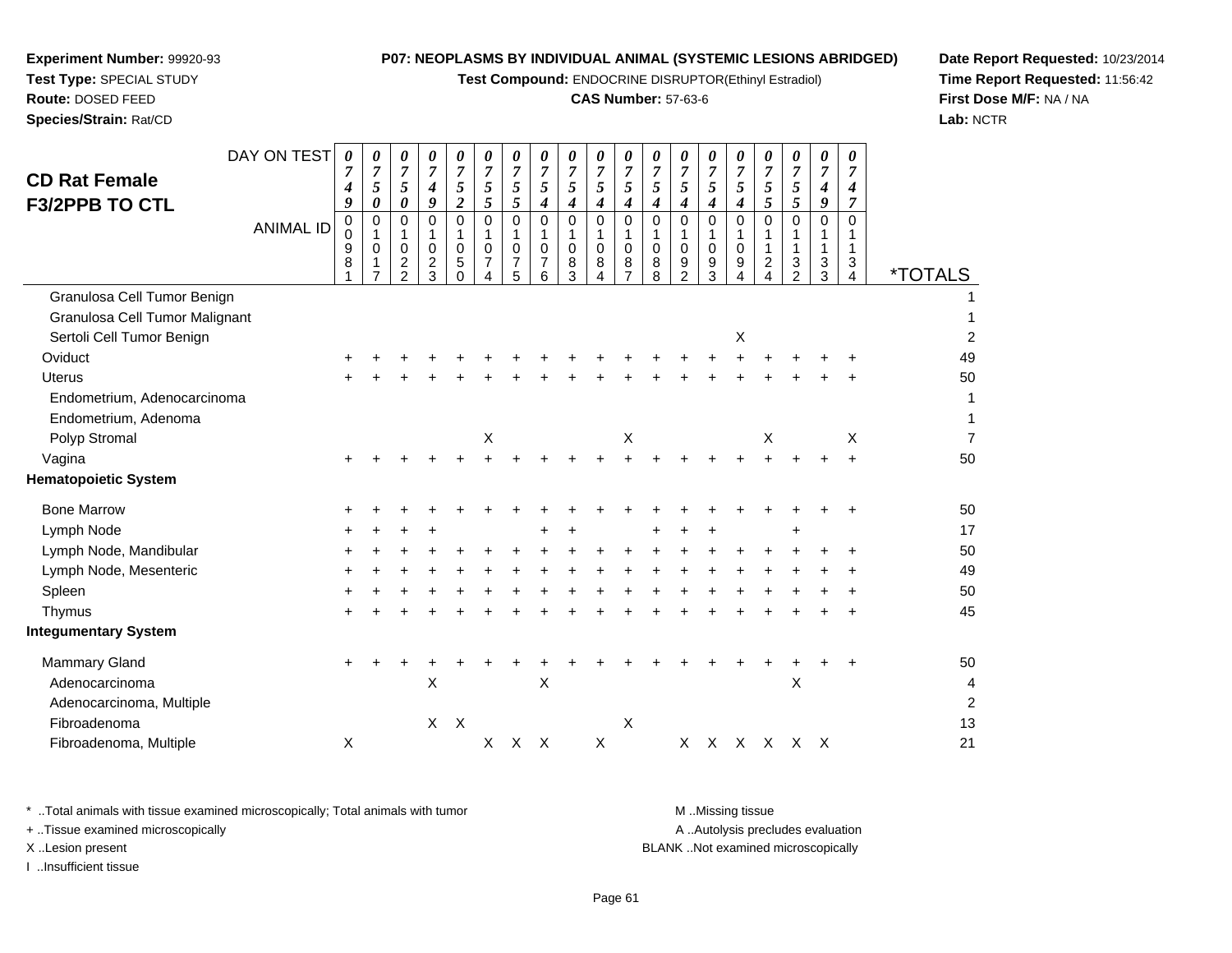**Test Compound:** ENDOCRINE DISRUPTOR(Ethinyl Estradiol)

# **CAS Number:** 57-63-6

**Date Report Requested:** 10/23/2014 **Time Report Requested:** 11:56:43**First Dose M/F:** NA / NA**Lab:** NCTR

| <b>CD Rat Female</b><br><b>F3/2PPB TO CTL</b>                                                                                             | DAY ON TEST<br><b>ANIMAL ID</b> | 0<br>7<br>4<br>9<br>$\mathbf 0$<br>0<br>9<br>8 | 0<br>$\overline{7}$<br>5<br>0<br>$\pmb{0}$<br>$\mathbf 0$<br>1<br>$\overline{7}$ | 0<br>$\overline{7}$<br>5<br>0<br>$\mathbf 0$<br>-1<br>0<br>$\overline{c}$<br>$\overline{2}$ | 0<br>$\overline{7}$<br>$\boldsymbol{4}$<br>9<br>0<br>0<br>$\overline{\mathbf{c}}$<br>3 | 0<br>$\overline{7}$<br>$\mathfrak{s}$<br>$\overline{c}$<br>0<br>1<br>0<br>$\sqrt{5}$<br>$\Omega$ | 0<br>$\overline{7}$<br>5<br>$\mathfrak{s}$<br>$\mathbf 0$<br>1<br>0<br>$\overline{7}$<br>4 | 0<br>$\overline{7}$<br>5<br>5<br>$\mathbf 0$<br>1<br>$\mathbf 0$<br>$\overline{7}$<br>5 | 0<br>$\boldsymbol{7}$<br>5<br>$\boldsymbol{4}$<br>0<br>$\mathbf{1}$<br>0<br>$\overline{7}$<br>6 | 0<br>$\overline{7}$<br>5<br>4<br>0<br>0<br>8<br>3 | 0<br>$\boldsymbol{7}$<br>5<br>$\boldsymbol{4}$<br>0<br>1<br>$\mathbf 0$<br>8<br>4 | 0<br>$\overline{7}$<br>5<br>4<br>$\mathbf 0$<br>1<br>$\mathbf 0$<br>8<br>$\overline{7}$ | 0<br>$\overline{7}$<br>5<br>$\boldsymbol{4}$<br>$\Omega$<br>$\mathbf 0$<br>8<br>8 | 0<br>$\overline{7}$<br>5<br>4<br>$\mathbf 0$<br>0<br>9<br>$\overline{2}$ | 0<br>7<br>5<br>4<br>$\Omega$<br>$\mathbf 0$<br>9<br>3 | 0<br>$\overline{7}$<br>$\mathfrak{s}$<br>$\boldsymbol{4}$<br>0<br>1<br>$\mathbf 0$<br>$\boldsymbol{9}$<br>4 | 0<br>$\overline{7}$<br>5<br>5<br>$\mathbf 0$<br>$\mathbf{1}$<br>$\boldsymbol{2}$<br>$\boldsymbol{\Lambda}$ | 0<br>$\overline{7}$<br>5<br>$\mathfrak{F}$<br>$\Omega$<br>$\mathbf{1}$<br>3<br>$\overline{2}$ | 0<br>$\overline{7}$<br>$\boldsymbol{4}$<br>9<br>$\mathbf 0$<br>1<br>1<br>3<br>3 | 0<br>$\overline{7}$<br>$\boldsymbol{4}$<br>$\mathcal{I}$<br>$\Omega$<br>1<br>$\mathbf{1}$<br>3<br>4 | <i><b>*TOTALS</b></i>                   |
|-------------------------------------------------------------------------------------------------------------------------------------------|---------------------------------|------------------------------------------------|----------------------------------------------------------------------------------|---------------------------------------------------------------------------------------------|----------------------------------------------------------------------------------------|--------------------------------------------------------------------------------------------------|--------------------------------------------------------------------------------------------|-----------------------------------------------------------------------------------------|-------------------------------------------------------------------------------------------------|---------------------------------------------------|-----------------------------------------------------------------------------------|-----------------------------------------------------------------------------------------|-----------------------------------------------------------------------------------|--------------------------------------------------------------------------|-------------------------------------------------------|-------------------------------------------------------------------------------------------------------------|------------------------------------------------------------------------------------------------------------|-----------------------------------------------------------------------------------------------|---------------------------------------------------------------------------------|-----------------------------------------------------------------------------------------------------|-----------------------------------------|
| Skin<br>Ear, Basal Cell Adenoma<br>Fibroma                                                                                                |                                 | $+$                                            | X                                                                                |                                                                                             |                                                                                        |                                                                                                  |                                                                                            |                                                                                         |                                                                                                 |                                                   | $\ddot{}$                                                                         |                                                                                         |                                                                                   |                                                                          |                                                       | 4                                                                                                           |                                                                                                            |                                                                                               | $\ddot{}$                                                                       | $\ddot{}$                                                                                           | 50<br>1<br>$\overline{2}$               |
| <b>Musculoskeletal System</b>                                                                                                             |                                 |                                                |                                                                                  |                                                                                             |                                                                                        |                                                                                                  |                                                                                            |                                                                                         |                                                                                                 |                                                   |                                                                                   |                                                                                         |                                                                                   |                                                                          |                                                       |                                                                                                             |                                                                                                            |                                                                                               |                                                                                 |                                                                                                     |                                         |
| Bone<br>Bone, Femur<br><b>Skeletal Muscle</b><br>Diaphragm, Granulosa Cell Tumor<br>Malignant, Metastatic, Ovary<br><b>Nervous System</b> |                                 |                                                |                                                                                  |                                                                                             |                                                                                        |                                                                                                  |                                                                                            |                                                                                         |                                                                                                 |                                                   |                                                                                   |                                                                                         |                                                                                   |                                                                          |                                                       |                                                                                                             |                                                                                                            |                                                                                               |                                                                                 |                                                                                                     | $\mathbf{1}$<br>50<br>4<br>$\mathbf{1}$ |
|                                                                                                                                           |                                 |                                                |                                                                                  |                                                                                             |                                                                                        |                                                                                                  |                                                                                            |                                                                                         |                                                                                                 |                                                   |                                                                                   |                                                                                         |                                                                                   |                                                                          |                                                       |                                                                                                             |                                                                                                            |                                                                                               |                                                                                 |                                                                                                     |                                         |
| Brain, Brain Stem<br>Brain, Cerebellum<br>Brain, Cerebrum<br>Peripheral Nerve<br>Spinal Cord                                              |                                 |                                                |                                                                                  |                                                                                             |                                                                                        |                                                                                                  |                                                                                            |                                                                                         |                                                                                                 |                                                   |                                                                                   |                                                                                         |                                                                                   |                                                                          |                                                       |                                                                                                             |                                                                                                            |                                                                                               |                                                                                 |                                                                                                     | 50<br>50<br>50<br>1<br>$\mathbf{1}$     |
| <b>Respiratory System</b>                                                                                                                 |                                 |                                                |                                                                                  |                                                                                             |                                                                                        |                                                                                                  |                                                                                            |                                                                                         |                                                                                                 |                                                   |                                                                                   |                                                                                         |                                                                                   |                                                                          |                                                       |                                                                                                             |                                                                                                            |                                                                                               |                                                                                 |                                                                                                     |                                         |
| Lung<br>Nose<br>Trachea<br><b>Special Senses System</b>                                                                                   |                                 | ٠                                              |                                                                                  |                                                                                             |                                                                                        |                                                                                                  |                                                                                            |                                                                                         |                                                                                                 |                                                   |                                                                                   |                                                                                         |                                                                                   |                                                                          |                                                       |                                                                                                             |                                                                                                            |                                                                                               |                                                                                 |                                                                                                     | 50<br>50<br>49                          |
| Eye                                                                                                                                       |                                 | +                                              |                                                                                  |                                                                                             |                                                                                        |                                                                                                  |                                                                                            |                                                                                         |                                                                                                 |                                                   |                                                                                   |                                                                                         |                                                                                   |                                                                          |                                                       |                                                                                                             |                                                                                                            |                                                                                               |                                                                                 |                                                                                                     | 50                                      |

| * Total animals with tissue examined microscopically; Total animals with tumor | M Missing tissue                   |
|--------------------------------------------------------------------------------|------------------------------------|
| + Tissue examined microscopically                                              | A Autolysis precludes evaluation   |
| X Lesion present                                                               | BLANK Not examined microscopically |
| Insufficient tissue                                                            |                                    |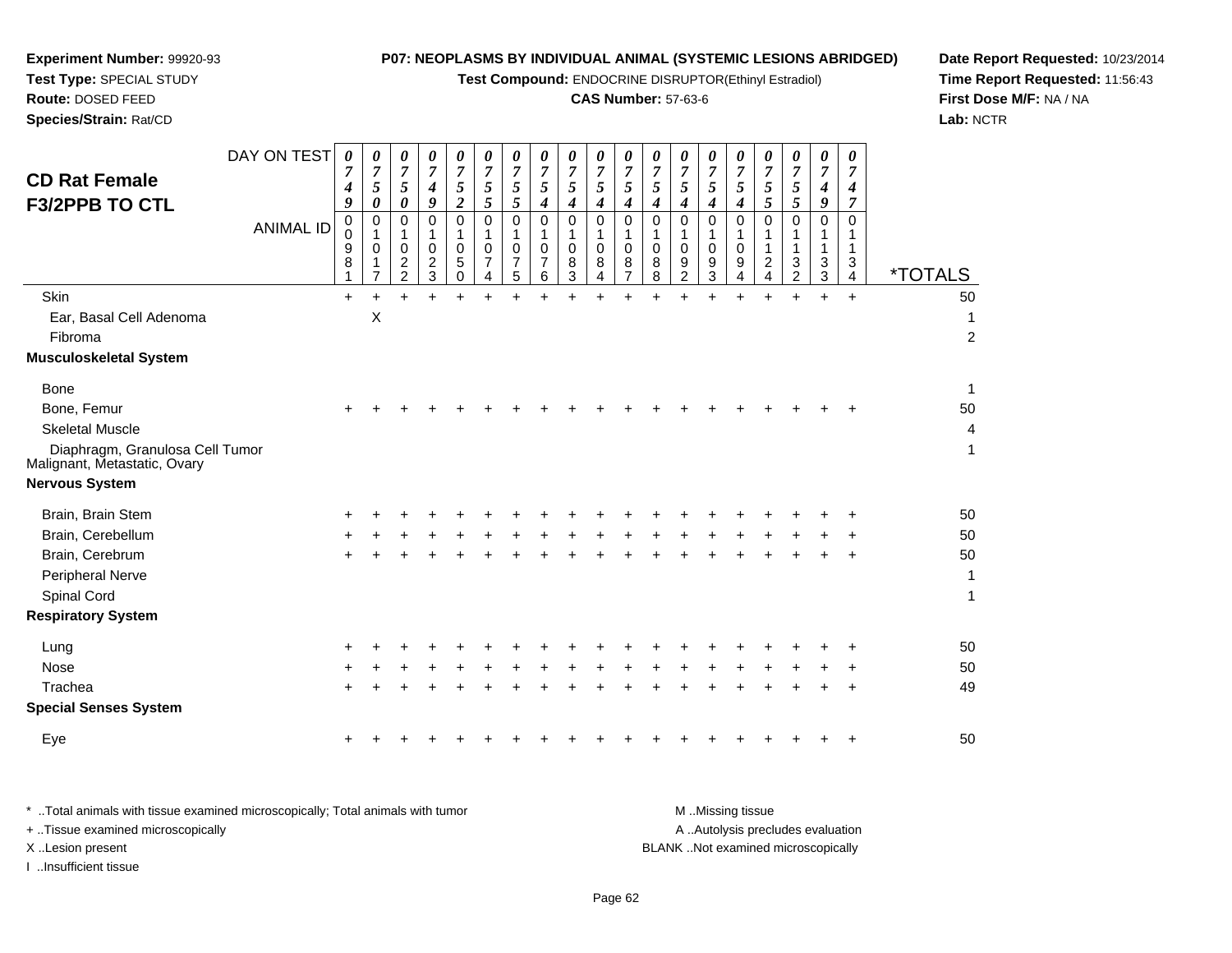**Test Compound:** ENDOCRINE DISRUPTOR(Ethinyl Estradiol)

# **CAS Number:** 57-63-6

<sup>+</sup> <sup>+</sup> <sup>+</sup> <sup>+</sup> <sup>+</sup> <sup>+</sup> <sup>+</sup> <sup>+</sup> <sup>+</sup> <sup>+</sup> <sup>+</sup> <sup>+</sup> <sup>+</sup> <sup>+</sup> <sup>+</sup> <sup>+</sup> <sup>+</sup> <sup>+</sup> <sup>50</sup>

<sup>+</sup> <sup>+</sup> <sup>+</sup> <sup>+</sup> <sup>+</sup> <sup>+</sup> <sup>+</sup> <sup>+</sup> <sup>+</sup> <sup>+</sup> <sup>+</sup> <sup>+</sup> <sup>+</sup> <sup>+</sup> <sup>+</sup> <sup>+</sup> <sup>+</sup> <sup>+</sup> <sup>49</sup>

<sup>+</sup> <sup>+</sup> <sup>+</sup> <sup>+</sup> <sup>+</sup> <sup>+</sup> <sup>+</sup> <sup>+</sup> <sup>+</sup> <sup>+</sup> <sup>+</sup> <sup>+</sup> <sup>+</sup> <sup>+</sup> <sup>+</sup> <sup>+</sup> <sup>+</sup> <sup>+</sup> <sup>50</sup>

t de la construction de la construction de la construction de la construction de la construction de la construction<br>La construction de la construction de la construction de la construction de la construction de la construc

**Date Report Requested:** 10/23/2014**Time Report Requested:** 11:56:43**First Dose M/F:** NA / NA**Lab:** NCTR

| Species/Strain: Rat/CD                        |                  |                    |                                 |              |                     |                          |                            |    |             |             |                  |                    |                         |                                 |                       |             |   |                    |                                      |                                       | Lab: I                |
|-----------------------------------------------|------------------|--------------------|---------------------------------|--------------|---------------------|--------------------------|----------------------------|----|-------------|-------------|------------------|--------------------|-------------------------|---------------------------------|-----------------------|-------------|---|--------------------|--------------------------------------|---------------------------------------|-----------------------|
| <b>CD Rat Female</b><br><b>F3/2PPB TO CTL</b> | DAY ON TEST      | $\theta$<br>4<br>Q | $\boldsymbol{\theta}$<br>7<br>0 | 0<br>r,<br>0 | 0<br>7<br>4<br>9    | 0<br>7<br>$\overline{2}$ | $\boldsymbol{\theta}$<br>C | 0  | 0<br>5<br>4 | 0<br>C<br>4 | 0<br>7<br>5<br>4 | $\theta$<br>C<br>4 | 0<br>$\mathcal{L}$<br>4 | $\boldsymbol{\theta}$<br>C<br>4 | 0<br>C<br>4           | 0<br>,<br>4 | 0 | 0<br>$\mathcal{L}$ | $\boldsymbol{\theta}$<br>7<br>4<br>9 | $\boldsymbol{\theta}$<br>σ<br>4<br>r, |                       |
|                                               | <b>ANIMAL ID</b> | 9<br>8             | ⇁                               | 0<br>ົ<br>ົ  | $\overline{2}$<br>3 | 0<br>0<br>5              |                            | 5. | 0<br>6      | 0<br>8<br>3 | 0<br>8<br>4      | 0<br>8             | 8<br>8                  | 0<br>0<br>9<br>◠                | $\mathbf 0$<br>9<br>3 | 0<br>9<br>Δ | າ | 3<br>ົ             | $\Omega$<br>3<br>3                   | 0<br>3<br>4                           | <i><b>*TOTALS</b></i> |
| Harderian Gland<br><b>Urinary System</b>      |                  |                    |                                 |              |                     |                          |                            |    |             |             |                  |                    |                         |                                 |                       |             |   |                    | +                                    | $\div$                                | 50                    |

\* ..Total animals with tissue examined microscopically; Total animals with tumor **M** ...Missing tissue M ...Missing tissue

 $\mathsf y$ 

 $\mathsf{r}$  +

n  $+$ 

+ ..Tissue examined microscopically

**Experiment Number:** 99920-93**Test Type:** SPECIAL STUDY**Route:** DOSED FEED

Kidney

Urinary Bladder

Multiple Organ

**SYSTEMIC LESIONS**

Mesothelioma Malignant

I ..Insufficient tissue

A .. Autolysis precludes evaluation X ..Lesion present BLANK ..Not examined microscopically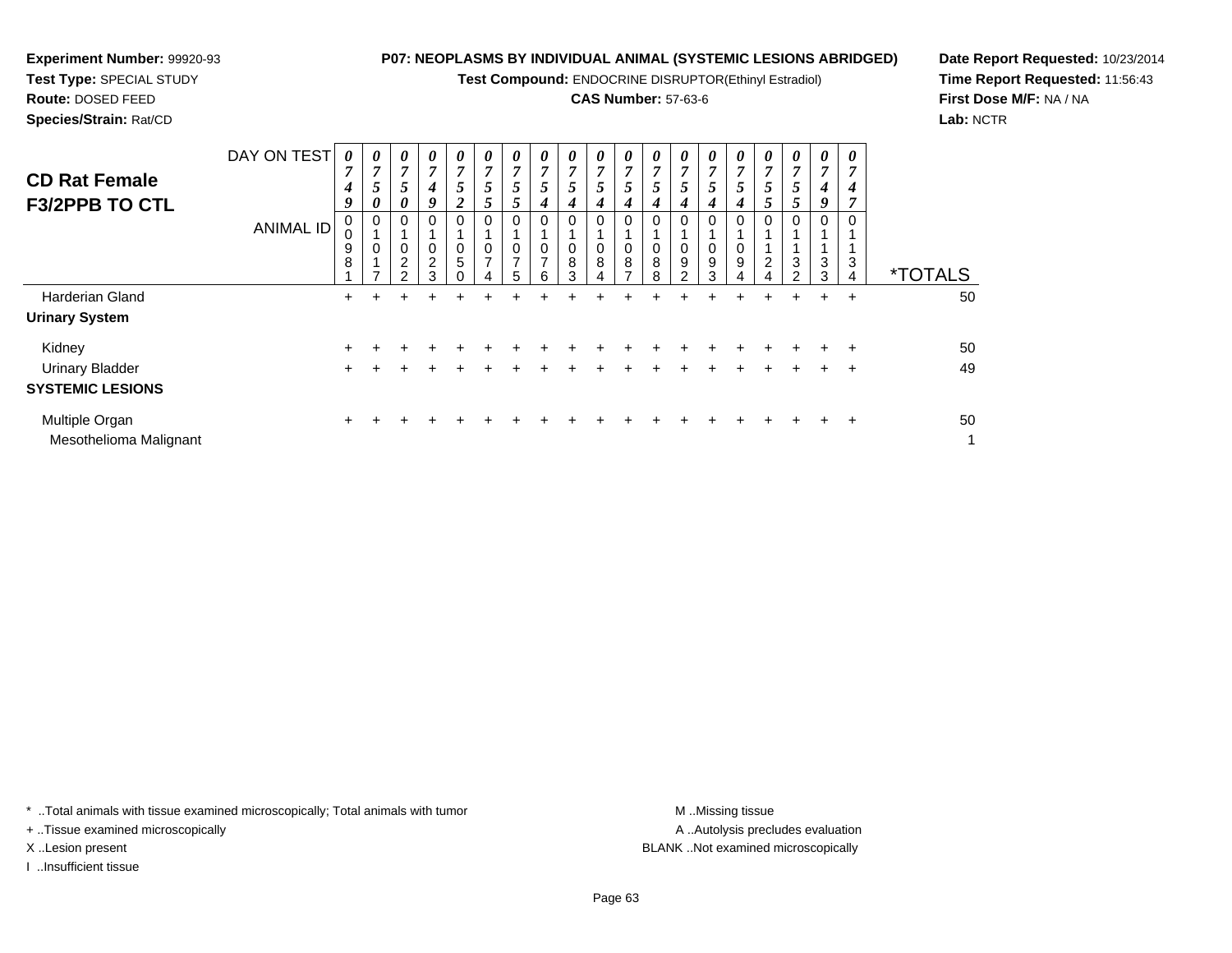**Test Compound:** ENDOCRINE DISRUPTOR(Ethinyl Estradiol)

#### **CAS Number:** 57-63-6

**Date Report Requested:** 10/23/2014**Time Report Requested:** 11:56:43**First Dose M/F:** NA / NA**Lab:** NCTR

#### DAY ON TEST**CD Rat Female F3/10PPBTO CTL**ANIMAL ID*0 1 3 9* 0 0 0 2 0*0 1 8 2* 0 0 0 2 2*0 4 9 0* 0 0 1 9 3*0 5 3 2* 0 0 2 6 2*0 5 4 0* 0 0 2 7 8*0 5 5 6* 0 0 3 0 9*0 6 0 3* 0 0 6 0 5*0 6 0 8* 0 0 7 0 7*0 6 2 0* 0 0 8 0 7*0 6 2 0* 0 0 8 0 9*0 6 3 6* 0 0 8 1 7*0 6 5 5* 0 0 8 2 9*0 6 6 6* 0 0 8 3 7*0 6 7 0* 0 0 8 3 8*0 6 8 0* 0 0 8 5 3*0 6 8 2* 0 0 8 5 5*0 6 8 7* 0 0 8 5 8*0 6 8 7* 0 0 8 5 9*0 6 9 2* 0 0 8 6 2*0 6 9 8* 0 0 8 6 5*0 7 0 6* 0 0 8 7 4*0 7 1 6* 0 0 8 8 0*0 7 1 3* 0 0 8 8 2*0 7 1 7* 0 0 8 8 4*0 7 2 1* 0 0 8 9 1*0 7 2 8* 0 0 9 0 0*0 7 3 4* 0 0 9 0 5*0 7 3 9* 0 0 9 0 8*0 7 4 9* 0 0 9 2 4*0 7 4 9* 0 0 9 3 6*0 7 4 9* 0 0 9 3 7**Alimentary SystemEsophagus**  $\mathsf{S}$  + <sup>+</sup> <sup>+</sup> <sup>+</sup> <sup>+</sup> <sup>+</sup> <sup>+</sup> <sup>+</sup> <sup>+</sup> <sup>+</sup> <sup>+</sup> <sup>+</sup> <sup>+</sup> <sup>+</sup> <sup>+</sup> <sup>+</sup> <sup>+</sup> <sup>+</sup> <sup>+</sup> <sup>+</sup> <sup>+</sup> <sup>+</sup> <sup>+</sup> <sup>+</sup> <sup>+</sup> <sup>+</sup> <sup>+</sup> <sup>+</sup> <sup>+</sup> <sup>+</sup> <sup>+</sup> Intestine Large, Cecum <sup>+</sup> <sup>+</sup> <sup>+</sup> <sup>+</sup> <sup>+</sup> <sup>+</sup> <sup>+</sup> <sup>+</sup> <sup>+</sup> <sup>+</sup> <sup>+</sup> <sup>+</sup> <sup>+</sup> <sup>+</sup> <sup>+</sup> <sup>+</sup> <sup>+</sup> <sup>+</sup> <sup>+</sup> <sup>+</sup> <sup>+</sup> <sup>+</sup> <sup>+</sup> <sup>A</sup> <sup>+</sup> <sup>+</sup> <sup>+</sup> <sup>+</sup> <sup>+</sup> <sup>+</sup> <sup>+</sup> Intestine Large, Colon $\mathsf{n}$  + <sup>+</sup> <sup>+</sup> <sup>+</sup> <sup>+</sup> <sup>+</sup> <sup>+</sup> <sup>+</sup> <sup>+</sup> <sup>+</sup> <sup>+</sup> <sup>+</sup> <sup>+</sup> <sup>+</sup> <sup>+</sup> <sup>+</sup> <sup>+</sup> <sup>+</sup> <sup>+</sup> <sup>+</sup> <sup>+</sup> <sup>+</sup> <sup>+</sup> <sup>+</sup> <sup>+</sup> <sup>+</sup> <sup>+</sup> <sup>+</sup> <sup>+</sup> <sup>+</sup> <sup>+</sup> Intestine Large, Rectum <sup>+</sup> <sup>+</sup> <sup>+</sup> <sup>+</sup> <sup>+</sup> <sup>+</sup> <sup>+</sup> <sup>+</sup> <sup>+</sup> <sup>+</sup> <sup>+</sup> <sup>+</sup> <sup>+</sup> <sup>+</sup> <sup>+</sup> <sup>+</sup> <sup>+</sup> <sup>+</sup> <sup>+</sup> <sup>+</sup> <sup>+</sup> <sup>+</sup> <sup>+</sup> <sup>+</sup> <sup>+</sup> <sup>+</sup> <sup>+</sup> <sup>+</sup> <sup>+</sup> <sup>+</sup> <sup>+</sup> Intestine Small, Duodenum <sup>+</sup> <sup>+</sup> <sup>+</sup> <sup>+</sup> <sup>+</sup> <sup>+</sup> <sup>+</sup> <sup>+</sup> <sup>+</sup> <sup>+</sup> <sup>+</sup> <sup>+</sup> <sup>+</sup> <sup>+</sup> <sup>+</sup> <sup>+</sup> <sup>+</sup> <sup>+</sup> <sup>+</sup> <sup>+</sup> <sup>+</sup> <sup>+</sup> <sup>+</sup> <sup>+</sup> <sup>+</sup> <sup>+</sup> <sup>+</sup> <sup>+</sup> <sup>+</sup> <sup>+</sup> <sup>+</sup> Intestine Small, Ileum <sup>+</sup> <sup>+</sup> <sup>+</sup> <sup>+</sup> <sup>+</sup> <sup>+</sup> <sup>+</sup> <sup>+</sup> <sup>+</sup> <sup>+</sup> <sup>+</sup> <sup>+</sup> <sup>+</sup> <sup>+</sup> <sup>+</sup> <sup>+</sup> <sup>+</sup> <sup>+</sup> <sup>+</sup> <sup>+</sup> <sup>+</sup> <sup>+</sup> <sup>+</sup> <sup>A</sup> <sup>+</sup> <sup>+</sup> <sup>+</sup> <sup>+</sup> <sup>+</sup> <sup>+</sup> <sup>+</sup> Intestine Small, Jejunum <sup>+</sup> <sup>+</sup> <sup>+</sup> <sup>+</sup> <sup>+</sup> <sup>+</sup> <sup>+</sup> <sup>+</sup> <sup>+</sup> <sup>+</sup> <sup>+</sup> <sup>+</sup> <sup>+</sup> <sup>+</sup> <sup>+</sup> <sup>+</sup> <sup>+</sup> <sup>+</sup> <sup>+</sup> <sup>A</sup> <sup>+</sup> <sup>+</sup> <sup>+</sup> <sup>A</sup> <sup>+</sup> <sup>+</sup> <sup>+</sup> <sup>+</sup> <sup>+</sup> <sup>+</sup> <sup>+</sup> CarcinomaLiver $\mathsf{r}$  + <sup>+</sup> <sup>+</sup> <sup>+</sup> <sup>+</sup> <sup>+</sup> <sup>+</sup> <sup>+</sup> <sup>+</sup> <sup>+</sup> <sup>+</sup> <sup>+</sup> <sup>+</sup> <sup>+</sup> <sup>+</sup> <sup>+</sup> <sup>+</sup> <sup>+</sup> <sup>+</sup> <sup>+</sup> <sup>+</sup> <sup>+</sup> <sup>+</sup> <sup>+</sup> <sup>+</sup> <sup>+</sup> <sup>+</sup> <sup>+</sup> <sup>+</sup> <sup>+</sup> <sup>+</sup> **Mesentery**  $\mathsf y$  + <sup>+</sup> Oral Mucosaa  $+$  <sup>+</sup> <sup>+</sup> <sup>+</sup> Fibrous Histiocytoma $\alpha$ Squamous Cell Carcinoma $\alpha$ Pancreas <sup>+</sup> <sup>+</sup> <sup>+</sup> <sup>+</sup> <sup>+</sup> <sup>+</sup> <sup>+</sup> <sup>+</sup> <sup>+</sup> <sup>+</sup> <sup>+</sup> <sup>+</sup> <sup>+</sup> <sup>+</sup> <sup>+</sup> <sup>+</sup> <sup>+</sup> <sup>+</sup> <sup>+</sup> <sup>+</sup> <sup>+</sup> <sup>+</sup> <sup>+</sup> <sup>+</sup> <sup>+</sup> <sup>+</sup> <sup>+</sup> <sup>+</sup> <sup>+</sup> <sup>+</sup> <sup>+</sup> Salivary Glands $\sim$   $\sim$   $\sim$   $\sim$   $\sim$   $\sim$   $\sim$  <sup>+</sup> <sup>+</sup> <sup>+</sup> <sup>+</sup> <sup>+</sup> <sup>+</sup> <sup>+</sup> <sup>+</sup> <sup>+</sup> <sup>+</sup> <sup>+</sup> <sup>+</sup> <sup>+</sup> <sup>+</sup> <sup>+</sup> <sup>+</sup> <sup>+</sup> <sup>+</sup> <sup>+</sup> <sup>+</sup> <sup>+</sup> <sup>+</sup> <sup>+</sup> <sup>+</sup> <sup>+</sup> <sup>+</sup> <sup>+</sup> <sup>+</sup> <sup>+</sup> <sup>+</sup> Stomach, Forestomach $h \rightarrow$  <sup>+</sup> <sup>+</sup> <sup>+</sup> <sup>+</sup> <sup>+</sup> <sup>+</sup> <sup>+</sup> <sup>+</sup> <sup>+</sup> <sup>+</sup> <sup>+</sup> <sup>+</sup> <sup>+</sup> <sup>+</sup> <sup>+</sup> <sup>+</sup> <sup>+</sup> <sup>+</sup> <sup>+</sup> <sup>+</sup> <sup>+</sup> <sup>+</sup> <sup>+</sup> <sup>+</sup> <sup>+</sup> <sup>+</sup> <sup>+</sup> <sup>+</sup> <sup>+</sup> <sup>+</sup> Squamous Cell Papillomaa  $\lambda$  $\ddot{}$ Stomach, Glandular $\mathsf{r}$  + <sup>+</sup> <sup>+</sup> <sup>+</sup> <sup>+</sup> <sup>+</sup> <sup>+</sup> <sup>+</sup> <sup>+</sup> <sup>+</sup> <sup>+</sup> <sup>+</sup> <sup>+</sup> <sup>+</sup> <sup>+</sup> <sup>+</sup> <sup>+</sup> <sup>+</sup> <sup>+</sup> <sup>+</sup> <sup>+</sup> <sup>+</sup> <sup>+</sup> <sup>+</sup> <sup>+</sup> <sup>+</sup> <sup>+</sup> <sup>+</sup> <sup>+</sup> <sup>+</sup> <sup>+</sup> **Cardiovascular System**Blood Vessel $\mathbf{+}$  <sup>+</sup> <sup>+</sup> <sup>+</sup> <sup>+</sup> <sup>+</sup> <sup>+</sup> <sup>+</sup> <sup>+</sup> <sup>+</sup> <sup>+</sup> <sup>+</sup> <sup>+</sup> <sup>+</sup> <sup>+</sup> <sup>+</sup> <sup>+</sup> <sup>+</sup> <sup>+</sup> <sup>+</sup> <sup>+</sup> <sup>+</sup> <sup>+</sup> <sup>+</sup> <sup>+</sup> <sup>+</sup> <sup>+</sup> <sup>+</sup> <sup>+</sup> <sup>+</sup> <sup>+</sup> Heart <sup>+</sup><sup>+</sup> <sup>+</sup> <sup>+</sup> <sup>+</sup> <sup>+</sup> <sup>+</sup> <sup>+</sup> <sup>+</sup> <sup>+</sup> <sup>+</sup> <sup>+</sup> <sup>+</sup> <sup>+</sup> <sup>+</sup> <sup>+</sup> <sup>+</sup> <sup>+</sup> <sup>+</sup> <sup>+</sup> <sup>+</sup> <sup>+</sup> <sup>+</sup> <sup>+</sup> <sup>+</sup> <sup>+</sup> <sup>+</sup> <sup>+</sup> <sup>+</sup> <sup>+</sup> <sup>+</sup>

\* ..Total animals with tissue examined microscopically; Total animals with tumor M ...Total animals with tumor A ..Autolysis precludes evaluation + ..Tissue examined microscopically X ..Lesion present BLANK ..Not examined microscopicallyI ..Insufficient tissue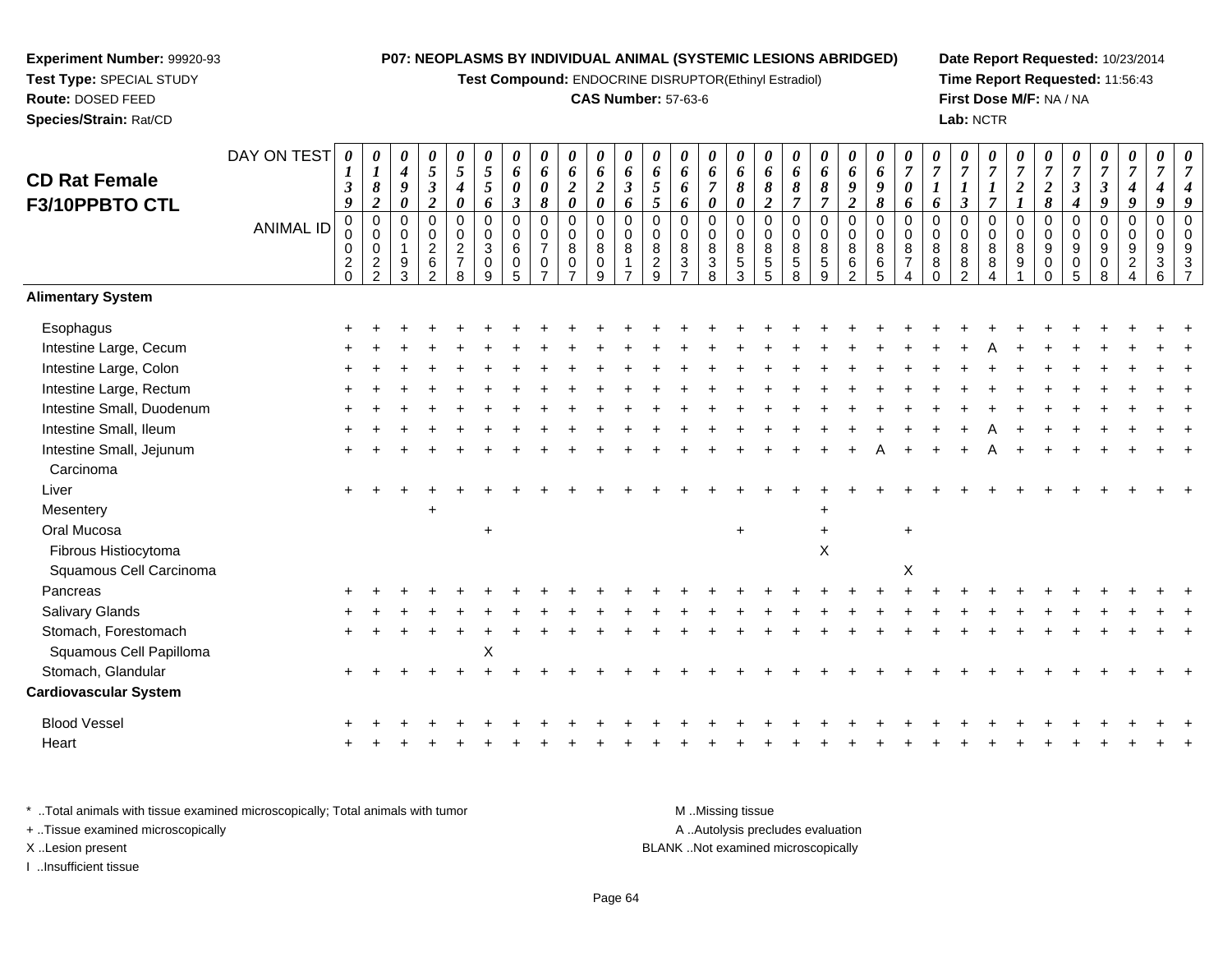**Test Compound:** ENDOCRINE DISRUPTOR(Ethinyl Estradiol)

# **CAS Number:** 57-63-6

**Date Report Requested:** 10/23/2014**Time Report Requested:** 11:56:43**First Dose M/F:** NA / NA**Lab:** NCTR

| <b>CD Rat Female</b>                                        | DAY ON TEST      | 1                            | $\theta$<br>$\boldsymbol{l}$                     | $\boldsymbol{\theta}$<br>$\boldsymbol{4}$                | 0<br>5                                       | 0<br>$5\overline{)}$                                      | 0<br>$\sqrt{5}$              | $\theta$<br>6                             | $\boldsymbol{\theta}$<br>$\pmb{6}$              | 0<br>6                                       | 0<br>6                | $\boldsymbol{\theta}$<br>6 | $\theta$<br>6                                 | $\theta$<br>6                                              | $\theta$<br>6<br>$\overline{7}$           | $\theta$<br>6                      | $\theta$<br>6                           | 0<br>6                                                          | $\boldsymbol{\theta}$<br>6                  | $\boldsymbol{\theta}$<br>6                                 | $\boldsymbol{\theta}$<br>6<br>9        | $\boldsymbol{7}$                                | $\overline{7}$                                | 0<br>$\overline{7}$                                    | $\theta$<br>$\overline{7}$                       | $\boldsymbol{\theta}$<br>$\overline{7}$ | $\overline{7}$               | $\boldsymbol{\theta}$<br>$\overline{7}$   | $\boldsymbol{\theta}$<br>$\overline{7}$   | 0<br>$\overline{7}$                                                    | $\theta$<br>$\overline{7}$ |  |
|-------------------------------------------------------------|------------------|------------------------------|--------------------------------------------------|----------------------------------------------------------|----------------------------------------------|-----------------------------------------------------------|------------------------------|-------------------------------------------|-------------------------------------------------|----------------------------------------------|-----------------------|----------------------------|-----------------------------------------------|------------------------------------------------------------|-------------------------------------------|------------------------------------|-----------------------------------------|-----------------------------------------------------------------|---------------------------------------------|------------------------------------------------------------|----------------------------------------|-------------------------------------------------|-----------------------------------------------|--------------------------------------------------------|--------------------------------------------------|-----------------------------------------|------------------------------|-------------------------------------------|-------------------------------------------|------------------------------------------------------------------------|----------------------------|--|
| F3/10PPBTO CTL                                              |                  | $\boldsymbol{\beta}$<br>9    | $\pmb{8}$<br>$\boldsymbol{2}$                    | $\boldsymbol{g}$<br>$\boldsymbol{\theta}$                | $\boldsymbol{\beta}$<br>$\overline{2}$       | $\boldsymbol{4}$<br>0                                     | $\sqrt{5}$<br>6              | $\boldsymbol{\theta}$<br>$\mathfrak{z}$   | $\boldsymbol{\theta}$<br>8                      | $\overline{2}$<br>$\boldsymbol{\theta}$      | $\boldsymbol{2}$<br>0 | $\boldsymbol{\beta}$<br>6  | $\mathfrak{s}$<br>5                           | 6<br>6                                                     | 0                                         | 8<br>0                             | 8<br>$\boldsymbol{2}$                   | 8                                                               | $\pmb{8}$<br>$\overline{7}$                 | $\boldsymbol{9}$<br>$\overline{2}$                         | 8                                      | $\boldsymbol{\theta}$<br>6                      | 6                                             | $\boldsymbol{l}$<br>$\boldsymbol{\beta}$               | $\boldsymbol{l}$<br>$\overline{7}$               | $\overline{2}$                          | $\boldsymbol{2}$<br>8        | $\boldsymbol{\beta}$<br>4                 | $\boldsymbol{\beta}$<br>9                 | $\boldsymbol{4}$<br>9                                                  | 9                          |  |
|                                                             | <b>ANIMAL ID</b> | 0<br>0<br>0<br>$\frac{2}{0}$ | $\mathbf 0$<br>$\mathbf 0$<br>0<br>$\frac{2}{2}$ | $\mathbf 0$<br>$\mathbf 0$<br>1<br>$\boldsymbol{9}$<br>3 | $\mathbf 0$<br>0<br>$\overline{c}$<br>6<br>2 | $\mathbf 0$<br>0<br>$\overline{c}$<br>$\overline{7}$<br>8 | $\Omega$<br>0<br>3<br>0<br>9 | $\mathbf 0$<br>$\mathbf 0$<br>6<br>0<br>5 | 0<br>0<br>$\overline{7}$<br>0<br>$\overline{7}$ | 0<br>$\mathbf 0$<br>8<br>0<br>$\overline{7}$ | 0<br>0<br>8<br>0<br>9 | $\Omega$<br>0<br>8         | $\Omega$<br>$\mathbf 0$<br>8<br>$\frac{2}{9}$ | 0<br>0<br>8<br>$\ensuremath{\mathsf{3}}$<br>$\overline{7}$ | $\mathbf 0$<br>$\mathbf 0$<br>8<br>3<br>8 | 0<br>0<br>8<br>$\overline{5}$<br>3 | $\mathbf 0$<br>0<br>8<br>$\overline{5}$ | $\mathbf 0$<br>$\mathbf 0$<br>8<br>$\sqrt{5}$<br>$\overline{8}$ | 0<br>0<br>8<br>$\sqrt{5}$<br>$\overline{9}$ | $\mathbf 0$<br>$\mathbf 0$<br>8<br>$\,6$<br>$\overline{2}$ | $\Omega$<br>$\mathbf 0$<br>8<br>6<br>5 | 0<br>0<br>8<br>$\overline{7}$<br>$\overline{4}$ | $\Omega$<br>$\mathbf 0$<br>8<br>8<br>$\Omega$ | $\mathbf 0$<br>$\mathbf 0$<br>8<br>8<br>$\overline{2}$ | $\mathbf 0$<br>$\mathbf 0$<br>8<br>8<br>$\Delta$ | $\Omega$<br>0<br>8<br>9                 | 0<br>0<br>9<br>0<br>$\Omega$ | $\mathbf 0$<br>$\mathbf 0$<br>9<br>0<br>5 | $\mathbf 0$<br>$\mathbf 0$<br>9<br>0<br>8 | $\mathbf 0$<br>$\overline{0}$<br>9<br>$\overline{2}$<br>$\overline{4}$ | 0<br>0<br>9<br>3<br>6      |  |
| <b>Endocrine System</b>                                     |                  |                              |                                                  |                                                          |                                              |                                                           |                              |                                           |                                                 |                                              |                       |                            |                                               |                                                            |                                           |                                    |                                         |                                                                 |                                             |                                                            |                                        |                                                 |                                               |                                                        |                                                  |                                         |                              |                                           |                                           |                                                                        |                            |  |
| <b>Adrenal Cortex</b><br>Adenoma                            |                  |                              |                                                  |                                                          |                                              |                                                           |                              |                                           |                                                 |                                              |                       |                            |                                               | Х                                                          |                                           |                                    |                                         |                                                                 |                                             |                                                            |                                        |                                                 |                                               |                                                        |                                                  |                                         |                              |                                           |                                           |                                                                        |                            |  |
| <b>Adrenal Medulla</b>                                      |                  |                              |                                                  |                                                          |                                              |                                                           |                              |                                           |                                                 |                                              |                       |                            |                                               |                                                            |                                           |                                    |                                         |                                                                 |                                             |                                                            |                                        |                                                 |                                               |                                                        |                                                  |                                         |                              |                                           |                                           |                                                                        |                            |  |
| Islets, Pancreatic                                          |                  |                              |                                                  |                                                          |                                              |                                                           |                              |                                           |                                                 |                                              |                       |                            |                                               |                                                            |                                           |                                    |                                         |                                                                 |                                             |                                                            |                                        |                                                 |                                               |                                                        |                                                  |                                         |                              |                                           |                                           |                                                                        |                            |  |
| Parathyroid Gland                                           |                  |                              |                                                  |                                                          |                                              |                                                           |                              |                                           |                                                 |                                              |                       |                            |                                               |                                                            |                                           |                                    |                                         |                                                                 |                                             |                                                            |                                        |                                                 |                                               |                                                        |                                                  |                                         |                              |                                           |                                           |                                                                        |                            |  |
| <b>Pituitary Gland</b>                                      |                  |                              |                                                  |                                                          |                                              |                                                           |                              |                                           |                                                 |                                              |                       |                            |                                               |                                                            |                                           |                                    |                                         |                                                                 |                                             |                                                            |                                        |                                                 |                                               |                                                        |                                                  |                                         |                              |                                           |                                           |                                                                        |                            |  |
| Pars Distalis, Adenoma                                      |                  |                              |                                                  | X                                                        |                                              | X                                                         |                              |                                           |                                                 | X                                            |                       |                            | X                                             | $\mathsf{X}$                                               | $\mathsf{X}$                              | $\mathsf{X}$                       |                                         | X                                                               | $\times$                                    | X                                                          | X                                      |                                                 |                                               | X                                                      | X                                                | X                                       | X                            |                                           | X                                         | X                                                                      | $X \times$                 |  |
| <b>Thyroid Gland</b>                                        |                  |                              |                                                  |                                                          |                                              |                                                           |                              |                                           |                                                 |                                              |                       |                            |                                               |                                                            |                                           |                                    |                                         |                                                                 |                                             |                                                            |                                        |                                                 |                                               |                                                        |                                                  |                                         |                              |                                           |                                           |                                                                        |                            |  |
| C Cell, Adenoma                                             |                  |                              |                                                  |                                                          |                                              |                                                           |                              |                                           |                                                 |                                              |                       |                            |                                               |                                                            |                                           |                                    |                                         |                                                                 |                                             |                                                            |                                        |                                                 |                                               |                                                        |                                                  |                                         |                              |                                           |                                           |                                                                        | $\mathsf X$                |  |
| C Cell, Carcinoma                                           |                  |                              |                                                  |                                                          |                                              |                                                           |                              |                                           |                                                 |                                              |                       |                            |                                               |                                                            |                                           |                                    |                                         | $\mathsf X$                                                     |                                             |                                                            |                                        |                                                 |                                               |                                                        |                                                  |                                         |                              |                                           |                                           |                                                                        |                            |  |
| <b>General Body System</b>                                  |                  |                              |                                                  |                                                          |                                              |                                                           |                              |                                           |                                                 |                                              |                       |                            |                                               |                                                            |                                           |                                    |                                         |                                                                 |                                             |                                                            |                                        |                                                 |                                               |                                                        |                                                  |                                         |                              |                                           |                                           |                                                                        |                            |  |
| <b>Tissue NOS</b><br>Squamous Cell Carcinoma, Deep Invasion |                  |                              |                                                  |                                                          |                                              |                                                           |                              |                                           |                                                 |                                              |                       |                            |                                               |                                                            |                                           |                                    |                                         |                                                                 |                                             |                                                            |                                        |                                                 |                                               |                                                        |                                                  |                                         |                              |                                           |                                           |                                                                        |                            |  |
| <b>Genital System</b>                                       |                  |                              |                                                  |                                                          |                                              |                                                           |                              |                                           |                                                 |                                              |                       |                            |                                               |                                                            |                                           |                                    |                                         |                                                                 |                                             |                                                            |                                        |                                                 |                                               |                                                        |                                                  |                                         |                              |                                           |                                           |                                                                        |                            |  |
| <b>Clitoral Gland</b><br>Adenoma                            |                  |                              |                                                  |                                                          |                                              |                                                           |                              |                                           |                                                 |                                              |                       |                            |                                               | Χ                                                          |                                           |                                    |                                         |                                                                 |                                             |                                                            |                                        |                                                 |                                               |                                                        |                                                  |                                         |                              |                                           |                                           |                                                                        |                            |  |
| Ovary                                                       |                  |                              |                                                  |                                                          |                                              |                                                           |                              |                                           |                                                 |                                              |                       |                            |                                               |                                                            |                                           |                                    |                                         |                                                                 |                                             |                                                            |                                        |                                                 |                                               |                                                        |                                                  |                                         |                              |                                           |                                           |                                                                        |                            |  |
| Granulosa Cell Tumor Benign                                 |                  |                              |                                                  |                                                          |                                              |                                                           |                              |                                           |                                                 |                                              |                       |                            |                                               |                                                            |                                           |                                    |                                         |                                                                 |                                             |                                                            | X                                      |                                                 |                                               |                                                        |                                                  |                                         |                              |                                           |                                           |                                                                        |                            |  |
| Sertoli Cell Tumor Benign                                   |                  |                              |                                                  |                                                          |                                              |                                                           |                              |                                           |                                                 |                                              |                       |                            |                                               |                                                            |                                           |                                    |                                         |                                                                 |                                             |                                                            |                                        |                                                 |                                               |                                                        |                                                  |                                         |                              |                                           |                                           |                                                                        |                            |  |
| Oviduct                                                     |                  |                              |                                                  |                                                          |                                              |                                                           |                              |                                           |                                                 |                                              |                       |                            |                                               |                                                            |                                           |                                    |                                         |                                                                 |                                             |                                                            |                                        |                                                 |                                               |                                                        |                                                  |                                         |                              |                                           |                                           |                                                                        |                            |  |
|                                                             |                  |                              |                                                  |                                                          |                                              |                                                           |                              |                                           |                                                 |                                              |                       |                            |                                               |                                                            |                                           |                                    |                                         |                                                                 |                                             |                                                            |                                        |                                                 |                                               |                                                        |                                                  |                                         |                              |                                           |                                           |                                                                        |                            |  |

\* ..Total animals with tissue examined microscopically; Total animals with tumor **M** . Missing tissue M ..Missing tissue A ..Autolysis precludes evaluation + ..Tissue examined microscopically X ..Lesion present BLANK ..Not examined microscopicallyI ..Insufficient tissue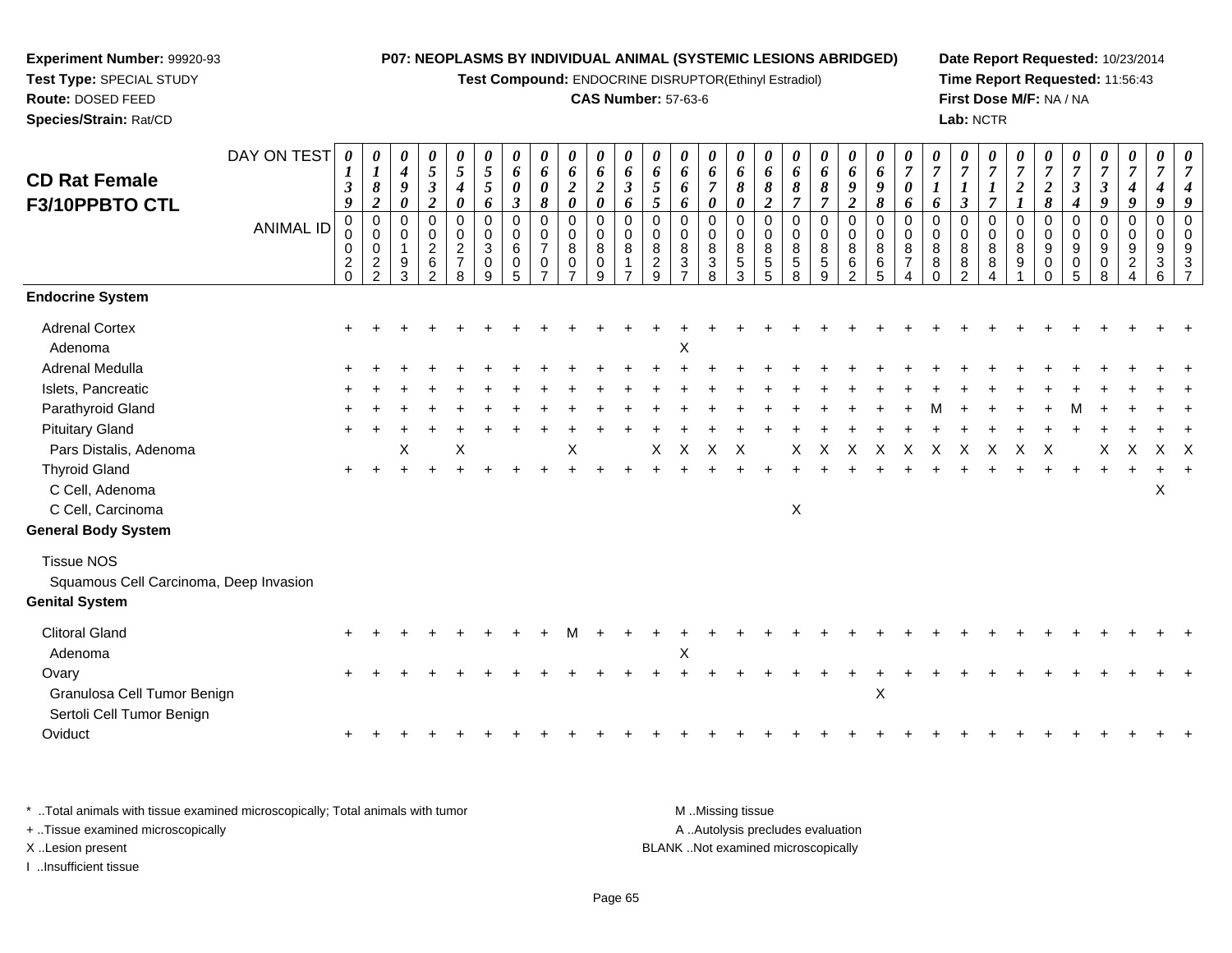**Test Compound:** ENDOCRINE DISRUPTOR(Ethinyl Estradiol)

#### **CAS Number:** 57-63-6

**Date Report Requested:** 10/23/2014**Time Report Requested:** 11:56:43**First Dose M/F:** NA / NA**Lab:** NCTR

|                                       | DAY ON TEST      |                                      | 0<br>$\boldsymbol{l}$                                | 0<br>$\boldsymbol{4}$                     | 0<br>$\mathfrak{z}$                         | 0<br>5                                               | $\boldsymbol{\theta}$<br>$\sqrt{5}$ | $\boldsymbol{\theta}$<br>$\boldsymbol{6}$ | 0<br>6                        | 0<br>$\boldsymbol{6}$                     | 0<br>$\pmb{6}$                     | 0<br>6              | $\boldsymbol{\theta}$<br>6          | 0<br>6                | 0<br>6                                  | $\boldsymbol{\theta}$<br>6               | $\theta$<br>6                       | 0<br>6                               | $\boldsymbol{\theta}$<br>6          | 0<br>6                       | $\boldsymbol{\theta}$<br>$\boldsymbol{6}$ | $\theta$<br>$\overline{7}$         | $\overline{7}$        | 0<br>$\overline{7}$                    | 0<br>$\overline{7}$   | $\boldsymbol{\theta}$<br>$\overline{7}$ | $\theta$<br>$\overline{7}$        | $\overline{7}$                     | 0<br>$\overline{7}$        | 0<br>$\overline{7}$      | 0<br>$\overline{7}$        | 0 |
|---------------------------------------|------------------|--------------------------------------|------------------------------------------------------|-------------------------------------------|---------------------------------------------|------------------------------------------------------|-------------------------------------|-------------------------------------------|-------------------------------|-------------------------------------------|------------------------------------|---------------------|-------------------------------------|-----------------------|-----------------------------------------|------------------------------------------|-------------------------------------|--------------------------------------|-------------------------------------|------------------------------|-------------------------------------------|------------------------------------|-----------------------|----------------------------------------|-----------------------|-----------------------------------------|-----------------------------------|------------------------------------|----------------------------|--------------------------|----------------------------|---|
| <b>CD Rat Female</b>                  |                  | $\boldsymbol{\beta}$<br>9            | $\pmb{8}$<br>$\boldsymbol{2}$                        | 9<br>$\boldsymbol{\theta}$                | $\mathfrak{z}$<br>$\overline{2}$            | $\boldsymbol{4}$<br>$\boldsymbol{\theta}$            | $\sqrt{5}$<br>6                     | $\pmb{\theta}$<br>$\boldsymbol{\beta}$    | $\boldsymbol{\theta}$<br>8    | $\boldsymbol{2}$<br>$\boldsymbol{\theta}$ | $\boldsymbol{2}$<br>$\pmb{\theta}$ | $\mathfrak{z}$<br>6 | $\overline{5}$<br>5                 | 6<br>6                | $\overline{7}$<br>$\boldsymbol{\theta}$ | 8<br>$\pmb{\theta}$                      | $\pmb{8}$<br>$\overline{2}$         | $\pmb{8}$<br>$\overline{7}$          | 8<br>$\overline{7}$                 | 9<br>$\overline{\mathbf{c}}$ | 9<br>8                                    | $\boldsymbol{\theta}$<br>6         | 1<br>6                | $\boldsymbol{\beta}$                   | $\overline{7}$        | $\boldsymbol{2}$                        | $\boldsymbol{2}$<br>8             | $\mathfrak{z}$<br>$\boldsymbol{4}$ | $\boldsymbol{\beta}$<br>9  | $\boldsymbol{4}$<br>9    | $\boldsymbol{q}$           |   |
| <b>F3/10PPBTO CTL</b>                 | <b>ANIMAL ID</b> | $\Omega$                             | $\mathbf 0$                                          | 0                                         | 0                                           | 0                                                    | $\mathbf 0$                         | $\mathbf 0$                               | 0                             | 0                                         | $\mathbf 0$                        | $\mathbf 0$         | $\mathbf 0$                         | 0                     | 0                                       | 0                                        | $\mathbf 0$                         | $\mathbf 0$                          | 0                                   | 0                            | $\mathbf 0$                               | $\mathbf 0$                        | $\Omega$              | $\Omega$                               | $\Omega$              | $\Omega$                                | $\mathbf 0$                       | 0                                  | 0                          | 0                        | $\mathbf 0$                |   |
|                                       |                  | 0<br>0<br>$\overline{c}$<br>$\Omega$ | $\mathbf 0$<br>0<br>$\overline{c}$<br>$\overline{2}$ | $\mathbf 0$<br>1<br>$\boldsymbol{9}$<br>3 | $\pmb{0}$<br>$\overline{c}$<br>$\,6\,$<br>2 | $\mathbf 0$<br>$\overline{c}$<br>$\overline{7}$<br>8 | 0<br>$\mathbf{3}$<br>0<br>9         | 0<br>6<br>0<br>5                          | 0<br>$\overline{7}$<br>0<br>⇁ | $\mathbf 0$<br>8<br>0<br>$\overline{7}$   | $\pmb{0}$<br>8<br>$\pmb{0}$<br>9   | $\mathbf 0$<br>8    | $\mathbf 0$<br>8<br>$\sqrt{2}$<br>9 | $\mathbf 0$<br>8<br>3 | $\mathbf 0$<br>8<br>$\sqrt{3}$<br>8     | $\mathbf 0$<br>$\bf8$<br>$\sqrt{5}$<br>3 | $\mathbf 0$<br>8<br>$\sqrt{5}$<br>5 | $\mathbf 0$<br>8<br>$\,$ 5 $\,$<br>8 | $\mathbf 0$<br>8<br>$\sqrt{5}$<br>9 | 0<br>8<br>6<br>2             | $\pmb{0}$<br>8<br>$\,6\,$<br>5            | $\mathbf 0$<br>8<br>$\overline{7}$ | $\mathbf 0$<br>8<br>8 | $\mathbf 0$<br>8<br>8<br>$\mathcal{P}$ | $\mathbf 0$<br>8<br>8 | $\mathbf 0$<br>8<br>9                   | $\mathbf 0$<br>9<br>0<br>$\Omega$ | $\mathbf 0$<br>9<br>0<br>5         | $\mathbf 0$<br>9<br>0<br>8 | 0<br>9<br>$\overline{c}$ | $\mathbf 0$<br>9<br>3<br>6 |   |
| <b>Uterus</b>                         |                  | $\ddot{}$                            |                                                      |                                           |                                             |                                                      |                                     |                                           |                               |                                           |                                    |                     |                                     |                       |                                         |                                          |                                     |                                      |                                     |                              |                                           |                                    |                       |                                        |                       |                                         |                                   |                                    |                            |                          |                            |   |
| Endometrium, Adenoma                  |                  |                                      |                                                      |                                           |                                             |                                                      |                                     |                                           | Χ                             |                                           |                                    |                     |                                     | X                     |                                         |                                          |                                     |                                      |                                     |                              |                                           |                                    |                       |                                        |                       |                                         |                                   |                                    |                            |                          |                            |   |
| Polyp Stromal                         |                  |                                      |                                                      |                                           |                                             |                                                      |                                     |                                           |                               |                                           |                                    |                     |                                     |                       |                                         |                                          |                                     |                                      |                                     |                              |                                           |                                    |                       |                                        |                       |                                         |                                   |                                    |                            | $\times$                 |                            |   |
| Vagina                                |                  |                                      |                                                      |                                           |                                             |                                                      |                                     |                                           |                               |                                           |                                    |                     |                                     |                       |                                         |                                          |                                     |                                      |                                     |                              |                                           |                                    |                       |                                        |                       |                                         |                                   |                                    |                            |                          |                            |   |
| <b>Hematopoietic System</b>           |                  |                                      |                                                      |                                           |                                             |                                                      |                                     |                                           |                               |                                           |                                    |                     |                                     |                       |                                         |                                          |                                     |                                      |                                     |                              |                                           |                                    |                       |                                        |                       |                                         |                                   |                                    |                            |                          |                            |   |
| <b>Bone Marrow</b>                    |                  |                                      |                                                      |                                           |                                             |                                                      |                                     |                                           |                               |                                           |                                    |                     |                                     |                       |                                         |                                          |                                     |                                      |                                     |                              |                                           |                                    |                       |                                        |                       |                                         |                                   |                                    |                            |                          |                            |   |
| Lymph Node                            |                  |                                      |                                                      |                                           |                                             |                                                      |                                     |                                           |                               |                                           |                                    |                     |                                     |                       |                                         | $\ddot{}$                                |                                     |                                      |                                     |                              |                                           |                                    |                       |                                        |                       |                                         |                                   |                                    |                            |                          |                            |   |
| Lymph Node, Mandibular                |                  |                                      |                                                      |                                           |                                             |                                                      |                                     |                                           |                               |                                           |                                    |                     |                                     |                       |                                         |                                          |                                     |                                      |                                     |                              |                                           |                                    |                       |                                        |                       |                                         |                                   |                                    |                            |                          |                            |   |
| Carcinoma, Metastatic, Zymbal'S Gland |                  |                                      |                                                      |                                           |                                             |                                                      |                                     |                                           | Χ                             |                                           |                                    |                     |                                     |                       |                                         |                                          |                                     |                                      |                                     |                              |                                           |                                    |                       |                                        |                       |                                         |                                   |                                    |                            |                          |                            |   |
| Lymph Node, Mesenteric                |                  |                                      |                                                      |                                           |                                             |                                                      |                                     |                                           |                               |                                           |                                    |                     |                                     |                       |                                         |                                          |                                     |                                      |                                     |                              |                                           |                                    |                       |                                        |                       |                                         |                                   |                                    |                            |                          |                            |   |
| Spleen                                |                  |                                      |                                                      |                                           |                                             |                                                      |                                     |                                           |                               |                                           |                                    |                     |                                     |                       |                                         |                                          |                                     |                                      |                                     |                              |                                           |                                    |                       |                                        |                       |                                         |                                   |                                    |                            |                          |                            |   |
| Thymus                                |                  |                                      |                                                      |                                           |                                             |                                                      |                                     |                                           |                               |                                           |                                    |                     |                                     |                       |                                         |                                          |                                     |                                      |                                     |                              |                                           |                                    |                       |                                        |                       |                                         |                                   |                                    |                            |                          |                            |   |
| <b>Integumentary System</b>           |                  |                                      |                                                      |                                           |                                             |                                                      |                                     |                                           |                               |                                           |                                    |                     |                                     |                       |                                         |                                          |                                     |                                      |                                     |                              |                                           |                                    |                       |                                        |                       |                                         |                                   |                                    |                            |                          |                            |   |
| Mammary Gland                         |                  |                                      |                                                      |                                           |                                             |                                                      |                                     |                                           |                               |                                           |                                    |                     |                                     |                       |                                         |                                          |                                     |                                      |                                     |                              |                                           |                                    |                       |                                        |                       |                                         |                                   |                                    |                            |                          |                            |   |
| Adenocarcinoma                        |                  |                                      |                                                      |                                           |                                             |                                                      |                                     |                                           |                               |                                           |                                    |                     |                                     |                       |                                         |                                          |                                     |                                      |                                     |                              |                                           |                                    |                       | $\mathsf X$                            |                       |                                         |                                   |                                    |                            | $\mathsf{X}$             | $\mathsf{X}$               |   |
| Adenocarcinoma, Multiple              |                  |                                      |                                                      |                                           |                                             |                                                      |                                     |                                           |                               |                                           |                                    |                     |                                     |                       |                                         | X                                        |                                     |                                      | X                                   |                              |                                           |                                    |                       |                                        |                       |                                         |                                   |                                    |                            |                          |                            | Χ |
| Fibroadenoma                          |                  |                                      |                                                      | X                                         |                                             |                                                      | X X X                               |                                           |                               |                                           |                                    |                     |                                     | $X$ $X$               |                                         |                                          | $X$ $X$                             |                                      |                                     | $X$ $X$ $X$                  |                                           |                                    |                       |                                        | $X$ $X$               |                                         |                                   | X                                  |                            | X                        |                            | Χ |
| Fibroadenoma, Multiple                |                  |                                      |                                                      |                                           |                                             |                                                      |                                     |                                           |                               |                                           | X X X                              |                     |                                     |                       | $\boldsymbol{\mathsf{X}}$               |                                          |                                     |                                      |                                     |                              |                                           |                                    | $\mathsf X$           |                                        |                       | $\mathsf{X}$                            | $\mathsf{X}$                      |                                    | X                          |                          | X                          |   |
| <b>Skin</b>                           |                  |                                      |                                                      |                                           |                                             |                                                      |                                     |                                           |                               |                                           |                                    |                     |                                     |                       |                                         |                                          |                                     |                                      |                                     |                              |                                           |                                    |                       |                                        |                       |                                         |                                   |                                    |                            |                          |                            |   |
| Fibrous Histiocytoma                  |                  |                                      |                                                      |                                           |                                             |                                                      |                                     |                                           |                               |                                           |                                    |                     |                                     |                       |                                         |                                          |                                     | X                                    |                                     |                              |                                           |                                    |                       |                                        |                       |                                         |                                   |                                    |                            |                          |                            |   |
| Sarcoma                               |                  |                                      |                                                      |                                           |                                             |                                                      |                                     |                                           |                               |                                           |                                    |                     |                                     |                       |                                         |                                          |                                     |                                      |                                     |                              |                                           |                                    |                       |                                        |                       |                                         |                                   |                                    |                            |                          | X                          |   |
|                                       |                  |                                      |                                                      |                                           |                                             |                                                      |                                     |                                           |                               |                                           |                                    |                     |                                     |                       |                                         |                                          |                                     |                                      |                                     |                              |                                           |                                    |                       |                                        |                       |                                         |                                   |                                    |                            |                          |                            |   |

\* ..Total animals with tissue examined microscopically; Total animals with tumor **M** . Missing tissue M ..Missing tissue

+ ..Tissue examined microscopically

**Experiment Number:** 99920-93**Test Type:** SPECIAL STUDY**Route:** DOSED FEED**Species/Strain:** Rat/CD

I ..Insufficient tissue

A ..Autolysis precludes evaluation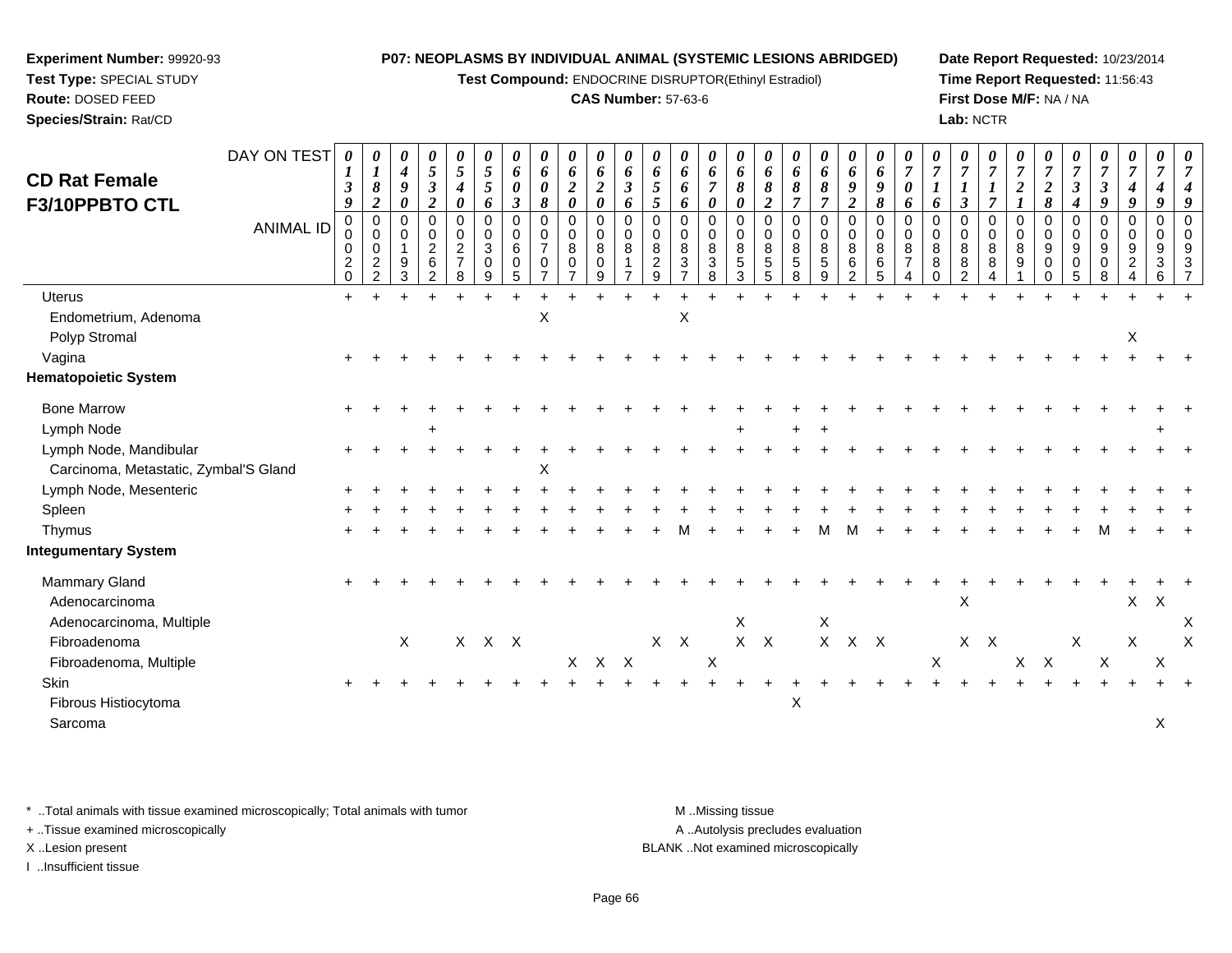**Test Compound:** ENDOCRINE DISRUPTOR(Ethinyl Estradiol)

#### **CAS Number:** 57-63-6

**Date Report Requested:** 10/23/2014**Time Report Requested:** 11:56:44**First Dose M/F:** NA / NA**Lab:** NCTR

| <b>CD Rat Female</b>                                                          | DAY ON TEST      | 0<br>1                                    | $\boldsymbol{\theta}$<br>$\boldsymbol{l}$              | 0<br>$\boldsymbol{4}$ | $\boldsymbol{\theta}$<br>$\sqrt{5}$                                   | $\boldsymbol{\theta}$<br>$\overline{5}$                   | $\boldsymbol{\theta}$<br>$\sqrt{5}$        | 0<br>6                    | 0<br>6                                  | $\boldsymbol{\theta}$<br>6                | 0<br>6                | $\boldsymbol{\theta}$<br>6      | 0<br>6                       | 0<br>6                                  | $\boldsymbol{\theta}$<br>6                                         | $\boldsymbol{\theta}$<br>6               | $\boldsymbol{\theta}$<br>6               | $\boldsymbol{\theta}$<br>6           | $\boldsymbol{\theta}$<br>6                               | 0<br>$\boldsymbol{6}$                        | $\boldsymbol{\theta}$<br>6        | 0<br>$\overline{7}$                               | 0<br>$\overline{7}$                                  | $\boldsymbol{\theta}$<br>$\overline{7}$                      | $\boldsymbol{\theta}$<br>$\overline{7}$ | $\boldsymbol{\theta}$<br>$\boldsymbol{7}$ | 0<br>$\overline{7}$                  | 0<br>$\overline{7}$             | $\boldsymbol{\theta}$<br>$\overline{7}$   | $\boldsymbol{\theta}$<br>$\overline{7}$      | 0<br>$\overline{7}$          | 0<br>$\overline{7}$               |
|-------------------------------------------------------------------------------|------------------|-------------------------------------------|--------------------------------------------------------|-----------------------|-----------------------------------------------------------------------|-----------------------------------------------------------|--------------------------------------------|---------------------------|-----------------------------------------|-------------------------------------------|-----------------------|---------------------------------|------------------------------|-----------------------------------------|--------------------------------------------------------------------|------------------------------------------|------------------------------------------|--------------------------------------|----------------------------------------------------------|----------------------------------------------|-----------------------------------|---------------------------------------------------|------------------------------------------------------|--------------------------------------------------------------|-----------------------------------------|-------------------------------------------|--------------------------------------|---------------------------------|-------------------------------------------|----------------------------------------------|------------------------------|-----------------------------------|
| F3/10PPBTO CTL                                                                |                  | $\boldsymbol{\beta}$<br>9                 | $\pmb{8}$<br>$\boldsymbol{2}$                          | 9<br>$\theta$         | $\boldsymbol{\beta}$<br>$\boldsymbol{2}$                              | $\boldsymbol{4}$<br>0                                     | 5<br>6                                     | 0<br>$\boldsymbol{\beta}$ | $\pmb{\theta}$<br>8                     | $\boldsymbol{2}$<br>$\boldsymbol{\theta}$ | $\boldsymbol{2}$<br>0 | $\boldsymbol{\beta}$<br>6       | 5<br>5                       | 6<br>6                                  | $\overline{7}$<br>0                                                | 8<br>0                                   | 8<br>$\boldsymbol{2}$                    | 8<br>7                               | 8<br>$\overline{7}$                                      | $\boldsymbol{g}$<br>$\overline{\mathbf{c}}$  | 9<br>8                            | 0<br>6                                            | $\boldsymbol{l}$<br>6                                | $\boldsymbol{l}$<br>$\boldsymbol{\beta}$                     | $\overline{7}$                          | $\boldsymbol{2}$<br>$\boldsymbol{l}$      | $\boldsymbol{2}$<br>8                | $\boldsymbol{\beta}$<br>4       | $\boldsymbol{\beta}$<br>9                 | $\boldsymbol{4}$<br>9                        | 4<br>9                       | $\boldsymbol{4}$<br>9             |
|                                                                               | <b>ANIMAL ID</b> | 0<br>0<br>0<br>$\overline{a}$<br>$\Omega$ | $\mathbf 0$<br>0<br>$\mathbf 0$<br>$\overline{c}$<br>2 | 0<br>0<br>$9\,$<br>3  | $\mathbf 0$<br>$\pmb{0}$<br>$\overline{c}$<br>$\,6$<br>$\overline{2}$ | $\mathbf 0$<br>0<br>$\overline{2}$<br>$\overline{7}$<br>8 | $\mathbf 0$<br>0<br>$\mathbf{3}$<br>0<br>9 | 0<br>0<br>6<br>0<br>5     | 0<br>$\mathbf 0$<br>$\overline{7}$<br>0 | $\mathbf 0$<br>$\mathbf 0$<br>8<br>0      | 0<br>0<br>8<br>0<br>9 | $\mathbf 0$<br>$\mathbf 0$<br>8 | $\Omega$<br>0<br>8<br>2<br>9 | 0<br>0<br>$\, 8$<br>3<br>$\overline{7}$ | $\mathbf 0$<br>$\,0\,$<br>$\bf8$<br>$\ensuremath{\mathsf{3}}$<br>8 | $\mathbf 0$<br>0<br>8<br>$\sqrt{5}$<br>3 | $\mathbf 0$<br>0<br>8<br>$\sqrt{5}$<br>5 | 0<br>0<br>$\bf 8$<br>$\sqrt{5}$<br>8 | $\mathbf 0$<br>$\boldsymbol{0}$<br>8<br>$\mathbf 5$<br>9 | 0<br>$\mathbf 0$<br>8<br>6<br>$\overline{2}$ | 0<br>0<br>$\bf 8$<br>$\,6\,$<br>5 | $\mathbf 0$<br>$\mathbf 0$<br>8<br>$\overline{7}$ | $\mathbf 0$<br>0<br>$\bf8$<br>$\,8\,$<br>$\mathbf 0$ | $\mathbf 0$<br>$\mathbf 0$<br>$\,8\,$<br>8<br>$\overline{2}$ | $\Omega$<br>0<br>8<br>8                 | 0<br>0<br>8<br>9                          | 0<br>0<br>$\boldsymbol{9}$<br>0<br>0 | $\mathbf 0$<br>0<br>9<br>0<br>5 | $\mathbf 0$<br>$\mathbf 0$<br>9<br>0<br>8 | $\mathbf 0$<br>0<br>9<br>$\overline{c}$<br>4 | 0<br>$\Omega$<br>9<br>3<br>6 | $\Omega$<br>$\mathbf 0$<br>9<br>3 |
| Musculoskeletal System                                                        |                  |                                           |                                                        |                       |                                                                       |                                                           |                                            |                           |                                         |                                           |                       |                                 |                              |                                         |                                                                    |                                          |                                          |                                      |                                                          |                                              |                                   |                                                   |                                                      |                                                              |                                         |                                           |                                      |                                 |                                           |                                              |                              |                                   |
| Bone, Femur<br>Nervous System                                                 |                  |                                           |                                                        |                       |                                                                       |                                                           |                                            |                           |                                         |                                           |                       |                                 |                              |                                         |                                                                    |                                          |                                          |                                      |                                                          |                                              |                                   |                                                   |                                                      |                                                              |                                         |                                           |                                      |                                 |                                           |                                              |                              |                                   |
| Brain, Brain Stem                                                             |                  |                                           |                                                        |                       |                                                                       |                                                           |                                            |                           |                                         |                                           |                       |                                 |                              |                                         |                                                                    |                                          |                                          |                                      |                                                          |                                              |                                   |                                                   |                                                      |                                                              |                                         |                                           |                                      |                                 |                                           |                                              |                              |                                   |
| Brain, Cerebellum                                                             |                  |                                           |                                                        |                       |                                                                       |                                                           |                                            |                           |                                         |                                           |                       |                                 |                              |                                         |                                                                    |                                          |                                          |                                      |                                                          |                                              |                                   |                                                   |                                                      |                                                              |                                         |                                           |                                      |                                 |                                           |                                              |                              |                                   |
| Brain, Cerebrum                                                               |                  |                                           |                                                        |                       |                                                                       |                                                           |                                            |                           |                                         |                                           |                       |                                 |                              |                                         |                                                                    |                                          |                                          |                                      |                                                          |                                              |                                   |                                                   |                                                      |                                                              |                                         |                                           |                                      |                                 |                                           |                                              |                              |                                   |
| <b>Respiratory System</b>                                                     |                  |                                           |                                                        |                       |                                                                       |                                                           |                                            |                           |                                         |                                           |                       |                                 |                              |                                         |                                                                    |                                          |                                          |                                      |                                                          |                                              |                                   |                                                   |                                                      |                                                              |                                         |                                           |                                      |                                 |                                           |                                              |                              |                                   |
| Lung<br>Adenocarcinoma, Metastatic, Mammary<br>Gland                          |                  |                                           |                                                        |                       |                                                                       |                                                           |                                            |                           |                                         |                                           |                       |                                 |                              |                                         |                                                                    |                                          |                                          |                                      |                                                          |                                              |                                   |                                                   |                                                      | X                                                            |                                         |                                           |                                      |                                 |                                           |                                              |                              |                                   |
| Carcinoma, Metastatic, Thyroid Gland<br>Carcinoma, Metastatic, Zymbal'S Gland |                  |                                           |                                                        |                       |                                                                       |                                                           |                                            |                           | X                                       |                                           |                       |                                 |                              |                                         |                                                                    |                                          |                                          | X                                    |                                                          |                                              |                                   |                                                   |                                                      |                                                              |                                         |                                           |                                      |                                 |                                           |                                              |                              |                                   |
| Nose                                                                          |                  |                                           |                                                        |                       |                                                                       |                                                           |                                            |                           |                                         |                                           |                       |                                 |                              |                                         |                                                                    |                                          |                                          |                                      |                                                          |                                              |                                   |                                                   |                                                      |                                                              |                                         |                                           |                                      |                                 |                                           |                                              |                              |                                   |
| Trachea                                                                       |                  |                                           |                                                        |                       |                                                                       |                                                           |                                            |                           |                                         |                                           |                       |                                 |                              |                                         |                                                                    |                                          |                                          |                                      |                                                          |                                              |                                   |                                                   |                                                      |                                                              |                                         |                                           |                                      |                                 |                                           |                                              |                              |                                   |
| <b>Special Senses System</b>                                                  |                  |                                           |                                                        |                       |                                                                       |                                                           |                                            |                           |                                         |                                           |                       |                                 |                              |                                         |                                                                    |                                          |                                          |                                      |                                                          |                                              |                                   |                                                   |                                                      |                                                              |                                         |                                           |                                      |                                 |                                           |                                              |                              |                                   |
| Ear                                                                           |                  |                                           |                                                        |                       |                                                                       |                                                           |                                            |                           |                                         |                                           |                       | $\ddot{}$                       |                              |                                         |                                                                    |                                          |                                          |                                      |                                                          |                                              |                                   |                                                   |                                                      |                                                              |                                         |                                           |                                      |                                 |                                           |                                              |                              |                                   |
| <b>Neural Crest Tumor</b>                                                     |                  |                                           |                                                        |                       |                                                                       |                                                           |                                            |                           |                                         |                                           |                       | $\mathsf X$                     |                              |                                         |                                                                    |                                          |                                          |                                      |                                                          |                                              |                                   |                                                   |                                                      |                                                              |                                         |                                           |                                      |                                 |                                           |                                              |                              |                                   |
| Eye                                                                           |                  |                                           |                                                        |                       |                                                                       |                                                           |                                            |                           |                                         |                                           |                       |                                 |                              |                                         |                                                                    |                                          |                                          |                                      |                                                          |                                              |                                   |                                                   |                                                      |                                                              |                                         |                                           |                                      |                                 |                                           |                                              |                              |                                   |
| Harderian Gland                                                               |                  |                                           |                                                        |                       |                                                                       |                                                           |                                            |                           |                                         |                                           |                       |                                 |                              |                                         |                                                                    |                                          |                                          |                                      |                                                          |                                              |                                   |                                                   |                                                      |                                                              |                                         |                                           |                                      |                                 |                                           |                                              |                              |                                   |
| Squamous Cell Carcinoma, Deep Invasion                                        |                  |                                           |                                                        |                       |                                                                       |                                                           |                                            |                           |                                         |                                           |                       |                                 |                              |                                         |                                                                    |                                          |                                          |                                      |                                                          |                                              |                                   |                                                   |                                                      |                                                              |                                         |                                           |                                      |                                 |                                           |                                              |                              |                                   |
| Zymbal's Gland                                                                |                  |                                           |                                                        |                       |                                                                       |                                                           |                                            |                           | $\ddot{}$                               |                                           |                       |                                 |                              |                                         |                                                                    |                                          |                                          |                                      |                                                          |                                              |                                   |                                                   |                                                      |                                                              |                                         |                                           |                                      |                                 |                                           |                                              |                              |                                   |
|                                                                               |                  |                                           |                                                        |                       |                                                                       |                                                           |                                            |                           |                                         |                                           |                       |                                 |                              |                                         |                                                                    |                                          |                                          |                                      |                                                          |                                              |                                   |                                                   |                                                      |                                                              |                                         |                                           |                                      |                                 |                                           |                                              |                              |                                   |

\* ..Total animals with tissue examined microscopically; Total animals with tumor **M** . Missing tissue M ..Missing tissue

+ ..Tissue examined microscopically

**Experiment Number:** 99920-93**Test Type:** SPECIAL STUDY**Route:** DOSED FEED**Species/Strain:** Rat/CD

I ..Insufficient tissue

A ..Autolysis precludes evaluation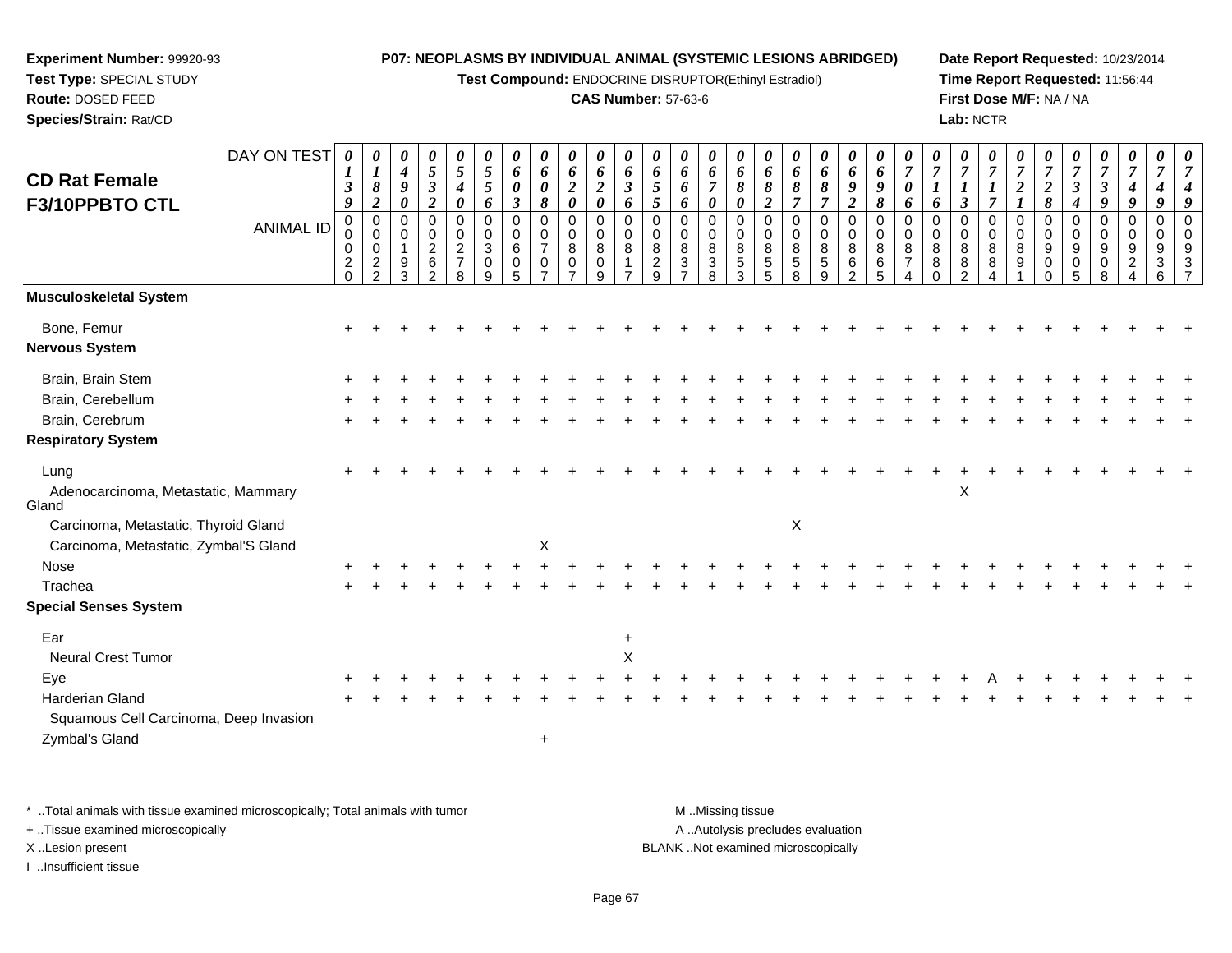**Test Compound:** ENDOCRINE DISRUPTOR(Ethinyl Estradiol)

# **CAS Number:** 57-63-6

**Date Report Requested:** 10/23/2014**Time Report Requested:** 11:56:44**First Dose M/F:** NA / NA**Lab:** NCTR

| <b>CD Rat Female</b><br>F3/10PPBTO CTL            | DAY ON TEST | $\boldsymbol{\theta}$<br>$\boldsymbol{I}$<br>$\boldsymbol{\beta}$<br>9 | $\boldsymbol{l}$<br>8<br>$\boldsymbol{2}$                           | 0<br>4<br>9<br>0   | 0<br>$5\overline{)}$<br>$\boldsymbol{\beta}$<br>◢ | 0<br>$5\overline{)}$<br>$\boldsymbol{4}$<br>0 | 0<br>$\overline{5}$<br>$\mathfrak{s}$<br>6       | 6<br>$\boldsymbol{\theta}$<br>$\boldsymbol{\beta}$ | 0<br>6<br>$\boldsymbol{\theta}$<br>8       | 0<br>6<br>$\boldsymbol{2}$<br>$\pmb{\theta}$ | 0<br>6<br>$\boldsymbol{2}$<br>0 | 0<br>6<br>$\boldsymbol{\beta}$<br>6           | 6<br>5<br>5                           | 0<br>6<br>6<br>6 | 0<br>6<br>0                              | 0<br>6<br>8<br>0                | $\boldsymbol{\theta}$<br>6<br>8<br>$\overline{2}$       | 6<br>8<br>$\overline{ }$       | $\boldsymbol{\theta}$<br>6<br>8<br>$\overline{ }$ | 0<br>6<br>9<br>ി<br>◢        | 0<br>6<br>9<br>8               | 0<br>$\overline{7}$<br>$\boldsymbol{\theta}$<br>6 | $\mathbf{I}$<br>6             | 0<br>$\overline{ }$<br>$\boldsymbol{\beta}$ | 0<br>$\overline{ }$ | 0<br>$\overline{ }$<br>$\mathbf{\Omega}$<br>∠ | 0<br>$\boldsymbol{2}$<br>8                        | $\boldsymbol{\beta}$<br>$\boldsymbol{4}$ | $\boldsymbol{\theta}$<br>$\overline{7}$<br>$\mathbf{3}$<br>9 | 0<br>$\boldsymbol{4}$<br>9              | 0                | $\theta$ |
|---------------------------------------------------|-------------|------------------------------------------------------------------------|---------------------------------------------------------------------|--------------------|---------------------------------------------------|-----------------------------------------------|--------------------------------------------------|----------------------------------------------------|--------------------------------------------|----------------------------------------------|---------------------------------|-----------------------------------------------|---------------------------------------|------------------|------------------------------------------|---------------------------------|---------------------------------------------------------|--------------------------------|---------------------------------------------------|------------------------------|--------------------------------|---------------------------------------------------|-------------------------------|---------------------------------------------|---------------------|-----------------------------------------------|---------------------------------------------------|------------------------------------------|--------------------------------------------------------------|-----------------------------------------|------------------|----------|
|                                                   | ANIMAL ID   | 0<br>0<br>$\pmb{0}$<br>$^2_{\rm 0}$                                    | $\pmb{0}$<br>$\pmb{0}$<br>$\pmb{0}$<br>$\sqrt{2}$<br>$\overline{2}$ | $\Omega$<br>9<br>3 | 0<br>$\frac{2}{6}$<br>$\mathfrak{p}$              | 0<br>$\frac{2}{7}$<br>8                       | 0<br>$\pmb{0}$<br>$\mathbf{3}$<br>$\pmb{0}$<br>9 | $\pmb{0}$<br>6<br>$\pmb{0}$<br>5                   | 0<br>$\overline{ }$<br>0<br>$\overline{ }$ | 0<br>8<br>0<br>$\overline{ }$                | 0<br>$\bf 8$<br>$\pmb{0}$<br>9  | 0<br>$\mathbf 0$<br>$\bf 8$<br>$\overline{ }$ | $\pmb{0}$<br>8<br>$\overline{c}$<br>9 | 0<br>8<br>3<br>⇁ | 0<br>8<br>$\ensuremath{\mathsf{3}}$<br>8 | 0<br>$\bf 8$<br>$\sqrt{5}$<br>3 | $\pmb{0}$<br>$\pmb{0}$<br>$\bf8$<br>$\overline{5}$<br>5 | $\pmb{0}$<br>$\bf 8$<br>5<br>8 | 0<br>8<br>5<br>$\mathbf{Q}$                       | 0<br>8<br>6<br>$\mathcal{P}$ | $\pmb{0}$<br>$\bf 8$<br>6<br>5 | 0<br>$\mathbf 0$<br>$\bf 8$<br>$\overline{ }$     | $\pmb{0}$<br>8<br>8<br>$\sim$ | 0<br>8<br>8<br>$\sim$                       | 0<br>8<br>8         | 0<br>$\bf 8$<br>9                             | 0<br>$\pmb{0}$<br>$\boldsymbol{9}$<br>$\mathbf 0$ | $\pmb{0}$<br>9<br>$\mathbf 0$<br>5       | 0<br>9<br>8                                                  | $\boldsymbol{0}$<br>9<br>$\overline{c}$ | 0<br>9<br>3<br>6 |          |
| Carcinoma<br><b>Urinary System</b>                |             |                                                                        |                                                                     |                    |                                                   |                                               |                                                  |                                                    | X                                          |                                              |                                 |                                               |                                       |                  |                                          |                                 |                                                         |                                |                                                   |                              |                                |                                                   |                               |                                             |                     |                                               |                                                   |                                          |                                                              |                                         |                  |          |
| Kidney<br>Renal Tubule, Adenoma                   |             |                                                                        |                                                                     |                    |                                                   |                                               |                                                  |                                                    |                                            |                                              |                                 |                                               |                                       |                  |                                          |                                 |                                                         |                                |                                                   |                              |                                |                                                   |                               |                                             |                     |                                               |                                                   |                                          |                                                              |                                         |                  |          |
| <b>Urinary Bladder</b><br><b>SYSTEMIC LESIONS</b> |             |                                                                        |                                                                     |                    |                                                   |                                               |                                                  |                                                    |                                            |                                              |                                 |                                               |                                       |                  |                                          |                                 |                                                         |                                |                                                   |                              |                                |                                                   |                               |                                             |                     |                                               |                                                   |                                          |                                                              |                                         |                  |          |
| Multiple Organ<br>Histiocytic Sarcoma             |             |                                                                        |                                                                     |                    |                                                   |                                               |                                                  |                                                    |                                            |                                              |                                 |                                               |                                       |                  |                                          |                                 |                                                         |                                |                                                   |                              |                                |                                                   |                               |                                             | X                   |                                               |                                                   |                                          |                                                              |                                         |                  |          |
| Lymphoma Malignant<br>Mesothelioma Malignant      |             |                                                                        |                                                                     |                    | X<br>X.                                           |                                               |                                                  |                                                    |                                            |                                              |                                 |                                               |                                       |                  |                                          |                                 |                                                         |                                |                                                   |                              |                                |                                                   |                               |                                             |                     |                                               |                                                   |                                          |                                                              |                                         |                  |          |

\* ..Total animals with tissue examined microscopically; Total animals with tumor **M** . Missing tissue M ..Missing tissue

+ ..Tissue examined microscopically

**Experiment Number:** 99920-93**Test Type:** SPECIAL STUDY**Route:** DOSED FEED**Species/Strain:** Rat/CD

I ..Insufficient tissue

A ..Autolysis precludes evaluation X ..Lesion present BLANK ..Not examined microscopically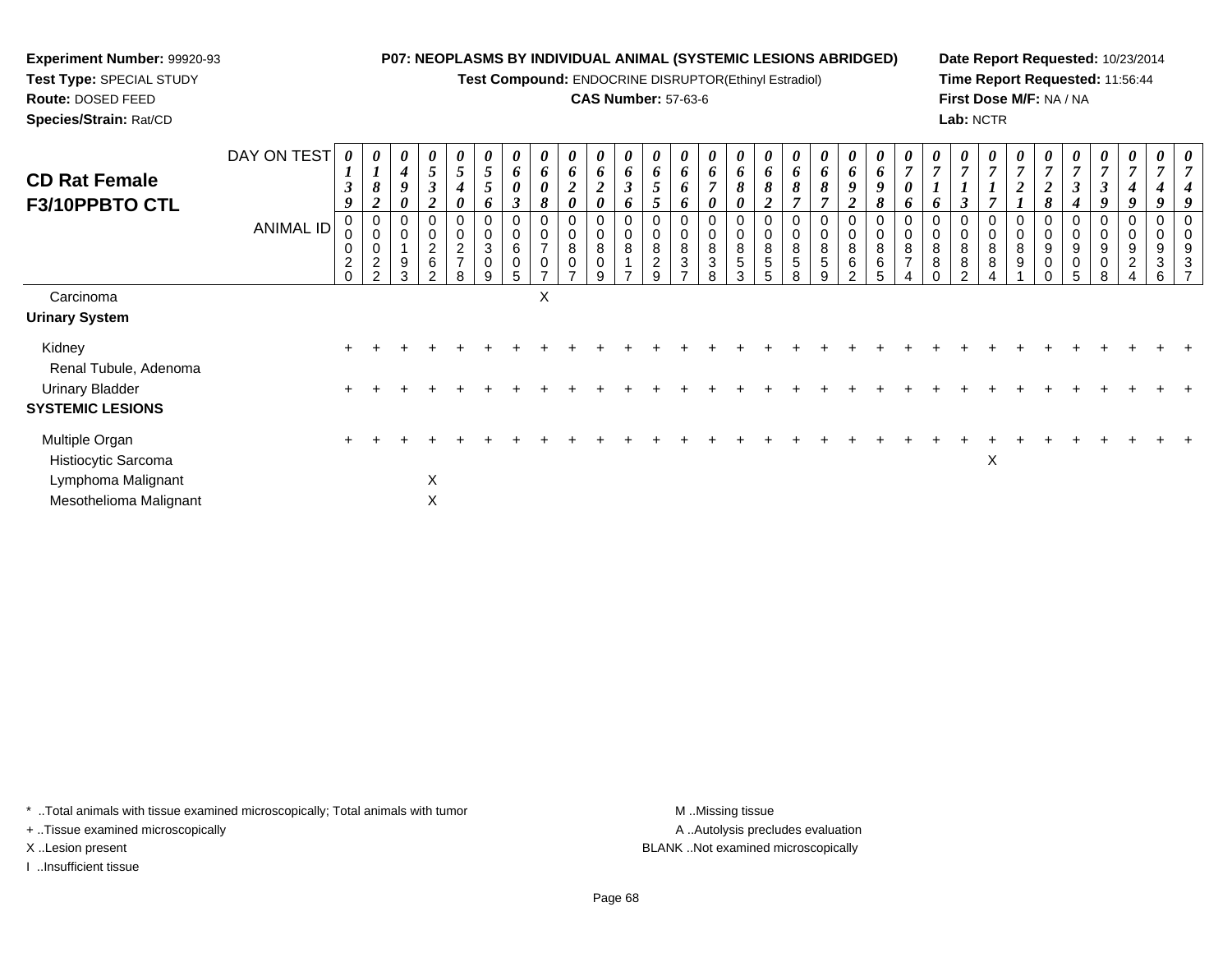**Test Compound:** ENDOCRINE DISRUPTOR(Ethinyl Estradiol)

# **CAS Number:** 57-63-6

**Date Report Requested:** 10/23/2014**Time Report Requested:** 11:56:44**First Dose M/F:** NA / NA**Lab:** NCTR

| <b>CD Rat Female</b><br>F3/10PPBTO CTL | DAY ON TEST      | 0<br>$\overline{7}$<br>5        | 0<br>$\overline{7}$<br>5                                    | 0<br>$\overline{7}$<br>$\boldsymbol{4}$                  | 0<br>$\overline{7}$<br>4                             | 0<br>$\overline{7}$<br>4 | 0<br>$\boldsymbol{7}$<br>5                 | 0<br>$\overline{7}$<br>$\boldsymbol{4}$           | 0<br>$\overline{7}$<br>$\boldsymbol{4}$      | 0<br>$\overline{7}$<br>$\overline{5}$                                | 0<br>$\overline{7}$<br>5                           | 0<br>$\boldsymbol{7}$<br>$\mathfrak{s}$                                      | 0<br>$\overline{7}$<br>$\sqrt{5}$                                              | 0<br>$\overline{7}$<br>5                                 | 0<br>$\overline{7}$<br>5                       | 0<br>$\overline{7}$<br>5     | 0<br>$\overline{7}$<br>5                                                      | 0<br>$\boldsymbol{7}$<br>5                | 0<br>$\overline{7}$<br>$\sqrt{5}$                                  | 0<br>$\overline{7}$<br>4                                           |                       |
|----------------------------------------|------------------|---------------------------------|-------------------------------------------------------------|----------------------------------------------------------|------------------------------------------------------|--------------------------|--------------------------------------------|---------------------------------------------------|----------------------------------------------|----------------------------------------------------------------------|----------------------------------------------------|------------------------------------------------------------------------------|--------------------------------------------------------------------------------|----------------------------------------------------------|------------------------------------------------|------------------------------|-------------------------------------------------------------------------------|-------------------------------------------|--------------------------------------------------------------------|--------------------------------------------------------------------|-----------------------|
|                                        |                  | 0                               | $\boldsymbol{\theta}$                                       | 8                                                        | 9                                                    | 9                        | $\boldsymbol{\theta}$                      | 9                                                 | $\pmb{8}$                                    | $\boldsymbol{l}$                                                     | 5                                                  | $\boldsymbol{4}$                                                             | $\boldsymbol{4}$                                                               | $\boldsymbol{4}$                                         | $\boldsymbol{4}$                               | 5                            | 5                                                                             | 5                                         | $\boldsymbol{4}$                                                   | 5                                                                  |                       |
|                                        | <b>ANIMAL ID</b> | 0<br>$\mathbf 0$<br>9<br>6<br>4 | $\mathbf 0$<br>0<br>$\boldsymbol{9}$<br>$\overline{7}$<br>5 | $\mathbf 0$<br>$\Omega$<br>9<br>$\bf8$<br>$\overline{2}$ | 0<br>$\mathbf{1}$<br>$\mathbf 0$<br>$\mathbf 1$<br>5 | 0<br>1<br>0<br>1<br>6    | 0<br>$\mathbf{1}$<br>$\mathbf 0$<br>1<br>9 | $\Omega$<br>$\mathbf{1}$<br>0<br>$\boldsymbol{2}$ | $\mathbf 0$<br>1<br>0<br>$\overline{c}$<br>9 | 0<br>$\mathbf{1}$<br>$\mathbf 0$<br>$\overline{5}$<br>$\overline{2}$ | $\mathbf 0$<br>$\mathbf{1}$<br>0<br>$\overline{7}$ | $\mathbf 0$<br>$\mathbf{1}$<br>$\pmb{0}$<br>$\overline{7}$<br>$\overline{2}$ | $\mathbf 0$<br>$\mathbf{1}$<br>$\mathbf 0$<br>$\overline{7}$<br>$\overline{7}$ | $\mathbf 0$<br>$\mathbf{1}$<br>$\pmb{0}$<br>$\bf 8$<br>6 | 0<br>1<br>$\mathbf 0$<br>$\boldsymbol{9}$<br>5 | 0<br>1<br>1<br>$\frac{2}{5}$ | $\Omega$<br>$\mathbf 1$<br>$\mathbf{1}$<br>$\boldsymbol{2}$<br>$6\phantom{a}$ | $\Omega$<br>1<br>1<br>$\overline{c}$<br>8 | $\mathbf 0$<br>$\mathbf{1}$<br>$\mathbf{1}$<br>3<br>$\overline{7}$ | $\mathbf 0$<br>1<br>$\mathbf{1}$<br>$\ensuremath{\mathsf{3}}$<br>8 | <i><b>*TOTALS</b></i> |
| <b>Alimentary System</b>               |                  |                                 |                                                             |                                                          |                                                      |                          |                                            |                                                   |                                              |                                                                      |                                                    |                                                                              |                                                                                |                                                          |                                                |                              |                                                                               |                                           |                                                                    |                                                                    |                       |
| Esophagus                              |                  |                                 |                                                             |                                                          |                                                      |                          |                                            |                                                   |                                              |                                                                      |                                                    |                                                                              |                                                                                |                                                          |                                                |                              |                                                                               |                                           |                                                                    |                                                                    | 50                    |
| Intestine Large, Cecum                 |                  |                                 |                                                             |                                                          |                                                      |                          |                                            |                                                   |                                              |                                                                      |                                                    |                                                                              |                                                                                |                                                          |                                                |                              |                                                                               |                                           |                                                                    |                                                                    | 49                    |
| Intestine Large, Colon                 |                  |                                 |                                                             |                                                          |                                                      |                          |                                            |                                                   |                                              |                                                                      |                                                    |                                                                              |                                                                                |                                                          |                                                |                              |                                                                               |                                           |                                                                    |                                                                    | 50                    |
| Intestine Large, Rectum                |                  | ÷                               |                                                             |                                                          |                                                      |                          |                                            |                                                   |                                              |                                                                      |                                                    |                                                                              |                                                                                |                                                          |                                                |                              |                                                                               |                                           |                                                                    |                                                                    | 50                    |
| Intestine Small, Duodenum              |                  |                                 |                                                             |                                                          |                                                      |                          |                                            |                                                   |                                              |                                                                      |                                                    |                                                                              |                                                                                |                                                          |                                                |                              |                                                                               |                                           |                                                                    |                                                                    | 50                    |
| Intestine Small, Ileum                 |                  |                                 |                                                             |                                                          |                                                      |                          |                                            |                                                   |                                              |                                                                      |                                                    |                                                                              |                                                                                |                                                          |                                                |                              |                                                                               |                                           |                                                                    |                                                                    | 49                    |
| Intestine Small, Jejunum               |                  |                                 |                                                             |                                                          |                                                      |                          |                                            |                                                   |                                              |                                                                      |                                                    |                                                                              |                                                                                |                                                          |                                                |                              |                                                                               |                                           |                                                                    |                                                                    | 48                    |
| Carcinoma                              |                  |                                 |                                                             |                                                          |                                                      |                          |                                            |                                                   |                                              |                                                                      |                                                    |                                                                              |                                                                                |                                                          |                                                |                              |                                                                               |                                           | X                                                                  |                                                                    | $\mathbf{1}$          |
| Liver                                  |                  |                                 |                                                             |                                                          |                                                      |                          |                                            |                                                   |                                              |                                                                      |                                                    |                                                                              |                                                                                |                                                          |                                                |                              |                                                                               |                                           |                                                                    |                                                                    | 50                    |
| Mesentery                              |                  |                                 |                                                             |                                                          |                                                      |                          |                                            |                                                   |                                              |                                                                      |                                                    |                                                                              |                                                                                |                                                          |                                                |                              | +                                                                             |                                           |                                                                    | $\ddot{}$                                                          | 4                     |
| Oral Mucosa                            |                  |                                 |                                                             |                                                          |                                                      |                          |                                            |                                                   |                                              |                                                                      | $\ddot{}$                                          |                                                                              |                                                                                |                                                          |                                                |                              |                                                                               |                                           |                                                                    |                                                                    | 7                     |
| Fibrous Histiocytoma                   |                  |                                 |                                                             |                                                          |                                                      |                          |                                            |                                                   |                                              |                                                                      |                                                    |                                                                              |                                                                                |                                                          |                                                |                              |                                                                               |                                           |                                                                    |                                                                    | 1                     |
| Squamous Cell Carcinoma                |                  |                                 |                                                             |                                                          |                                                      |                          |                                            |                                                   |                                              |                                                                      | $\boldsymbol{\mathsf{X}}$                          |                                                                              |                                                                                |                                                          |                                                |                              |                                                                               |                                           |                                                                    |                                                                    | $\overline{2}$        |
| Pancreas                               |                  |                                 |                                                             |                                                          |                                                      |                          |                                            |                                                   |                                              |                                                                      |                                                    |                                                                              |                                                                                |                                                          |                                                |                              |                                                                               |                                           |                                                                    |                                                                    | 50                    |
| <b>Salivary Glands</b>                 |                  |                                 |                                                             |                                                          |                                                      |                          |                                            |                                                   |                                              |                                                                      |                                                    |                                                                              |                                                                                |                                                          |                                                |                              |                                                                               |                                           |                                                                    |                                                                    | 50                    |
| Stomach, Forestomach                   |                  |                                 |                                                             |                                                          |                                                      |                          |                                            |                                                   |                                              |                                                                      |                                                    |                                                                              |                                                                                |                                                          |                                                |                              |                                                                               |                                           |                                                                    |                                                                    | 50                    |
| Squamous Cell Papilloma                |                  |                                 |                                                             |                                                          |                                                      |                          |                                            |                                                   |                                              |                                                                      | X                                                  |                                                                              |                                                                                |                                                          |                                                |                              |                                                                               |                                           |                                                                    |                                                                    | $\overline{2}$        |
| Stomach, Glandular                     |                  |                                 |                                                             |                                                          |                                                      |                          |                                            |                                                   |                                              |                                                                      |                                                    |                                                                              |                                                                                |                                                          |                                                |                              |                                                                               |                                           |                                                                    |                                                                    | 50                    |
| <b>Cardiovascular System</b>           |                  |                                 |                                                             |                                                          |                                                      |                          |                                            |                                                   |                                              |                                                                      |                                                    |                                                                              |                                                                                |                                                          |                                                |                              |                                                                               |                                           |                                                                    |                                                                    |                       |
| <b>Blood Vessel</b>                    |                  |                                 |                                                             |                                                          |                                                      |                          |                                            |                                                   |                                              |                                                                      |                                                    |                                                                              |                                                                                |                                                          |                                                |                              |                                                                               |                                           |                                                                    |                                                                    | 50                    |
| Heart                                  |                  |                                 |                                                             |                                                          |                                                      |                          |                                            |                                                   |                                              |                                                                      |                                                    |                                                                              |                                                                                |                                                          |                                                |                              |                                                                               |                                           |                                                                    |                                                                    | 50                    |

| * Total animals with tissue examined microscopically; Total animals with tumor | M Missing tissue                   |
|--------------------------------------------------------------------------------|------------------------------------|
| + Tissue examined microscopically                                              | A Autolysis precludes evaluation   |
| X Lesion present                                                               | BLANK Not examined microscopically |
| …Insufficient tissue                                                           |                                    |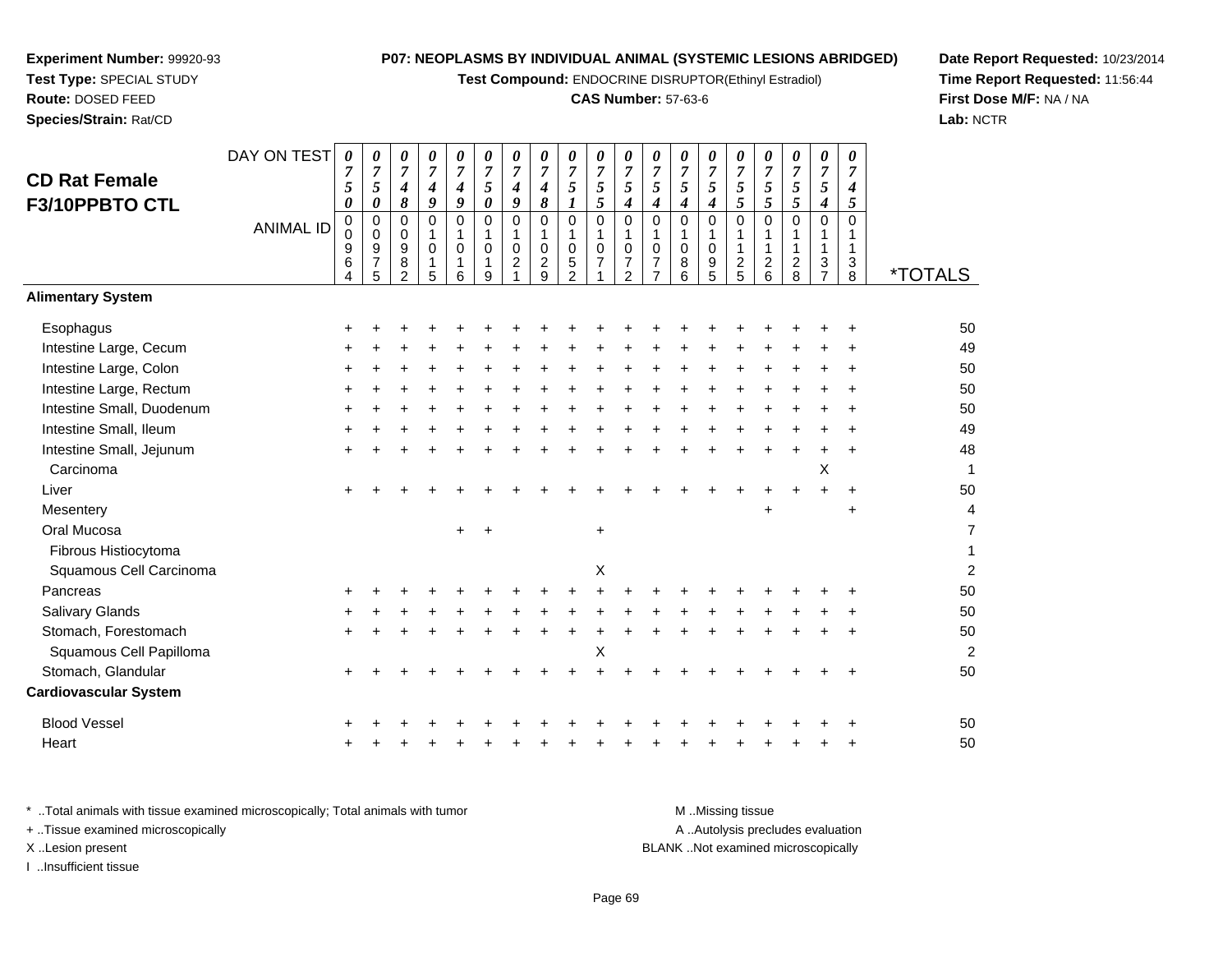**Test Compound:** ENDOCRINE DISRUPTOR(Ethinyl Estradiol)

### **CAS Number:** 57-63-6

**Date Report Requested:** 10/23/2014**Time Report Requested:** 11:56:44**First Dose M/F:** NA / NA**Lab:** NCTR

| <b>CD Rat Female</b><br>F3/10PPBTO CTL | DAY ON TEST      | $\boldsymbol{\theta}$<br>$\overline{7}$<br>5<br>$\boldsymbol{\theta}$ | 0<br>$\overline{7}$<br>5<br>0      | $\boldsymbol{\theta}$<br>$\overline{7}$<br>4<br>8  | 0<br>$\overline{7}$<br>4<br>9 | 0<br>$\overline{7}$<br>4<br>9  | 0<br>$\overline{7}$<br>5<br>0 | 0<br>$\overline{7}$<br>4<br>9 | 0<br>$\overline{7}$<br>4<br>8             | 0<br>$\overline{7}$<br>5<br>$\boldsymbol{l}$                             | 0<br>$\overline{7}$<br>5<br>5                  | 0<br>$\overline{7}$<br>5<br>4        | $\boldsymbol{\theta}$<br>$\overline{7}$<br>5<br>4 | 0<br>$\overline{7}$<br>5<br>4 | 0<br>$\overline{7}$<br>5<br>$\boldsymbol{4}$ | 0<br>$\overline{7}$<br>5<br>$5\overline{)}$ | 0<br>$\overline{7}$<br>5<br>5   | 0<br>$\boldsymbol{7}$<br>$\sqrt{5}$<br>5 | $\boldsymbol{\theta}$<br>$\overline{7}$<br>5<br>$\boldsymbol{4}$ | 0<br>$\overline{7}$<br>4<br>5 |                       |
|----------------------------------------|------------------|-----------------------------------------------------------------------|------------------------------------|----------------------------------------------------|-------------------------------|--------------------------------|-------------------------------|-------------------------------|-------------------------------------------|--------------------------------------------------------------------------|------------------------------------------------|--------------------------------------|---------------------------------------------------|-------------------------------|----------------------------------------------|---------------------------------------------|---------------------------------|------------------------------------------|------------------------------------------------------------------|-------------------------------|-----------------------|
|                                        | <b>ANIMAL ID</b> | 0<br>0<br>9<br>6<br>4                                                 | 0<br>0<br>9<br>$\overline{7}$<br>5 | 0<br>$\mathbf 0$<br>9<br>$\bf 8$<br>$\mathfrak{p}$ | 0<br>1<br>$\Omega$<br>5       | $\Omega$<br>1<br>$\Omega$<br>6 | $\Omega$<br>1<br>0<br>1<br>9  | $\Omega$<br>0<br>2            | $\Omega$<br>1<br>0<br>$\overline{c}$<br>9 | $\Omega$<br>$\mathbf{1}$<br>$\mathbf 0$<br>$\mathbf 5$<br>$\overline{2}$ | $\Omega$<br>1<br>$\mathbf 0$<br>$\overline{7}$ | $\Omega$<br>0<br>7<br>$\overline{2}$ | 0<br>1<br>0<br>7<br>$\overline{7}$                | $\Omega$<br>1<br>0<br>8<br>6  | $\Omega$<br>$\mathbf 0$<br>9<br>5            | $\Omega$<br>1<br>1<br>$\boldsymbol{2}$<br>5 | $\Omega$<br>$\overline{c}$<br>6 | 0<br>1<br>1<br>$\boldsymbol{2}$<br>8     | $\Omega$<br>1<br>3<br>$\overline{7}$                             | $\Omega$<br>1<br>1<br>3<br>8  | <i><b>*TOTALS</b></i> |
| <b>Endocrine System</b>                |                  |                                                                       |                                    |                                                    |                               |                                |                               |                               |                                           |                                                                          |                                                |                                      |                                                   |                               |                                              |                                             |                                 |                                          |                                                                  |                               |                       |
| <b>Adrenal Cortex</b><br>Adenoma       |                  |                                                                       |                                    |                                                    |                               |                                |                               |                               |                                           |                                                                          |                                                |                                      |                                                   |                               |                                              |                                             |                                 |                                          |                                                                  |                               | 50                    |
| Adrenal Medulla                        |                  |                                                                       |                                    |                                                    |                               |                                |                               |                               |                                           |                                                                          |                                                |                                      |                                                   |                               |                                              |                                             |                                 |                                          |                                                                  |                               | 50                    |
| Islets, Pancreatic                     |                  |                                                                       |                                    |                                                    |                               |                                |                               |                               |                                           |                                                                          |                                                |                                      |                                                   |                               |                                              |                                             |                                 |                                          |                                                                  |                               | 50                    |
| Parathyroid Gland                      |                  |                                                                       |                                    |                                                    |                               |                                |                               |                               |                                           |                                                                          |                                                |                                      |                                                   |                               |                                              |                                             |                                 |                                          |                                                                  | M                             | 47                    |
| <b>Pituitary Gland</b>                 |                  |                                                                       |                                    |                                                    |                               |                                |                               |                               |                                           |                                                                          |                                                |                                      |                                                   |                               |                                              |                                             |                                 |                                          |                                                                  | $\ddot{}$                     | 50                    |
| Pars Distalis, Adenoma                 |                  | X                                                                     | X                                  | X                                                  | X                             | X                              | $\times$                      | X                             | $\times$                                  | X                                                                        | X                                              | X                                    |                                                   | X                             | X                                            | X                                           | X                               |                                          |                                                                  |                               | 36                    |
| <b>Thyroid Gland</b>                   |                  |                                                                       |                                    |                                                    |                               |                                |                               |                               |                                           |                                                                          |                                                |                                      |                                                   |                               |                                              |                                             |                                 |                                          |                                                                  | ÷                             | 50                    |
| C Cell, Adenoma                        |                  |                                                                       |                                    |                                                    |                               |                                |                               |                               |                                           |                                                                          |                                                |                                      |                                                   |                               |                                              |                                             |                                 |                                          |                                                                  |                               | 1                     |
| C Cell, Carcinoma                      |                  |                                                                       |                                    |                                                    |                               |                                |                               |                               |                                           |                                                                          |                                                |                                      |                                                   |                               |                                              |                                             |                                 |                                          |                                                                  |                               | 1                     |
| <b>General Body System</b>             |                  |                                                                       |                                    |                                                    |                               |                                |                               |                               |                                           |                                                                          |                                                |                                      |                                                   |                               |                                              |                                             |                                 |                                          |                                                                  |                               |                       |
| <b>Tissue NOS</b>                      |                  |                                                                       |                                    |                                                    |                               |                                |                               |                               |                                           |                                                                          | +                                              |                                      |                                                   |                               |                                              |                                             |                                 |                                          |                                                                  |                               | 1                     |
| Squamous Cell Carcinoma, Deep Invasion |                  |                                                                       |                                    |                                                    |                               |                                |                               |                               |                                           |                                                                          | $\mathsf{X}$                                   |                                      |                                                   |                               |                                              |                                             |                                 |                                          |                                                                  |                               | 1                     |
| <b>Genital System</b>                  |                  |                                                                       |                                    |                                                    |                               |                                |                               |                               |                                           |                                                                          |                                                |                                      |                                                   |                               |                                              |                                             |                                 |                                          |                                                                  |                               |                       |
| <b>Clitoral Gland</b>                  |                  |                                                                       |                                    |                                                    |                               |                                |                               |                               |                                           |                                                                          |                                                |                                      |                                                   |                               |                                              |                                             |                                 |                                          |                                                                  |                               | 49                    |
| Adenoma                                |                  |                                                                       |                                    |                                                    |                               |                                |                               |                               |                                           |                                                                          |                                                |                                      |                                                   |                               |                                              |                                             |                                 |                                          |                                                                  |                               |                       |
| Ovary                                  |                  |                                                                       |                                    |                                                    |                               |                                |                               |                               |                                           |                                                                          |                                                |                                      |                                                   |                               |                                              |                                             |                                 |                                          |                                                                  |                               | 50                    |
| Granulosa Cell Tumor Benign            |                  |                                                                       |                                    |                                                    |                               |                                |                               |                               |                                           |                                                                          |                                                |                                      |                                                   |                               |                                              |                                             |                                 |                                          |                                                                  |                               | 1                     |
| Sertoli Cell Tumor Benign              |                  |                                                                       |                                    |                                                    |                               |                                |                               |                               | X                                         |                                                                          |                                                |                                      |                                                   |                               |                                              |                                             |                                 |                                          |                                                                  |                               |                       |
| Oviduct                                |                  |                                                                       |                                    |                                                    |                               |                                |                               |                               |                                           |                                                                          |                                                |                                      |                                                   |                               |                                              |                                             |                                 |                                          |                                                                  | +                             | 50                    |
|                                        |                  |                                                                       |                                    |                                                    |                               |                                |                               |                               |                                           |                                                                          |                                                |                                      |                                                   |                               |                                              |                                             |                                 |                                          |                                                                  |                               |                       |

**Experiment Number:** 99920-93**Test Type:** SPECIAL STUDY**Route:** DOSED FEED**Species/Strain:** Rat/CD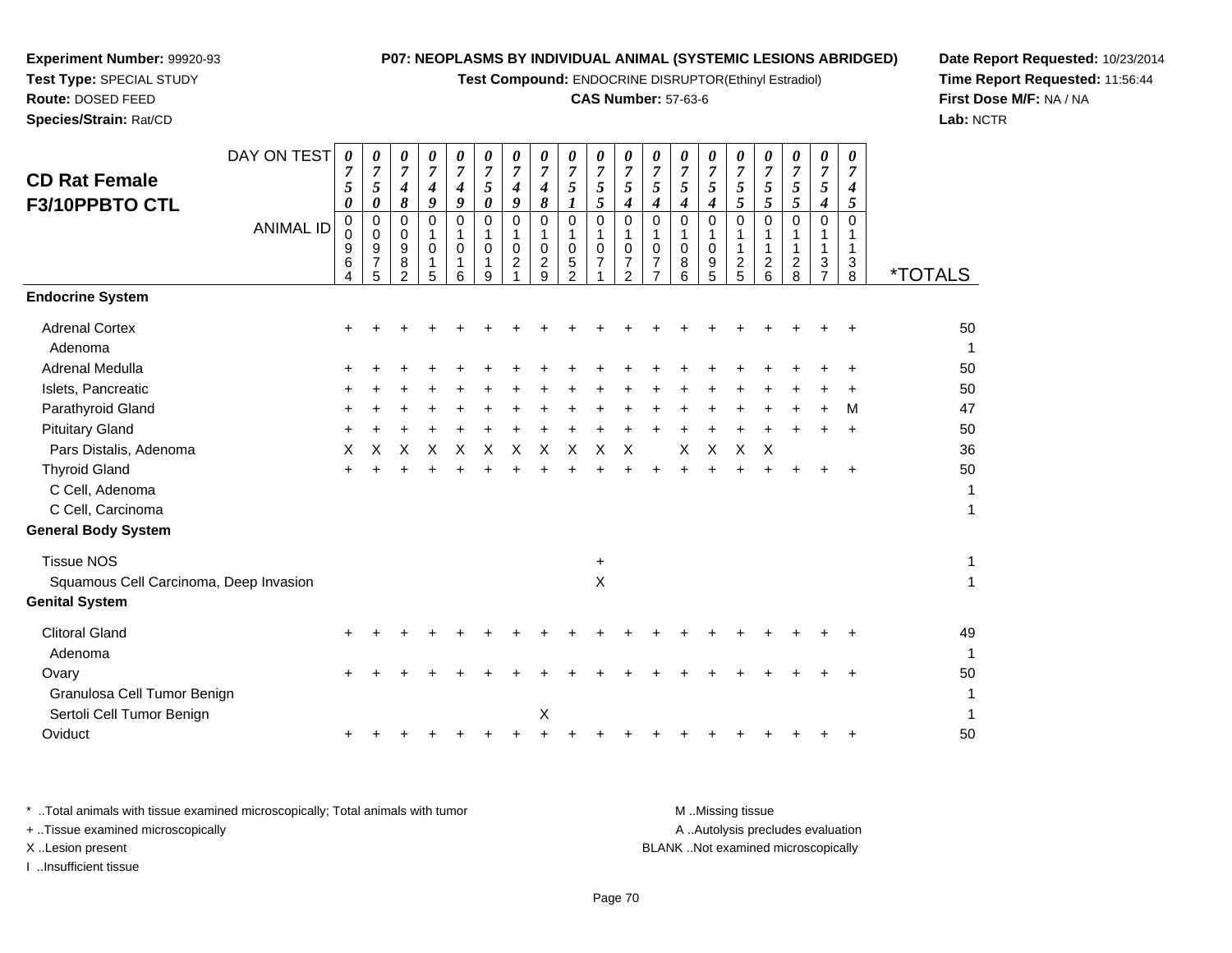**Test Compound:** ENDOCRINE DISRUPTOR(Ethinyl Estradiol)

#### **CAS Number:** 57-63-6

**Date Report Requested:** 10/23/2014**Time Report Requested:** 11:56:44**First Dose M/F:** NA / NA**Lab:** NCTR

| <b>CD Rat Female</b><br>F3/10PPBTO CTL                          | DAY ON TEST      | $\boldsymbol{\theta}$<br>7<br>5<br>0<br>0 | 0<br>$\overline{7}$<br>5<br>$\boldsymbol{\theta}$<br>0 | 0<br>$\overline{7}$<br>4<br>8<br>0 | 0<br>$\overline{7}$<br>4<br>9<br>0 | 0<br>$\boldsymbol{7}$<br>4<br>9<br>$\Omega$ | 0<br>$\boldsymbol{7}$<br>5<br>0<br>0 | 0<br>$\overline{7}$<br>4<br>9<br>0                                     | 0<br>$\overline{7}$<br>4<br>8<br>$\mathbf 0$ | 0<br>$\boldsymbol{7}$<br>5<br>$\boldsymbol{l}$<br>$\mathbf 0$ | 0<br>$\boldsymbol{7}$<br>5<br>5<br>0 | 0<br>$\overline{7}$<br>$\overline{5}$<br>$\boldsymbol{4}$<br>$\mathbf 0$ | 0<br>$\overline{7}$<br>$\mathfrak{s}$<br>$\boldsymbol{4}$<br>$\mathbf 0$ | 0<br>$\overline{7}$<br>5<br>4<br>0 | 0<br>$\overline{7}$<br>5<br>$\boldsymbol{4}$<br>$\Omega$ | 0<br>$\overline{7}$<br>5<br>5<br>0 | 0<br>$\overline{7}$<br>$\sqrt{5}$<br>$\sqrt{5}$<br>0 | $\pmb{\theta}$<br>$\overline{7}$<br>5<br>$\sqrt{5}$<br>$\mathbf 0$ | 0<br>$\overline{7}$<br>5<br>$\boldsymbol{4}$<br>0 | 0<br>$\overline{\mathcal{I}}$<br>4<br>5<br>0 |                       |
|-----------------------------------------------------------------|------------------|-------------------------------------------|--------------------------------------------------------|------------------------------------|------------------------------------|---------------------------------------------|--------------------------------------|------------------------------------------------------------------------|----------------------------------------------|---------------------------------------------------------------|--------------------------------------|--------------------------------------------------------------------------|--------------------------------------------------------------------------|------------------------------------|----------------------------------------------------------|------------------------------------|------------------------------------------------------|--------------------------------------------------------------------|---------------------------------------------------|----------------------------------------------|-----------------------|
|                                                                 | <b>ANIMAL ID</b> | 0<br>9<br>6<br>4                          | 0<br>$\boldsymbol{9}$<br>$\overline{7}$<br>5           | 0<br>9<br>8<br>2                   | $\Omega$<br>5                      | $\Omega$<br>6                               | 0<br>$\boldsymbol{9}$                | $\mathbf{1}$<br>$\mathbf 0$<br>$\overline{\mathbf{c}}$<br>$\mathbf{1}$ | 1<br>$\mathbf 0$<br>$\overline{c}$<br>9      | $\mathbf{1}$<br>$\mathbf 0$<br>$\mathbf 5$<br>$\overline{a}$  | 1<br>0<br>$\overline{7}$             | 1<br>$\mathbf 0$<br>$\boldsymbol{7}$<br>$\overline{c}$                   | $\mathbf 1$<br>0<br>7<br>$\overline{7}$                                  | $\mathbf 0$<br>8<br>6              | $\mathbf 0$<br>9<br>5                                    | 1<br>$\mathbf{1}$<br>$\frac{2}{5}$ | 1<br>$\mathbf{1}$<br>$\overline{c}$<br>6             | $\mathbf{1}$<br>$\boldsymbol{2}$<br>8                              | 1<br>1<br>3<br>$\overline{7}$                     | 1<br>3<br>8                                  | <i><b>*TOTALS</b></i> |
| <b>Uterus</b>                                                   |                  | $\ddot{}$                                 |                                                        |                                    | $\ddot{}$                          |                                             |                                      | 4                                                                      |                                              | $+$                                                           | $\ddot{}$                            |                                                                          |                                                                          | $\ddot{}$                          | $\ddot{}$                                                |                                    |                                                      | $\ddot{}$                                                          | $\ddot{}$                                         | $\ddot{}$                                    | 50                    |
| Endometrium, Adenoma                                            |                  |                                           |                                                        |                                    |                                    |                                             |                                      |                                                                        |                                              |                                                               |                                      |                                                                          |                                                                          |                                    |                                                          |                                    |                                                      |                                                                    |                                                   |                                              | $\overline{c}$        |
| Polyp Stromal                                                   |                  |                                           |                                                        |                                    |                                    |                                             |                                      |                                                                        |                                              |                                                               |                                      |                                                                          |                                                                          | X                                  |                                                          |                                    |                                                      |                                                                    |                                                   |                                              | $\overline{2}$        |
| Vagina                                                          |                  |                                           |                                                        |                                    |                                    |                                             |                                      |                                                                        |                                              |                                                               |                                      |                                                                          |                                                                          |                                    |                                                          |                                    |                                                      |                                                                    |                                                   |                                              | 50                    |
| <b>Hematopoietic System</b>                                     |                  |                                           |                                                        |                                    |                                    |                                             |                                      |                                                                        |                                              |                                                               |                                      |                                                                          |                                                                          |                                    |                                                          |                                    |                                                      |                                                                    |                                                   |                                              |                       |
| <b>Bone Marrow</b>                                              |                  | ÷                                         |                                                        |                                    |                                    |                                             |                                      |                                                                        |                                              |                                                               |                                      |                                                                          |                                                                          |                                    |                                                          |                                    |                                                      |                                                                    |                                                   |                                              | 50                    |
| Lymph Node                                                      |                  |                                           |                                                        |                                    | ÷                                  |                                             |                                      | ٠                                                                      |                                              |                                                               |                                      |                                                                          |                                                                          |                                    |                                                          |                                    |                                                      |                                                                    |                                                   | ÷                                            | 10                    |
| Lymph Node, Mandibular<br>Carcinoma, Metastatic, Zymbal'S Gland |                  | $\ddot{}$                                 |                                                        |                                    |                                    |                                             |                                      |                                                                        |                                              |                                                               |                                      |                                                                          |                                                                          |                                    |                                                          |                                    |                                                      |                                                                    |                                                   |                                              | 50<br>$\mathbf{1}$    |
| Lymph Node, Mesenteric                                          |                  |                                           |                                                        |                                    |                                    |                                             |                                      |                                                                        |                                              |                                                               |                                      |                                                                          |                                                                          |                                    |                                                          |                                    |                                                      |                                                                    |                                                   |                                              | 50                    |
| Spleen                                                          |                  | +                                         |                                                        |                                    |                                    |                                             |                                      |                                                                        |                                              |                                                               |                                      |                                                                          |                                                                          |                                    |                                                          |                                    |                                                      |                                                                    |                                                   |                                              | 50                    |
| Thymus                                                          |                  |                                           |                                                        |                                    |                                    |                                             |                                      |                                                                        |                                              |                                                               |                                      |                                                                          |                                                                          |                                    |                                                          |                                    |                                                      |                                                                    |                                                   |                                              | 46                    |
| <b>Integumentary System</b>                                     |                  |                                           |                                                        |                                    |                                    |                                             |                                      |                                                                        |                                              |                                                               |                                      |                                                                          |                                                                          |                                    |                                                          |                                    |                                                      |                                                                    |                                                   |                                              |                       |
| <b>Mammary Gland</b>                                            |                  | $+$                                       |                                                        |                                    |                                    |                                             |                                      |                                                                        |                                              |                                                               |                                      |                                                                          |                                                                          |                                    |                                                          |                                    |                                                      |                                                                    |                                                   |                                              | 50                    |
| Adenocarcinoma                                                  |                  |                                           |                                                        |                                    |                                    |                                             | $\times$                             |                                                                        |                                              |                                                               |                                      | $\sf X$                                                                  |                                                                          | $\pmb{\times}$                     |                                                          |                                    |                                                      |                                                                    |                                                   |                                              | 6                     |
| Adenocarcinoma, Multiple                                        |                  |                                           |                                                        |                                    |                                    |                                             |                                      |                                                                        |                                              |                                                               |                                      |                                                                          |                                                                          |                                    |                                                          |                                    |                                                      |                                                                    |                                                   |                                              | 3                     |
| Fibroadenoma                                                    |                  |                                           | X                                                      |                                    |                                    | X                                           |                                      |                                                                        | X                                            |                                                               |                                      |                                                                          |                                                                          |                                    |                                                          | X                                  |                                                      |                                                                    | X                                                 |                                              | 21                    |
| Fibroadenoma, Multiple                                          |                  | X                                         |                                                        | X                                  | $\sf X$                            |                                             | X                                    | $\boldsymbol{X}$                                                       |                                              |                                                               | X                                    |                                                                          | $X$ $X$                                                                  |                                    | X                                                        |                                    |                                                      | $\boldsymbol{\mathsf{X}}$                                          |                                                   |                                              | 19                    |
| Skin                                                            |                  | $\ddot{}$                                 |                                                        |                                    |                                    | $\ddot{}$                                   |                                      |                                                                        |                                              |                                                               |                                      |                                                                          |                                                                          |                                    | $\ddot{}$                                                |                                    |                                                      |                                                                    |                                                   | $\ddot{}$                                    | 50                    |
| Fibrous Histiocytoma                                            |                  |                                           |                                                        |                                    |                                    |                                             |                                      |                                                                        |                                              |                                                               |                                      |                                                                          |                                                                          |                                    |                                                          |                                    |                                                      |                                                                    |                                                   |                                              | 1                     |
| Sarcoma                                                         |                  |                                           |                                                        |                                    |                                    |                                             |                                      |                                                                        |                                              |                                                               |                                      |                                                                          |                                                                          |                                    |                                                          |                                    |                                                      |                                                                    |                                                   |                                              | 1                     |

\* ..Total animals with tissue examined microscopically; Total animals with tumor **M** ...Missing tissue M ...Missing tissue

+ ..Tissue examined microscopically

**Experiment Number:** 99920-93**Test Type:** SPECIAL STUDY**Route:** DOSED FEED**Species/Strain:** Rat/CD

I ..Insufficient tissue

A ..Autolysis precludes evaluation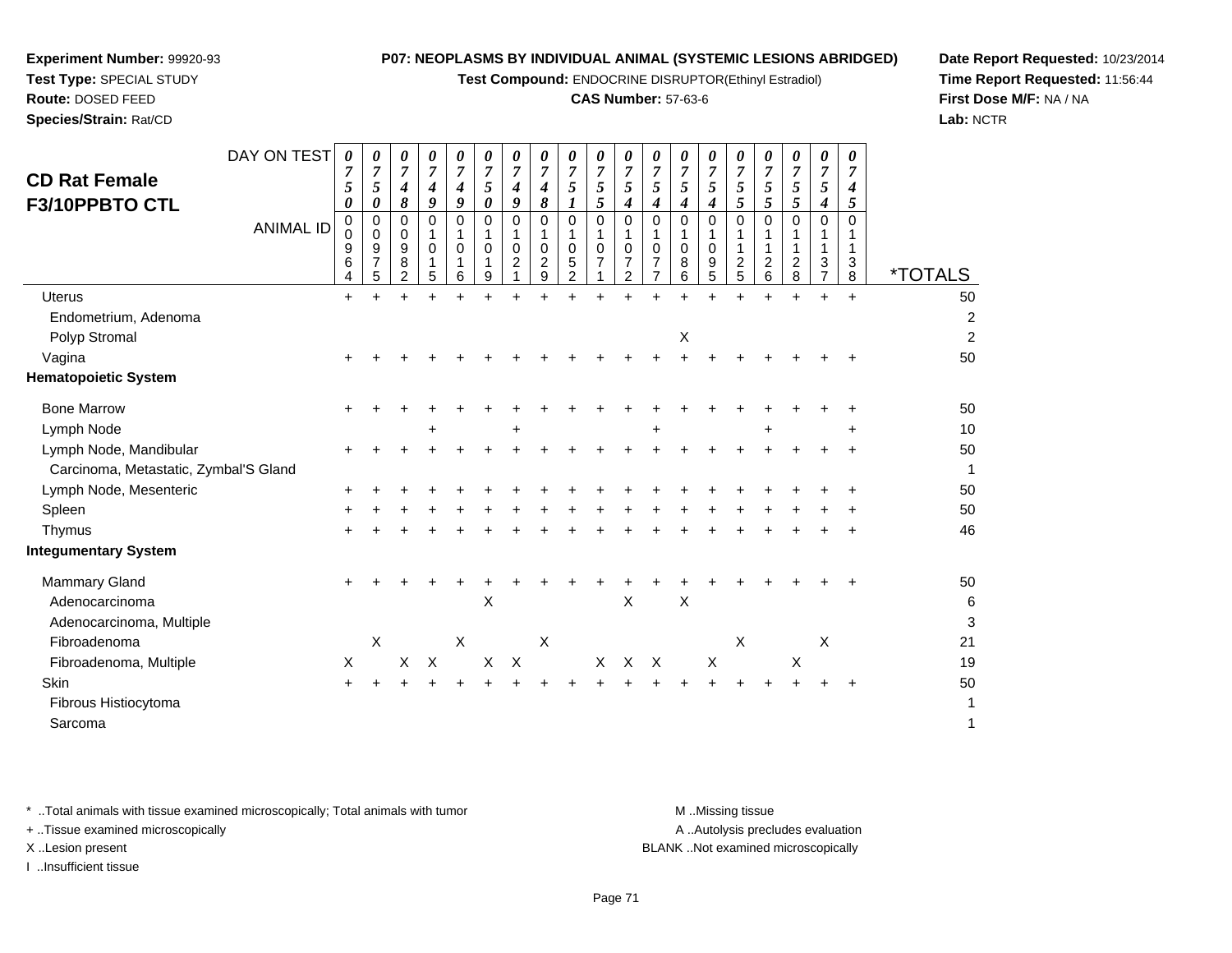**Test Compound:** ENDOCRINE DISRUPTOR(Ethinyl Estradiol)

### **CAS Number:** 57-63-6

**Date Report Requested:** 10/23/2014**Time Report Requested:** 11:56:44**First Dose M/F:** NA / NA**Lab:** NCTR

| <b>CD Rat Female</b><br>F3/10PPBTO CTL                   | DAY ON TEST<br><b>ANIMAL ID</b> | 0<br>5<br>0<br>$\mathbf 0$<br>0<br>9<br>6<br>4 | 0<br>$\overline{7}$<br>$\mathfrak{s}$<br>0<br>0<br>$\mathbf 0$<br>9<br>$\overline{7}$<br>5 | 0<br>$\boldsymbol{7}$<br>$\boldsymbol{4}$<br>8<br>0<br>$\mathbf 0$<br>$9\,$<br>$\, 8$<br>$\mathfrak{p}$ | 0<br>$\boldsymbol{7}$<br>4<br>9<br>$\Omega$<br>1<br>$\mathbf 0$<br>5 | 0<br>$\boldsymbol{7}$<br>$\boldsymbol{4}$<br>9<br>0<br>1<br>$\mathbf 0$<br>6 | 0<br>$\overline{7}$<br>$\mathfrak{s}$<br>0<br>$\Omega$<br>1<br>$\mathbf 0$<br>1<br>9 | 0<br>$\boldsymbol{7}$<br>4<br>9<br>0<br>1<br>0<br>$\overline{\mathbf{c}}$ | 0<br>$\boldsymbol{7}$<br>$\boldsymbol{4}$<br>$\pmb{8}$<br>0<br>1<br>0<br>$\frac{2}{9}$ | 0<br>$\boldsymbol{7}$<br>$\sqrt{5}$<br>$\boldsymbol{l}$<br>$\Omega$<br>$\mathbf{1}$<br>$\mathbf 0$<br>5<br>$\overline{2}$ | 0<br>$\overline{7}$<br>$\sqrt{5}$<br>5<br>$\Omega$<br>$\mathbf{1}$<br>$\mathbf 0$<br>$\overline{7}$ | 0<br>$\boldsymbol{7}$<br>$\mathfrak{s}$<br>$\boldsymbol{4}$<br>$\mathbf 0$<br>1<br>$\mathbf 0$<br>7<br>$\overline{2}$ | 0<br>$\boldsymbol{7}$<br>$\sqrt{5}$<br>4<br>$\mathbf 0$<br>1<br>0<br>7<br>$\overline{7}$ | 0<br>$\overline{7}$<br>$\sqrt{5}$<br>$\boldsymbol{4}$<br>0<br>$\mathbf{1}$<br>0<br>8<br>6 | 0<br>$\overline{7}$<br>$\sqrt{5}$<br>4<br>$\Omega$<br>1<br>0<br>9<br>5 | 0<br>$\overline{7}$<br>5<br>5<br>0<br>1<br>$\frac{2}{5}$ | 0<br>$\boldsymbol{7}$<br>5<br>5<br>$\Omega$<br>1<br>1<br>$\boldsymbol{2}$<br>6 | 0<br>$\boldsymbol{7}$<br>5<br>5<br>$\Omega$<br>1<br>1<br>$\overline{c}$<br>8 | 0<br>$\overline{7}$<br>$\sqrt{5}$<br>$\boldsymbol{4}$<br>$\Omega$<br>-1<br>$\mathbf{1}$<br>3<br>$\overline{7}$ | $\theta$<br>4<br>5<br>$\Omega$<br>1<br>3<br>8 | <i><b>*TOTALS</b></i> |
|----------------------------------------------------------|---------------------------------|------------------------------------------------|--------------------------------------------------------------------------------------------|---------------------------------------------------------------------------------------------------------|----------------------------------------------------------------------|------------------------------------------------------------------------------|--------------------------------------------------------------------------------------|---------------------------------------------------------------------------|----------------------------------------------------------------------------------------|---------------------------------------------------------------------------------------------------------------------------|-----------------------------------------------------------------------------------------------------|-----------------------------------------------------------------------------------------------------------------------|------------------------------------------------------------------------------------------|-------------------------------------------------------------------------------------------|------------------------------------------------------------------------|----------------------------------------------------------|--------------------------------------------------------------------------------|------------------------------------------------------------------------------|----------------------------------------------------------------------------------------------------------------|-----------------------------------------------|-----------------------|
| <b>Musculoskeletal System</b>                            |                                 |                                                |                                                                                            |                                                                                                         |                                                                      |                                                                              |                                                                                      |                                                                           |                                                                                        |                                                                                                                           |                                                                                                     |                                                                                                                       |                                                                                          |                                                                                           |                                                                        |                                                          |                                                                                |                                                                              |                                                                                                                |                                               |                       |
| Bone, Femur<br><b>Nervous System</b>                     |                                 |                                                |                                                                                            |                                                                                                         |                                                                      |                                                                              |                                                                                      |                                                                           |                                                                                        |                                                                                                                           |                                                                                                     |                                                                                                                       |                                                                                          |                                                                                           |                                                                        |                                                          |                                                                                |                                                                              |                                                                                                                |                                               | 50                    |
| Brain, Brain Stem                                        |                                 |                                                |                                                                                            |                                                                                                         |                                                                      |                                                                              |                                                                                      |                                                                           |                                                                                        |                                                                                                                           |                                                                                                     |                                                                                                                       |                                                                                          |                                                                                           |                                                                        |                                                          |                                                                                |                                                                              |                                                                                                                |                                               | 50                    |
| Brain, Cerebellum                                        |                                 |                                                |                                                                                            |                                                                                                         |                                                                      |                                                                              |                                                                                      |                                                                           |                                                                                        |                                                                                                                           |                                                                                                     |                                                                                                                       |                                                                                          |                                                                                           |                                                                        |                                                          |                                                                                |                                                                              |                                                                                                                |                                               | 50                    |
| Brain, Cerebrum                                          |                                 |                                                |                                                                                            |                                                                                                         |                                                                      |                                                                              |                                                                                      |                                                                           |                                                                                        |                                                                                                                           |                                                                                                     |                                                                                                                       |                                                                                          |                                                                                           |                                                                        |                                                          |                                                                                |                                                                              |                                                                                                                |                                               | 50                    |
| <b>Respiratory System</b>                                |                                 |                                                |                                                                                            |                                                                                                         |                                                                      |                                                                              |                                                                                      |                                                                           |                                                                                        |                                                                                                                           |                                                                                                     |                                                                                                                       |                                                                                          |                                                                                           |                                                                        |                                                          |                                                                                |                                                                              |                                                                                                                |                                               |                       |
| Lung<br>Adenocarcinoma, Metastatic, Mammary<br>Gland     |                                 |                                                |                                                                                            |                                                                                                         |                                                                      |                                                                              |                                                                                      |                                                                           |                                                                                        |                                                                                                                           |                                                                                                     |                                                                                                                       |                                                                                          |                                                                                           |                                                                        |                                                          |                                                                                |                                                                              |                                                                                                                |                                               | 50<br>1               |
| Carcinoma, Metastatic, Thyroid Gland                     |                                 |                                                |                                                                                            |                                                                                                         |                                                                      |                                                                              |                                                                                      |                                                                           |                                                                                        |                                                                                                                           |                                                                                                     |                                                                                                                       |                                                                                          |                                                                                           |                                                                        |                                                          |                                                                                |                                                                              |                                                                                                                |                                               |                       |
| Carcinoma, Metastatic, Zymbal'S Gland                    |                                 |                                                |                                                                                            |                                                                                                         |                                                                      |                                                                              |                                                                                      |                                                                           |                                                                                        |                                                                                                                           |                                                                                                     |                                                                                                                       |                                                                                          |                                                                                           |                                                                        |                                                          |                                                                                |                                                                              |                                                                                                                |                                               | 1                     |
| Nose                                                     |                                 |                                                |                                                                                            |                                                                                                         |                                                                      |                                                                              |                                                                                      |                                                                           |                                                                                        |                                                                                                                           |                                                                                                     |                                                                                                                       |                                                                                          |                                                                                           |                                                                        |                                                          |                                                                                |                                                                              |                                                                                                                |                                               | 50                    |
| Trachea                                                  |                                 |                                                |                                                                                            |                                                                                                         |                                                                      |                                                                              |                                                                                      |                                                                           |                                                                                        |                                                                                                                           |                                                                                                     |                                                                                                                       |                                                                                          |                                                                                           |                                                                        |                                                          |                                                                                |                                                                              |                                                                                                                |                                               | 50                    |
| <b>Special Senses System</b>                             |                                 |                                                |                                                                                            |                                                                                                         |                                                                      |                                                                              |                                                                                      |                                                                           |                                                                                        |                                                                                                                           |                                                                                                     |                                                                                                                       |                                                                                          |                                                                                           |                                                                        |                                                          |                                                                                |                                                                              |                                                                                                                |                                               |                       |
| Ear                                                      |                                 |                                                |                                                                                            |                                                                                                         |                                                                      |                                                                              |                                                                                      |                                                                           |                                                                                        |                                                                                                                           |                                                                                                     |                                                                                                                       |                                                                                          |                                                                                           |                                                                        |                                                          |                                                                                |                                                                              |                                                                                                                | +                                             | $\overline{c}$        |
| <b>Neural Crest Tumor</b>                                |                                 |                                                |                                                                                            |                                                                                                         |                                                                      |                                                                              |                                                                                      |                                                                           |                                                                                        |                                                                                                                           |                                                                                                     |                                                                                                                       |                                                                                          |                                                                                           |                                                                        |                                                          |                                                                                |                                                                              |                                                                                                                | X                                             | $\overline{c}$        |
| Eye<br>Harderian Gland                                   |                                 |                                                |                                                                                            |                                                                                                         |                                                                      |                                                                              |                                                                                      |                                                                           |                                                                                        |                                                                                                                           |                                                                                                     |                                                                                                                       |                                                                                          |                                                                                           |                                                                        |                                                          |                                                                                |                                                                              |                                                                                                                |                                               | 49<br>50              |
| Squamous Cell Carcinoma, Deep Invasion<br>Zymbal's Gland |                                 |                                                |                                                                                            |                                                                                                         |                                                                      |                                                                              |                                                                                      |                                                                           |                                                                                        |                                                                                                                           | ٠<br>X                                                                                              |                                                                                                                       |                                                                                          |                                                                                           |                                                                        |                                                          |                                                                                |                                                                              |                                                                                                                | ÷                                             | 1<br>1                |

**Experiment Number:** 99920-93**Test Type:** SPECIAL STUDY**Route:** DOSED FEED**Species/Strain:** Rat/CD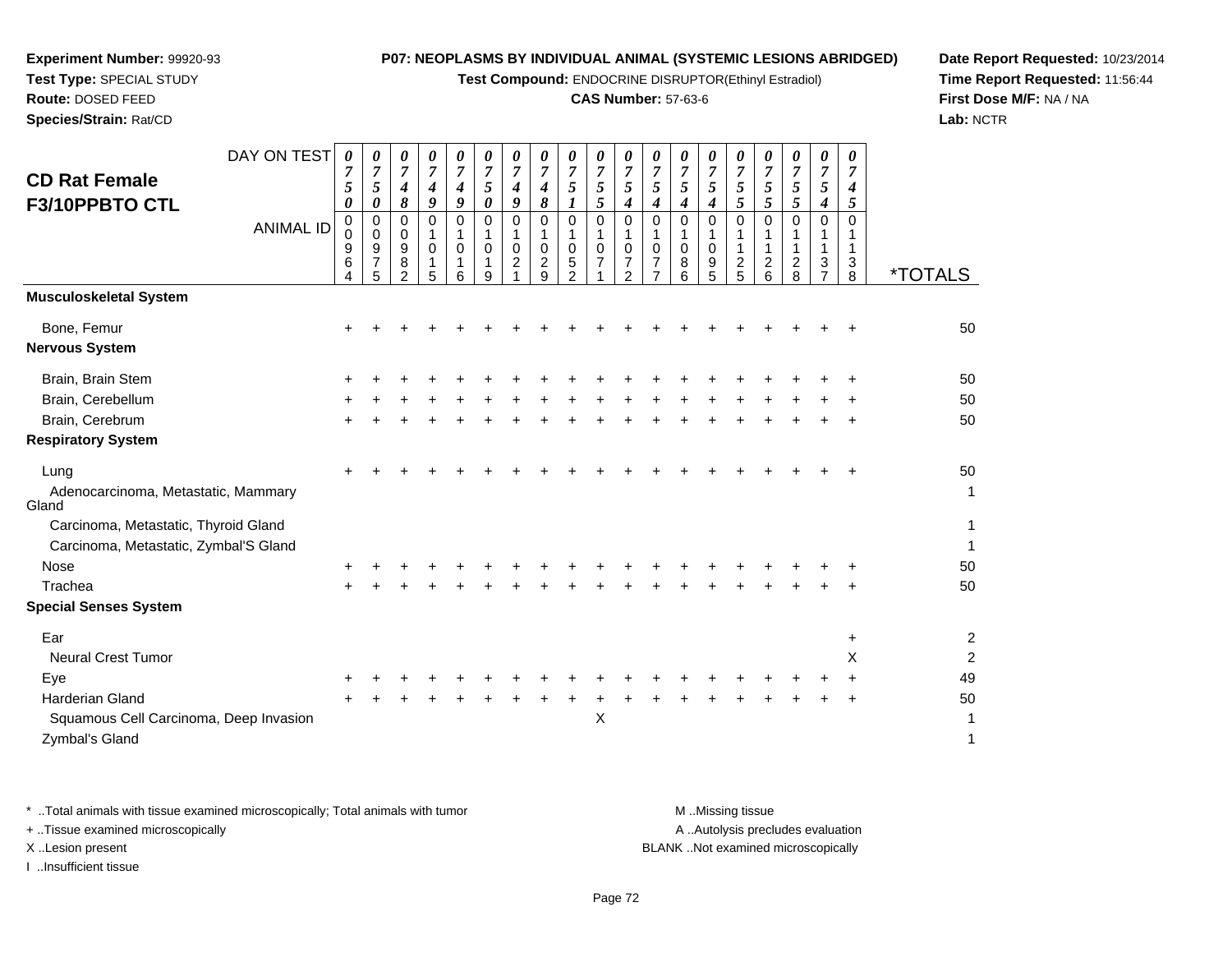**Test Compound:** ENDOCRINE DISRUPTOR(Ethinyl Estradiol)

## **CAS Number:** 57-63-6

*0*

**Date Report Requested:** 10/23/2014**Time Report Requested:** 11:56:45**First Dose M/F:** NA / NA**Lab:** NCTR

| <b>CD Rat Female</b>  | DAY ON TEST      | 0<br>$\overline{ }$<br>◡ | $\boldsymbol{\theta}$<br>J | $\theta$<br>4 | $\boldsymbol{\theta}$<br>$\overline{ }$<br>4 | $\boldsymbol{\theta}$<br>4 | $\theta$ | $\boldsymbol{\theta}$<br>4 | $\boldsymbol{\theta}$<br>,<br>4 | $\boldsymbol{\theta}$<br>J | $\boldsymbol{\theta}$ | $\boldsymbol{\theta}$ | 0      | $\theta$<br>− | $\boldsymbol{\theta}$<br>نہ | $\boldsymbol{\theta}$<br>7<br>C | $\theta$<br>C | 0      | 0<br>$\overline{ }$ | 0<br>Ł.<br>4 |                       |
|-----------------------|------------------|--------------------------|----------------------------|---------------|----------------------------------------------|----------------------------|----------|----------------------------|---------------------------------|----------------------------|-----------------------|-----------------------|--------|---------------|-----------------------------|---------------------------------|---------------|--------|---------------------|--------------|-----------------------|
| F3/10PPBTO CTL        |                  | $\theta$                 | $\boldsymbol{\theta}$      | 8             | 9                                            | 9                          | ◡<br>0   | 9                          | $\mathbf o$                     |                            |                       | 4                     | J<br>4 | ັ<br>4        | 4                           | C                               |               |        | J<br>4              | J            |                       |
|                       | <b>ANIMAL ID</b> | 0<br>U                   | 0                          | 0<br>U        | 0                                            |                            |          |                            |                                 | 0                          |                       |                       |        | 0             |                             | 0                               | 0             |        | 0                   |              |                       |
|                       |                  | 9                        | 9                          | 9             | 0                                            |                            |          |                            | ົ                               | 0                          |                       |                       |        | 0             |                             |                                 |               |        |                     |              |                       |
|                       |                  | 6<br>4                   | <sub>5</sub>               | 8<br>ົ        | 5                                            | ี                          | 9        | ົ                          | ∠<br>9                          | <sub>5</sub><br>ົ          |                       | ົ                     |        | 8<br>6        | 9                           | 2<br>5                          | ົ<br>6        | ົ<br>8 | 3<br>-              | 3<br>8       | <i><b>*TOTALS</b></i> |
| Carcinoma             |                  |                          |                            |               |                                              |                            |          |                            |                                 |                            |                       |                       |        |               |                             |                                 |               |        |                     |              |                       |
| <b>Urinary System</b> |                  |                          |                            |               |                                              |                            |          |                            |                                 |                            |                       |                       |        |               |                             |                                 |               |        |                     |              |                       |

DAY ON TEST

| <b>Urinary System</b>   |       |  |        |   |     |     |     |  |  |  |  |         |    |
|-------------------------|-------|--|--------|---|-----|-----|-----|--|--|--|--|---------|----|
| Kidney                  | $\pm$ |  |        |   |     |     |     |  |  |  |  | $\div$  | 50 |
| Renal Tubule, Adenoma   |       |  |        |   |     | X   |     |  |  |  |  |         |    |
| <b>Urinary Bladder</b>  | $\pm$ |  | $\div$ | м | $+$ | $+$ | $+$ |  |  |  |  | $+$ $+$ | 49 |
| <b>SYSTEMIC LESIONS</b> |       |  |        |   |     |     |     |  |  |  |  |         |    |
| Multiple Organ          | $\pm$ |  |        |   |     |     |     |  |  |  |  |         | 50 |
| Histiocytic Sarcoma     |       |  |        |   |     |     |     |  |  |  |  |         |    |
| Lymphoma Malignant      |       |  |        |   |     |     |     |  |  |  |  |         |    |
| Mesothelioma Malignant  |       |  |        |   |     |     |     |  |  |  |  |         |    |

\* ..Total animals with tissue examined microscopically; Total animals with tumor **M** ..Missing tissue M ..Missing tissue

+ ..Tissue examined microscopically

**Experiment Number:** 99920-93**Test Type:** SPECIAL STUDY**Route:** DOSED FEED**Species/Strain:** Rat/CD

I ..Insufficient tissue

A ..Autolysis precludes evaluation X ..Lesion present BLANK ..Not examined microscopically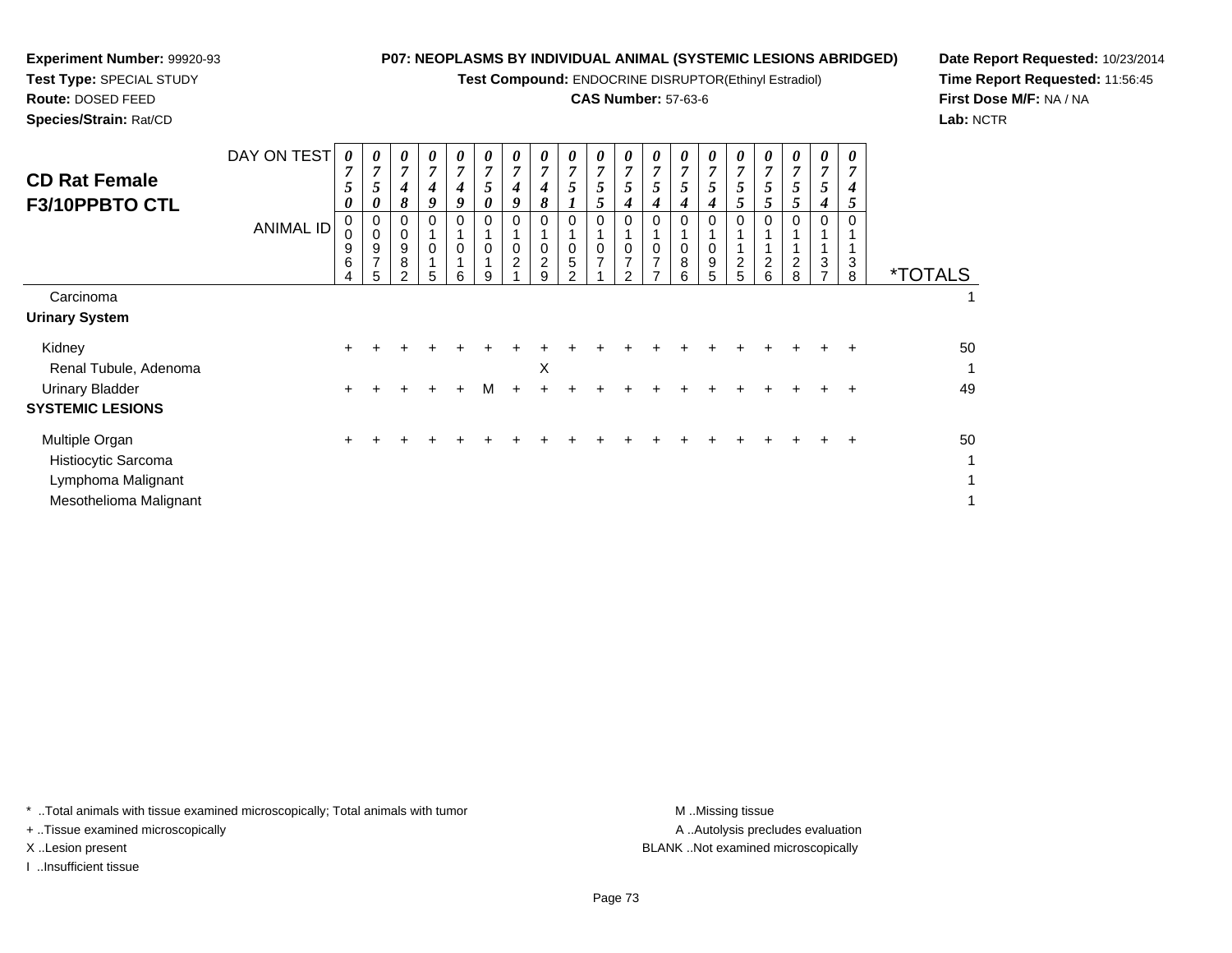**Test Compound:** ENDOCRINE DISRUPTOR(Ethinyl Estradiol)

#### **CAS Number:** 57-63-6

**Date Report Requested:** 10/23/2014**Time Report Requested:** 11:56:45**First Dose M/F:** NA / NA**Lab:** NCTR

#### DAY ON TEST**CD Rat Female F3/50PPBTO CTL**ANIMAL ID*0 2 8 7* 0 0 0 4 3*0 3 2 1* 0 0 0 5 2*0 4 0 0* 0 0 0 9 1*0 4 2 7* 0 0 1 1 8*0 4 3 0* 0 0 1 2 1*0 4 9 3* 0 0 1 9 9*0 5 4 8* 0 0 2 9 7*0 5 6 1* 0 0 3 2 2*0 5 7 8* 0 0 3 5 7*0 5 9 6* 0 0 3 9 7*0 5 9 7* 0 0 3 9 8*0 6 0 3* 0 0 5 5 2*0 6 1 6* 0 0 8 0 4*0 6 3 3* 0 0 8 1 5*0 6 6 9* 0 0 8 3 6*0 6 8 0* 0 0 8 4 8*0 6 7 7* 0 0 8 5 0*0 6 7 9* 0 0 8 5 1*0 6 8 2* 0 0 8 5 6*0 6 9 4* 0 0 8 6 3*0 7 0 7* 0 0 8 7 1*0 7 1 5* 0 0 8 8 3*0 7 2 3* 0 0 8 9 0*0 7 2 1* 0 0 8 9 4*0 7 4 9* 0 0 9 2 5*0 7 4 9* 0 0 9 2 6*0 7 4 9* 0 0 9 2 7*0 7 4 9* 0 0 9 3 3*0 7 4 9* 0 0 9 3 8*0 7 4 9* 0 0 9 3 9*0 7 4 9* 0 0 9 4 0**Alimentary SystemEsophagus**  $\mathsf{S}$  + <sup>+</sup> <sup>+</sup> <sup>+</sup> <sup>+</sup> <sup>+</sup> <sup>+</sup> <sup>+</sup> <sup>+</sup> <sup>+</sup> <sup>+</sup> <sup>+</sup> <sup>+</sup> <sup>+</sup> <sup>+</sup> <sup>+</sup> <sup>+</sup> <sup>+</sup> <sup>+</sup> <sup>+</sup> <sup>+</sup> <sup>+</sup> <sup>+</sup> <sup>+</sup> <sup>+</sup> <sup>+</sup> <sup>+</sup> <sup>+</sup> <sup>+</sup> <sup>+</sup> <sup>+</sup> Intestine Large, Cecum <sup>+</sup> <sup>+</sup> <sup>+</sup> <sup>+</sup> <sup>+</sup> <sup>+</sup> <sup>+</sup> <sup>+</sup> <sup>+</sup> <sup>+</sup> <sup>+</sup> <sup>+</sup> <sup>+</sup> <sup>+</sup> <sup>+</sup> <sup>+</sup> <sup>+</sup> <sup>+</sup> <sup>+</sup> <sup>+</sup> <sup>+</sup> <sup>+</sup> <sup>+</sup> <sup>+</sup> <sup>+</sup> <sup>+</sup> <sup>+</sup> <sup>+</sup> <sup>+</sup> <sup>+</sup> <sup>+</sup> Intestine Large, Colonn  $+$  <sup>+</sup> <sup>+</sup> <sup>+</sup> <sup>+</sup> <sup>+</sup> <sup>+</sup> <sup>+</sup> <sup>+</sup> <sup>+</sup> <sup>+</sup> <sup>+</sup> <sup>+</sup> <sup>+</sup> <sup>+</sup> <sup>+</sup> <sup>+</sup> <sup>+</sup> <sup>+</sup> <sup>+</sup> <sup>+</sup> <sup>+</sup> <sup>+</sup> <sup>+</sup> <sup>+</sup> <sup>+</sup> <sup>+</sup> <sup>+</sup> <sup>+</sup> <sup>+</sup> <sup>+</sup> Intestine Large, Rectum <sup>+</sup> <sup>+</sup> <sup>+</sup> <sup>+</sup> <sup>+</sup> <sup>+</sup> <sup>+</sup> <sup>+</sup> <sup>+</sup> <sup>+</sup> <sup>+</sup> <sup>+</sup> <sup>+</sup> <sup>+</sup> <sup>+</sup> <sup>+</sup> <sup>+</sup> <sup>+</sup> <sup>+</sup> <sup>+</sup> <sup>+</sup> <sup>+</sup> <sup>+</sup> <sup>+</sup> <sup>+</sup> <sup>+</sup> <sup>+</sup> <sup>+</sup> <sup>+</sup> <sup>+</sup> <sup>+</sup> Intestine Small, Duodenum <sup>+</sup> <sup>+</sup> <sup>+</sup> <sup>+</sup> <sup>+</sup> <sup>+</sup> <sup>+</sup> <sup>+</sup> <sup>+</sup> <sup>+</sup> <sup>+</sup> <sup>+</sup> <sup>+</sup> <sup>+</sup> <sup>+</sup> <sup>+</sup> <sup>+</sup> <sup>+</sup> <sup>+</sup> <sup>+</sup> <sup>+</sup> <sup>+</sup> <sup>+</sup> <sup>+</sup> <sup>+</sup> <sup>+</sup> <sup>+</sup> <sup>+</sup> <sup>+</sup> <sup>+</sup> <sup>+</sup> Intestine Small, Ileum <sup>+</sup> <sup>+</sup> <sup>+</sup> <sup>+</sup> <sup>+</sup> <sup>+</sup> <sup>+</sup> <sup>+</sup> <sup>+</sup> <sup>+</sup> <sup>+</sup> <sup>+</sup> <sup>+</sup> <sup>+</sup> <sup>+</sup> <sup>+</sup> <sup>+</sup> <sup>+</sup> <sup>+</sup> <sup>+</sup> <sup>+</sup> <sup>+</sup> <sup>+</sup> <sup>+</sup> <sup>+</sup> <sup>+</sup> <sup>+</sup> <sup>+</sup> <sup>+</sup> <sup>+</sup> <sup>+</sup> Intestine Small, Jejunum <sup>+</sup> <sup>+</sup> <sup>+</sup> <sup>+</sup> <sup>+</sup> <sup>+</sup> <sup>+</sup> <sup>+</sup> <sup>+</sup> <sup>+</sup> <sup>+</sup> <sup>+</sup> <sup>+</sup> <sup>+</sup> <sup>+</sup> <sup>+</sup> <sup>+</sup> <sup>+</sup> <sup>+</sup> <sup>+</sup> <sup>+</sup> <sup>+</sup> <sup>+</sup> <sup>+</sup> <sup>+</sup> <sup>+</sup> <sup>+</sup> <sup>+</sup> <sup>+</sup> <sup>+</sup> <sup>+</sup> Liver $\mathsf{r}$  + <sup>+</sup> <sup>+</sup> <sup>+</sup> <sup>+</sup> <sup>+</sup> <sup>+</sup> <sup>+</sup> <sup>+</sup> <sup>+</sup> <sup>+</sup> <sup>+</sup> <sup>+</sup> <sup>+</sup> <sup>+</sup> <sup>+</sup> <sup>+</sup> <sup>+</sup> <sup>+</sup> <sup>+</sup> <sup>+</sup> <sup>+</sup> <sup>+</sup> <sup>+</sup> <sup>+</sup> <sup>+</sup> <sup>+</sup> <sup>+</sup> <sup>+</sup> <sup>+</sup> <sup>+</sup> Cholangioma $\alpha$ **Mesentery**  <sup>+</sup> <sup>+</sup> <sup>+</sup> <sup>+</sup> Oral Mucosaa  $+$  <sup>+</sup> Squamous Cell Carcinomaa  $X$ Pancreas <sup>+</sup> <sup>+</sup> <sup>+</sup> <sup>+</sup> <sup>+</sup> <sup>+</sup> <sup>+</sup> <sup>+</sup> <sup>+</sup> <sup>+</sup> <sup>+</sup> <sup>+</sup> <sup>+</sup> <sup>+</sup> <sup>+</sup> <sup>+</sup> <sup>+</sup> <sup>+</sup> <sup>+</sup> <sup>+</sup> <sup>+</sup> <sup>+</sup> <sup>+</sup> <sup>+</sup> <sup>+</sup> <sup>+</sup> <sup>+</sup> <sup>+</sup> <sup>+</sup> <sup>+</sup> <sup>+</sup> Salivary Glands $\sim$   $\sim$   $\sim$   $\sim$   $\sim$   $\sim$   $\sim$  <sup>+</sup> <sup>+</sup> <sup>+</sup> <sup>+</sup> <sup>+</sup> <sup>+</sup> <sup>+</sup> <sup>+</sup> <sup>+</sup> <sup>+</sup> <sup>+</sup> <sup>+</sup> <sup>+</sup> <sup>+</sup> <sup>+</sup> <sup>+</sup> <sup>+</sup> <sup>+</sup> <sup>+</sup> <sup>+</sup> <sup>+</sup> <sup>+</sup> <sup>+</sup> <sup>+</sup> <sup>+</sup> <sup>+</sup> <sup>+</sup> <sup>+</sup> <sup>+</sup> <sup>+</sup> Stomach, Forestomach $\mathsf{h}$  + <sup>+</sup> <sup>+</sup> <sup>+</sup> <sup>+</sup> <sup>+</sup> <sup>+</sup> <sup>+</sup> <sup>+</sup> <sup>+</sup> <sup>+</sup> <sup>+</sup> <sup>+</sup> <sup>+</sup> <sup>+</sup> <sup>+</sup> <sup>+</sup> <sup>+</sup> <sup>+</sup> <sup>+</sup> <sup>+</sup> <sup>+</sup> <sup>+</sup> <sup>+</sup> <sup>+</sup> <sup>+</sup> <sup>+</sup> <sup>+</sup> <sup>+</sup> <sup>+</sup> <sup>+</sup> Squamous Cell Carcinomaa and the contract of the contract of the contract of the contract of the contract of the contract of the contract of the contract of the contract of the contract of the contract of the contract of the contract of the cont  $\overline{1}$ Stomach, Glandularr + <sup>+</sup> <sup>+</sup> <sup>+</sup> <sup>+</sup> <sup>+</sup> <sup>+</sup> <sup>+</sup> <sup>+</sup> <sup>+</sup> <sup>+</sup> <sup>+</sup> <sup>+</sup> <sup>+</sup> <sup>+</sup> <sup>+</sup> <sup>+</sup> <sup>+</sup> <sup>+</sup> <sup>+</sup> <sup>+</sup> <sup>+</sup> <sup>+</sup> <sup>+</sup> <sup>+</sup> <sup>+</sup> <sup>+</sup> <sup>+</sup> <sup>+</sup> <sup>+</sup> <sup>+</sup> **Cardiovascular System**Blood Vessel $\mathbf{+}$  <sup>+</sup> <sup>+</sup> <sup>+</sup> <sup>+</sup> <sup>+</sup> <sup>+</sup> <sup>+</sup> <sup>+</sup> <sup>+</sup> <sup>+</sup> <sup>+</sup> <sup>+</sup> <sup>+</sup> <sup>+</sup> <sup>+</sup> <sup>+</sup> <sup>+</sup> <sup>+</sup> <sup>+</sup> <sup>+</sup> <sup>+</sup> <sup>+</sup> <sup>+</sup> <sup>+</sup> <sup>+</sup> <sup>+</sup> <sup>+</sup> <sup>+</sup> <sup>+</sup> <sup>+</sup> **Heart**  <sup>+</sup><sup>+</sup> <sup>+</sup> <sup>+</sup> <sup>+</sup> <sup>+</sup> <sup>+</sup> <sup>+</sup> <sup>+</sup> <sup>+</sup> <sup>+</sup> <sup>+</sup> <sup>+</sup> <sup>+</sup> <sup>+</sup> <sup>+</sup> <sup>+</sup> <sup>+</sup> <sup>+</sup> <sup>+</sup> <sup>+</sup> <sup>+</sup> <sup>+</sup> <sup>+</sup> <sup>+</sup> <sup>+</sup> <sup>+</sup> <sup>+</sup> <sup>+</sup> <sup>+</sup> <sup>+</sup>

\* ..Total animals with tissue examined microscopically; Total animals with tumor M ...Total animals with tumor A ..Autolysis precludes evaluation + ..Tissue examined microscopically X ..Lesion present BLANK ..Not examined microscopicallyI ..Insufficient tissue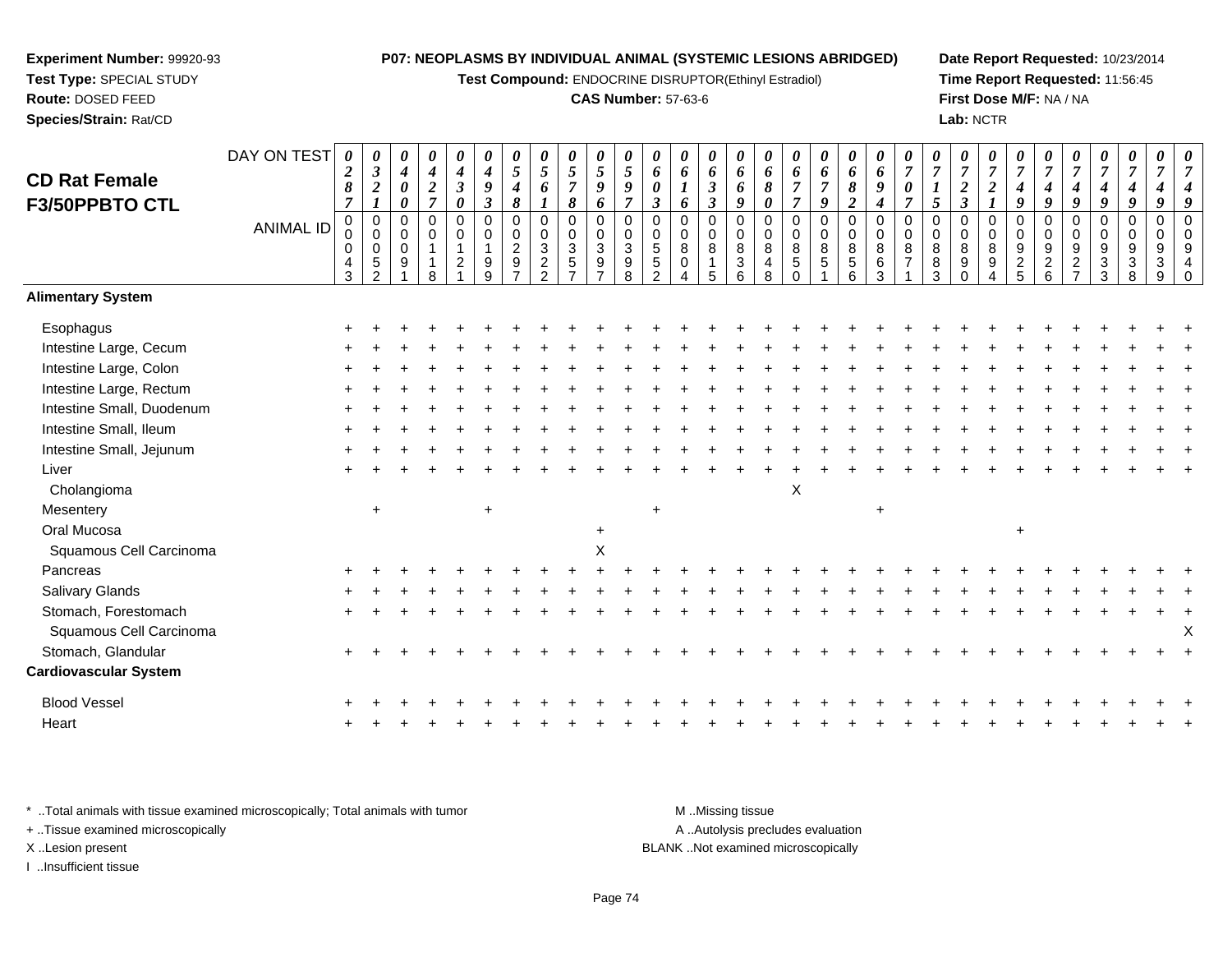**Test Compound:** ENDOCRINE DISRUPTOR(Ethinyl Estradiol)

#### **CAS Number:** 57-63-6

**Date Report Requested:** 10/23/2014**Time Report Requested:** 11:56:45**First Dose M/F:** NA / NA**Lab:** NCTR

| <b>CD Rat Female</b><br>F3/50PPBTO CTL                           | DAY ON TEST      | $\theta$<br>$\overline{2}$<br>$\pmb{8}$<br>$\overline{7}$ | $\boldsymbol{\theta}$<br>$\boldsymbol{\beta}$<br>$\boldsymbol{2}$<br>$\boldsymbol{l}$ | $\boldsymbol{\theta}$<br>$\boldsymbol{4}$<br>$\boldsymbol{\theta}$<br>$\pmb{\theta}$ | 0<br>$\boldsymbol{4}$<br>$\boldsymbol{2}$<br>$\overline{7}$ | $\boldsymbol{\theta}$<br>$\boldsymbol{4}$<br>$\boldsymbol{\mathfrak{z}}$<br>0 | $\theta$<br>$\boldsymbol{4}$<br>$\boldsymbol{9}$<br>$\boldsymbol{\beta}$ | $\boldsymbol{\theta}$<br>$\mathfrak{s}$<br>4<br>$\pmb{8}$                      | $\boldsymbol{\theta}$<br>$\sqrt{5}$<br>6                  | $\boldsymbol{\theta}$<br>5<br>$\overline{7}$<br>8                      | 0<br>$\mathfrak{s}$<br>9<br>6                                          | $\boldsymbol{\theta}$<br>5<br>9<br>$\overline{7}$           | $\boldsymbol{\theta}$<br>6<br>$\boldsymbol{\theta}$<br>$\boldsymbol{\beta}$ | $\boldsymbol{\theta}$<br>$\pmb{6}$<br>$\boldsymbol{l}$<br>6 | 0<br>6<br>$\mathfrak{z}$<br>$\mathfrak{z}$ | $\boldsymbol{\theta}$<br>6<br>6<br>9       | 0<br>6<br>8<br>0                   | $\theta$<br>6<br>$\overline{7}$<br>7                  | $\boldsymbol{\theta}$<br>$\pmb{6}$<br>$\overline{7}$<br>9 | 0<br>6<br>8<br>$\overline{2}$   | $\boldsymbol{\theta}$<br>6<br>9<br>$\boldsymbol{4}$ | $\overline{7}$<br>0<br>$\overline{7}$ | $\overline{7}$<br>5          | $\boldsymbol{\theta}$<br>$\overline{7}$<br>$\boldsymbol{2}$<br>$\boldsymbol{\beta}$ | $\boldsymbol{\theta}$<br>$\overline{7}$<br>$\overline{2}$<br>$\mathbf{I}$ | $\boldsymbol{\theta}$<br>$\overline{7}$<br>4<br>9              | $\overline{7}$<br>4<br>9                                    | $\overline{7}$<br>4<br>9                    | $\boldsymbol{\theta}$<br>$\overline{7}$<br>$\boldsymbol{4}$<br>9 | $\boldsymbol{\theta}$<br>$\overline{7}$<br>$\boldsymbol{4}$<br>9 | 0<br>$\overline{7}$<br>9        |               |
|------------------------------------------------------------------|------------------|-----------------------------------------------------------|---------------------------------------------------------------------------------------|--------------------------------------------------------------------------------------|-------------------------------------------------------------|-------------------------------------------------------------------------------|--------------------------------------------------------------------------|--------------------------------------------------------------------------------|-----------------------------------------------------------|------------------------------------------------------------------------|------------------------------------------------------------------------|-------------------------------------------------------------|-----------------------------------------------------------------------------|-------------------------------------------------------------|--------------------------------------------|--------------------------------------------|------------------------------------|-------------------------------------------------------|-----------------------------------------------------------|---------------------------------|-----------------------------------------------------|---------------------------------------|------------------------------|-------------------------------------------------------------------------------------|---------------------------------------------------------------------------|----------------------------------------------------------------|-------------------------------------------------------------|---------------------------------------------|------------------------------------------------------------------|------------------------------------------------------------------|---------------------------------|---------------|
|                                                                  | <b>ANIMAL ID</b> | $\mathbf 0$<br>0<br>0<br>$\overline{4}$<br>3              | $\mathbf 0$<br>$\mathbf 0$<br>0<br>$\overline{5}$<br>$\mathcal{P}$                    | $\mathbf 0$<br>0<br>$\mathbf 0$<br>9                                                 | 0<br>0<br>$\mathbf{1}$<br>8                                 | $\mathbf 0$<br>$\pmb{0}$<br>$\mathbf{1}$<br>$\boldsymbol{2}$                  | 0<br>0<br>-1<br>$\begin{array}{c} 9 \\ 9 \end{array}$                    | $\mathbf 0$<br>$\mathbf 0$<br>$\sqrt{2}$<br>$\boldsymbol{9}$<br>$\overline{ }$ | $\mathbf 0$<br>$\mathbf 0$<br>$\sqrt{3}$<br>$\frac{2}{2}$ | $\mathbf 0$<br>$\pmb{0}$<br>$\ensuremath{\mathsf{3}}$<br>$\frac{5}{7}$ | $\mathbf 0$<br>0<br>$\mathbf{3}$<br>$\boldsymbol{9}$<br>$\overline{ }$ | $\Omega$<br>0<br>3<br>$\begin{array}{c} 9 \\ 8 \end{array}$ | $\mathbf 0$<br>$\Omega$<br>5<br>$\sqrt{5}$<br>$\mathcal{P}$                 | $\mathbf 0$<br>0<br>8<br>$\mathbf 0$<br>4                   | 0<br>0<br>8<br>$\mathbf{1}$<br>5           | $\mathbf 0$<br>0<br>8<br>$\mathbf{3}$<br>6 | 0<br>0<br>8<br>$\overline{4}$<br>8 | $\mathbf 0$<br>0<br>$\,8\,$<br>$\sqrt{5}$<br>$\Omega$ | 0<br>$\pmb{0}$<br>$\bf8$<br>$\sqrt{5}$<br>1               | $\mathbf 0$<br>0<br>8<br>5<br>6 | 0<br>0<br>$\bf 8$<br>6<br>3                         | $\Omega$<br>0<br>8<br>$\overline{7}$  | $\Omega$<br>0<br>8<br>8<br>3 | 0<br>0<br>8<br>$9\,$<br>$\Omega$                                                    | $\Omega$<br>$\mathbf 0$<br>8<br>9<br>4                                    | $\mathbf 0$<br>0<br>$\begin{array}{c} 9 \\ 2 \\ 5 \end{array}$ | $\Omega$<br>0<br>9<br>$\begin{array}{c} 2 \\ 6 \end{array}$ | 0<br>0<br>$\boldsymbol{9}$<br>$\frac{2}{7}$ | 0<br>0<br>9<br>$\frac{3}{3}$                                     | $\mathbf 0$<br>$\mathbf 0$<br>9<br>$\sqrt{3}$<br>8               | $\mathbf 0$<br>0<br>9<br>3<br>9 | $\Omega$<br>9 |
| <b>Endocrine System</b>                                          |                  |                                                           |                                                                                       |                                                                                      |                                                             |                                                                               |                                                                          |                                                                                |                                                           |                                                                        |                                                                        |                                                             |                                                                             |                                                             |                                            |                                            |                                    |                                                       |                                                           |                                 |                                                     |                                       |                              |                                                                                     |                                                                           |                                                                |                                                             |                                             |                                                                  |                                                                  |                                 |               |
| <b>Adrenal Cortex</b>                                            |                  |                                                           |                                                                                       |                                                                                      |                                                             |                                                                               |                                                                          |                                                                                |                                                           |                                                                        |                                                                        |                                                             |                                                                             |                                                             |                                            |                                            |                                    |                                                       |                                                           |                                 |                                                     |                                       |                              |                                                                                     |                                                                           |                                                                |                                                             |                                             |                                                                  |                                                                  |                                 |               |
| Adrenal Medulla<br>Pheochromocytoma Benign                       |                  |                                                           |                                                                                       |                                                                                      |                                                             |                                                                               |                                                                          |                                                                                |                                                           |                                                                        |                                                                        |                                                             |                                                                             |                                                             |                                            |                                            |                                    |                                                       |                                                           |                                 |                                                     |                                       |                              |                                                                                     |                                                                           |                                                                |                                                             |                                             |                                                                  |                                                                  | X                               |               |
| Islets, Pancreatic<br>Adenoma                                    |                  |                                                           |                                                                                       |                                                                                      |                                                             |                                                                               |                                                                          |                                                                                |                                                           |                                                                        |                                                                        |                                                             |                                                                             |                                                             |                                            |                                            |                                    |                                                       |                                                           |                                 |                                                     |                                       |                              |                                                                                     |                                                                           |                                                                |                                                             |                                             |                                                                  |                                                                  |                                 |               |
| Parathyroid Gland                                                |                  |                                                           |                                                                                       |                                                                                      |                                                             |                                                                               |                                                                          |                                                                                |                                                           |                                                                        |                                                                        |                                                             |                                                                             |                                                             |                                            |                                            |                                    |                                                       |                                                           |                                 |                                                     |                                       |                              |                                                                                     |                                                                           |                                                                |                                                             |                                             |                                                                  |                                                                  |                                 |               |
| <b>Pituitary Gland</b>                                           |                  |                                                           |                                                                                       |                                                                                      |                                                             |                                                                               |                                                                          |                                                                                |                                                           |                                                                        |                                                                        |                                                             |                                                                             |                                                             |                                            |                                            |                                    |                                                       |                                                           |                                 |                                                     |                                       |                              |                                                                                     |                                                                           |                                                                |                                                             |                                             |                                                                  |                                                                  |                                 |               |
| Pars Distalis, Adenoma                                           |                  |                                                           |                                                                                       |                                                                                      |                                                             | X                                                                             | X                                                                        |                                                                                |                                                           | $\times$                                                               |                                                                        |                                                             |                                                                             | Χ                                                           |                                            | X                                          | X                                  | X                                                     | X                                                         | $\times$                        | X                                                   | X                                     | X                            | X                                                                                   | X                                                                         | X                                                              | X                                                           | X                                           |                                                                  | X                                                                | $\times$                        |               |
| <b>Thyroid Gland</b>                                             |                  |                                                           |                                                                                       |                                                                                      |                                                             |                                                                               |                                                                          |                                                                                |                                                           |                                                                        |                                                                        |                                                             |                                                                             |                                                             |                                            |                                            |                                    |                                                       |                                                           |                                 |                                                     |                                       |                              |                                                                                     |                                                                           |                                                                |                                                             |                                             |                                                                  |                                                                  |                                 |               |
| Bilateral, C Cell, Adenoma                                       |                  |                                                           |                                                                                       |                                                                                      |                                                             |                                                                               |                                                                          |                                                                                |                                                           |                                                                        |                                                                        |                                                             |                                                                             |                                                             |                                            |                                            |                                    |                                                       |                                                           |                                 |                                                     |                                       |                              |                                                                                     |                                                                           |                                                                |                                                             |                                             | $\boldsymbol{\mathsf{X}}$                                        |                                                                  |                                 |               |
| C Cell, Adenoma                                                  |                  |                                                           |                                                                                       |                                                                                      |                                                             |                                                                               |                                                                          |                                                                                |                                                           |                                                                        |                                                                        |                                                             |                                                                             |                                                             |                                            | X                                          |                                    |                                                       |                                                           |                                 |                                                     |                                       |                              |                                                                                     |                                                                           |                                                                |                                                             |                                             |                                                                  |                                                                  |                                 |               |
| <b>General Body System</b>                                       |                  |                                                           |                                                                                       |                                                                                      |                                                             |                                                                               |                                                                          |                                                                                |                                                           |                                                                        |                                                                        |                                                             |                                                                             |                                                             |                                            |                                            |                                    |                                                       |                                                           |                                 |                                                     |                                       |                              |                                                                                     |                                                                           |                                                                |                                                             |                                             |                                                                  |                                                                  |                                 |               |
| <b>Tissue NOS</b><br>Alveolar/Bronchiolar Carcinoma, Metastatic, |                  |                                                           |                                                                                       |                                                                                      |                                                             |                                                                               |                                                                          |                                                                                |                                                           |                                                                        |                                                                        |                                                             |                                                                             |                                                             |                                            |                                            |                                    |                                                       |                                                           |                                 |                                                     |                                       |                              |                                                                                     |                                                                           |                                                                |                                                             |                                             |                                                                  |                                                                  |                                 |               |
| Lung<br><b>Genital System</b>                                    |                  |                                                           |                                                                                       |                                                                                      |                                                             |                                                                               |                                                                          |                                                                                |                                                           |                                                                        |                                                                        |                                                             |                                                                             |                                                             |                                            |                                            |                                    |                                                       |                                                           |                                 |                                                     |                                       |                              |                                                                                     |                                                                           |                                                                |                                                             |                                             |                                                                  |                                                                  |                                 |               |
| <b>Clitoral Gland</b>                                            |                  |                                                           |                                                                                       |                                                                                      |                                                             |                                                                               |                                                                          |                                                                                |                                                           |                                                                        |                                                                        |                                                             |                                                                             |                                                             |                                            |                                            |                                    |                                                       |                                                           |                                 |                                                     |                                       |                              |                                                                                     |                                                                           |                                                                |                                                             |                                             |                                                                  |                                                                  |                                 |               |
| Adenoma                                                          |                  |                                                           |                                                                                       |                                                                                      |                                                             |                                                                               |                                                                          |                                                                                |                                                           |                                                                        |                                                                        |                                                             |                                                                             |                                                             |                                            |                                            |                                    |                                                       |                                                           | $\boldsymbol{X}$                |                                                     | X                                     |                              |                                                                                     |                                                                           |                                                                |                                                             |                                             |                                                                  |                                                                  |                                 |               |
| Ovary                                                            |                  |                                                           |                                                                                       |                                                                                      |                                                             |                                                                               |                                                                          |                                                                                |                                                           |                                                                        |                                                                        |                                                             |                                                                             |                                                             |                                            |                                            |                                    |                                                       |                                                           |                                 |                                                     |                                       |                              |                                                                                     |                                                                           |                                                                |                                                             |                                             |                                                                  |                                                                  |                                 |               |
| Granulosa Cell Tumor Benign                                      |                  |                                                           |                                                                                       |                                                                                      |                                                             |                                                                               |                                                                          |                                                                                |                                                           |                                                                        |                                                                        |                                                             |                                                                             |                                                             |                                            |                                            |                                    |                                                       |                                                           |                                 |                                                     |                                       |                              |                                                                                     |                                                                           |                                                                |                                                             | X                                           |                                                                  |                                                                  |                                 |               |
|                                                                  |                  |                                                           |                                                                                       |                                                                                      |                                                             |                                                                               |                                                                          |                                                                                |                                                           |                                                                        |                                                                        |                                                             |                                                                             |                                                             |                                            |                                            |                                    |                                                       |                                                           |                                 |                                                     |                                       |                              |                                                                                     |                                                                           |                                                                |                                                             |                                             |                                                                  |                                                                  |                                 |               |

\* ..Total animals with tissue examined microscopically; Total animals with tumor **M** . Missing tissue M ..Missing tissue A ..Autolysis precludes evaluation + ..Tissue examined microscopically X ..Lesion present BLANK ..Not examined microscopicallyI ..Insufficient tissue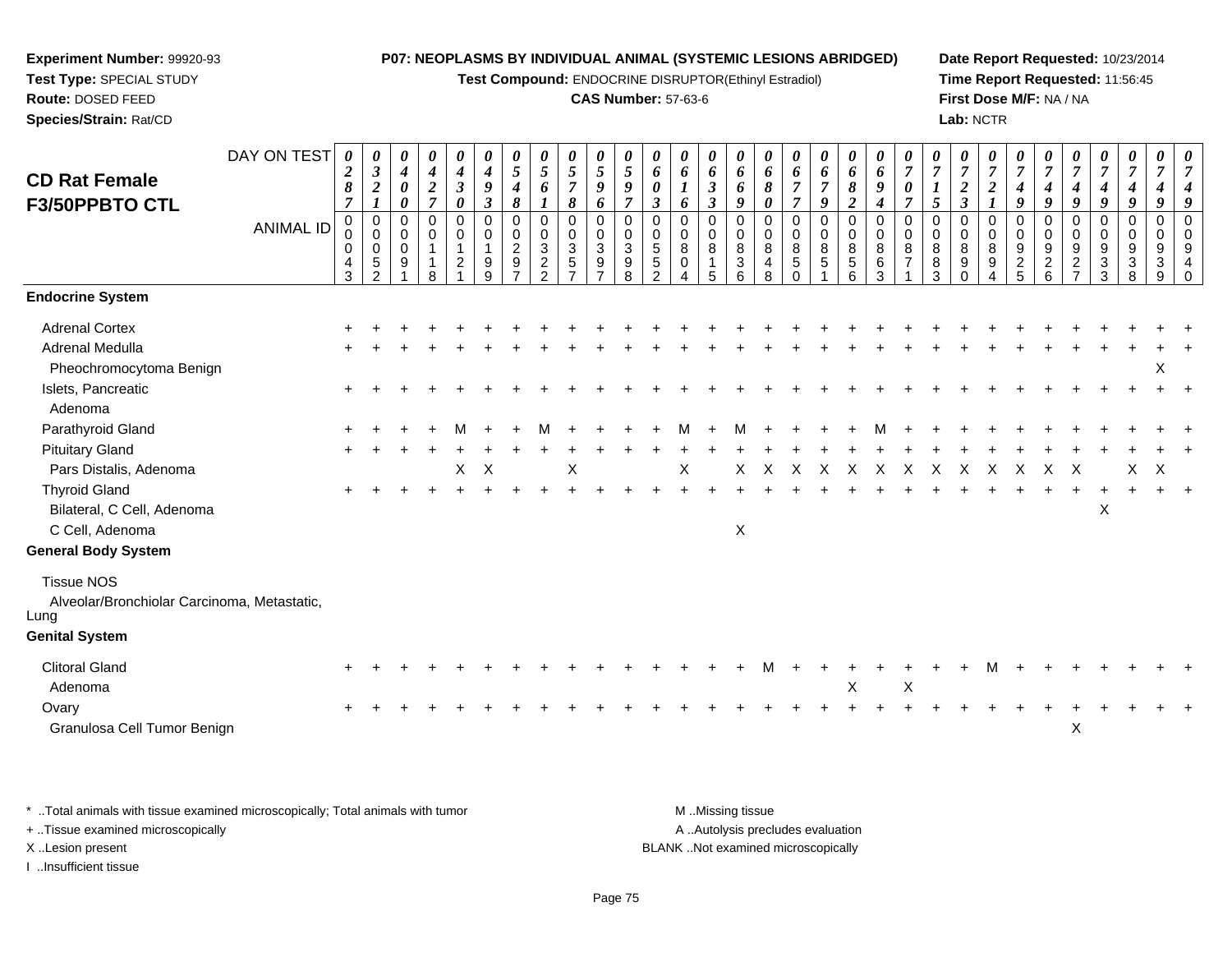**Test Compound:** ENDOCRINE DISRUPTOR(Ethinyl Estradiol)

#### **CAS Number:** 57-63-6

**Date Report Requested:** 10/23/2014**Time Report Requested:** 11:56:45**First Dose M/F:** NA / NA**Lab:** NCTR

| <b>CD Rat Female</b><br>F3/50PPBTO CTL | DAY ON TEST      | $\pmb{\theta}$<br>$\boldsymbol{2}$<br>$\pmb{8}$<br>$\overline{7}$ | 0<br>$\boldsymbol{\beta}$<br>$\boldsymbol{2}$ | $\pmb{\theta}$<br>$\boldsymbol{4}$<br>0<br>0   | 0<br>$\boldsymbol{4}$<br>$\frac{2}{7}$              | $\boldsymbol{\theta}$<br>$\boldsymbol{4}$<br>$\boldsymbol{\beta}$<br>$\boldsymbol{\theta}$ | 0<br>$\boldsymbol{4}$<br>9<br>$\mathfrak{z}$ | 0<br>5<br>$\boldsymbol{4}$<br>8                 | 0<br>5<br>6                                                            | 0<br>$\mathfrak{s}$<br>$\overline{7}$<br>8                                 | 0<br>$\mathfrak{s}$<br>9<br>6                     | $\boldsymbol{\theta}$<br>$\mathfrak{s}$<br>9<br>$\overline{7}$ | 0<br>6<br>0<br>3                          | 0<br>6<br>1<br>6                        | 0<br>6<br>$\mathfrak{z}$<br>$\mathfrak{z}$ | 0<br>6<br>6<br>9                                   | 0<br>6<br>8<br>0                          | 0<br>6<br>7<br>$\overline{7}$          | 0<br>6<br>$\overline{7}$<br>9                           | 0<br>$\pmb{6}$<br>8<br>$\boldsymbol{2}$         | 0<br>6<br>9<br>$\boldsymbol{4}$                 | $\boldsymbol{\theta}$<br>$\overline{7}$<br>0<br>$\overline{7}$ | 0<br>$\overline{7}$<br>5   | 0<br>$\overline{7}$<br>$\overline{a}$<br>$\mathfrak{z}$ | 0<br>$\overline{7}$<br>$\boldsymbol{2}$ | $\overline{7}$<br>4<br>9                    | 0<br>$\overline{7}$<br>4<br>9                                         | 0<br>$\overline{7}$<br>$\boldsymbol{4}$<br>9        | 0<br>$\overline{7}$<br>$\boldsymbol{4}$<br>9                         | 0<br>$\overline{7}$<br>4<br>9            | 0<br>$\overline{7}$<br>9                      | 0<br>$\overline{7}$<br>g                      |
|----------------------------------------|------------------|-------------------------------------------------------------------|-----------------------------------------------|------------------------------------------------|-----------------------------------------------------|--------------------------------------------------------------------------------------------|----------------------------------------------|-------------------------------------------------|------------------------------------------------------------------------|----------------------------------------------------------------------------|---------------------------------------------------|----------------------------------------------------------------|-------------------------------------------|-----------------------------------------|--------------------------------------------|----------------------------------------------------|-------------------------------------------|----------------------------------------|---------------------------------------------------------|-------------------------------------------------|-------------------------------------------------|----------------------------------------------------------------|----------------------------|---------------------------------------------------------|-----------------------------------------|---------------------------------------------|-----------------------------------------------------------------------|-----------------------------------------------------|----------------------------------------------------------------------|------------------------------------------|-----------------------------------------------|-----------------------------------------------|
|                                        | <b>ANIMAL ID</b> | 0<br>0<br>0<br>4<br>3                                             | 0<br>0<br>0<br>$\sqrt{5}$<br>$\overline{2}$   | $\mathbf 0$<br>$\mathbf 0$<br>$\mathbf 0$<br>9 | $\mathbf 0$<br>$\mathbf 0$<br>$\mathbf 1$<br>1<br>8 | $\mathbf 0$<br>0<br>1<br>$\overline{c}$                                                    | $\mathbf 0$<br>0<br>9<br>9                   | 0<br>0<br>$\overline{c}$<br>9<br>$\overline{ }$ | 0<br>$\mathbf 0$<br>$\mathbf{3}$<br>$\boldsymbol{2}$<br>$\overline{2}$ | $\mathbf 0$<br>$\mathbf 0$<br>$\mathbf{3}$<br>$\sqrt{5}$<br>$\overline{7}$ | 0<br>0<br>3<br>$\boldsymbol{9}$<br>$\overline{7}$ | $\mathbf 0$<br>$\mathbf 0$<br>3<br>$\boldsymbol{9}$<br>8       | $\Omega$<br>0<br>5<br>5<br>$\overline{2}$ | $\mathbf 0$<br>0<br>8<br>$\pmb{0}$<br>4 | $\mathbf 0$<br>0<br>8<br>5                 | $\mathbf 0$<br>$\mathbf 0$<br>8<br>$\sqrt{3}$<br>6 | $\mathbf 0$<br>$\mathbf 0$<br>8<br>4<br>8 | 0<br>$\mathbf 0$<br>8<br>5<br>$\Omega$ | $\mathbf 0$<br>$\mathsf 0$<br>$\bf 8$<br>$\overline{5}$ | $\pmb{0}$<br>$\pmb{0}$<br>8<br>$\mathbf 5$<br>6 | $\mathbf 0$<br>$\mathbf 0$<br>8<br>$\,6\,$<br>3 | $\mathbf 0$<br>$\mathbf 0$<br>8<br>$\overline{7}$              | 0<br>0<br>8<br>$\bf8$<br>3 | $\mathbf 0$<br>0<br>8<br>$\boldsymbol{9}$<br>$\Omega$   | $\mathbf 0$<br>0<br>8<br>9<br>4         | $\Omega$<br>0<br>9<br>$\boldsymbol{2}$<br>5 | $\mathbf 0$<br>0<br>$\boldsymbol{9}$<br>$\sqrt{2}$<br>$6\phantom{1}6$ | 0<br>0<br>$9\,$<br>$\overline{c}$<br>$\overline{7}$ | $\overline{0}$<br>$\mathbf 0$<br>$9\,$<br>$\sqrt{3}$<br>$\mathbf{3}$ | 0<br>$\mathbf 0$<br>9<br>$\sqrt{3}$<br>8 | 0<br>0<br>9<br>$\ensuremath{\mathsf{3}}$<br>9 | $\Omega$<br>$\Omega$<br>9<br>4<br>$\mathbf 0$ |
| Oviduct                                |                  | $\ddot{}$                                                         |                                               |                                                |                                                     |                                                                                            |                                              |                                                 |                                                                        |                                                                            |                                                   |                                                                |                                           |                                         |                                            |                                                    |                                           |                                        |                                                         |                                                 |                                                 |                                                                |                            |                                                         |                                         |                                             |                                                                       |                                                     |                                                                      |                                          |                                               |                                               |
| Uterus                                 |                  |                                                                   |                                               |                                                |                                                     |                                                                                            |                                              |                                                 |                                                                        |                                                                            |                                                   |                                                                |                                           |                                         |                                            |                                                    |                                           |                                        |                                                         |                                                 |                                                 |                                                                |                            |                                                         |                                         |                                             |                                                                       |                                                     |                                                                      |                                          |                                               |                                               |
| Leiomyoma                              |                  |                                                                   |                                               |                                                |                                                     |                                                                                            |                                              |                                                 | X                                                                      |                                                                            |                                                   |                                                                |                                           |                                         |                                            |                                                    |                                           |                                        |                                                         |                                                 |                                                 |                                                                |                            |                                                         |                                         |                                             |                                                                       |                                                     |                                                                      |                                          |                                               |                                               |
| Polyp Stromal                          |                  |                                                                   |                                               |                                                |                                                     |                                                                                            |                                              |                                                 | $\mathsf X$                                                            |                                                                            |                                                   | $\times$                                                       |                                           |                                         |                                            |                                                    |                                           |                                        |                                                         | X                                               |                                                 |                                                                |                            |                                                         |                                         |                                             |                                                                       | X                                                   |                                                                      |                                          |                                               |                                               |
| Vagina                                 |                  |                                                                   |                                               |                                                |                                                     |                                                                                            |                                              |                                                 |                                                                        |                                                                            |                                                   |                                                                |                                           |                                         |                                            |                                                    |                                           |                                        |                                                         |                                                 |                                                 |                                                                |                            |                                                         |                                         |                                             |                                                                       |                                                     |                                                                      |                                          |                                               |                                               |
| <b>Hematopoietic System</b>            |                  |                                                                   |                                               |                                                |                                                     |                                                                                            |                                              |                                                 |                                                                        |                                                                            |                                                   |                                                                |                                           |                                         |                                            |                                                    |                                           |                                        |                                                         |                                                 |                                                 |                                                                |                            |                                                         |                                         |                                             |                                                                       |                                                     |                                                                      |                                          |                                               |                                               |
| <b>Bone Marrow</b>                     |                  |                                                                   |                                               |                                                |                                                     |                                                                                            |                                              |                                                 |                                                                        |                                                                            |                                                   |                                                                |                                           |                                         |                                            |                                                    |                                           |                                        |                                                         |                                                 |                                                 |                                                                |                            |                                                         |                                         |                                             |                                                                       |                                                     |                                                                      |                                          |                                               |                                               |
| Lymph Node                             |                  |                                                                   |                                               |                                                |                                                     |                                                                                            |                                              |                                                 |                                                                        |                                                                            |                                                   |                                                                |                                           |                                         |                                            |                                                    |                                           |                                        |                                                         |                                                 |                                                 |                                                                |                            |                                                         |                                         |                                             |                                                                       |                                                     |                                                                      |                                          |                                               |                                               |
| Lymph Node, Mandibular                 |                  |                                                                   |                                               |                                                |                                                     |                                                                                            |                                              |                                                 |                                                                        |                                                                            |                                                   |                                                                |                                           |                                         |                                            |                                                    |                                           |                                        |                                                         |                                                 |                                                 |                                                                |                            |                                                         |                                         |                                             |                                                                       |                                                     |                                                                      |                                          |                                               |                                               |
| Lymph Node, Mesenteric                 |                  |                                                                   |                                               |                                                |                                                     |                                                                                            |                                              |                                                 |                                                                        |                                                                            |                                                   |                                                                |                                           |                                         |                                            |                                                    |                                           |                                        |                                                         |                                                 |                                                 |                                                                |                            |                                                         |                                         |                                             |                                                                       |                                                     |                                                                      |                                          |                                               |                                               |
| Spleen                                 |                  |                                                                   |                                               |                                                |                                                     |                                                                                            |                                              |                                                 |                                                                        |                                                                            |                                                   |                                                                |                                           |                                         |                                            |                                                    |                                           |                                        |                                                         |                                                 |                                                 |                                                                |                            |                                                         |                                         |                                             |                                                                       |                                                     |                                                                      |                                          |                                               |                                               |
| Thymus                                 |                  |                                                                   |                                               |                                                |                                                     |                                                                                            |                                              |                                                 |                                                                        |                                                                            |                                                   |                                                                |                                           |                                         |                                            |                                                    |                                           |                                        |                                                         |                                                 |                                                 |                                                                |                            |                                                         |                                         |                                             |                                                                       |                                                     |                                                                      |                                          |                                               |                                               |
| <b>Integumentary System</b>            |                  |                                                                   |                                               |                                                |                                                     |                                                                                            |                                              |                                                 |                                                                        |                                                                            |                                                   |                                                                |                                           |                                         |                                            |                                                    |                                           |                                        |                                                         |                                                 |                                                 |                                                                |                            |                                                         |                                         |                                             |                                                                       |                                                     |                                                                      |                                          |                                               |                                               |
| Mammary Gland                          |                  |                                                                   |                                               |                                                |                                                     |                                                                                            |                                              |                                                 |                                                                        |                                                                            |                                                   |                                                                |                                           |                                         |                                            |                                                    |                                           |                                        |                                                         |                                                 |                                                 |                                                                |                            |                                                         |                                         |                                             |                                                                       |                                                     |                                                                      |                                          |                                               |                                               |
| Adenocarcinoma                         |                  |                                                                   |                                               |                                                |                                                     |                                                                                            |                                              |                                                 |                                                                        | $\times$                                                                   |                                                   |                                                                |                                           |                                         | $\boldsymbol{\mathsf{X}}$                  |                                                    | $\mathsf{X}$                              |                                        |                                                         | X X                                             |                                                 | X                                                              |                            | $\boldsymbol{X}$                                        |                                         |                                             |                                                                       | X                                                   |                                                                      |                                          |                                               |                                               |
| Fibroadenoma                           |                  |                                                                   |                                               |                                                |                                                     |                                                                                            |                                              |                                                 |                                                                        |                                                                            |                                                   |                                                                | X X X                                     |                                         |                                            | $\boldsymbol{\mathsf{X}}$                          |                                           |                                        | $\mathsf{X}$                                            |                                                 | $X$ $X$                                         |                                                                |                            |                                                         | $\boldsymbol{\mathsf{X}}$               |                                             |                                                                       |                                                     |                                                                      |                                          |                                               | $\boldsymbol{\mathsf{X}}$                     |
| Fibroadenoma, Multiple                 |                  |                                                                   |                                               |                                                | X                                                   |                                                                                            |                                              | $\boldsymbol{\mathsf{X}}$                       |                                                                        |                                                                            |                                                   |                                                                |                                           |                                         |                                            |                                                    | X                                         | $\boldsymbol{\mathsf{X}}$              |                                                         | $\boldsymbol{\mathsf{X}}$                       |                                                 |                                                                | $X$ $X$                    |                                                         |                                         | $\mathsf{X}$                                | X X                                                                   |                                                     |                                                                      |                                          | X                                             |                                               |
| Skin                                   |                  |                                                                   |                                               |                                                |                                                     |                                                                                            |                                              |                                                 |                                                                        |                                                                            |                                                   |                                                                |                                           |                                         |                                            |                                                    |                                           |                                        |                                                         |                                                 |                                                 |                                                                |                            |                                                         |                                         |                                             |                                                                       |                                                     |                                                                      |                                          |                                               |                                               |
| Basal Cell Adenoma                     |                  |                                                                   |                                               |                                                |                                                     |                                                                                            |                                              |                                                 |                                                                        |                                                                            |                                                   |                                                                |                                           |                                         |                                            |                                                    |                                           |                                        |                                                         |                                                 |                                                 |                                                                |                            |                                                         |                                         |                                             |                                                                       |                                                     |                                                                      |                                          |                                               |                                               |
| Fibroma                                |                  |                                                                   |                                               |                                                |                                                     |                                                                                            |                                              |                                                 |                                                                        |                                                                            |                                                   |                                                                |                                           |                                         |                                            |                                                    |                                           |                                        |                                                         |                                                 |                                                 |                                                                |                            | X                                                       |                                         |                                             |                                                                       |                                                     |                                                                      |                                          |                                               |                                               |
| Sarcoma                                |                  |                                                                   |                                               |                                                |                                                     |                                                                                            |                                              |                                                 |                                                                        |                                                                            |                                                   | X                                                              |                                           |                                         |                                            |                                                    |                                           |                                        |                                                         |                                                 |                                                 |                                                                |                            |                                                         |                                         |                                             |                                                                       |                                                     |                                                                      |                                          |                                               |                                               |

\* ..Total animals with tissue examined microscopically; Total animals with tumor **M** . Missing tissue M ..Missing tissue

+ ..Tissue examined microscopically

**Experiment Number:** 99920-93**Test Type:** SPECIAL STUDY**Route:** DOSED FEED**Species/Strain:** Rat/CD

I ..Insufficient tissue

A ..Autolysis precludes evaluation

X ..Lesion present BLANK ..Not examined microscopically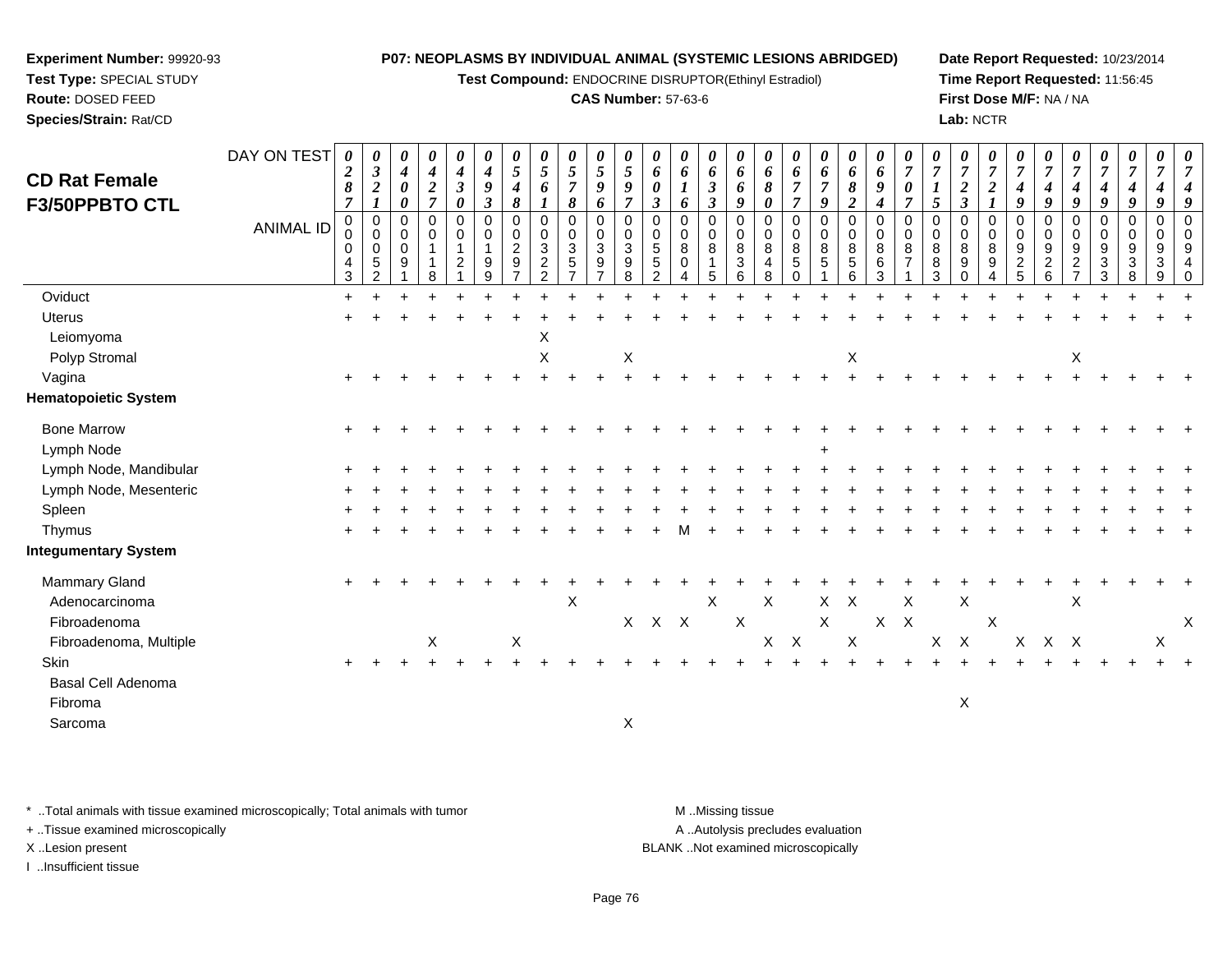**Test Compound:** ENDOCRINE DISRUPTOR(Ethinyl Estradiol)

# **CAS Number:** 57-63-6

**Date Report Requested:** 10/23/2014 **Time Report Requested:** 11:56:46**First Dose M/F:** NA / NA**Lab:** NCTR

| <b>CD Rat Female</b>                                           | DAY ON TEST      | 0<br>$\boldsymbol{2}$<br>$\pmb{8}$ | 0<br>$\boldsymbol{\beta}$<br>$\boldsymbol{2}$ | $\boldsymbol{\theta}$<br>$\boldsymbol{4}$<br>0 | 0<br>$\boldsymbol{4}$<br>$\boldsymbol{2}$ | $\boldsymbol{\theta}$<br>$\boldsymbol{4}$<br>$\boldsymbol{\beta}$ | $\boldsymbol{\theta}$<br>$\boldsymbol{4}$<br>$\boldsymbol{g}$ | $\boldsymbol{\theta}$<br>$\mathfrak{s}$<br>$\boldsymbol{4}$ | 0<br>$\mathfrak{s}$<br>6                  | $\boldsymbol{\theta}$<br>$\sqrt{5}$<br>$\overline{7}$ | $\boldsymbol{\theta}$<br>$\mathfrak{s}$<br>9                    | 0<br>$\sqrt{5}$<br>$\boldsymbol{g}$       | $\boldsymbol{\theta}$<br>6<br>$\boldsymbol{\theta}$    | $\boldsymbol{\theta}$<br>6 | 0<br>6<br>$\mathfrak{z}$      | $\boldsymbol{\theta}$<br>$\pmb{6}$<br>6      | $\boldsymbol{\theta}$<br>6<br>8    | $\boldsymbol{\theta}$<br>6<br>$\overline{7}$ | $\boldsymbol{\theta}$<br>$\pmb{6}$<br>$\overline{7}$ | 0<br>6<br>8                   | 0<br>6<br>9                     | $\boldsymbol{\theta}$<br>$\overline{7}$<br>$\boldsymbol{\theta}$ | $\boldsymbol{\theta}$<br>$\overline{7}$ | 0<br>$\overline{7}$<br>$\boldsymbol{2}$ | $\boldsymbol{\theta}$<br>$\overline{7}$<br>$\boldsymbol{2}$ | U<br>$\overline{7}$<br>4      | $\boldsymbol{\theta}$<br>$\overline{7}$<br>4 | $\overline{7}$<br>4                     | 0<br>$\overline{7}$<br>$\boldsymbol{4}$  | 0<br>$\overline{7}$<br>$\boldsymbol{4}$ | 0<br>$\overline{7}$ | $\overline{7}$ |
|----------------------------------------------------------------|------------------|------------------------------------|-----------------------------------------------|------------------------------------------------|-------------------------------------------|-------------------------------------------------------------------|---------------------------------------------------------------|-------------------------------------------------------------|-------------------------------------------|-------------------------------------------------------|-----------------------------------------------------------------|-------------------------------------------|--------------------------------------------------------|----------------------------|-------------------------------|----------------------------------------------|------------------------------------|----------------------------------------------|------------------------------------------------------|-------------------------------|---------------------------------|------------------------------------------------------------------|-----------------------------------------|-----------------------------------------|-------------------------------------------------------------|-------------------------------|----------------------------------------------|-----------------------------------------|------------------------------------------|-----------------------------------------|---------------------|----------------|
| F3/50PPBTO CTL                                                 |                  | $\overline{7}$<br>0                | $\boldsymbol{l}$<br>0                         | 0<br>$\Omega$                                  | $\overline{7}$<br>$\mathbf 0$             | $\boldsymbol{\theta}$<br>$\mathbf 0$                              | $\mathfrak{z}$<br>$\Omega$                                    | 8<br>$\mathbf 0$                                            | $\mathbf 0$                               | 8<br>$\pmb{0}$                                        | 6<br>$\mathbf 0$                                                | $\overline{7}$<br>$\mathbf 0$             | $\mathfrak{z}$<br>$\mathbf 0$                          | 6<br>$\Omega$              | $\mathfrak{z}$<br>$\mathbf 0$ | 9<br>$\mathbf 0$                             | $\boldsymbol{\theta}$<br>$\Omega$  | $\overline{7}$<br>$\Omega$                   | 9<br>0                                               | $\overline{2}$<br>$\mathbf 0$ | $\boldsymbol{4}$<br>$\mathbf 0$ | $\overline{7}$<br>0                                              | 5<br>$\mathbf 0$                        | $\mathfrak{z}$<br>$\mathbf 0$           | $\boldsymbol{l}$<br>$\overline{0}$                          | 9<br>$\Omega$                 | 9<br>$\Omega$                                | 9<br>$\Omega$                           | 9<br>$\mathbf 0$                         | $\boldsymbol{9}$<br>$\mathbf 0$         | 9<br>$\mathbf 0$    | $\Omega$       |
|                                                                | <b>ANIMAL ID</b> | 0<br>0<br>4<br>3                   | 0<br>0<br>$\sqrt{5}$<br>$\overline{2}$        | 0<br>$\Omega$<br>9                             | 0<br>8                                    | $\mathbf 0$<br>$\mathbf{1}$<br>$\boldsymbol{2}$                   | 0<br>$\mathbf{1}$<br>$9\,$<br>9                               | 0<br>$\overline{c}$<br>9                                    | 0<br>3<br>$\overline{a}$<br>$\mathcal{P}$ | 0<br>$\ensuremath{\mathsf{3}}$<br>$\sqrt{5}$          | $\mathbf 0$<br>$\sqrt{3}$<br>$\boldsymbol{9}$<br>$\overline{7}$ | 0<br>$\mathbf 3$<br>$\boldsymbol{9}$<br>8 | 0<br>$\overline{5}$<br>$\overline{5}$<br>$\mathcal{P}$ | 0<br>8<br>$\mathbf 0$      | 0<br>8<br>1<br>5              | 0<br>8<br>$\ensuremath{\mathsf{3}}$<br>$\,6$ | 0<br>$\bf8$<br>$\overline{4}$<br>8 | 0<br>8<br>$\sqrt{5}$<br>$\Omega$             | 0<br>$\bf 8$<br>$\overline{5}$                       | 0<br>8<br>5<br>6              | 0<br>8<br>6<br>3                | 0<br>8<br>$\overline{7}$                                         | 0<br>$\, 8$<br>8<br>3                   | 0<br>$\,8\,$<br>$9\,$<br>$\Omega$       | $\mathbf 0$<br>8<br>$\boldsymbol{9}$<br>4                   | 0<br>9<br>$\overline{c}$<br>5 | $\Omega$<br>9<br>$\sqrt{2}$<br>6             | 0<br>$\boldsymbol{9}$<br>$\overline{c}$ | $\overline{0}$<br>9<br>$\mathbf{3}$<br>3 | $\mathbf 0$<br>9<br>$\sqrt{3}$<br>8     | 0<br>9<br>3<br>9    | $\Omega$       |
| <b>Musculoskeletal System</b>                                  |                  |                                    |                                               |                                                |                                           |                                                                   |                                                               |                                                             |                                           |                                                       |                                                                 |                                           |                                                        |                            |                               |                                              |                                    |                                              |                                                      |                               |                                 |                                                                  |                                         |                                         |                                                             |                               |                                              |                                         |                                          |                                         |                     |                |
| Bone, Femur<br><b>Skeletal Muscle</b>                          |                  |                                    |                                               | $\ddot{}$                                      |                                           |                                                                   |                                                               |                                                             |                                           |                                                       |                                                                 |                                           |                                                        |                            |                               |                                              |                                    |                                              |                                                      |                               |                                 |                                                                  |                                         |                                         |                                                             |                               |                                              |                                         |                                          |                                         |                     |                |
| <b>Nervous System</b>                                          |                  |                                    |                                               |                                                |                                           |                                                                   |                                                               |                                                             |                                           |                                                       |                                                                 |                                           |                                                        |                            |                               |                                              |                                    |                                              |                                                      |                               |                                 |                                                                  |                                         |                                         |                                                             |                               |                                              |                                         |                                          |                                         |                     |                |
| Brain, Brain Stem                                              |                  |                                    |                                               |                                                |                                           |                                                                   |                                                               |                                                             |                                           |                                                       |                                                                 |                                           |                                                        |                            |                               |                                              |                                    |                                              |                                                      |                               |                                 |                                                                  |                                         |                                         |                                                             |                               |                                              |                                         |                                          |                                         |                     |                |
| Brain, Cerebellum<br>Astrocytoma Malignant                     |                  |                                    |                                               |                                                |                                           |                                                                   |                                                               |                                                             |                                           |                                                       |                                                                 |                                           |                                                        |                            |                               |                                              |                                    |                                              |                                                      |                               |                                 |                                                                  |                                         |                                         |                                                             |                               |                                              |                                         |                                          |                                         |                     | X              |
| Brain, Cerebrum                                                |                  |                                    |                                               |                                                |                                           |                                                                   |                                                               |                                                             |                                           |                                                       |                                                                 |                                           |                                                        |                            |                               |                                              |                                    |                                              |                                                      |                               |                                 |                                                                  |                                         |                                         |                                                             |                               |                                              |                                         |                                          |                                         |                     |                |
| <b>Peripheral Nerve</b><br>Spinal Cord                         |                  |                                    |                                               | ÷                                              |                                           |                                                                   |                                                               |                                                             |                                           |                                                       |                                                                 |                                           |                                                        |                            |                               |                                              |                                    |                                              |                                                      |                               |                                 |                                                                  |                                         |                                         |                                                             |                               |                                              |                                         |                                          |                                         |                     |                |
| <b>Respiratory System</b>                                      |                  |                                    |                                               |                                                |                                           |                                                                   |                                                               |                                                             |                                           |                                                       |                                                                 |                                           |                                                        |                            |                               |                                              |                                    |                                              |                                                      |                               |                                 |                                                                  |                                         |                                         |                                                             |                               |                                              |                                         |                                          |                                         |                     |                |
| Lung<br>Adenocarcinoma, Metastatic, Mammary<br>Gland           |                  |                                    |                                               |                                                |                                           |                                                                   |                                                               |                                                             |                                           |                                                       |                                                                 |                                           |                                                        |                            |                               |                                              |                                    |                                              |                                                      | $\mathsf X$                   |                                 |                                                                  |                                         |                                         |                                                             |                               |                                              |                                         |                                          |                                         |                     |                |
| Alveolar/Bronchiolar Adenoma<br>Alveolar/Bronchiolar Carcinoma |                  |                                    |                                               |                                                |                                           |                                                                   |                                                               |                                                             |                                           |                                                       |                                                                 |                                           |                                                        |                            |                               |                                              |                                    |                                              |                                                      |                               | $\boldsymbol{\mathsf{X}}$       |                                                                  |                                         |                                         |                                                             |                               |                                              |                                         |                                          |                                         |                     |                |
| Nose                                                           |                  |                                    |                                               |                                                |                                           |                                                                   |                                                               |                                                             |                                           |                                                       |                                                                 |                                           |                                                        |                            |                               |                                              |                                    |                                              |                                                      |                               |                                 |                                                                  |                                         |                                         |                                                             |                               |                                              |                                         |                                          |                                         |                     |                |
| Trachea                                                        |                  |                                    |                                               |                                                |                                           |                                                                   |                                                               |                                                             |                                           |                                                       |                                                                 |                                           |                                                        |                            |                               |                                              |                                    |                                              |                                                      |                               |                                 |                                                                  |                                         |                                         |                                                             |                               |                                              |                                         |                                          |                                         |                     |                |
| <b>Special Senses System</b>                                   |                  |                                    |                                               |                                                |                                           |                                                                   |                                                               |                                                             |                                           |                                                       |                                                                 |                                           |                                                        |                            |                               |                                              |                                    |                                              |                                                      |                               |                                 |                                                                  |                                         |                                         |                                                             |                               |                                              |                                         |                                          |                                         |                     |                |
| Eye                                                            |                  |                                    |                                               |                                                |                                           |                                                                   |                                                               |                                                             |                                           |                                                       |                                                                 |                                           |                                                        |                            |                               |                                              |                                    |                                              |                                                      |                               |                                 |                                                                  |                                         |                                         |                                                             |                               |                                              |                                         |                                          |                                         |                     |                |
| Harderian Gland                                                |                  |                                    |                                               |                                                |                                           |                                                                   |                                                               |                                                             |                                           |                                                       |                                                                 |                                           |                                                        |                            |                               |                                              |                                    |                                              |                                                      |                               |                                 |                                                                  |                                         |                                         |                                                             |                               |                                              |                                         |                                          |                                         |                     |                |
|                                                                |                  |                                    |                                               |                                                |                                           |                                                                   |                                                               |                                                             |                                           |                                                       |                                                                 |                                           |                                                        |                            |                               |                                              |                                    |                                              |                                                      |                               |                                 |                                                                  |                                         |                                         |                                                             |                               |                                              |                                         |                                          |                                         |                     |                |

| Total animals with tissue examined microscopically; Total animals with tumor | M Missing tissue                   |
|------------------------------------------------------------------------------|------------------------------------|
| + Tissue examined microscopically                                            | A Autolysis precludes evaluation   |
| X Lesion present                                                             | BLANK Not examined microscopically |
| Insufficient tissue                                                          |                                    |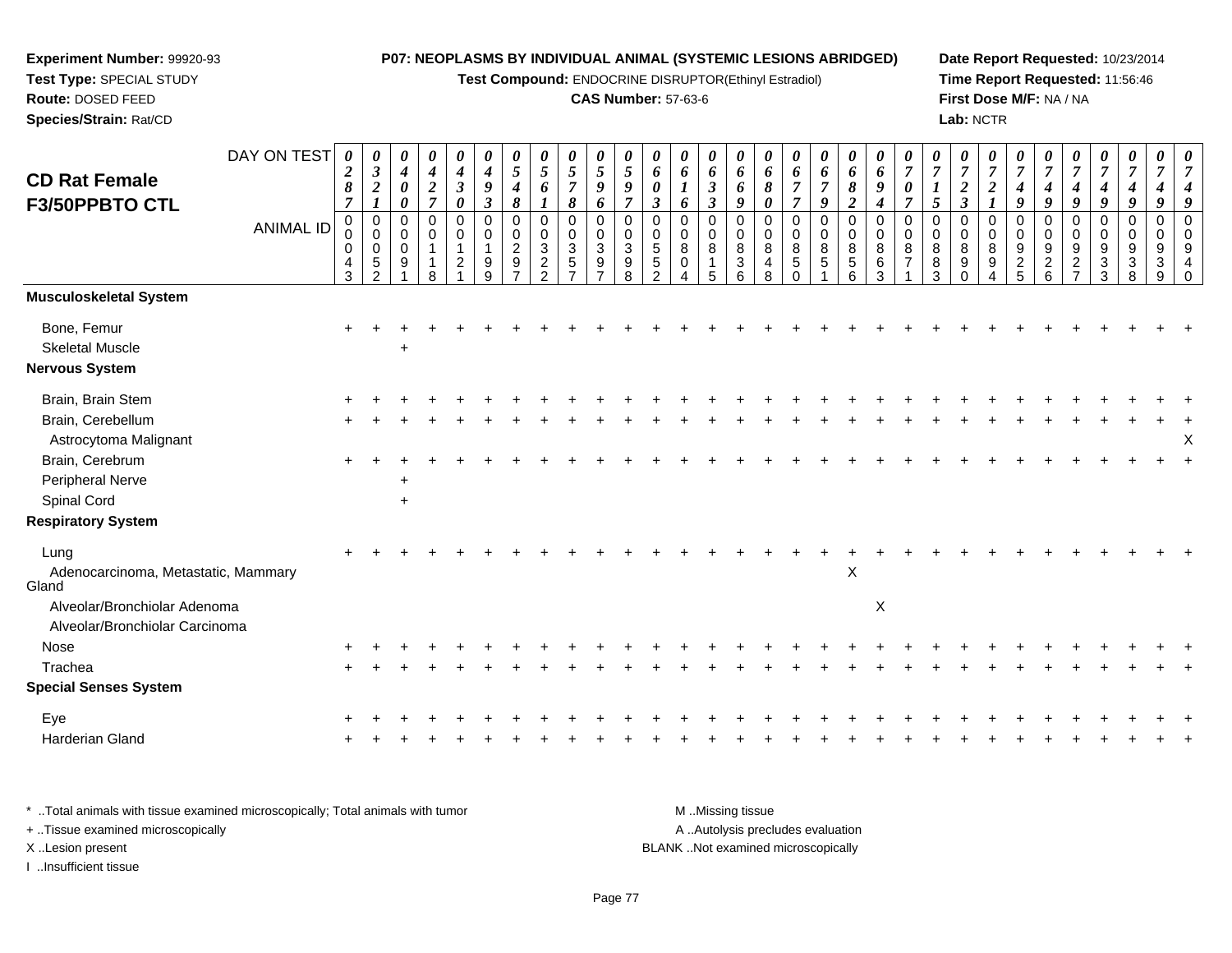**Test Compound:** ENDOCRINE DISRUPTOR(Ethinyl Estradiol)

## **CAS Number:** 57-63-6

**Date Report Requested:** 10/23/2014**Time Report Requested:** 11:56:46**First Dose M/F:** NA / NA**Lab:** NCTR

| <b>CD Rat Female</b><br>F3/50PPBTO CTL                                         | DAY ON TEST<br><b>ANIMAL ID</b> | 0<br>$\boldsymbol{2}$<br>8<br>$\overline{7}$<br>0<br>0<br>$\mathbf 0$<br>$\overline{\mathbf{4}}$<br>3 | 0<br>$\mathbf{3}$<br>$\mathbf{\Omega}$<br>0<br>$\mathsf 0$<br>0<br>$\,$ 5 $\,$<br><sup>o</sup> | $\boldsymbol{\theta}$<br>$\boldsymbol{4}$<br>$\boldsymbol{\theta}$<br>$\boldsymbol{\theta}$<br>0<br>$\pmb{0}$<br>$\pmb{0}$<br>9 | $\boldsymbol{\theta}$<br>$\boldsymbol{4}$<br>$\overline{2}$<br>$\overline{7}$<br>0<br>$\pmb{0}$<br>$\mathbf{1}$<br>$\mathbf{1}$<br>8 | 0<br>4<br>$\mathbf{r}$<br>0<br>0<br>$\Omega$<br>$\overline{\mathbf{c}}$ | 0<br>$\boldsymbol{4}$<br>9<br>$\boldsymbol{\beta}$<br>0<br>9 | 0<br>$5\overline{)}$<br>4<br>8<br>0<br>0<br>$\overline{c}$<br>$\boldsymbol{9}$<br>$\rightarrow$ | 0<br>5<br>6<br>0<br>0<br>$\ensuremath{\mathsf{3}}$<br>$\overline{2}$<br>$\mathcal{L}$ | $\boldsymbol{\theta}$<br>$\mathfrak{s}$<br>$\overline{ }$<br>8<br>0<br>$_{3}^{\rm 0}$<br>$\sqrt{5}$<br>$\overline{ }$ | $\boldsymbol{\theta}$<br>$\mathfrak{s}$<br>9<br>6<br>0<br>$\pmb{0}$<br>$\ensuremath{\mathsf{3}}$<br>$\boldsymbol{9}$<br>$\overline{ }$ | 0<br>5<br>0<br>3<br>9<br>я | 0<br>6<br>0<br>3<br>0<br>0<br>5<br>$5\phantom{.0}$ | 0<br>6<br>6<br>0<br>$\mathbf 0$<br>8<br>$\pmb{0}$ | 0<br>6<br>$\mathfrak{z}$<br>$\boldsymbol{\beta}$<br>0<br>$\mathbf 0$<br>$\bf 8$<br>5 | 0<br>6<br>6<br>9<br>0<br>0<br>8<br>$\sqrt{3}$<br>6 | $\boldsymbol{\theta}$<br>6<br>$\sigma$<br>$\boldsymbol{\theta}$<br>0<br>$\mathbf 0$<br>8<br>4<br>8 | $\boldsymbol{\theta}$<br>6<br>$\overline{ }$<br>$\overline{ }$<br>0<br>8<br>5 | 0<br>6<br>9<br>0<br>$\pmb{0}$<br>8<br>5 | 0<br>6<br>$\pmb{8}$<br>$\boldsymbol{2}$<br>0<br>$\pmb{0}$<br>$\,8\,$<br>$\sqrt{5}$<br>6 | $\boldsymbol{\theta}$<br>$\bm{o}$<br>9<br>$\boldsymbol{4}$<br>0<br>0<br>8<br>$\,6$<br>3 | 0<br>0<br>0<br>0<br>8<br>$\overline{ }$ | $\boldsymbol{\theta}$<br>7<br>5<br>0<br>$\mathbf 0$<br>8<br>8<br>3 | $\boldsymbol{\theta}$<br>$\overline{7}$<br>$\boldsymbol{2}$<br>$\mathfrak{z}$<br>8<br>9 | 0<br>$\overline{7}$<br>ി<br>0<br>$\mathbf 0$<br>$\bf 8$<br>9 | 0<br>$\overline{ }$<br>9<br>9<br>$\boldsymbol{2}$<br>5 | $\boldsymbol{\theta}$<br>$\overline{ }$<br>9<br>0<br>$\mathbf 0$<br>$9\,$<br>$\sqrt{2}$<br>6 | $\boldsymbol{\theta}$<br>4<br>9<br>0<br>0<br>9<br>$\boldsymbol{2}$<br>$\overline{ }$ | $\boldsymbol{\theta}$<br>$\overline{7}$<br>$\boldsymbol{4}$<br>9<br>0<br>$\mathbf 0$<br>9<br>$\sqrt{3}$<br>3 | 0<br>9<br>9<br>$\mathbf{3}$<br>8 | $\boldsymbol{\theta}$<br>9<br>$\overline{0}$<br>9<br>3<br>9 | 0<br>q<br>0<br>9 |
|--------------------------------------------------------------------------------|---------------------------------|-------------------------------------------------------------------------------------------------------|------------------------------------------------------------------------------------------------|---------------------------------------------------------------------------------------------------------------------------------|--------------------------------------------------------------------------------------------------------------------------------------|-------------------------------------------------------------------------|--------------------------------------------------------------|-------------------------------------------------------------------------------------------------|---------------------------------------------------------------------------------------|-----------------------------------------------------------------------------------------------------------------------|----------------------------------------------------------------------------------------------------------------------------------------|----------------------------|----------------------------------------------------|---------------------------------------------------|--------------------------------------------------------------------------------------|----------------------------------------------------|----------------------------------------------------------------------------------------------------|-------------------------------------------------------------------------------|-----------------------------------------|-----------------------------------------------------------------------------------------|-----------------------------------------------------------------------------------------|-----------------------------------------|--------------------------------------------------------------------|-----------------------------------------------------------------------------------------|--------------------------------------------------------------|--------------------------------------------------------|----------------------------------------------------------------------------------------------|--------------------------------------------------------------------------------------|--------------------------------------------------------------------------------------------------------------|----------------------------------|-------------------------------------------------------------|------------------|
| <b>Urinary System</b>                                                          |                                 |                                                                                                       |                                                                                                |                                                                                                                                 |                                                                                                                                      |                                                                         |                                                              |                                                                                                 |                                                                                       |                                                                                                                       |                                                                                                                                        |                            |                                                    |                                                   |                                                                                      |                                                    |                                                                                                    |                                                                               |                                         |                                                                                         |                                                                                         |                                         |                                                                    |                                                                                         |                                                              |                                                        |                                                                                              |                                                                                      |                                                                                                              |                                  |                                                             |                  |
| Kidney<br>Liposarcoma                                                          |                                 | $\pm$                                                                                                 |                                                                                                |                                                                                                                                 |                                                                                                                                      |                                                                         |                                                              |                                                                                                 |                                                                                       |                                                                                                                       |                                                                                                                                        |                            |                                                    |                                                   |                                                                                      |                                                    |                                                                                                    |                                                                               |                                         |                                                                                         |                                                                                         |                                         |                                                                    |                                                                                         |                                                              |                                                        |                                                                                              |                                                                                      |                                                                                                              |                                  |                                                             |                  |
| Nephroblastoma<br>Renal Tubule, Adenoma                                        |                                 | $\boldsymbol{\mathsf{X}}$                                                                             |                                                                                                |                                                                                                                                 |                                                                                                                                      |                                                                         |                                                              |                                                                                                 |                                                                                       |                                                                                                                       |                                                                                                                                        |                            |                                                    |                                                   |                                                                                      |                                                    |                                                                                                    |                                                                               |                                         |                                                                                         |                                                                                         |                                         |                                                                    |                                                                                         |                                                              |                                                        |                                                                                              |                                                                                      |                                                                                                              |                                  |                                                             |                  |
| <b>Urinary Bladder</b><br>Transit Epithe, Papilloma<br><b>SYSTEMIC LESIONS</b> |                                 |                                                                                                       |                                                                                                |                                                                                                                                 |                                                                                                                                      |                                                                         |                                                              |                                                                                                 |                                                                                       |                                                                                                                       |                                                                                                                                        |                            |                                                    |                                                   |                                                                                      |                                                    |                                                                                                    |                                                                               |                                         |                                                                                         |                                                                                         |                                         |                                                                    |                                                                                         |                                                              |                                                        |                                                                                              |                                                                                      |                                                                                                              |                                  |                                                             |                  |
|                                                                                |                                 |                                                                                                       |                                                                                                |                                                                                                                                 |                                                                                                                                      |                                                                         |                                                              |                                                                                                 |                                                                                       |                                                                                                                       |                                                                                                                                        |                            |                                                    |                                                   |                                                                                      |                                                    |                                                                                                    |                                                                               |                                         |                                                                                         |                                                                                         |                                         |                                                                    |                                                                                         |                                                              |                                                        |                                                                                              |                                                                                      |                                                                                                              |                                  |                                                             |                  |
| Multiple Organ<br>Lymphoma Malignant                                           |                                 | $\pm$                                                                                                 | X                                                                                              |                                                                                                                                 |                                                                                                                                      |                                                                         |                                                              |                                                                                                 |                                                                                       |                                                                                                                       |                                                                                                                                        |                            |                                                    |                                                   |                                                                                      |                                                    |                                                                                                    |                                                                               |                                         |                                                                                         |                                                                                         |                                         |                                                                    |                                                                                         |                                                              |                                                        |                                                                                              |                                                                                      |                                                                                                              |                                  |                                                             |                  |

\* ..Total animals with tissue examined microscopically; Total animals with tumor **M** . Missing tissue M ..Missing tissue

+ ..Tissue examined microscopically

**Experiment Number:** 99920-93**Test Type:** SPECIAL STUDY**Route:** DOSED FEED**Species/Strain:** Rat/CD

I ..Insufficient tissue

A ..Autolysis precludes evaluation X ..Lesion present BLANK ..Not examined microscopically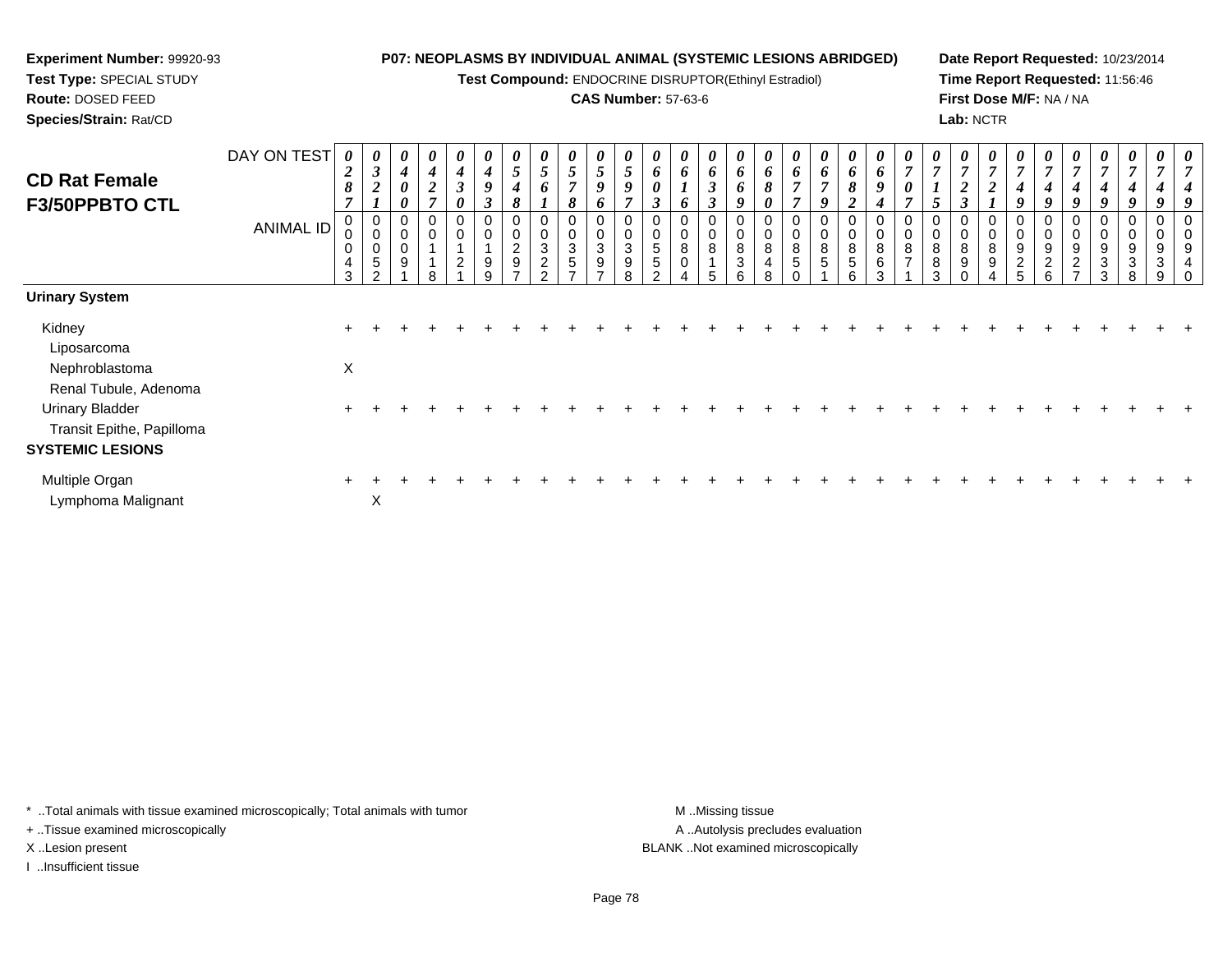**Test Compound:** ENDOCRINE DISRUPTOR(Ethinyl Estradiol)

#### **CAS Number:** 57-63-6

**Date Report Requested:** 10/23/2014**Time Report Requested:** 11:56:46**First Dose M/F:** NA / NA**Lab:** NCTR

 $\overline{2}$ 

| <b>CD Rat Female</b><br>F3/50PPBTO CTL | DAY ON TEST      | 0<br>7<br>4<br>9                 | 0<br>$\overline{7}$<br>$\boldsymbol{4}$<br>9   | 0<br>$\overline{7}$<br>$\boldsymbol{4}$<br>9           | 0<br>$\overline{7}$<br>$\boldsymbol{4}$<br>8   | 0<br>$\overline{7}$<br>5<br>0                        | 0<br>$\overline{7}$<br>5<br>0             | 0<br>$\boldsymbol{7}$<br>4<br>9                      | 0<br>$\overline{7}$<br>$\boldsymbol{4}$<br>9 | 0<br>$\overline{7}$<br>$\boldsymbol{4}$<br>9                             | 0<br>$\overline{7}$<br>5<br>$\overline{\mathbf{c}}$ | 0<br>$\overline{7}$<br>5<br>5                          | 0<br>$\overline{7}$<br>$\mathfrak{s}$<br>$\boldsymbol{4}$       | 0<br>$\overline{7}$<br>5<br>4      | 0<br>$\overline{7}$<br>5<br>$\boldsymbol{4}$                | 0<br>$\overline{7}$<br>5<br>$\boldsymbol{4}$ | 0<br>$\overline{7}$<br>5<br>4                 | 0<br>$\boldsymbol{7}$<br>5<br>4       | 0<br>$\overline{7}$<br>5<br>5                 | 0<br>$\overline{7}$<br>5<br>$\mathfrak{z}$    |                       |
|----------------------------------------|------------------|----------------------------------|------------------------------------------------|--------------------------------------------------------|------------------------------------------------|------------------------------------------------------|-------------------------------------------|------------------------------------------------------|----------------------------------------------|--------------------------------------------------------------------------|-----------------------------------------------------|--------------------------------------------------------|-----------------------------------------------------------------|------------------------------------|-------------------------------------------------------------|----------------------------------------------|-----------------------------------------------|---------------------------------------|-----------------------------------------------|-----------------------------------------------|-----------------------|
|                                        | <b>ANIMAL ID</b> | $\pmb{0}$<br>$\pmb{0}$<br>9<br>4 | $\boldsymbol{0}$<br>$\mathbf 0$<br>9<br>6<br>9 | $\mathbf 0$<br>$\mathbf 0$<br>9<br>$\overline{7}$<br>6 | $\mathbf 0$<br>0<br>$\boldsymbol{9}$<br>8<br>4 | $\mathbf 0$<br>$\mathbf{1}$<br>$\mathbf 0$<br>1<br>8 | 0<br>1<br>0<br>$\overline{a}$<br>$\Omega$ | $\pmb{0}$<br>1<br>$\mathbf 0$<br>$\overline{c}$<br>4 | 0<br>1<br>$\mathbf 0$<br>$\overline{c}$<br>5 | $\pmb{0}$<br>$\mathbf{1}$<br>$\mathbf 0$<br>$\overline{\mathbf{c}}$<br>8 | $\mathsf 0$<br>1<br>$\pmb{0}$<br>$\sqrt{5}$         | $\mathbf 0$<br>1<br>$\mathbf 0$<br>$\overline{7}$<br>3 | $\pmb{0}$<br>$\mathbf{1}$<br>$\mathbf 0$<br>$\overline{7}$<br>8 | 0<br>1<br>0<br>$\overline{7}$<br>9 | $\mathbf 0$<br>$\mathbf{1}$<br>$\mathbf 0$<br>8<br>$\Omega$ | $\Omega$<br>1<br>$\mathbf 0$<br>$\,8\,$<br>9 | $\Omega$<br>1<br>$\mathbf 0$<br>9<br>$\Omega$ | 0<br>$\mathbf{1}$<br>$\mathbf 0$<br>9 | 0<br>1<br>$\mathbf{1}$<br>$\overline{a}$<br>9 | $\Omega$<br>$\mathbf{1}$<br>$\mathbf{3}$<br>6 | <i><b>*TOTALS</b></i> |
| <b>Alimentary System</b>               |                  |                                  |                                                |                                                        |                                                |                                                      |                                           |                                                      |                                              |                                                                          |                                                     |                                                        |                                                                 |                                    |                                                             |                                              |                                               |                                       |                                               |                                               |                       |
| Esophagus                              |                  | +                                |                                                |                                                        |                                                |                                                      |                                           |                                                      |                                              |                                                                          |                                                     |                                                        |                                                                 |                                    |                                                             |                                              |                                               |                                       |                                               |                                               | 50                    |
| Intestine Large, Cecum                 |                  |                                  |                                                |                                                        |                                                |                                                      |                                           |                                                      |                                              |                                                                          |                                                     |                                                        |                                                                 |                                    |                                                             |                                              |                                               |                                       |                                               |                                               | 50                    |
| Intestine Large, Colon                 |                  | +                                |                                                |                                                        |                                                |                                                      |                                           |                                                      |                                              |                                                                          |                                                     |                                                        |                                                                 |                                    |                                                             |                                              |                                               |                                       |                                               |                                               | 50                    |
| Intestine Large, Rectum                |                  |                                  |                                                |                                                        |                                                |                                                      |                                           |                                                      |                                              |                                                                          |                                                     |                                                        |                                                                 |                                    |                                                             |                                              |                                               |                                       |                                               |                                               | 50                    |
| Intestine Small, Duodenum              |                  | $\pm$                            |                                                |                                                        |                                                |                                                      |                                           |                                                      |                                              |                                                                          |                                                     |                                                        |                                                                 |                                    |                                                             |                                              |                                               |                                       |                                               |                                               | 50                    |
| Intestine Small, Ileum                 |                  | +                                |                                                |                                                        |                                                |                                                      |                                           |                                                      |                                              |                                                                          |                                                     |                                                        |                                                                 |                                    |                                                             |                                              |                                               |                                       |                                               |                                               | 50                    |
| Intestine Small, Jejunum               |                  | ٠                                |                                                |                                                        |                                                |                                                      |                                           |                                                      |                                              |                                                                          |                                                     |                                                        |                                                                 |                                    |                                                             |                                              |                                               |                                       |                                               | ÷                                             | 50                    |
| Liver                                  |                  |                                  |                                                |                                                        |                                                |                                                      |                                           |                                                      |                                              |                                                                          |                                                     |                                                        |                                                                 |                                    |                                                             |                                              |                                               |                                       |                                               | $\ddot{}$                                     | 50                    |
| Cholangioma                            |                  |                                  |                                                |                                                        |                                                |                                                      |                                           |                                                      |                                              |                                                                          |                                                     |                                                        |                                                                 |                                    |                                                             |                                              |                                               |                                       |                                               |                                               | 1                     |
| Mesentery                              |                  |                                  |                                                |                                                        |                                                |                                                      |                                           |                                                      |                                              |                                                                          |                                                     |                                                        |                                                                 |                                    |                                                             |                                              |                                               |                                       |                                               |                                               | 4                     |
| Oral Mucosa                            |                  |                                  |                                                |                                                        |                                                |                                                      |                                           |                                                      |                                              |                                                                          |                                                     |                                                        |                                                                 |                                    |                                                             |                                              |                                               |                                       |                                               |                                               | $\overline{2}$        |
| Squamous Cell Carcinoma                |                  |                                  |                                                |                                                        |                                                |                                                      |                                           |                                                      |                                              |                                                                          |                                                     |                                                        |                                                                 |                                    |                                                             |                                              |                                               |                                       |                                               |                                               | $\mathbf{1}$          |
| Pancreas                               |                  |                                  |                                                |                                                        |                                                |                                                      |                                           |                                                      |                                              |                                                                          |                                                     |                                                        |                                                                 |                                    |                                                             |                                              |                                               |                                       |                                               |                                               | 50                    |
| Salivary Glands                        |                  | ٠                                |                                                |                                                        |                                                |                                                      |                                           |                                                      |                                              |                                                                          |                                                     |                                                        |                                                                 |                                    |                                                             |                                              |                                               |                                       |                                               |                                               | 50                    |
| Stomach, Forestomach                   |                  |                                  |                                                |                                                        |                                                |                                                      |                                           |                                                      |                                              |                                                                          |                                                     |                                                        |                                                                 |                                    |                                                             |                                              |                                               |                                       |                                               |                                               | 50                    |
| Squamous Cell Carcinoma                |                  |                                  |                                                |                                                        |                                                |                                                      |                                           |                                                      |                                              |                                                                          |                                                     |                                                        |                                                                 |                                    |                                                             |                                              |                                               |                                       |                                               |                                               | 1                     |
| Stomach, Glandular                     |                  |                                  |                                                |                                                        |                                                |                                                      |                                           |                                                      |                                              |                                                                          |                                                     |                                                        |                                                                 |                                    |                                                             |                                              |                                               |                                       |                                               |                                               | 50                    |
| <b>Cardiovascular System</b>           |                  |                                  |                                                |                                                        |                                                |                                                      |                                           |                                                      |                                              |                                                                          |                                                     |                                                        |                                                                 |                                    |                                                             |                                              |                                               |                                       |                                               |                                               |                       |
| <b>Blood Vessel</b>                    |                  |                                  |                                                |                                                        |                                                |                                                      |                                           |                                                      |                                              |                                                                          |                                                     |                                                        |                                                                 |                                    |                                                             |                                              |                                               |                                       |                                               |                                               | 50                    |
| Heart                                  |                  |                                  |                                                |                                                        |                                                |                                                      |                                           |                                                      |                                              |                                                                          |                                                     |                                                        |                                                                 |                                    |                                                             |                                              |                                               |                                       |                                               |                                               | 50                    |
|                                        |                  |                                  |                                                |                                                        |                                                |                                                      |                                           |                                                      |                                              |                                                                          |                                                     |                                                        |                                                                 |                                    |                                                             |                                              |                                               |                                       |                                               |                                               |                       |

**Experiment Number:** 99920-93**Test Type:** SPECIAL STUDY**Route:** DOSED FEED**Species/Strain:** Rat/CD

\* ..Total animals with tissue examined microscopically; Total animals with tumor **M** ...Missing tissue M ...Missing tissue A .. Autolysis precludes evaluation + ..Tissue examined microscopically X ..Lesion present BLANK ..Not examined microscopicallyI ..Insufficient tissue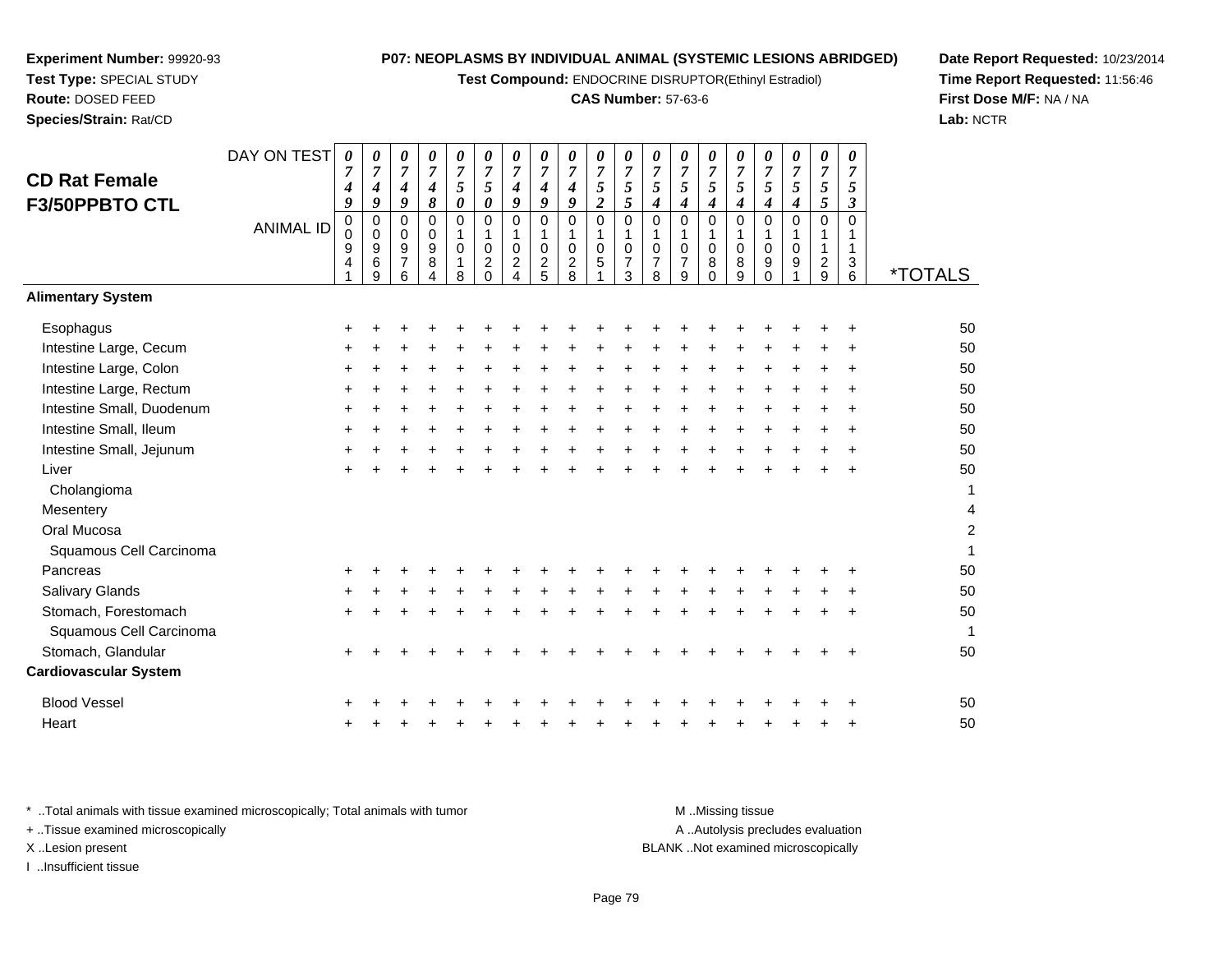**Test Compound:** ENDOCRINE DISRUPTOR(Ethinyl Estradiol)

#### **CAS Number:** 57-63-6

**Date Report Requested:** 10/23/2014**Time Report Requested:** 11:56:46**First Dose M/F:** NA / NA**Lab:** NCTR

| <b>CD Rat Female</b><br>F3/50PPBTO CTL      | DAY ON TEST<br><b>ANIMAL ID</b> | 0<br>$\overline{7}$<br>4<br>9<br>$\mathbf 0$<br>0<br>9<br>4 | 0<br>$\overline{7}$<br>$\boldsymbol{4}$<br>9<br>$\mathbf 0$<br>$\mathbf 0$<br>$\boldsymbol{9}$<br>$\,6$<br>9 | 0<br>$\overline{7}$<br>4<br>$\boldsymbol{g}$<br>$\Omega$<br>0<br>9<br>$\overline{7}$<br>6 | 0<br>$\overline{7}$<br>$\boldsymbol{4}$<br>8<br>$\Omega$<br>0<br>9<br>8<br>4 | 0<br>$\overline{7}$<br>5<br>$\pmb{\theta}$<br>0<br>$\mathbf 0$<br>8 | 0<br>$\boldsymbol{7}$<br>5<br>0<br>$\mathbf 0$<br>0<br>$\overline{c}$<br>$\Omega$ | 0<br>$\overline{7}$<br>$\boldsymbol{4}$<br>$\boldsymbol{g}$<br>$\mathbf 0$<br>1<br>$\mathbf 0$<br>$\overline{c}$<br>$\overline{4}$ | 0<br>$\overline{7}$<br>4<br>9<br>$\mathbf 0$<br>1<br>$\mathbf 0$<br>$\frac{2}{5}$ | 0<br>$\overline{7}$<br>4<br>9<br>$\mathbf 0$<br>$\mathbf{1}$<br>$\mathbf 0$<br>$\overline{\mathbf{c}}$<br>8 | 0<br>$\overline{7}$<br>5<br>$\overline{\mathbf{c}}$<br>$\mathbf 0$<br>1<br>$\mathbf 0$<br>5 | 0<br>$\boldsymbol{7}$<br>$\sqrt{5}$<br>5<br>$\mathbf 0$<br>1<br>$\mathbf 0$<br>$\overline{7}$<br>3 | 0<br>$\overline{7}$<br>5<br>$\boldsymbol{4}$<br>0<br>-1<br>0<br>7<br>8 | 0<br>$\overline{7}$<br>5<br>4<br>$\Omega$<br>0<br>7<br>9 | 0<br>$\overline{7}$<br>5<br>4<br>0<br>$\mathbf 0$<br>8<br>$\Omega$ | 0<br>$\boldsymbol{7}$<br>5<br>$\boldsymbol{4}$<br>$\mathbf 0$<br>1<br>$\mathbf 0$<br>8<br>9 | 0<br>$\boldsymbol{7}$<br>5<br>4<br>$\mathbf 0$<br>1<br>0<br>9<br>$\Omega$ | 0<br>$\overline{7}$<br>$\sqrt{5}$<br>4<br>$\mathbf 0$<br>1<br>$\mathbf 0$<br>9 | 0<br>$\overline{7}$<br>5<br>5<br>$\mathbf 0$<br>1<br>1<br>$\frac{2}{9}$ | 0<br>$\overline{7}$<br>5<br>$\boldsymbol{\beta}$<br>$\Omega$<br>1<br>3<br>6 | <i><b>*TOTALS</b></i> |
|---------------------------------------------|---------------------------------|-------------------------------------------------------------|--------------------------------------------------------------------------------------------------------------|-------------------------------------------------------------------------------------------|------------------------------------------------------------------------------|---------------------------------------------------------------------|-----------------------------------------------------------------------------------|------------------------------------------------------------------------------------------------------------------------------------|-----------------------------------------------------------------------------------|-------------------------------------------------------------------------------------------------------------|---------------------------------------------------------------------------------------------|----------------------------------------------------------------------------------------------------|------------------------------------------------------------------------|----------------------------------------------------------|--------------------------------------------------------------------|---------------------------------------------------------------------------------------------|---------------------------------------------------------------------------|--------------------------------------------------------------------------------|-------------------------------------------------------------------------|-----------------------------------------------------------------------------|-----------------------|
| <b>Endocrine System</b>                     |                                 |                                                             |                                                                                                              |                                                                                           |                                                                              |                                                                     |                                                                                   |                                                                                                                                    |                                                                                   |                                                                                                             |                                                                                             |                                                                                                    |                                                                        |                                                          |                                                                    |                                                                                             |                                                                           |                                                                                |                                                                         |                                                                             |                       |
| <b>Adrenal Cortex</b>                       |                                 |                                                             |                                                                                                              |                                                                                           |                                                                              |                                                                     |                                                                                   |                                                                                                                                    |                                                                                   |                                                                                                             |                                                                                             |                                                                                                    |                                                                        |                                                          |                                                                    |                                                                                             |                                                                           |                                                                                |                                                                         |                                                                             | 50                    |
| Adrenal Medulla                             |                                 |                                                             |                                                                                                              |                                                                                           |                                                                              |                                                                     |                                                                                   |                                                                                                                                    |                                                                                   |                                                                                                             |                                                                                             |                                                                                                    |                                                                        |                                                          |                                                                    |                                                                                             |                                                                           |                                                                                |                                                                         |                                                                             | 50                    |
| Pheochromocytoma Benign                     |                                 |                                                             |                                                                                                              |                                                                                           |                                                                              |                                                                     |                                                                                   |                                                                                                                                    |                                                                                   |                                                                                                             |                                                                                             |                                                                                                    |                                                                        |                                                          |                                                                    |                                                                                             |                                                                           |                                                                                |                                                                         |                                                                             | -1                    |
| Islets, Pancreatic                          |                                 |                                                             |                                                                                                              |                                                                                           |                                                                              |                                                                     |                                                                                   |                                                                                                                                    |                                                                                   |                                                                                                             |                                                                                             |                                                                                                    |                                                                        |                                                          |                                                                    |                                                                                             |                                                                           |                                                                                |                                                                         |                                                                             | 50                    |
| Adenoma                                     |                                 |                                                             |                                                                                                              |                                                                                           |                                                                              |                                                                     |                                                                                   |                                                                                                                                    |                                                                                   |                                                                                                             |                                                                                             |                                                                                                    |                                                                        |                                                          |                                                                    |                                                                                             |                                                                           |                                                                                | X                                                                       |                                                                             | -1                    |
| Parathyroid Gland                           |                                 |                                                             |                                                                                                              |                                                                                           |                                                                              |                                                                     |                                                                                   |                                                                                                                                    |                                                                                   |                                                                                                             |                                                                                             |                                                                                                    |                                                                        |                                                          |                                                                    |                                                                                             |                                                                           |                                                                                |                                                                         |                                                                             | 44                    |
| <b>Pituitary Gland</b>                      |                                 | +                                                           |                                                                                                              |                                                                                           |                                                                              |                                                                     |                                                                                   |                                                                                                                                    |                                                                                   |                                                                                                             |                                                                                             |                                                                                                    |                                                                        |                                                          |                                                                    |                                                                                             |                                                                           |                                                                                |                                                                         |                                                                             | 50                    |
| Pars Distalis, Adenoma                      |                                 | X                                                           |                                                                                                              | X                                                                                         | X                                                                            | X                                                                   | $\times$                                                                          | X                                                                                                                                  | X                                                                                 |                                                                                                             |                                                                                             | X                                                                                                  | X                                                                      |                                                          | X                                                                  |                                                                                             |                                                                           | X                                                                              | X                                                                       | X                                                                           | 32                    |
| <b>Thyroid Gland</b>                        |                                 |                                                             |                                                                                                              |                                                                                           |                                                                              |                                                                     |                                                                                   |                                                                                                                                    |                                                                                   |                                                                                                             |                                                                                             |                                                                                                    |                                                                        |                                                          |                                                                    |                                                                                             |                                                                           |                                                                                |                                                                         |                                                                             | 50                    |
| Bilateral, C Cell, Adenoma                  |                                 |                                                             |                                                                                                              |                                                                                           |                                                                              |                                                                     |                                                                                   |                                                                                                                                    |                                                                                   |                                                                                                             |                                                                                             |                                                                                                    |                                                                        |                                                          |                                                                    |                                                                                             |                                                                           |                                                                                |                                                                         |                                                                             | $\mathbf{1}$          |
| C Cell, Adenoma                             |                                 |                                                             |                                                                                                              |                                                                                           |                                                                              |                                                                     |                                                                                   |                                                                                                                                    |                                                                                   |                                                                                                             |                                                                                             |                                                                                                    |                                                                        |                                                          |                                                                    |                                                                                             |                                                                           |                                                                                |                                                                         |                                                                             | 1                     |
| <b>General Body System</b>                  |                                 |                                                             |                                                                                                              |                                                                                           |                                                                              |                                                                     |                                                                                   |                                                                                                                                    |                                                                                   |                                                                                                             |                                                                                             |                                                                                                    |                                                                        |                                                          |                                                                    |                                                                                             |                                                                           |                                                                                |                                                                         |                                                                             |                       |
| <b>Tissue NOS</b>                           |                                 |                                                             |                                                                                                              |                                                                                           |                                                                              |                                                                     |                                                                                   |                                                                                                                                    | $\ddot{}$                                                                         |                                                                                                             |                                                                                             |                                                                                                    |                                                                        |                                                          |                                                                    |                                                                                             |                                                                           |                                                                                |                                                                         |                                                                             | 1                     |
| Alveolar/Bronchiolar Carcinoma, Metastatic, |                                 |                                                             |                                                                                                              |                                                                                           |                                                                              |                                                                     |                                                                                   |                                                                                                                                    | $\pmb{\times}$                                                                    |                                                                                                             |                                                                                             |                                                                                                    |                                                                        |                                                          |                                                                    |                                                                                             |                                                                           |                                                                                |                                                                         |                                                                             | $\mathbf{1}$          |
| Lung                                        |                                 |                                                             |                                                                                                              |                                                                                           |                                                                              |                                                                     |                                                                                   |                                                                                                                                    |                                                                                   |                                                                                                             |                                                                                             |                                                                                                    |                                                                        |                                                          |                                                                    |                                                                                             |                                                                           |                                                                                |                                                                         |                                                                             |                       |
| <b>Genital System</b>                       |                                 |                                                             |                                                                                                              |                                                                                           |                                                                              |                                                                     |                                                                                   |                                                                                                                                    |                                                                                   |                                                                                                             |                                                                                             |                                                                                                    |                                                                        |                                                          |                                                                    |                                                                                             |                                                                           |                                                                                |                                                                         |                                                                             |                       |
| <b>Clitoral Gland</b>                       |                                 |                                                             |                                                                                                              |                                                                                           |                                                                              |                                                                     |                                                                                   |                                                                                                                                    |                                                                                   |                                                                                                             |                                                                                             |                                                                                                    |                                                                        |                                                          |                                                                    |                                                                                             |                                                                           |                                                                                |                                                                         |                                                                             | 48                    |
| Adenoma                                     |                                 |                                                             |                                                                                                              |                                                                                           |                                                                              |                                                                     |                                                                                   |                                                                                                                                    |                                                                                   |                                                                                                             |                                                                                             |                                                                                                    |                                                                        |                                                          |                                                                    |                                                                                             |                                                                           |                                                                                |                                                                         |                                                                             | $\overline{2}$        |
| Ovary                                       |                                 |                                                             |                                                                                                              |                                                                                           |                                                                              |                                                                     |                                                                                   |                                                                                                                                    |                                                                                   |                                                                                                             |                                                                                             |                                                                                                    |                                                                        |                                                          |                                                                    |                                                                                             |                                                                           |                                                                                |                                                                         |                                                                             | 50                    |
| Granulosa Cell Tumor Benign                 |                                 |                                                             |                                                                                                              |                                                                                           |                                                                              |                                                                     | X                                                                                 |                                                                                                                                    |                                                                                   |                                                                                                             |                                                                                             |                                                                                                    |                                                                        |                                                          |                                                                    |                                                                                             |                                                                           |                                                                                |                                                                         |                                                                             | $\overline{2}$        |
|                                             |                                 |                                                             |                                                                                                              |                                                                                           |                                                                              |                                                                     |                                                                                   |                                                                                                                                    |                                                                                   |                                                                                                             |                                                                                             |                                                                                                    |                                                                        |                                                          |                                                                    |                                                                                             |                                                                           |                                                                                |                                                                         |                                                                             |                       |

**Experiment Number:** 99920-93**Test Type:** SPECIAL STUDY**Route:** DOSED FEED**Species/Strain:** Rat/CD

\* ..Total animals with tissue examined microscopically; Total animals with tumor **M** . Missing tissue M ..Missing tissue A ..Autolysis precludes evaluation + ..Tissue examined microscopically X ..Lesion present BLANK ..Not examined microscopicallyI ..Insufficient tissue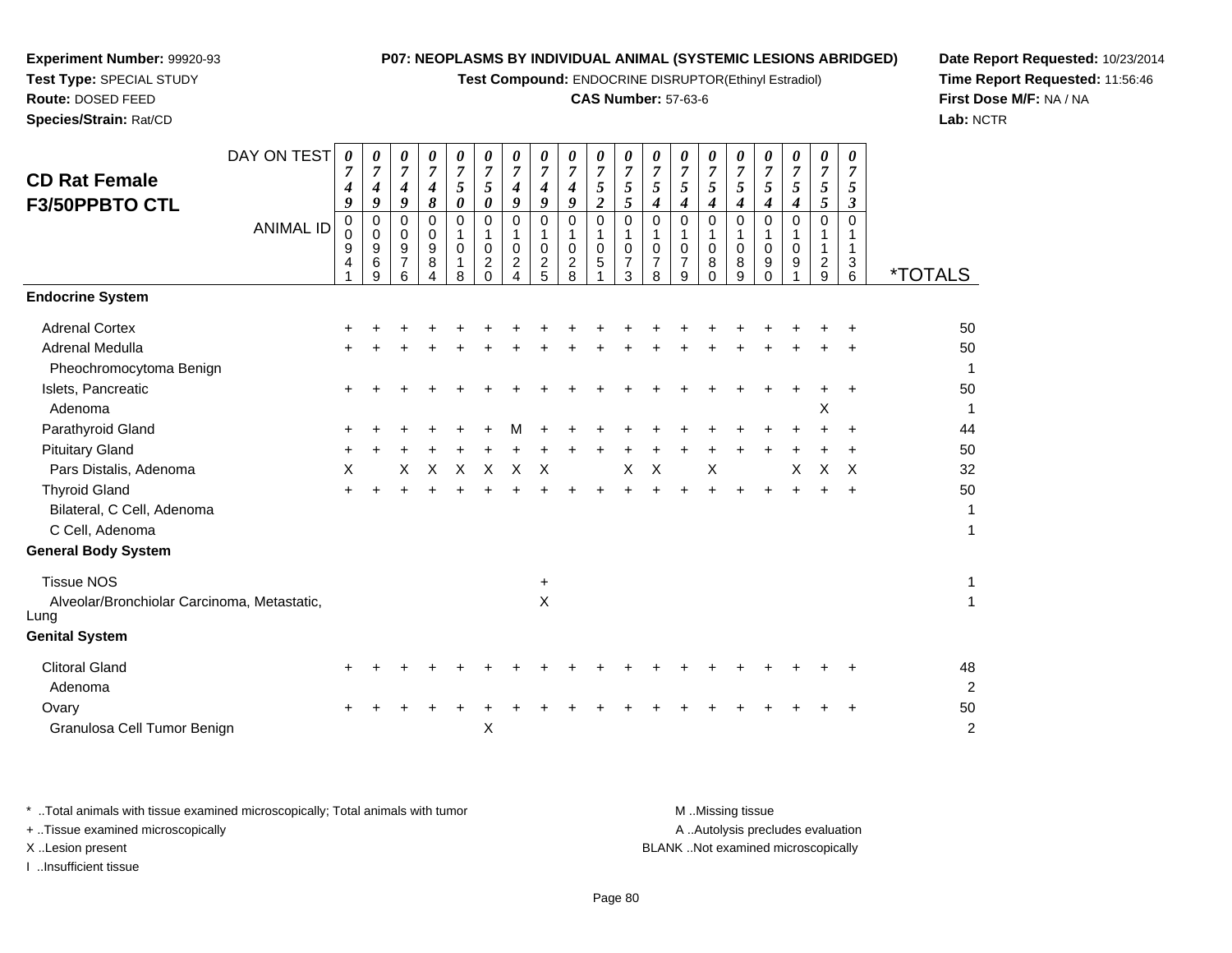**Test Compound:** ENDOCRINE DISRUPTOR(Ethinyl Estradiol)

#### **CAS Number:** 57-63-6

**Date Report Requested:** 10/23/2014**Time Report Requested:** 11:56:46**First Dose M/F:** NA / NA**Lab:** NCTR

| <b>CD Rat Female</b><br><b>F3/50PPBTO CTL</b> | DAY ON TEST      | 0<br>$\overline{7}$<br>4<br>9     | 0<br>$\overline{7}$<br>4<br>9 | 0<br>7<br>4<br>9                   | 0<br>7<br>4<br>8      | 0<br>$\overline{7}$<br>5<br>0 | 0<br>$\overline{7}$<br>5<br>0                        | $\boldsymbol{\theta}$<br>7<br>4<br>9                         | 0<br>$\overline{7}$<br>4<br>9                          | 0<br>$\overline{7}$<br>4<br>9                    | 0<br>7<br>5<br>$\boldsymbol{2}$ | 0<br>$\overline{7}$<br>5<br>5 | 0<br>$\overline{7}$<br>5<br>4 | 0<br>$\overline{7}$<br>5<br>$\boldsymbol{4}$ | 0<br>7<br>5<br>4                  | 0<br>$\overline{7}$<br>5<br>$\boldsymbol{4}$ | 0<br>7<br>5<br>4               | 0<br>$\overline{7}$<br>5<br>4 | 0<br>$\overline{7}$<br>5<br>5            | 0<br>$\overline{7}$<br>5<br>$\mathfrak{z}$          |                       |
|-----------------------------------------------|------------------|-----------------------------------|-------------------------------|------------------------------------|-----------------------|-------------------------------|------------------------------------------------------|--------------------------------------------------------------|--------------------------------------------------------|--------------------------------------------------|---------------------------------|-------------------------------|-------------------------------|----------------------------------------------|-----------------------------------|----------------------------------------------|--------------------------------|-------------------------------|------------------------------------------|-----------------------------------------------------|-----------------------|
|                                               | <b>ANIMAL ID</b> | $\mathbf 0$<br>$\Omega$<br>9<br>4 | 0<br>0<br>9<br>6<br>9         | 0<br>0<br>9<br>$\overline{7}$<br>6 | 0<br>0<br>9<br>8<br>4 | 0<br>$\mathbf 0$<br>8         | $\Omega$<br>0<br>$\overline{\mathbf{c}}$<br>$\Omega$ | $\Omega$<br>1<br>$\mathbf 0$<br>$\overline{\mathbf{c}}$<br>4 | $\mathbf 0$<br>1<br>$\mathbf 0$<br>$\overline{c}$<br>5 | $\Omega$<br>$\mathbf 0$<br>$\boldsymbol{2}$<br>8 | $\Omega$<br>$\mathbf 0$<br>5    | 0<br>0<br>3                   | 0<br>0<br>7<br>8              | $\mathbf 0$<br>1<br>0<br>7<br>9              | $\Omega$<br>$\mathbf 0$<br>8<br>0 | $\mathbf 0$<br>$\mathbf 0$<br>8<br>9         | $\Omega$<br>$\Omega$<br>9<br>0 | 0<br>$\mathbf 0$<br>9         | 0<br>$\mathbf{1}$<br>$\overline{c}$<br>9 | 0<br>$\mathbf{1}$<br>$\ensuremath{\mathsf{3}}$<br>6 | <i><b>*TOTALS</b></i> |
| Oviduct                                       |                  | $\ddot{}$                         |                               | $\ddot{}$                          |                       |                               |                                                      | $\ddot{}$                                                    |                                                        | $\ddot{}$                                        | $\ddot{}$                       |                               |                               |                                              | $\ddot{}$                         |                                              | $\ddot{}$                      | $\ddot{}$                     | $\ddot{}$                                | $\ddot{}$                                           | 50                    |
| <b>Uterus</b>                                 |                  | +                                 |                               |                                    |                       |                               |                                                      |                                                              |                                                        |                                                  |                                 |                               |                               |                                              |                                   |                                              |                                |                               |                                          | $\ddot{}$                                           | 50                    |
| Leiomyoma                                     |                  |                                   |                               |                                    |                       |                               |                                                      |                                                              |                                                        |                                                  |                                 |                               |                               |                                              |                                   |                                              |                                |                               |                                          |                                                     |                       |
| Polyp Stromal                                 |                  |                                   |                               |                                    |                       |                               |                                                      |                                                              |                                                        |                                                  | Х                               |                               |                               |                                              |                                   |                                              |                                |                               |                                          |                                                     | 5                     |
| Vagina                                        |                  |                                   |                               |                                    |                       |                               |                                                      |                                                              |                                                        |                                                  |                                 |                               |                               |                                              |                                   |                                              |                                |                               |                                          |                                                     | 50                    |
| <b>Hematopoietic System</b>                   |                  |                                   |                               |                                    |                       |                               |                                                      |                                                              |                                                        |                                                  |                                 |                               |                               |                                              |                                   |                                              |                                |                               |                                          |                                                     |                       |
| <b>Bone Marrow</b>                            |                  | $\pm$                             |                               |                                    |                       |                               |                                                      |                                                              |                                                        |                                                  |                                 |                               |                               |                                              |                                   |                                              |                                |                               |                                          | ٠                                                   | 50                    |
| Lymph Node                                    |                  |                                   |                               |                                    |                       |                               |                                                      |                                                              |                                                        |                                                  |                                 |                               |                               |                                              |                                   |                                              |                                |                               |                                          |                                                     | 5                     |
| Lymph Node, Mandibular                        |                  | ÷                                 |                               |                                    |                       |                               |                                                      |                                                              |                                                        |                                                  |                                 |                               |                               |                                              |                                   |                                              |                                |                               |                                          | ٠                                                   | 50                    |
| Lymph Node, Mesenteric                        |                  | M                                 |                               |                                    |                       |                               |                                                      |                                                              |                                                        |                                                  |                                 |                               |                               |                                              |                                   |                                              |                                |                               |                                          |                                                     | 49                    |
| Spleen                                        |                  |                                   |                               |                                    |                       |                               |                                                      |                                                              |                                                        |                                                  |                                 |                               |                               |                                              |                                   |                                              |                                |                               |                                          | +                                                   | 50                    |
| Thymus                                        |                  |                                   |                               |                                    |                       |                               |                                                      |                                                              |                                                        |                                                  |                                 |                               |                               |                                              |                                   |                                              |                                |                               |                                          |                                                     | 49                    |
| <b>Integumentary System</b>                   |                  |                                   |                               |                                    |                       |                               |                                                      |                                                              |                                                        |                                                  |                                 |                               |                               |                                              |                                   |                                              |                                |                               |                                          |                                                     |                       |
| <b>Mammary Gland</b>                          |                  | $\ddot{}$                         |                               |                                    |                       |                               |                                                      |                                                              |                                                        |                                                  |                                 |                               |                               |                                              |                                   |                                              |                                |                               |                                          |                                                     | 50                    |
| Adenocarcinoma                                |                  | $\pmb{\times}$                    |                               | X                                  |                       |                               |                                                      |                                                              |                                                        |                                                  |                                 |                               |                               |                                              |                                   |                                              |                                |                               |                                          |                                                     | 10                    |
| Fibroadenoma                                  |                  |                                   |                               |                                    |                       |                               |                                                      |                                                              |                                                        |                                                  |                                 |                               |                               |                                              | Χ                                 |                                              |                                | X                             | $\mathsf{X}$                             | $\mathsf{X}$                                        | 13                    |
| Fibroadenoma, Multiple                        |                  | Χ                                 | Х                             | X                                  | $\times$              | X                             |                                                      | X                                                            | $\times$                                               | $\times$                                         | $\times$                        | $\mathsf{X}$                  | X                             | X                                            |                                   | $\boldsymbol{\mathsf{X}}$                    |                                |                               |                                          |                                                     | 24                    |
| Skin                                          |                  | $\div$                            |                               |                                    |                       |                               |                                                      |                                                              |                                                        |                                                  |                                 |                               |                               |                                              |                                   |                                              |                                |                               |                                          |                                                     | 50                    |
| Basal Cell Adenoma                            |                  |                                   |                               |                                    |                       |                               |                                                      |                                                              |                                                        |                                                  |                                 | $\boldsymbol{\mathsf{X}}$     |                               |                                              |                                   |                                              |                                |                               |                                          |                                                     | 1                     |
| Fibroma                                       |                  |                                   |                               |                                    |                       |                               |                                                      |                                                              |                                                        |                                                  |                                 |                               |                               |                                              |                                   |                                              |                                |                               |                                          |                                                     |                       |
| Sarcoma                                       |                  |                                   |                               |                                    |                       |                               |                                                      |                                                              |                                                        |                                                  |                                 |                               |                               |                                              |                                   |                                              |                                |                               |                                          |                                                     | 1                     |

\* ..Total animals with tissue examined microscopically; Total animals with tumor **M** . Missing tissue M ..Missing tissue

+ ..Tissue examined microscopically

**Experiment Number:** 99920-93**Test Type:** SPECIAL STUDY**Route:** DOSED FEED**Species/Strain:** Rat/CD

I ..Insufficient tissue

A ..Autolysis precludes evaluation

X ..Lesion present BLANK ..Not examined microscopically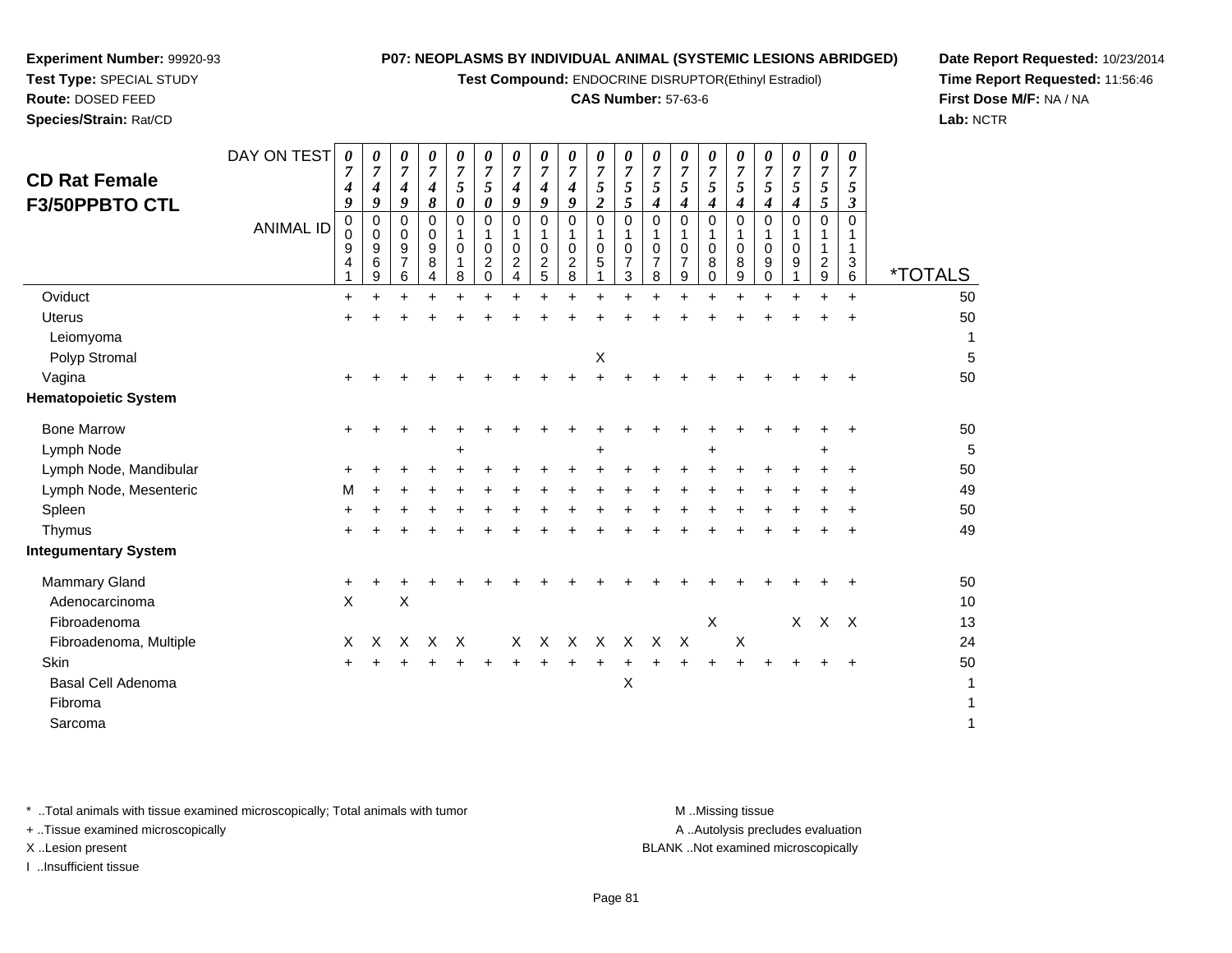**Test Compound:** ENDOCRINE DISRUPTOR(Ethinyl Estradiol)

# **CAS Number:** 57-63-6

**Date Report Requested:** 10/23/2014 **Time Report Requested:** 11:56:46**First Dose M/F:** NA / NA**Lab:** NCTR

| <b>CD Rat Female</b><br>F3/50PPBTO CTL                         | DAY ON TEST      | 0<br>$\overline{7}$<br>4<br>9 | 0<br>$\overline{7}$<br>$\boldsymbol{4}$<br>$\boldsymbol{g}$ | 0<br>$\overline{7}$<br>4<br>$\boldsymbol{g}$ | 0<br>$\overline{7}$<br>$\boldsymbol{4}$<br>8   | 0<br>$\boldsymbol{7}$<br>5<br>$\boldsymbol{\theta}$ | 0<br>$\boldsymbol{7}$<br>5<br>$\boldsymbol{\theta}$ | 0<br>$\overline{7}$<br>$\boldsymbol{4}$<br>9             | 0<br>$\boldsymbol{7}$<br>4<br>9                | 0<br>$\overline{7}$<br>4<br>9       | 0<br>$\boldsymbol{7}$<br>$\sqrt{5}$<br>$\overline{2}$ | 0<br>$\overline{7}$<br>$\sqrt{5}$<br>5                 | 0<br>$\overline{7}$<br>$\sqrt{5}$<br>$\boldsymbol{4}$            | 0<br>$\overline{7}$<br>$\sqrt{5}$<br>4 | 0<br>$\overline{7}$<br>5<br>$\overline{\mathbf{4}}$ | 0<br>$\boldsymbol{7}$<br>5<br>$\boldsymbol{4}$ | 0<br>$\overline{7}$<br>5<br>$\boldsymbol{4}$  | 0<br>$\overline{7}$<br>5<br>$\boldsymbol{4}$ | 0<br>$\boldsymbol{7}$<br>5<br>5                   | 0<br>$\overline{7}$<br>5<br>$\mathbf{3}$           |                       |
|----------------------------------------------------------------|------------------|-------------------------------|-------------------------------------------------------------|----------------------------------------------|------------------------------------------------|-----------------------------------------------------|-----------------------------------------------------|----------------------------------------------------------|------------------------------------------------|-------------------------------------|-------------------------------------------------------|--------------------------------------------------------|------------------------------------------------------------------|----------------------------------------|-----------------------------------------------------|------------------------------------------------|-----------------------------------------------|----------------------------------------------|---------------------------------------------------|----------------------------------------------------|-----------------------|
|                                                                | <b>ANIMAL ID</b> | $\mathbf 0$<br>0<br>9<br>4    | $\mathbf 0$<br>0<br>$\boldsymbol{9}$<br>6<br>9              | $\Omega$<br>0<br>9<br>$\overline{7}$<br>6    | $\mathbf 0$<br>0<br>$\boldsymbol{9}$<br>8<br>4 | $\Omega$<br>1<br>0<br>1<br>8                        | $\Omega$<br>1<br>0<br>$\boldsymbol{2}$<br>$\Omega$  | $\Omega$<br>1<br>0<br>$\boldsymbol{2}$<br>$\overline{A}$ | $\mathbf 0$<br>1<br>$\pmb{0}$<br>$\frac{2}{5}$ | $\Omega$<br>1<br>0<br>$\frac{2}{8}$ | $\mathbf 0$<br>1<br>$\pmb{0}$<br>5                    | $\mathbf 0$<br>1<br>$\mathbf 0$<br>$\overline{7}$<br>3 | $\mathbf 0$<br>$\mathbf 1$<br>$\mathbf 0$<br>$\overline{7}$<br>8 | $\Omega$<br>$\mathbf 0$<br>7<br>9      | 0<br>1<br>0<br>8<br>$\Omega$                        | $\Omega$<br>1<br>$\pmb{0}$<br>$\bf 8$<br>9     | $\Omega$<br>1<br>$\mathbf 0$<br>9<br>$\Omega$ | $\Omega$<br>-1<br>0<br>9                     | $\mathbf 0$<br>1<br>$\mathbf{1}$<br>$\frac{2}{9}$ | $\Omega$<br>1<br>$\mathbf{1}$<br>$\mathbf{3}$<br>6 | <i><b>*TOTALS</b></i> |
| <b>Musculoskeletal System</b>                                  |                  |                               |                                                             |                                              |                                                |                                                     |                                                     |                                                          |                                                |                                     |                                                       |                                                        |                                                                  |                                        |                                                     |                                                |                                               |                                              |                                                   |                                                    |                       |
| Bone, Femur<br><b>Skeletal Muscle</b>                          |                  |                               |                                                             |                                              |                                                |                                                     |                                                     |                                                          |                                                |                                     |                                                       |                                                        |                                                                  |                                        |                                                     |                                                |                                               |                                              |                                                   |                                                    | 50<br>$\mathbf{1}$    |
| <b>Nervous System</b>                                          |                  |                               |                                                             |                                              |                                                |                                                     |                                                     |                                                          |                                                |                                     |                                                       |                                                        |                                                                  |                                        |                                                     |                                                |                                               |                                              |                                                   |                                                    |                       |
| Brain, Brain Stem                                              |                  |                               |                                                             |                                              |                                                |                                                     |                                                     |                                                          |                                                |                                     |                                                       |                                                        |                                                                  |                                        |                                                     |                                                |                                               |                                              |                                                   |                                                    | 50                    |
| Brain, Cerebellum<br>Astrocytoma Malignant                     |                  | +                             |                                                             |                                              |                                                |                                                     |                                                     |                                                          |                                                |                                     |                                                       |                                                        |                                                                  |                                        |                                                     |                                                |                                               |                                              |                                                   |                                                    | 50<br>$\mathbf{1}$    |
| Brain, Cerebrum<br>Peripheral Nerve                            |                  |                               |                                                             |                                              |                                                |                                                     |                                                     |                                                          |                                                |                                     |                                                       |                                                        |                                                                  |                                        |                                                     |                                                |                                               |                                              |                                                   |                                                    | 50<br>1               |
| Spinal Cord<br><b>Respiratory System</b>                       |                  |                               |                                                             |                                              |                                                |                                                     |                                                     |                                                          |                                                |                                     |                                                       |                                                        |                                                                  |                                        |                                                     |                                                |                                               |                                              |                                                   |                                                    | $\mathbf{1}$          |
| Lung<br>Adenocarcinoma, Metastatic, Mammary<br>Gland           |                  |                               |                                                             |                                              |                                                |                                                     |                                                     |                                                          |                                                |                                     |                                                       |                                                        |                                                                  |                                        |                                                     |                                                |                                               |                                              |                                                   |                                                    | 50<br>1               |
| Alveolar/Bronchiolar Adenoma<br>Alveolar/Bronchiolar Carcinoma |                  |                               |                                                             |                                              |                                                |                                                     |                                                     |                                                          | X                                              |                                     |                                                       |                                                        |                                                                  |                                        |                                                     |                                                |                                               |                                              |                                                   |                                                    | 1<br>$\mathbf{1}$     |
| <b>Nose</b>                                                    |                  |                               |                                                             |                                              |                                                |                                                     |                                                     |                                                          |                                                |                                     |                                                       |                                                        |                                                                  |                                        |                                                     |                                                |                                               |                                              |                                                   |                                                    | 50                    |
| Trachea                                                        |                  | $\ddot{}$                     |                                                             |                                              |                                                |                                                     |                                                     |                                                          |                                                |                                     |                                                       |                                                        |                                                                  |                                        |                                                     |                                                |                                               |                                              |                                                   |                                                    | 50                    |
| <b>Special Senses System</b>                                   |                  |                               |                                                             |                                              |                                                |                                                     |                                                     |                                                          |                                                |                                     |                                                       |                                                        |                                                                  |                                        |                                                     |                                                |                                               |                                              |                                                   |                                                    |                       |
| Eye                                                            |                  |                               |                                                             |                                              |                                                |                                                     |                                                     |                                                          |                                                |                                     |                                                       |                                                        |                                                                  |                                        |                                                     |                                                |                                               |                                              |                                                   |                                                    | 50                    |
| <b>Harderian Gland</b>                                         |                  |                               |                                                             |                                              |                                                |                                                     |                                                     |                                                          |                                                |                                     |                                                       |                                                        |                                                                  |                                        |                                                     |                                                |                                               |                                              |                                                   |                                                    | 50                    |

| Total animals with tissue examined microscopically; Total animals with tumor | M Missing tissue                   |
|------------------------------------------------------------------------------|------------------------------------|
| + Tissue examined microscopically                                            | A Autolysis precludes evaluation   |
| X Lesion present                                                             | BLANK Not examined microscopically |
| Insufficient tissue                                                          |                                    |